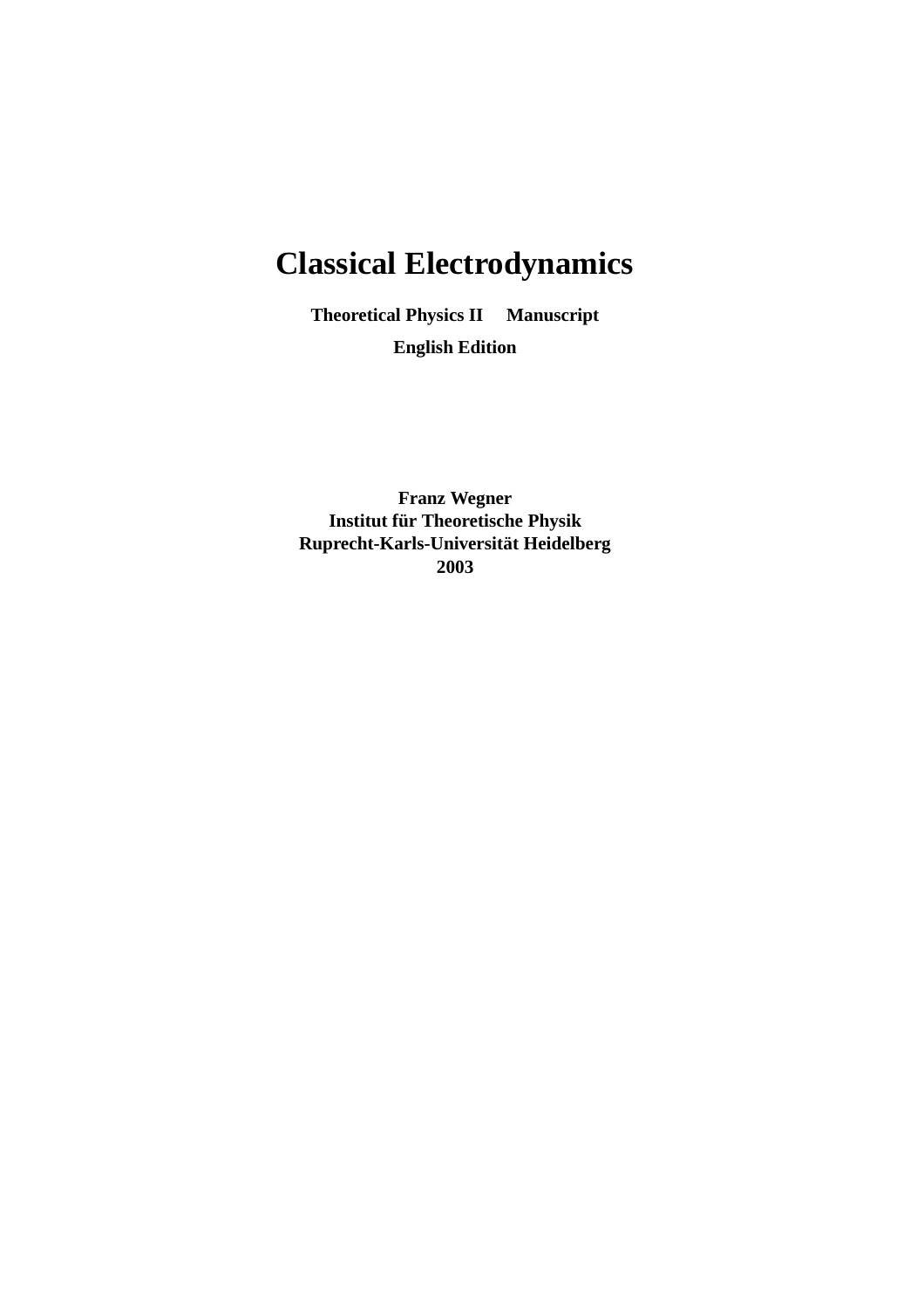### ©2003 Franz Wegner Universität Heidelberg

Copying for private purposes with reference to the author allowed. Commercial use forbidden.

I appreciate being informed of misprints.

I am grateful to Jörg Raufeisen, Andreas Haier, Stephan Frank, and Bastian Engeser for informing me of a number of misprints in the first German edition. Similarly I thank Björn Feuerbacher, Sebastian Diehl, Karsten Frese, Markus Gabrysch, and Jan Tomczak for informing me of misprints in the second edition. I am indebted to Cornelia Merkel, Melanie Steiert, and Sonja Bartsch for carefully reading and correcting the text of the bilingual edition.

#### **Books:**

BECKER, SAUTER: Theorie der Elektrizität I JACKSON, Classical Electrodynamics LANDAU, LIFSCHITZ: Lehrbuch der Theoretischen Physik II: Klassische Feldtheorie PANOFSKY, PHILLIPS, Classical Electricity and Magnetism SOMMERFELD: Vorlesungen über Theoretische Physik III: Elektrodynamik STRATTON, Electromagnetic Theory STUMPF, SCHULER: Elektrodynamik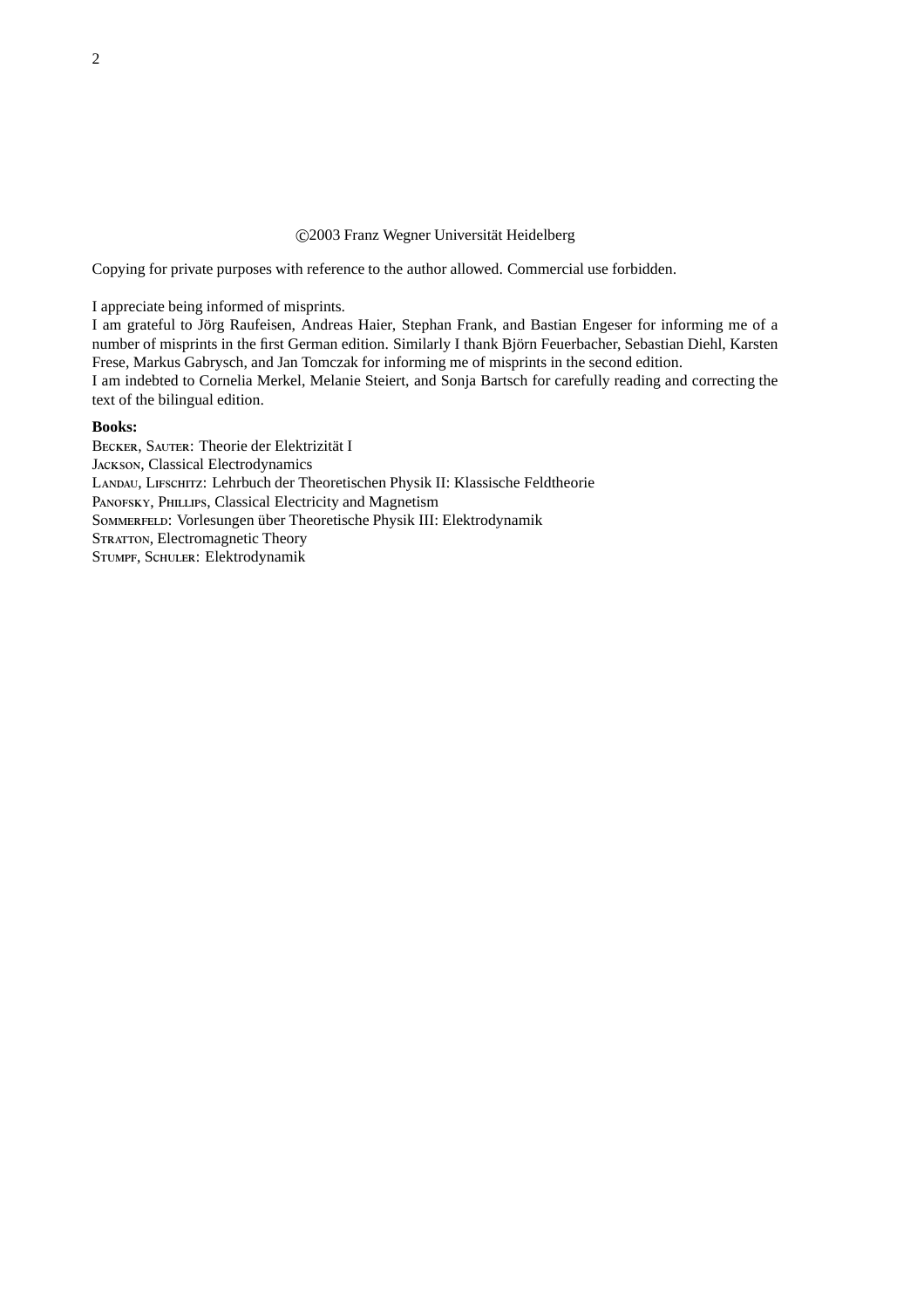# **A Basic Equations**

©2003 Franz Wegner Universität Heidelberg

#### **Introductory Remarks**

I assume that the student is already somewhat familiar with classical electrodynamics from an introductory course. Therefore I start with the complete set of equations and from this set I spezialize to various cases of interest.

In this manuscript I will use Gaussian units instead of the SI-units. The connection between both systems and the motivation for using GAUSSIAN units will be given in the next section and in appendix A.

Formulae for vector algebra and vector analysis are given in appendix B. A warning to the reader: Sometimes (B.11, B.15, B.34-B.50 and exercise after B.71) he/she should insert the result by him/herself. He/She is requested to perform the calculations by him/herself or should at least insert the results given in this script.

# **1 Basic Equations of Electrodynamics**

Electrodynamics describes electric and magnetic fields, their generation by charges and electric currents, their propagation (electromagnetic waves), and their reaction on matter (forces).

## **1.a Charges and Currents**

### **1.a.**α **Charge Density**

The charge density  $\rho$  is defined as the charge  $\Delta q$  per volume element  $\Delta V$ 

$$
\rho(\mathbf{r}) = \lim_{\Delta V \to 0} \frac{\Delta q}{\Delta V} = \frac{\mathrm{d}q}{\mathrm{d}V}.
$$
\n(1.1)

Therefore the charge  $q$  in the volume  $V$  is given by

$$
q = \int_{V} d^{3}r \rho(\mathbf{r}).
$$
 (1.2)

If the charge distribution consists of point charges  $q_i$  at points  $\mathbf{r}_i$ , then the charge density is given by the sum

$$
\rho(\mathbf{r}) = \sum_{i} q_i \delta^3(\mathbf{r}_i - \mathbf{r}),
$$
\n(1.3)

where DIRAC's delta-function (correctly delta-distribution) has the property

$$
\int_{V} d^{3}rf(\mathbf{r})\delta^{3}(\mathbf{r}-\mathbf{r}_{0}) = \begin{cases} f(\mathbf{r}_{0}) & \text{if } \mathbf{r}_{0} \in V \\ 0 & \text{if } \mathbf{r}_{0} \notin V \end{cases} . \tag{1.4}
$$

Similarly one defines the charge density per area  $\sigma(\mathbf{r})$  at boundaries and surfaces as charge per area

$$
\sigma(\mathbf{r}) = \frac{\mathrm{d}q}{\mathrm{d}f},\tag{1.5}
$$

similarly the charge density on a line.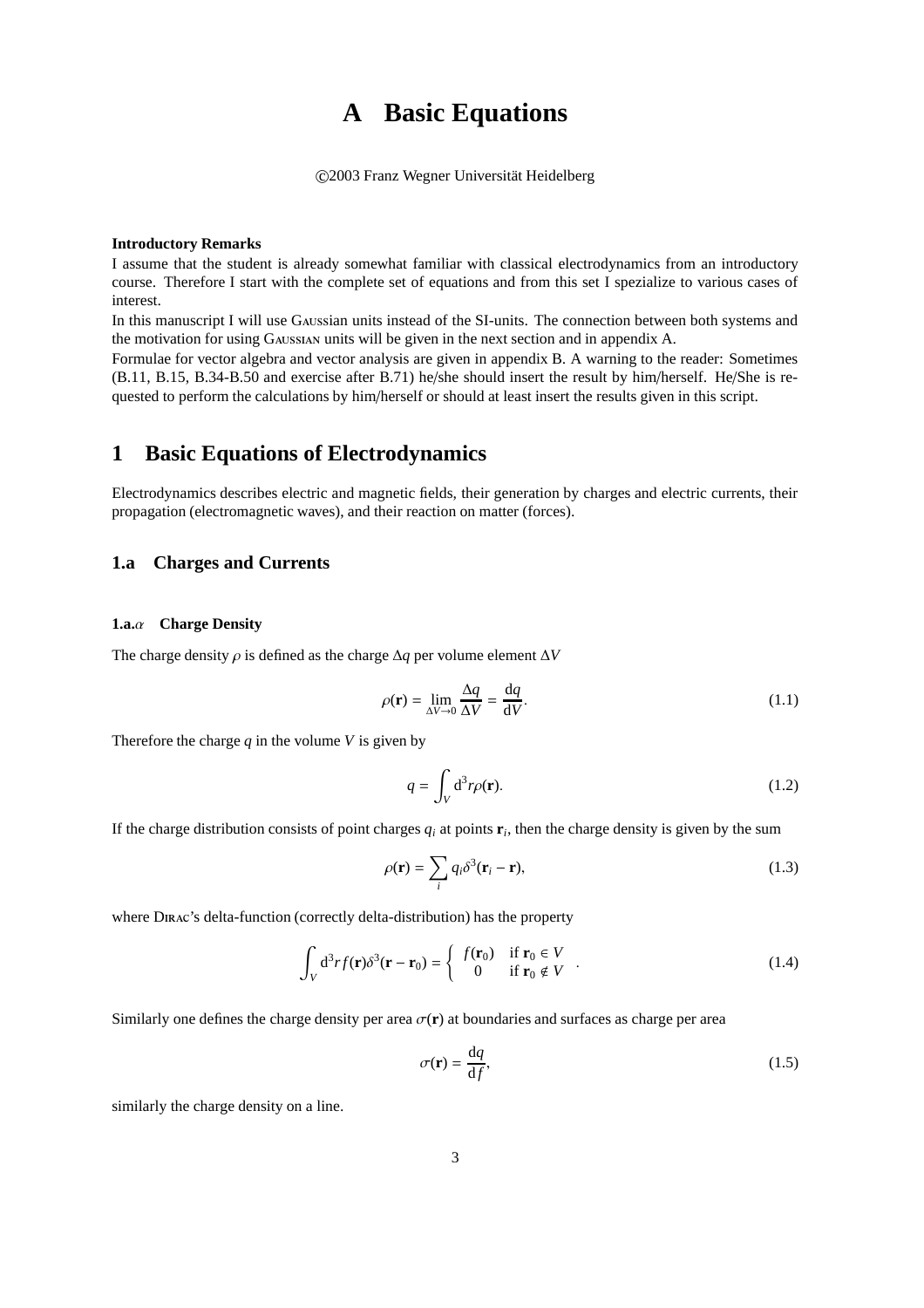#### **1.a.**β **Current and Current Density**

The current *I* is the charge d*q* that flows through a certain area *F* per time d*t*,

$$
I = \frac{\mathrm{d}q}{\mathrm{d}t}.\tag{1.6}
$$

Be  $\mathbf{v}(\mathbf{r}, t)$  the average velocity of the charge carriers and **n** the unit vector normal to the area element. Then **v**d*t* is the distance vector traversed during time dt. Multiplied by **n** one obtains the thickness of the layer  $\mathbf{v} \cdot \mathbf{n}$  of the carriers which passed the surface during time  $dt$ . Multiplied by the surface element  $df$ one obtains the volume of the charge, which flows through the area. Additional multiplication by  $\rho$  yields the charge dq which passes during time dt the surface  $df$ 

$$
dq = \int_{F} \mathbf{v} dt \cdot \mathbf{n} df \rho \qquad (1.7)
$$

$$
I = dq/dt = \int_{F} \mathbf{v}(\mathbf{r}, t)\rho(\mathbf{r}, t) \cdot \mathbf{n}(\mathbf{r}) \mathrm{d}f = \int_{F} \mathbf{j}(\mathbf{r}, t) \cdot \mathrm{d}\mathbf{f}
$$
 (1.8)

with the current density  $\mathbf{j} = \rho \mathbf{v}$  and the oriented area element d**f** = **n**d *f*.

#### **1.a.**γ **Conservation of Charge and Equation of Continuity**

The charge *q* in a fixed volume *V*

$$
q(t) = \int_{V} d^{3}r \rho(\mathbf{r}, t)
$$
\n(1.9)

changes as a function of time by

$$
\frac{dq(t)}{dt} = \int_{V} d^{3}r \frac{\partial \rho(\mathbf{r}, t)}{\partial t}.
$$
\n(1.10)

This charge can only change, if some charge flows through the surface ∂*V* of the volume, since charge is conserved. We denote the current which flows outward by *I*. Then

$$
\frac{dq(t)}{dt} = -I(t) = -\int_{\partial V} \mathbf{j}(\mathbf{r}, t) \cdot d\mathbf{f} = -\int_{V} d^{3}r \operatorname{div} \mathbf{j}(\mathbf{r}, t),
$$
\n(1.11)

where we make use of the divergence theorem  $(B.59)$ . Since  $(1.10)$  and  $(1.11)$  hold for any volume and volume element, the integrands in the volume integrals have to be equal

$$
\frac{\partial \rho(\mathbf{r},t)}{\partial t} + \text{div}\,\mathbf{j}(\mathbf{r},t) = 0. \tag{1.12}
$$

This equation is called the equation of continuity. It expresses in differential form the conservation of charge.

### **1.b M's Equations**

The electric charges and currents generate the electric field  $\mathbf{E}(\mathbf{r}, t)$  and the magnetic induction  $\mathbf{B}(\mathbf{r}, t)$ . This relation is described by the four MAXWELL Equations

$$
\operatorname{curl} \mathbf{B}(\mathbf{r}, t) - \frac{\partial \mathbf{E}(\mathbf{r}, t)}{c \partial t} = \frac{4\pi}{c} \mathbf{j}(\mathbf{r}, t)
$$
\n(1.13)

$$
\operatorname{div} \mathbf{E}(\mathbf{r}, t) = 4\pi \rho(\mathbf{r}, t) \tag{1.14}
$$

$$
\operatorname{curl} \mathbf{E}(\mathbf{r}, t) + \frac{\partial \mathbf{B}(\mathbf{r}, t)}{\partial t} = \mathbf{0} \tag{1.15}
$$

$$
\operatorname{div} \mathbf{B}(\mathbf{r}, t) = 0. \tag{1.16}
$$

These equations named after MAXWELL are often called MAXWELL's Equations in the vacuum. However, they are also valid in matter. The charge density and the current density contain all contributions, the densities of free charges and polarization charges, and of free currents and polarization- and magnetization currents. Often one requires as a boundary condition that the electric and the magnetic fields vanish at infinity.

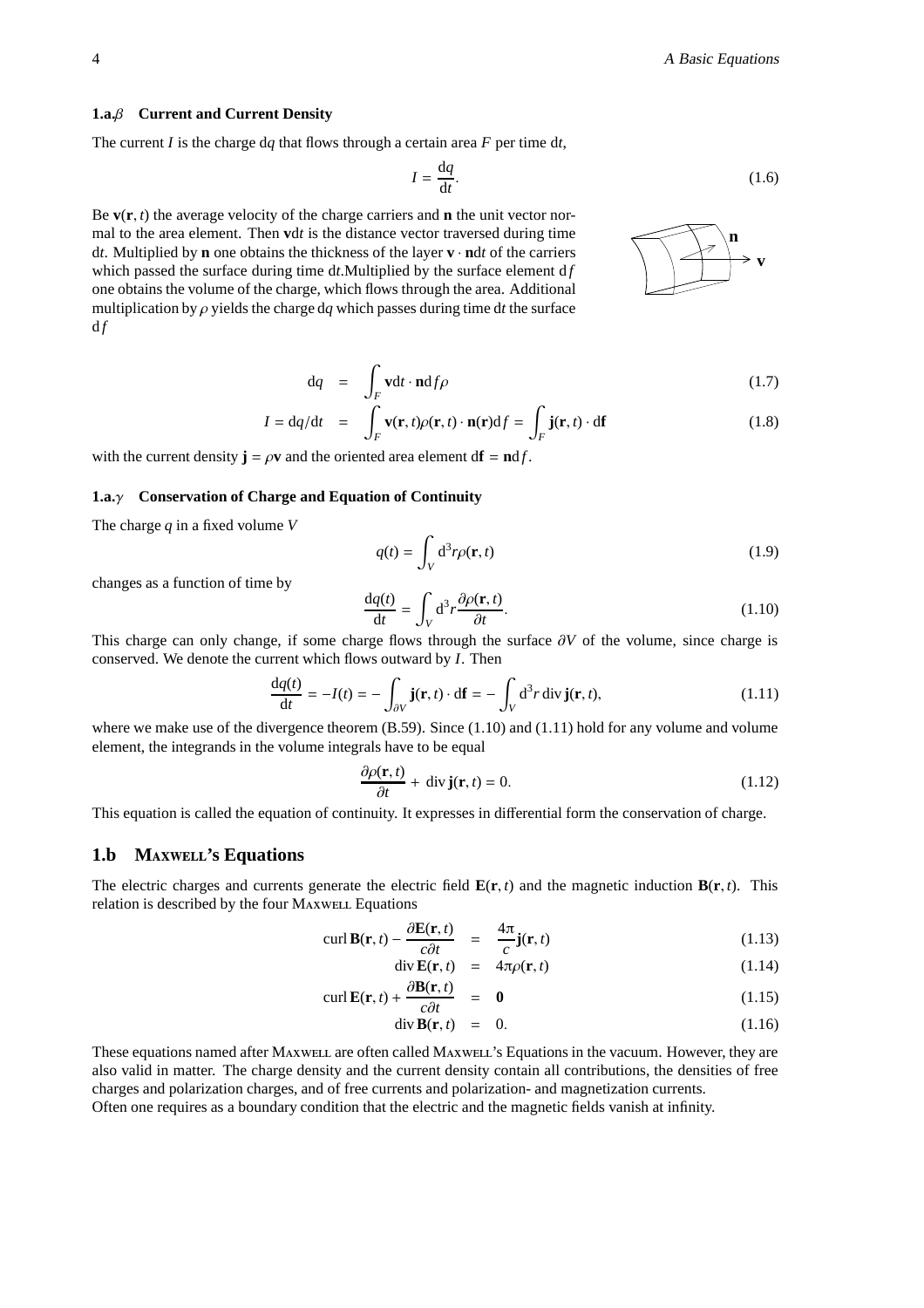# **1.c COULOMB and LORENTZ FORCE**

The electric field **E** and the magnetic induction **B** exert a force **K** on a charge *q* located at **r**, moving with a velocity **v**

$$
\mathbf{K} = q\mathbf{E}(\mathbf{r}) + q\frac{\mathbf{v}}{c} \times \mathbf{B}(\mathbf{r}).
$$
\n(1.17)

Here **E** and **B** are the contributions which do not come from *q* itself. The fields generated by *q* itself exert the reaction force which we will not consider further.

The first contribution in  $(1.17)$  is the Coulomb force, the second one the LORENTZ force. One has c= 299 792 458 m/s. Later we will see that this is the velocity of light in vacuum. (It has been defined with the value given above in order to introduce a factor between time and length.) The force acting on a small volume ∆*V* can be written as

$$
\Delta \mathbf{K} = \mathbf{k}(\mathbf{r}) \Delta V \tag{1.18}
$$

$$
\mathbf{k}(\mathbf{r}) = \rho(\mathbf{r})\mathbf{E}(\mathbf{r}) + \frac{1}{c}\mathbf{j}(\mathbf{r}) \times \mathbf{B}(\mathbf{r}).
$$
 (1.19)

**k** is called the density of force. The electromagnetic force acting on the volume *V* is given by

$$
\mathbf{K} = \int_{V} \mathrm{d}^{3} r \mathbf{k}(\mathbf{r}).
$$
 (1.20)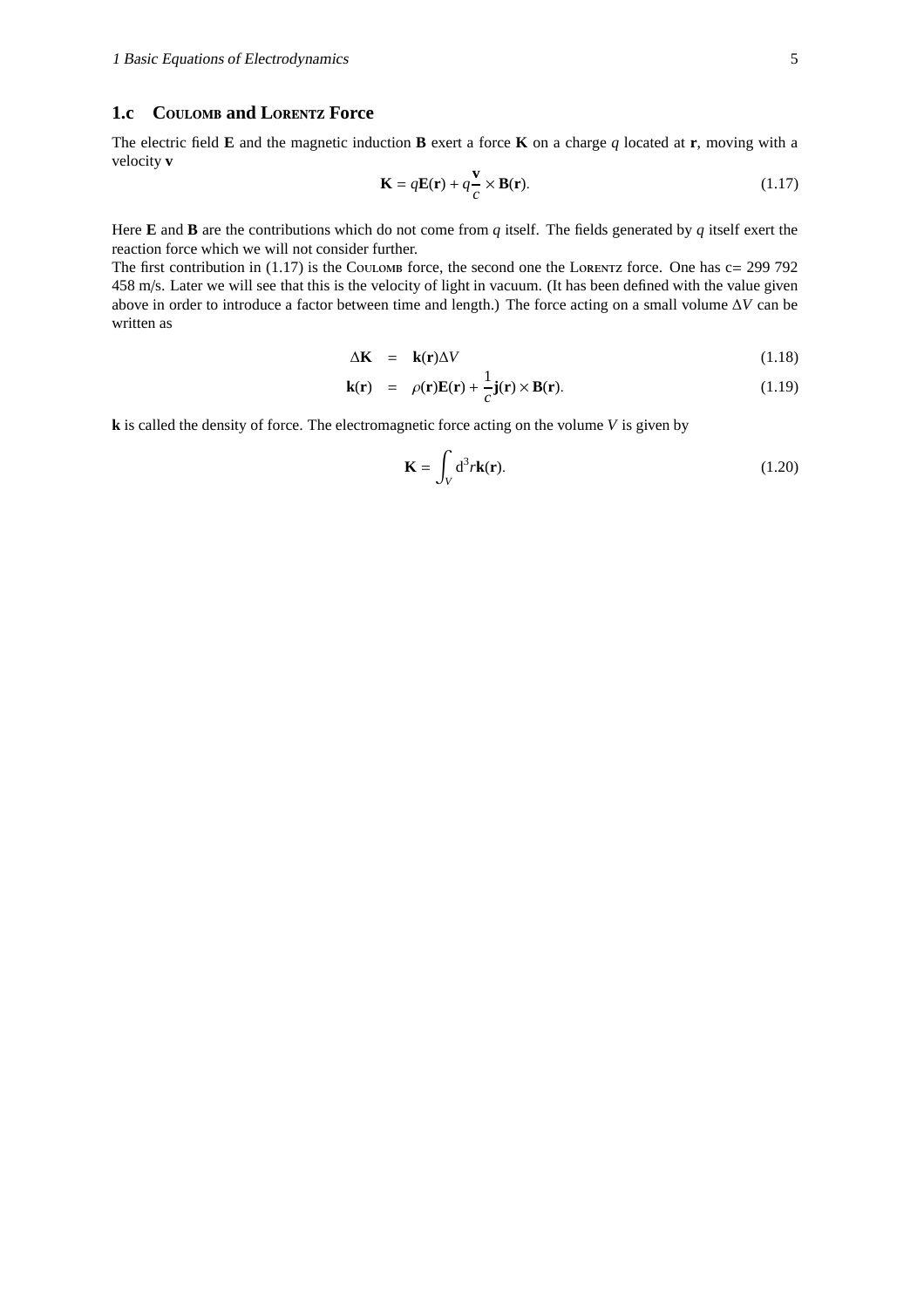# **2 Dimensions and Units**

# **2.a Gian Units**

In this course we use Gaussian units. We consider the dimensions of the various quantities. From the equation of continuity  $(1.12)$  and MAXWELL's equations  $(1.13 \text{ to } 1.16)$  one obtains

$$
[\rho]/[t] = [j]/[x] \tag{2.1}
$$

$$
[B]/[x] = [E]/([c][t]) = [j]/[c]
$$
\n(2.2)

$$
[E]/[x] = [B]/([c][t]) = [\rho]. \tag{2.3}
$$

From this one obtains

$$
[j] = [\rho][x]/[t] \tag{2.4}
$$

$$
[E] = [\rho][x] \tag{2.5}
$$

$$
[B] = [\rho][c][t] = [\rho][x]^2/([c][t]), \qquad (2.6)
$$

and

$$
[c] = [x]/[t] \tag{2.7}
$$

$$
[B] = [\rho][x]. \tag{2.8}
$$

From (2.7) one sees that *c* really has the dimension of a velocity. In order to determine the dimensions of the other quantities we still have to use expression (1.19) for the force density *k*

$$
[k] = [\rho][E] = [\rho]^2[x].
$$
\n(2.9)

From this one obtains

$$
[\rho]^2 = [k]/[x] = \text{dyn cm}^{-4} \tag{2.10}
$$

$$
[\rho] = \frac{d \text{y} \text{n}^{1/2} \text{ cm}^{-2}}{4 \text{m}^{1/2} \text{ cm}^{-1}}
$$
\n(2.11)

$$
[E] = [B] = \text{dyn}^{1/2} \text{cm}^{-1}
$$
\n
$$
[E] = [B] = \text{dyn}^{1/2} \text{cm}^{-1} \text{cm}^{-1}
$$
\n
$$
(2.12)
$$
\n
$$
(2.13)
$$

$$
\begin{array}{rcl}\n[J] & = & \text{dyn}^{1/2} \text{ cm}^{-1} \text{ s}^{-1} \\
[q] & = & [\rho][x]^3 = \text{dyn}^{1/2} \text{ cm}\n\end{array}\n\tag{2.13}
$$

$$
[I] = [j][x]^2 = dyn^{1/2} \text{ cm s}^{-1}.
$$
 (2.15)

# **2.b Other Systems of Units**

The unit for each quantity can be defined independently. Fortunately, this is not used extensively.

Besides the Gaussian system of units a number of other cgs-systems is used as well as the SI-system (international system of units, GIORGI-System). The last one is the legal system in many countries (e.g. in the US since 1894, in Germany since 1898) and is used for technical purposes.

Whereas all electromagnetic quantities in the Gaussian system are expressed in cm, g und s, the Goorgi-system uses besides the mechanical units m, kg and s two other units, A (ampere) und V (volt). They are not independent, but related by the unit of energy

$$
1 \text{ kg m}^2 \text{ s}^{-2} = 1 \text{ J} = 1 \text{ W s} = 1 \text{ A V s.}
$$
 (2.16)

The conversion of the conventional systems of units can be described by three conversion factors  $\epsilon_0$ ,  $\mu_0$  and  $\psi$ . The factors  $\epsilon_0$  and  $\mu_0$  (known as the dielectric constant and permeability constant of the vacuum in the SI-system) and the interlinking factor

$$
\gamma = c \sqrt{\epsilon_0 \mu_0} \tag{2.17}
$$

can carry dimensions whereas  $\psi$  is a dimensionless number. One distinguishes between rational systems  $\psi = 4\pi$ ) and non-rational systems ( $\psi = 1$ ) of units. The conversion factors of some conventional systems of units are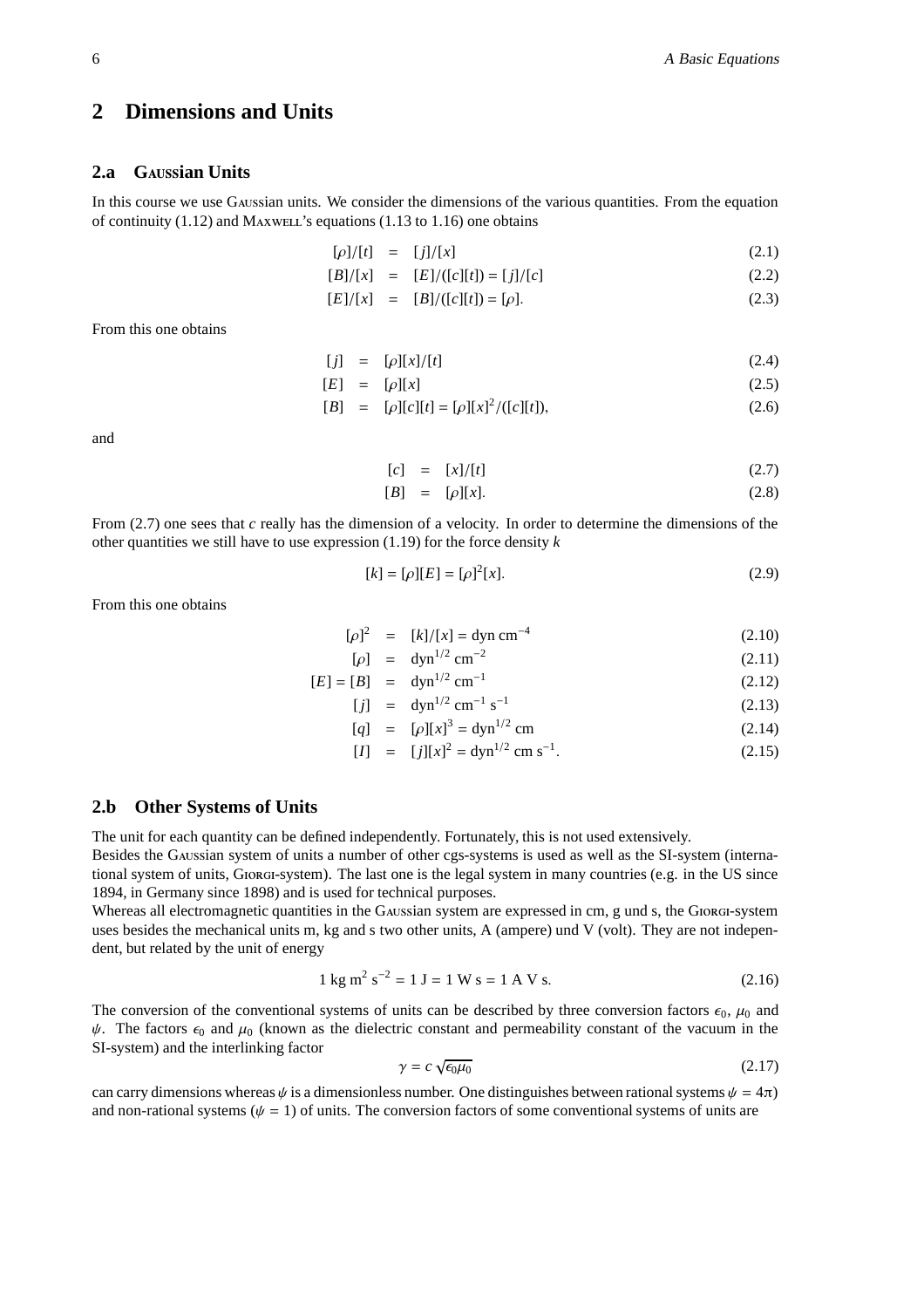| System of Units       | E٨                | $\mu_0$  |    |
|-----------------------|-------------------|----------|----|
| GAUSSian              |                   |          |    |
| electrostatic (esu)   |                   | $c^{-2}$ |    |
| electromagnetic (emu) | $c^{-2}$          |          |    |
| HEAVISIDE-LORENTZ     |                   |          | 4π |
| GIORGI (SI)           | $(c^2\mu_0)^{-1}$ | V s      |    |

The quantities introduced until now are expressed in Gaussian units by those of other systems of units (indicated by an asterisk) in the following way

$$
\mathbf{E} = \sqrt{\psi \epsilon_0} \mathbf{E}^* \qquad 1 \text{ dyn}^{1/2} \text{ cm}^{-1} \hat{=} 3 \cdot 10^4 \text{V/m}
$$
 (2.18)

$$
\mathbf{B} = \sqrt{\psi/\mu_0} \mathbf{B}^* \qquad 1 \text{ dyn}^{1/2} \text{ cm}^{-1} \hat{=} 10^{-4} \text{Vs/m}^2 \tag{2.19}
$$

$$
q = \frac{1}{\sqrt{\psi \epsilon_0}} q^*
$$
 1 dyn<sup>1/2</sup> cm<sup>2</sup>10<sup>-9</sup>/3As, similarly  $\rho, \sigma, I, j.$  (2.20)

An example of conversion: The COULOMB-LORENTZ-force can be written

$$
\mathbf{K} = q(\mathbf{E} + \frac{1}{c}\mathbf{v} \times \mathbf{B}) = \frac{q^*}{\sqrt{\psi \epsilon_0}} (\sqrt{\psi \epsilon_0} \mathbf{E}^* + \frac{\sqrt{\psi}}{c \sqrt{\mu_0}} \mathbf{v} \times \mathbf{B}^*) = q^*(\mathbf{E}^* + \frac{1}{c \sqrt{\epsilon_0 \mu_0}} \mathbf{v} \times \mathbf{B}^*) = q^*(\mathbf{E}^* + \frac{1}{\gamma} \mathbf{v} \times \mathbf{B}^*). (2.21)
$$

The elementary charge  $e_0$  is  $4.803 \cdot 10^{-10}$  dyn<sup>1/2</sup> cm in Gaussian units and  $1.602 \cdot 10^{-19}$  As in SI-units. The electron carries charge −*e*0, the proton *e*0, a nucleus with *Z* protons the charge *Ze*0, quarks the charges ±*e*0/3 and  $\pm 2e_0/3$ .

The conversion of other quantities is given where they are introduced. A summary is given in Appendix A.

## **2.c Motivation for Gian Units**

In the SI-system the electrical field **E** and the dielectric displacement **D** as well as the magnetic induction **B** and the magnetic field **H** carry different dimensions. This leads easily to the misleading impression that these are independent fields. On a microscopic level one deals only with two fields, **E** and **B**,  $(1.13-1.16)$  (LORENTZ 1892). However, the second set of fields is introduced only in order to extract the polarization and magnetization contributions of charges and currents in matter from the total charges and currents, and to add them to the fields. (Section 6 and 11).

This close relation is better expressed in cgs-units, where **E** and **D** have the same dimension, as well as **B** and **H**.

Unfortunately, the Gaussian system belongs to the irrational ones, whereas the SI-system is a rational one, so that in conversions factors  $4\pi$  appear. I would have preferred to use a rational system like that of HEAVISIDE and LORENTZ. However, in the usual textbooks only the SI-system and the Gaussian one are used. I do not wish to offer the electrodynamics in a system which in practice is not used in other textbooks.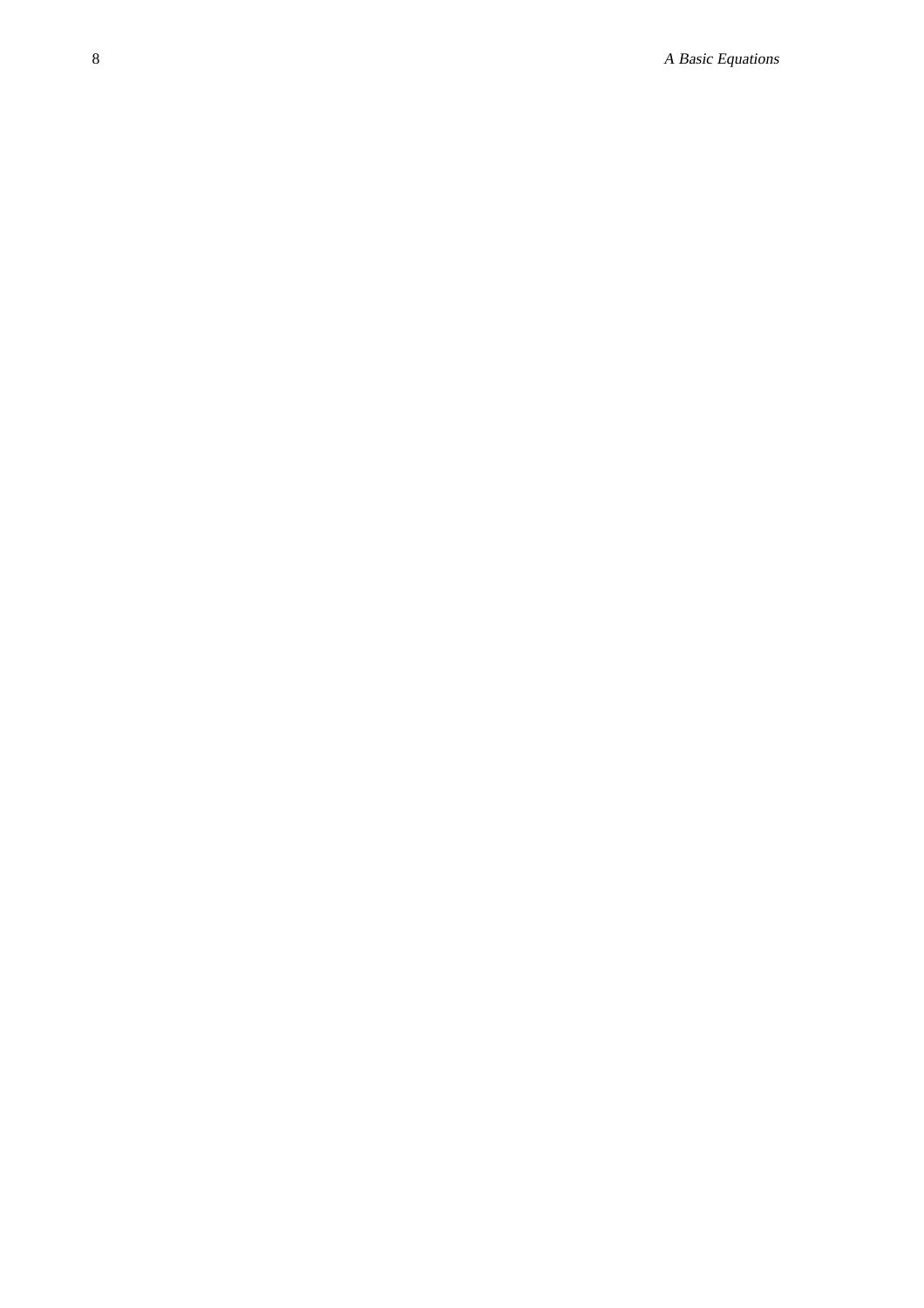# **B Electrostatics**

©2003 Franz Wegner Universität Heidelberg

# **3 Electric Field, Potential, Energy of the Field**

# **3.a Statics**

First we consider the time-independent problem: Statics. This means, the quantities depend only on their location,  $\rho = \rho(\mathbf{r})$ ,  $\mathbf{j} = \mathbf{j}(\mathbf{r})$ ,  $\mathbf{E} = \mathbf{E}(\mathbf{r})$ ,  $\mathbf{B} = \mathbf{B}(\mathbf{r})$ . Then the equation of continuity (1.12) and MAXWELL's equations (1.13-1.16) separate into two groups

$$
\begin{array}{ll}\n\text{div } \mathbf{j}(\mathbf{r}) = 0 \\
\text{curl } \mathbf{B}(\mathbf{r}) = \frac{4\pi}{c} \mathbf{j}(\mathbf{r}) & \text{div } \mathbf{E}(\mathbf{r}) = 4\pi \rho(\mathbf{r}) \\
\text{div } \mathbf{B}(\mathbf{r}) = 0 & \text{curl } \mathbf{E}(\mathbf{r}) = \mathbf{0} \\
\text{magnetostatics} & \text{electrostatics} \\
\mathbf{k}_{\text{ma}} = \frac{1}{c} \mathbf{j}(\mathbf{r}) \times \mathbf{B}(\mathbf{r}) & \mathbf{k}_{\text{el}} = \rho(\mathbf{r}) \mathbf{E}(\mathbf{r})\n\end{array} \tag{3.1}
$$

The first group of equations contains only the magnetic induction **B** and the current density **j**. It describes magnetostatics. The second group of equations contains only the electric field  $\bf{E}$  and the charge density  $\rho$ . It is the basis of electrostatics. The expressions for the corresponding parts of the force density **k** is given in the last line.

# **3.b Electric Field and Potential**

#### **3.b.**α **Electric Potential**

Now we introduce the electric Potential Φ(**r**). For this purpose we consider the path integral over **E** along to different paths (1) and (2) from  $\mathbf{r}_0$  to **r** 

$$
\int_{\begin{array}{c}\n\mathbf{r}_0 \\
\mathbf{r}_1\n\end{array}}^{\mathbf{r}} \mathbf{dr} \cdot \mathbf{E}(\mathbf{r}) = \int_{\begin{array}{c}\n\mathbf{r}_0 \\
\mathbf{r}_2\n\end{array}}^{\mathbf{r}} \mathbf{dr} \cdot \mathbf{E}(\mathbf{r}) + \oint \mathbf{dr} \cdot \mathbf{E}(\mathbf{r}),
$$
\n(3.2)

where the last integral has to be performed along the closed path from  $\mathbf{r}_0$  along (1) to **r** and from there in opposite direction along (2) to  $\mathbf{r}_0$ . This later integral can be transformed by means of STOKES' theorem (B.56) into the integral  $\int df \cdot \text{curl } \mathbf{E}(\mathbf{r})$ over the open surface bounded by  $(1)$  and  $(2)$ , which vanishes due to MAXWELL's equation curl  $\mathbf{E}(\mathbf{r}) = \mathbf{0}$  (3.1).



Therefore the integral (3.2) is independent of the path and one defines the electric potential

$$
\Phi(\mathbf{r}) = -\int_{\mathbf{r}_0}^{\mathbf{r}} d\mathbf{r} \cdot \mathbf{E}(\mathbf{r}) + \Phi(\mathbf{r}_0).
$$
\n(3.3)

The choice of  $\mathbf{r}_0$  and of  $\Phi(\mathbf{r}_0)$  is arbitrary, but fixed. Therefore  $\Phi(\mathbf{r})$  is defined apart from an arbitrary additive constant. From the definition (3.3) we have

$$
d\Phi(\mathbf{r}) = -d\mathbf{r} \cdot \mathbf{E}(\mathbf{r}), \quad \mathbf{E}(\mathbf{r}) = -\operatorname{grad}\Phi(\mathbf{r}). \tag{3.4}
$$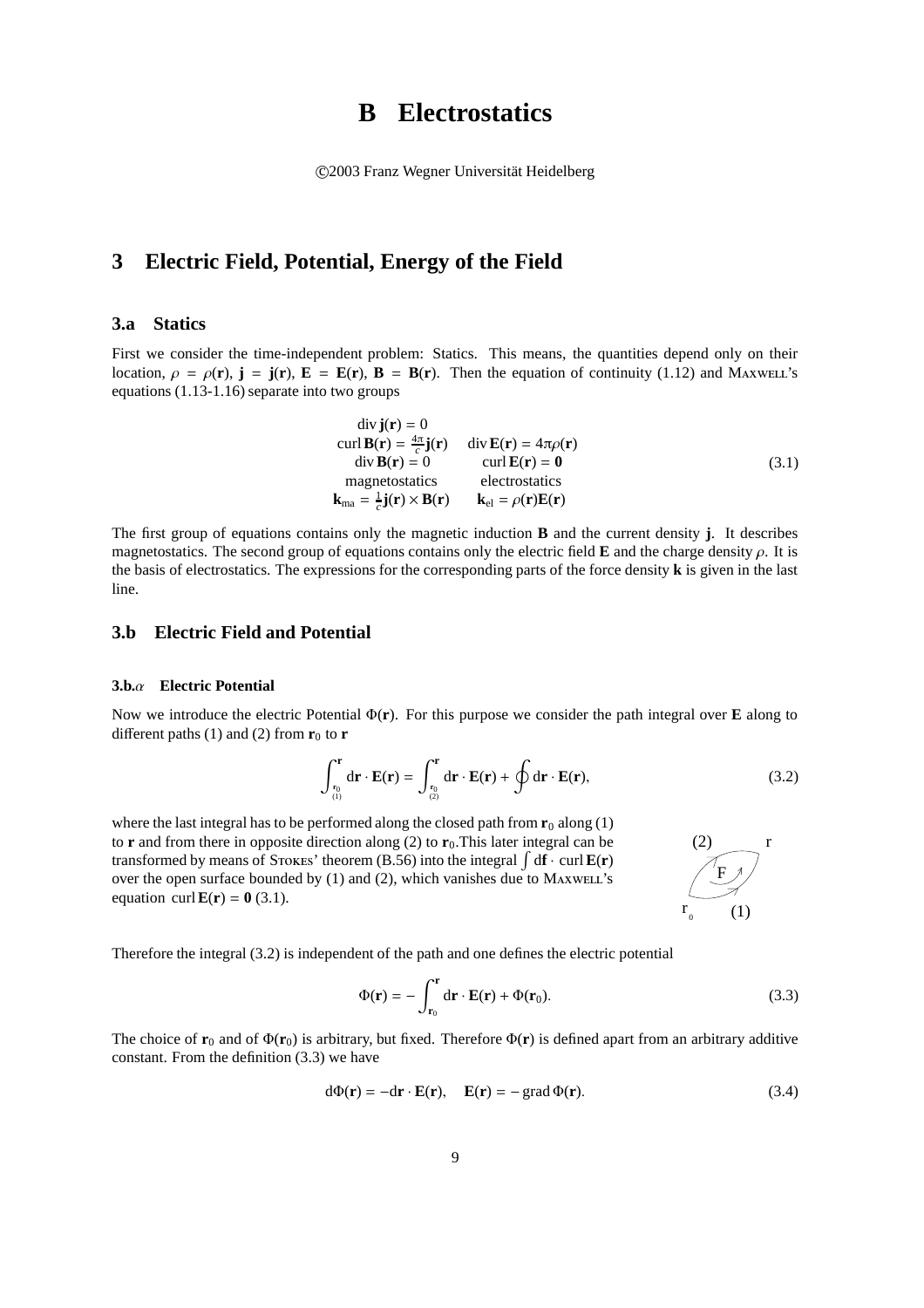#### **3.b.**β **Electric Flux and Charge**

From div  $\mathbf{E}(\mathbf{r}) = 4\pi \rho(\mathbf{r})$ , (3.1) one obtains

$$
\int_{V} d^{3}r \operatorname{div} \mathbf{E}(\mathbf{r}) = 4\pi \int_{V} d^{3}r \rho(\mathbf{r})
$$
\n(3.5)

and therefore with the divergence theorem (B.59)

$$
\int_{\partial V} \mathbf{df} \cdot \mathbf{E}(\mathbf{r}) = 4\pi q(V),\tag{3.6}
$$

id est the electric flux of the field **E** through the surface equals 4π times the charge *q* in the volume *V*. This has a simple application for the electric field of a rotational invariant charge distribution  $\rho(\mathbf{r}) = \rho(r)$  with  $r = |\mathbf{r}|$ . For reasons of symmetry the electric field points in radial direction,  $\mathbf{E} = E(r)\mathbf{r}/r$ 

$$
4\pi r^2 E(r) = 4\pi \int_0^r \rho(r') r'^2 dr' d\Omega = (4\pi)^2 \int_0^r \rho(r') r'^2 dr', \qquad (3.7)
$$

so that one obtains

$$
E(r) = \frac{4\pi}{r^2} \int_0^r \rho(r')r'^2 dr'
$$
 (3.8)

for the field.

As a special case we consider a point charge in the origin. Then one has

$$
4\pi r^2 E(r) = 4\pi q, \quad E(r) = \frac{q}{r^2}, \quad E(r) = \frac{r}{r^3}q.
$$
 (3.9)

The potential depends only on *r* for reasons of symmetry. Then one obtains

$$
\text{grad}\,\Phi(r) = \frac{\mathbf{r}}{r} \frac{\mathrm{d}\Phi(r)}{\mathrm{d}r} = -\mathbf{E}(\mathbf{r}),\tag{3.10}
$$

which after integration yields

$$
\Phi(r) = \frac{q}{r} + \text{const.} \tag{3.11}
$$

### **3.b.**γ **Potential of a Charge Distribution**

We start out from point charges  $q_i$  at locations  $r_i$ . The corresponding potential and the field is obtained from  $(3.11)$  und  $(3.10)$  by shifting **r** by  $\mathbf{r}_i$ 

$$
\Phi(\mathbf{r}) = \sum_{i} \frac{q_i}{|\mathbf{r} - \mathbf{r}_i|} \tag{3.12}
$$

$$
\mathbf{E}(\mathbf{r}) = -\text{grad}\,\Phi(\mathbf{r}) = \sum_{i} \frac{q_i(\mathbf{r} - \mathbf{r}_i)}{|\mathbf{r} - \mathbf{r}_i|^3}.
$$
 (3.13)

We change now from point charges to the charge density  $\rho(\mathbf{r})$ . To do this we perform the transition from  $\sum_i q_i f(\mathbf{r}_i) = \sum_i \Delta V \rho(\mathbf{r}_i) f(\mathbf{r}_i)$  to  $\int d^3 r' \rho(\mathbf{r}') f(\mathbf{r}')$ , which yields

$$
\Phi(\mathbf{r}) = \int d^3 r' \frac{\rho(\mathbf{r}')}{|\mathbf{r} - \mathbf{r}'|}
$$
\n(3.14)

From  $\mathbf{E} = -\text{grad}\Phi$  and div  $\mathbf{E} = 4\pi\rho$  one obtains Posson's equation

$$
\Delta \Phi(\mathbf{r}) = -4\pi \rho(\mathbf{r}).\tag{3.15}
$$

Please distinguish  $\Delta = \nabla \cdot \nabla$  and  $\Delta =$ Delta. We check eq. (3.15). First we determine

$$
\nabla \Phi(\mathbf{r}) = \int d^3 r' \rho(\mathbf{r}') \frac{\mathbf{r}' - \mathbf{r}}{|\mathbf{r}' - \mathbf{r}|^3} = \int d^3 a \rho(\mathbf{r} + \mathbf{a}) \frac{\mathbf{a}}{a^3}
$$
(3.16)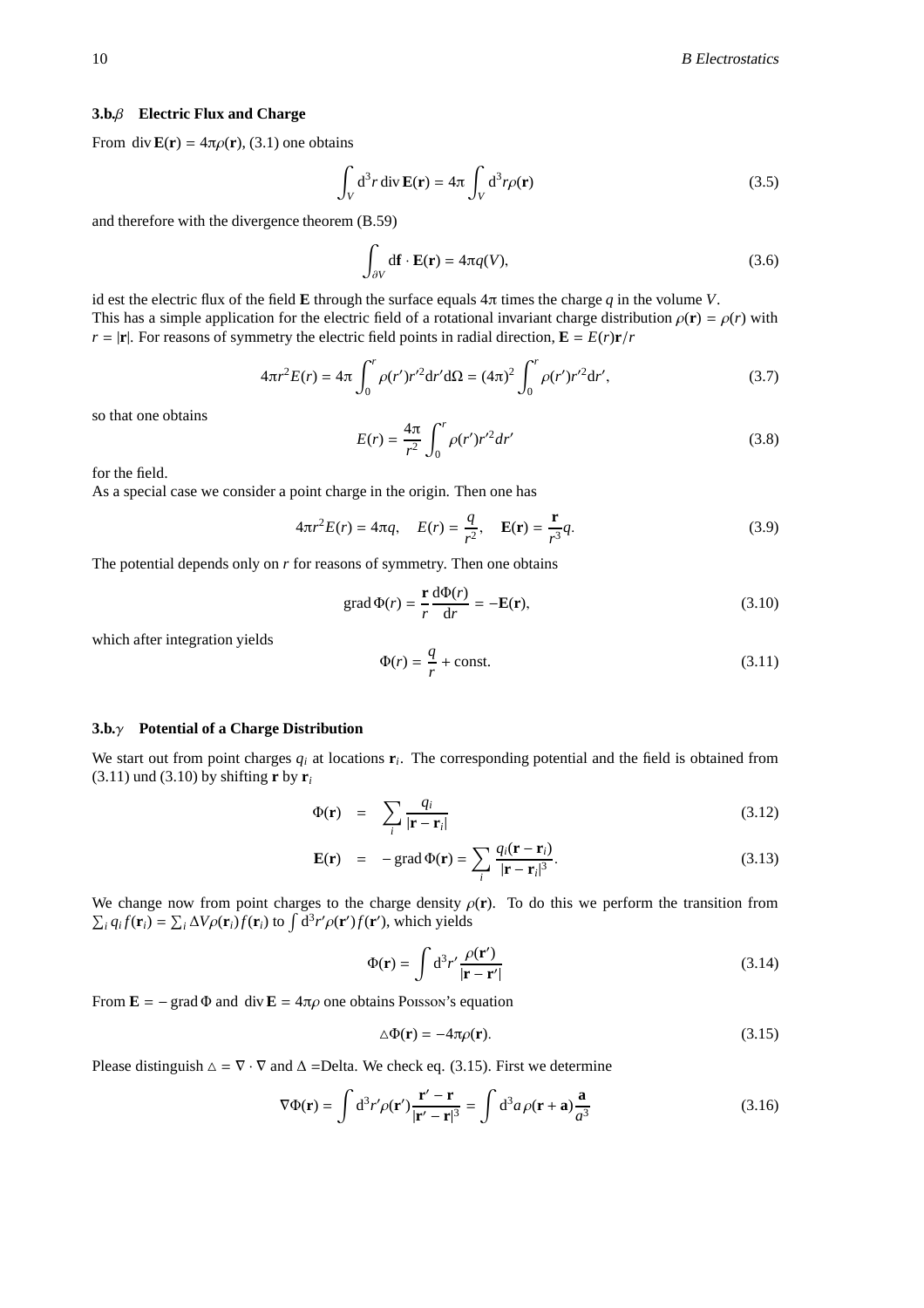and

$$
\Delta \Phi(\mathbf{r}) = \int d^3 a (\nabla \rho(\mathbf{r} + \mathbf{a})) \cdot \frac{\mathbf{a}}{a^3} = \int_0^\infty da \int d\Omega_a \frac{\partial \rho(\mathbf{r} + \mathbf{a})}{\partial a} = \int d\Omega_a (\rho(\mathbf{r} + \infty \mathbf{e}_a) - \rho(\mathbf{r})) = -4\pi \rho(\mathbf{r}), \quad (3.17)
$$

assuming that  $\rho$  vanishes at infinity. The three-dimensional integral over *a* has been separated by the integral over the radius *a* and the solid angle  $\Omega_a$ ,  $d^3a = a^2dadΩ$  (compare section 5). From Poisson's equation one obtains

$$
\Delta \Phi(\mathbf{r}) = \int d^3 r' \rho(\mathbf{r}') \Delta \frac{1}{|\mathbf{r} - \mathbf{r}'|} = -4\pi \rho(\mathbf{r}) = -4\pi \int d^3 r' \rho(\mathbf{r}') \delta^3(\mathbf{r} - \mathbf{r}') \tag{3.18}
$$

and from the equality of the integrands

$$
\Delta \frac{1}{|\mathbf{r} - \mathbf{r}'|} = -4\pi \delta^3 (\mathbf{r} - \mathbf{r}'). \tag{3.19}
$$

# **3.c C Force and Field Energy**

The force acting on the charge  $q_i$  at  $\mathbf{r}_i$  is

$$
\mathbf{K}_i = q_i \mathbf{E}_i(\mathbf{r}_i). \tag{3.20}
$$

Here  $\mathbf{E}_i$  is the electric field without that generated by the charge  $q_i$  itself. Then one obtains the Coulomb force

$$
\mathbf{K}_{i} = q_{i} \sum_{j \neq i} \frac{q_{j}(\mathbf{r}_{i} - \mathbf{r}_{j})}{|\mathbf{r}_{i} - \mathbf{r}_{j}|^{3}}.
$$
 (3.21)

From this equation one realizes the definition of the unit of charge in GAUSS's units, 1 dyn<sup>1/2</sup> cm is the charge, which exerts on the same amount of charge in the distance of 1 cm the force 1 dyn. The potential energy is

$$
U = \frac{1}{2} \sum_{i} \sum_{j \neq i} \frac{q_i q_j}{|\mathbf{r}_i - \mathbf{r}_j|} = \frac{1}{2} \sum_{i} q_i \Phi_i(\mathbf{r}_i).
$$
 (3.22)

The factor 1/2 is introduced since each pair of charges appears twice in the sum. E.g., the interaction energy between charge 1 and charge 2 is contained both in  $i = 1$ ,  $j = 2$  and  $i = 2$ ,  $j = 1$ . Thus we have to divide by 2. The contribution from  $q_i$  is excluded from the potential  $\Phi_i$ . The force is then as usually

$$
\mathbf{K}_i = -\operatorname{grad}_{\mathbf{r}_i} U. \tag{3.23}
$$

In the continuum one obtains by use of (B.62)

$$
U = \frac{1}{2} \int d^3 r \rho(\mathbf{r}) \Phi(\mathbf{r}) = \frac{1}{8\pi} \int d^3 r \, \text{div} \, \mathbf{E}(\mathbf{r}) \Phi(\mathbf{r}) = \frac{1}{8\pi} \int_F d\mathbf{r} \cdot \mathbf{E}(\mathbf{r}) \Phi(\mathbf{r}) - \frac{1}{8\pi} \int d^3 r \mathbf{E}(\mathbf{r}) \cdot \text{grad} \, \Phi(\mathbf{r}), \tag{3.24}
$$

where no longer the contribution from the charge density at the same location has to be excluded from Φ, since it is negligible for a continuous distribution. *F* should include all charges and may be a sphere of radius *R*. In the limit  $R \to \infty$  one obtains  $\Phi \propto 1/R$ ,  $E \propto 1/R^2$ ,  $\int_F \propto 1/R \to 0$ . Then one obtains the electrostatic energy

$$
U = \frac{1}{8\pi} \int d^3 r E^2(\mathbf{r}) = \int d^3 r u(\mathbf{r})
$$
\n(3.25)

with the energy density

$$
u(\mathbf{r}) = \frac{1}{8\pi}E^2(\mathbf{r}).
$$
\n(3.26)

**Classical Radius of the Electron** As an example we consider the "classical radius of an electron" *R*0: One assumes that the charge is homogeneously distributed on the surface of the sphere of radius *R*. The electric field energy should equal the energy  $m_0c^2$ , where  $m_0$  is the mass of the electron.

$$
\frac{1}{8\pi} \int_{R_0}^{\infty} \left(\frac{e_0}{r^2}\right)^2 r^2 dr d\Omega = \frac{e_0^2}{2R_0} = m_0 c^2 \tag{3.27}
$$

yields  $R_0 = 1.4 \cdot 10^{-13}$  cm. The assumption of a homogeneous distribution of the charge inside the sphere yields a slightly different result.

From scattering experiments at high energies one knows that the extension of the electron is at least smaller by a factor of 100, thus the assumption made above does not apply.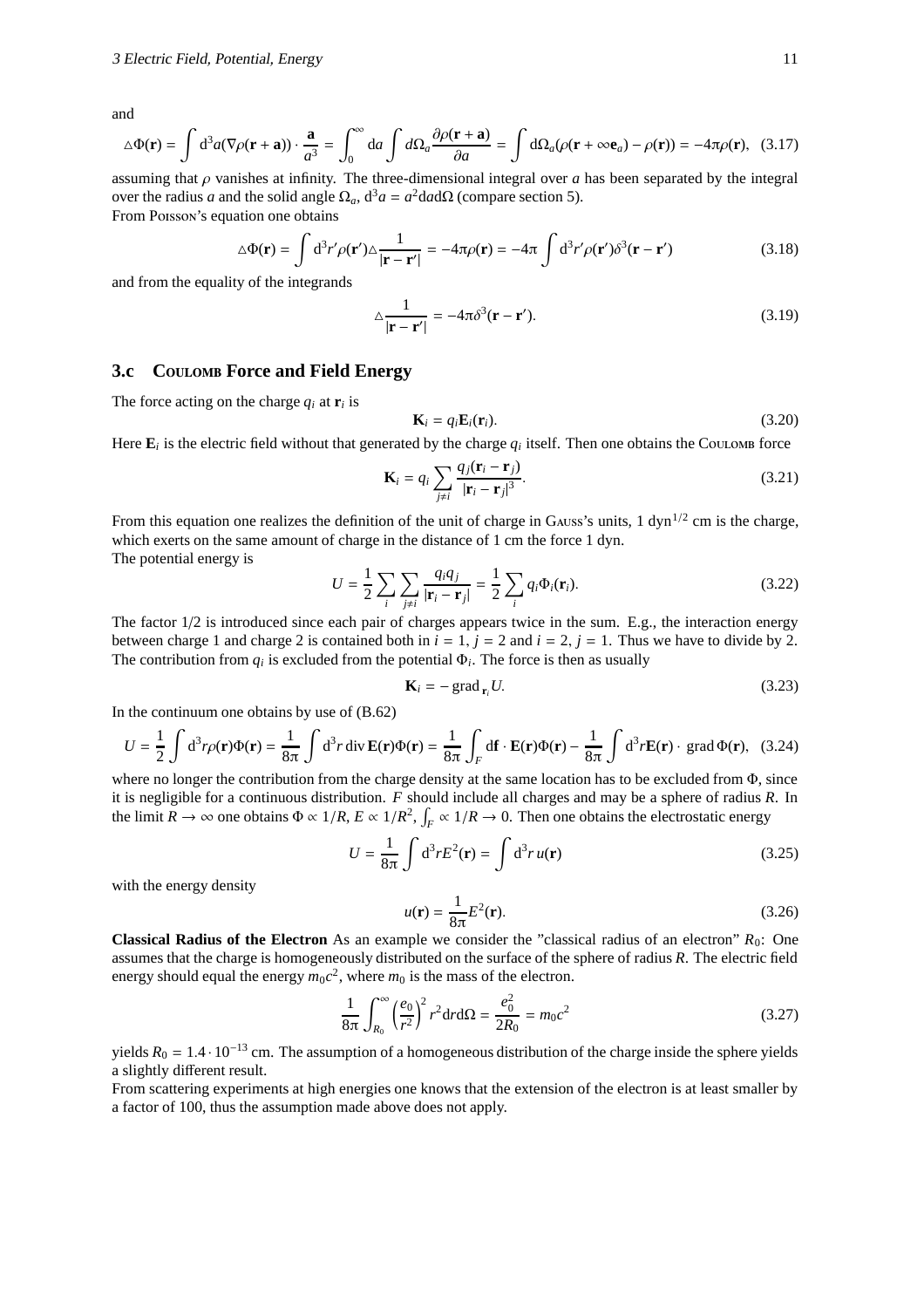# **4 Electric Dipole and Quadrupole**

A charge distribution  $\rho(\mathbf{r}')$  inside a sphere of radius *R* around the origin is given. We assume  $\rho(\mathbf{r}') = 0$  outside the sphere.

# **4.a The Field for**  $r > R$

The potential of the charge distribution is

$$
\Phi(\mathbf{r}) = \int d^3 r' \frac{\rho(\mathbf{r}')}{|\mathbf{r} - \mathbf{r}'|}.
$$
\n(4.



We perform a TAYLOR-expansion in **r**', i.e. in the three variables  $x'_1$ ,  $x'_2$  und  $x'_3$ 

$$
\frac{1}{|\mathbf{r} - \mathbf{r}'|} = \sum_{l=0}^{\infty} \frac{(-\mathbf{r}' \nabla)^l}{l!} \frac{1}{r} = \frac{1}{r} - (\mathbf{r}' \nabla) \frac{1}{r} + \frac{1}{2} (\mathbf{r}' \nabla) (\mathbf{r}' \nabla) \frac{1}{r} - \dots
$$
(4.2)

At first we have to calculate the gradient of 1/*r*

$$
\nabla \frac{1}{r} = -\frac{\mathbf{r}}{r^3}, \text{ since } \nabla f(r) = \frac{\mathbf{r}}{r} f'(r), \tag{4.3}
$$

solve (B.39, B.42). Then one obtains

$$
(\mathbf{r}'\nabla)\frac{1}{r} = -\frac{\mathbf{r}' \cdot \mathbf{r}}{r^3}.
$$
 (4.4)

Next we calculate (B.47)

$$
\nabla \frac{\mathbf{c} \cdot \mathbf{r}}{r^3} = \frac{1}{r^3} \operatorname{grad} (\mathbf{c} \cdot \mathbf{r}) + (\mathbf{c} \cdot \mathbf{r}) \operatorname{grad} \left(\frac{1}{r^3}\right) = \frac{\mathbf{c}}{r^3} - \frac{3(\mathbf{c} \cdot \mathbf{r})\mathbf{r}}{r^5}
$$
(4.5)

using  $(B.27)$  and the solutions of  $(B.37, B.39)$ . Then we obtain the TAYLOR-expansion

$$
\frac{1}{|\mathbf{r} - \mathbf{r}'|} = \frac{1}{r} + \frac{\mathbf{r} \cdot \mathbf{r}'}{r^3} + \frac{3(\mathbf{r} \cdot \mathbf{r}')^2 - r^2 r'^2}{2r^5} + \dots
$$
(4.6)

At first we transform  $3(\mathbf{r} \cdot \mathbf{r}')^2 - r^2 r'^2$ 

$$
3(\mathbf{r} \cdot \mathbf{r}')^{2} - r^{2} r'^{2} = x'_{\alpha} x'_{\beta} (3x_{\alpha} x_{\beta} - r^{2} \delta_{\alpha,\beta}) = (x'_{\alpha} x'_{\beta} - \frac{1}{3} r'^{2} \delta_{\alpha,\beta}) (3x_{\alpha} x_{\beta} - r^{2} \delta_{\alpha,\beta})
$$
(4.7)

because of  $\delta_{\alpha,\beta}(3x_{\alpha}x_{\beta} - \delta_{\alpha,\beta}r^2) = 3x_{\alpha}x_{\alpha} - r^2\delta_{\alpha,\alpha} = 0$ . Here and in the following we use the summation convention, i.e. we sum over all indices (of components), which appear twice in a product in (4.7), that is over  $\alpha$  and  $\beta$ .

We now introduce the quantities

$$
q = \int d^3 r' \rho(\mathbf{r'}) \qquad \text{charge} \tag{4.8}
$$

$$
\mathbf{p} = \int d^3 r' \mathbf{r}' \rho(\mathbf{r}') \qquad \text{dipolar moment} \tag{4.9}
$$

$$
Q_{\alpha,\beta} = \int d^3 r' (x'_{\alpha} x'_{\beta} - \frac{1}{3} \delta_{\alpha,\beta} r'^2) \rho(\mathbf{r}') \qquad \text{components of the quadrupolar moment} \tag{4.10}
$$

and obtain the expansion for the potential and the electric field

$$
\Phi(\mathbf{r}) = \frac{q}{r} + \frac{\mathbf{p} \cdot \mathbf{r}}{r^3} + Q_{\alpha,\beta} \frac{3x_{\alpha}x_{\beta} - r^2 \delta_{\alpha,\beta}}{2r^5} + \mathcal{O}(\frac{1}{r^4})
$$
\n(4.11)

$$
\mathbf{E}(\mathbf{r}) = -\text{grad}\,\Phi(\mathbf{r}) = \frac{q\mathbf{r}}{r^3} + \frac{3(\mathbf{p}\cdot\mathbf{r})\mathbf{r} - \mathbf{p}r^2}{r^5} + \mathbf{O}(\frac{1}{r^4})
$$
(4.12)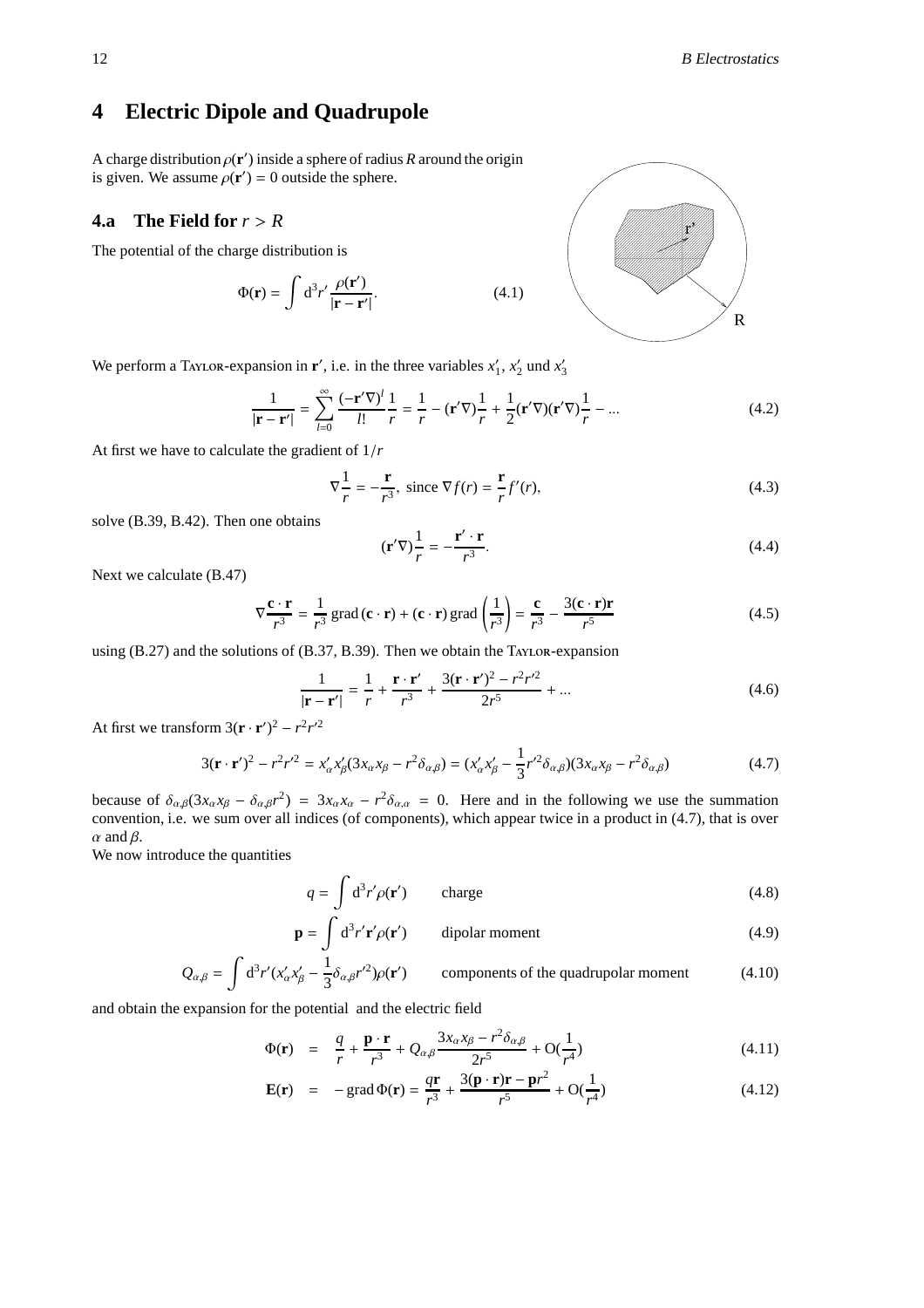# **4.b Transformation Properties**

The multipole moments are defined with respect to a given point, for example with respect to the origin. If one shifts the point of reference by **a**, i.e.  $\mathbf{r}'_1 = \mathbf{r}' - \mathbf{a}$ , then one finds with  $\rho_1(\mathbf{r}'_1) = \rho(\mathbf{r}')$ 

$$
q_1 = \int d^3 r'_1 \rho_1(\mathbf{r}'_1) = \int d^3 r' \rho(\mathbf{r}') = q \qquad (4.13)
$$

$$
\mathbf{p}_1 = \int d^3 r'_1 \mathbf{r}'_1 \rho_1(\mathbf{r}'_1) = \int d^3 r' (\mathbf{r}' - \mathbf{a}) \rho(\mathbf{r}') = \mathbf{p} - \mathbf{a} q. \tag{4.14}
$$

The total charge is independent of the point of reference. The dipolar moment is independent of the point of reference if  $q = 0$  (pure dipol), otherwise it depends on the point of reference. Similarly one finds that the quadrupolar moment is independent of the point of reference, if  $q = 0$  and  $p = 0$  (pure quadrupole).

The charge *q* is invariant under rotation (scalar)  $x'_{1,\alpha} = D_{\alpha,\beta} x'_{\beta}$ , where *D* is a rotation matrix, which describes an orthogonal transformation. The dipole **p** transforms like a vector

$$
p_{1,\alpha} = \int \mathrm{d}^3 r' D_{\alpha,\beta} x'_{\beta} \rho(\mathbf{r}') = D_{\alpha,\beta} p_{\beta} \tag{4.15}
$$

and the quadrupole *Q* like a tensor of rank 2

$$
Q_{1,\alpha,\beta} = \int d^3 r' (D_{\alpha,\gamma} x'_{\gamma} D_{\beta,\delta} x'_{\delta} - \frac{1}{3} \delta_{\alpha,\beta} r'^2) \rho(\mathbf{r}'). \tag{4.16}
$$

Taking into account that due to the orthogonality of *D*

$$
\delta_{\alpha,\beta} = D_{\alpha,\gamma} D_{\beta,\gamma} = D_{\alpha,\gamma} \delta_{\gamma,\delta} D_{\beta,\delta},\tag{4.17}
$$

it follows that

$$
Q_{1,\alpha,\beta} = D_{\alpha,\gamma} D_{\beta,\delta} Q_{\gamma,\delta},\tag{4.18}
$$

that is the transformation law for tensors of second rank.

## **4.c Dipole**

The prototype of a dipole consists of two charges of opposite sign, *q* at **r**<sub>0</sub> + **a** and −*q* at **r**<sub>0</sub>.

$$
\mathbf{p} = q\mathbf{a}.\tag{4.19}
$$

Therefore the corresponding charge distribution is

$$
\rho(\mathbf{r}) = q(\delta^3(\mathbf{r} - \mathbf{r}_0 - \mathbf{a}) - \delta^3(\mathbf{r} - \mathbf{r}_0)).
$$
\n(4.20)

We perform now the TAYLOR expansion in a

$$
\rho(\mathbf{r}) = q\delta^3(\mathbf{r} - \mathbf{r}_0) - q\mathbf{a} \cdot \nabla \delta^3(\mathbf{r} - \mathbf{r}_0) + \frac{q}{2}(\mathbf{a} \cdot \nabla)^2 \delta^3(\mathbf{r} - \mathbf{r}_0) + \dots - q\delta^3(\mathbf{r} - \mathbf{r}_0),
$$
(4.21)

where the first and the last term cancel. We consider now the limit  $\mathbf{a} \rightarrow 0$ , where the product  $q\mathbf{a} = \mathbf{p}$  is kept fixed. Then we obtain the charge distribution of a dipole **p** at location **r**<sup>0</sup>

$$
\rho(\mathbf{r}) = -\mathbf{p} \cdot \nabla \delta^3(\mathbf{r} - \mathbf{r}_0) \tag{4.22}
$$

and its potential

$$
\Phi(\mathbf{r}) = \int d^3 r' \frac{\rho(\mathbf{r}')}{|\mathbf{r} - \mathbf{r}'|} = -\mathbf{p} \cdot \int d^3 r' \frac{1}{|\mathbf{r} - \mathbf{r}'|} \operatorname{grad}' \delta^3(\mathbf{r}' - \mathbf{r}_0) = \mathbf{p} \cdot \int d^3 r' \operatorname{grad}' \frac{1}{|\mathbf{r} - \mathbf{r}'|} \delta^3(\mathbf{r}' - \mathbf{r}_0)
$$
  
\n
$$
= \mathbf{p} \cdot \int d^3 r' \frac{\mathbf{r} - \mathbf{r}'}{|\mathbf{r} - \mathbf{r}'|^3} \delta^3(\mathbf{r}' - \mathbf{r}_0) = \frac{\mathbf{p} \cdot (\mathbf{r} - \mathbf{r}_0)}{|\mathbf{r} - \mathbf{r}_0|^3},
$$
(4.23)

where equation (B.61) is used and (B.50) has to be solved.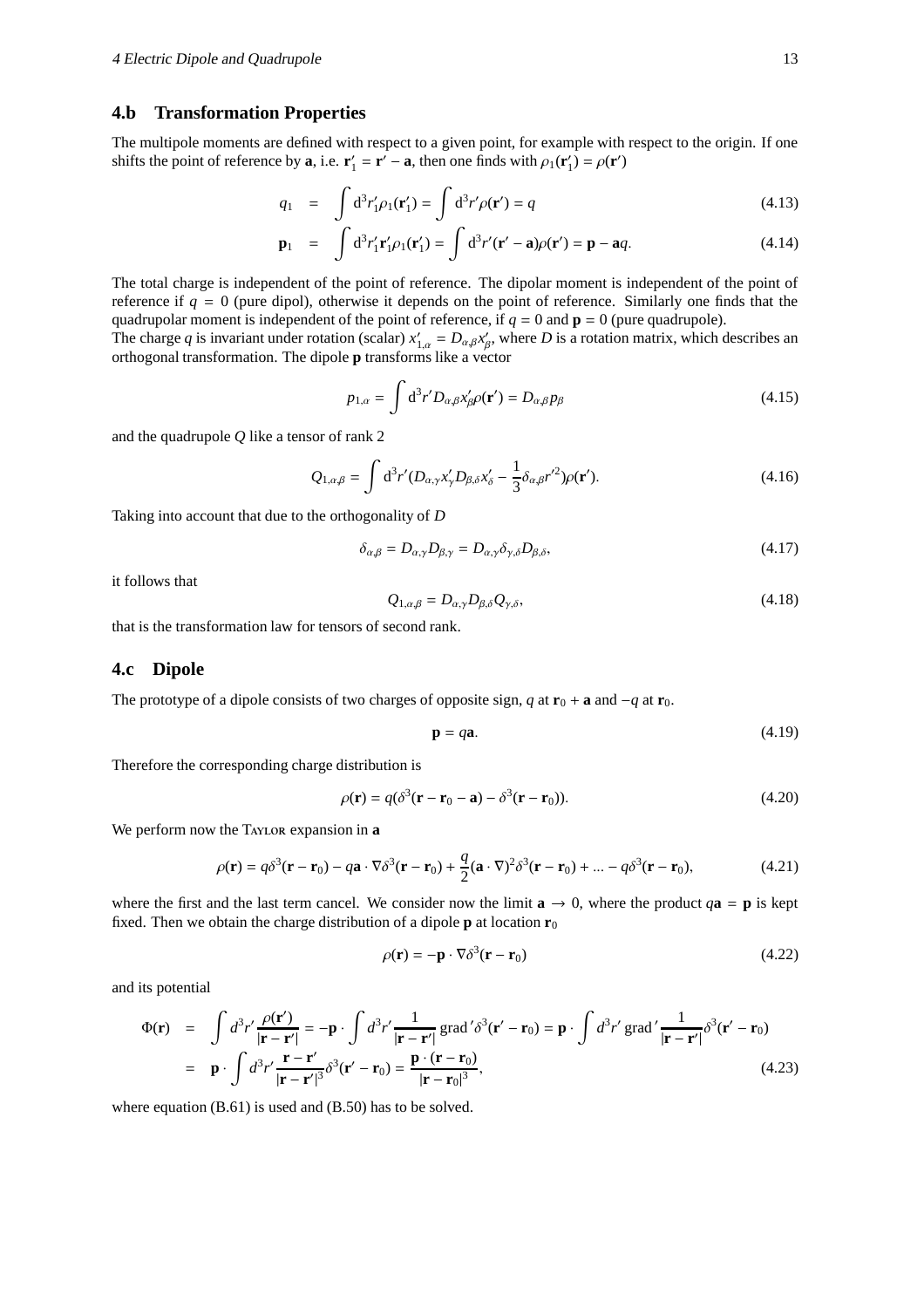r'

 $\theta$ 

# **4.d Quadrupole**

The quadrupole is described by the second moment of the charge distribution.

#### **4.d.**α **Symmetries**

*Q* is a symmetric tensor

$$
Q_{\alpha,\beta} = Q_{\beta,\alpha}.\tag{4.24}
$$

It can be diagonalized by an orthogonal transformation similarly as the tensor of inertia. Further from definition (4.10) it follows that

$$
Q_{\alpha,\alpha} = 0,\tag{4.25}
$$

that is the trace of the quadrupole tensor vanishes. Thus the tensor does not have six, but only five independent components.

#### **4.d.**β **Symmetric Quadrupole**

A special case is the symmetric quadrupole. Its charge distribution depends only on *z* and on the distance from the *z*-axis,  $\rho$  =  $\sqrt{x^2 + y^2}$ It obeys

$$
Q_{x,y} = Q_{x,z} = Q_{y,z} = 0, \tag{4.26}
$$

because  $\rho(x, y, z) = \rho(-x, y, z) = \rho(x, -y, z)$ . Furthermore one has

$$
Q_{x,x} = Q_{y,y} = -\frac{1}{2}Q_{z,z} =: -\frac{1}{3}\hat{Q}.
$$
 (4.27)

The first equality follows from  $\rho(x, y, z) = \rho(y, x, z)$ , the second one from the vanishing of the trace of  $Q$ . The last equality-sign gives the definition of  $\hat{Q}$ .

One finds

$$
\hat{Q} = \frac{3}{2} Q_{z,z} = \int d^3 r' (\frac{3}{2} z'^2 - \frac{1}{2} r'^2) \rho(\mathbf{r}') = \int d^3 r' r'^2 P_2(\cos \theta') \rho(\mathbf{r}')
$$
(4.28)

with the LEGENDRE polynomial  $P_2(\xi) = \frac{3}{2}\xi^2 - \frac{1}{2}$ . We will return to the LEGENDRE polynomials in the next section and in appendix C.

As an example we consider the stretched quadrupole with two charges *q* at ±*a***e***<sup>z</sup>* and a charge −2*q* in the origin. Then we obtain  $\hat{Q} = 2qa^2$ . The different charges contribute to the potential of the quadrupole

$$
\Phi(\mathbf{r}) = -\frac{1}{3}\hat{Q}\frac{3x^2 - r^2}{2r^5} - \frac{1}{3}\hat{Q}\frac{3y^2 - r^2}{2r^5} + \frac{2}{3}\hat{Q}\frac{3z^2 - r^2}{2r^5} = \frac{\hat{Q}P_2(\cos\theta)}{r^3}.
$$
\n(4.29)

#### **4.e Energy, Force and Torque on a Multipole in an external Field**

A charge distribution  $\rho(\mathbf{r})$  localized around the origin is considered in an external electric potential  $\Phi_a(\mathbf{r})$ , which may be generated by an external charge distribution  $\rho_a$ . The interaction energy is then given by

$$
U = \int d^3 r \rho(\mathbf{r}) \Phi_a(\mathbf{r}). \tag{4.30}
$$

No factor  $1/2$  appears in front of the integral, which might be expected in view of this factor in  $(3.24)$ , since besides the integral over  $\rho(\mathbf{r})\Phi_a(\mathbf{r})$  there is a second one over  $\rho_a(\mathbf{r})\Phi(\mathbf{r})$ , which yields the same contribution. We now expand the external potential and obtain for the interaction energy

$$
U = \int d^3 r \rho(\mathbf{r}) \left\{ \Phi_a(0) + \mathbf{r} \nabla \Phi_a|_{r=0} + \frac{1}{2} x_a x_\beta \nabla_\alpha \nabla_\beta \Phi_a|_{r=0} + \dots \right\}
$$
  
=  $q \Phi_a(0) + \mathbf{p} \cdot \nabla \Phi_a|_{r=0} + \frac{1}{2} \left( Q_{\alpha,\beta} + \frac{1}{3} \delta_{\alpha,\beta} \int d^3 r \rho(\mathbf{r}) r^2 \right) \nabla_\alpha \nabla_\beta \Phi_a|_{r=0} + \dots$  (4.31)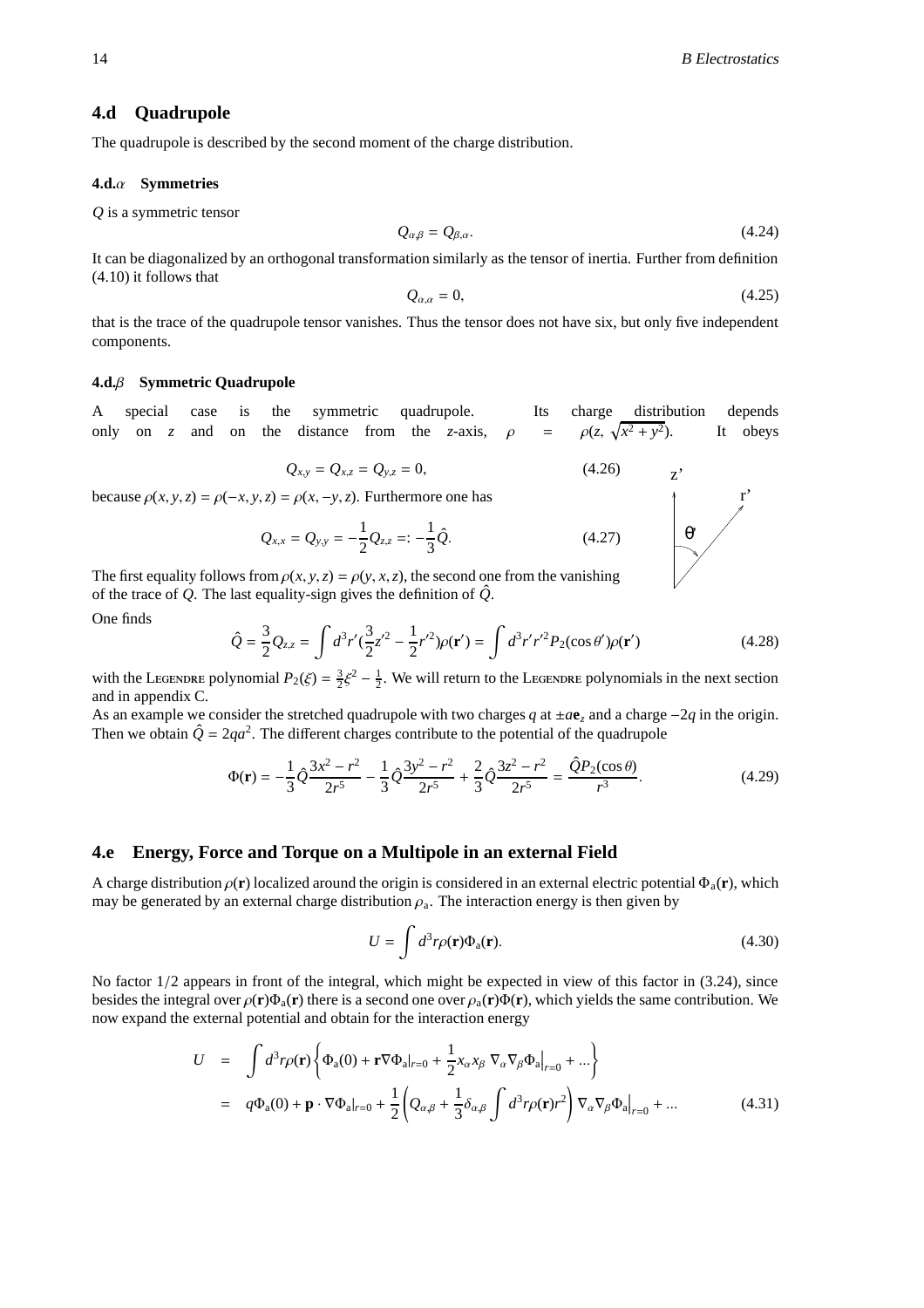The contribution proportional to the integral over  $\rho(\mathbf{r})r^2$  vanishes, since  $\nabla_\alpha \nabla_\alpha \Phi_a = \Delta \Phi_a = -4\pi \rho_a(\mathbf{r}) = 0$ , since there are no charges at the origin, which generate  $\Phi_a$ . Therefore we are left with the potential of interaction

$$
U = q\Phi_a(0) - \mathbf{p} \cdot \mathbf{E}_a(0) + \frac{1}{2} Q_{\alpha\beta} \nabla_\alpha \nabla_\beta \Phi_a + \dots
$$
 (4.32)

For example we can now determine the potential energy between two dipoles,  $\mathbf{p}_b$  in the origin and  $\mathbf{p}_a$  at  $\mathbf{r}_0$ . The dipole **p**<sup>a</sup> generates the potential

$$
\Phi_{a}(\mathbf{r}) = \frac{\mathbf{p}_{a} \cdot (\mathbf{r} - \mathbf{r}_{0})}{|\mathbf{r} - \mathbf{r}_{0}|^{3}}.
$$
\n(4.33)

Then the interaction energy yields (compare B.47)

$$
U_{a,b} = \mathbf{p}_b \cdot \nabla \Phi_a|_{r=0} = \frac{\mathbf{p}_a \cdot \mathbf{p}_b}{r_0^3} - \frac{3(\mathbf{p}_a \cdot \mathbf{r}_0)(\mathbf{p}_b \cdot \mathbf{r}_0)}{r_0^5}.
$$
(4.34)

The force on the dipole in the origin is then given by

$$
\mathbf{K} = \int d^3 r \rho(\mathbf{r}) \mathbf{E}_a(\mathbf{r}) = \int d^3 r \rho(\mathbf{r}) (\mathbf{E}_a(0) + x_\alpha \nabla_\alpha \mathbf{E}_a|_{r=0} + ...) = q \mathbf{E}_a(0) + (\mathbf{p} \cdot \text{grad}) \mathbf{E}_a(0) + ... \tag{4.35}
$$

The torque on a dipole in the origin is given by

$$
\mathbf{M}_{\text{mech}} = \int d^3 r' \rho(\mathbf{r}') \mathbf{r}' \times \mathbf{E}_a(\mathbf{r}') = \mathbf{p} \times \mathbf{E}_a(0) + \dots
$$
 (4.36)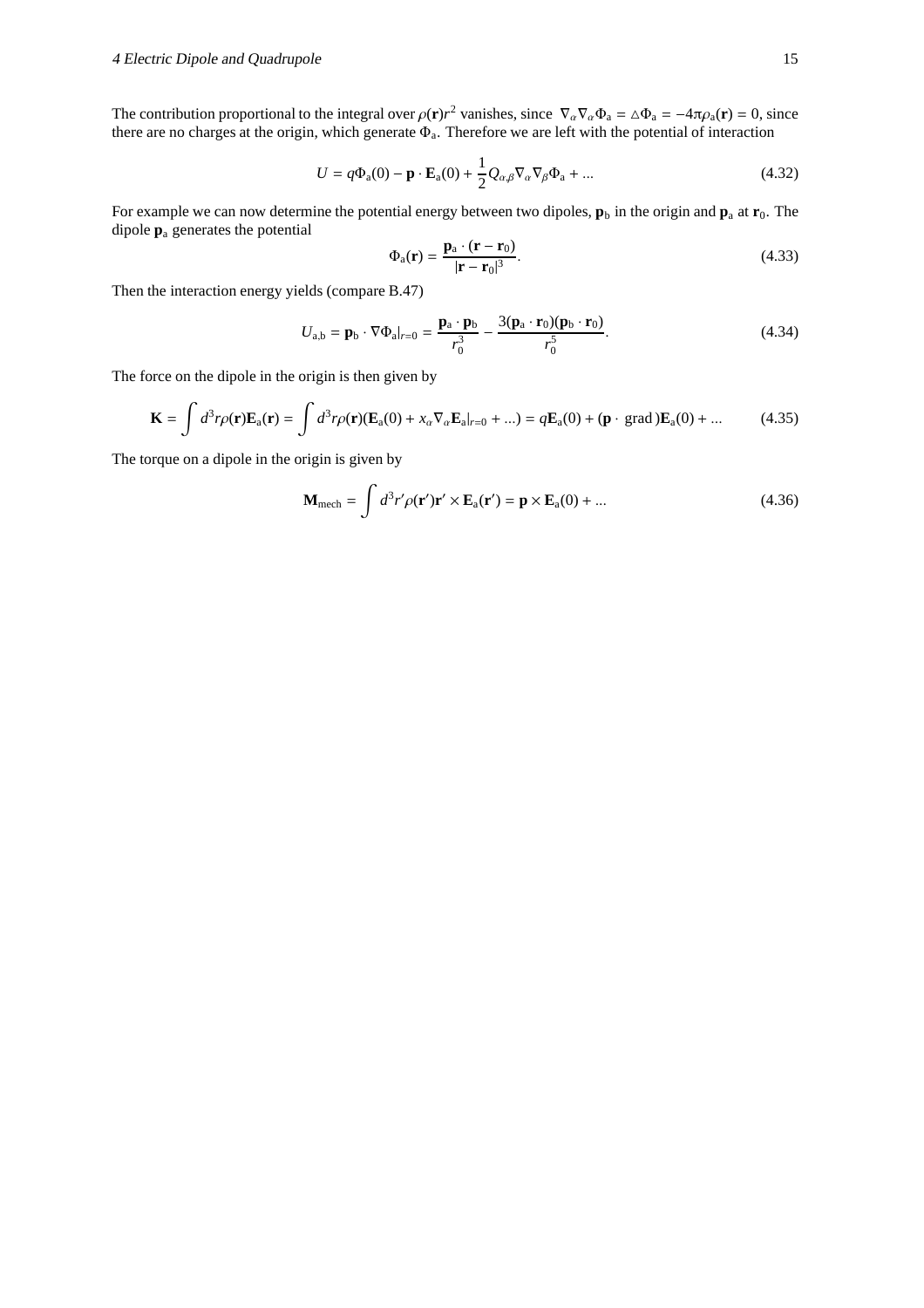# **5 Multipole Expansion in Spherical Coordinates**

# **5.a P Equation in Spherical Coordinates**

We first derive the expression for the Laplacian operator in spherical coordinates

$$
x = r \sin \theta \cos \phi \qquad (5.1)
$$
  

$$
y = r \sin \theta \sin \phi \qquad (5.2)
$$

$$
z = r \cos \theta. \tag{5.3}
$$

Initially we use only that we deal with curvilinear coordinates which intersect at right angles, so that we may write

 $d\mathbf{r} = g_r \mathbf{e}_r dr + g_\theta \mathbf{e}_\theta d\theta + g_\phi \mathbf{e}_\phi d\phi$  (5.4)

where the  $\mathbf{e}_r$ ,  $\mathbf{e}_{\theta}$  and  $\mathbf{e}_{\phi}$  constitute an orthonormal space dependent basis. Easily one finds

$$
g_r = 1, \quad g_\theta = r, \quad g_\phi = r \sin \theta. \tag{5.5}
$$

The volume element is given by

$$
d^{3}r = g_{r}drg_{\theta}d\theta g_{\phi}d\phi = r^{2}dr\sin\theta d\theta d\phi = r^{2}drd\Omega
$$
\n(5.6)

with the element of the solid angle

$$
d\Omega = \sin\theta d\theta d\phi. \tag{5.7}
$$

### **5.a.**α **The Gradient**

In order to determine the gradient we consider the differential of the function  $\Phi(\mathbf{r})$ 

$$
d\Phi(\mathbf{r}) = \frac{\partial \Phi}{\partial r} dr + \frac{\partial \Phi}{\partial \theta} d\theta + \frac{\partial \Phi}{\partial \phi} d\phi,
$$
 (5.8)

which coincides with (grad Φ) · d**r**. From the expansion of the vector field in its components

$$
\text{grad}\,\Phi = (\text{grad}\,\Phi)_r \mathbf{e}_r + (\text{grad}\,\Phi)_\theta \mathbf{e}_\theta + (\text{grad}\,\Phi)_\phi \mathbf{e}_\phi \tag{5.9}
$$

and (5.4) it follows that

$$
d\Phi(\mathbf{r}) = (grad \Phi)_{r}g_{r}dr + (grad \Phi)_{\theta}g_{\theta}d\theta + (grad \Phi)_{\phi}g_{\phi}d\phi, \qquad (5.10)
$$

from which we obtain

$$
(\text{grad }\Phi)_r = \frac{1}{g_r} \frac{\partial \Phi}{\partial r}, \quad (\text{grad }\Phi)_\theta = \frac{1}{g_\theta} \frac{\partial \Phi}{\partial \theta}, \quad (\text{grad }\Phi)_\phi = \frac{1}{g_\phi} \frac{\partial \Phi}{\partial \phi}
$$
(5.11)

for the components of the gradient.

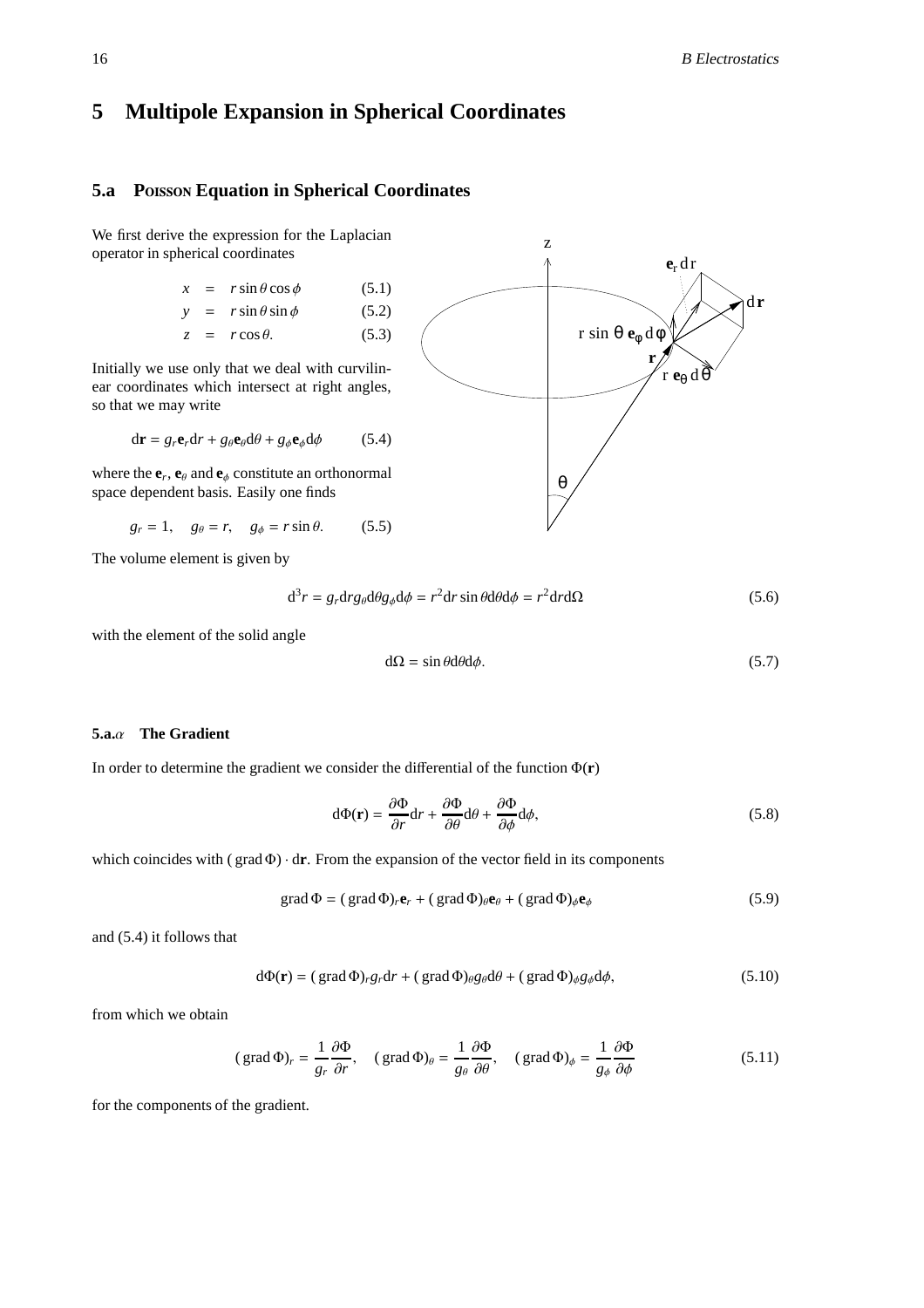### **5.a.**β **The Divergence**

In order to calculate the divergence we use the divergence theorem (B.59). We integrate the divergence of **A**(**r**) in a volume limited by the coordinates  $r, r + \Delta r, \theta, \theta + \Delta \theta, \phi, \phi + \Delta \phi$ . We obtain

$$
\int d^{3}r \, \text{div} \, \mathbf{A} = \int g_{r}g_{\theta}g_{\phi} \, \text{div} \, \mathbf{A} \, \text{d}r \, \text{d}\theta \, \text{d}\phi
$$
\n
$$
= \int \mathbf{A} \cdot \text{d}\mathbf{f} = \int g_{\theta}d\theta g_{\phi}d\phi A_{r} \big|_{r}^{r+\Delta r} + \int g_{r}drg_{\phi}d\phi A_{\theta} \big|_{\theta}^{\theta+\Delta\theta} + \int g_{r}drg_{\theta}d\theta A_{\phi} \big|_{\phi}^{\phi+\Delta\phi}
$$
\n
$$
= \int \left[ \frac{\partial}{\partial r} \left( g_{\theta}g_{\phi}A_{r} \right) + \frac{\partial}{\partial \theta} \left( g_{r}g_{\phi}A_{\theta} \right) + \frac{\partial}{\partial \phi} \left( g_{r}g_{\theta}A_{\phi} \right) \right] \text{d}r \, \text{d}\theta \, \text{d}\phi \tag{5.12}
$$

Since the identity holds for arbitrarily small volumina the integrands on the right-hand side of the first line and on the third line have to agree which yields

$$
\operatorname{div} \mathbf{A}(\mathbf{r}) = \frac{1}{g_r g_\theta g_\phi} \left[ \frac{\partial}{\partial r} \left( g_\theta g_\phi A_r \right) + \frac{\partial}{\partial \theta} \left( g_r g_\phi A_\theta \right) + \frac{\partial}{\partial \phi} \left( g_r g_\theta A_\phi \right) \right]. \tag{5.13}
$$

#### **5.a.**γ **The Laplacian**

Using  $\Delta \Phi = \text{div grad } \Phi$  we obtain finally

$$
\Delta \Phi(\mathbf{r}) = \frac{1}{g_r g_{\theta} g_{\phi}} \left[ \frac{\partial}{\partial r} \left( \frac{g_{\theta} g_{\phi}}{g_r} \frac{\partial \Phi}{\partial r} \right) + \frac{\partial}{\partial \theta} \left( \frac{g_r g_{\phi}}{g_{\theta}} \frac{\partial \Phi}{\partial \theta} \right) + \frac{\partial}{\partial \phi} \left( \frac{g_r g_{\theta}}{g_{\phi}} \frac{\partial \Phi}{\partial \phi} \right) \right].
$$
 (5.14)

This equation holds generally for curvilinear orthogonal coordinates (if we denote them by  $r, \theta, \phi$ ). Substituting the values for *g* we obtain for spherical coordinates

$$
\Delta \Phi = \frac{1}{r} \frac{\partial^2}{\partial r^2} (r \Phi) + \frac{1}{r^2} \Delta_{\Omega} \Phi, \tag{5.15}
$$

$$
\Delta_{\Omega}\Phi = \frac{1}{\sin\theta} \frac{\partial}{\partial\theta} (\sin\theta \frac{\partial \Phi}{\partial\theta}) + \frac{1}{\sin^2\theta} \frac{\partial^2 \Phi}{\partial\phi^2}.
$$
 (5.16)

The operator  $\Delta_{\Omega}$  acts only on the two angels  $\theta$  and  $\phi$ , but not on the distance *r*. Therefore it is also called Laplacian on the sphere.

### **5.b Spherical Harmonics**

As will be explained in more detail in appendix C there is a complete set of orthonormal functions  $Y_{lm}(\theta, \phi)$ ,  $l = 0, 1, 2, \dots, m = -l, -l + 1, \dots, l$ , which obey the equation

$$
\Delta_{\Omega} Y_{l,m}(\theta,\phi) = -l(l+1)Y_{l,m}(\theta,\phi). \tag{5.17}
$$

They are called spherical harmonics. Completeness means: If  $f(\theta, \phi)$  is differentiable on the sphere and its derivatives are bounded, then  $f(\theta, \phi)$  can be represented as a convergent sum

$$
f(\theta,\phi) = \sum_{l,m} \hat{f}_{l,m} Y_{l,m}(\theta,\phi). \tag{5.18}
$$

Therefore we perform the corresponding expansion for  $\Phi(\mathbf{r})$  and  $\rho(\mathbf{r})$ 

$$
\Phi(\mathbf{r}) = \sum_{l,m} \hat{\Phi}_{l,m}(r) Y_{l,m}(\theta, \phi), \qquad (5.19)
$$

$$
\rho(\mathbf{r}) = \sum_{l,m} \hat{\rho}_{l,m}(r) Y_{l,m}(\theta, \phi). \tag{5.20}
$$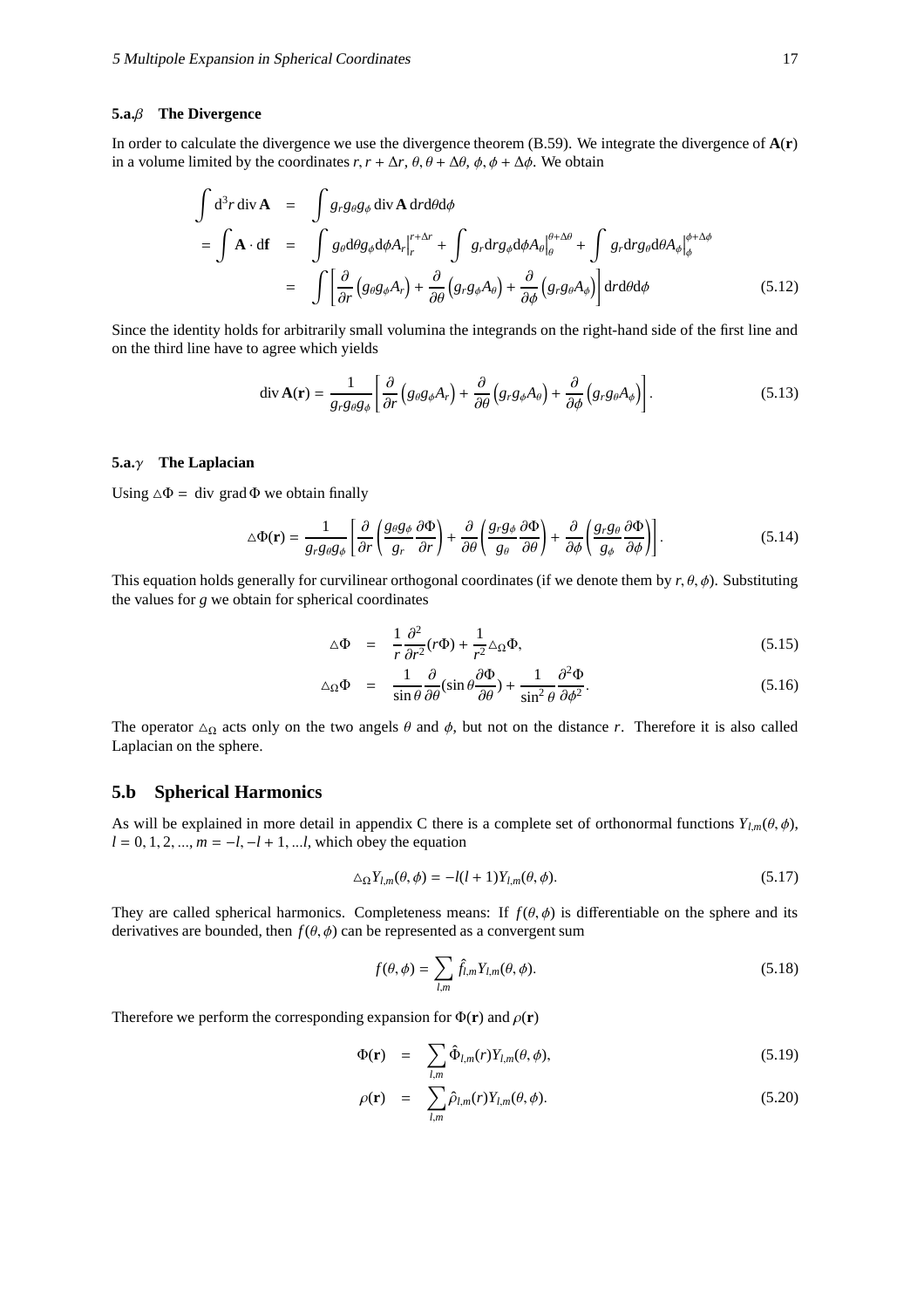The spherical harmonics are orthonormal, i.e. the integral over the solid angle yields

$$
\int d\Omega Y_{l,m}^*(\theta,\phi) Y_{l',m'}(\theta,\phi) = \int d\phi \sin\theta d\theta Y_{l,m}^*(\theta,\phi) Y_{l',m'}(\theta,\phi) = \delta_{l,l'} \delta_{m,m'}.
$$
\n(5.21)

This orthogonality relation can be used for the calculation of  $\hat{\Phi}$  and  $\hat{\rho}$ 

$$
\int d\phi \sin \theta d\theta Y_{l,m}^*(\theta, \phi) \rho(\mathbf{r}) = \sum_{l',m'} \hat{\rho}_{l',m'}(r) \int d\phi \sin \theta d\theta Y_{l,m}^*(\theta, \phi) Y_{l',m'}(\theta, \phi)
$$
  
= 
$$
\sum_{l',m'} \hat{\rho}_{l',m'}(r) \delta_{l,l'} \delta_{m,m'} = \hat{\rho}_{l,m}(r).
$$
 (5.22)

We list some of the spherical harmonics

$$
Y_{0,0}(\theta,\phi) = \sqrt{\frac{1}{4\pi}} \tag{5.23}
$$

$$
Y_{1,0}(\theta,\phi) = \sqrt{\frac{3}{4\pi}} \cos \theta \tag{5.24}
$$

$$
Y_{1,\pm 1}(\theta,\phi) = \mp \sqrt{\frac{3}{8\pi}} \sin \theta e^{\pm i\phi}
$$
 (5.25)

$$
Y_{2,0}(\theta,\phi) = \sqrt{\frac{5}{4\pi}} \left( \frac{3}{2} \cos^2 \theta - \frac{1}{2} \right)
$$
 (5.26)

$$
Y_{2,\pm 1}(\theta,\phi) = \mp \sqrt{\frac{15}{8\pi}} \sin \theta \cos \theta e^{\pm i\phi}
$$
 (5.27)

$$
Y_{2,\pm 2}(\theta,\phi) = \frac{1}{4} \sqrt{\frac{15}{2\pi}} \sin^2 \theta e^{\pm 2i\phi}.
$$
 (5.28)

In general one has

$$
Y_{l,m}(\theta,\phi) = \sqrt{\frac{2l+1}{4\pi} \frac{(l-m)!}{(l+m)!}} P_l^m(\cos\theta) e^{im\phi}
$$
 (5.29)

with the associated LEGENDRE functions

$$
P_l^m(\xi) = \frac{(-)^m}{2^l l!} (1 - \xi^2)^{m/2} \frac{\mathrm{d}^{l+m}}{\mathrm{d}\xi^{l+m}} (\xi^2 - 1)^l. \tag{5.30}
$$

Generally  $Y_{l,m}$  is a product of  $(\sin \theta)^{|m|} e^{im\phi}$  and a polynomial of order  $l-|m|$  in  $\cos \theta$ . If  $l-|m|$  is even (odd), then this polynomial is even (odd) in  $\cos \theta$ . There is the symmetry relation

$$
Y_{l,-m}(\theta,\phi) = (-)^m Y_{l,m}^*(\theta,\phi).
$$
 (5.31)

# **5.c Radial Equation and Multipole Moments**

Using the expansion of  $\Phi$  and  $\rho$  in spherical harmonics the Poisson equation reads

$$
\Delta \Phi(\mathbf{r}) = \sum_{l,m} \left( \frac{1}{r} \frac{d^2}{dr^2} (r \hat{\Phi}_{l,m}(r)) - \frac{l(l+1)}{r^2} \hat{\Phi}_{l,m}(r) \right) Y_{l,m}(\theta, \phi) = -4\pi \sum_{l,m} \hat{\rho}_{l,m}(r) Y_{l,m}(\theta, \phi). \tag{5.32}
$$

Equating the coefficients of  $Y_{l,m}$  we obtain the radial equations

$$
\hat{\Phi}_{l,m}^{"}(r) + \frac{2}{r} \hat{\Phi}_{l,m}^{\prime}(r) - \frac{l(l+1)}{r^2} \hat{\Phi}_{l,m}(r) = -4\pi \hat{\rho}_{l,m}(r). \tag{5.33}
$$

The solution of the homogeneous equation reads

$$
\hat{\Phi}_{l,m}(r) = a_{l,m}r^l + b_{l,m}r^{-l-1}.\tag{5.34}
$$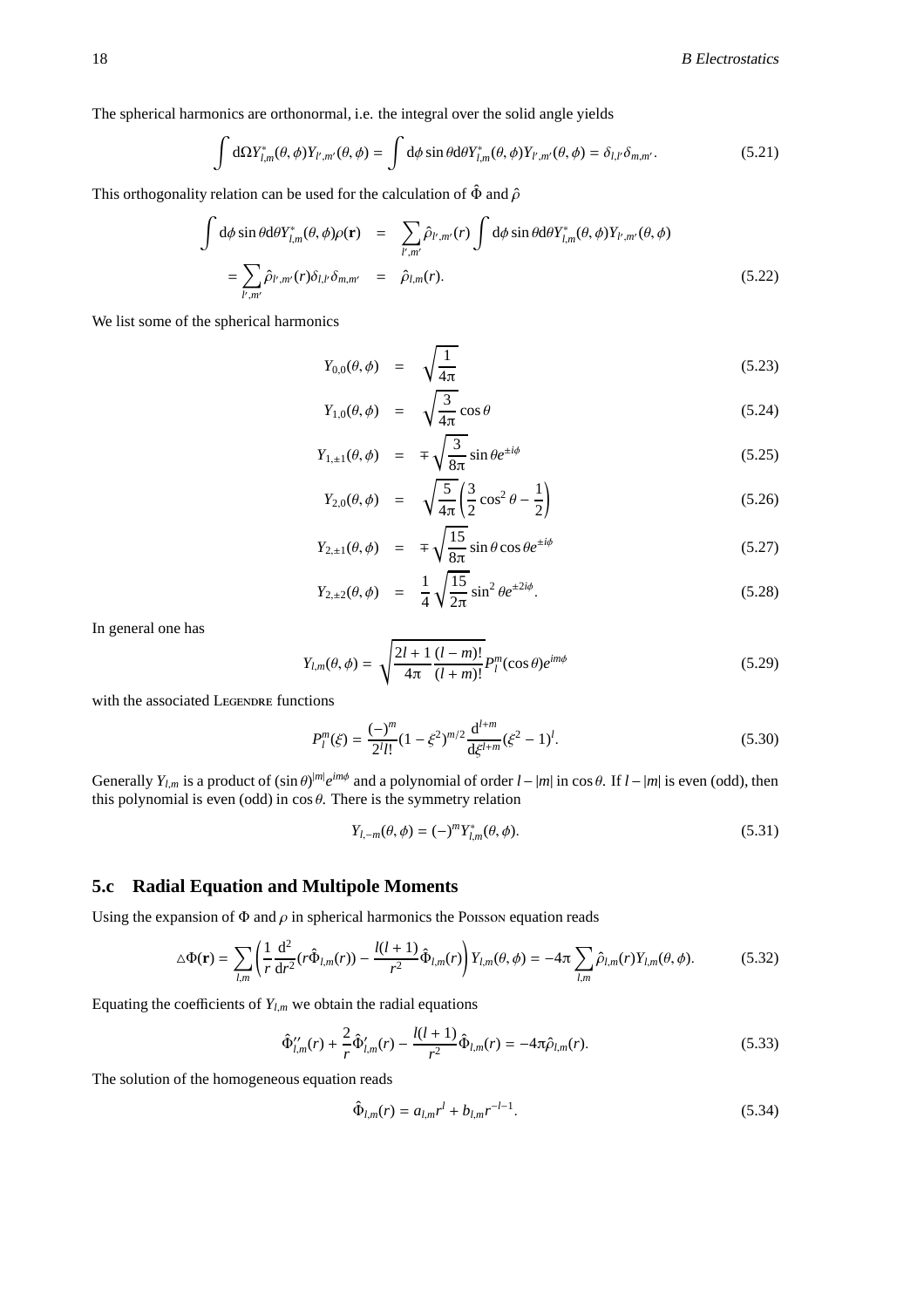For the inhomogeneous equation we introduce the conventional ansatz (at present I suppress the indices *l* and *m*.)

$$
\hat{\Phi} = a(r)r^{l} + b(r)r^{-l-1}.
$$
\n(5.35)

Then one obtains

$$
\hat{\Phi}' = a'(r)r^{l} + b'(r)r^{-l-1} + la(r)r^{l-1} - (l+1)b(r)r^{-l-2}.
$$
\n(5.36)

As usual we require

$$
a'(r)r^{l} + b'(r)r^{-l-1} = 0
$$
\n(5.37)

and obtain for the second derivative

$$
\hat{\Phi}^{"}=la'(r)r^{l-1} - (l+1)b'(r)r^{-l-2} + l(l-1)a(r)r^{l-2} + (l+1)(l+2)b(r)r^{-l-3}.\tag{5.38}
$$

After substitution into the radial equation the contributions which contain *a* and *b* without derivative cancel. We are left with

$$
la'(r)r^{l-1} - (l+1)b'(r)r^{-l-2} = -4\pi\hat{\rho},\tag{5.39}
$$

From the equations  $(5.37)$  and  $(5.39)$  one obtains by solving for *a'* and *b'* 

$$
\frac{da_{l,m}(r)}{dr} = -\frac{4\pi}{2l+1}r^{1-l}\hat{\rho}_{l,m}(r),
$$
\n(5.40)

$$
\frac{db_{l,m}(r)}{dr} = \frac{4\pi}{2l+1}r^{l+2}\hat{\rho}_{l,m}(r).
$$
\n(5.41)

Now we integrate these equations

$$
a_{l,m}(r) = \frac{4\pi}{2l+1} \int_r^{\infty} dr' r'^{1-l} \hat{\rho}_{l,m}(r') \qquad (5.42)
$$

$$
b_{l,m}(r) = \frac{4\pi}{2l+1} \int_0^r dr' r'^{l+2} \hat{\rho}_{l,m}(r'). \qquad (5.43)
$$

If we add a constant to  $a_{l,m}(r)$ , then this is a solution of the Poisson equation too, since  $r^l Y_{l,m}(\theta, \phi)$  is a homogeneous solution of the Poisson equation. We request a solution, which decays for large r. Therefore we choose  $a_{l,m}(\infty) = 0$ . If we add a constant to  $b_{l,m}$ , then this is a solution for  $r \neq 0$ . For  $r = 0$  however, one obtains a singularity, which does not fulfil the Poisson equation. Therefore  $b_{lm}(0) = 0$  is required. We may now insert the expansion coefficients  $\hat{\rho}_{l,m}$  and obtain

$$
a_{l,m}(r) = \frac{4\pi}{2l+1} \int_{r'>r} d^3r' r'^{-1-l} Y_{l,m}^*(\theta', \phi') \rho(\mathbf{r}')
$$
 (5.44)

$$
b_{l,m}(r) = \frac{4\pi}{2l+1} \int_{r' < r} d^3 r' r'^l Y_{l,m}^*(\theta', \phi') \rho(\mathbf{r}'). \tag{5.45}
$$

We may now insert the expressions for  $a_{l,m}$  und  $b_{l,m}$  into (5.19) and (5.35). The *r*- und *r'*-dependence is obtained for  $r < r'$  from the *a*-term as  $r^{l}/r'^{l+1}$  and for  $r > r'$  from the *b*-term as  $r^{l}/r^{l+1}$ . This can be put together, if we denote by  $r_$  the larger, by  $r_$  the smaller of both radii  $r$  and  $r'$ . Then one has

$$
\Phi(\mathbf{r}) = \sum_{l=0}^{\infty} \frac{4\pi}{2l+1} \sum_{m=-l}^{l} \int d^3 r' \frac{r_<^{l}}{r_>^{l+1}} \rho(\mathbf{r}') Y_{l,m}^*(\theta', \phi') Y_{l,m}(\theta, \phi).
$$
 (5.46)

If  $\rho(\mathbf{r}') = 0$  for  $r' > R$ , then one obtains for  $r > R$ 

$$
\Phi(\mathbf{r}) = \sum_{l,m} \sqrt{\frac{4\pi}{2l+1}} q_{l,m} \frac{Y_{l,m}(\theta,\phi)}{r^{l+1}}
$$
(5.47)

with the multipole moments

$$
q_{l,m} = \sqrt{\frac{4\pi}{2l+1}} \int d^3 r' r'^l Y_{l,m}^*(\theta', \phi') \rho(\mathbf{r}'). \tag{5.48}
$$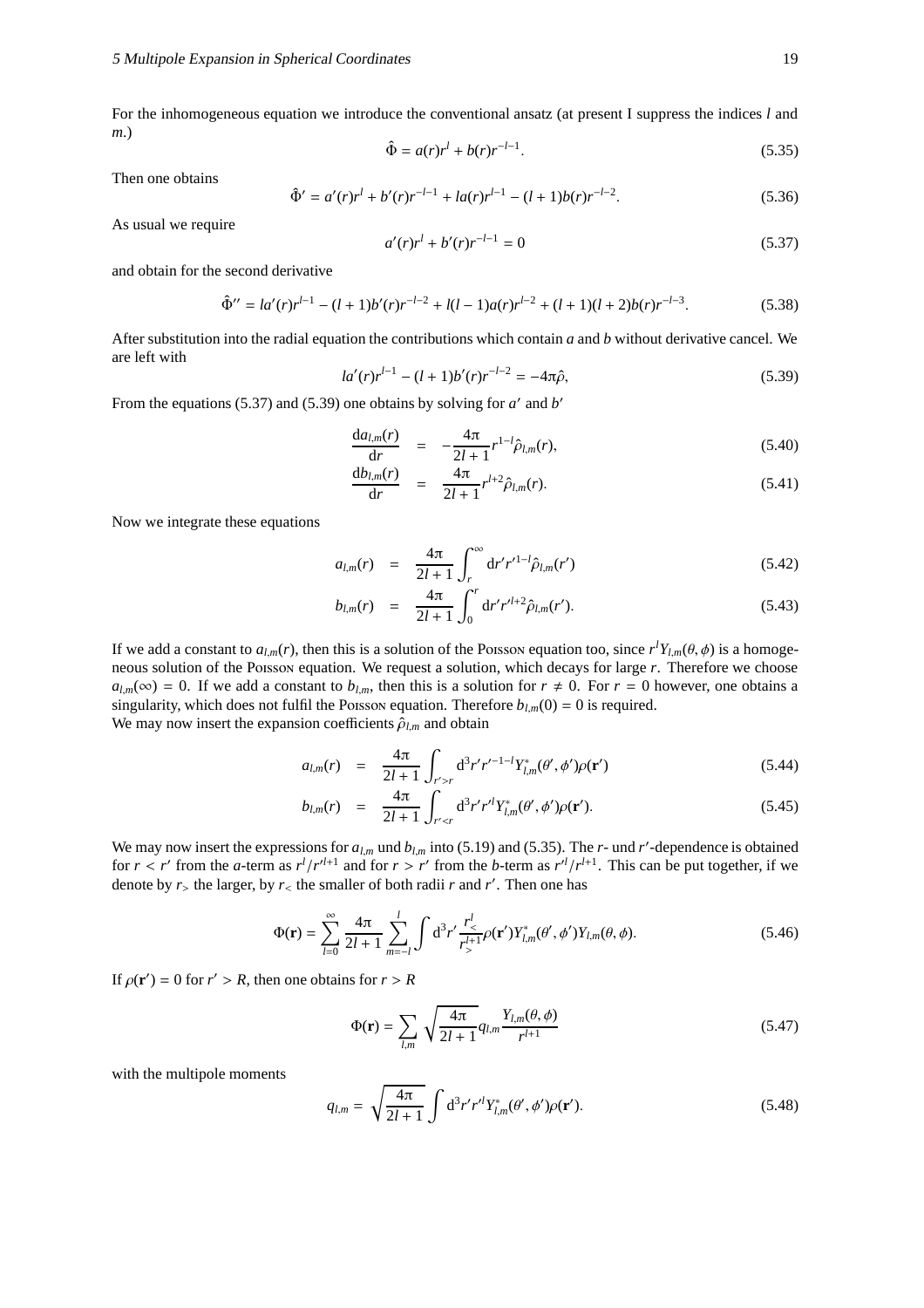For  $l = 0$  one obtains the "monopole moment" charge, for  $l = 1$  the components of the dipole moment, for  $l = 2$ the components of the quadrupole moment. In particular for  $m = 0$  one has

$$
q_{0,0} = \sqrt{4\pi} \int d^3 r' \sqrt{\frac{1}{4\pi}} \rho(\mathbf{r}') = q \tag{5.49}
$$

$$
q_{1,0} = \sqrt{\frac{4\pi}{3}} \int d^3 r' \sqrt{\frac{3}{4\pi}} r' \cos \theta' \rho(\mathbf{r}') = \int d^3 r' z' \rho(\mathbf{r}') = p_z \tag{5.50}
$$

$$
q_{2,0} = \sqrt{\frac{4\pi}{5}} \int d^3 r' \sqrt{\frac{5}{4\pi}} r'^2 (\frac{3}{2} \cos^2 \theta' - \frac{1}{2}) \rho(\mathbf{r}') = \int d^3 r' (\frac{3}{2} z'^2 - \frac{1}{2} r'^2) \rho(\mathbf{r}') = \frac{3}{2} Q_{zz}.
$$
 (5.51)

# **5.d Point Charge at r** 0 **, Cylindric Charge Distribution**

Finally we consider the case of a point charge  $q$  located at  $\mathbf{r}'$ . We start from the potential

$$
\Phi(\mathbf{r}) = \frac{q}{|\mathbf{r} - \mathbf{r}'|} = \frac{q}{\sqrt{r^2 + r'^2 - 2rr'\cos\psi}}.\tag{5.52}
$$

Here  $\psi$  is the angle between **r** and **r**'. We expand in  $r_{\leq}/r_{>}$ 

$$
\Phi(\mathbf{r}) = \frac{q}{r_{>}\sqrt{1 + (\frac{r_{<}}{r_{>}})^2 - 2\frac{r_{<}}{r_{>}}\cos\psi}} = q \sum_{l=0}^{\infty} \frac{r_{<}^l}{r_{>}^{l+1}} P_l(\cos\psi). \tag{5.53}
$$

The  $P_l(\xi)$  are called LEGENDRE polynomials. For  $\cos \psi = \pm 1$  one sees immediately from the expansion of 1/( $r$ <sub>></sub> ∓  $r$ <sub><</sub>), that  $P$ <sup>*l*</sup>(1) = 1 and  $P$ <sup>*l*</sup>(−1) = (−)<sup>*l*</sup> hold. On the other hand we may work with (5.46) and find

$$
\Phi(\mathbf{r}) = q \sum_{l=0}^{\infty} \frac{r_<^l}{r_>^{l+1}} \frac{4\pi}{2l+1} \sum_{m=-l}^l Y_{l,m}(\theta,\phi) Y_{l,m}^*(\theta',\phi').
$$
\n(5.54)

By comparison we obtain the addition theorem for spherical harmonics

$$
P_l(\cos\psi) = \frac{4\pi}{2l+1} \sum_{m=-l}^{l} Y_{l,m}(\theta,\phi) Y_{l,m}^*(\theta',\phi'),
$$
\n(5.55)

where the angle  $\psi$  between **r** and **r**' can be expressed by  $\mathbf{r} \cdot \mathbf{r}' = rr' \cos \psi$  and by use of (5.1-5.3)

$$
\cos \psi = \cos \theta \cos \theta' + \sin \theta \sin \theta' \cos(\phi - \phi'). \tag{5.56}
$$

We consider now the special case  $\theta' = 0$ , i.e.  $\psi = \theta$ . Then all  $Y_{l,m}(\theta', \phi')$  vanish because of the factors sin  $\theta'$  with the exception of the term for  $m = 0$  and the addition theorem is reduced to

$$
P_l(\cos\theta) = \frac{4\pi}{2l+1} Y_{l,0}(\theta) Y_{l,0}(0) = P_l^0(\cos\theta) P_l^0(1).
$$
 (5.57)

From the representation (5.30)  $P_l^0(\xi) = 1/(2^l l!)d^l(\xi^2 - 1)^l/d\xi^l$  one obtains for  $\xi = 1$  and the decomposition  $(\xi^2 - 1)^l = (\xi + 1)^l (\xi - 1)^l$  the result  $P_l^0(1) = [(\xi + 1)^l / 2^l]_{\xi=1} [d^l (\xi - 1)^l / d\xi^l / l!]_{\xi=1} = 1$ . Thus we have

$$
P_l^0(\xi) = P_l(\xi). \tag{5.58}
$$

In particular for a cylinder symmetric charge distribution  $\rho(\mathbf{r})$ , which therefore depends only on *r* and  $\theta$ , but not on  $\phi$ , one has

$$
\Phi(\mathbf{r}) = \sum_{l} \frac{P_l(\cos \theta)}{r^{l+1}} q_{l,0}
$$
\n(5.59)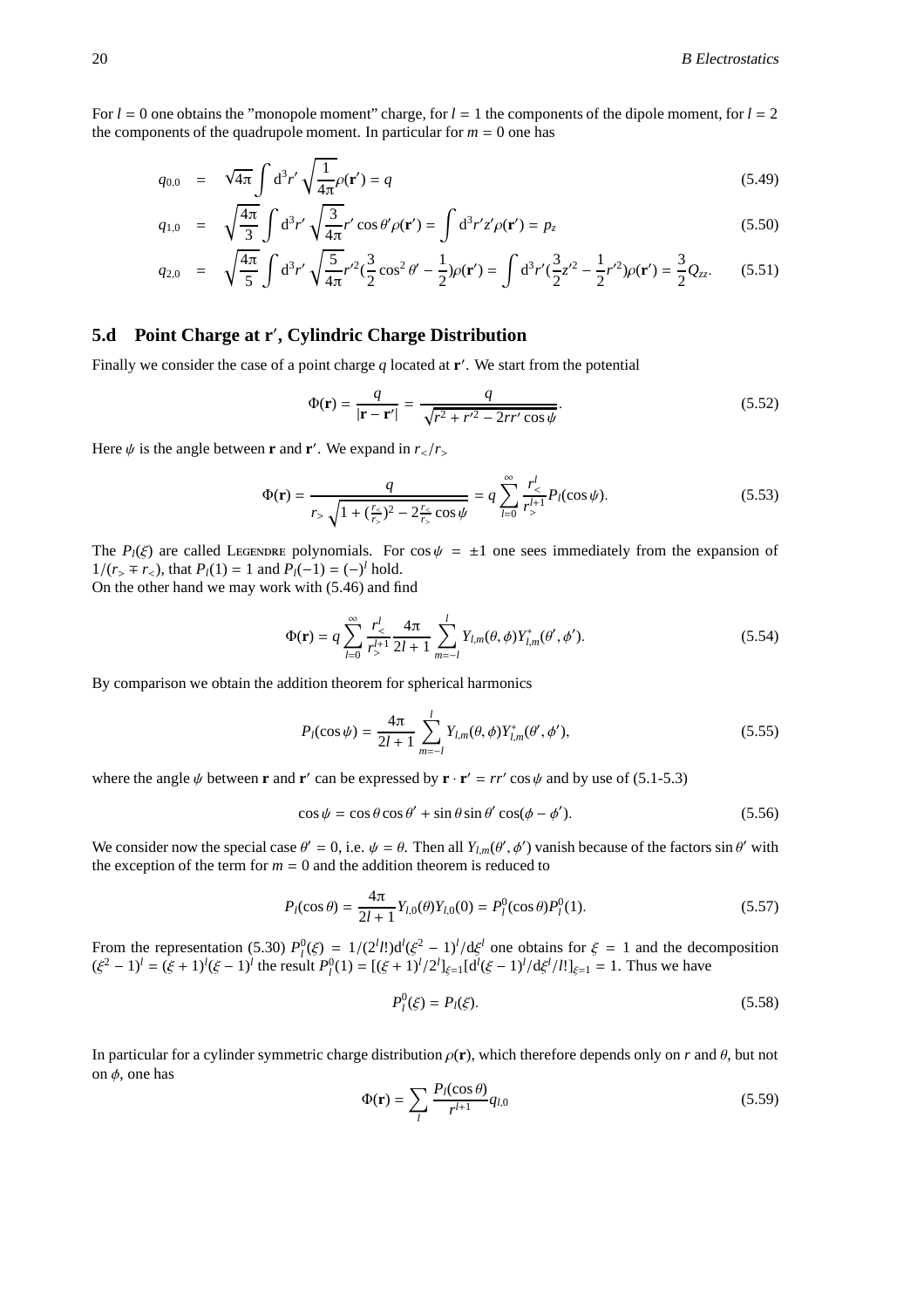with the moments

$$
q_{l,0} = \int \mathrm{d}^3 r' r'^l P_l(\cos \theta') \rho(\mathbf{r}'). \tag{5.60}
$$

All moments with  $m \neq 0$  vanish for a cylinder symmetric distribution.

**Exercise** Calculate the vectors  $e_r$ ,  $e_\theta$  and  $e_\phi$  from (5.1) to (5.5) and check that they constitute an orthonormal basis.

**Exercise** Calculate by means of STOKES' theorem (B.56) the curl in spherical coordinates.

**Exercise** Calculate for cylindric coordinates  $x = \rho \cos \phi$ ,  $y = \rho \sin \phi$  and *z* the metric factors  $g_\rho$ ,  $g_\phi$  and  $g_z$ , the volume element and gradient and divergence.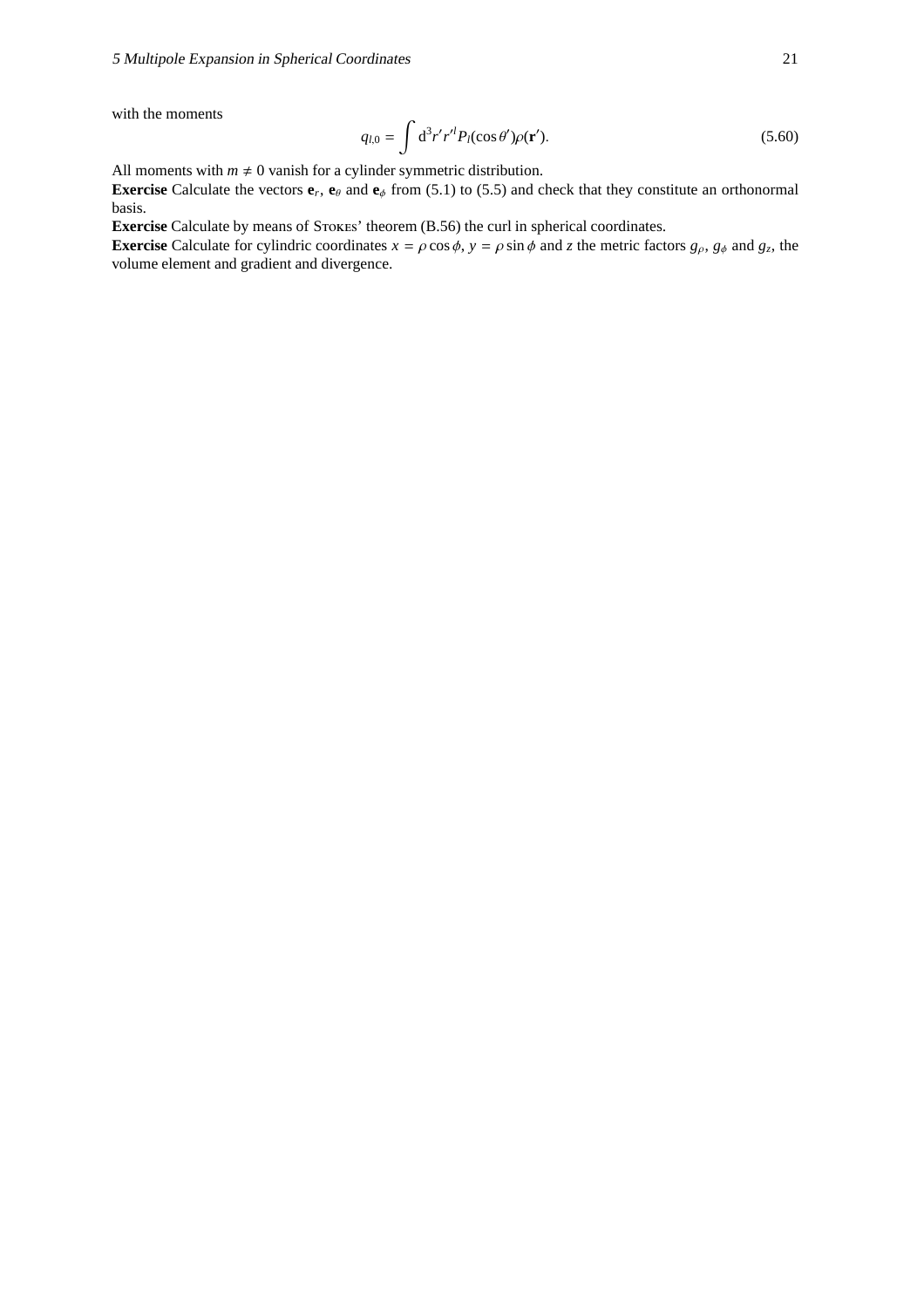# **6 Electric Field in Matter**

### **6.a Polarization and Dielectric Displacement**

The field equations given by now are also valid in matter. In general matter reacts in an external electric field by polarization. The electrons move with respect to the positively charged nuclei, thus generating dipoles, or already existing dipoles of molecules or groups of molecules order against thermal disorder. Thus an electric field displaces the charges  $q_i$  from  $\mathbf{r}_i$  to  $\mathbf{r}_i + \mathbf{a}_i$ , i.e. dipoles  $\mathbf{p}_i = q_i \mathbf{a}_i$  are induced. One obtains the charge distribution of the polarization charges (4.22)

$$
\rho_{\mathbf{P}}(\mathbf{r}) = -\sum_{i} \mathbf{p}_i \cdot \text{grad } \delta^3(\mathbf{r} - \mathbf{r}_i). \tag{6.1}
$$

Introducing a density of dipole moments **P** called polarization

$$
\mathbf{P}(\mathbf{r}) = \frac{\sum \mathbf{p}_i}{\Delta V},\tag{6.2}
$$

where  $\sum \mathbf{p}_i$  is the sum of the dipole moments in an infinitesimal volume  $\Delta V$ , one obtains

$$
\rho_{\mathbf{P}}(\mathbf{r}) = -\int d^3 r' \mathbf{P}(\mathbf{r}') \cdot \operatorname{grad} \delta^3(\mathbf{r} - \mathbf{r}') = -\operatorname{div} \left( \int d^3 r' \mathbf{P}(\mathbf{r}') \delta^3(\mathbf{r} - \mathbf{r}') \right) = -\operatorname{div} \mathbf{P}(\mathbf{r}). \tag{6.3}
$$

Let us visualize this equation. We start out from a solid body, in which the charges of the ions and electrons (on a scale large in comparison to the distance between the atoms) compensate (upper figure).If one applies a field **E** then the electrons move against the ions (second figure). Inside the bulk the charges compensate. Only at the boundaries a net-charge is left. In the third figure the polarization  $P = \rho_{el}a$  is shown, which has been continuously smeared at the boundary.The last figure shows the derivative −d**P**/d*x*. One sees that this charge distribution agrees with that in the second figure.



Thus the charge density  $\rho$  consists of the freely moving charge density  $\rho_f$  and the charge density of the polarization  $\rho_P$  (the first one may be the charge density on the plates of a condensator)

$$
\rho(\mathbf{r}) = \rho_f(\mathbf{r}) + \rho_p(\mathbf{r}) = \rho_f(\mathbf{r}) - \text{div}\,\mathbf{P}(\mathbf{r}).\tag{6.4}
$$

Thus one introduces in MAXWELL's equation

$$
\operatorname{div} \mathbf{E}(\mathbf{r}) = 4\pi \rho(\mathbf{r}) = 4\pi \rho_f(\mathbf{r}) - 4\pi \operatorname{div} \mathbf{P}(\mathbf{r}) \tag{6.5}
$$

the dielectric displacement **D**

$$
\mathbf{D}(\mathbf{r}) = \mathbf{E}(\mathbf{r}) + 4\pi \mathbf{P}(\mathbf{r}),\tag{6.6}
$$

so that

$$
\operatorname{div} \mathbf{D}(\mathbf{r}) = 4\pi \rho_f(\mathbf{r}) \tag{6.7}
$$

holds. The flux of the dielectric displacement through the surface of a volume yields the free charge  $q_f$  inside this volume

$$
\int_{\partial V} \mathbf{df} \cdot \mathbf{D}(\mathbf{r}) = 4\pi q_{\rm f}(V). \tag{6.8}
$$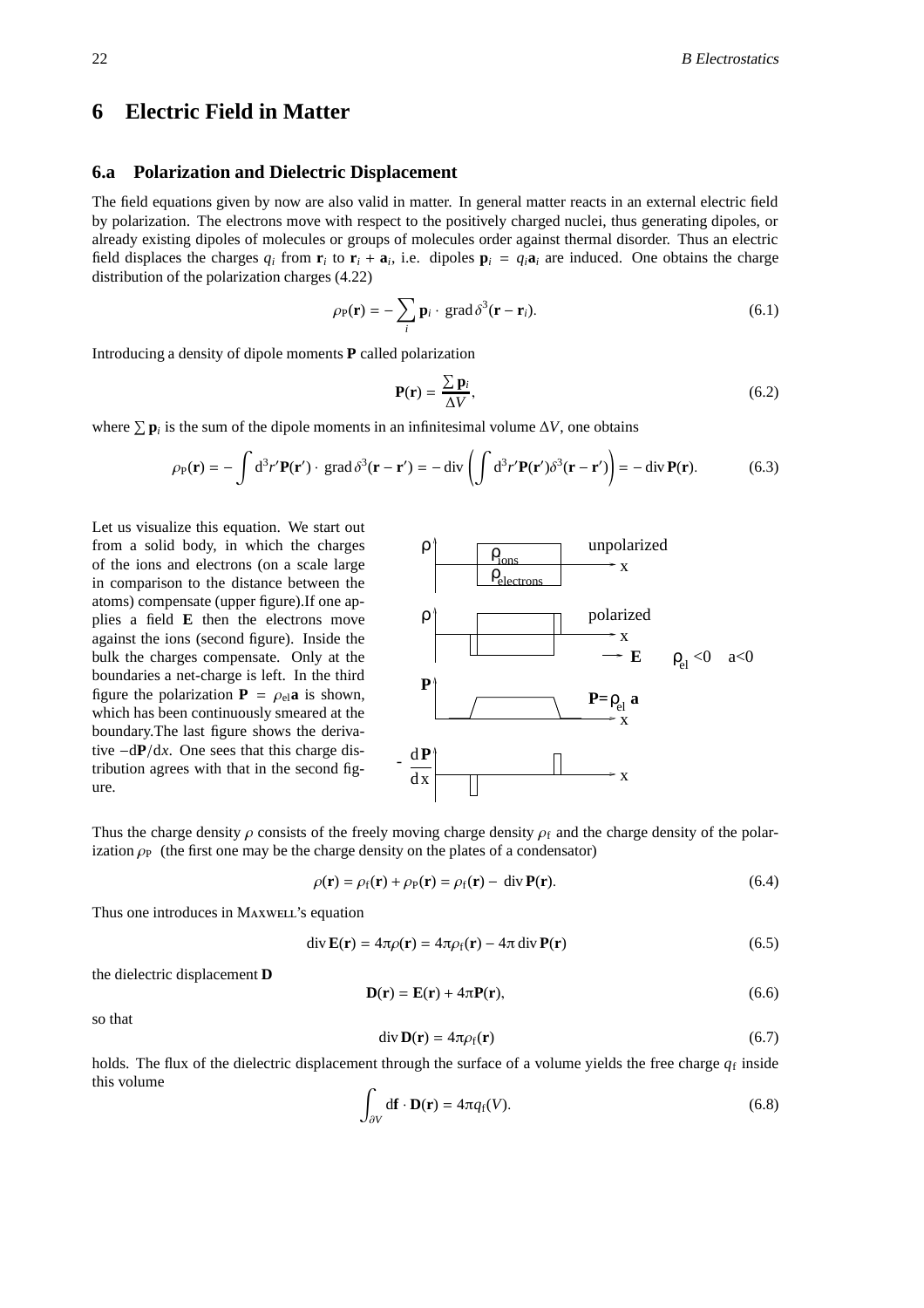For many substances **P** and **E** are within good approximation proportional as long as the field intensity **E** is not too large

$$
\mathbf{P}(\mathbf{r}) = \chi_e \mathbf{E}(\mathbf{r}) \qquad \chi_e \text{ electric susceptibility} \tag{6.9}
$$

$$
\mathbf{D}(\mathbf{r}) = \epsilon \mathbf{E}(\mathbf{r}) \qquad \epsilon \text{ relative dielectric constant} \tag{6.10}
$$

$$
\epsilon = 1 + 4\pi \chi_{\rm e}.\tag{6.11}
$$

 $\chi_e$  and  $\epsilon$  are tensors for anisotropic matter, otherwise scalars. For ferroelectrica **P** is different from **0** already for **E** = **0**. However, in most cases it is compensated by surface charges. But it is observed, when the polarization is varied by external changes like pressure in the case of quartz (piezo-electricity) or under change of temperature. In Gaussian units the dimensions of **D**, **E** und **P** agree to dyn<sup>1/2</sup> cm<sup>−1</sup>. In the SI-system **E** is measured in V/m, **D** and  $P$  in As/m<sup>2</sup>. Since the SI-system is a rational system of units, the Gaussian an irrational one, the conversion factors for **D** and **P** differ by a factor 4π. Consequently the χ*<sup>e</sup>* differ in both systems by a factor 4π. However, the relative dielectric constants  $\epsilon$  are identical. For more details see appendix A.

#### **6.b Boundaries between Dielectric Media**

We now consider the boundary between two dielectric media or a dielectric material and vacuum. From MAXWELL's equation curl  $\mathbf{E} = \mathbf{0}$  it follows that the components of the electric field parallel to the boundary coincides in both dielectric media

$$
\mathbf{E}_{1,t} = \mathbf{E}_{2,t}.\tag{6.12}
$$

In order to see this one considers the line integral  $\oint d\mathbf{r} \cdot \mathbf{E}(\mathbf{r})$  along the closed contour which runs tangential to the boundary in one dielectric and returns in the other one, and transforms it into the integral  $\int df \cdot curl E(\mathbf{r}) = 0$ over the enclosed area. One sees that the integral over the contour vanishes. If the paths of integration in both dielectrica are infinitesimally close to each other, then  $E_t$  vanishes, since the integral over the contour vanishes for arbitrary paths.

On the other hand we may introduce a "pill box" whose covering surface is in one medium, the basal surface in the other one, both infinitesimally separated from the boundary. If there are no free charges at the boundary, then  $\int_V d^3r \, \text{div } \mathbf{D} = 0$ , so that the integral  $\int d\mathbf{f} \cdot \mathbf{D} = 0$  over the surface vanishes. If the surface approaches the boundary, then it follows that the normal component of **D** is continuous

$$
D_{1,n} = D_{2,n}.\tag{6.13}
$$

If the angle between the electric field (in an isotropic medium) and the normal to the boundary are  $\alpha_1$  and  $\alpha_2$  then one has

$$
E_1 \sin \alpha_1 = E_2 \sin \alpha_2 \qquad (6.14)
$$
  
\n
$$
D_1 \cos \alpha_1 = D_2 \cos \alpha_2 \qquad (6.15)
$$
  
\n
$$
\frac{\tan \alpha_1}{\epsilon_1} = \frac{\tan \alpha_2}{\epsilon_2}.
$$
 (6.16)



We now consider a cavity in a dielectric medium. If the cavity is very thin in the direction of the field (a) and large in perpendicular direction like a pill box then the displacement **D** agrees in the medium and the cavity.

If on the other hand the cavity has the shape of a slot very long in the direction of the field (b), then the variation of the potential along this direction has to agree, so that inside and outside the cavity **E** coincides. At the edges of the cavities will be scattered fields. It is possible to calculate the field exactly for ellipsoidal cavities. See for example the book by BECKER and SAUTER. The field is homogeneous inside the ellipsoid. The calculation for a sphere is given below.

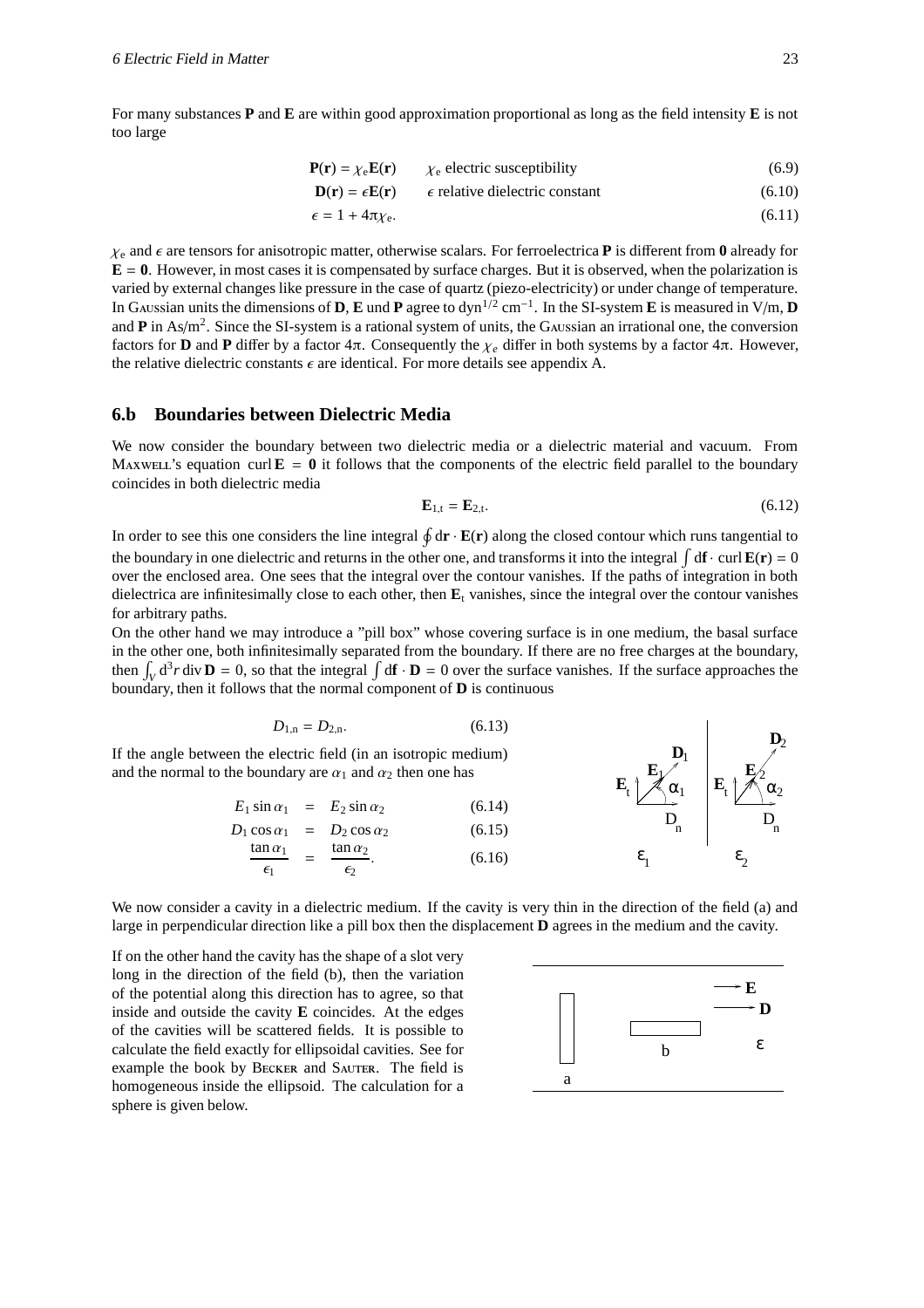# **6.c Dielectric Sphere in a Homogeneous Electric Field**

We consider a dielectric sphere with radius *R* and dielectric constant  $\epsilon_2$  inside a medium with dielectric constant  $\epsilon_1$ . The electric field in the medium 1 be homogeneous at large distances

$$
\mathbf{E}(\mathbf{r}) = \mathbf{E}_1 = E_1 \mathbf{e}_z \quad r \gg R. \tag{6.17}
$$

Thus one obtains for the potential

$$
\Phi(\mathbf{r}) = -\mathbf{E}_1 \cdot \mathbf{r} = -E_1 r \cos \theta \quad r \gg R. \tag{6.18}
$$

Since  $\cos \theta$  is the LEGENDRE polynomial  $P_1(\cos \theta)$ , the ansatz

$$
\Phi(\mathbf{r}) = f(r)\cos\theta\tag{6.19}
$$

is successful. The solution of the homogeneous Poisson equation  $\Delta(f(r)\cos\theta) = 0$  is a linear combination (5.34) of  $f(r) = r$  (homogeneous field) and  $f(r) = 1/r^2$  (dipolar field). Since there is no dipole at the origin we may assume

$$
\Phi(\mathbf{r}) = \cos \theta \cdot \begin{cases}\n-E_2 r & r \le R \\
-E_1 r + p/r^2 & r \ge R\n\end{cases}.
$$
\n(6.20)

At the boundary one has  $\Phi(R + 0) = \phi(R - 0)$ , which is identical to  $\mathbf{E}_{1,t} = \mathbf{E}_{2,t}$  and leads to

$$
-E_1R + \frac{p}{R^2} = -E_2R.
$$
\n(6.21)

The condition  $D_{1,n} = D_{2,n}$  together with  $D_n = -\epsilon \frac{\partial \Phi}{\partial r}$  yields

$$
\epsilon_1(E_1 + \frac{2p}{R^3}) = \epsilon_2 E_2. \tag{6.22}
$$

From these two equations one obtains

$$
E_2 = \frac{3\epsilon_1}{\epsilon_2 + 2\epsilon_1} E_1 \tag{6.23}
$$

$$
p = \frac{\epsilon_2 - \epsilon_1}{\epsilon_2 + 2\epsilon_1} R^3 E_1.
$$
\n(6.24)

One obtains in particular for the dielectric sphere ( $\epsilon_2 = \epsilon$ ) in the vacuum ( $\epsilon_1 = 1$ )

$$
E_2 = \frac{3}{2 + \epsilon} E_1, \quad p = \frac{\epsilon - 1}{\epsilon + 2} R^3 E_1.
$$
 (6.25)

The polarization inside the sphere changes the average field by

$$
\mathbf{E}_2 - \mathbf{E}_1 = \frac{1 - \epsilon}{2 + \epsilon} E_1 \mathbf{e}_z = -\frac{4\pi}{3} \mathbf{P}.
$$
 (6.26)

However, for a spherical cavity ( $\epsilon_2 = 1$ ) in a dielectric medium ( $\epsilon_1 = \epsilon$ ) one obtains

$$
E_2 = \frac{3\epsilon}{1 + 2\epsilon} E_1. \tag{6.27}
$$

### **6.d Dielectric Constant according to C and M**

CLAUSIUS and MOSSOTTI derive the dielectric constant from the polarizability  $\alpha$  of molecules (atoms) as follows: The average dipole moment in the field **E**eff is

$$
\mathbf{p} = \alpha \mathbf{E}_{\text{eff}}.\tag{6.28}
$$

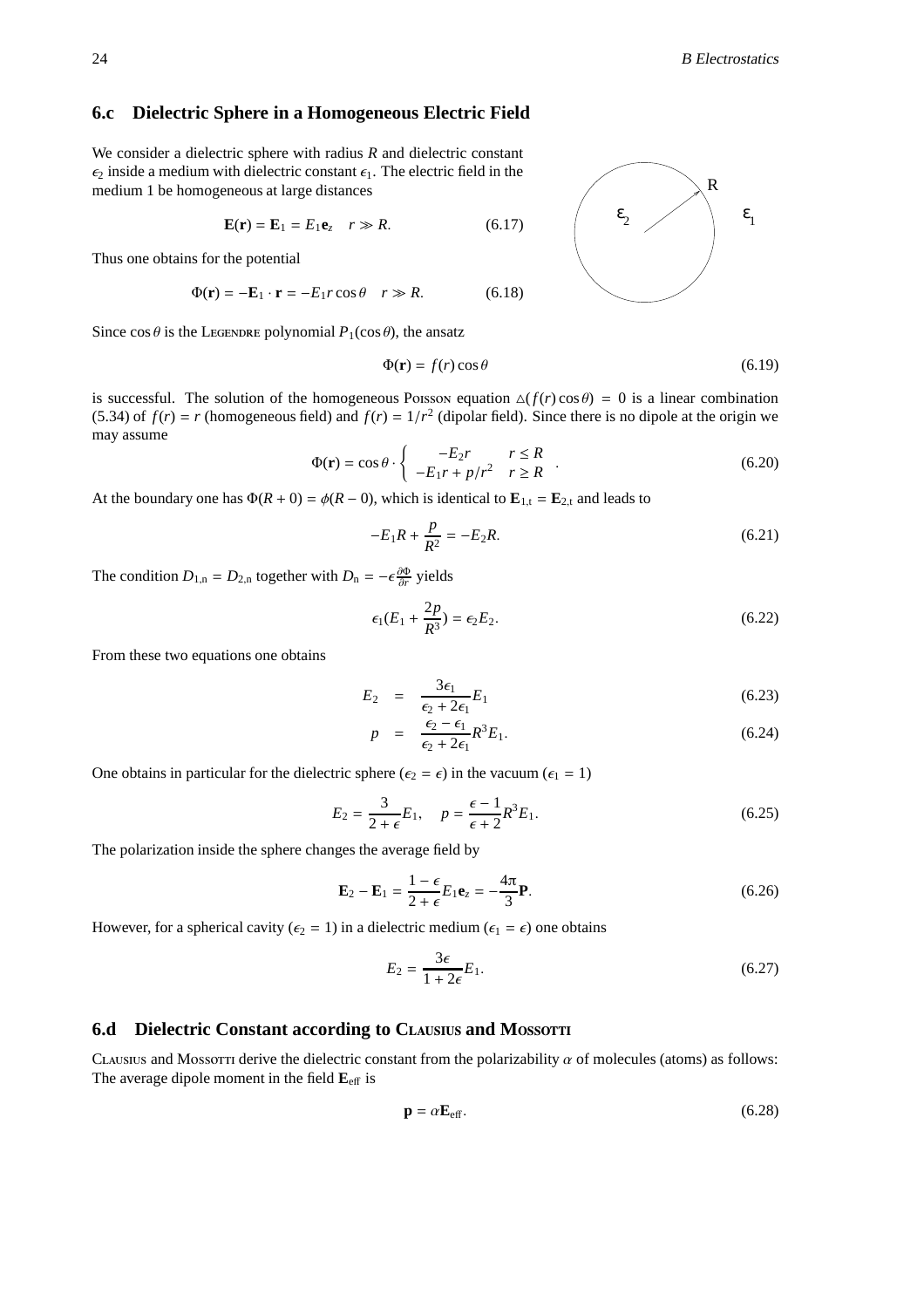The density *n* of the dipoles (atoms) yields the polarization

$$
\mathbf{P} = n\mathbf{p} = n\alpha \mathbf{E}_{\text{eff}}.\tag{6.29}
$$

Therefore we have to determine the effective field  $\mathbf{E}_{\text{eff}}$ , which acts on the dipole.

For this purpose we cut a sphere of radius *R* out of the matter around the dipole. These dipoles generate, as we have seen in the example of the dielectric sphere in the vacuum (6.26) an average field

$$
\mathbf{\bar{E}}_{\mathbf{P}} = \mathbf{E}_2 - \mathbf{E}_1 = -\frac{4\pi}{3} \mathbf{P}.
$$
 (6.30)

This field is missing after we have cut out the sphere. Instead the rapidly varying field of the dipoles inside the sphere has to be added (with the exception of the field of the dipole at the location, where the field has to be determined)

$$
\mathbf{E}_{\text{eff}} = \mathbf{E} - \bar{\mathbf{E}}_{\text{P}} + \sum_{i} \frac{-\mathbf{p}_{i}r_{i}^{2} + 3(\mathbf{p}_{i}\mathbf{r}_{i})\mathbf{r}_{i}}{r_{i}^{5}}.
$$
\n(6.31)

The sum depends on the location of the dipoles (crystal structure). If the dipoles are located on a cubic lattice, then the sum vanishes, since the contributions from

$$
\sum_{\alpha,\beta} \mathbf{e}_{\alpha} p_{\beta} \sum_{i} \frac{-\delta_{\alpha,\beta} r_{i}^{2} + 3x_{i,\alpha} x_{i,\beta}}{r_{i}^{5}}
$$
(6.32)

cancel for  $\alpha \neq \beta$ , if one adds the contributions for  $x_\alpha$  and  $-x_\alpha$ , those for  $\alpha = \beta$ , if one adds the three contributions obtained by cyclic permutation of the three components. Thus one obtains for the cubic lattice

$$
\chi_{\rm e} \mathbf{E} = \mathbf{P} = n\alpha \mathbf{E}_{\rm eff} = n\alpha (\mathbf{E} + \frac{4\pi}{3} \mathbf{P}) = n\alpha (1 + \frac{4\pi}{3} \chi_{\rm e}) \mathbf{E},\tag{6.33}
$$

from which the relation of CLAUSIUS  $(1850)$  and Mossorri  $(1879)$ 

$$
\chi_{\rm e} = \frac{n\alpha}{1 - \frac{4\pi n\alpha}{3}} \text{ or } \frac{4\pi}{3}n\alpha = \frac{\epsilon - 1}{\epsilon + 2}.
$$
 (6.34)

follows.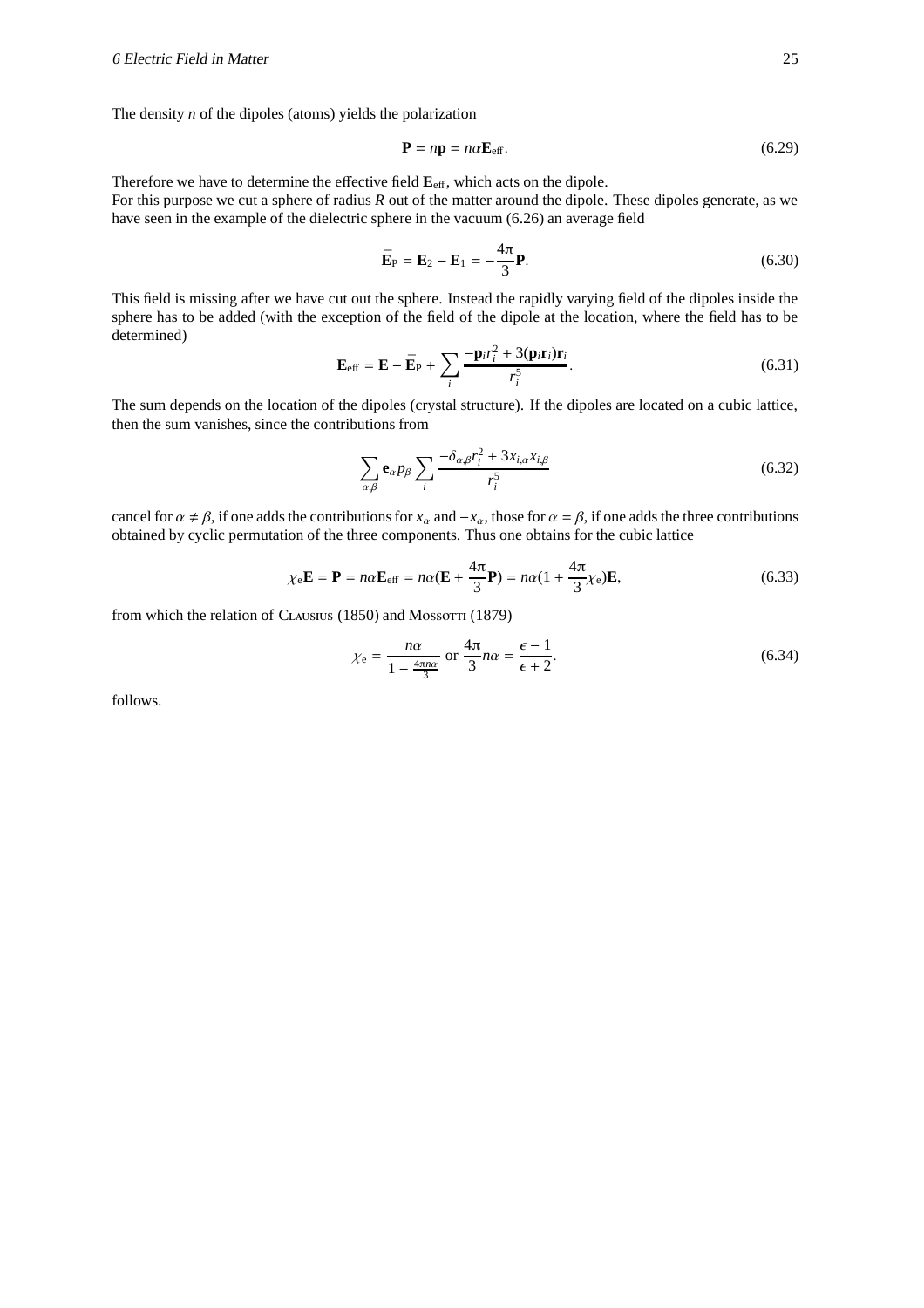# **7 Electricity on Conductors**

# **7.a Electric Conductors**

The electric field vanishes within a conductor,  $\mathbf{E} = \mathbf{0}$ , since a nonvanishing field would move the charges. Thus the potential within a conductor is constant. For the conductor #*i* one has  $\Phi(\mathbf{r}) = \Phi_i$ . Outside the conductor the potential is given by Poisson's equation

$$
\Delta \Phi(\mathbf{r}) = -4\pi \rho(\mathbf{r}) \text{ or } \text{div}\left(\epsilon(\mathbf{r})\text{ grad}\,\Phi(\mathbf{r})\right) = -4\pi \rho_f(\mathbf{r}).\tag{7.1}
$$

#### **7.a.**α **Boundary Conditions at the Surface of the Conductor**

On the surface of the conductor one has a constant potential (on the side of the dielectric medium, too). Thus the components of **E** tangential to the surface vanish

$$
\mathbf{E}_{t}(\mathbf{r}) = \mathbf{0},\tag{7.2}
$$

In general there are charges at the surface of the conductor. We denote its density by  $\sigma(\mathbf{r})$ .



Integration over a small piece of the surface yields

$$
\int d\mathbf{f} \cdot \mathbf{E}_a(\mathbf{r}) = 4\pi q = 4\pi \int df \,\sigma(\mathbf{r}).
$$
\n(7.3)

Therefore the field **E**<sup>a</sup> obeys at the surface in the outside region

$$
\mathbf{E}_{a}(\mathbf{r}) = 4\pi\sigma(\mathbf{r})\mathbf{n}, \quad -\frac{\partial \Phi}{\partial n} = 4\pi\sigma(\mathbf{r}). \tag{7.4}
$$

In general the charge density  $\sigma$  at the surface consists of the free charge density  $\sigma_f$  at the surface of the conductor and the polarization charge density  $\sigma_P$  on the dielectric medium  $\sigma(\mathbf{r}) = \sigma_f(\mathbf{r}) + \sigma_P(\mathbf{r})$  with

$$
\mathbf{D}_{a}(\mathbf{r}) = 4\pi\sigma_{f}(\mathbf{r})\mathbf{n},\tag{7.5}
$$

from which one obtains

$$
\sigma_{\rm f} = \epsilon (\sigma_{\rm f} + \sigma_{\rm P}), \quad \sigma_{\rm P} = (\frac{1}{\epsilon} - 1)\sigma_{\rm f}.
$$
 (7.6)

#### **7.a.**β **Force acting on the Conductor (in Vacuo)**

Initially one might guess that the force on the conductor is given by  $\int dfE_a\sigma(\mathbf{r})$ . This, however, is wrong. By the same token one could argue that one has to insert the field inside the conductor  $\mathbf{E}_i = \mathbf{0}$  into the integral. The truth lies halfway. This becomes clear, if one assumes that the charge is not exactly at the surface but smeared out over a layer of thickness *l*. If we assume that inside a layer of thickness *a* one has the charge  $s(a)\sigma(\mathbf{r})df$ with  $s(0) = 0$  and  $s(l) = 1$ , then the field acting at depth *a* is  $\mathbf{E}_i(\mathbf{r} - a\mathbf{n}) = (1 - s(a))\mathbf{E}_a(\mathbf{r})$ , since the fraction  $s(a)$ is already screened. With  $\rho(\mathbf{r} - a\mathbf{n}) = s'(a)\sigma(\mathbf{r})$  one obtains

$$
\mathbf{K} = \int \mathrm{d}f \, \mathrm{d}a \rho(\mathbf{r} - a\mathbf{n}) \mathbf{E}(\mathbf{r} - a\mathbf{n}) = \int \mathrm{d}f \sigma(\mathbf{r}) \mathbf{E}_a(\mathbf{r}) \int_0^l \mathrm{d}a s'(a)(1 - s(a)). \tag{7.7}
$$

The integral over *a* yields  $(s(a) - s^2(a)/2)|_0^l = 1/2$ , so that finally we obtain the force

$$
\mathbf{K} = \frac{1}{2} \int d f \sigma(\mathbf{r}) \mathbf{E}_a(\mathbf{r}).
$$
 (7.8)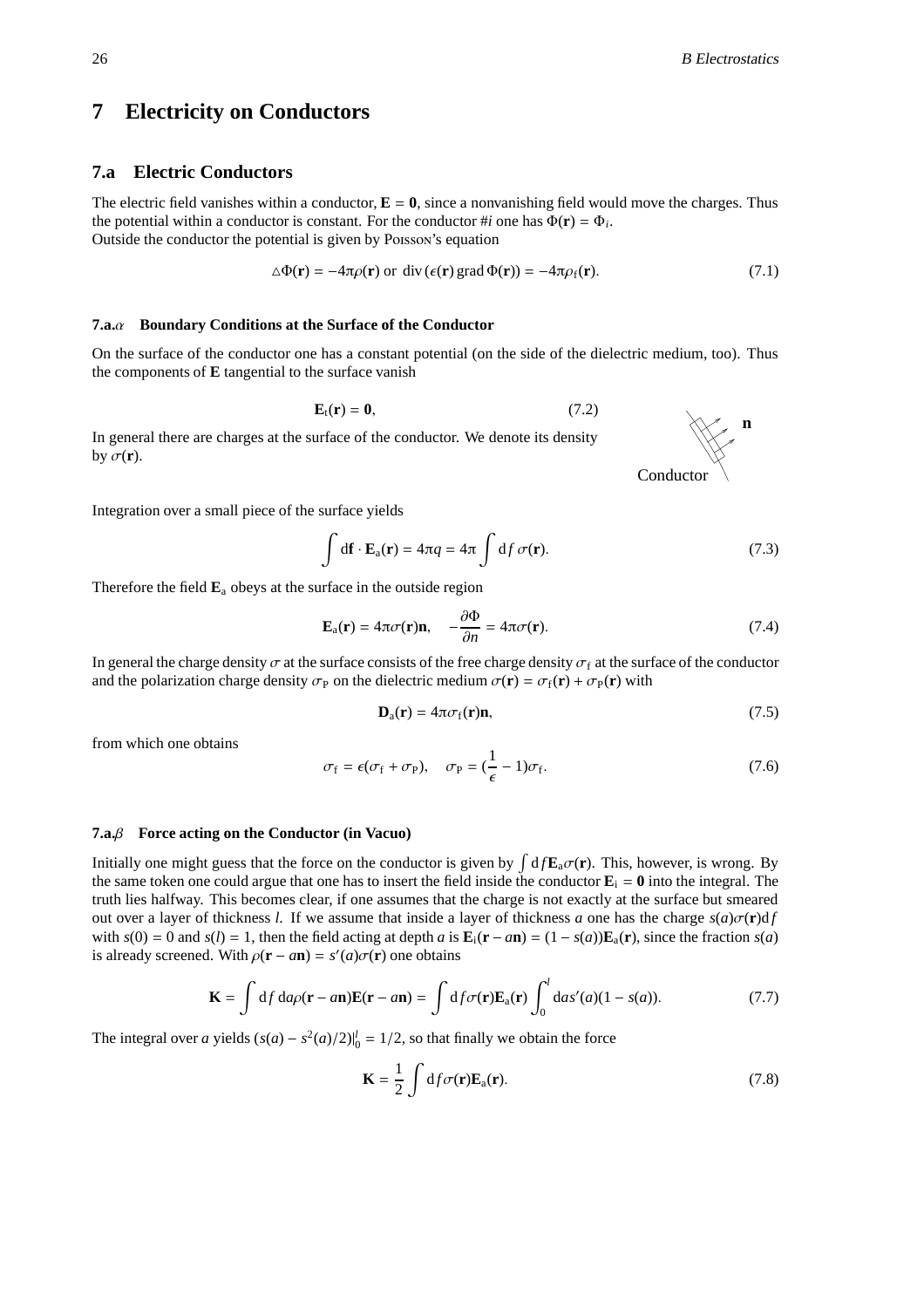# **7.b Capacities**

We now consider several conductors imbedded in the vacuum or in dielectric media. Outside the conductors there should be no free moving charge densities,  $\rho_f = 0$ . The electric potentials  $\Phi_i$  of the conductors #*i* should be given. We look for the free charges  $q_i$  at the conductors. Since MAXWELL's equations are linear (and we assume that there is a linear relation  $\mathbf{D} = \epsilon \mathbf{E}$ ) we may write the potential as a superposition of solutions  $\Psi_i$ 

$$
\Phi(\mathbf{r}) = \sum_{i} \Phi_i \Psi_i(\mathbf{r}).
$$
\n(7.9)

 $\Psi_i$  is the solution which assumes the value 1 at the conductor #*i*, and 0 at all others

$$
\Psi_i(\mathbf{r}) = \delta_{i,j} \quad \mathbf{r} \in \text{conductor } j. \tag{7.10}
$$

The charge on conductor #*i* is then given by

$$
q_i = -\frac{1}{4\pi} \int_{F_i} \mathrm{d}f \epsilon \left. \frac{\partial \Phi}{\partial n} \right|_{\mathbf{a}} = \sum_j C_{i,j} \Phi_j \tag{7.11}
$$

with the capacity coefficients

$$
C_{i,j} = -\frac{1}{4\pi} \int_{F_i} \mathrm{d}f \epsilon \left. \frac{\partial \Psi_j}{\partial n} \right|_{\mathbf{a}} . \tag{7.12}
$$

The capacity has the dimension charge/(electric potential), which in Gaussian units is a length. The conversion into the SI-system is by the factor  $4\pi\epsilon_0$ , so that  $1 \text{ cm} \hat{=} 1/9 \cdot 10^{-11} \text{ As/V} = 10/9 \text{ pF}$  (picofarad). The electrostatic energy is obtained from

$$
dU = \sum_{i} \Phi_i dq_i = \sum_{i,j} \Phi_i C_{i,j} d\Phi_j,
$$
 (7.13)

that is

$$
\frac{\partial U}{\partial \Phi_j} = \sum_i C_{i,j} \Phi_i, \tag{7.14}
$$

$$
\frac{\partial^2 U}{\partial \Phi_i \partial \Phi_j} = C_{i,j} = \frac{\partial^2 U}{\partial \Phi_j \partial \Phi_i} = C_{j,i},\tag{7.15}
$$

$$
U = \frac{1}{2} \sum_{i,j} C_{i,j} \Phi_i \Phi_j = \frac{1}{2} \sum_i \Phi_i q_i
$$
 (7.16)

As an example we consider a spherical capacitor. Two concentric conducting spheres with radii  $r_1$ ,  $r_2$  with  $r_1 < r_2$  carry the charges  $q_1$  and *q*2, resp. Outside be vacuum. Between the two spheres is a medium with dielectric constant  $\epsilon$ . Then outside the spheres one has

$$
\Phi(r) = \frac{q_1 + q_2}{r} \quad r \ge r_2. \tag{7.17}
$$

The potential decays in the space between the two spheres like  $q_1/(\epsilon r)$ . Since the potential is continuous at  $r = r_2$ , it follows that

$$
\Phi(r) = \frac{q_1}{\epsilon r} - \frac{q_1}{\epsilon r_2} + \frac{q_1 + q_2}{r_2} \quad r_1 \le r \le r_2. \tag{7.18}
$$

Inside the smaller sphere the potential is constant.

$$
\Phi(r) = \frac{q_1}{\epsilon r_1} - \frac{q_1}{\epsilon r_2} + \frac{q_1 + q_2}{r_2} \quad r \le r_1.
$$
\n(7.19)

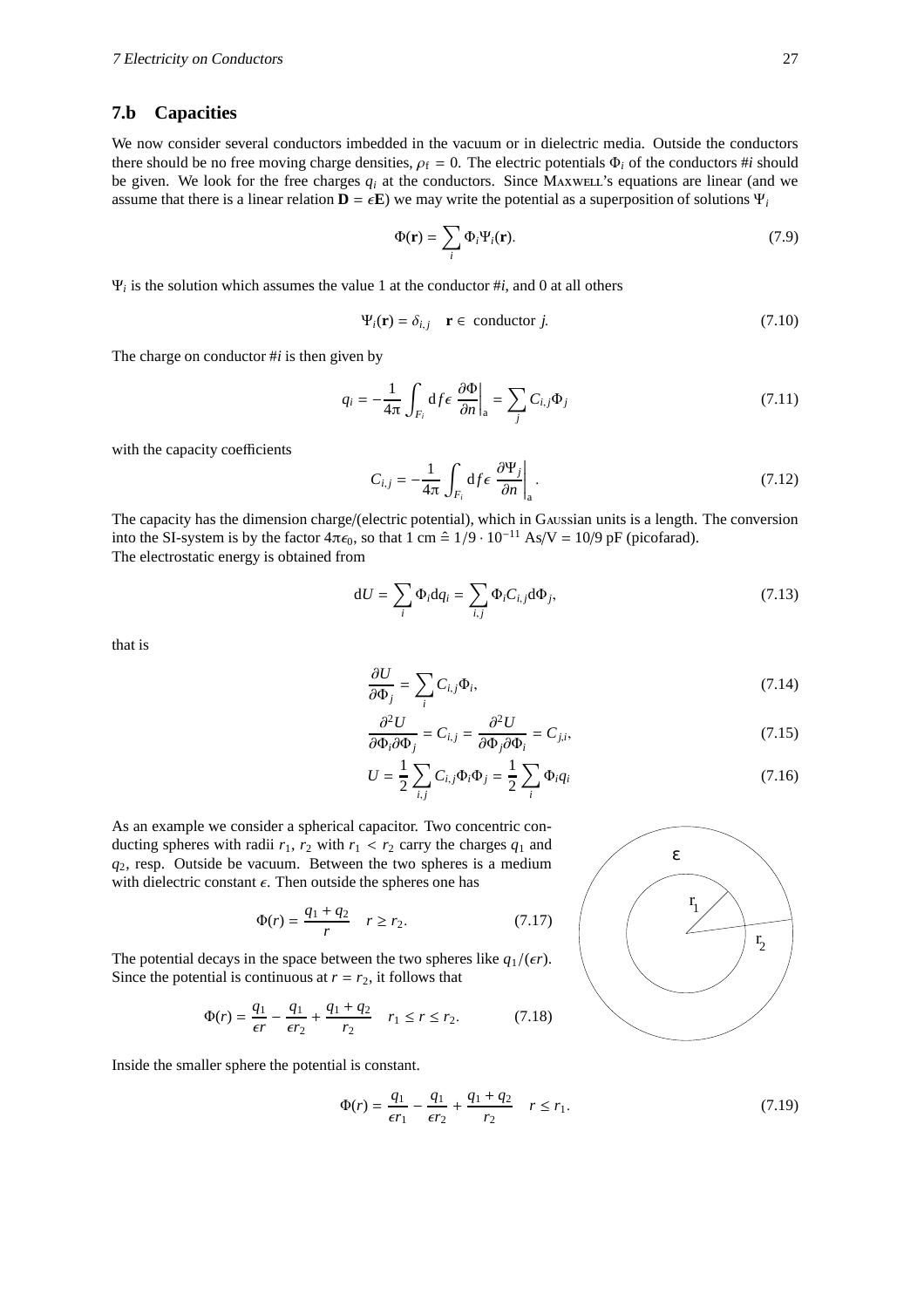d

From this one calculates the charges as a function of the potentials  $\Phi_i = \Phi(r_i)$ 

$$
q_1 = \frac{\epsilon r_1 r_2}{r_2 - r_1} (\Phi_1 - \Phi_2) \tag{7.20}
$$

$$
q_2 = \frac{\epsilon r_1 r_2}{r_2 - r_1} (\Phi_2 - \Phi_1) + r_2 \Phi_2, \tag{7.21}
$$

from which the capacitor coefficients can be read off immediately. If the system is neutral,  $q = q_1 = -q_2$ , then *q* can be expressed by the difference of the potential

$$
q = C(\Phi_1 - \Phi_2) \tag{7.22}
$$

and one calls *C* the capacity. For the spherical capacitor one obtains  $\Phi_2 = 0$  and  $\Phi_1 = \frac{q_1}{\epsilon}(\frac{1}{r_1} - \frac{1}{r_2})$ , from which the capacity

$$
C = \frac{\epsilon r_1 r_2}{r_2 - r_1} \tag{7.23}
$$

is obtained.

For a single sphere  $r_2$  can go to  $\infty$  and one finds  $C = \epsilon r_1$ .

We obtain the plate capacitor with a distance *d* between the plates, by putting  $r_2 = r_1 + d$  in the limit of large  $r_1$ 

$$
C = \frac{(r_1^2 + r_1 d)\epsilon}{d} = \frac{4\pi r_1^2 \epsilon}{d} \Big(\frac{1}{4\pi} + \frac{d}{4\pi r_1}\Big),\tag{7.24}
$$

which approaches  $\frac{\epsilon F}{4\pi d}$  for large  $r_1$  with the area *F*. Therefore one obtains for the plate capacitor

$$
C = \frac{\epsilon F}{4\pi d}.\tag{7.25}
$$

A different consideration is the following: The charge  $q$  generates the flux  $DF = 4\pi q$ . Therefore the potential difference between the two plates is  $\Phi = \frac{D}{\epsilon}d = \frac{4\pi d}{\epsilon F}q$ , from which  $C = q/\phi = \frac{\epsilon F}{4\pi d}$  follows. Be aware that here we have denoted the free charge by *q*.

# **7.c Influence Charges**

If we fix the potentials of all conductors to 0,  $\Phi_i = 0$  in the presence of a free charge  $q'$  at  $r'$ , then we write the potential

$$
\Phi(\mathbf{r}) = G(\mathbf{r}, \mathbf{r}')q' \tag{7.26}
$$

with the GREEN's function  $G$ . Apparently this function obeys the equation

$$
\nabla(\epsilon(\mathbf{r})\nabla G(\mathbf{r}, \mathbf{r}')) = -4\pi\delta^3(\mathbf{r} - \mathbf{r}')
$$
\n(7.27)

for **r** outside the conductor. For **r** at the surface of the conductors we have  $G(\mathbf{r}, \mathbf{r}') = 0$ . The superposition principle yields for a charge density  $\rho_f(\mathbf{r}')$  located outside the conductors

$$
\Phi(\mathbf{r}) = \int d^3 r' G(\mathbf{r}, \mathbf{r}') \rho_f(\mathbf{r}') + \sum_i \Phi_i \Psi_i(\mathbf{r}), \qquad (7.28)
$$

where now we have assumed that the conductors have the potential Φ*<sup>i</sup>* .

We now show that the GREEN's function is symmetric,  $G(\mathbf{r}, \mathbf{r}') = G(\mathbf{r}', \mathbf{r})$ . In order to show this we start from the integral over the surfaces of the conductors

$$
\int d\mathbf{f}'' \cdot \{ G(\mathbf{r}'', \mathbf{r}) \epsilon(\mathbf{r}'') \nabla'' G(\mathbf{r}'', \mathbf{r}') - \epsilon(\mathbf{r}'') [\nabla'' G(\mathbf{r}'', \mathbf{r})] G(\mathbf{r}'', \mathbf{r}') \} = 0,
$$
\n(7.29)

since  $G$  vanishes at the surface of the conductors. The area element  $df''$  is directed into the conductors. We perform the integral also over a sphere of radius *R*, which includes all conductors. Since *G* ∼ 1/*R* and since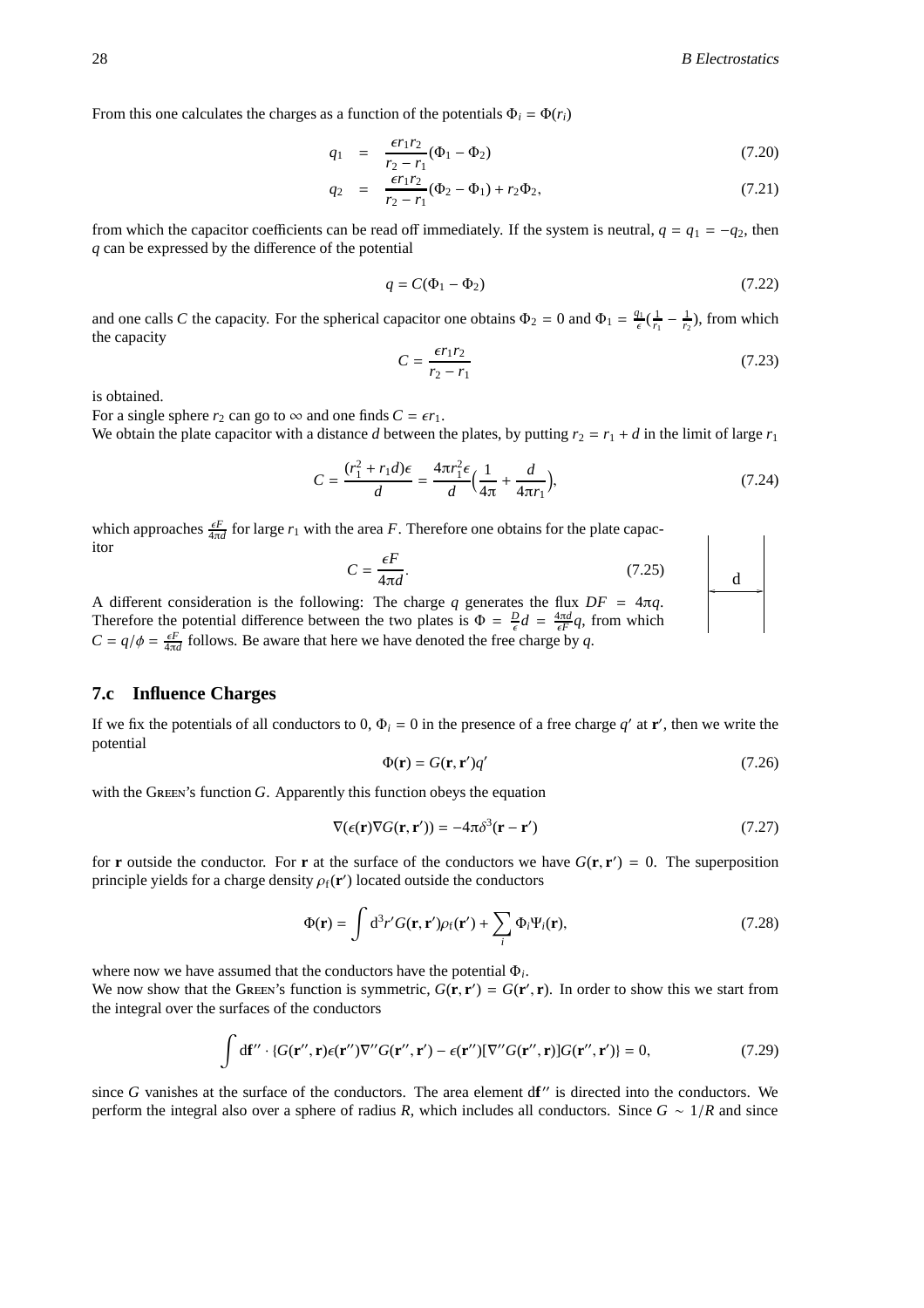$\nabla'' G \sim 1/R^2$  the surface integral vanishes for  $R \to \infty$ . Application of the divergence theorem yields

$$
\int d^3r'' \{ G(\mathbf{r''}, \mathbf{r}) \nabla'' [\epsilon(\mathbf{r''}) \nabla'' G(\mathbf{r''}, \mathbf{r'})] - \nabla'' [\epsilon(\mathbf{r''}) \nabla'' G(\mathbf{r''}, \mathbf{r})] G(\mathbf{r''}, \mathbf{r'}) \}
$$
(7.30)

$$
= -4\pi \int d^3 r'' \{ G(\mathbf{r}'', \mathbf{r}) \delta^3(\mathbf{r}'' - \mathbf{r}') - \delta^3(\mathbf{r}'' - \mathbf{r}) G(\mathbf{r}'', \mathbf{r}') \} \tag{7.31}
$$

$$
= -4\pi (G(\mathbf{r}', \mathbf{r}) - G(\mathbf{r}, \mathbf{r}')) = 0.
$$
 (7.32)

We consider now a few examples:

#### **7.c.**α **Space free of Conductors**

In a space with constant dielectric constant  $\epsilon$  and without conductors one has

$$
G(\mathbf{r}, \mathbf{r}') = \frac{1}{\epsilon |\mathbf{r} - \mathbf{r}'|}.
$$
\n(7.33)

#### **7.c.**β **Conducting Plane**

For a conducting plane  $z = 0$  ( $\epsilon = 1$ ) one solves the problem by mirror charges. If the given charge *q'* is located at  $\mathbf{r}' = (x', y', z')$ , then one should imagine a second charge  $-q'$  at **r**<sup> $\prime$ </sup> = (*x'*, *y'*,  $-z'$ ). This mirror charge compensates the potential at the surface of the conductor. One obtains





Next we consider the force which acts on the charge *q'*. The potential is  $\Phi(\mathbf{r}) = G(\mathbf{r}, \mathbf{r'})q'$ . The contribution  $q'$  |**r** − **r**' is the potential of *q*' itself that does not exert a force on *q*'. The second contribution −*q'* |**r** − **r**" comes, however, from the influence charges on the metal surface and exerts the force

$$
\mathbf{K} = -q' \operatorname{grad} \frac{-q'}{|\mathbf{r} - \mathbf{r}''|} = -\frac{q'^2 \mathbf{e}_z}{4z'^2} \operatorname{sign} z'.\tag{7.35}
$$

Further one determines the influence charge on the plate. At *z* = 0 one has  $4\pi \operatorname{sign} z' \mathbf{e}_z \sigma(\mathbf{r}) = \mathbf{E}(\mathbf{r}) = q' \frac{\mathbf{r} - \mathbf{r}'}{|\mathbf{r} - \mathbf{r'}|^3}$  $q'$   $\frac{\mathbf{r} - \mathbf{r}''}{|\mathbf{r} - \mathbf{r}''|^3}$ . From this one obtains the density of the surface charge per area

$$
\sigma(\mathbf{r}) = -\frac{q'}{2\pi} \frac{|z'|}{\sqrt{(x-x')^2 + (y-y')^2 + z'^2^3}}
$$
(7.36)

With  $df = \pi d(x^2 + y^2)$  one obtains

$$
\int df \sigma(\mathbf{r}) = -\frac{q' |z'|}{2} \int_{z'^2}^{\infty} \frac{d(x^2 + y^2 + z'^2)}{(x^2 + y^2 + z'^2)^{3/2}} = -q'.
$$
 (7.37)

The force acting on the plate is obtained as

$$
\mathbf{K} = \frac{1}{2} \int d f \mathbf{E}(\mathbf{r}) \sigma(\mathbf{r}) = \frac{q'^2 z' |z'|}{2} \mathbf{e}_z \int \frac{d(x^2 + y^2 + z'^2)}{(x^2 + y^2 + z'^2)^3} = \frac{q'^2 \mathbf{e}_z}{4z'^2} \operatorname{sign} z'.
$$
 (7.38)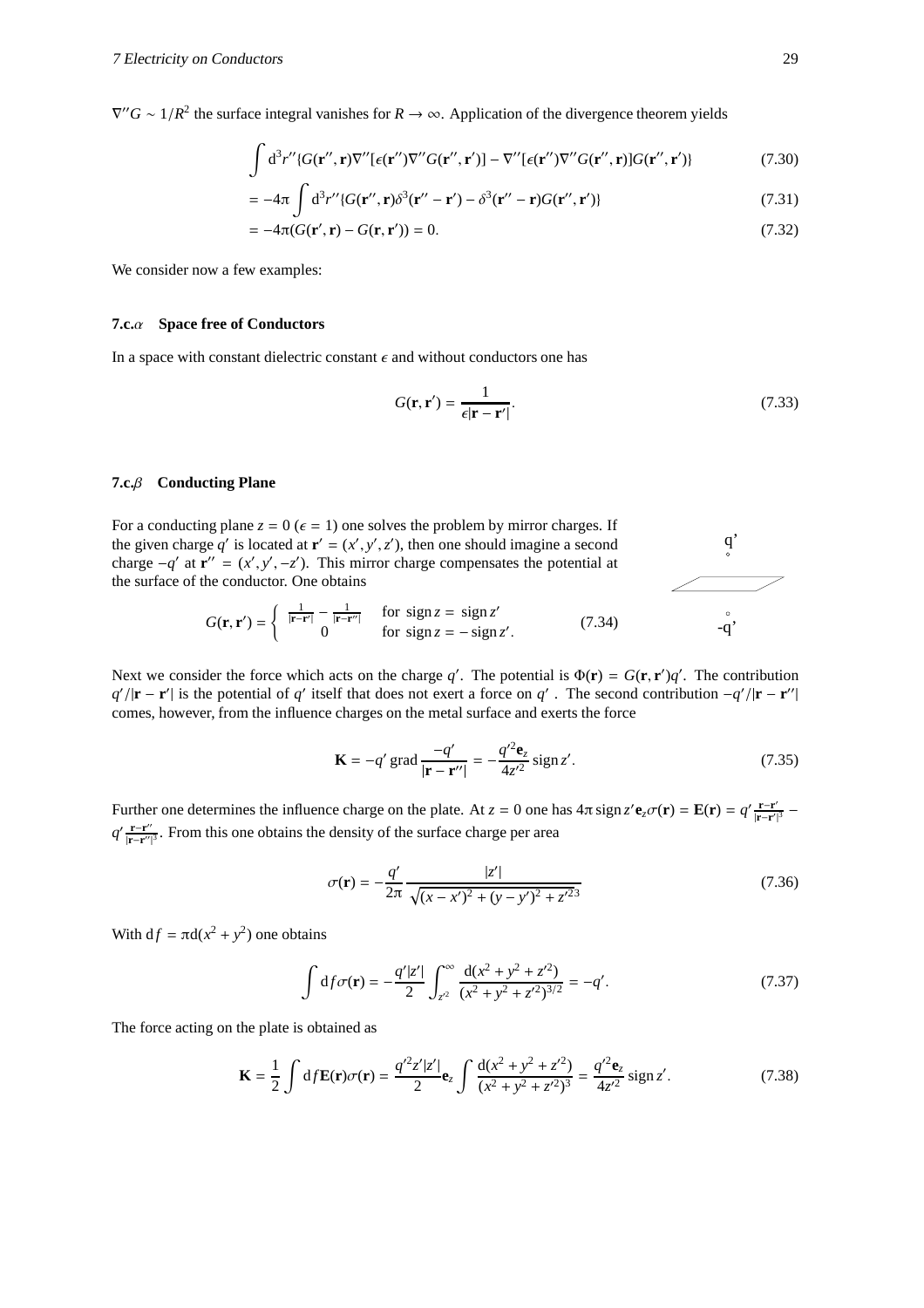#### **7.c.**γ **Conducting Sphere**

We consider a charge  $q'$  located at  $\mathbf{r}'$  in the presence of a conducting sphere with radius *R* and center in the origin. Then there is a vector **r**<sup>"</sup>, so that the ratio of the distances of all points **R** on the surface of the sphere from  $\mathbf{r}'$  and  $\mathbf{r}''$  is constant. Be

$$
a^{2} := (\mathbf{R} - \mathbf{r}'')^{2} = R^{2} + r''^{2} - 2\mathbf{R} \cdot \mathbf{r}''
$$
(7.39)  

$$
b^{2} := (\mathbf{R} - \mathbf{r}')^{2} = R^{2} + r'^{2} - 2\mathbf{R} \cdot \mathbf{r}'
$$
(7.40)

This constant ratio of the distances is fulfilled for  $\mathbf{r} \parallel \mathbf{r}^{\prime\prime}$  and

$$
\frac{R^2 + r^{\prime\prime 2}}{R^2 + r^{\prime 2}} = \frac{r^{\prime\prime}}{r^{\prime}}.\tag{7.41}
$$

Then one has

$$
R^{2} = r'r'' \t\mathbf{r}'' = \frac{R^{2}}{r'^{2}} \mathbf{r}' \t(7.42)
$$

$$
\frac{a^2}{b^2} = \frac{r''}{r'} = \frac{R^2}{r'^2} = \frac{r''^2}{R^2}.
$$
\n(7.43)

Thus one obtains a constant potential on the sphere with the charge *q*' at **r**' and the charge  $q'' = -q'R/r'$  at  $r''$ 

$$
G(\mathbf{r}, \mathbf{r}') = \begin{cases} \frac{1}{|\mathbf{r} - \mathbf{r}'|} - \frac{R/r'}{|\mathbf{r} - \mathbf{r}''|} & \text{for sign } (r - R) = \text{sign } (r' - R), \\ 0 & \text{otherwise} \end{cases}
$$
(7.44)

The potential on the sphere vanishes with this GREEN's function *G*. For  $r' > R$  it carries the charge  $q''$  and for  $r'$  < *R* the charge  $-q'$ . Thus if the total charge on the sphere vanishes one has to add a potential  $\Phi$ , which corresponds to a homogeneously distributed charge  $-q$ <sup>"</sup> and *q*', resp.

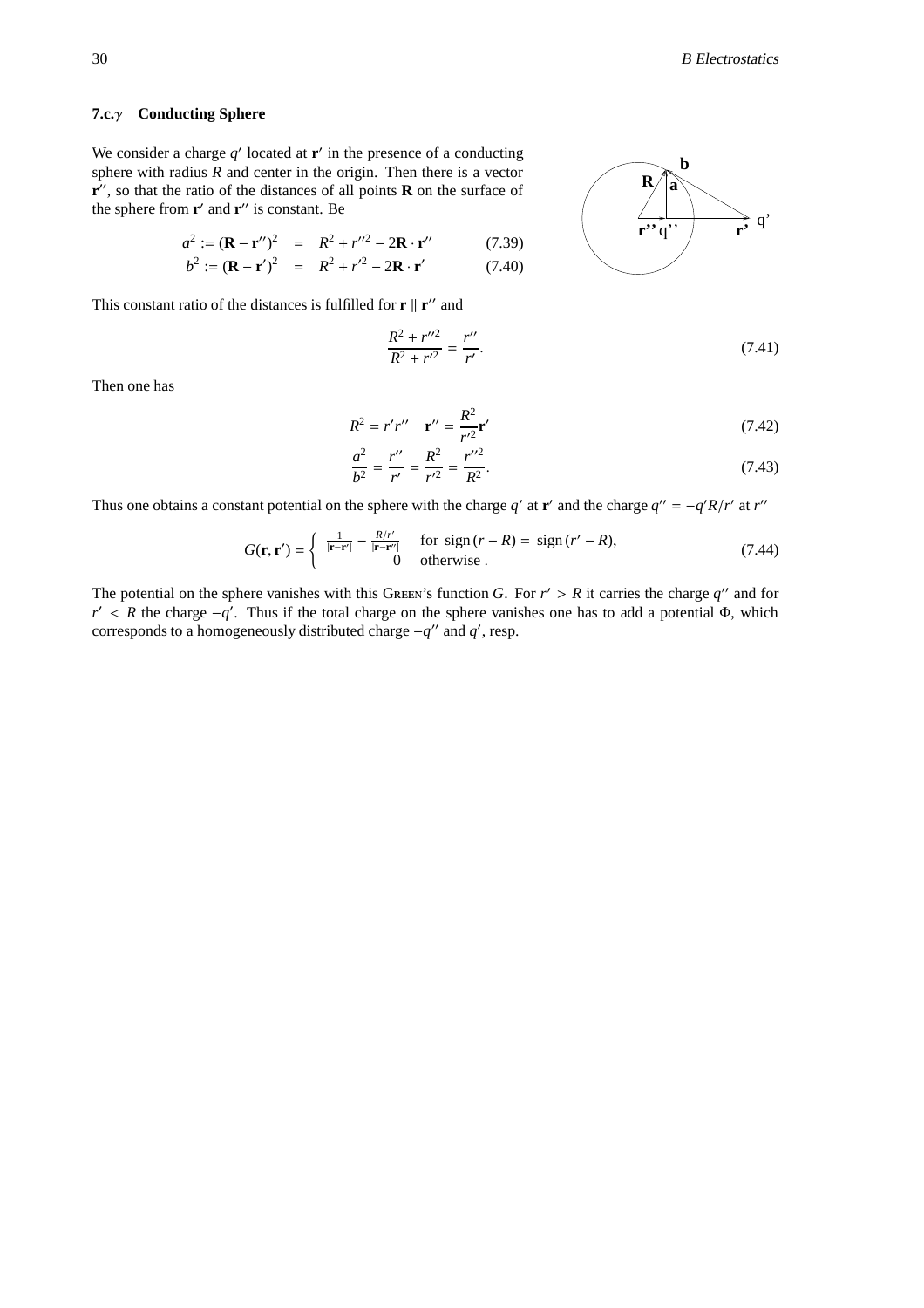# **8 Energy, Forces and Stress in Dielectric Media**

#### **8.a Electrostatic Energy**

By displacing the charge densities  $\delta \rho = \delta \rho_f + \delta \rho_p$  the electrostatic energy

$$
\delta U = \int d^3 r \delta \rho_f \Phi + \int d^3 r \delta \rho_P \Phi \tag{8.1}
$$

will be added to the system. Simultaneously there are additional potentials  $\Phi_i$  in the matter guaranteeing that the polarization is in equilibrium, i. e.

$$
\delta U = \int d^3 r \delta \rho_f \Phi + \int d^3 r \delta \rho_P (\Phi + \Phi_i). \tag{8.2}
$$

These potentials are so that  $\delta U = 0$  holds for a variation of the polarization, so that the polarizations are in equilibrium

$$
\Phi + \Phi_{i} = 0. \tag{8.3}
$$

These considerations hold as long as the process is run adiabatically and under the condition that no mechanical energy is added. Thus the matter is in a force-free state (equilibrium  $\mathbf{k} = \mathbf{0}$ ) or it has to be under rigid constraints. Then one obtains with (B.62)

$$
\delta U = \int d^3 r \, \delta \rho_f \, \Phi = \frac{1}{4\pi} \int d^3 r \, \text{div} \, \delta \mathbf{D} \, \Phi = -\frac{1}{4\pi} \int d^3 r \delta \mathbf{D} \cdot \text{grad} \, \Phi = \frac{1}{4\pi} \int d^3 r \mathbf{E} \cdot \delta \mathbf{D},\tag{8.4}
$$

similarly to the matter-free case (3.25). Then one obtains for the density of the energy at fixed density of matter  $\rho_{\rm m}$  (we assume that apart from the electric field only the density of matter determines the energy-density; in general, however, the state of distortion will be essential)

$$
du = \frac{1}{4\pi} \mathbf{E} \cdot d\mathbf{D}.
$$
 (8.5)

If  $\mathbf{D} = \epsilon \mathbf{E}$ , then one obtains

$$
u = u_0(\rho_m) + \frac{1}{4\pi} \int \epsilon(\rho_m) \mathbf{E} \cdot d\mathbf{E} = u_0(\rho_m) + \frac{1}{8\pi} \epsilon(\rho_m) E^2 = u_0(\rho_m) + \frac{D^2}{8\pi \epsilon(\rho_m)},
$$
(8.6)

since the dielectric constant depends in general on the density of mass.

# **8.b Force Density in Isotropic Dielectric Matter**

We may determine the force density in a dielectric medium by moving the masses and free charges from **r** to  $\mathbf{r} + \delta \mathbf{s}(\mathbf{r})$  and calculating the change of energy  $\delta U$ . The energy added to the system is

$$
\delta U = \int d^3 r \, \mathbf{k}_a(\mathbf{r}) \cdot \delta \mathbf{s}(\mathbf{r}), \tag{8.7}
$$

where **k**<sup>a</sup> is an external force density. The internal electric and mechanical force density **k** acting against it in equilibrium is

$$
\mathbf{k}(\mathbf{r}) = -\mathbf{k}_a(\mathbf{r}),\tag{8.8}
$$

so that

$$
\delta U = -\int d^3 r \, \mathbf{k}(\mathbf{r}) \cdot \delta \mathbf{s}(\mathbf{r}) \tag{8.9}
$$

holds. We bring now δ*U* into this form

$$
\delta U = \int d^3 r \left( \frac{\partial u}{\partial \mathbf{D}} \cdot \delta \mathbf{D} + \frac{\partial u}{\partial \rho_m} \bigg|_{\mathbf{D}} \delta \rho_m \right), \quad u = u(\mathbf{D}, \rho_m). \tag{8.10}
$$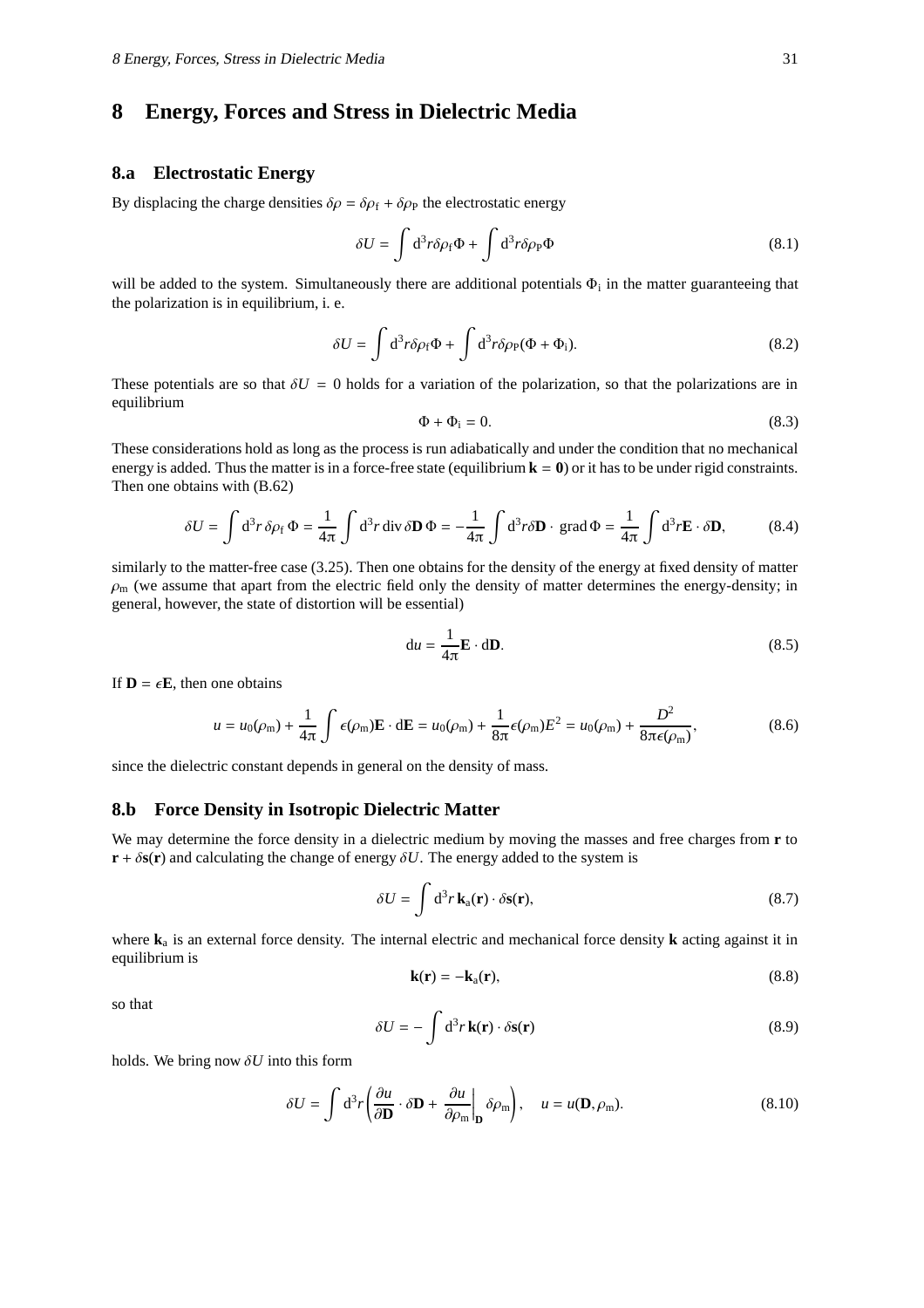Since  $\partial u/\partial \mathbf{D} = \mathbf{E}/(4\pi)$  we rewrite the first term as in the previous section

$$
\delta U = \int d^3 r \left( \Phi(\mathbf{r}) \delta \rho_f(\mathbf{r}) + \left. \frac{\partial u}{\partial \rho_m} \right|_{\mathbf{D}} \delta \rho_m \right). \tag{8.11}
$$

From the equation of continuity  $\partial \rho/\partial t = - \text{div} \mathbf{i}$  we derive the relation between  $\delta \rho$  and  $\delta \mathbf{s}$ . The equation has to be multiplied by  $\delta t$  and one has to consider that  $j\delta t = \rho \mathbf{v} \delta t = \rho \delta \mathbf{s}$  holds. With  $(\partial \rho/\partial t) \delta t = \delta \rho$  we obtain

$$
\delta \rho = - \operatorname{div} (\rho \delta \mathbf{s}). \tag{8.12}
$$

Then we obtain

$$
\delta U = -\int d^3 r \left( \Phi(\mathbf{r}) \operatorname{div} (\rho_f \delta \mathbf{s}) + \frac{\partial u}{\partial \rho_m} \operatorname{div} (\rho_m \delta \mathbf{s}) \right)
$$
  
= 
$$
\int d^3 r \left( \operatorname{grad} \Phi(\mathbf{r}) \rho_f(\mathbf{r}) + \left( \operatorname{grad} \frac{\partial u}{\partial \rho_m} \right) \rho_m(\mathbf{r}) \right) \cdot \delta \mathbf{s}(\mathbf{r}),
$$
(8.13)

where the divergence theorem  $(B.62)$  has been used by the derivation of the last line. This yields

$$
\mathbf{k}(\mathbf{r}) = \rho_{\rm f}(\mathbf{r}) \mathbf{E}(\mathbf{r}) - \rho_{\rm m}(\mathbf{r}) \operatorname{grad} \left( \frac{\partial u}{\partial \rho_{\rm m}} \right). \tag{8.14}
$$

The first contribution is the COULOMB force on the free charges. The second contribution has to be rewritten. We substitute (8.6)  $u = u_0(\rho_m) + D^2/(8\pi\epsilon(\rho_m))$ . Then one has

$$
\frac{\partial u}{\partial \rho_m} = \frac{du_0}{d\rho_m} + \frac{1}{8\pi} D^2 \frac{d(1/\epsilon)}{d\rho_m} = \frac{du_0}{d\rho_m} - \frac{1}{8\pi} E^2 \frac{d\epsilon}{d\rho_m}.
$$
(8.15)

The first term can be written

$$
-\rho_{\rm m} \operatorname{grad} \frac{\mathrm{d}u_0}{\mathrm{d}\rho_{\rm m}} = -\operatorname{grad} \left( \rho_{\rm m} \frac{\mathrm{d}u_0}{\mathrm{d}\rho_{\rm m}} - u_0 \right) = -\operatorname{grad} P_0(\rho_{\rm m}),\tag{8.16}
$$

where we use that  $(\frac{du_0}{d\rho_m})$  grad  $\rho_m = \text{grad } u_0$ . Here  $P_0$  is the hydrostatic pressure of the liquid without electric field

$$
\mathbf{k}_{0,\text{hydro}} = -\operatorname{grad} P_0(\rho_m(\mathbf{r})). \tag{8.17}
$$

The hydrostatic force acting on the volume *V* can be written in terms of a surface integral

$$
\mathbf{K}_0 = -\int_V \mathrm{d}^3 r \operatorname{grad} P_0(\rho_m(\mathbf{r})) = -\int_{\partial V} \mathrm{d} \mathbf{f} P_0(\rho_m(\mathbf{r})). \tag{8.18}
$$

This is a force which acts on the surface  $\partial V$  with the pressure  $P_0$ . There remains the electrostrictive contribution

$$
\frac{1}{8\pi}\rho_{\rm m}\,\text{grad}\left(E^2\frac{\mathrm{d}\epsilon}{\mathrm{d}\rho_{\rm m}}\right) = \frac{1}{8\pi}\,\text{grad}\left(E^2\rho_{\rm m}\frac{\mathrm{d}\epsilon}{\mathrm{d}\rho_{\rm m}}\right) - \frac{1}{8\pi}E^2\,\text{grad}\,\epsilon,\tag{8.19}
$$

where ( $d\epsilon/d\rho_m$ ) grad  $\rho_m =$  grad  $\epsilon$  has been used. Then the total force density is

$$
\mathbf{k}(\mathbf{r}) = \rho_f(\mathbf{r})\mathbf{E}(\mathbf{r}) + \text{ grad}\left(-P_0(\rho_m) + \frac{1}{8\pi}E^2\rho_m\frac{d\epsilon}{d\rho_m}\right) - \frac{1}{8\pi}E^2\text{ grad }\epsilon.
$$
 (8.20)

**Applications:**

**Dielectric fluid between two vertical capacitor plates**. What is the difference *h* in height between between the surface of a fluid between the plates of the capacitor and outside the capacitor? For this purpose we introduce the integral along a closed path which goes up between the plates of the capacitor and outside down

$$
\oint \mathbf{k} \cdot d\mathbf{r} = \oint \text{grad} \left( -P_0 + \frac{1}{8\pi} E^2 \rho_m \frac{\partial \epsilon}{\partial \rho_m} \right) \cdot d\mathbf{r} - \frac{1}{8\pi} \oint E^2 \text{grad } \epsilon \cdot d\mathbf{r} = \frac{1}{8\pi} E^2 (\epsilon - 1).
$$
 (8.21)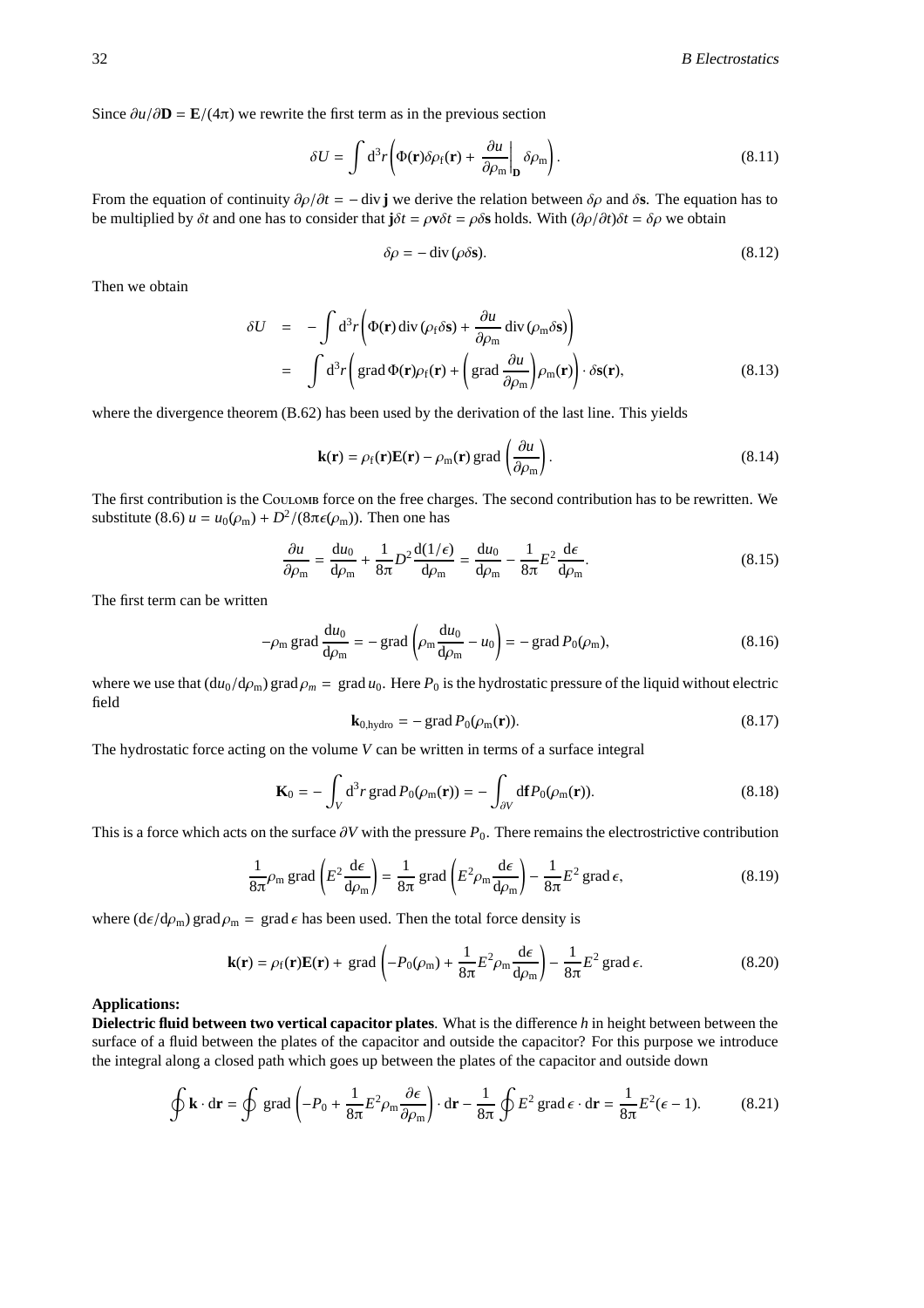The integral over the gradient along the closed path vanishes, whereas the integral of  $E^2$  grad  $\epsilon$  yields a contribution at the two points where the path of integration intersects the surface. In addition there is the gravitational force. Both have to compensate each other

$$
\mathbf{k} + \mathbf{k}_{\text{grav}} = \mathbf{0}, \tag{8.22}
$$
 h

that is

$$
\oint d\mathbf{r} \cdot \mathbf{k}_{\text{grav}} = -\rho_{\text{m}}gh = -\oint d\mathbf{r} \cdot \mathbf{k},
$$
\n(8.23)

from which one obtains the height

$$
h = \frac{E^2(\epsilon - 1)}{8\pi\rho_m g}.\tag{8.24}
$$

#### **Dielectric fluid between two horizontal capacitor plates**

What is the elevation of a dielectric fluid between two horizontal capacitor plates? The problem can be solved in a similar way as between two vertical plates.It is useful, however, to use  $h_n$ 



### **Hydrostatic pressure di**ff**erence at a boundary**

Performing an integration through the boundary from the dielectric medium to air one obtains

1 Air

i Dielectric medium ε

$$
0 = \int_{i}^{a} \mathbf{k} \cdot d\mathbf{r} = \int \text{grad}(-P_{0} + \frac{1}{8\pi} \rho_{m} E^{2} \frac{d\epsilon}{d\rho_{m}}) \cdot d\mathbf{r} - \frac{1}{8\pi} \int E_{t}^{2} \text{grad}\,\epsilon \cdot d\mathbf{r} + \frac{1}{8\pi} \int D_{n}^{2} \text{grad}\,\left(\frac{1}{\epsilon}\right) \cdot d\mathbf{r}.
$$
 (8.26)

This yields the difference in hydrostatic pressure at both sides of the boundary

− 1

$$
P_{0,i}(\rho_m) - P_{0,a} = \frac{1}{8\pi} \left( \rho_m \frac{d\epsilon}{d\rho_m} E^2 - (\epsilon - 1)E_t^2 + (\frac{1}{\epsilon} - 1)D_n^2 \right)
$$
(8.27)

**Pressure in a practically incompressible dielectric medium** From

$$
\mathbf{k} + \mathbf{k}_{\text{grav}} = -\operatorname{grad}(P_0(\rho_m)) + \rho_m \operatorname{grad}\left(\frac{1}{8\pi}E^2 \frac{d\epsilon}{d\rho_m}\right) - \rho_m \operatorname{grad}(gz) = \mathbf{0}.
$$
 (8.28)

one obtains for approximately constant  $\rho_m$ 

$$
P_0 = \rho_m \left(\frac{1}{8\pi} E^2 \frac{d\epsilon}{d\rho_m} - gz\right) + \text{const.}
$$
\n(8.29)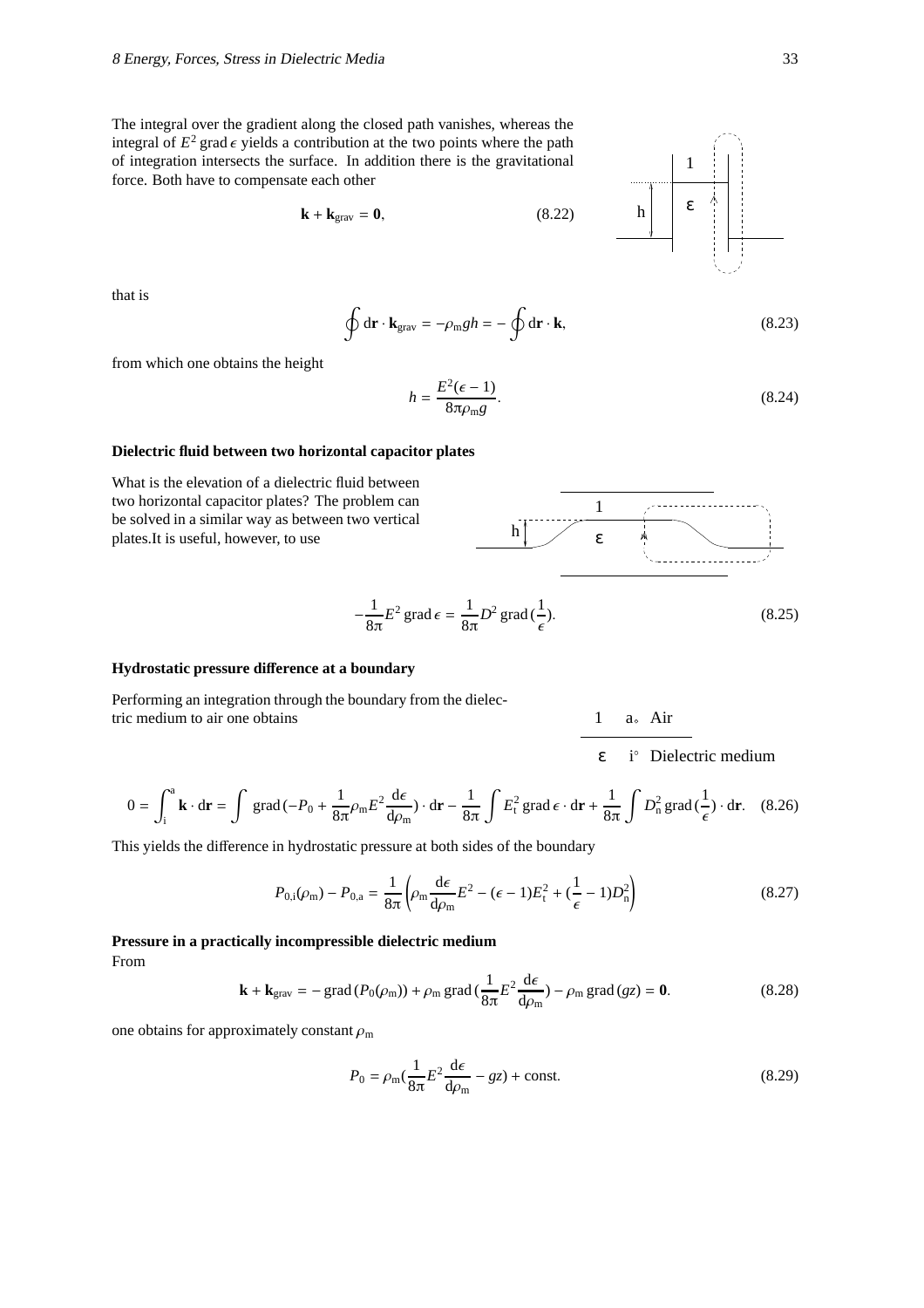# **8.c M's Stress Tensor**

Now we represent the force density **k** as divergence of a tensor

$$
k_{\alpha} = \nabla_{\beta} T_{\alpha, \beta}.
$$
\n(8.30)

If one has such a representation, then the force acting on a volume *V* is given by

$$
\mathbf{K} = \int_{V} d^{3} r \mathbf{k}(\mathbf{r}) = \int d^{3} r \mathbf{e}_{\alpha} \nabla_{\beta} T_{\alpha \beta} = \int_{\partial V} d f_{\beta} (\mathbf{e}_{\alpha} T_{\alpha \beta}).
$$
\n(8.31)

The force acting on the volume is such represented by a force acting on the surface. If it were isotropic  $T_{\alpha,\beta}$  =  $-P\delta_{\alpha,\beta}$ , we would call *P* the pressure acting on the surface. In the general case we consider here one calls *T* the stress tensor, since the pressure is anisotropic and there can be shear stress.

In order to calculate *T* we start from

$$
k_{\alpha} = \rho_{\rm f} E_{\alpha} - \rho_{\rm m} \nabla_{\alpha} \left( \frac{\partial u}{\partial \rho_{\rm m}} \right). \tag{8.32}
$$

We transform

$$
\rho_f E_\alpha = \frac{1}{4\pi} E_\alpha \nabla_\beta D_\beta = \frac{1}{4\pi} \left( \nabla_\beta (E_\alpha D_\beta) - (\nabla_\beta E_\alpha) D_\beta \right) \tag{8.33}
$$

and use  $\nabla_{\beta} E_{\alpha} = \nabla_{\alpha} E_{\beta}$  because of curl **E** = **0**. This yields

$$
k_{\alpha} = \nabla_{\beta} \left( \frac{1}{4\pi} E_{\alpha} D_{\beta} \right) - \rho_{\text{m}} \nabla_{\alpha} \left( \frac{\partial u}{\partial \rho_{\text{m}}} \right) - \frac{1}{4\pi} D_{\beta} \nabla_{\alpha} E_{\beta}.
$$
 (8.34)

Now there is

$$
\nabla_{\alpha} \left( u - \rho_{\rm m} \frac{\partial u}{\partial \rho_{\rm m}} - \frac{1}{4\pi} \mathbf{D} \cdot \mathbf{E} \right) = -\rho_{\rm m} \nabla_{\alpha} \frac{\partial u}{\partial \rho_{\rm m}} - \frac{1}{4\pi} D_{\beta} \nabla_{\alpha} E_{\beta}, \tag{8.35}
$$

since  $\partial u / \partial D_\beta = E_\beta / (4\pi)$ . This yields the expression for the stress tensor

$$
T_{\alpha\beta} = \frac{1}{4\pi} E_{\alpha} D_{\beta} + \delta_{\alpha\beta} \left( u - \rho_{\rm m} \frac{\partial u}{\partial \rho_{\rm m}} - \frac{1}{4\pi} \mathbf{D} \cdot \mathbf{E} \right). \tag{8.36}
$$

In particular with  $u = u_0(\rho_m) + D^2/(8\pi\epsilon(\rho_m))$ , (8.6) one obtains

$$
T_{\alpha\beta} = \frac{1}{4\pi} E_{\alpha} D_{\beta} + \delta_{\alpha\beta} \left( -P_0(\rho_m) - \frac{1}{8\pi} \mathbf{D} \cdot \mathbf{E} + \frac{1}{8\pi} E^2 \rho_m \frac{d\epsilon}{d\rho_m} \right). \tag{8.37}
$$

MAXWELL's stress tensor reads in vacuum

$$
T_{\alpha,\beta} = \frac{1}{4\pi} E_{\alpha} E_{\beta} - \frac{\delta_{\alpha,\beta}}{8\pi} E^2.
$$
 (8.38)

As an example we consider the electrostatic force on a plane piece of metal of area *F*. We have to evaluate



$$
\mathbf{K} = \int df_{\beta}(\mathbf{e}_{\alpha} T_{\alpha,\beta}) = \left(\frac{1}{4\pi} \mathbf{E}(\mathbf{E}\mathbf{n}) - \frac{1}{8\pi} \mathbf{n} E^2\right) F = \frac{1}{8\pi} E^2 \mathbf{n} F. \tag{8.39}
$$

This is in agreement with the result from (7.8).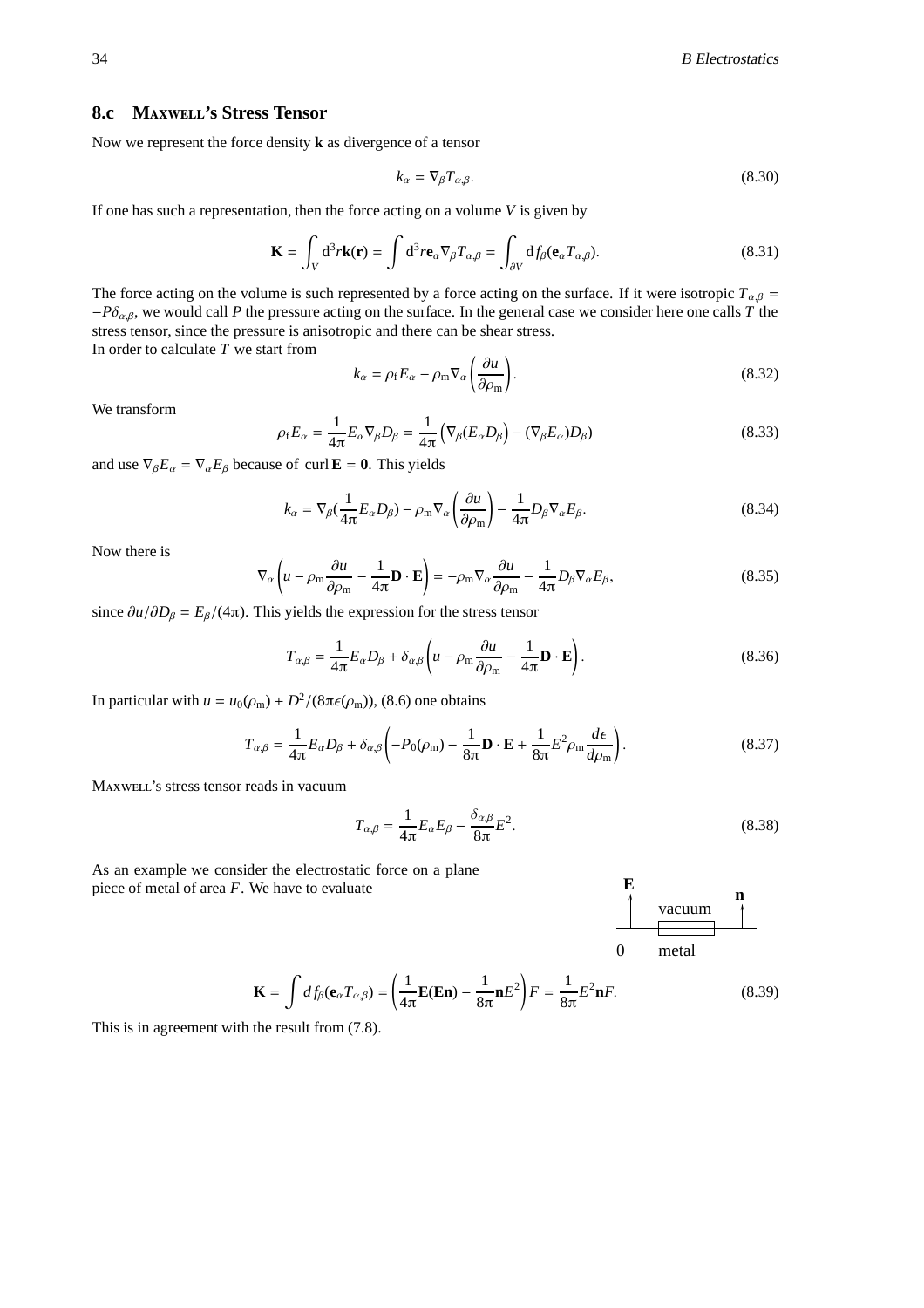# **C Magnetostatics**

©2003 Franz Wegner Universität Heidelberg

In this chapter we consider magnetostatics starting from the equations, which were derived at the beginning of section (3.a) for time independent currents.

# **9 Magnetic Induction and Vector Potential**

# **9.a A's Law**

From

$$
\operatorname{curl} \mathbf{B}(\mathbf{r}) = \frac{4\pi}{c}\mathbf{j}(\mathbf{r})\tag{9.1}
$$

one obtains

$$
\int df \cdot \operatorname{curl} \mathbf{B}(\mathbf{r}) = \frac{4\pi}{c} \int df \cdot \mathbf{j}(\mathbf{r}),\tag{9.2}
$$

which can be written by means of  $S$ TOKES' theorem  $(B.56)$ 

$$
\oint d\mathbf{r} \cdot \mathbf{B}(\mathbf{r}) = \frac{4\pi}{c} I.
$$
\n(9.3)

The line integral of the magnetic induction **B** along a closed line yields  $4\pi/c$  times the current *I* through the line.Here the corkscrew rule applies: If the current moves in the direction of the corkscrew, then the magnetic induction has the direction in which the corkscrew rotates.



### **9.b Magnetic Flux**

The magnetic flux  $\Psi^m$  through an oriented area *F* is defined as the integral

$$
\Psi^{\mathbf{m}} = \int_{F} d\mathbf{f} \cdot \mathbf{B}(\mathbf{r}).
$$
\n(9.4)

The magnetic flux depends only on the boundary ∂*F* of the area. To show this we consider the difference of the flux through two areas  $F_1$  and  $F_2$  with the same boundary and obtain

$$
\Psi_1^m - \Psi_2^m = \int_{F_1} d\mathbf{f} \cdot \mathbf{B}(\mathbf{r}) - \int_{F_2} d\mathbf{f} \cdot \mathbf{B}(\mathbf{r}) = \int_F d\mathbf{f} \cdot \mathbf{B}(\mathbf{r}) = \int_V d^3 r \operatorname{div} \mathbf{B}(\mathbf{r}) = 0 \tag{9.5}
$$

by means of the divergence theorem (B.59) and div  $\mathbf{B}(\mathbf{r}) = 0$ . Suppose  $F_1$  and  $F_2$  are oriented in the same direction (for example upwards). Then the closed surface  $F$  is composed of  $F_1$  and  $F_2$ , where  $F_2$  is now oriented in the opposite direction. Then  $F$ has a definite orientation (for example outwards) and includes the volume *V*.

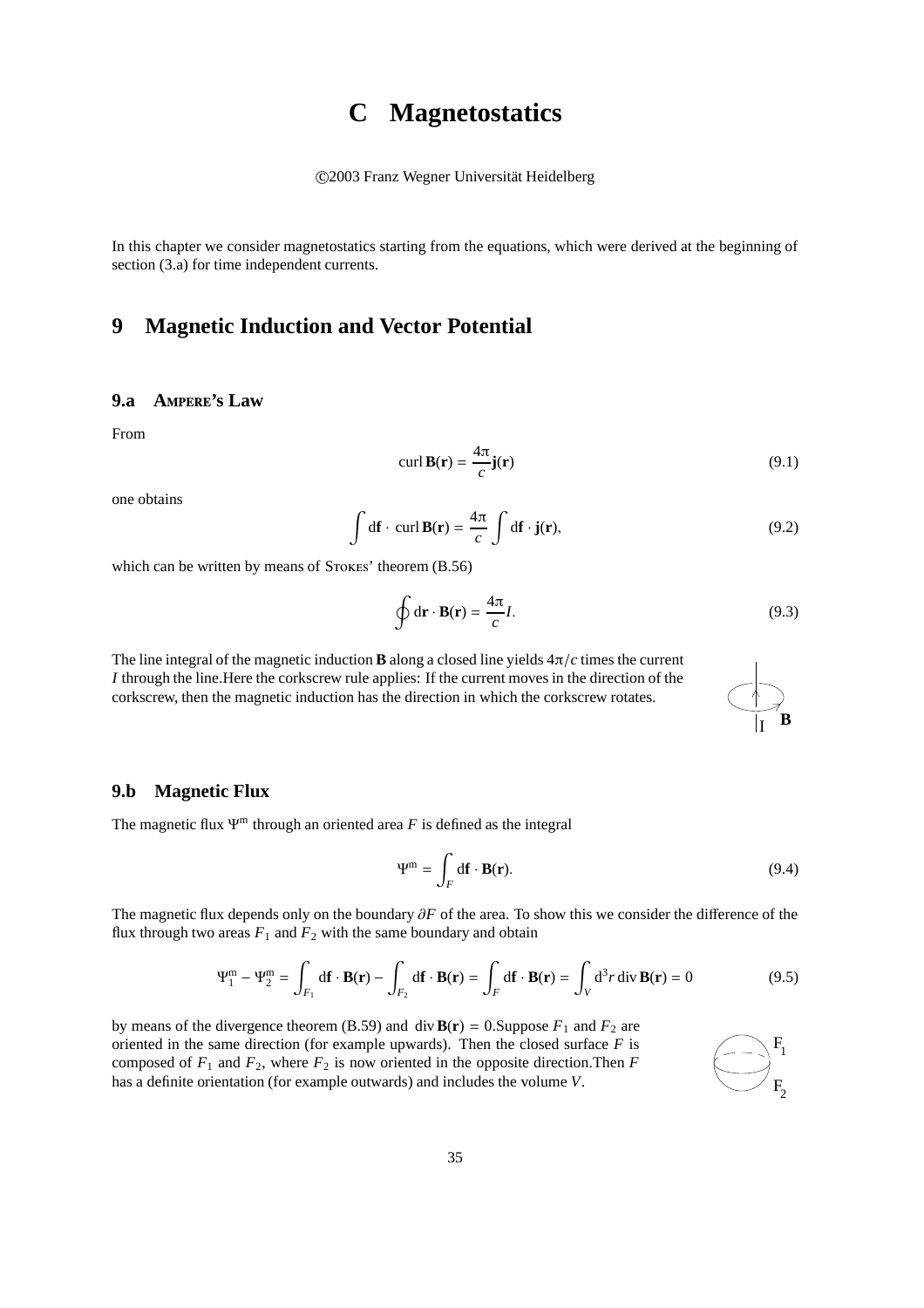# **9.c Field of a Current Distribution**

From curl curl  $\mathbf{B}(\mathbf{r}) = (4\pi/c)$  curl  $\mathbf{j}(\mathbf{r})$  due to (B.26)

$$
\operatorname{curl} \operatorname{curl} \mathbf{B}(\mathbf{r}) = \operatorname{grad} \operatorname{div} \mathbf{B}(\mathbf{r}) - \Delta \mathbf{B}(\mathbf{r}) \tag{9.6}
$$

and div  $\mathbf{B}(\mathbf{r}) = 0$  one obtains

$$
\Delta \mathbf{B}(\mathbf{r}) = -\frac{4\pi}{c} \operatorname{curl} \mathbf{j}(\mathbf{r})
$$
\n(9.7)

with the solution

$$
\mathbf{B}(\mathbf{r}) = \frac{1}{c} \int d^3 r' \frac{1}{|\mathbf{r} - \mathbf{r}'|} \operatorname{curl}' \mathbf{j}(\mathbf{r}') = -\frac{1}{c} \int d^3 r' \left(\nabla' \frac{1}{|\mathbf{r} - \mathbf{r}'|}\right) \times \mathbf{j}(\mathbf{r}') = \frac{1}{c} \int d^3 r' \frac{\mathbf{r}' - \mathbf{r}}{|\mathbf{r} - \mathbf{r}'|^3} \times \mathbf{j}(\mathbf{r}'),\tag{9.8}
$$

where we have used (B.63) at the second equals sign. The last expression is called the law of BIor and SAVART. If the extension of a wire perpendicular to the direction of the current is negligible (filamentary wire) then one can approximate  $d^3r'j(r') = df'dl'j(r')e = Idr'$  and obtains



z

(9.9)

$$
\mathbf{B}(\mathbf{r}) = \frac{I}{c} \int \frac{\mathbf{r}' - \mathbf{r}}{|\mathbf{r} - \mathbf{r}'|^3} \times \mathrm{d}\mathbf{r}'
$$

As an example we consider the induction in the middle axis of a current along a circle



Starting from this result we calculate the field in the axis of a coil. The number of windings be *N* and it extends from  $z' = -l/2$  to  $z' = +l/2$ . Then we obtain

$$
\mathbf{B}(0,0,z) = \int_{-l/2}^{+l/2} \frac{Ndz'}{l} \frac{2\pi I R^2 \mathbf{e}_z}{c(R^2 + (z - z')^2)^{3/2}} = \frac{2\pi I N}{c l} \mathbf{e}_z \left( \frac{\frac{l}{2} - z}{\sqrt{R^2 + (\frac{l}{2} - z)^2}} + \frac{\frac{l}{2} + z}{\sqrt{R^2 + (\frac{l}{2} + z)^2}} \right). \tag{9.13}
$$

If the coil is long,  $R \ll l$ , then one may neglect  $R^2$  and obtains inside the coil

$$
\mathbf{B} = \frac{4\pi IN}{cl} \mathbf{e}_z.
$$
 (9.14)

At the ends of the coil the field has decayed to one half of its intensity inside the coil. From AMPERE's law one obtains by integration along the path described in the figure

$$
\oint d\mathbf{r} \cdot \mathbf{B} = \frac{4\pi}{c} IN.
$$
\n(9.15)

Thus inside the coil one obtains the induction (9.14), whereas the magnetic induction outside is comparatively small.

# **9.d Vector Potential**

We now rewrite the expression for the magnetic induction

$$
\mathbf{B}(\mathbf{r}) = -\frac{1}{c} \int d^3 r' \left( \nabla' \frac{1}{|\mathbf{r} - \mathbf{r}'|} \right) \times \mathbf{j}(\mathbf{r}') = \frac{1}{c} \int d^3 r' \nabla \frac{1}{|\mathbf{r} - \mathbf{r}'|} \times \mathbf{j}(\mathbf{r}') = \text{curl} \,\mathbf{A}(\mathbf{r}) \tag{9.16}
$$

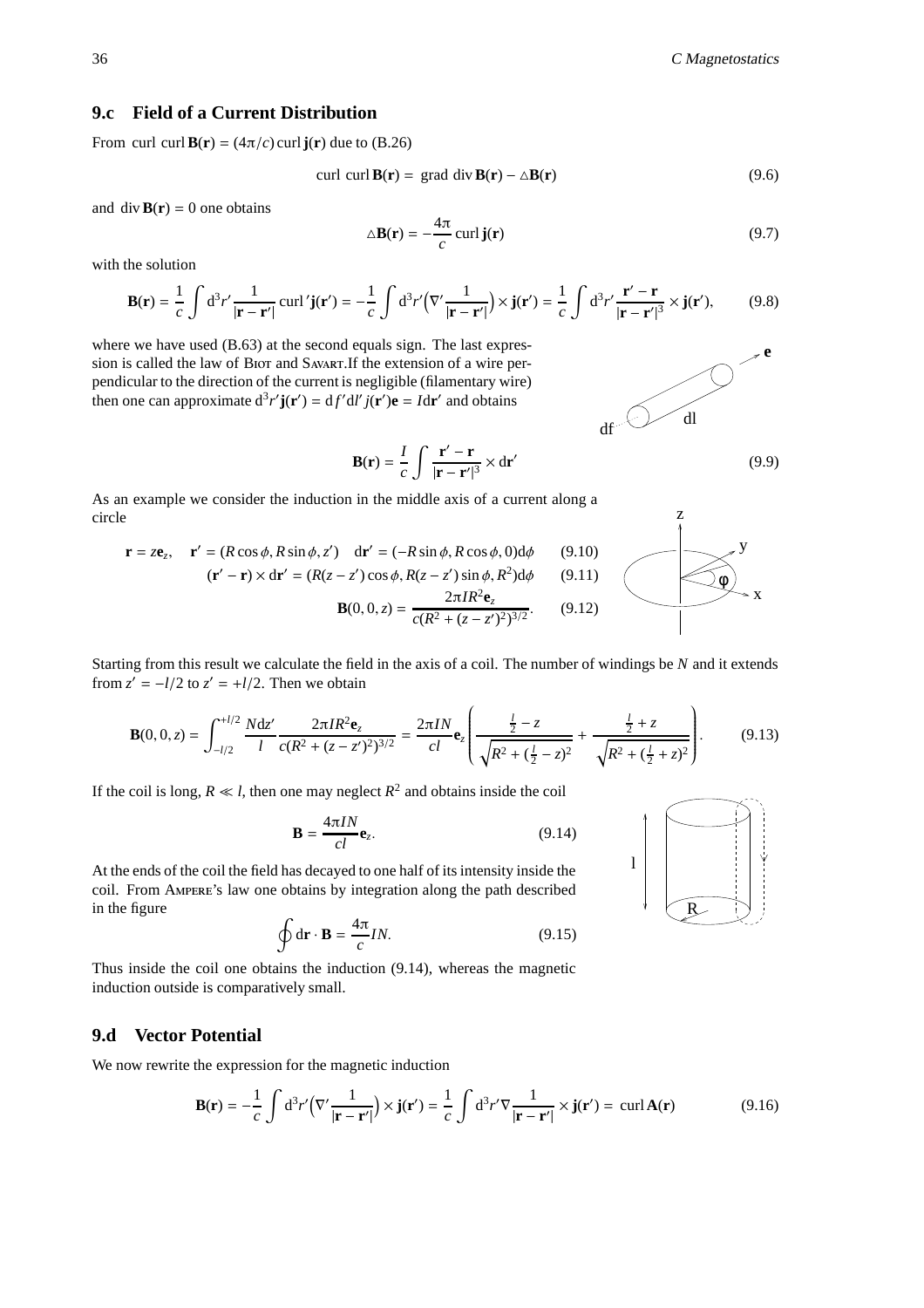with

$$
\mathbf{A}(\mathbf{r}) = \frac{1}{c} \int d^3 r' \frac{\mathbf{j}(\mathbf{r}')}{|\mathbf{r} - \mathbf{r}'|}.
$$
 (9.17)

One calls **A** the vector potential. Consider the analog relation between charge density  $\rho$  and the electric potential  $\phi$  in electrostatics (3.14). We show that **A** is divergence-free

$$
\operatorname{div} \mathbf{A}(\mathbf{r}) = \frac{1}{c} \int d^3 r' \left( \nabla \frac{1}{|\mathbf{r} - \mathbf{r}'|} \right) \cdot \mathbf{j}(\mathbf{r}') = -\frac{1}{c} \int d^3 r' \left( \nabla' \frac{1}{|\mathbf{r} - \mathbf{r}'|} \right) \cdot \mathbf{j}(\mathbf{r}') = \frac{1}{c} \int d^3 r' \frac{1}{|\mathbf{r} - \mathbf{r}'|} \nabla' \mathbf{j}(\mathbf{r}') = 0.
$$
\n(9.18)

At the third equals sign we have performed a partial integration (B.62). Finally we have used div  $\mathbf{j}(\mathbf{r}) = 0$ .

### **9.e Force Between Two Circuits**

Finally, we consider the force between two circuits. The force exerted by circuit (1) on circuit (2) is

$$
\mathbf{K}_{2} = \frac{1}{c} \int d^{3}r \mathbf{j}_{2}(\mathbf{r}) \times \mathbf{B}_{1}(\mathbf{r}) = \frac{1}{c^{2}} \int d^{3}r d^{3}r' \mathbf{j}_{2}(\mathbf{r}) \times \left( \left( \nabla \frac{1}{|\mathbf{r} - \mathbf{r}'|} \right) \times \mathbf{j}_{1}(\mathbf{r}') \right)
$$

$$
= \frac{1}{c^{2}} \int d^{3}r d^{3}r' \left( \mathbf{j}_{1}(\mathbf{r}') \cdot \mathbf{j}_{2}(\mathbf{r}) \right) \nabla \frac{1}{|\mathbf{r} - \mathbf{r}'|} - \frac{1}{c^{2}} \int d^{3}r d^{3}r' \left( \left( \nabla \frac{1}{|\mathbf{r} - \mathbf{r}'|} \right) \cdot \mathbf{j}_{2}(\mathbf{r}) \right) \mathbf{j}_{1}(\mathbf{r}') \tag{9.19}
$$

where (B.14) has been applied. Since due to (B.62)

$$
\int d^3r \left(\nabla \frac{1}{|\mathbf{r} - \mathbf{r}'|}\right) \cdot \mathbf{j}_2(\mathbf{r}) = -\int d^3r \frac{1}{|\mathbf{r} - \mathbf{r}'|} \nabla \cdot \mathbf{j}_2(\mathbf{r}) \tag{9.20}
$$

and div  $\mathbf{j}_2(\mathbf{r}) = 0$ , one obtains finally for the force

$$
\mathbf{K}_2 = \frac{1}{c^2} \int d^3 r d^3 r' \left( \mathbf{j}_1(\mathbf{r}') \cdot \mathbf{j}_2(\mathbf{r}) \right) \nabla \frac{1}{|\mathbf{r} - \mathbf{r}'|}.
$$
 (9.21)

The force acting on circuit (1) is obtained by exchanging 1 and 2. Simultaneously, one can exchange **r** and **r'**. One sees then that

$$
\mathbf{K}_1 = -\mathbf{K}_2 \tag{9.22}
$$

holds.

**Exercise** Calculate the force between two wires of length *l* carrying currents  $I_1$  and  $I_2$  which run parallel in a distance  $r (r \ll l)$ . KOHLRAUSCH and WEBER measured this force in order to determine the velocity of light.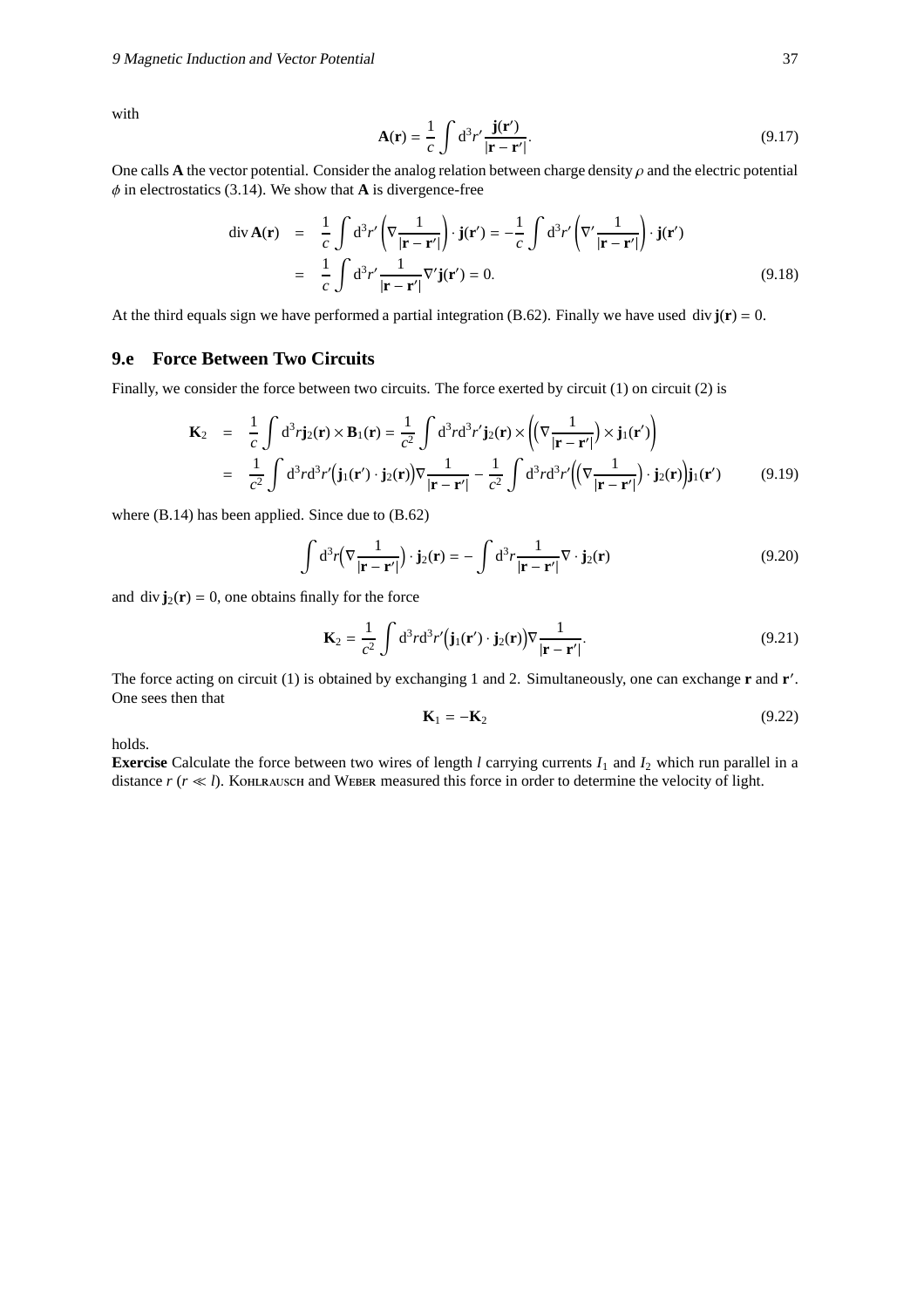## **10 Loops of Current as Magnetic Dipoles**

### **10.a Localized Current Distribution and Magnetic Dipole**

We consider a distribution of currents which vanishes outside a sphere of radius  $R(j(r') = 0$  for  $r' > R$ ) and determine the magnetic induction  $\mathbf{B}(\mathbf{r})$  for  $r > R$ . We may expand the vector potential  $\mathbf{A}(\mathbf{r})$  (9.17) similar to the electric potential  $\Phi(\mathbf{r})$  in section (4)

$$
\mathbf{A}(\mathbf{r}) = \frac{1}{c} \int d^3 r' \frac{\mathbf{j}(\mathbf{r}')}{|\mathbf{r} - \mathbf{r}'|} = \frac{1}{cr} \int d^3 r' \mathbf{j}(\mathbf{r}') + \frac{x_\alpha}{cr^3} \int d^3 r' x'_\alpha \mathbf{j}(\mathbf{r}') + \dots
$$
 (10.1)

Since no current flows through the surface of the sphere one obtains

$$
0 = \int df \cdot g(\mathbf{r}) \mathbf{j}(\mathbf{r}) = \int d^3 r \operatorname{div} (g(\mathbf{r}) \mathbf{j}(\mathbf{r})) = \int d^3 r \operatorname{grad} g(\mathbf{r}) \cdot \mathbf{j}(\mathbf{r}) + \int d^3 r g(\mathbf{r}) \operatorname{div} \mathbf{j}(\mathbf{r}), \tag{10.2}
$$

where the integrals are extended over the surface and the volume of the sphere, respectively. From the equation of continuity (1.12,3.1) it follows that

$$
\int d^3 r \, \text{grad } g(\mathbf{r}) \cdot \mathbf{j}(\mathbf{r}) = 0. \tag{10.3}
$$

This is used to simplify the integral in the expansion (10.1). With  $g(\mathbf{r}) = x_\alpha$  one obtains

$$
\int d^3r j_\alpha(\mathbf{r}) = 0. \tag{10.4}
$$

Thus the first term in the expansion vanishes. There is no contribution to the vector potential decaying like 1/*r* in magnetostatics, i.e. there is no magnetic monopole. With  $g(\mathbf{r}) = x_\alpha x_\beta$  one obtains

$$
\int d^3r (x_\alpha j_\beta(\mathbf{r}) + x_\beta j_\alpha(\mathbf{r}) ) = 0.
$$
\n(10.5)

Thus we can rewrite

$$
\int d^3 r x_{\alpha} j_{\beta} = \frac{1}{2} \int d^3 r (x_{\alpha} j_{\beta} - x_{\beta} j_{\alpha}) + \frac{1}{2} \int d^3 r (x_{\alpha} j_{\beta} + x_{\beta} j_{\alpha}).
$$
 (10.6)

The second integral vanishes, as we have seen. The first one changes its sign upon exchanging the indices  $\alpha$  and  $β$ . One introduces

$$
\int d^3rx_{\alpha}j_{\beta} = \frac{1}{2}\int d^3r(x_{\alpha}j_{\beta} - x_{\beta}j_{\alpha}) = c\epsilon_{\alpha,\beta,\gamma}m_{\gamma}
$$
\n(10.7)

and calls the resulting vector

$$
\mathbf{m} = \frac{1}{2c} \int d^3 r' (\mathbf{r'} \times \mathbf{j}(\mathbf{r'}))
$$
 (10.8)

magnetic dipole moment.. Then one obtains

$$
A_{\beta}(\mathbf{r}) = \frac{x_{\alpha}}{c r^3} c \epsilon_{\alpha, \beta, \gamma} m_{\gamma} + \dots \tag{10.9}
$$

$$
\mathbf{A}(\mathbf{r}) = \frac{\mathbf{m} \times \mathbf{r}}{r^3} + \dots \tag{10.10}
$$

with  $\mathbf{B}(\mathbf{r}) = \text{curl } \mathbf{A}(\mathbf{r})$  one obtains

$$
\mathbf{B}(\mathbf{r}) = \frac{3\mathbf{r}(\mathbf{m}\cdot\mathbf{r}) - \mathbf{m}r^2}{r^5} + \dots
$$
 (10.11)

This is the field of a magnetic dipole. It has the same form as the electric field of an electric dipole (4.12)

$$
\mathbf{E}(\mathbf{r}) = -\operatorname{grad}\left(\frac{\mathbf{p} \cdot \mathbf{r}}{r^3}\right) = \frac{3\mathbf{r}(\mathbf{p} \cdot \mathbf{r}) - \mathbf{p}r^2}{r^5},\tag{10.12}
$$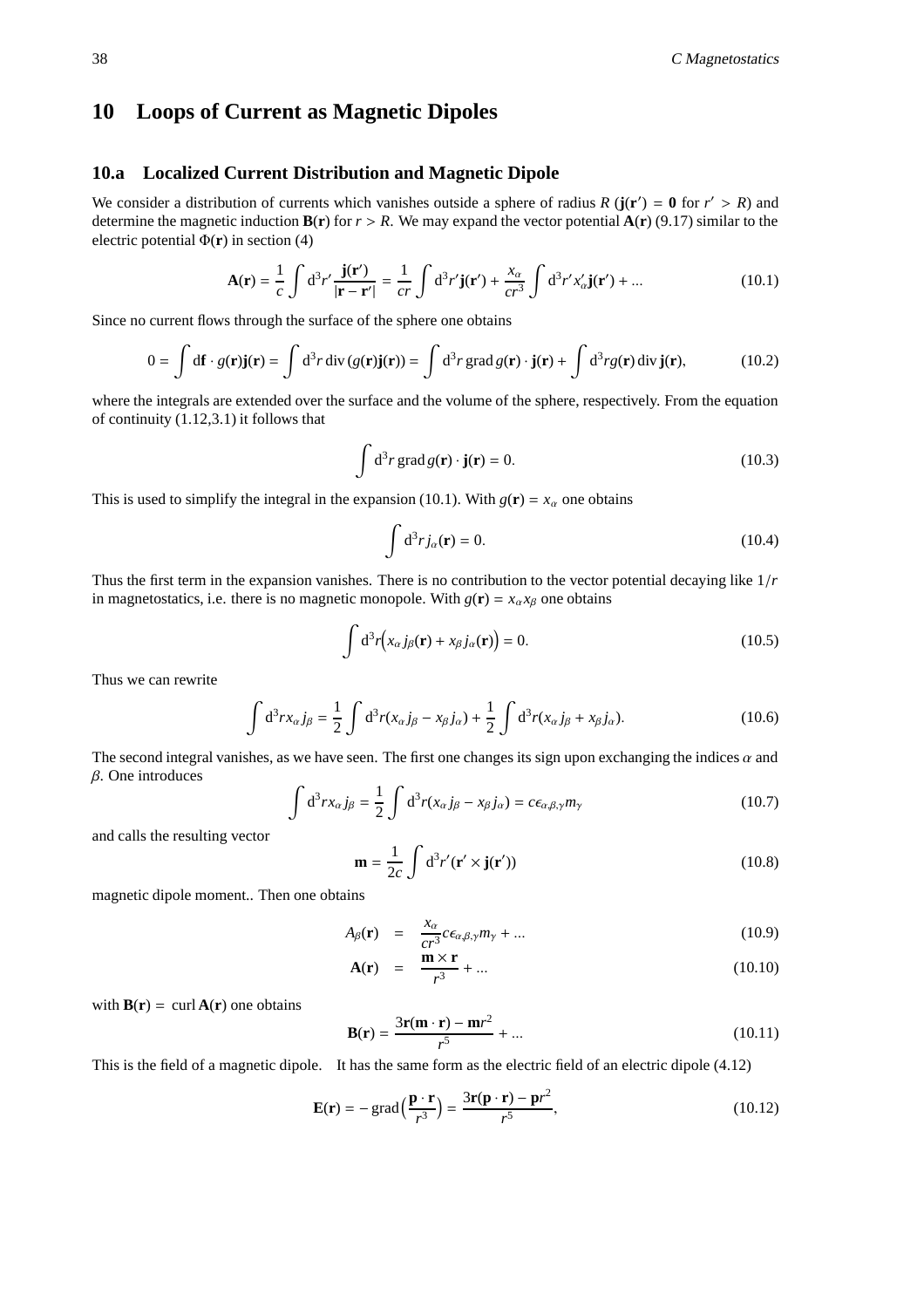but there is a difference at the location of the dipole. This can be seen in the accompanying figure. Calculate the  $\delta^3(\mathbf{r})$ -contribution to both dipolar moments. Compare (B.71).



### **10.b Magnetic Dipolar Moment of a Current Loop**

The magnetic dipolar moment of a current on a closed curve yields

$$
\mathbf{m} = \frac{I}{2c} \int \mathbf{r} \times d\mathbf{r} = \frac{I}{c} \mathbf{f},
$$
 (10.13)

e.g.

$$
m_z = \frac{I}{2c} \int (x \, dy - y \, dx) = \frac{I}{c} f_z. \tag{10.14}
$$

Here  $f_{\alpha}$  is the projection of the area inside the loop onto the plane spanned by the two other axes

$$
df = \frac{1}{2} \mathbf{r} \times dr. \qquad (10.15) \qquad \overline{\mathbf{r}}'
$$

If  $\mathbf{j} = \sum_i q_i \mathbf{v}_i \delta^3(\mathbf{r} - \mathbf{r}_i)$ , then using (10.8) the magnetic moment reads

$$
\mathbf{m} = \frac{1}{2c} \sum_{i} q_i \mathbf{r}_i \times \mathbf{v}_i = \sum_{i} \frac{q_i}{2m_i c} \mathbf{l}_i,
$$
 (10.16)

where  $m_i$  is the mass and  $\mathbf{l}_i$  the angular momentum. If only one kind of charges is dealt with, then one has

$$
\mathbf{m} = \frac{q}{2mc} \mathbf{l}.\tag{10.17}
$$

This applies for orbital currents. For spins, however, one has

$$
\mathbf{m} = \frac{q}{2mc} g\mathbf{s},\tag{10.18}
$$

where **s** is the angular momentum of the spin. The gyromagnetic factor for electrons is  $g = 2.0023$  and the components of the spin  $s$  are  $\pm \hbar/2$ . Since in quantum mechanics the orbital angular momentum assumes integer multiples of  $\hbar$ , one introduces as unit for the magnetic moment of the electron BoHR's magneton,  $\mu_B = \frac{e_0 \hbar}{2m_0}$  $\frac{e_0 h}{2m_0 c}$  =  $0.927 \cdot 10^{-20}$  dyn<sup>1/2</sup> cm<sup>2</sup>.

### **10.c Force and Torque on a Dipole in an External Magnetic Field**

### **10.c.**α **Force**

An external magnetic induction  $\mathbf{B}_a$  exerts on a loop of a current the LORENTZ force

$$
\mathbf{K} = \frac{1}{c} \int d^3 r \mathbf{j}(\mathbf{r}) \times \mathbf{B}_a(\mathbf{r}) = -\frac{1}{c} \mathbf{B}_a(0) \times \int d^3 r \mathbf{j}(\mathbf{r}) - \frac{1}{c} \frac{\partial \mathbf{B}_a}{\partial x_\alpha} \times \int d^3 r x_\alpha j_\beta(\mathbf{r}) \mathbf{e}_\beta - \dots = -\frac{\partial \mathbf{B}_a}{\partial x_\alpha} \times \mathbf{e}_\beta \epsilon_{\alpha, \beta, \gamma} m_\gamma. (10.19)
$$

We rewrite  $m_{\gamma} \epsilon_{\alpha, \beta, \gamma} \mathbf{e}_{\beta} = m_{\gamma} \mathbf{e}_{\gamma} \times \mathbf{e}_{\alpha} = \mathbf{m} \times \mathbf{e}_{\alpha}$  and find

$$
\mathbf{K} = -\frac{\partial \mathbf{B}_a}{\partial x_\alpha} \times (\mathbf{m} \times \mathbf{e}_\alpha) = (\mathbf{m} \cdot \frac{\partial \mathbf{B}_a}{\partial x_\alpha}) \mathbf{e}_\alpha - (\mathbf{e}_\alpha \cdot \frac{\partial \mathbf{B}_a}{\partial x_\alpha}) \mathbf{m}.
$$
 (10.20)

d **r**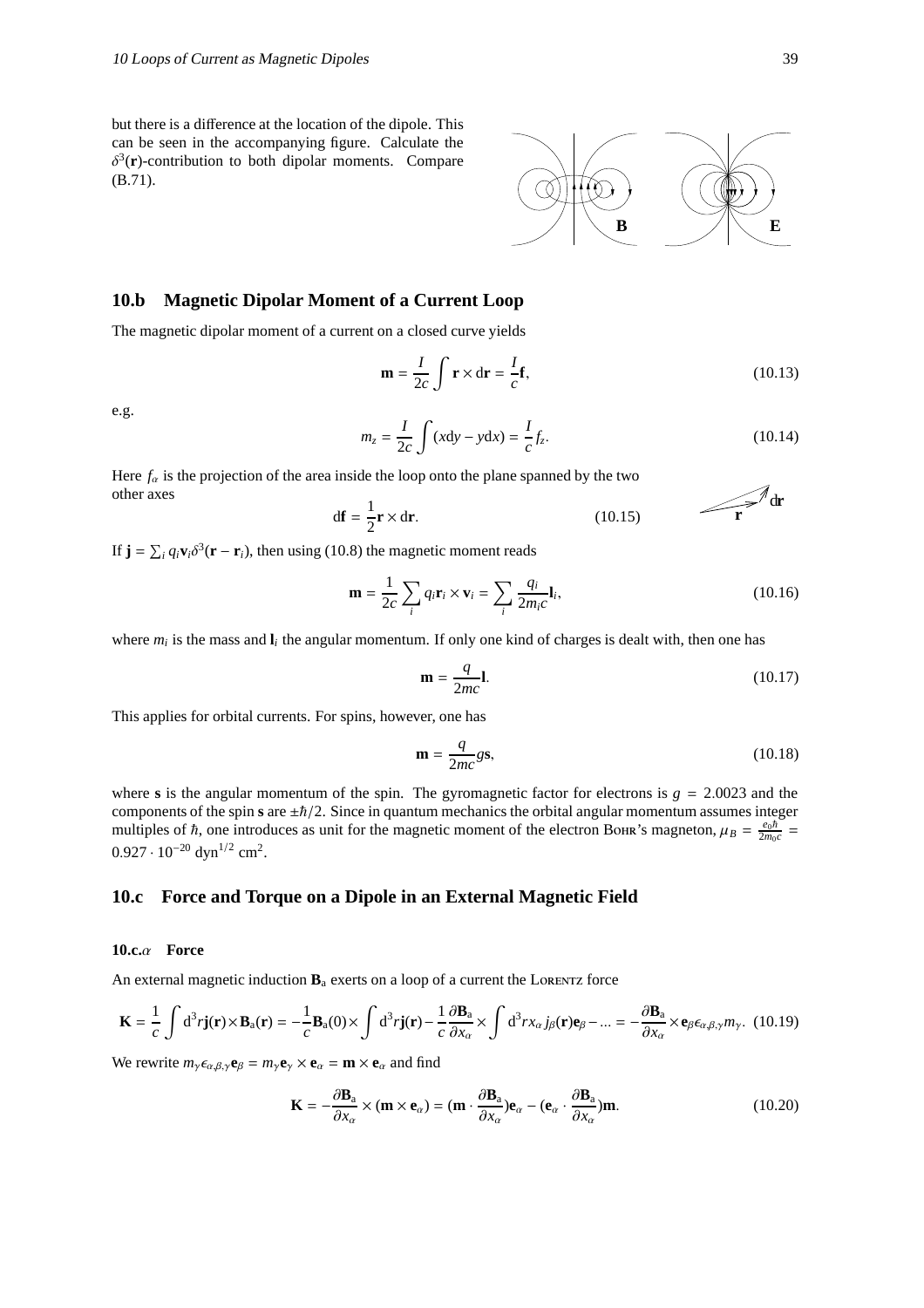The last term vanishes because of div **B** = 0. The first term on the right hand side can be written  $(\mathbf{m} \cdot \frac{\partial \mathbf{B}_a}{\partial x_a})$  $\frac{\partial \mathbf{B}_a}{\partial x_\alpha}$ **)e**<sub>α</sub> =  $m_\gamma \frac{\partial B_{\rm a,\gamma}}{\partial x_\alpha}$  $\frac{\partial B_{\text{a},\gamma}}{\partial x_{\alpha}}\mathbf{e}_{\alpha} = m_{\gamma}\frac{\partial B_{\text{a},\alpha}}{\partial x_{\gamma}}$  $\frac{\partial B_{a,\alpha}}{\partial x_{\gamma}}$ **e**<sub> $\alpha$ </sub> = (**m**∇)**B**<sub>a</sub>, where we have used curl **B**<sub>a</sub> = **0** in the region of the dipole. Thus we obtain the force

$$
\mathbf{K} = (\mathbf{m} \text{ grad}) \mathbf{B}_a \tag{10.21}
$$

acting on the magnetic dipole expressed by the vector gradient (B.18). This is in analogy to (4.35), where we obtained the force (**p** grad )**E**<sup>a</sup> acting on an electric dipole.

### **10.c.**β **Torque**

The torque on a magnetic dipole is given by

$$
\mathbf{M}_{\text{mech}} = \frac{1}{c} \int d^3 r \mathbf{r} \times (\mathbf{j} \times \mathbf{B}_a) = -\frac{1}{c} \mathbf{B}_a \int d^3 r (\mathbf{r} \cdot \mathbf{j}) + \frac{1}{c} \int d^3 r (\mathbf{B}_a \cdot \mathbf{r}) \mathbf{j}.
$$
 (10.22)

The first integral vanishes, which is easily seen from (10.3) and  $g = r^2/2$ . The second integral yields

$$
\mathbf{M}_{\text{mech}} = \frac{1}{c} \mathbf{e}_{\beta} B_{\mathbf{a}, \alpha} \int d^3 r x_{\alpha} j_{\beta} = B_{\mathbf{a}, \alpha} \mathbf{e}_{\beta} \epsilon_{\alpha, \beta, \gamma} m_{\gamma} = \mathbf{m} \times \mathbf{B}_{\mathbf{a}}
$$
(10.23)

Analogously the torque on an electric dipole was  $\mathbf{p} \times \mathbf{E}_{a}$ , (4.36). From the law of force one concludes the energy of a magnetic dipole in an external field as

$$
U = -\mathbf{m} \cdot \mathbf{B}_{a}.\tag{10.24}
$$

This is correct for permanent magnetic moments. However, the precise derivation of this expression becomes clear only when we treat the law of induction (section 13).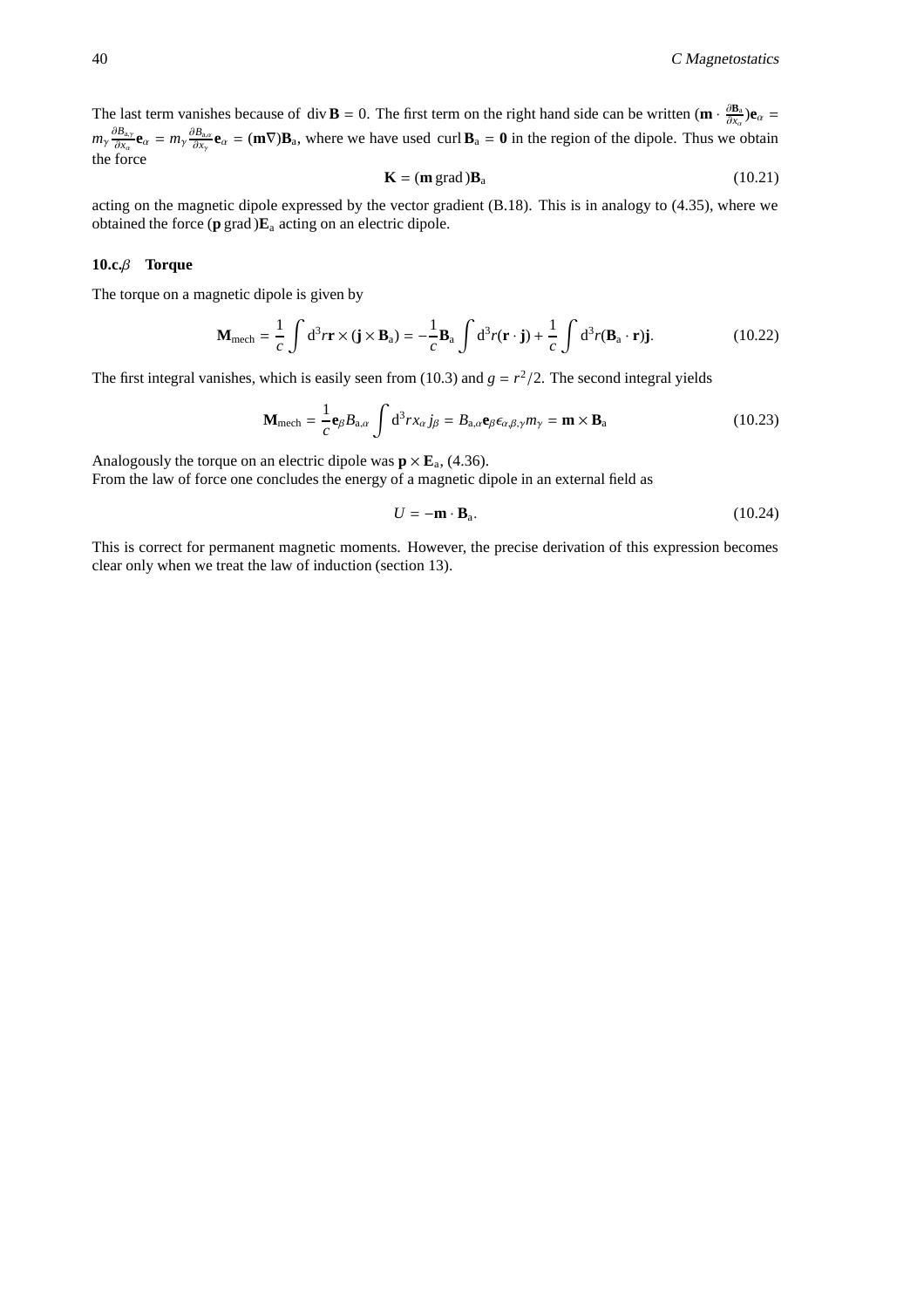## **11 Magnetism in Matter. Field of a Coil**

### **11.a Magnetism in Matter**

In a similar way as we separated the polarization charges from freely accessible charges, we divide the current density into a freely moving current density  $\mathbf{j}_f$  and the density of the magnetization current  $\mathbf{j}_M$ , which may come from orbital currents of electrons

$$
\mathbf{j}(\mathbf{r}) = \mathbf{j}_f(\mathbf{r}) + \mathbf{j}_M(\mathbf{r}).
$$
 (11.1)

We introduce the magnetization as the density of magnetic dipoles

$$
\mathbf{M} = \frac{\sum \mathbf{m}_i}{\Delta V} \tag{11.2}
$$

and conduct the continuum limit

$$
\sum_{i} \mathbf{m}_{i} f(\mathbf{r}_{i}) \rightarrow \int d^{3} r' \mathbf{M}(\mathbf{r}') f(\mathbf{r}'). \qquad (11.3)
$$

Then using (10.10) we obtain for the vector potential

$$
\mathbf{A}(\mathbf{r}) = \frac{1}{c} \int d^3 r' \frac{\mathbf{j}(\mathbf{r}')}{|\mathbf{r} - \mathbf{r}'|} + \int d^3 r' \frac{\mathbf{M}(\mathbf{r}') \times (\mathbf{r} - \mathbf{r}')}{|\mathbf{r} - \mathbf{r}'|^3}.
$$
(11.4)

The second integral can be rewritten

$$
\int d^3 r' \mathbf{M}(\mathbf{r}') \times \nabla' \frac{1}{|\mathbf{r} - \mathbf{r}'|} = \int d^3 r' \frac{1}{|\mathbf{r} - \mathbf{r}'|} \nabla' \times \mathbf{M}(\mathbf{r}'),\tag{11.5}
$$

so that one obtains

$$
\mathbf{A}(\mathbf{r}) = \frac{1}{c} \int d^3 r' \frac{1}{|\mathbf{r} - \mathbf{r}'|} (\mathbf{j}_f(\mathbf{r}') + c \operatorname{curl}' \mathbf{M}(\mathbf{r}')). \qquad (11.6)
$$

Thus one interprets

$$
\mathbf{j}_{\mathbf{M}}(\mathbf{r}') = c \operatorname{curl}' \mathbf{M}(\mathbf{r}') \tag{11.7}
$$

as the density of the magnetization current. Then one obtains for the magnetic induction

$$
\operatorname{curl} \mathbf{B}(\mathbf{r}) = \frac{4\pi}{c} \mathbf{j}_f(\mathbf{r}) + 4\pi \operatorname{curl} \mathbf{M}(\mathbf{r}).
$$
\n(11.8)

Now one introduces the magnetic field strength

$$
\mathbf{H}(\mathbf{r}) := \mathbf{B}(\mathbf{r}) - 4\pi \mathbf{M}(\mathbf{r})
$$
\n(11.9)

for which MAXWELL's equation

$$
\operatorname{curl} \mathbf{H}(\mathbf{r}) = \frac{4\pi}{c} \mathbf{j}_f(\mathbf{r}) \tag{11.10}
$$

holds. MAXWELL's equation div  $\mathbf{B}(\mathbf{r}) = 0$  remains unchanged.

One obtains for paramagnetic and diamagnetic materials in not too strong fields

$$
\mathbf{M} = \chi_{\rm m} \mathbf{H}, \quad \mathbf{B} = \mu \mathbf{H}, \quad \mu = 1 + 4\pi \chi_{\rm m}, \tag{11.11}
$$

where  $\chi_m$  is the magnetic susceptibility and  $\mu$  the permeability. In superconductors (of first kind) one finds complete diamagnetism  $\mathbf{B} = \mathbf{0}$ . There the magnetic induction is completely expelled from the interior by surface currents.

In analogy to the arguments for the dielectric displacement and the electric field one obtains that the normal component  $B_n$  is continuous, and in the absence of conductive currents also the tangential components  $H_t$  are continuous across the boundary.

In the Gaussian system of units the fields **M** and **H** are measured just as **B** in dyn<sup>1/2</sup> cm<sup>-1</sup>, whereas in SI-units **B** is measured in Vs/m<sup>2</sup> , **H** and **M** in A/m. The conversion factors for **H** and **M** differ by a factor 4π. For more information see appendix A.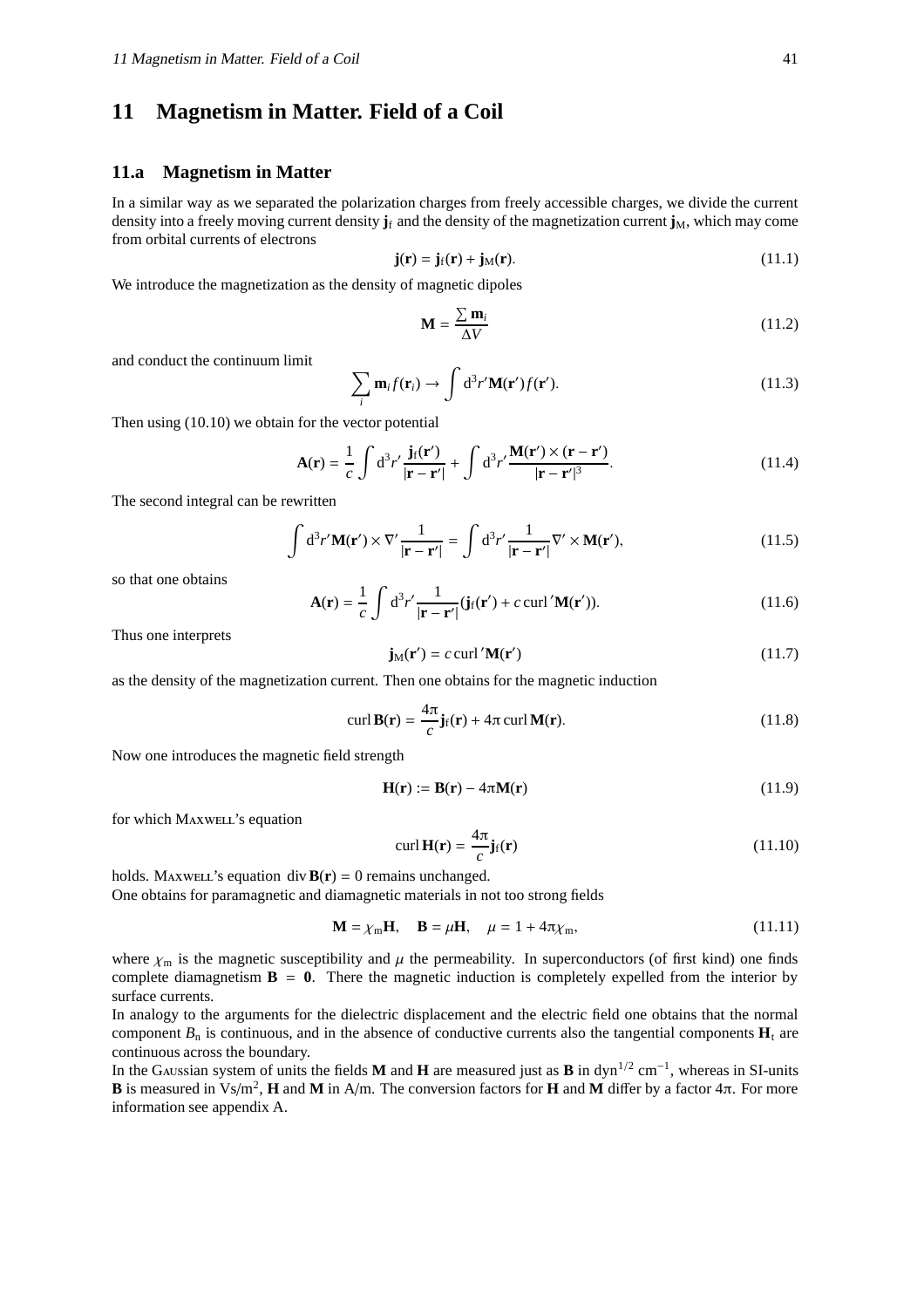### **11.b Field of a coil**

The field of a coil along its axis was determined in (9.13). We will now determine the field of a cylindrical coil in general. In order to do so we firstly consider an electric analogy. The field between two charges *q* and −*q* at **r**<sub>2</sub> and **r**<sub>1</sub> is equivalent to a line of electric dipoles  $dp = qdr'$  from  $r' = r_1$  to  $r' = r_2$ . Indeed we obtain for the potential

$$
\Phi(\mathbf{r}) = \int_{\mathbf{r}_1}^{\mathbf{r}_2} \frac{(\mathbf{r} - \mathbf{r}') \cdot d\mathbf{p}}{|\mathbf{r} - \mathbf{r}'|^3} = \int_{\mathbf{r}_1}^{\mathbf{r}_2} \frac{q(\mathbf{r} - \mathbf{r}') \cdot d\mathbf{r}'}{|\mathbf{r} - \mathbf{r}'|^3} = -\frac{q}{2} \int_{\mathbf{r}_1}^{\mathbf{r}_2} \frac{d(\mathbf{r} - \mathbf{r}')^2}{|\mathbf{r} - \mathbf{r}'|^3} = \frac{q}{|\mathbf{r} - \mathbf{r}_2|} - \frac{q}{|\mathbf{r} - \mathbf{r}_1|}
$$
(11.12)

and thus for the field

$$
\mathbf{E}(\mathbf{r}) = q \left( \frac{\mathbf{r} - \mathbf{r}_2}{|\mathbf{r} - \mathbf{r}_2|^3} - \frac{\mathbf{r} - \mathbf{r}_1}{|\mathbf{r} - \mathbf{r}_1|^3} \right).
$$
(11.13)

The magnetic analogy is to think of a long thin coil as consisting of magnetic dipoles

$$
dm = \frac{dI}{dl} \frac{f}{c} dr = \frac{NIf}{lc} dr.
$$
 (11.14)

If we consider that the field of the electric and the magnetic dipole have the same form (10.11, 10.12) except at the point of the dipole, then it follows that we may replace  $q$  by  $q_m = NIf/(lc)$  in order to obtain the magnetic induction

$$
\mathbf{B}(\mathbf{r}) = q_{\rm m} \left( \frac{\mathbf{r} - \mathbf{r}_2}{|\mathbf{r} - \mathbf{r}_2|^3} - \frac{\mathbf{r} - \mathbf{r}_1}{|\mathbf{r} - \mathbf{r}_1|^3} \right).
$$
 (11.15)

Thus the field has a form which can be described by two magnetic monopoles with strengths  $q_m$  und  $-q_m$ . However, at the positions of the dipoles the field differs in the magnetic case. There, i.e. inside the coil an additional field  $B = 4\pi N I/(l c)$  flows back so that the field is divergency free and fulfills AMPERE's law.

In order to obtain the result in a more precise way one uses the following consideration: We represent the current density in analogy to (11.7) as curl of a fictitious magnetization  $\mathbf{j}_f = c$  curl  $\mathbf{M}_f(\mathbf{r})$  inside the coil, outside  $M_f = 0$ . For a cylindrical (its cross-section needs not be circular) coil parallel to the *z*-axis one puts simply  $M_f = NIe_z/(cl)$ . Then one obtains from

$$
\operatorname{curl} \mathbf{B} = \frac{4\pi}{c} \mathbf{j}_f(\mathbf{r}) = 4\pi \operatorname{curl} \mathbf{M}_f \tag{11.16}
$$

the induction **B** in the form

$$
\mathbf{B}(\mathbf{r}) = 4\pi \mathbf{M}_{\text{f}}(\mathbf{r}) - \text{grad}\,\Psi(\mathbf{r}).\tag{11.17}
$$

The function Ψ is determined from

$$
\operatorname{div} \mathbf{B} = 4\pi \operatorname{div} \mathbf{M}_{\mathrm{f}} - \Delta \Psi = 0 \tag{11.18}
$$

as

$$
\Psi(\mathbf{r}) = -\int d^3 r' \frac{\text{div}' \mathbf{M}_f(\mathbf{r}')}{|\mathbf{r} - \mathbf{r}'|}.
$$
 (11.19)

The divergency yields in the present case of a cylindrical coil a contribution  $\delta(z - z_1)NI/(c_l)$  at the covering and a contribution  $-\delta(z - z_2)NI/(c_l)$  at the basal surface of the coil, since the component of **B** normal to the surface jumps by *NI*/(*cl*), which yields

$$
\Psi(\mathbf{r}) = \frac{NI}{cl} \left( \int_{F_2} \frac{\mathrm{d}^2 r'}{|\mathbf{r} - \mathbf{r}'|} - \int_{F_1} \frac{\mathrm{d}^2 r'}{|\mathbf{r} - \mathbf{r}'|} \right),\tag{11.20}
$$

where  $F_2$  is the covering and  $F_1$  the basal surface. Thus one obtains an induction, as if there were magnetic charge densities ±*NI*/(*cl*) per area at the covering and the basal surface. This contribution yields a discontinuity of the induction at these parts of the surface which is compensated by the additional contribution  $4\pi M_f$  inside the coil. The total strength of pole  $\pm q_m$  is the area of the basal (ground) surface times the charge density per area. One calls  $\Psi(\mathbf{r})$  the magnetic potential. In view of the additional contribution  $4\pi \mathbf{M}_f(\mathbf{r})$  in (11.17) it is in contrast to the potentials  $\Phi(\mathbf{r})$  and  $\mathbf{A}(\mathbf{r})$  only of limited use. We will not use it in the following.

**Exercise** Calculate magnetic field and magnetic induction for the coil filled by a core of permeability  $\mu$ .

**Exercise** Show that the *z*-component of the magnetic induction is proportional to the difference of the solid angles under which the (transparently thought) coil appears from outside and from inside.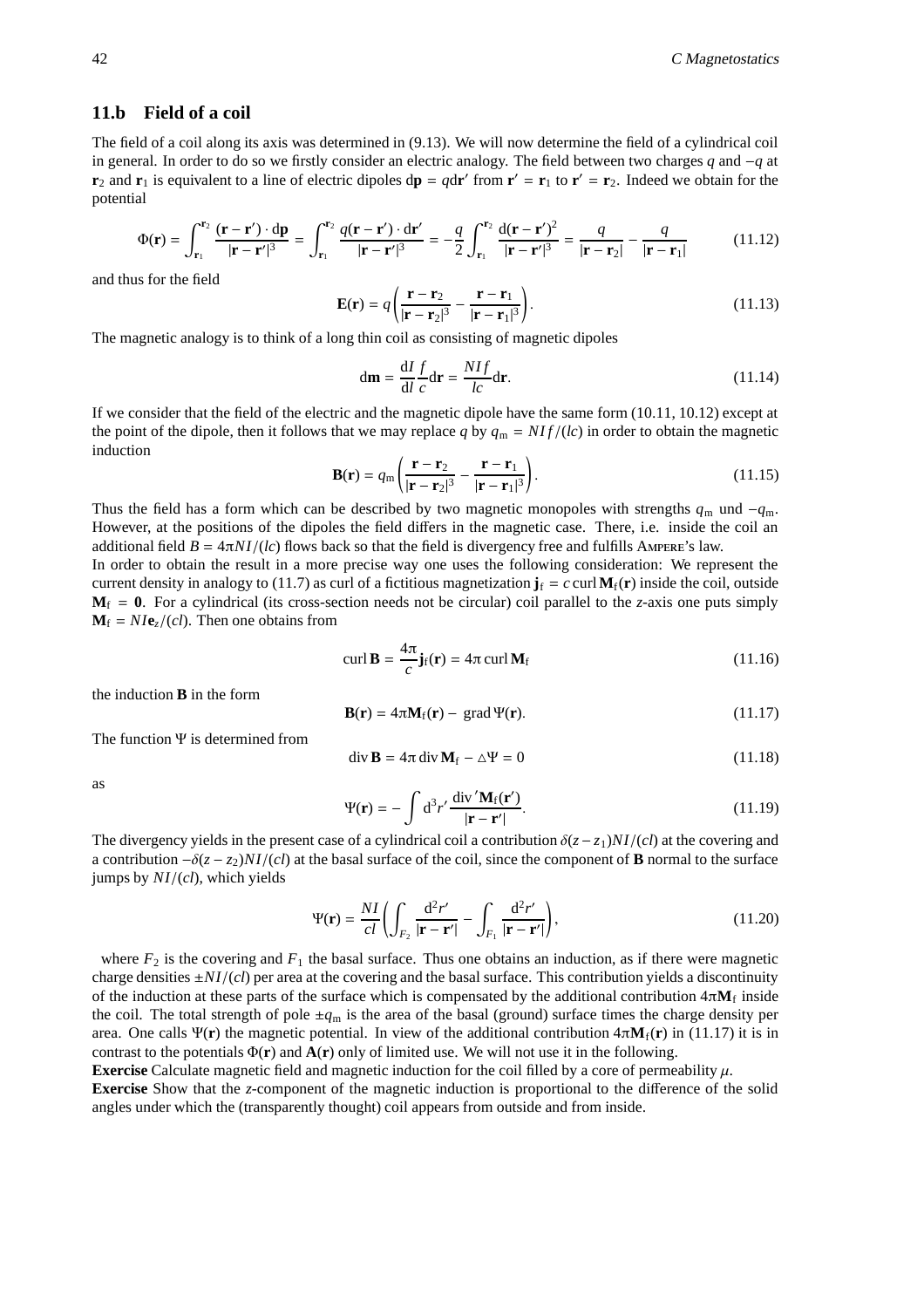# **D Law of Induction**

©2003 Franz Wegner Universität Heidelberg

## 12 **FARADAY's Law of Induction**

The force acting on charges is  $q(\mathbf{E} + \mathbf{v} \times \mathbf{B}/c)$ . It does not matter for the charges, whether the force is exerted by the electric field or by the magnetic induction. Thus they experience in a time-dependent magnetic field an effective electric field

$$
\mathbf{E}^{\text{(ind)}} = \mathbf{E} + \frac{\mathbf{v}}{c} \times \mathbf{B}
$$
 (12.1)

with curl  $\mathbf{E} = -\dot{\mathbf{B}}/c$ . Therefore the voltage along a loop of a conductor is given by

$$
V^{(\text{ind})} = \oint \mathbf{E} \cdot d\mathbf{r} + \oint (\frac{\mathbf{v}}{c} \times \mathbf{B}) \cdot d\mathbf{r}.
$$
 (12.2)

The first integral gives a contribution due to the variation of the magnetic induction. For a fixed loop and varying **B** one obtains (since  $\bf{v} \parallel d\bf{r}$ )

$$
V^{(\text{ind})} = \oint \mathbf{E} \cdot d\mathbf{r} = \int \text{curl } \mathbf{E} \cdot d\mathbf{f} = -\frac{1}{c} \int \frac{\partial \mathbf{B}}{\partial t} \cdot d\mathbf{f} = -\frac{1}{c} \left. \frac{\mathrm{d} \Psi^{\text{m}}}{\mathrm{d} t} \right|_{\text{loop fixed}}.
$$
 (12.3)

The second integral in (12.2) gives a contribution due to the motion of the loop. In order to investigate a loop which moves (and is distorted) we use a parameter representation of the loop  $\mathbf{r} = \mathbf{r}(t, p)$  with the body-fixed parameter *p*. For fixed *t* we have  $d\mathbf{r} = (\partial \mathbf{r}/\partial p) d p$  and

$$
\mathbf{v} = \frac{\partial \mathbf{r}}{\partial t} + \lambda(p, t) \frac{\partial \mathbf{r}}{\partial p}
$$
 (12.4)

with a  $\lambda = dp/dt$  which depends on the motion of the charges in the conductor. This yields

$$
dt \oint \left(\frac{\mathbf{v}}{c} \times \mathbf{B}\right) \cdot d\mathbf{r} = -\frac{1}{c} \int \left(\frac{\partial \mathbf{r}}{\partial t} \times \frac{\partial \mathbf{r}}{\partial p}\right) \cdot \mathbf{B} \, dp \, dt = -\frac{1}{c} \int d\mathbf{f} \cdot \mathbf{B},\tag{12.5}
$$

since  $\frac{\partial \mathbf{r}}{\partial t} \times \frac{\partial \mathbf{r}}{\partial p} \, \mathrm{d}p \, \mathrm{d}t$  is the element of the area which in time dt is swept over by the conductor element dp. Therefore we obtain

$$
\oint \left(\frac{\mathbf{v}}{c} \times \mathbf{B}\right) \cdot d\mathbf{r} = -\frac{1}{c} \left. \frac{d\Psi^m}{dt} \right|_{\mathbf{B}_{\text{fixed}}}.\tag{12.6}
$$

The total induced voltage is composed by the change of the magnetic flux due to the change of the magnetic induction (12.3) and by the motion of the loop (12.6)





and is thus given by the total change of the magnetic flux through the loop. Thus it does not matter for a generator whether the generating magnetic field rotates or whether the coil is rotating.

**The betatron (non-relativistic)** The electrons move along circular orbits and are kept on these by the LORENTZ force exerted by the guide field  $B_f$ . Thus the centrifugal force and the LORENTZ force have to compensate each other

$$
\frac{mv^2}{r} = e_0 \frac{v}{c} B_f \quad \rightarrow \quad mv = \frac{e_0}{c} B_f r. \tag{12.8}
$$

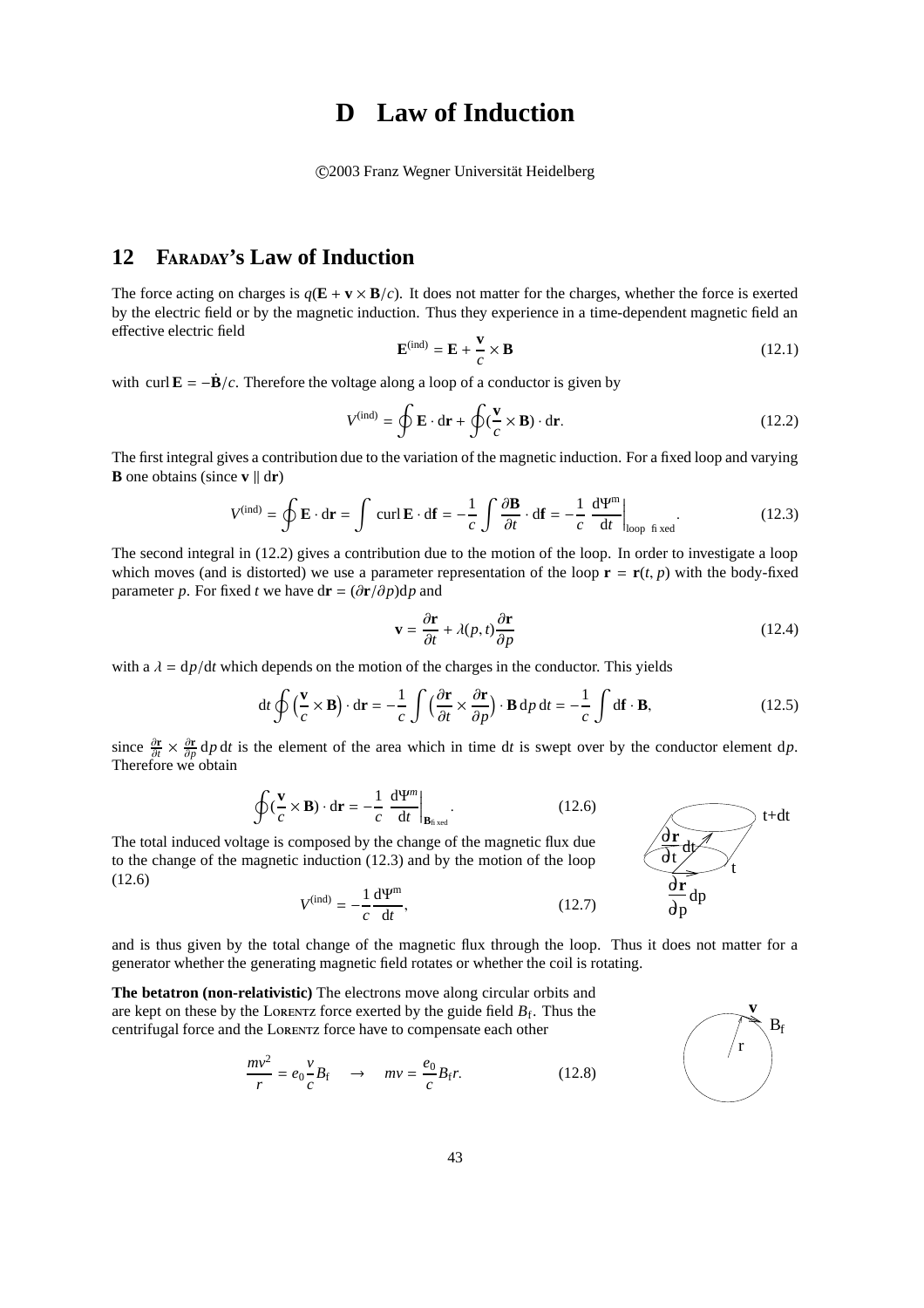The electrons are accelerated by the induction

$$
\frac{\mathrm{d}}{\mathrm{d}t}(mv) = -e_0 E = \frac{e_0}{2\pi r} \frac{\mathrm{d}}{\mathrm{d}t} \frac{1}{c} \int B \mathrm{d}f = \frac{e_0}{2\pi r c} r^2 \pi \frac{\mathrm{d}\bar{B}}{\mathrm{d}t}.
$$
\n(12.9)

Here  $\bar{B}$  is the averaged magnetic induction inside the circle. Thus one has

$$
mv = \frac{e_0}{2}\bar{B}\frac{r}{c} = \frac{e_0}{c}B_{\rm f}r,\tag{12.10}
$$

from which the betatron condition  $B_f = \bar{B}/2$  follows.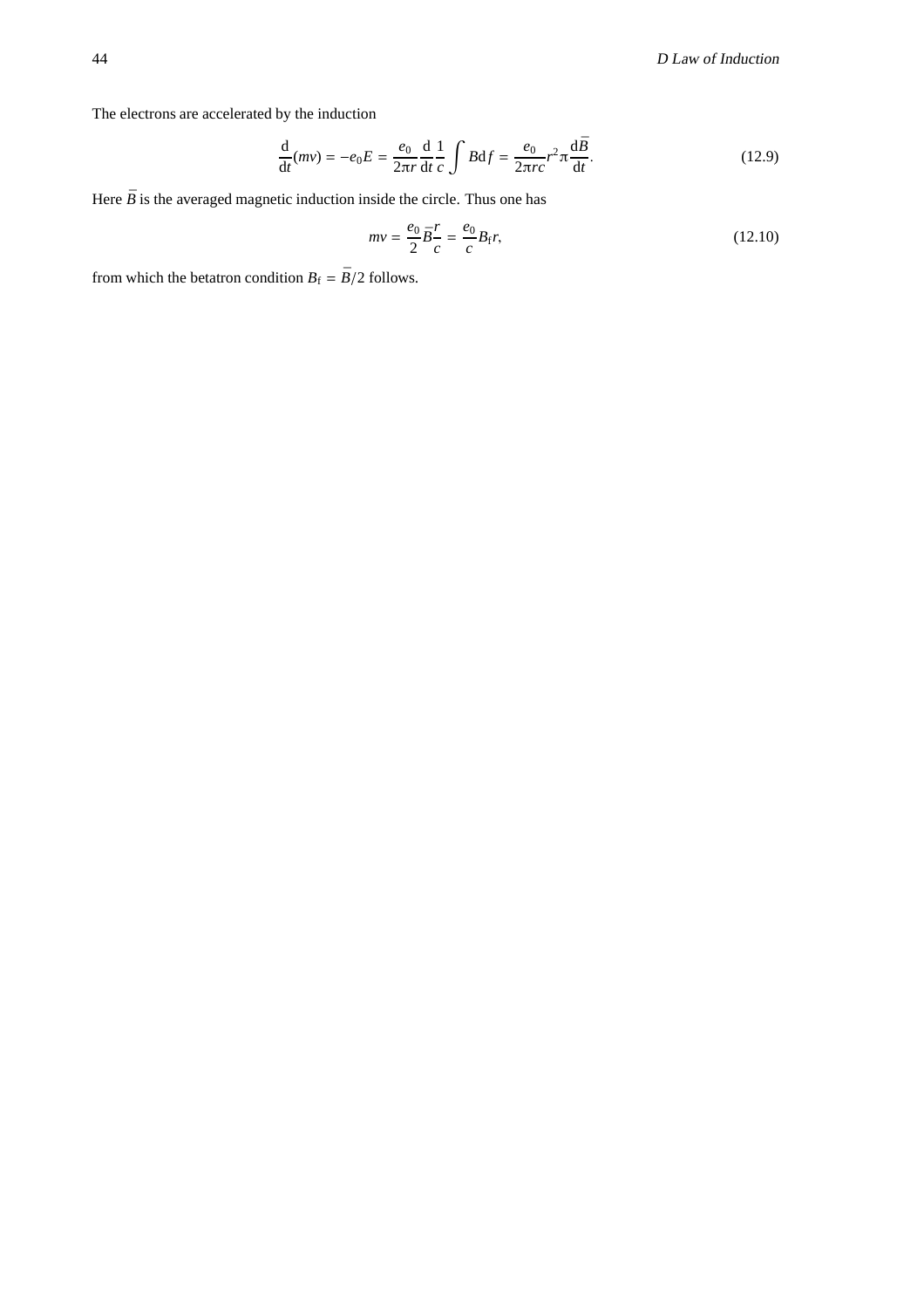## **13 Inductances and Electric Circuits**

### **13.a Inductances**

The magnetic flux through a coil and a circuit  $\#$ *j*, resp. is given by

$$
\Psi_j^m = \int d\mathbf{f}_j \cdot \mathbf{B}(\mathbf{r}_j) = \int d\mathbf{f}_j \cdot \operatorname{curl} \mathbf{A}(\mathbf{r}_j) = \oint d\mathbf{r}_j \cdot \mathbf{A}(\mathbf{r}_j). \tag{13.1}
$$

Several circuits generate the vector-potential

$$
\mathbf{A}(\mathbf{r}) = \sum_{k} \frac{I_k}{c} \oint \frac{\mathrm{d}\mathbf{r}_k}{|\mathbf{r} - \mathbf{r}_k|}.
$$
 (13.2)

Therefore the magnetic flux can be expressed by

$$
\frac{1}{c}\Psi_j^{\mathbf{m}} = \sum_k L_{j,k} I_k \tag{13.3}
$$

with

$$
L_{j,k} = \frac{1}{c^2} \int \frac{d\mathbf{r}_j \cdot d\mathbf{r}_k}{|\mathbf{r}_j - \mathbf{r}_k|}.
$$
 (13.4)

Therefore one has  $L_{j,k} = L_{k,j}$ . For  $j \neq k$  they are called mutual inductances, for  $j = k$  self-inductances. In calculating the self-inductances according to (13.4) logarithmic divergencies appear, when  $\mathbf{r}_i$  approaches  $\mathbf{r}_k$ , if the current distribution across the cross-section is not taken into account. The contributions  $|\mathbf{r}_i - \mathbf{r} - k|$  <  $r_0/(2e^{1/4})$  have to be excluded from the integral, where  $r_0$  is the radius of the circular cross-section of the wire (compare BECKER-SAUTER).

The dimension of the inductances is given by  $s^2$ /cm. The conversion into the SI-system is given by  $1s^2$ /cm  $\hat{=}9 \cdot 10^{11}$ Vs/A = 9 ·  $10^{11}$  H (Henry).

If the regions in which the magnetic flux is of appreciable strength is filled with a material of permeability  $\mu$ , then from curl  $\mathbf{H} = 4\pi \mathbf{j}_f/c$  one obtains curl  $(\mathbf{B}/\mu) = 4\pi \mathbf{j}_f/c$ , so that

$$
L_{j,k}^{\text{Mat}} = \mu L_{j,k}^{\text{Vak}}.
$$
\n(13.5)

holds. Thus one obtains large inductances by cores of high permeability  $\mu \approx 10^3...10^4$  in the yoke.

**Inductance of a long coil** If a closed magnetic yoke of length *l* and cross-section *f* is surrounded by *N* windings of wire, through which a current *I* flows, then from AMPERE's law  $Hl = 4\pi IN/c$  one obtains the magnetic induction  $B = 4\pi I N \mu/(cl)$ . The magnetic flux can then be written  $Bf = cL_0 NI$  with  $L_0 = 4\pi \mu f/c^2 l$ . For *N* turns the magnetic flux is to be multiplied by *N*, which yields the self-induction  $L = L_0 N^2$ . For mutual inductances between two circuits with  $N_1$  and  $N_2$  turns one obtains  $L_{1,2} = L_0 N_1 N_2$ . Thus we obtain in general

$$
L_{i,j} = L_0 N_i N_j, \quad L_0 = \frac{4\pi\mu f}{c^2 l}.
$$
\n(13.6)

### **13.b Elements of Circuits**

We consider now circuits, which contain the following elements: voltage sources, onmic resistors, inductances, and capacitors. Whereas we have already introduced inductances and capacitors, we have to say a few words on the two other elements.

**Voltage** sources A voltage source or electromotive force with voltage  $V^{(e)}(t)$  feeds the power  $V^{(e)}I$  into the system. An example is a battery which transforms chemical energy into electromagnetic one. The voltages  $V^{(ind)}$  of the inductances are also called electromotive forces.

**OHMIC resistors** In many materials the current density and the electric field are proportional if the field is not too strong. The coefficient of proportionality  $\sigma$  is called conductivity

$$
\mathbf{j} = \sigma \mathbf{E}.\tag{13.7}
$$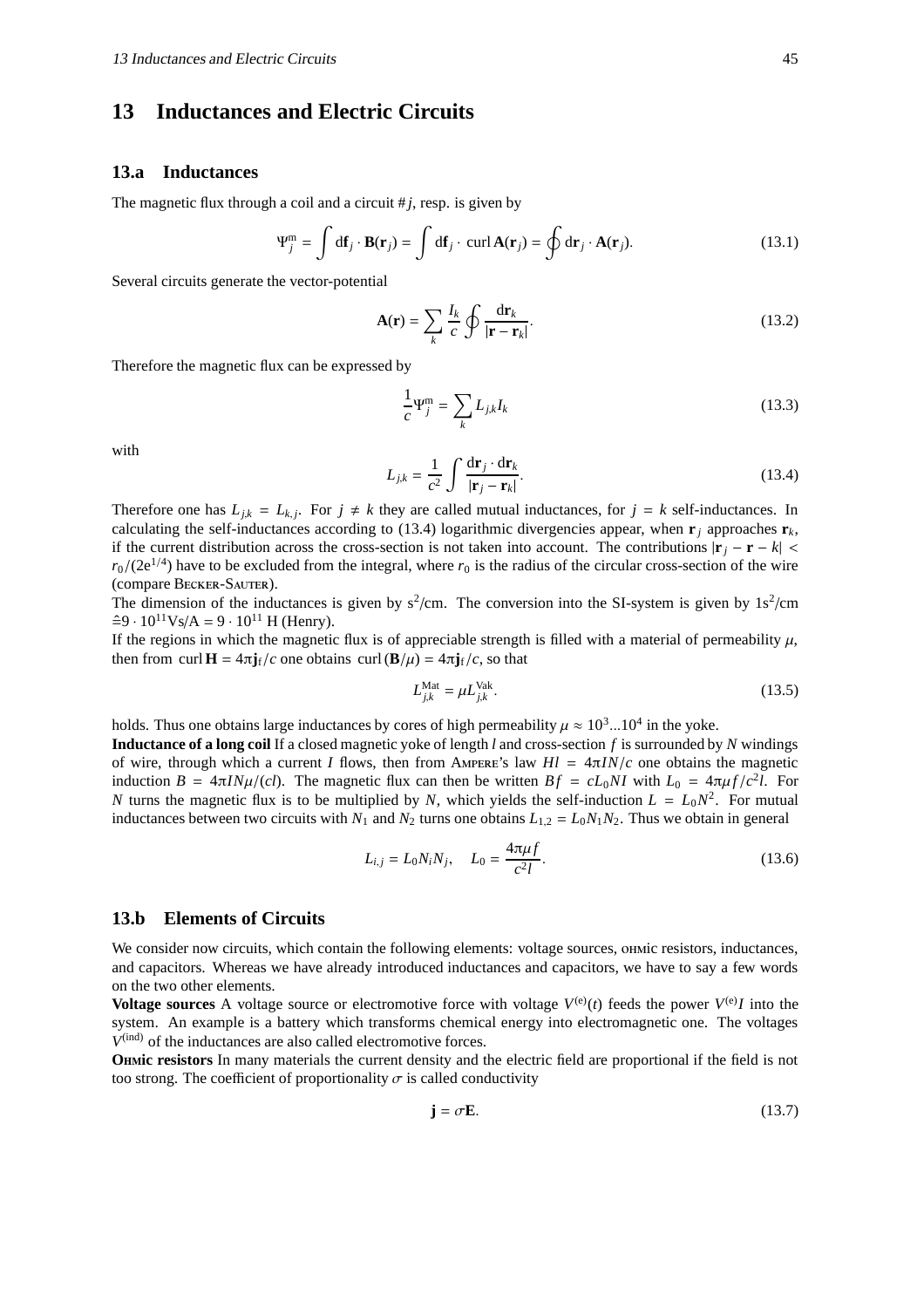$I_1$   $I_2$ 

 $I_4$ 

 $I<sub>3</sub>$ 

For a wire of length *l* and cross-section *f* one obtains

$$
I = jf = \sigma f E = \sigma \frac{f}{l} V^{(R)}.
$$
\n(13.8)

Here  $V^{(R)}$  is the onwic voltage drop along the conductor. Thus one has

$$
V^{(R)} = RI, \quad R = \frac{l}{\sigma f} \tag{13.9}
$$

with the onwic resistance *R*. In Gaussian units the conductivity  $\sigma$  is measured in 1/s and the resistance *R* in s/cm. The conversion into the SI-system is obtained by  $c^{-1}$   $\hat{=}$  30 $\Omega$ . The electromagnetic energy is dissipated in an on *n*ic resistor into heat at the rate  $V^{(R)}I$ .

### **13.c K's Rules**

### **K's first Law (Current Law)**

KIRCHHOFF's first law states that at each electrical contact, where several wires are joined, the sum of the incoming currents equals the sum of the outgoing currents

$$
\sum I_{\text{incoming}} = \sum I_{\text{outgoing}}.
$$
 (13.10)

This rule is the macroscopic form of div  $\mathbf{j} = 0$ . In the figure aside it implies  $I_1 + I_2 = I_3 + I_4$ .

### **K's second Law (Voltage Law)**

The second law says that along a closed path the sum of electromotive forces equals the sum of the other voltage drops

$$
\sum (V^{(e)} + V^{(ind)}) = \sum (V^{(R)} + V^{(C)}),
$$

where

$$
V^{(ind)} = -d(LI)/dt
$$
,  $V^{(C)} = q/C$ ,  $dV^{(C)}/dt = I/C$ . (

This rule is FARADAY's induction law in macroscopic form.

### **13.d Energy of Inductances**

In order to determine the energies of inductances we consider circuits with electromotive forces, onmic resistors and inductive couplings

$$
V_j^{(e)} + V_j^{(ind)} = R_j I_j.
$$
\n(13.13)

The variation of the electromagnetic energy as a function of time is then given by

$$
\dot{U}_{\text{em}} = \sum_{j} I_{j} V_{j}^{(e)} - \sum_{j} R_{j} I_{j}^{2} + L_{\text{mech}} = -\sum_{j} I_{j} V_{j}^{(\text{ind})} + L_{\text{mech}}
$$
\n(13.14)

with

$$
V_j^{(\text{ind})} = -\frac{1}{c} \dot{\Psi}_j^{\text{m}} = -\frac{d}{dt} (\sum_k L_{j,k} I_k).
$$
 (13.15)

Here  $L_{\text{mech}}$  is the mechanical power fed into the system. Now we consider various cases:

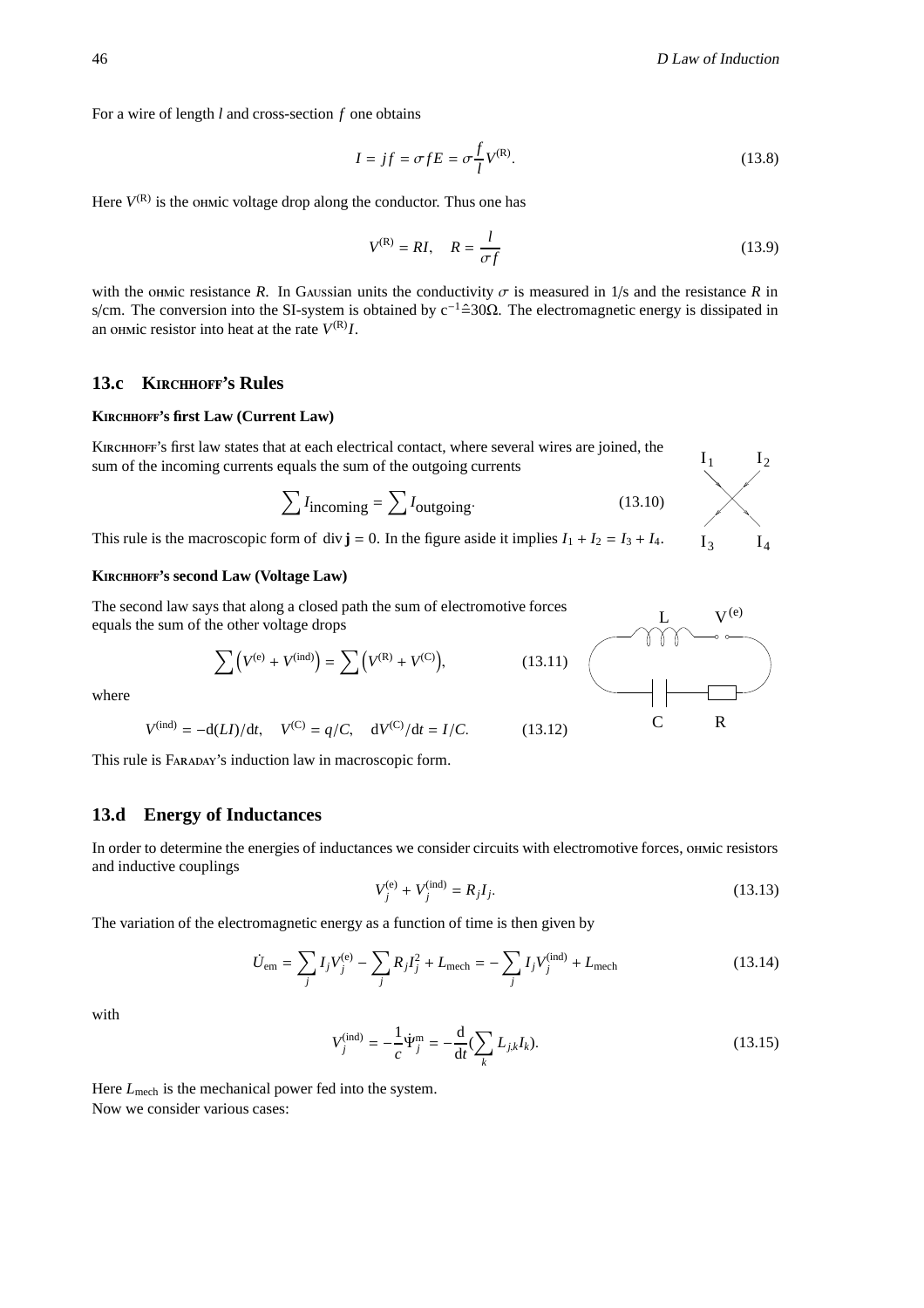### **13.d.**α **Constant Inductances**

We keep the circuits fixed, then  $L_{jk} = \text{const}$ ,  $L_{\text{mech}} = 0$  holds. From this it follows that

$$
\dot{U}_{\rm em} = \sum_{j,k} I_j L_{j,k} \dot{I}_k,\tag{13.16}
$$

from which we obtain the energies of the inductances

$$
U_{\rm em} = \frac{1}{2} \sum_{j,k} I_j L_{j,k} I_k. \tag{13.17}
$$

#### **13.d.**β **Moving Loops of Currents**

Now we move the circuits against each other. This yields

$$
L_{\text{mech}} = \dot{U}_{\text{em}} + \sum_{j} I_{j} V_{j}^{(\text{ind})} = \sum_{j,k} (I_{j} L_{j,k} \dot{I}_{k} + \frac{1}{2} I_{j} \dot{L}_{j,k} I_{k}) - \sum_{j,k} (I_{j} \dot{L}_{j,k} I_{k} + I_{j} L_{j,k} \dot{I}_{k})
$$

$$
= -\frac{1}{2} \sum_{j,k} I_{j} \dot{L}_{j,k} I_{k} = -\frac{\partial U_{\text{em}}}{\partial t} \Big|_{I}.
$$
(13.18)

Thus the mechanical work to be done is not given by the change of the electromagnetic energy  $U_{\text{em}}$  at constant currents *I*, but by its negative.

### **13.d.**γ **Constant Magnetic Fluxes**

In case there are no electromotive forces  $V_j^{(e)} = 0$  and no resistors  $R_j = 0$  in the loops, then according to (13.13) we have  $V^{(ind)} = 0$ , from which we conclude that the magnetic fluxes  $\Psi_j^m$  remain unchanged. Thus the induction tries to keep the magnetic fluxes unaltered (example superconducting loop-currents). If we express the energy *U*em in terms of the fluxes

$$
U_{\rm em} = \frac{1}{2c^2} \sum_{j,k} \Psi_j^{\rm m} (L^{-1})_{j,k} \Psi_k^{\rm m},\tag{13.19}
$$

and use the matrix identity  $\dot{L}^{-1} = -L^{-1}\dot{L}L^{-1}$  then we obtain (the identity can be obtained by differentiating  $LL^{-1} = 1$  and solving for  $\dot{L}^{-1}$ )

$$
\left. \frac{\partial U_{\text{em}}}{\partial t} \right|_{\Psi^{\text{m}}} = -\frac{1}{2} \sum_{j,k} I_j \dot{L}_{j,k} I_k = L_{\text{mech}}.
$$
\n(13.20)

The mechanical power is thus the rate by which the electromagnetic energy changes at constant magnetic fluxes.

### **13.d.**δ **Force between two Electric Circuits**

After these considerations we return to the force between two electric circuits. In section (9.e) we calculated the force from circuit 1 on circuit 2 as (9.21)

$$
\mathbf{K}_2 = \frac{1}{c^2} \int d^3 r d^3 r' (\mathbf{j}_1(\mathbf{r}') \cdot \mathbf{j}_2(\mathbf{r})) \nabla \frac{1}{|\mathbf{r} - \mathbf{r}'|}.
$$
 (13.21)

Now if we consider two filamentary wires

$$
\mathbf{r} = \mathbf{r}_2 + \mathbf{a} \qquad \mathbf{r}' = \mathbf{r}_1 \tag{13.22}
$$

$$
d^3r'\mathbf{j}_1(\mathbf{r}') \to d\mathbf{r}_1 I_1, \qquad d^3r\mathbf{j}_2(\mathbf{r}) \to d\mathbf{r}_2 I_2,\tag{13.23}
$$

we obtain

$$
\mathbf{K}_2 = \frac{I_1 I_2}{c^2} \int (\mathbf{dr}_1 \cdot \mathbf{dr}_2) \nabla_2 \frac{1}{|\mathbf{r}_2 + \mathbf{a} - \mathbf{r}_1|} = I_1 I_2 \nabla_a L_{1,2}(\mathbf{a}).
$$
 (13.24)

Thus

$$
L_{\text{mech}} = -\mathbf{K}_2 \cdot \dot{\mathbf{a}} = -I_1 I_2 \dot{L}_{1,2} \tag{13.25}
$$

is in agreement with (13.18).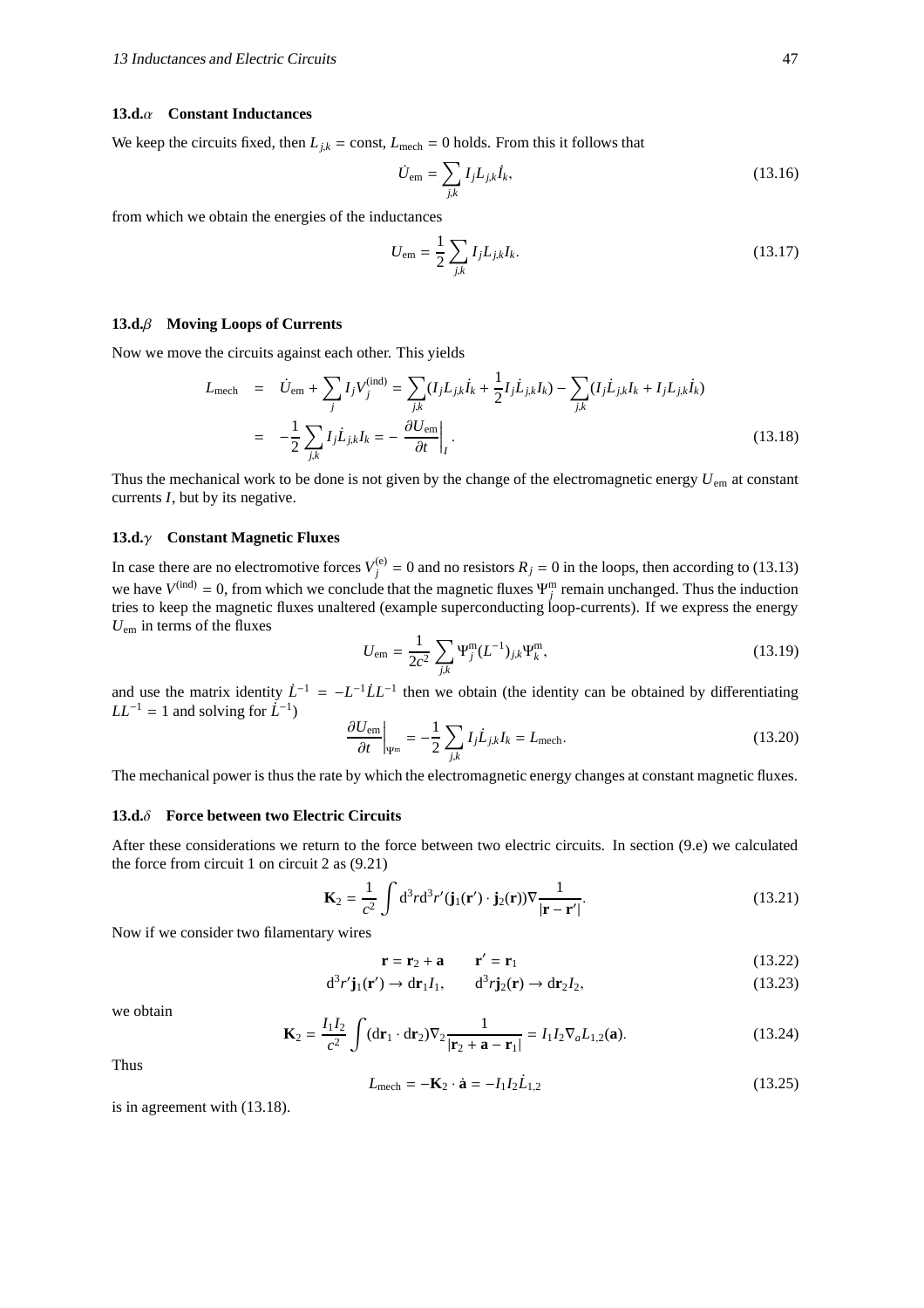### **13.d. Energy of a Magnetic Dipole in an External Magnetic Induction**

On the other hand we may now write the interaction energy between a magnetic dipole generated by a density of current **j** in an external magnetic field **B**<sup>a</sup> generated by a density of current **j**<sup>a</sup>

$$
U = \frac{1}{c^2} \int d^3 r d^3 r' (\mathbf{j}(\mathbf{r}) \cdot \mathbf{j}_a(\mathbf{r}')) \frac{1}{|\mathbf{r} - \mathbf{r}'|} = \frac{1}{c^2} \int d^3 r \mathbf{j}(\mathbf{r}) \cdot \int d^3 r' \frac{\mathbf{j}_a(\mathbf{r}')}{|\mathbf{r} - \mathbf{r}'|} = \frac{1}{c} \int d^3 r \mathbf{j}(\mathbf{r}) \cdot \mathbf{A}_a(\mathbf{r})
$$
  
\n
$$
= \frac{1}{c} \int d^3 r \mathbf{j}(\mathbf{r}) \cdot (\mathbf{A}_a(0) + x_\alpha \nabla_\alpha \mathbf{A}_a|_{r=0} + ...) = \frac{1}{c} \int d^3 r x_\alpha j_\beta \nabla_\alpha A_{a,\beta}
$$
  
\n
$$
= \epsilon_{\alpha,\beta,\gamma} m_\gamma \nabla_\alpha A_{a,\beta} = \mathbf{m} \cdot \mathbf{B}_a.
$$
 (13.26)

This is the correct expression for the interaction energy of a magnetic dipole **m** in an external magnetic induction **B**a.

### **13.d.**ζ **Permanent Magnetic Moments**

Permanent magnetic moments may be considered as loop currents with large self inductance  $L_{j,j}$  and constant flux  $\Psi_j^m$ . For further calculation we first solve (13.3) for  $I_j$ 

$$
I_j = \frac{\Psi_j^m}{c L_{j,j}} - \sum_{k \neq j} \frac{L_{j,k} I_k}{L_{j,j}}.
$$
 (13.27)

Upon moving the magnetic moments the mutual inductances change, and one obtains

$$
\dot{I}_j = -\frac{1}{L_{j,j}} \Big( \sum_{k \neq j} \dot{L}_{j,k} I_k + \sum_{k \neq j} L_{j,k} \dot{I}_k \Big). \tag{13.28}
$$

If the self-inductances  $L_{i,j}$  are very large in comparison to the mutual inductances, the currents vary only a little bit, and the second sum is negligible. Then one obtains from the self-inductance contribution of the energy

$$
\frac{d}{dt} \left( \frac{1}{2} L_{j,j} I_j^2 \right) = L_{j,j} I_j I_j = -I_j \sum_{k \neq j} L_{j,k} I_k.
$$
\n(13.29)

Thus one obtains from a change of  $L_{j,k}$  a contribution  $\dot{L}_{j,k}I_jI_k$  directly from the interaction between the currents  $I_j$  and  $I_k$ , which yields a contribution of the form (13.26) to  $U_{\text{em}}$  and two contributions with the opposite sign from  $\frac{1}{2}L_{j,j}I_j^2$  and  $\frac{1}{2}L_{k,k}I_k^2$ . This explains the difference between (10.24) and (13.26).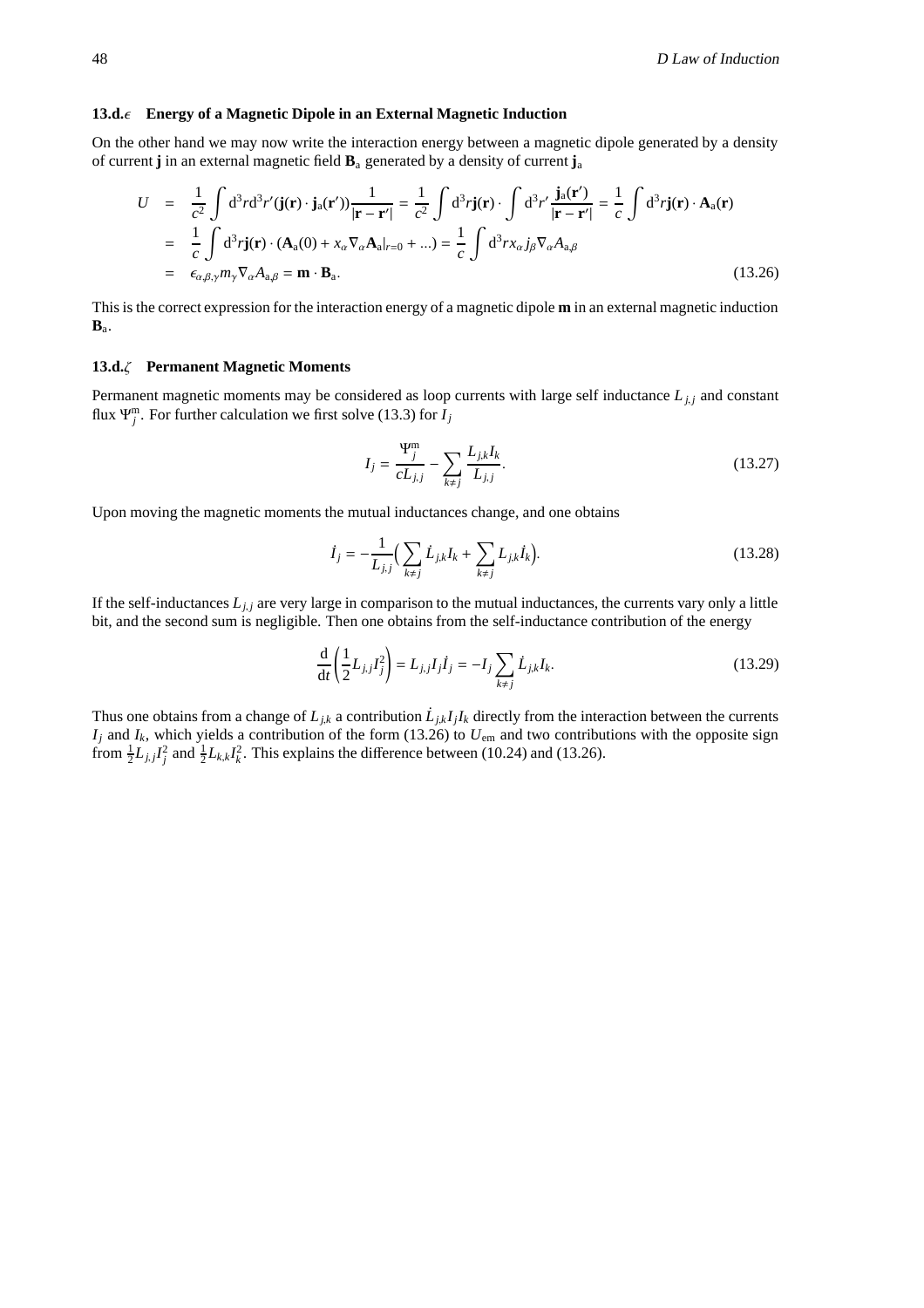# **E M's Equations**

©2003 Franz Wegner Universität Heidelberg

## **14 Complete Set of M's Equations**

### **14.a Consistency of M's Equations**

In section  $(1)$  we have introduced the four MAXWELL's equations  $(1.13-1.16)$ 

$$
\operatorname{curl} \mathbf{B}(\mathbf{r},t) - \frac{\partial \mathbf{E}(\mathbf{r},t)}{\partial t} = \frac{4\pi}{c}\mathbf{j}(\mathbf{r},t) \tag{14.1}
$$

$$
\operatorname{div} \mathbf{E}(\mathbf{r}, t) = 4\pi \rho(\mathbf{r}, t) \tag{14.2}
$$

$$
\operatorname{curl} \mathbf{E}(\mathbf{r}, t) + \frac{\partial \mathbf{B}(\mathbf{r}, t)}{\partial t} = \mathbf{0}
$$
 (14.3)

$$
\operatorname{div} \mathbf{B}(\mathbf{r}, t) = 0. \tag{14.4}
$$

These are eight component equations for six components  $B_\alpha$  and  $E_\alpha$ . Thus the equations cannot be independent from each other. Indeed calculating the divergence of the first equation and comparing it with the second equation we find

$$
-\frac{1}{c}\operatorname{div}\dot{\mathbf{E}} = \frac{4\pi}{c}\operatorname{div}\mathbf{j} = -\frac{4\pi}{c}\dot{\rho},\tag{14.5}
$$

from which we see that the equation of continuity (1.12) is contained in both equations, and these equations can only be fulfilled if charge is conserved. But it also follows that

$$
\frac{\partial}{\partial t}(\text{div}\,\mathbf{E} - 4\pi\rho) = 0. \tag{14.6}
$$

Thus if at a certain time equation (14.2) and at all times the equation of continuity is fulfilled, then equation (14.1) guarantees that (14.2) is fulfilled at all times.

Similarly, it follows from the divergence of (14.3) that

$$
\frac{\partial}{\partial t}(\text{div }\mathbf{B}) = 0. \tag{14.7}
$$

Thus if (14.4) is fulfilled at a certain time, then due to equation (14.3) it is fulfilled at all times. Equations (14.1) and (14.3) allow the calculation of **B** and **E** if **j** is given at all times and **B** and **E** are given at a time  $t_0$  and (14.2) and (14.4) are fulfilled at that time. Then  $\rho$  is determined by the equation of continuity.

The only contribution we have not yet considered is the contribution proportional to  $\dot{\mathbf{E}}$  in (14.1). It was found by MAXWELL. He called  $\dot{\mathbf{E}}/(4\pi)$  displacement current, since (14.1) may be rewritten

$$
\operatorname{curl} \mathbf{B} = \frac{4\pi}{c} (\mathbf{j} + \frac{1}{4\pi} \dot{\mathbf{E}}). \tag{14.8}
$$

With the introduction of this term the system of equations (14.1-14.4) became consistent. Simultaneously this system allowed the description of electromagnetic waves.

### **14.b M's Equations for Freely Moving Charges and Currents**

The density of the charges and currents are separated into (compare sections 6.a and 11)

$$
\rho = \rho_f + \rho_P \tag{14.9}
$$

$$
\mathbf{j} = \mathbf{j}_f + \mathbf{j}_P + \mathbf{j}_M. \tag{14.10}
$$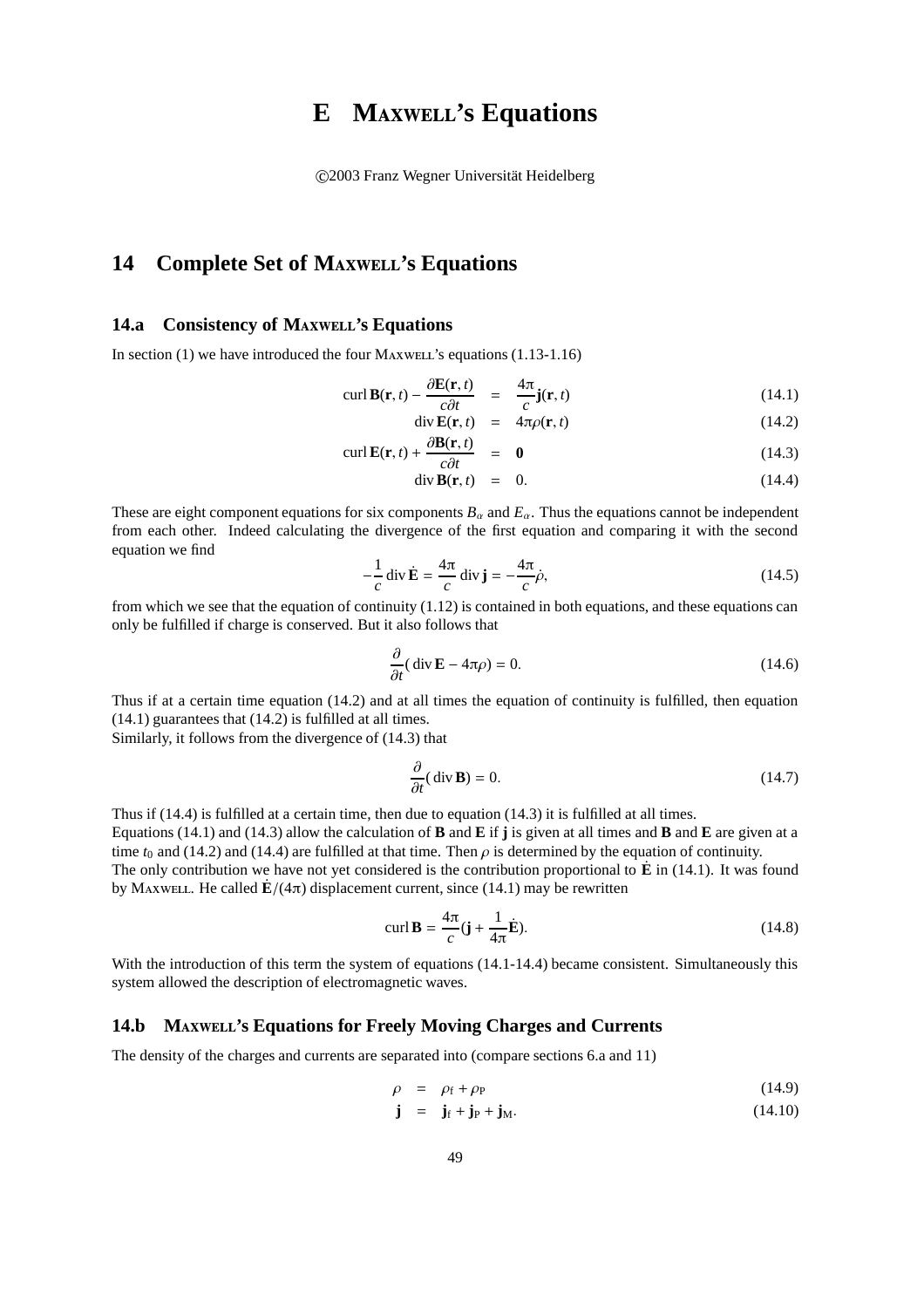Here  $\rho_f$  and  $\mathbf{j}_f$  are the freely moving contributions, whereas  $\rho_P$  and the newly introduced  $\mathbf{j}_P$  are the polarization contributions. We expressed the electric dipole moment in the volume  $\Delta V$  by the dipole moments  $\mathbf{p}_i$ , and those by the pairs of charges  $\pm q_i$  at distance  $\mathbf{a}_i$ 

$$
\mathbf{P}\Delta V = \sum \mathbf{p}_i = \sum q_i \mathbf{a}_i \tag{14.11}
$$

$$
\mathbf{j}_{P}\Delta V = \sum \dot{\mathbf{p}}_{i} = \sum q_{i}\dot{\mathbf{a}}_{i}
$$
 (14.12)

with  $\mathbf{j}_P = \mathbf{\dot{P}}$  (in matter at rest). In addition, there is a current density from the magnetization as introduced in section 11

$$
\mathbf{j}_M = c \operatorname{curl} \mathbf{M}.\tag{14.13}
$$

For these charge and current densities one obtains

$$
\frac{\partial \rho_f}{\partial t} + \text{div } \mathbf{j}_f = 0 \tag{14.14}
$$

$$
\frac{\partial \rho_{\rm P}}{\partial t} + \text{div} \, \mathbf{j}_{\rm P} = 0 \tag{14.15}
$$

$$
\text{div}\,\mathbf{j}_M = 0. \tag{14.16}
$$

By inserting these charge and current densities into (14.1) one obtains

$$
\operatorname{curl} \mathbf{B} - \frac{1}{c} \dot{\mathbf{E}} = \frac{4\pi}{c} (\mathbf{j}_\text{f} + \dot{\mathbf{P}} + c \operatorname{curl} \mathbf{M}),\tag{14.17}
$$

from which it follows that

$$
\operatorname{curl} (\mathbf{B} - 4\pi \mathbf{M}) - \frac{\partial}{c\partial t} (\mathbf{E} + 4\pi \mathbf{P}) = \frac{4\pi}{c} \mathbf{j}_f.
$$
 (14.18)

If we now introduce the magnetic field  $H = B - 4\pi M$  and the dielectric displacement  $D = E + 4\pi P$  in (11.9) and (6.6), eq. (11.10) becomes

$$
\operatorname{curl} \mathbf{H} - \frac{1}{c} \dot{\mathbf{D}} = \frac{4\pi}{c} \mathbf{j}_f. \tag{14.19}
$$

Similarly, one obtains from (14.2) as in (6.7)

$$
\operatorname{div} \mathbf{D} = 4\pi \rho_f. \tag{14.20}
$$

MAXWELL's equations  $(14.3)$  and  $(14.4)$  remain unchanged. Equations  $(14.19, 14.20)$  are called MAXWELL's equations in matter.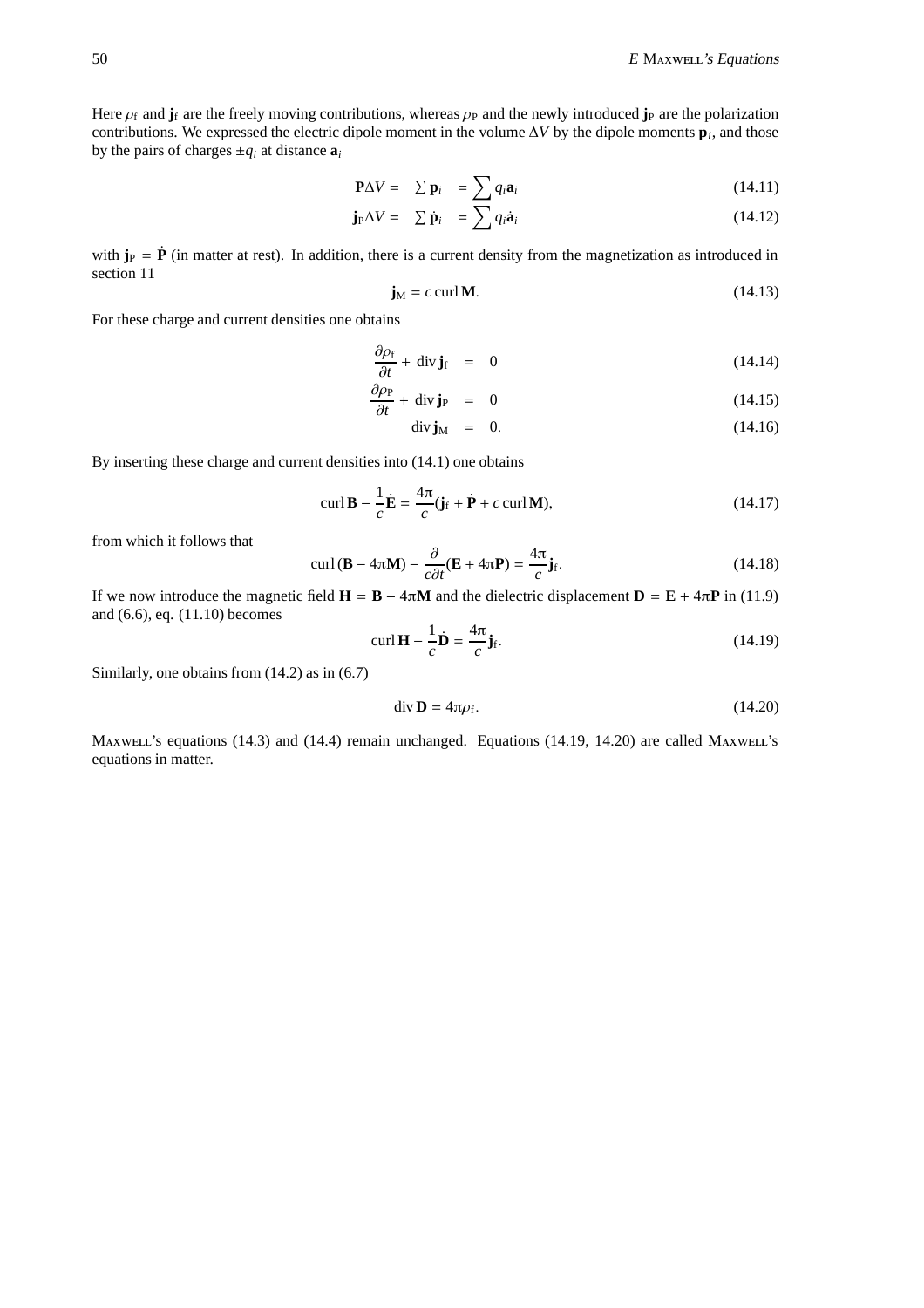### **15 Energy and Momentum Balance**

### **15.a Energy**

We consider a volume of a system with freely moving charges and matter at rest. The force density on the freely moving charges is given by  $\mathbf{k} = \rho_f(\mathbf{E} + \mathbf{v} \times \mathbf{B}/c)$ . If the charges are moved with velocity **v**, the power  $-\int d^3 r \mathbf{k} \cdot \mathbf{v} = -\int d^3 r \mathbf{j}_f \cdot \mathbf{E}$  has to be fed into the system against the force density. We rewrite this expression by using (14.19), (B.30) and (14.3)

$$
- \mathbf{j}_{\rm f} \cdot \mathbf{E} = -\frac{c}{4\pi} \mathbf{E} \cdot \text{curl} \mathbf{H} + \frac{1}{4\pi} \mathbf{E} \cdot \mathbf{D} = \frac{c}{4\pi} \text{div} (\mathbf{E} \times \mathbf{H}) - \frac{c}{4\pi} \mathbf{H} \cdot \text{curl} \mathbf{E} + \frac{1}{4\pi} \mathbf{E} \cdot \mathbf{D}
$$
  
=  $\frac{c}{4\pi} \text{div} (\mathbf{E} \times \mathbf{H}) + \frac{1}{4\pi} (\mathbf{H} \cdot \mathbf{B} + \mathbf{E} \cdot \mathbf{D}).$  (15.1)

These contributions are interpreted in the following way: In matter at rest the second contribution is the temporal change of the energy density  $u(\rho_m, \mathbf{D}, \mathbf{B})$  with

$$
du = \frac{\partial u}{\partial \rho_m} d\rho_m + \frac{1}{4\pi} \mathbf{E} \cdot d\mathbf{D} + \frac{1}{4\pi} \mathbf{H} \cdot d\mathbf{B}.
$$
 (15.2)

For simplicity we assume that the energy of the matter depends on its density  $\rho_m$ , but not on the complete state of strain. We have seen earlier that ∂*u*/∂**D** = **E**/(4π) holds. Similarly, one can show from the law of induction that  $\partial u / \partial \mathbf{B} = \mathbf{H}/(4\pi)$  holds for rigid matter. We give a short account of the derivation

$$
\delta U_{\rm em} = -\sum_{j} V_{j}^{\rm (ind)} \delta t I_{j} = \frac{1}{c} \sum_{j} I_{j} \delta \Psi_{j}^{\rm m} = \frac{1}{c} \sum_{j} I_{j} \int d\mathbf{f}_{j} \cdot \delta \mathbf{B}(\mathbf{r}) = \frac{1}{c} \sum_{j} I_{j} \int d\mathbf{r} \cdot \delta \mathbf{A}(\mathbf{r})
$$

$$
= \frac{1}{c} \int d^{3} r \mathbf{j}_{\rm f}(\mathbf{r}) \cdot \delta \mathbf{A}(\mathbf{r}) = \frac{1}{4\pi} \int d^{3} r \operatorname{curl} \mathbf{H}(\mathbf{r}) \cdot \delta \mathbf{A}(\mathbf{r}) = \frac{1}{4\pi} \int d^{3} r \mathbf{H}(\mathbf{r}) \cdot \operatorname{curl} \delta \mathbf{A}(\mathbf{r})
$$

$$
= \frac{1}{4\pi} \int d^{3} r \mathbf{H}(\mathbf{r}) \cdot \delta \mathbf{B}(\mathbf{r}). \tag{15.3}
$$

Since the matter is pinned,  $\partial u / \partial \rho_m \dot{\rho}_m$  does not contribute. Therefore we write the energy of volume *V* as

$$
U(V) = \int_{V} d^{3}r \, u(\rho_{m}(\mathbf{r}), \mathbf{D}(\mathbf{r}), \mathbf{B}(\mathbf{r})) \tag{15.4}
$$

and introduce the POYNTING vector

$$
\mathbf{S} = \frac{c}{4\pi} \mathbf{E} \times \mathbf{H}.
$$
 (15.5)

Then one has

$$
-\int_{V} d^{3}r \mathbf{j}_{\rm f} \cdot \mathbf{E} = \dot{U}(V) + \int_{V} d^{3}r \operatorname{div} \mathbf{S} = \dot{U}(V) + \int_{\partial V} d\mathbf{f} \cdot \mathbf{S}(\mathbf{r}).
$$
\n(15.6)

The energy added to volume *V* is partially stored in the volume. This stored part is given by (*U*˙). Another part is transported through the surface of the system. This transport of energy is given by the energy current through the surface expressed by the surface integral over **S**. Similar to the transport of the charge  $\int df \cdot j_f$  through a surface per unit time, one has (in matter at rest) the energy transport  $\int df \cdot S$  through a surface. Thus the POYNTING vector is the density of the electromagnetic energy current.

We note that for  $\mathbf{D} = \epsilon \mathbf{E}$ ,  $\mathbf{B} = \mu \mathbf{H}$  one obtains the energy density

$$
u = u^{0}(\rho_{\rm m}) + \frac{1}{8\pi}(\mathbf{D} \cdot \mathbf{E} + \mathbf{B} \cdot \mathbf{H}).
$$
 (15.7)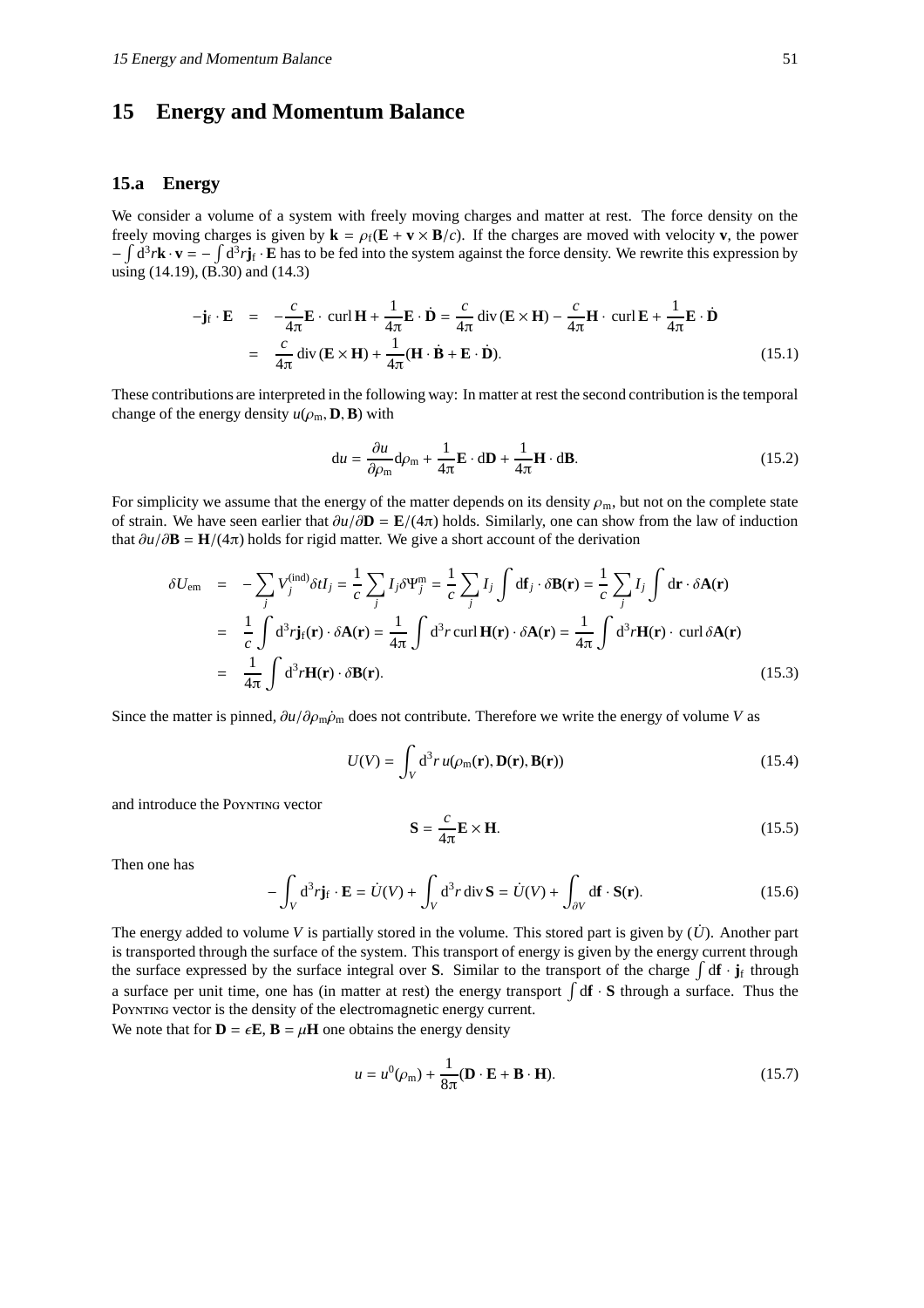### **Example: Current-carrying straight wire**

We consider a straight wire which carries the current *I* in the direction of the  $z$ -axis. Due to AMPERE's law the integral along a concentric circle with radius *r* around the conductor yields

$$
\oint \mathbf{H} \cdot d\mathbf{r} = \frac{4\pi}{c} I, \quad \mathbf{H} = \frac{2I}{cr} \mathbf{e}_{\phi}.
$$
\n(15.8)

There is a voltage drop along the wire due to the onwic resistance  $V^{(R)}$ , which is related to the electric field parallel to the wire,  $\mathbf{E} = E_0 \mathbf{e}_z$ . This yields the POYNTING vector

$$
\mathbf{S} = \frac{c}{4\pi} \mathbf{E} \times \mathbf{H} = -\frac{I E_0 \mathbf{e}_r}{2\pi r}
$$
(15.9)

with the energy flux

$$
\int \mathbf{S} \cdot \mathbf{df} = -IE_0 l = -IV^{(R)} \tag{15.10}
$$

through the lateral surface of the cylinder of the wire of length *l* in outward direction. In other words, the power  $IV^{(R)}$  flows into the wire. There it is transformed into heat.

### **15.b Momentum Balance**

We consider the momentum balance only for the vacuum with charge densities  $\rho$  and current densities **j**. If we keep the system at rest, a force density  $-\mathbf{k}$  has to act against the LORENTZ force density  $\mathbf{k} = \rho \mathbf{E} + \mathbf{j} \times \mathbf{B}/c$ , so that the momentum  $-\int_V d^3r \mathbf{k}$  is added to the volume *V* per unit time. We transform by means of (14.1) and (14.3)

$$
-\mathbf{k} = -\rho \mathbf{E} - \frac{1}{c} \mathbf{j} \times \mathbf{B} = -\frac{1}{4\pi} \mathbf{E} \operatorname{div} \mathbf{E} + \frac{1}{4\pi} \mathbf{B} \times \operatorname{curl} \mathbf{B} + \frac{1}{4\pi c} \dot{\mathbf{E}} \times \mathbf{B}.
$$
 (15.11)

With (14.3) and (14.4)

$$
\dot{\mathbf{E}} \times \mathbf{B} = (\mathbf{E} \times \mathbf{B}) - \mathbf{E} \times \dot{\mathbf{B}} = (\mathbf{E} \times \mathbf{B}) + c\mathbf{E} \times \text{curl } \mathbf{E}
$$
 (15.12)

$$
\mathbf{B} \operatorname{div} \mathbf{B} = 0 \tag{15.13}
$$

one obtains

$$
-\mathbf{k} = \frac{1}{4\pi c} (\mathbf{E} \times \mathbf{B}) + \frac{1}{4\pi} (\mathbf{E} \times \text{curl } \mathbf{E} - \mathbf{E} \text{div } \mathbf{E} + \mathbf{B} \times \text{curl } \mathbf{B} - \mathbf{B} \text{div } \mathbf{B}).
$$
 (15.14)

One has

$$
\mathbf{E}_{c} \times (\nabla \times \mathbf{E}) - \mathbf{E}_{c}(\nabla \mathbf{E}) = \nabla (\mathbf{E} \cdot \mathbf{E}_{c}) - \mathbf{E}(\nabla \mathbf{E}_{c}) - \mathbf{E}_{c}(\nabla \cdot \mathbf{E}) = \frac{1}{2} \nabla E^{2} - (\nabla \mathbf{E}) \mathbf{E}.
$$
 (15.15)

We have indicated quantities on which the ∇-operator does not act with an index <sub>c</sub>. The ∇-operator acts on both factors **E** in the last term of the expression above. Then we may write

$$
-\mathbf{k} = \frac{\partial}{\partial t} \mathbf{g}_s - \nabla_\beta T_{\alpha,\beta} \mathbf{e}_\alpha, \tag{15.16}
$$

with

$$
\mathbf{g}_s = \frac{1}{4\pi c} \mathbf{E} \times \mathbf{B},\tag{15.17}
$$

$$
T_{\alpha\beta} = \frac{1}{4\pi} (E_{\alpha} E_{\beta} + B_{\alpha} B_{\beta}) - \frac{\delta_{\alpha\beta}}{8\pi} (E^2 + B^2).
$$
 (15.18)

Here  $\mathbf{g}_s$  is called the density of the electromagnetic momentum and  $T_{\alpha,\beta}$  are the components of the electromagnetic stress tensor, whose electrostatic part (8.38) we already know. With these quantities we have

$$
\frac{\mathrm{d}}{\mathrm{d}t} \int_{V} \mathrm{d}^{3} r \, \mathbf{g}_{\mathrm{s}}(\mathbf{r}) = -\int_{V} \mathrm{d}^{3} r \, \mathbf{k} + \int_{\partial V} \mathbf{e}_{\alpha} T_{\alpha\beta} \mathrm{d}f_{\beta}.
$$
\n(15.19)



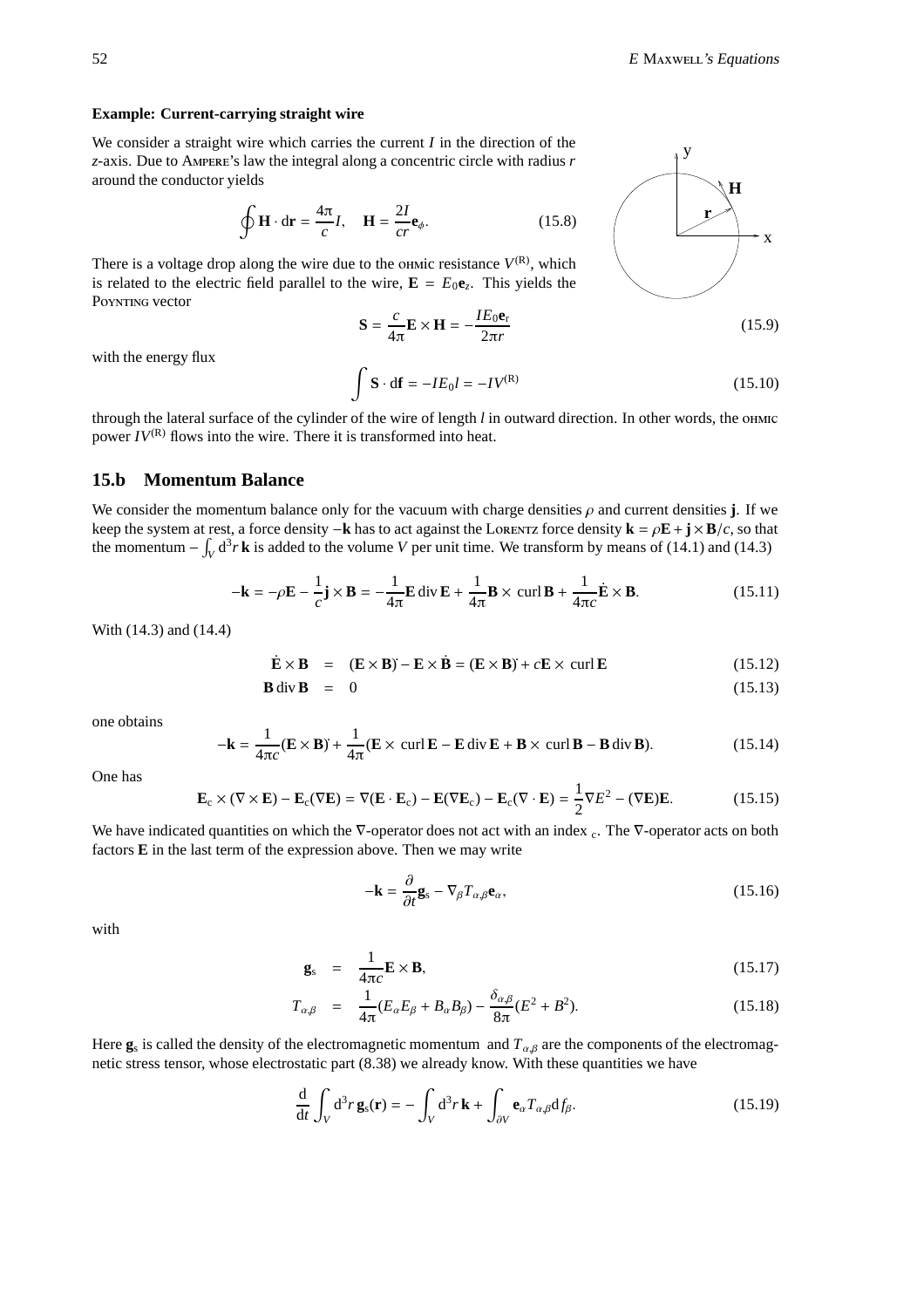This is the momentum balance for the volume *V*. The left handside gives the rate of change of momentum in the volume *V*, the right handside the rate of momentum added to the volume. It consists of two contributions: the first one is the momentum which is added by the action of the reactive force against the LORENTZ force density **k**. The second contribution acts by means of stress on the surface. It may also be considered as a flux of momentum through the surface. Thus the stress tensor is apart from its sign the density of momentum flux. It carries two indices. One  $(\alpha)$  relates to the components of momentum, the other one  $(\beta)$  to the direction of the flux.

We have only considered the electromagnetic momentum in vacuum, whereas we have considered the electromagnetic energy also in matter. Why is it more difficult to determine momentum in matter? In both cases we consider the system at rest. If one pins the matter, the acting forces do not contribute to the balance of energy, since the power is given by force times velocity. Since velocity vanishes, the forces acting on the matter do not contribute to the balance of the energy. This is different for the balance of momentum. There all forces contribute. One could imagine starting out from a force-free state. Then, however, we have the problem that by moving the free charges, forces will appear which we would have to know. Therefore we can consider here the energy balance in matter, whereas the momentum balance in matter would be more difficult.

In literature there are inconsistent statements: In 1908 M<sub>INKOWSKI</sub> gave  $\mathbf{D} \times \mathbf{B}/(4\pi c)$  for the electromagnetic momentum density in matter. This can also be found in the book by SOMMERFELD (however with words of caution). On the other hand in 1910 ABRAHAM gave  $\mathbf{E} \times \mathbf{H}/(4\pi c)$ . This is also found in the textbook by LANDAU and LIFSHITZ.

There are two points to be considered, which are often overlooked:

i) The interaction between the electromagnetic field and matter has to be taken into account. Matter cannot be considered rigid.

ii) One has to define precisely what is meant by the electromagnetic momentum, since otherwise any difference can be attributed to the mechanical momentum and the statement is empty. Without derivation it should just be mentioned that a model system can be given which yields the following: The momentum density in the local rest system is  $\mathbf{E} \times \mathbf{H}/(4\pi c) = \mathbf{S}/c^2$ . However, in homogeneous matter there is a further conserved quantity which in the local rest system is given by  $\mathbf{D} \times \mathbf{B}/(4\pi c)$ . If one goes through SOMMERFELD's argument, one realizes that it can be carried through only for a space-independent dielectric constant  $\epsilon$ .

#### **Example: Cylindric capacitor in a magnetic field**

We consider a cylindric capacitor of length *l* with outer radius  $r_1$  and inner radius *r*<sup>2</sup> with charge *q* outside and −*q* inside. We assume that between both cylinders is vacuum. Parallel to the axis be a magnetic field  $B_0$ . Then one has in cylinder coordinates

$$
\mathbf{E} = -\frac{2q}{lr}\mathbf{e}_r, \quad \mathbf{B} = B_0 \mathbf{e}_z, \quad \mathbf{g}_s = \frac{1}{4\pi c} \frac{2qB_0}{lr} \mathbf{e}_\phi. \tag{15.20}
$$

From this we calculate the angular momentum **L** in *z*-direction



l

r r

2  $\mathbf 1$ 

 $^{\mathbb{A}}$  B

$$
L_z = \int dz d^2 r (\mathbf{r} \times \mathbf{g}_s)_z = \int dz d^2 r r \frac{2q B_0}{4\pi c l r} = \frac{q B_0}{2c} (r_1^2 - r_2^2).
$$
 (15.21)

If the capacitor is decharged, the decharging current flows through the magnetic field. Then the LORENTZ force acts which gives the system a mechanical torque **M**mech

$$
\mathbf{M}_{\text{mech}} = \int d^3 r \, \mathbf{r} \times (\frac{1}{c} \mathbf{j} \times \mathbf{B}) = \frac{I}{c} \int \mathbf{r} \times (\mathbf{dr} \times \mathbf{B}) = \frac{I}{c} \int ((\mathbf{r} \cdot \mathbf{B}) \mathbf{dr} - (\mathbf{r} \cdot \mathbf{dr}) \mathbf{B}), \tag{15.22}
$$

from which one obtains

$$
M_{\text{mech},z} = -\frac{IB_0}{c} \int_{r_1}^{r_2} r dr = \frac{IB_0}{2c} (r_1^2 - r_2^2)
$$
 (15.23)

and thus the mechanical angular momentum

$$
L_z = \frac{qB_0}{2c}(r_1^2 - r_2^2). \tag{15.24}
$$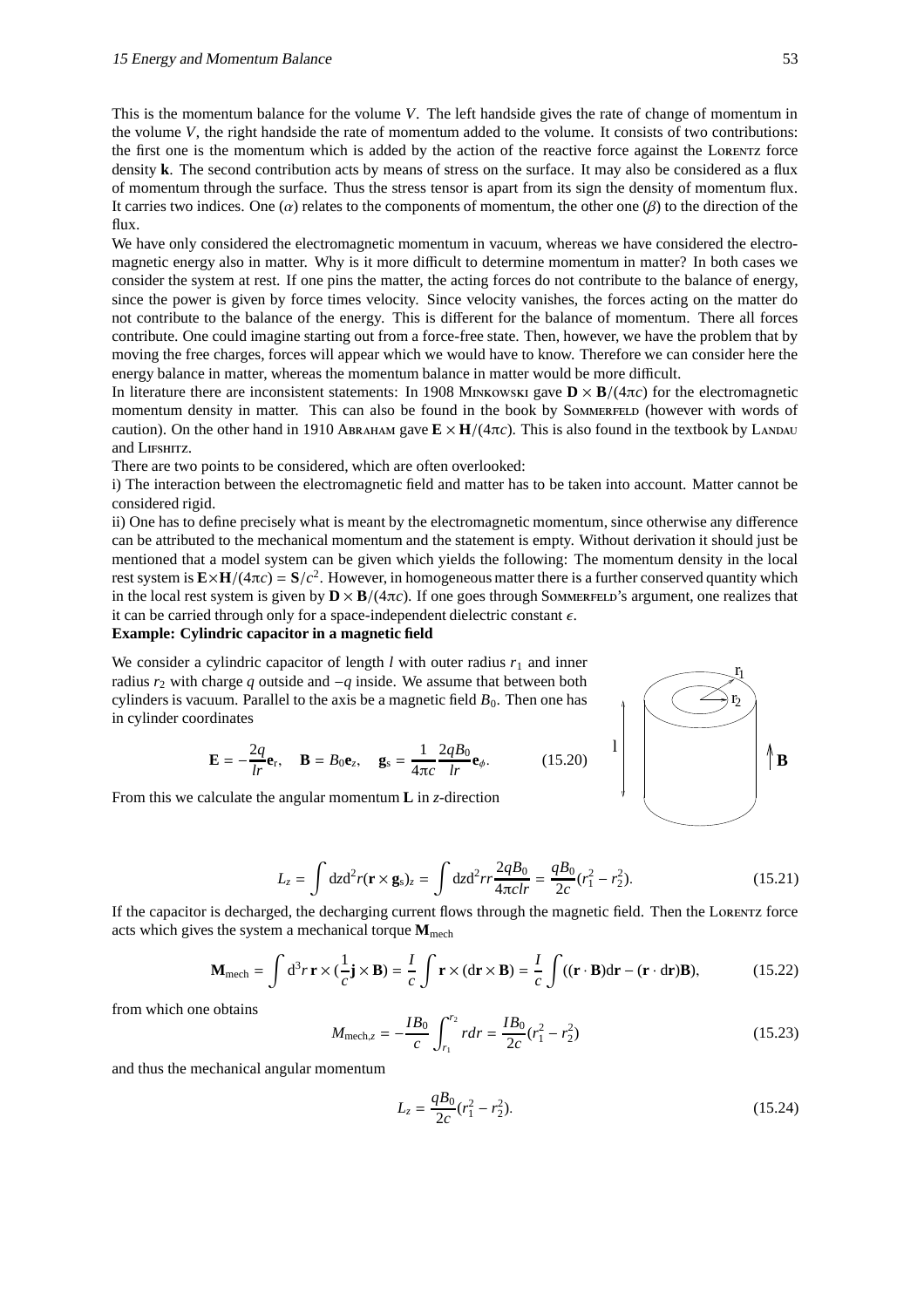Thus the electromagnetic angular momentum (15.21) is transformed into a mechanical angular momentum during decharging. Instead of decharging the capacitor one may switch off the magnetic field. Then the electric field

$$
\oint \mathbf{E}^{(\text{ind})} \cdot d\mathbf{r} = -\frac{1}{c} \int \dot{\mathbf{B}} \cdot d\mathbf{f} = -\frac{1}{c} \pi r^2 \dot{B}_0, \quad \mathbf{E}^{(\text{ind})} = -\frac{1}{2c} r \dot{B}_0 \mathbf{e}_{\phi}
$$
\n(15.25)

is induced, which exerts the torque

$$
\mathbf{M}_{\text{mech}} = q\mathbf{r}_1 \times \mathbf{E}^{\text{(ind)}}(\mathbf{r}_1) - q\mathbf{r}_2 \times \mathbf{E}^{\text{(ind)}}(\mathbf{r}_2)
$$
(15.26)

$$
M_{\text{mech},z} = qr_1(-\frac{1}{2c}r_1\dot{B}_0) - qr_2(-\frac{1}{2c}r_2\dot{B}_0)
$$
\n(15.27)

so that the capacitor receives the mechanical component of the angular momentum

$$
L_z = \frac{qB_0}{2c}(r_1^2 - r_2^2). \tag{15.28}
$$

In both cases the electromagnetic angular momentum is transformed into a mechanical one.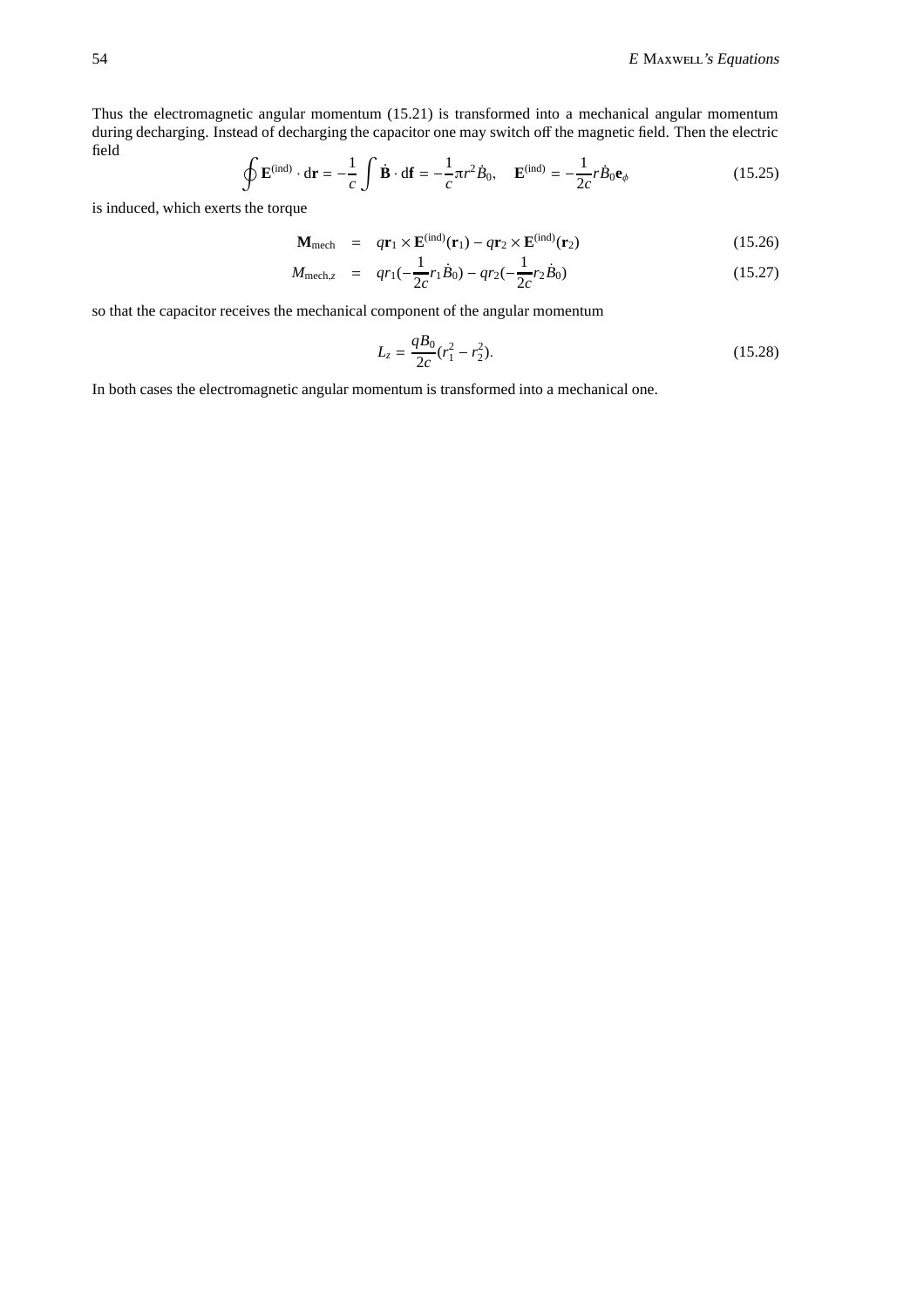# **F Electromagnetic Waves**

©2003 Franz Wegner Universität Heidelberg

## **16 Electromagnetic Waves in Vacuum and in Homogeneous Isotropic Insulators**

## **16.a Wave Equation**

We consider electromagnetic waves in a homogeneous isotropic insulator including the vacuum. More precisely we require that the dielectric constant  $\epsilon$  and the permeability  $\mu$  are independent of space and time. Further we require that there are no freely moving currents and charges  $\rho_f = 0$ ,  $\mathbf{j}_f = 0$ . Thus the matter is an insulator. Then MAXWELL'S equations read, expressed in terms of **E** and **H** by means of  $D = \epsilon E$  and  $B = \mu H$ 

$$
\operatorname{div} \mathbf{E} = 0, \qquad \operatorname{div} \mathbf{H} = 0, \tag{16.1}
$$

$$
\operatorname{curl} \mathbf{H} = \frac{\epsilon}{c} \dot{\mathbf{E}}, \qquad \operatorname{curl} \mathbf{E} = -\frac{\mu}{c} \dot{\mathbf{H}}.
$$
 (16.2)

From these equations one obtains

$$
\operatorname{curl} \operatorname{curl} \mathbf{H} = \frac{\epsilon}{c} \operatorname{curl} \dot{\mathbf{E}} = -\frac{\epsilon \mu}{c^2} \ddot{\mathbf{H}} \tag{16.3}
$$

With

$$
\operatorname{curl} \operatorname{curl} \mathbf{H} = \nabla \times (\nabla \times \mathbf{H}) = -\Delta \mathbf{H} + \nabla (\nabla \cdot \mathbf{H}) \tag{16.4}
$$

one obtains for **H** using (16.1) and similarly for **E**

$$
\Delta \mathbf{H} = \frac{1}{c'^2} \ddot{\mathbf{H}}, \tag{16.5}
$$

$$
\Delta \mathbf{E} = \frac{1}{c'^2} \ddot{\mathbf{E}}, \tag{16.6}
$$

$$
c' = \frac{c}{\sqrt{\epsilon \mu}}.\tag{16.7}
$$

The equations (16.5) and (16.6) are called wave equations.

### **16.b Plane Waves**

Now we look for particular solutions of the wave equations and begin with solutions which depend only on z and  $t$ ,  $\mathbf{E} = \mathbf{E}(z, t)$ ,  $\mathbf{H} = \mathbf{H}(z, t)$ . One obtains for the *z*-components

$$
\operatorname{div} \mathbf{E} = 0 \quad \to \quad \frac{\partial E_z}{\partial z} = 0 \tag{16.8}
$$

$$
(\operatorname{curl} \mathbf{H})_z = 0 = \frac{\epsilon}{c} \dot{E}_z \rightarrow \frac{\partial E_z}{\partial t} = 0. \tag{16.9}
$$

Thus only a static homogeneous field is possible with this ansatz in *z*-direction, i.e. a constant field *E<sup>z</sup>* . The same is true for  $H_z$ . We already see that electromagnetic waves are transversal waves. For the *x*- and *y*-components one obtains

$$
(\nabla \times \mathbf{H})_x = \frac{\epsilon}{c} \dot{E}_x \to -\nabla_z H_y = \frac{\epsilon}{c} \dot{E}_x \to -\nabla_z (\sqrt{\mu} H_y) = \frac{1}{c'} (\sqrt{\epsilon} E_x)
$$
(16.10)

$$
(\nabla \times \mathbf{E})_y = -\frac{\mu}{c} \dot{H}_y \to \nabla_z E_x = -\frac{\mu}{c} \dot{H}_y \to \nabla_z (\sqrt{\epsilon} E_x) = -\frac{1}{c'} (\sqrt{\mu} H_y).
$$
 (16.11)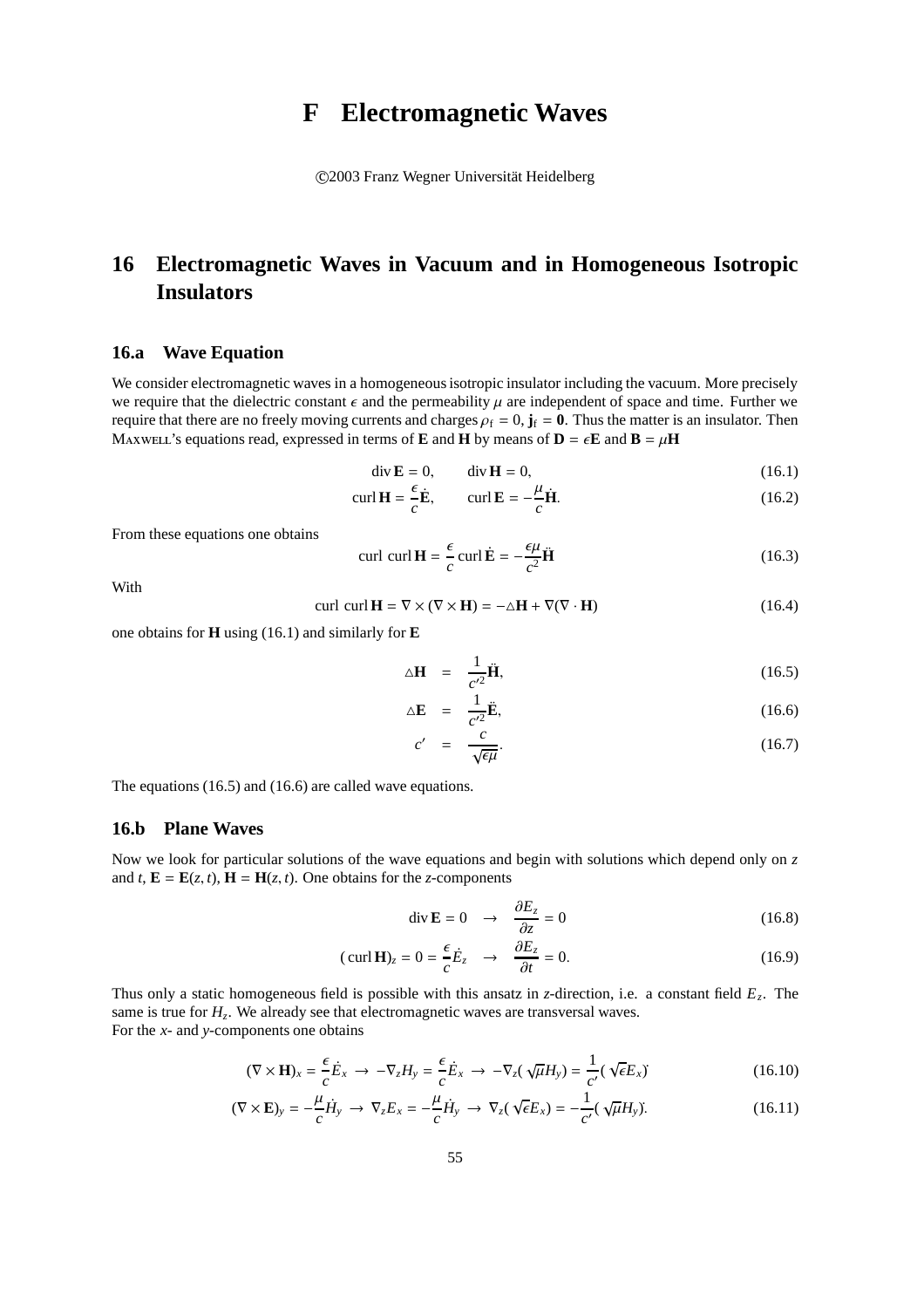$E_x$  is connected with  $H_y$ , and in the same way  $E_y$  with  $-H_x$ . We may combine the equations (16.10) and (16.11)

$$
\frac{\partial}{\partial t}(\sqrt{\epsilon}E_x \pm \sqrt{\mu}H_y) = \mp c' \frac{\partial}{\partial z}(\sqrt{\epsilon}E_x \pm \sqrt{\mu}H_y).
$$
 (16.12)

The solution of this equation and the corresponding one for  $E_y$  with  $-H_x$  is

$$
\sqrt{\epsilon}E_x \pm \sqrt{\mu}H_y = 2f_{\pm}(z \mp c't), \qquad (16.13)
$$

$$
\sqrt{\epsilon}E_y \mp \sqrt{\mu}H_x = 2g_{\pm}(z \mp c't),\tag{16.14}
$$

with arbitrary (differentiable) functions  $f_{\pm}$  and  $g_{\pm}$ , from which one obtains

$$
\sqrt{\epsilon}E_x = f_+(z - c't) + f_-(z + c't) \tag{16.15}
$$

$$
\sqrt{\mu}H_{y} = f_{+}(z - c't) - f_{-}(z + c't)
$$
\n(16.16)

$$
\sqrt{\epsilon}E_y = g_+(z - c't) + g_-(z + c't) \tag{16.17}
$$

$$
\sqrt{\mu}H_x = -g_+(z-c't) + g_-(z+c't). \tag{16.18}
$$

This is the superposition of waves of arbitrary shapes, which propagate upward  $(f_+, g_+)$  and downward  $(f_-, g_-)$ , resp, with velocity *c'*. Thus  $c' = c/\sqrt{\epsilon\mu}$  is the velocity of propagation of the electromagnetic wave (light) in the corresponding medium. In particular we find that *c* is the light velocity in vacuum. We calculate the density of energy

$$
u = \frac{1}{8\pi}(\epsilon E^2 + \mu H^2) = \frac{1}{4\pi}(f_+^2 + g_+^2 + f_-^2 + g_-^2)
$$
 (16.19)

and the density of the energy current by means of the POYNTING vector

$$
\mathbf{S} = \frac{c}{4\pi} \mathbf{E} \times \mathbf{H} = \frac{c' \mathbf{e}_z}{4\pi} (f_+^2 + g_+^2 - f_-^2 - g_-^2), \tag{16.20}
$$

where a homogeneous field in *z*-direction is not considered. Comparing the expressions for  $u$  and  $S$  separately for the waves moving up and down, one observes that the energy of the wave is transported with velocity  $\pm c' \mathbf{e}_z$ , since  $S = \pm c' \mathbf{e}_z u$ . We remark that the wave which obeys  $E_y = 0$  and  $H_x = 0$ , that is  $g_{\pm} = 0$ , is called linearly polarized in *x*-direction. For the notation of the direction of polarization one always considers that of the vector **E**.

### **16.c Superposition of Plane Periodic Waves**

In general one may describe the electric field in terms of a Fourier integral

$$
\mathbf{E}(\mathbf{r},t) = \int d^3k d\omega \mathbf{E}_0(\mathbf{k},\omega) e^{i(\mathbf{k}\cdot\mathbf{r}-\omega t)},
$$
 (16.21)

analogously for **H**. Then the fields are expressed as a superposition of plane periodic waves.

#### **16.c.**α **Insertion on F Series and Integrals**

The FOURIER series of a function with period *L*,  $f(x + L) = f(x)$  reads

$$
f(x) = \hat{c} \sum_{n = -\infty}^{\infty} f_n e^{2\pi i n x/L}.
$$
 (16.22)

 $f_n$  are the FOURIER coefficients of f. This representation is possible for square integrable functions with a finite number of points of discontinuity.  $\hat{c}$  is an appropriate constant. The back-transformation, that is the calculation of the FOURIER coefficients is obtained from

$$
\int_{-L/2}^{L/2} dx e^{-2\pi i n x/L} f(x) = \hat{c} L f_n,
$$
\n(16.23)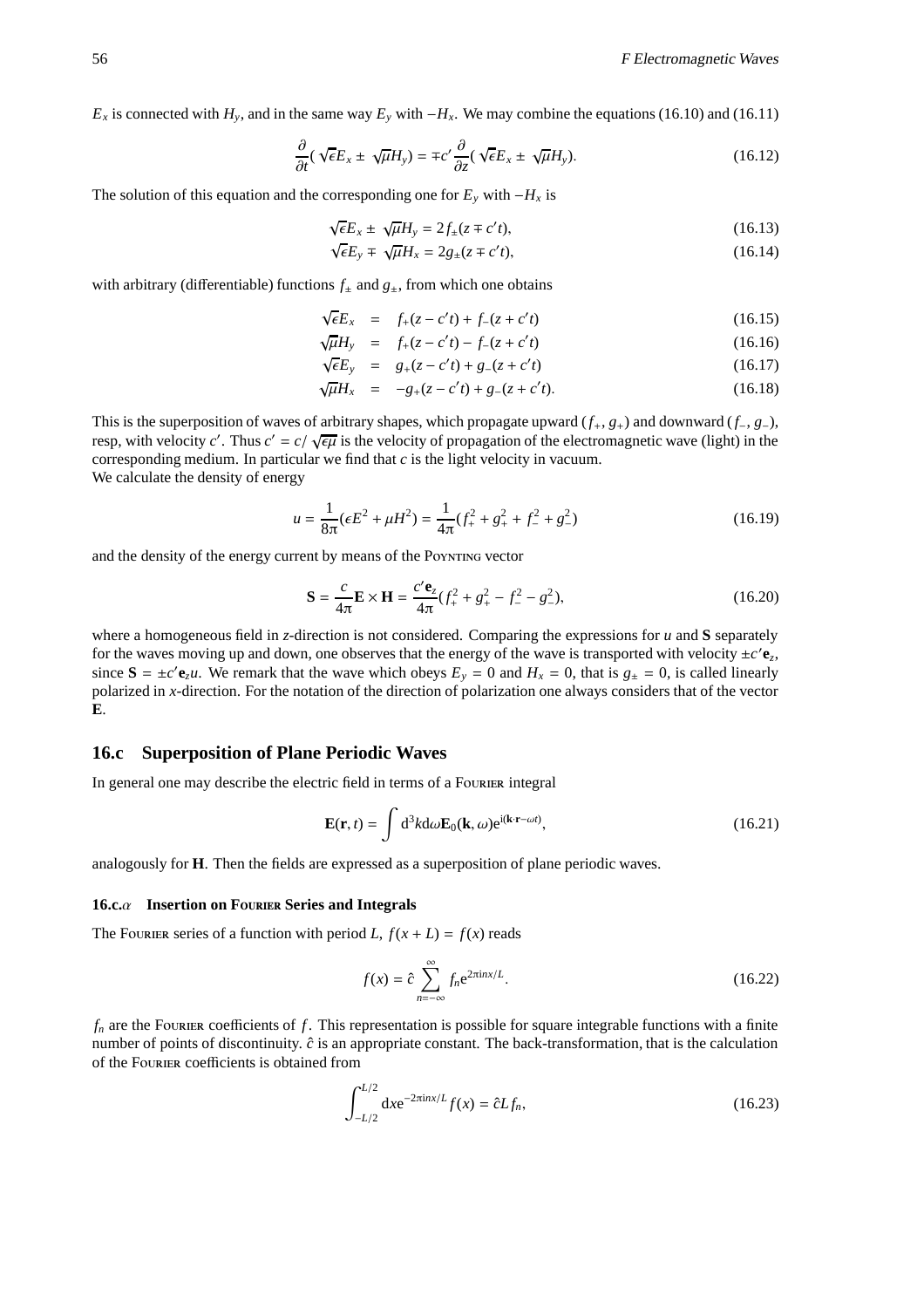as can be seen easily by inserting in (16.22) and exchanging summation and integration. The FOURIER transform for a (normally not-periodic) function defined from −∞ to +∞ can be obtained by performing the limit *L* → ∞ and introducing

$$
k := \frac{2\pi n}{L}, \quad f_n = f_0(k), \quad \hat{c} = \Delta k = \frac{2\pi}{L}.
$$
 (16.24)

Then (16.22) transforms into

$$
f(x) = \sum \Delta k f_0(k) e^{ikx} \to \int_{-\infty}^{\infty} dk f_0(k) e^{ikx}
$$
 (16.25)

and the back-transformation (16.23) into

$$
\int_{-\infty}^{\infty} dx f(x) e^{-ikx} = 2\pi f_0(k).
$$
 (16.26)

This allows us, e.g., to give the back-transformation from (16.21) to

$$
\mathbf{E}_0(\mathbf{k},\omega) = \frac{1}{(2\pi)^4} \int d^3r dt \mathrm{e}^{-i(\mathbf{k}\cdot\mathbf{r}-\omega t)} \mathbf{E}(\mathbf{r},t).
$$
 (16.27)

### **16.c.**β **Back to M's Equations**

The representation by the FOURIER transform has the advantage that the equations become simpler. Applying the operations ∇ and ∂/∂*t* on the exponential function

$$
\nabla e^{i(\mathbf{k}\cdot\mathbf{r}-\omega t)} = i\mathbf{k}e^{i(\mathbf{k}\cdot\mathbf{r}-\omega t)}, \quad \frac{\partial}{\partial t}e^{i(\mathbf{k}\cdot\mathbf{r}-\omega t)} = -i\omega e^{i(\mathbf{k}\cdot\mathbf{r}-\omega t)}
$$
(16.28)

in MAXWELL's equations yields for the FOURIER components

$$
\nabla \cdot \mathbf{E} = 0 \quad \rightarrow \quad \mathbf{ik} \cdot \mathbf{E}_0(\mathbf{k}, \omega) = 0 \tag{16.29}
$$

$$
\nabla \cdot \mathbf{H} = 0 \quad \rightarrow \quad \mathbf{ik} \cdot \mathbf{H}_0(\mathbf{k}, \omega) = 0 \tag{16.30}
$$

$$
\nabla \times \mathbf{H} = \frac{\epsilon}{c} \dot{\mathbf{E}} \quad \to \quad \mathbf{i}\mathbf{k} \times \mathbf{H}_0(\mathbf{k}, \omega) = -\mathbf{i} \frac{\epsilon}{c} \omega \mathbf{E}_0(\mathbf{k}, \omega) \tag{16.31}
$$

$$
\nabla \times \mathbf{E} = -\frac{\mu}{c} \dot{\mathbf{H}} \quad \to \quad \mathbf{i}\mathbf{k} \times \mathbf{E}_0(\mathbf{k}, \omega) = \mathbf{i}\frac{\mu}{c} \omega \mathbf{H}_0(\mathbf{k}, \omega).
$$
 (16.32)

The advantage of this representation is that only FOURIER components with the same **k** and  $\omega$  are connected to each other. For  $\mathbf{k} = \mathbf{0}$  one obtains  $\omega = 0$ , where  $\mathbf{E}_0$ ,  $\mathbf{H}_0$  are arbitrary. These are the static homogeneous fields. For  $\mathbf{k} \neq \mathbf{0}$  one obtains from (16.29) and (16.30)

$$
\mathbf{E}_0(\mathbf{k},\omega) \perp \mathbf{k}, \quad \mathbf{H}_0(\mathbf{k},\omega) \perp \mathbf{k}.\tag{16.33}
$$

From the two other equations (16.31) and (16.32) one obtains

$$
\mathbf{k} \times (\mathbf{k} \times \mathbf{E}_0(\mathbf{k}, \omega)) = \frac{\mu}{c} \omega \mathbf{k} \times \mathbf{H}_0(\mathbf{k}, \omega) = -\frac{\epsilon \mu}{c^2} \omega^2 \mathbf{E}_0(\mathbf{k}, \omega).
$$
 (16.34)

From this one obtains

$$
\mathbf{k}(\mathbf{k}\cdot\mathbf{E}_0(\mathbf{k},\omega)) - k^2 \mathbf{E}_0(\mathbf{k},\omega) = -\frac{1}{c'^2} \omega^2 \mathbf{E}_0(\mathbf{k},\omega),
$$
 (16.35)

analogously for **H**0. The first term on the left hand-side of (16.35) vanishes because of (16.29). Thus there are non-vanishing solutions, if the condition  $\omega = \pm c' k$  is fulfilled. This is the dispersion relation for electromagnetic waves that is the relation between frequency and wave-vector for electromagnetic waves. Taking these conditions into account we may write

$$
\mathbf{E}_0(\mathbf{k},\omega) = \frac{1}{2}\delta(\omega - c'k)\mathbf{E}_1(\mathbf{k}) + \frac{1}{2}\delta(\omega + c'k)\mathbf{E}_2(\mathbf{k}).
$$
\n(16.36)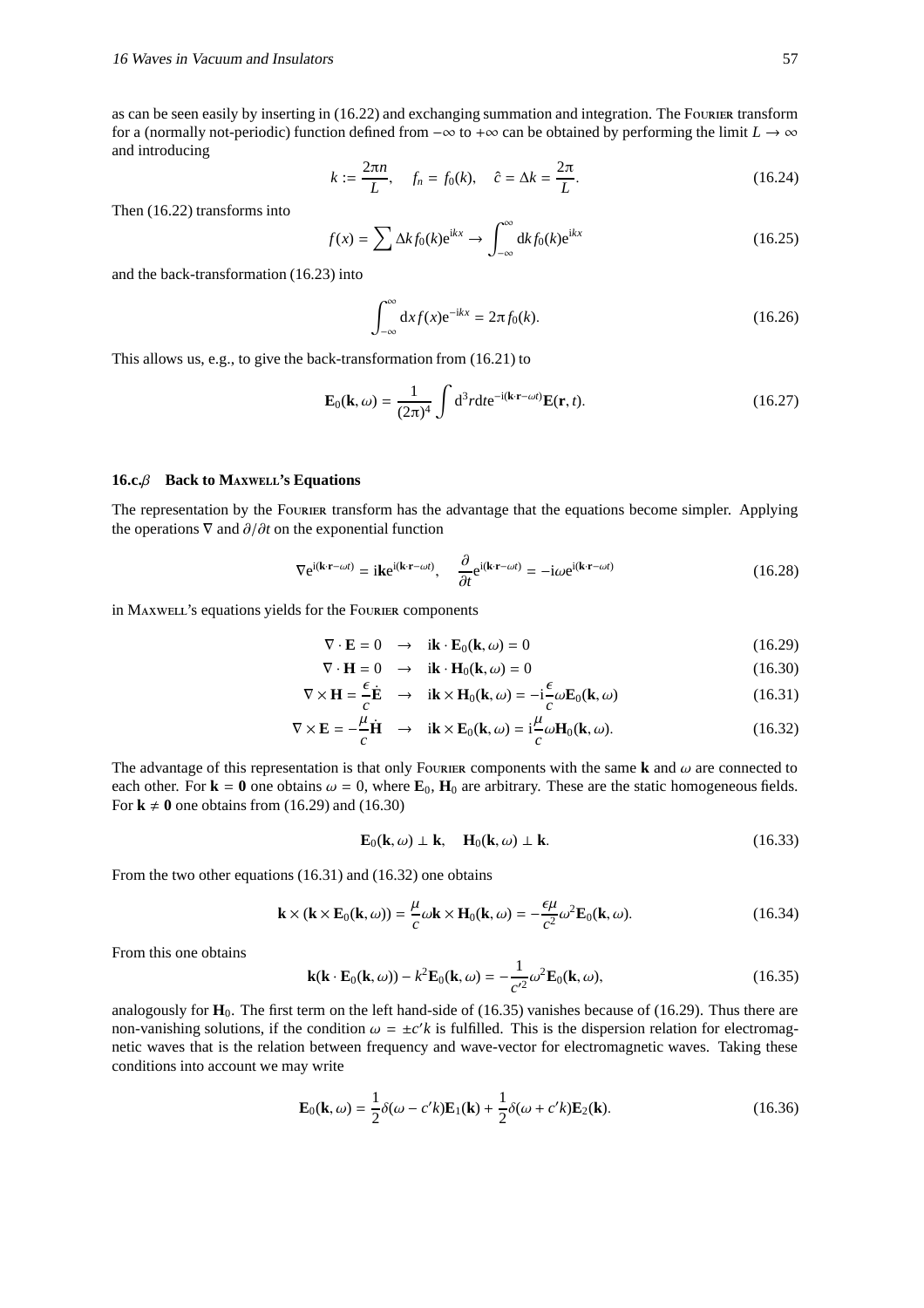and thus

$$
\mathbf{E}(\mathbf{r},t) = \int d^3k \left( \frac{1}{2} \mathbf{E}_1(\mathbf{k}) e^{i(\mathbf{k} \cdot \mathbf{r} - c'kt)} + \frac{1}{2} \mathbf{E}_2(\mathbf{k}) e^{i(\mathbf{k} \cdot \mathbf{r} + c'kt)} \right).
$$
 (16.37)

Since the electric field has to be real, it must coincide with its conjugate complex.

$$
\mathbf{E}^*(\mathbf{r},t) = \int d^3k \left( \frac{1}{2} \mathbf{E}_1^*(\mathbf{k}) e^{-i(\mathbf{k}\cdot\mathbf{r} - c'kt)} + \frac{1}{2} \mathbf{E}_2^*(\mathbf{k}) e^{-i(\mathbf{k}\cdot\mathbf{r} + c'kt)} \right)
$$
  
= 
$$
\int d^3k \left( \frac{1}{2} \mathbf{E}_1^*(-\mathbf{k}) e^{i(\mathbf{k}\cdot\mathbf{r} + c'kt)} + \frac{1}{2} \mathbf{E}_2^*(-\mathbf{k}) e^{i(\mathbf{k}\cdot\mathbf{r} - c'kt)} \right).
$$
 (16.38)

From comparison of the coefficients one obtains

$$
\mathbf{E}_2^*(\mathbf{k}) = \mathbf{E}_1(-\mathbf{k}).\tag{16.39}
$$

Thus we obtain

$$
\mathbf{E}(\mathbf{r},t) = \int d^3k \left( \frac{1}{2} \mathbf{E}_1(\mathbf{k}) e^{i(\mathbf{k} \cdot \mathbf{r} - c'kt)} + \frac{1}{2} \mathbf{E}_1^*(-\mathbf{k}) e^{i(\mathbf{k} \cdot \mathbf{r} + c'kt)} \right)
$$
  
\n
$$
= \int d^3k \left( \frac{1}{2} \mathbf{E}_1(\mathbf{k}) e^{i(\mathbf{k} \cdot \mathbf{r} - c'kt)} + \frac{1}{2} \mathbf{E}_1^*(\mathbf{k}) e^{-i(\mathbf{k} \cdot \mathbf{r} - c'kt)} \right)
$$
  
\n
$$
= \mathcal{R} \Big( \int d^3k \mathbf{E}_1(\mathbf{k}) e^{i(\mathbf{k} \cdot \mathbf{r} - c'kt)} \Big).
$$
 (16.40)

Eq. (16.32) yields for  $H_0$ 

$$
\mathbf{H}_0(\mathbf{k},\omega) = \frac{c}{\mu\omega}\mathbf{k} \times \mathbf{E}_0(\mathbf{k},\omega) = \sqrt{\frac{\epsilon}{\mu}} \left( \delta(\omega - c'k) \frac{\mathbf{k}}{2k} \times \mathbf{E}_1(\mathbf{k}) - \delta(\omega + c'k) \frac{\mathbf{k}}{2k} \times \mathbf{E}_2(\mathbf{k}) \right)
$$
(16.41)

and thus for **H**

$$
\mathbf{H}(\mathbf{r},t) = \mathcal{R} \Big( \int d^3k \sqrt{\frac{\epsilon}{\mu}} \frac{\mathbf{k}}{k} \times \mathbf{E}_1(\mathbf{k}) e^{i(\mathbf{k}\cdot\mathbf{r} - c'kt)} \Big). \tag{16.42}
$$

If only one Fourier component  $\mathbf{E}_1(\mathbf{k}) = \delta^3(\mathbf{k}-\mathbf{k}_0)\mathbf{E}_{1,0}$  (idealization) contributes then one has a monochromatic wave

$$
\mathbf{E}(\mathbf{r},t) = \mathbf{\mathcal{R}}(\mathbf{E}_{1,0}e^{i(\mathbf{k}_0 \cdot \mathbf{r} - c'k_0t)})
$$
 (16.43)

$$
\mathbf{H}(\mathbf{r},t) = \sqrt{\frac{\epsilon}{\mu}} \mathcal{R} \Big( \frac{\mathbf{k}_0}{k_0} \times \mathbf{E}_{1,0} e^{i(\mathbf{k}_0 \cdot \mathbf{r} - c' k_0 t)} \Big).
$$
 (16.44)

The wave (light) is called linearly polarized, if  $\mathbf{E}_{1,0} = \mathbf{e}_1 E_{1,0}$  with a real unit-vector  $\mathbf{e}_1$ , it is called circularly polarized if  $\mathbf{E}_{1,0} = (\mathbf{e}_1 \mp \mathbf{i}\mathbf{e}_2)E_{1,0}/\sqrt{2}$  with real unit vectors  $\mathbf{e}_1$  und  $\mathbf{e}_2$ , where  $\mathbf{e}_1$ ,  $\mathbf{e}_2$  and  $\mathbf{k}_0$  form an orthogonal right-handed basis. The upper sign applies for a right-, the lower for a left-polarized wave.

### **16.c.**γ **Time averages and time integrals**

Energy-density and Poynth G vector are quantities bilinear in the fields. In case of a monochromatic wave as in (16.43) and (16.44) these quantities oscillate. One is often interested in the averages of these quantities. Thus if we have two quantities

$$
a = \mathcal{R}(a_0 e^{-i\omega t}), \quad b = \mathcal{R}(b_0 e^{-i\omega t}), \tag{16.45}
$$

then one has

$$
ab = \frac{1}{4}a_0b_0e^{-2i\omega t} + \frac{1}{4}(a_0b_0^* + a_0^*b_0) + \frac{1}{4}a_0^*b_0^*e^{2i\omega t}.
$$
 (16.46)

The first and the last term oscillate (we assume  $\omega \neq 0$ ). They cancel in the time average. Thus one obtains in the time average

$$
\overline{ab} = \frac{1}{4}(a_0b_0^* + a_0^*b_0) = \frac{1}{2}\Re(a_0^*b_0).
$$
 (16.47)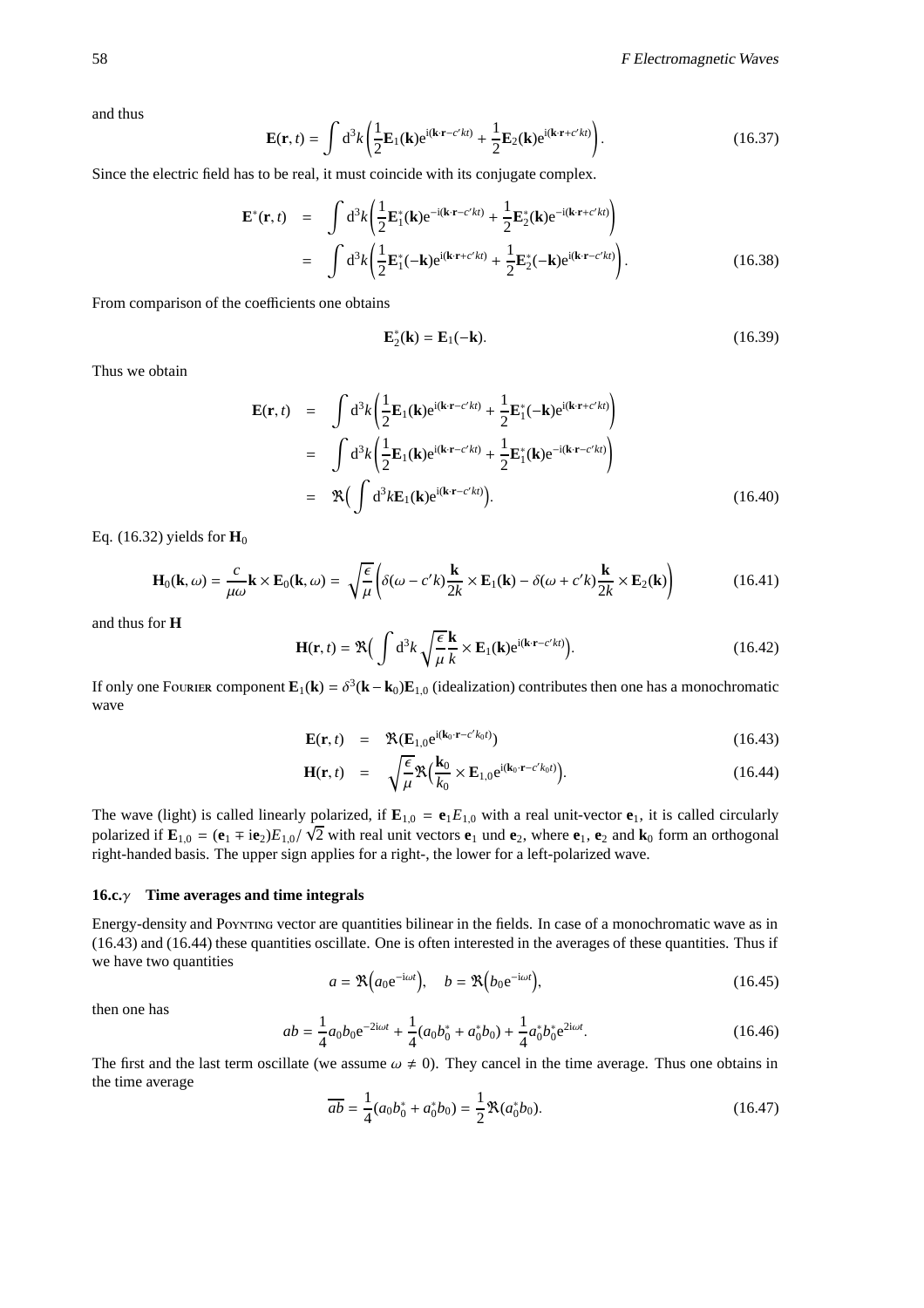Please note that  $a_0$  and  $b_0$  are in general complex and that the time average depends essentially on the relative phase between both quantities and not only on the moduli  $|a_0|$  and  $|b_0|$ .

If  $a$  and  $b$  are given by Fourier integrals

$$
a(t) = \mathcal{R}\left(\int d\omega a_0(\omega) e^{-i\omega t}\right)
$$
 (16.48)

and analogously for  $b(t)$ , then often the time integrals of these quantities and their products over all times will be finite. For this purpose the time integral  $\int_{-\infty}^{\infty} dte^{-i\omega t}$  has to be determined. This integral is not well defined. In practice it has often to be multiplied with a function continuous in  $\omega$ . Thus it is sufficient to find out how the time-integral of this frequency-integral behaves. For this purpose we go back to the insertion on Fourier series with *x* und *k* and find that

$$
\int_{-L/2}^{L/2} \mathrm{d}x \mathrm{e}^{-2\pi \mathrm{i}n x/L} = L \delta_{0,n},\tag{16.49}
$$

thus

$$
\sum_{n=n_{-}}^{n_{+}} \int_{-L/2}^{L/2} \mathrm{d}x \mathrm{e}^{-2\pi \mathrm{i}n x/L} = L,\tag{16.50}
$$

if *n*<sup>−</sup> ≤ 0 and *n*<sup>+</sup> ≥ 0. Otherwise the sum vanishes. Now we perform again the limit *L* → ∞ and obtain

$$
\sum_{k_{-}}^{k_{+}} \Delta k \int_{-L/2}^{L/2} dx e^{-ikx} = \Delta k L \to \int_{k_{-}}^{k_{+}} dk \int_{-\infty}^{\infty} dx e^{-ikx} = 2\pi,
$$
\n(16.51)

if *k*<sup>−</sup> is negative and *k*<sup>+</sup> positive, otherwise it vanishes. Thus we obtain

$$
\int_{-\infty}^{\infty} dx e^{-ikx} = 2\pi \delta(k). \tag{16.52}
$$

With this result we obtain

$$
\int_{-\infty}^{\infty} \mathrm{d}t a(t) b(t) = \frac{\pi}{2} \int_{-\infty}^{\infty} \mathrm{d}\omega \Big( a_0(\omega) + a_0^*(-\omega) + b_0^*(\omega) + b_0^*(\omega) \Big). \tag{16.53}
$$

If there are only positive frequencies  $\omega$  under the integral then one obtains

$$
\int_{-\infty}^{\infty} dt a(t)b(t) = \frac{\pi}{2} \int_{0}^{\infty} d\omega \Big(a_0(\omega)b_0^*(\omega) + a_0^*(\omega)b_0(\omega)\Big) = \pi \mathcal{R}\Big(\int_{0}^{\infty} d\omega a_0^*(\omega)b_0(\omega)\Big). \tag{16.54}
$$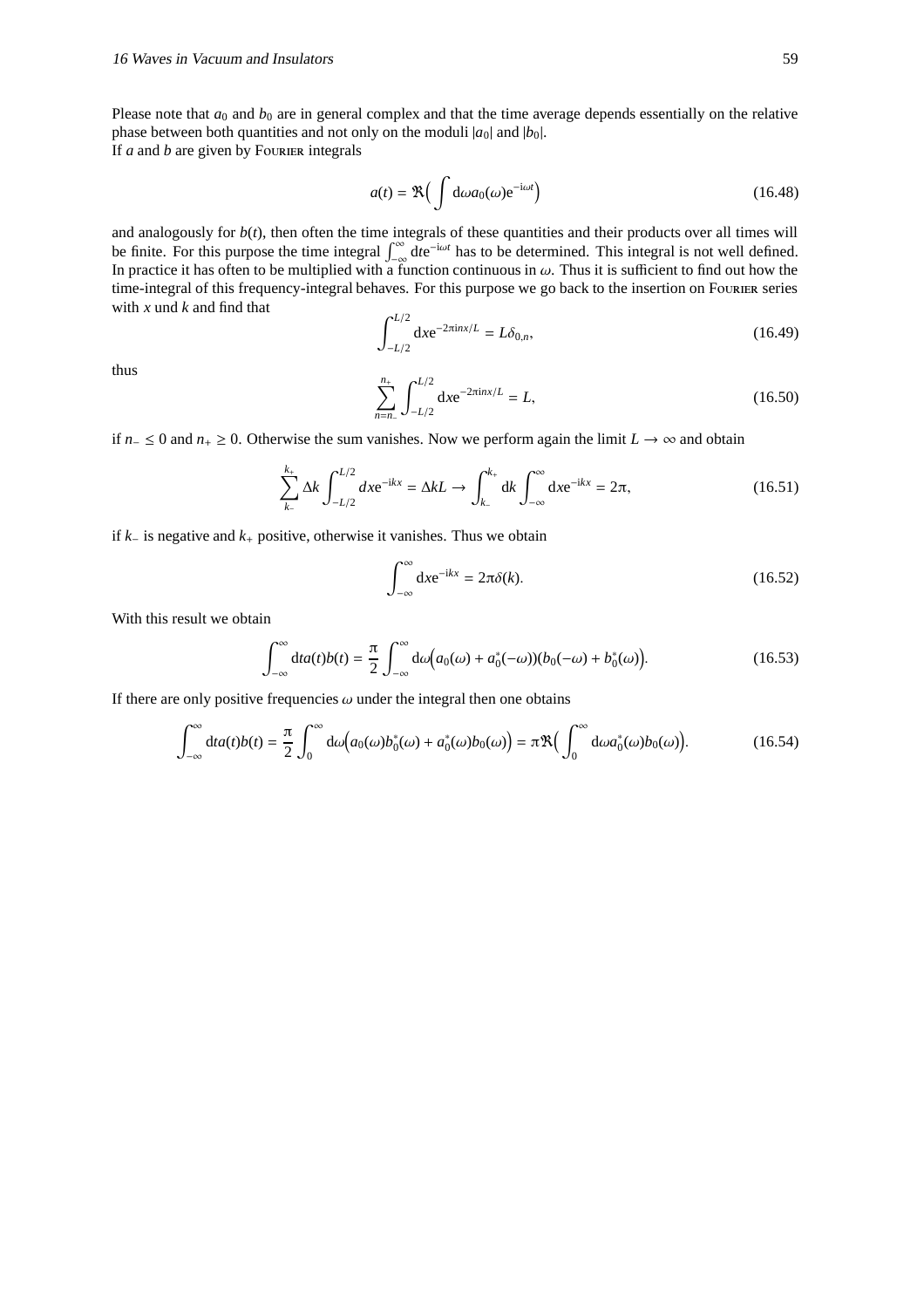## **17 Electromagnetic Waves in Homogeneous Conductors**

### **17.a Transverse Oscillations at Low Frequencies**

We investigate the transverse oscillations in a homogeneous conductor. We put  $\mu = 1$ . From

$$
\mathbf{j}_{\mathrm{f}} = \sigma \mathbf{E} \tag{17.1}
$$

one obtains

$$
\operatorname{curl} \mathbf{B} - \frac{1}{c} \epsilon \dot{\mathbf{E}} = \frac{4\pi}{c} \sigma \mathbf{E}.
$$
 (17.2)

For periodic fields of frequency  $\omega$ ,

$$
\mathbf{E} = \mathbf{E}_0(\mathbf{r}) e^{-i\omega t}, \quad \mathbf{B} = \mathbf{B}_0(\mathbf{r}) e^{-i\omega t}, \tag{17.3}
$$

and similarly for  $\rho_f$  and  $\mathbf{j}_f$ , one obtains

$$
\operatorname{curl} \mathbf{B}_0 + (\frac{\mathrm{i}\omega}{c}\epsilon - \frac{4\pi}{c}\sigma)\mathbf{E}_0 = \mathbf{0}.\tag{17.4}
$$

This can be written

$$
\operatorname{curl} \mathbf{B}_0 + \frac{\mathrm{i}\omega}{c} \epsilon(\omega) \mathbf{E}_0 = \mathbf{0}, \quad \epsilon(\omega) = \epsilon - \frac{4\pi\sigma}{\mathrm{i}\omega}.\tag{17.5}
$$

From the equation of continuity

$$
\dot{\rho}_{\rm f} + \text{div}\,\mathbf{j}_{\rm f} = 0\tag{17.6}
$$

one obtains

$$
-i\omega\rho_{f,0} + \operatorname{div} \mathbf{j}_{f,0} = 0 \tag{17.7}
$$

and thus

$$
\operatorname{div} \mathbf{D}_0 = 4\pi \rho_{\rm f,0} = \frac{4\pi}{\mathrm{i}\omega} \operatorname{div} \mathbf{j}_{\rm f,0} = \frac{4\pi\sigma}{\mathrm{i}\omega} \operatorname{div} \mathbf{E}_0.
$$
 (17.8)

Thus we have

$$
\epsilon(\omega) \operatorname{div} \mathbf{E}_0 = 0 \tag{17.9}
$$

because of div  $\mathbf{D}_0 = \epsilon$  div  $\mathbf{E}_0$ . We may thus transfer our results from insulators to conductors, if we replace  $\epsilon$  by  $\epsilon(\omega)$ . Thus we obtain

$$
k^2 = \epsilon(\omega)\frac{\omega^2}{c^2}.\tag{17.10}
$$

Since  $\epsilon(\omega)$  is complex, one obtains for real  $\omega$  a complex wave-vector **k**. We put

$$
\sqrt{\epsilon(\omega)} = n + \mathbf{i}\kappa, \quad k = \frac{\omega}{c}(n + \mathbf{i}\kappa) \tag{17.11}
$$

and obtain a damped wave with

$$
e^{ikz} = e^{i\omega nz/c - \omega \kappa z/c}.\tag{17.12}
$$

For the fields we obtain

$$
\mathbf{E} = \mathcal{R}(\mathbf{E}_0 e^{i\omega(nz/c-t)}) e^{-\omega \kappa z/c}, \qquad (17.13)
$$

$$
\mathbf{B} = \mathcal{R}(\sqrt{\epsilon(\omega)}\mathbf{e}_z \times \mathbf{E}_0 e^{i\omega(nz/c-t)}) e^{-\omega\kappa z/c}.
$$
 (17.14)

The amplitude decays in a distance  $d = \frac{c}{\omega k}$  by a factor 1/e. This distance is called penetration depth or skin depth. For small frequencies one can approximate

$$
\sqrt{\epsilon(\omega)} \approx \sqrt{-\frac{4\pi\sigma}{i\omega}} = (1+i)\sqrt{\frac{2\pi\sigma}{\omega}}, \quad n = \kappa = \sqrt{\frac{2\pi\sigma}{\omega}}, \quad d = \frac{c}{\sqrt{2\pi\sigma\omega}}.
$$
 (17.15)

For copper one has  $\sigma = 5.8 \cdot 10^{17} \text{ s}^{-1}$ , for  $\omega = 2\pi \cdot 50 \text{ s}^{-1}$  one obtains  $d = 9 \text{ mm}$ . This effect is called the skin-effect. The alternating current decays exponentially inside the conductor. For larger frequencies the decay is more rapidly.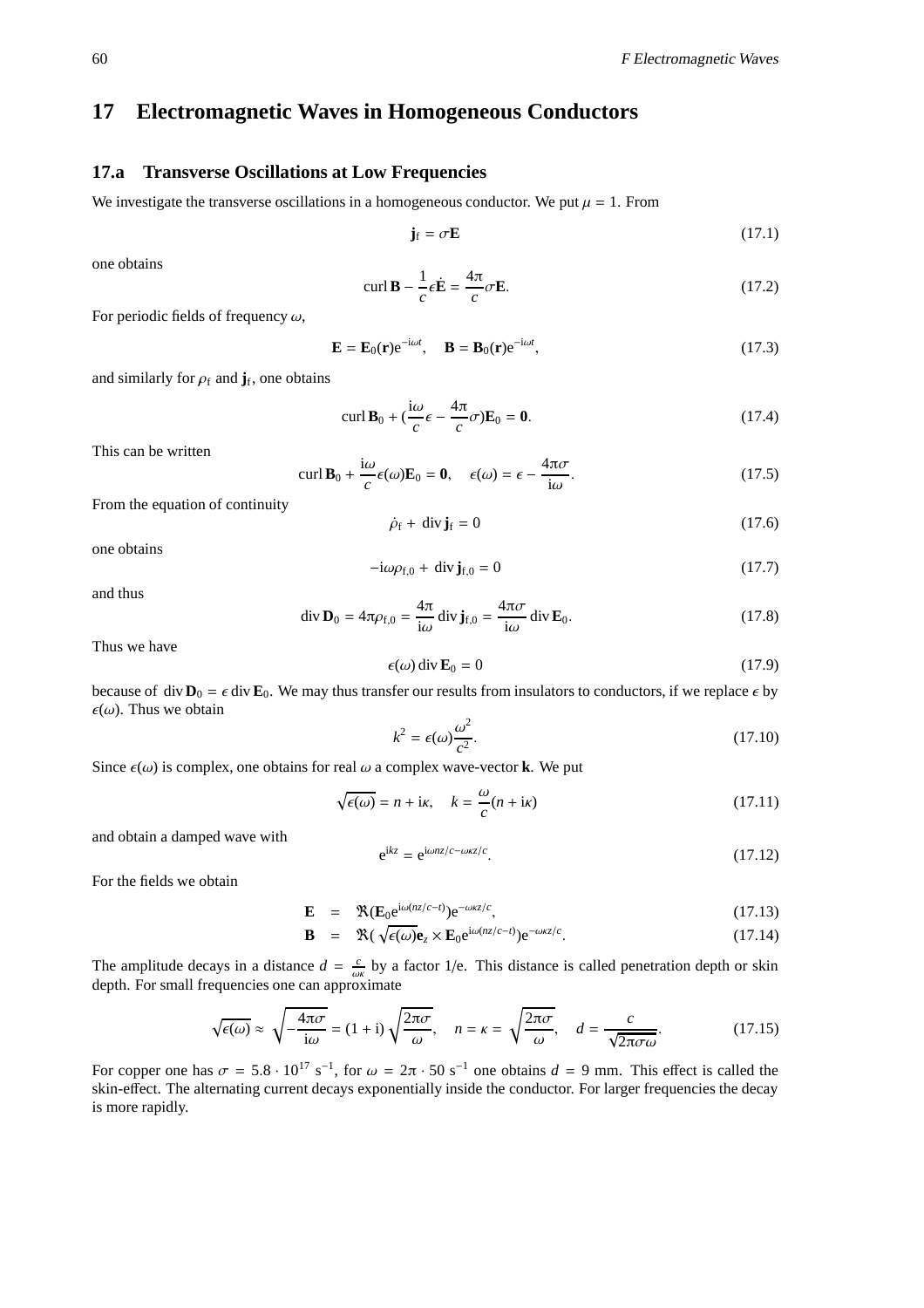### **17.b Transverse Oscillations at High Frequencies**

In reality  $\epsilon$  and  $\sigma$  depend on  $\omega$ . We will now consider the frequency dependence of the conductivity within a simple model and start out from the equation of motion of a charge (for example an electron in a metal)

$$
m_0 \ddot{\mathbf{r}} = e_0 \mathbf{E} - \frac{m_0}{\tau} \dot{\mathbf{r}},\tag{17.16}
$$

where  $m_0$  and  $e_0$  are mass and charge of the carrier. The last term is a friction term which takes the collisions with other particles in a rough way into account. There  $\tau$  is the relaxation time, which describes how fast the velocity decays in the absense of an electric field. One obtains with  $\mathbf{j}_f = \rho_f \mathbf{r} = n_0 e_0 \mathbf{r}$ , where  $n_0$  is the density of the freely moving carriers

$$
\frac{m_0}{n_0 e_0} \frac{\partial \mathbf{j}_\mathbf{f}}{\partial t} = e_0 \mathbf{E} - \frac{m_0}{n_0 \tau e_0} \mathbf{j}_\mathbf{f}.
$$
 (17.17)

In the stationary case  $\partial \mathbf{j}_f / \partial t = \mathbf{0}$  one obtains the static conductivity  $\sigma_0 = \frac{n_0 \tau e_0^2}{m_0}$ . Thus we can write

$$
\tau \frac{\partial \mathbf{j}_f}{\partial t} = \sigma_0 \mathbf{E} - \mathbf{j}_f. \tag{17.18}
$$

With the time dependence  $\propto e^{-i\omega\tau}$  one obtains

$$
(1 - i\omega\tau)\mathbf{j}_{\text{f},0} = \sigma_0 \mathbf{E}_0, \tag{17.19}
$$

which can be rewritten

$$
\mathbf{j}_{\mathrm{f},0} = \sigma(\omega)\mathbf{E}_0 \tag{17.20}
$$

$$
(\omega) = \frac{\sigma_0}{1 - i\omega\tau} \tag{17.21}
$$

$$
\epsilon(\omega) = \epsilon - \frac{4\pi\sigma_0}{i\omega(1 - i\omega\tau)}.
$$
\n(17.22)

For large frequencies,  $\omega \tau \gg 1$  one obtains

$$
\epsilon(\omega) = \epsilon - \frac{4\pi\sigma_0}{\tau\omega^2} = \epsilon - \frac{4\pi n_0 e_0^2}{m_0 \omega^2} = \epsilon \Big( 1 - \frac{\omega_{\rm P}^2}{\omega^2} \Big) \tag{17.23}
$$

with the plasma frequency

$$
\omega_{\rm P} = \sqrt{\frac{4\pi n_0 e_0^2}{\epsilon m_0}}.\tag{17.24}
$$

For  $\omega < \omega_P$  one obtains a negative  $\epsilon(\omega)$ , that is

$$
n = 0, \quad \kappa = \sqrt{\epsilon \left(\frac{\omega_{\rm p}^2}{\omega^2} - 1\right)}\tag{17.25}
$$

with an exponential decay of the wave. However, for  $\omega > \omega_P$  one obtains a positive  $\epsilon$ 

 $\sigma$ 

$$
n = \sqrt{\epsilon \left(1 - \frac{\omega_{\rm P}^2}{\omega^2}\right)}, \quad \kappa = 0. \tag{17.26}
$$

For such large frequencies the conductor becomes transparent. For copper one has  $1/\tau = 3.7 \cdot 10^{13} \text{ s}^{-1}$ ,  $\sigma_0 =$ 5.8 · 10<sup>17</sup> s<sup>-1</sup> and ω<sub>P</sub> = 1.6 · 10<sup>16</sup> s<sup>-1</sup>. For visible light one has the frequency-region ω = 2.4...5.2 · 10<sup>15</sup> s<sup>-1</sup>, so that copper is non-transparent in the visible range. In electrolytes, however, the carrier density is less, the mass is bigger, so that the plasma-frequency is smaller. Thus electrolytes are normally transparent.

### **17.c Longitudinal** = **Plasma Oscilations**

One has  $\epsilon(\omega) = 0$  for  $\omega = \omega_P$ . Then (17.9) allows for longitudinal electric waves

$$
\mathbf{E} = E_0 \mathbf{e}_z e^{i(k_z z - \omega_p t)}, \quad \mathbf{B} = \mathbf{0}.
$$
 (17.27)

These go along with longitudinal oscillations of the charge carriers, which are obtained by neglecting the friction term in (17.17).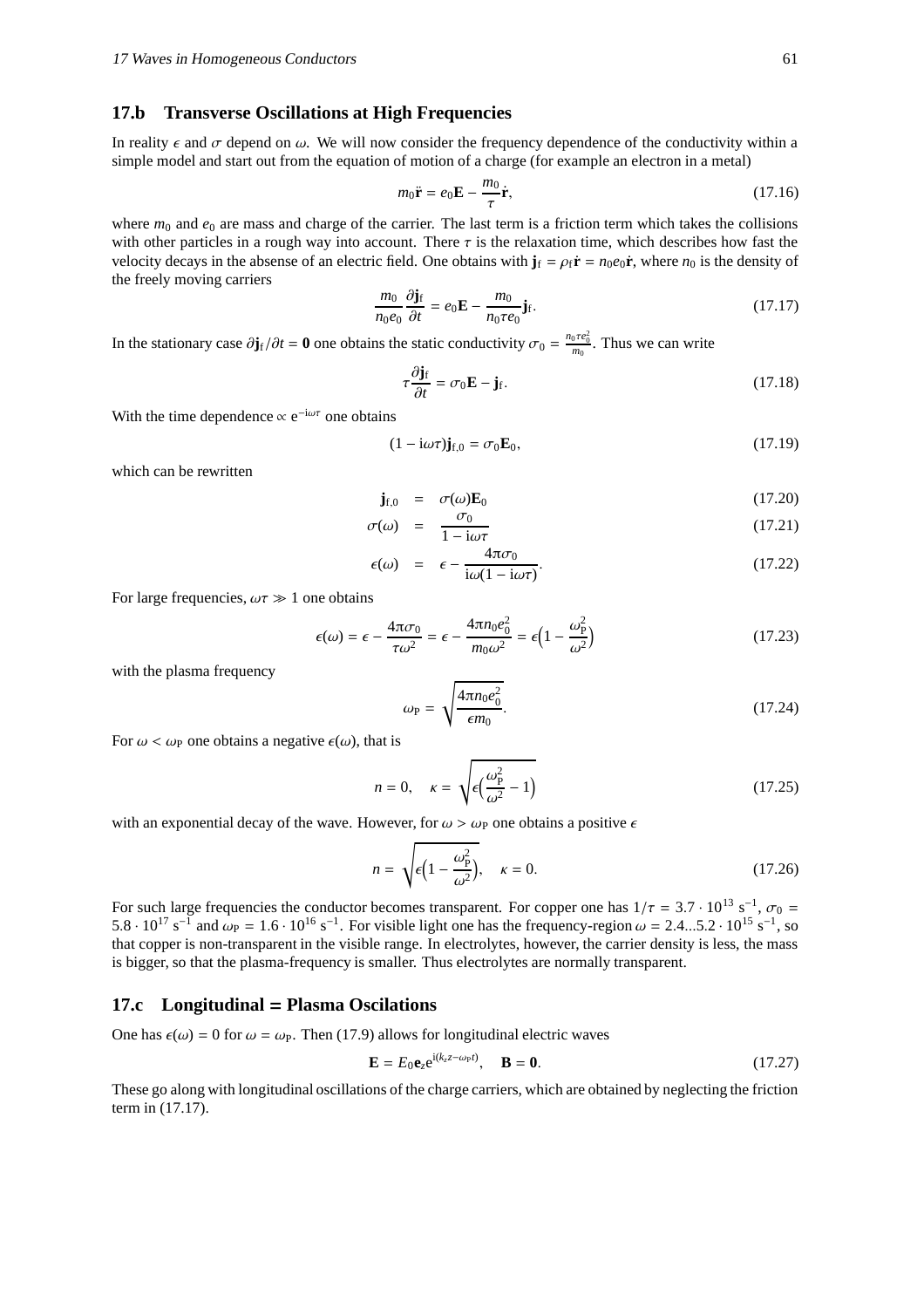## **18 Reflection and Refraction at a Planar Surface**

### **18.a Problem and Direction of Propagation**

We consider an incident plane wave  $\propto$  e<sup>i(k<sub>e</sub>·**r**−ω*t*)</sub> for *x* < 0, k<sub>e</sub> =</sup>  $(k', 0, k_z)$ , which hits the plane boundary  $x = 0$ . For  $x < 0$  the dielectric constant and the permeability be  $\epsilon_1$  and  $\mu_1$ , resp., for  $x > 0$ these constants are  $\epsilon_2$  and  $\mu_2$ . At the boundary  $x = 0$  the wave oscillates  $\propto e^{i(k_z z - \omega t)}$ . The reflected and the refracted wave show the same behaviour at the boundary, i.e. all three waves have  $k_z$ ,  $k_y$  and  $\omega$  in common and differ only in *kx*. From

$$
\mathbf{k}_i^2 = \frac{\epsilon_i \mu_i \omega^2}{c^2} = \frac{n_i^2 \omega^2}{c^2}, \quad n_i = \sqrt{\epsilon_i \mu_i}
$$
 (18.1)



one obtains

$$
k_1^2 = k_z^2 + k'^2 = \frac{n_1^2 \omega^2}{c^2} \qquad \mathbf{k}_r = (-k', 0, k_z)
$$
 (18.2)

$$
k_2^2 = k_z^2 + k^{\prime\prime 2} = \frac{n_2^2 \omega^2}{c^2} \qquad \mathbf{k}_d = (k^{\prime\prime}, 0, k_z). \tag{18.3}
$$

Here  $n_1$ , are the indices of refraction of both media. The *x*-component of the wave-vector of the reflected wave  $\mathbf{k}_r$  is the negative of that of the incident wave. Thus the angle of the incident wave  $\alpha_1$  and of the reflected wave are equal. If  $k''$  is real then  $k'' > 0$  has to be chosen so that the wave is outgoing and not incoming. If  $k''$  is imaginary then  $\mathfrak{I} k'' > 0$  has to be chosen, so that the wave decays exponentially in the medium 2 and does grow exponentially. For real k" one has

$$
k_z = k_1 \sin \alpha_1 = k_2 \sin \alpha_2. \tag{18.4}
$$

Thus SNELL's law follows from  $(18.1)$ 

$$
n_1 \sin \alpha_1 = n_2 \sin \alpha_2. \tag{18.5}
$$

If  $\sin \alpha_2 > 1$  results, then this corresponds to an imaginary k''. We finally remark

$$
\frac{k'}{k''} = \frac{k_1 \cos \alpha_1}{k_2 \cos \alpha_2} = \frac{\tan \alpha_2}{\tan \alpha_1}.
$$
\n(18.6)

### **18.b Boundary Conditions, Amplitudes**

In the following we have to distinguish two polarizations. They are referred to the plane of incidence. The plane of incidence is spaned by the direction of the incident wave and by the normal to the boundary (in our coordinates the *x*-*z*-plane). The polarization 1 is perpendicular to the plane of incidence, i.e. **E** is polarized in *y*-direction. The polarization 2 lies in the plane of incidence, **H** points in *y*-direction. One obtains the following conditions on polarization and continuity

|                      | polarization 1                  | polarization 2                            |        |
|----------------------|---------------------------------|-------------------------------------------|--------|
| E                    | $\perp$ plane of inc.           | in plane of inc.                          |        |
| H                    | in plane of inc.                | $\perp$ plane of inc.                     |        |
| E+                   | $E_{1,y} = E_{2,y}$             | $E_{1z} = E_{2z}$                         | (18.7) |
| $D_n = \epsilon E_n$ |                                 | $\epsilon_1 E_{1,x} = \epsilon_2 E_{2,x}$ | (18.8) |
| $H_{t}$              | $H_{1,z} = H_{2,z}$             | $H_{1,y} = H_{2,y}$                       | (18.9) |
| $B_n = \mu H_n$      | $\mu_1 H_{1,x} = \mu_2 H_{2,x}$ |                                           |        |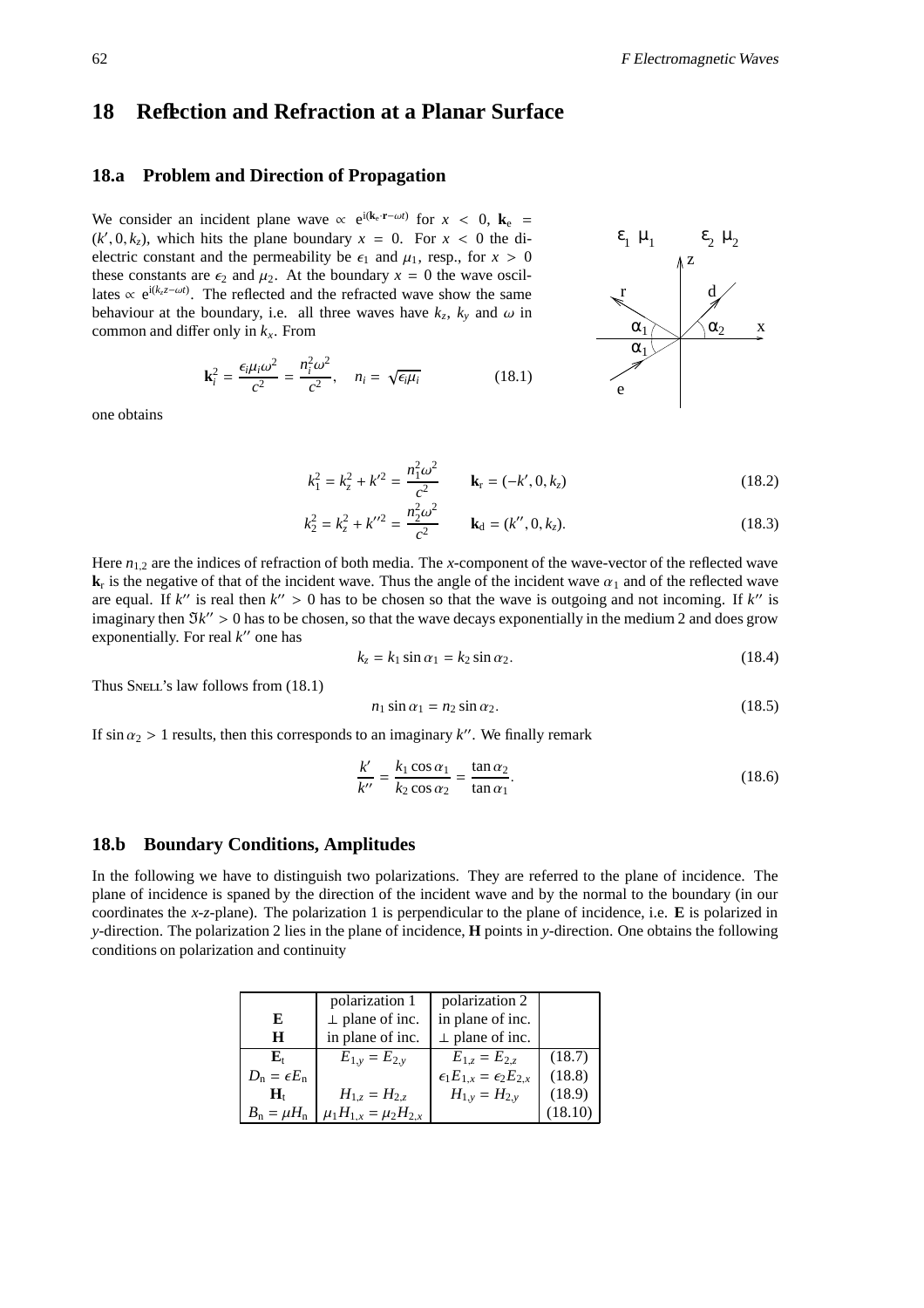Thus the ansatz for the electric field of polarization 1 is

$$
\mathbf{E}(\mathbf{r},t) = e^{i(k_z z - \omega t)} \mathbf{e}_y \cdot \begin{cases} (E_e e^{ik'x} + E_r e^{-ik'x}) & x < 0 \\ E_d e^{ik''x} & x > 0 \end{cases} \tag{18.11}
$$

From MAXWELL's equations one obtains for the magnetic field

$$
\operatorname{curl} \mathbf{E} = -\frac{\mu}{c} \dot{\mathbf{H}} = \frac{\mathrm{i}\omega\mu}{c} \mathbf{H},\tag{18.12}
$$

$$
\mu H_x = \frac{c}{i\omega} (\text{curl } \mathbf{E})_x = -\frac{c}{i\omega} \frac{\partial E_y}{\partial z} = -\frac{ck_z}{\omega} E_y \tag{18.13}
$$

$$
H_z = \frac{c}{i\mu\omega} \frac{\partial E_y}{\partial x} = e^{i(k_z z - \omega t)} \frac{c}{\omega} \cdot \begin{cases} \frac{k'}{\mu_1} (E_e e^{ik'x} - E_r e^{-ik'x}) & x < 0\\ \frac{k''}{\mu_2} E_d e^{ik''x} & x > 0. \end{cases}
$$
(18.14)

The boundary conditions come from the continuity of  $E_y$ , which is identical to the continuity of  $\mu H_x$ , and from the continuity of  $H_z$ ,

$$
E_e + E_r = E_d, \quad \frac{k'}{\mu_1}(E_e - E_r) = \frac{k''}{\mu_2}E_d,
$$
\n(18.15)

from which one obtains the amplitudes

$$
E_{\rm r} = \frac{\mu_2 k' - \mu_1 k''}{\mu_2 k' + \mu_1 k''} E_{\rm e}, \quad E_{\rm d} = \frac{2\mu_2 k'}{\mu_2 k' + \mu_1 k''} E_{\rm e}.
$$
 (18.16)

One comes from polarization 1 to polarization 2 by the transformation

$$
\mathbf{E} \to \mathbf{H}, \quad \mathbf{H} \to -\mathbf{E}, \quad \epsilon \leftrightarrow \mu. \tag{18.17}
$$

Thus one obtains for the amplitudes

$$
H_{\rm r} = \frac{\epsilon_2 k' - \epsilon_1 k''}{\epsilon_2 k' + \epsilon_1 k''} H_{\rm e}, \quad H_{\rm d} = \frac{2\epsilon_2 k'}{\epsilon_2 k' + \epsilon_1 k''} H_{\rm e}.
$$
 (18.18)

### **18.c Discussion** for  $\mu_1 = \mu_2$

Now we discuss the results for  $\mu = 1 = \mu_2$ , since for many media the permeability is practically equal to 1.

### **18.c.** $\alpha$  **Insulator,**  $|\sin \alpha_2| < 1$ **: Refraction**

Now we determine the amplitude of the reflected wave from that of the incident wave. The reflection coefficient *R*, i.e. the percentage of the incident power which is reflected is given by

$$
R = \left(\frac{E_{\rm r}}{E_{\rm e}}\right)^2 = \left(\frac{H_{\rm r}}{H_{\rm e}}\right)^2,\tag{18.19}
$$

since the modulus of the time averaged POYNTING vector  $S = cE \times H/(4\pi)$  for vectors **E** and **H** which are orthogonal to each other yields

$$
\overline{|\mathbf{S}|} = \frac{c}{8\pi} |\mathbf{E}| \cdot |\mathbf{H}| = \frac{c'}{8\pi} \epsilon E^2 = \frac{c'}{8\pi} \mu H^2.
$$
 (18.20)

For the polarisation 1 one obtains with (18.6)

$$
E_{\rm r} = \frac{k' - k''}{k' + k''} E_{\rm e} = \frac{\tan \alpha_2 - \tan \alpha_1}{\tan \alpha_2 + \tan \alpha_1} E_{\rm e} = \frac{\sin(\alpha_2 - \alpha_1)}{\sin(\alpha_2 + \alpha_1)} E_{\rm e}.
$$
 (18.21)

For polarization 2 one has

$$
H_{\rm r} = \frac{n_2^2 k' - n_1^2 k''}{n_2^2 k' + n_1^2 k''} H_{\rm e} = \frac{\sin^2 \alpha_1 \tan \alpha_2 - \sin^2 \alpha_2 \tan \alpha_1}{\sin^2 \alpha_1 \tan \alpha_2 + \sin^2 \alpha_2 \tan \alpha_1} H_{\rm e} = \frac{\tan(\alpha_1 - \alpha_2)}{\tan(\alpha_1 + \alpha_2)} H_{\rm e}.
$$
 (18.22)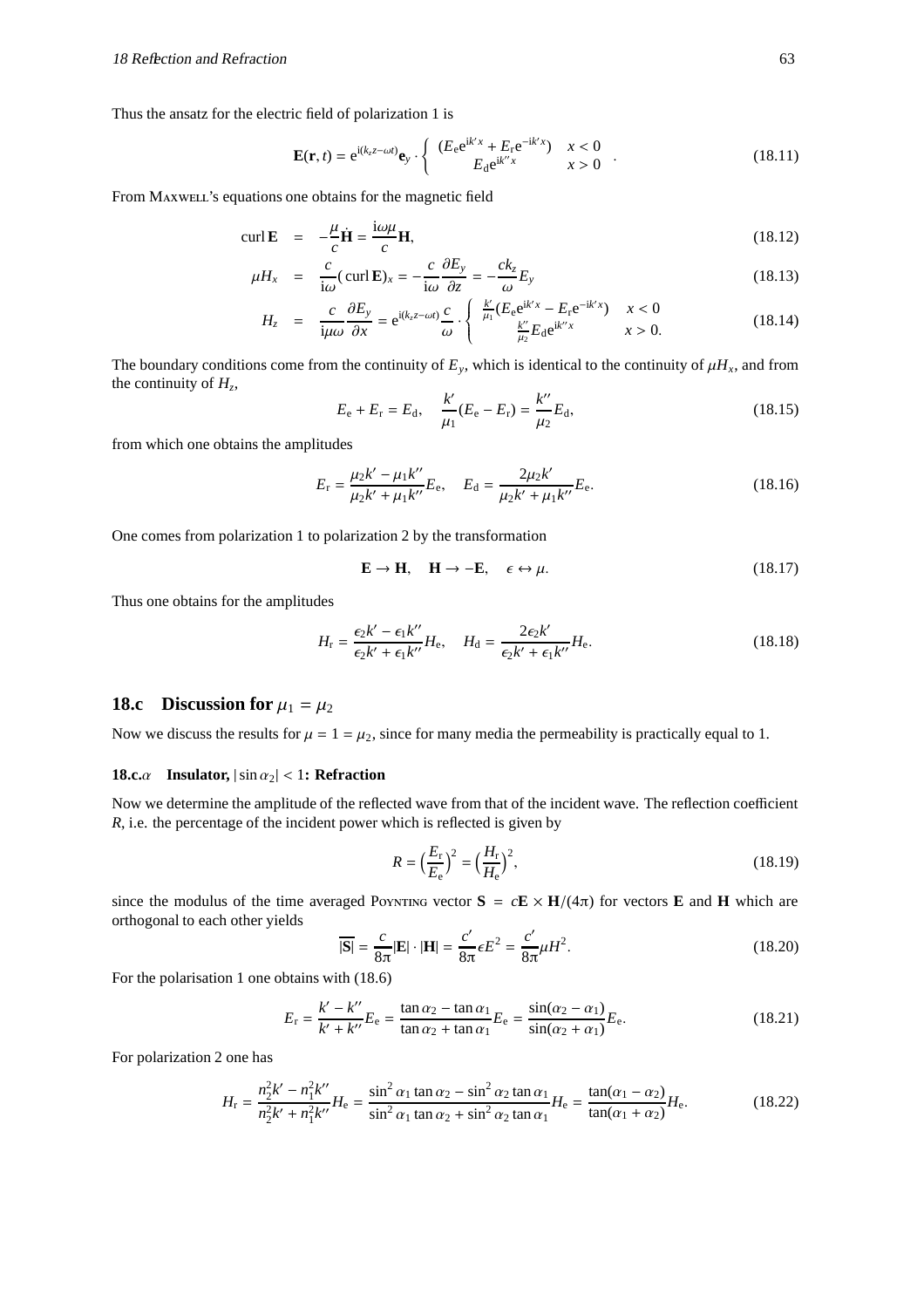One finds that the reflection vanishes for polarization 2 for  $\alpha_1 + \alpha_2 = 90^0$ , from which one obtains tan  $\alpha_1 = n_2/n_1$ because of  $\sin \alpha_2 = \cos \alpha_1$  and (18.5). This angle is called BREWSTER's angle. By incidence of light under this angle only light of polarization 1 is reflected. This can be used to generate linearly polarized light. In the limit  $\alpha$  approaching zero, i.e. by incidence of the light perpendicular to the surface one obtains for both polarizations (which can no longer be distinguished)

$$
R = \left(\frac{n_2 - n_1}{n_2 + n_1}\right)^2, \quad \alpha = 0
$$
\n(18.23)

### **18.c.**β **Insulator,** |*sin*α2| > 1**: Total Reflection**

In this case k'' is imaginary. The wave penetrates only exponentially decaying into the second medium. From the first expressions of (18.21) and (18.22) one finds since the numerator of the fraction is the conjugate complex of the denominator that

$$
|E_{\rm r}| = |E_{\rm e}|, \quad |H_{\rm r}| = |H_{\rm e}|. \quad R = 1,
$$
\n(18.24)

Thus one has total reflection.

### **18.c.**γ **Metallic Reflection,**  $\alpha = 0$

In the case of metallic reflection we set  $n_1 = 1$  (vacuum or air) and  $n_2 = n + i\kappa$  (17.11). Then one obtains from (18.23) for  $\alpha = 0$  the reflection coefficient

$$
R = \left| \frac{n + i\kappa - 1}{n + i\kappa + 1} \right|^2 = \frac{(n - 1)^2 + \kappa^2}{(n + 1)^2 + \kappa^2} = 1 - \frac{4n}{(n + 1)^2 + \kappa^2}.
$$
 (18.25)

For  $\omega \epsilon \ll 2\pi \sigma$  one obtains from (17.5) and (17.15)

$$
n \approx \kappa \approx \sqrt{\frac{2\pi\sigma}{\omega}}, \quad R \approx 1 - \frac{2}{n} \approx 1 - \sqrt{\frac{2\omega}{\pi\sigma}}, \tag{18.26}
$$

a result named after HAGEN and RUBENS.

#### **18.c.**δ **Surface Waves along a Conductor**

Finally we consider waves, which run along the boundary of a conductor with the vacuum. Thus we set  $\epsilon_1 = 1$ and  $\epsilon_2 = \epsilon(\omega)$  from (17.5). Then we need one wave on each side of the boundary. We obtain this by looking for a solution, where no wave is reflected. Formally this means that we choose a wave of polarization 2 for which  $H<sub>r</sub>$  in (18.18) vanishes, thus

$$
\epsilon(\omega)k' = k'' \tag{18.27}
$$

has to hold. With (18.2) and (18.3)

$$
k_z^2 + k'^2 = \frac{\omega^2}{c^2}, \quad k_z^2 + k''^2 = \frac{\epsilon(\omega)\omega^2}{c^2}
$$
 (18.28)

one obtains the solution

$$
k_z = \frac{\omega}{c} \sqrt{\frac{\epsilon(\omega)}{1 + \epsilon(\omega)}}, \quad k' = \frac{k_z}{\sqrt{\epsilon(\omega)}}, \quad k'' = \sqrt{\epsilon(\omega)} k_z.
$$
 (18.29)

Using approximation (17.15) one obtains for frequencies which are not too large

$$
k_z = \frac{\omega}{c} \left( 1 + \frac{i\omega}{8\pi\sigma} \right) \tag{18.30}
$$

$$
k' = \frac{(1 - i)\omega^{3/2}}{2c\sqrt{2\pi\sigma}}
$$
(18.31)

$$
k'' = \frac{(1+i)\omega^{1/2}\sqrt{2\pi\sigma}}{c}.
$$
 (18.32)

Thus for small frequencies,  $\omega < \sigma$ , the exponential decay in direction of propagation  $(k_z)$  is smallest, into the vacuum it is faster  $(k')$  and into the metal it is fastest  $(k'')$ .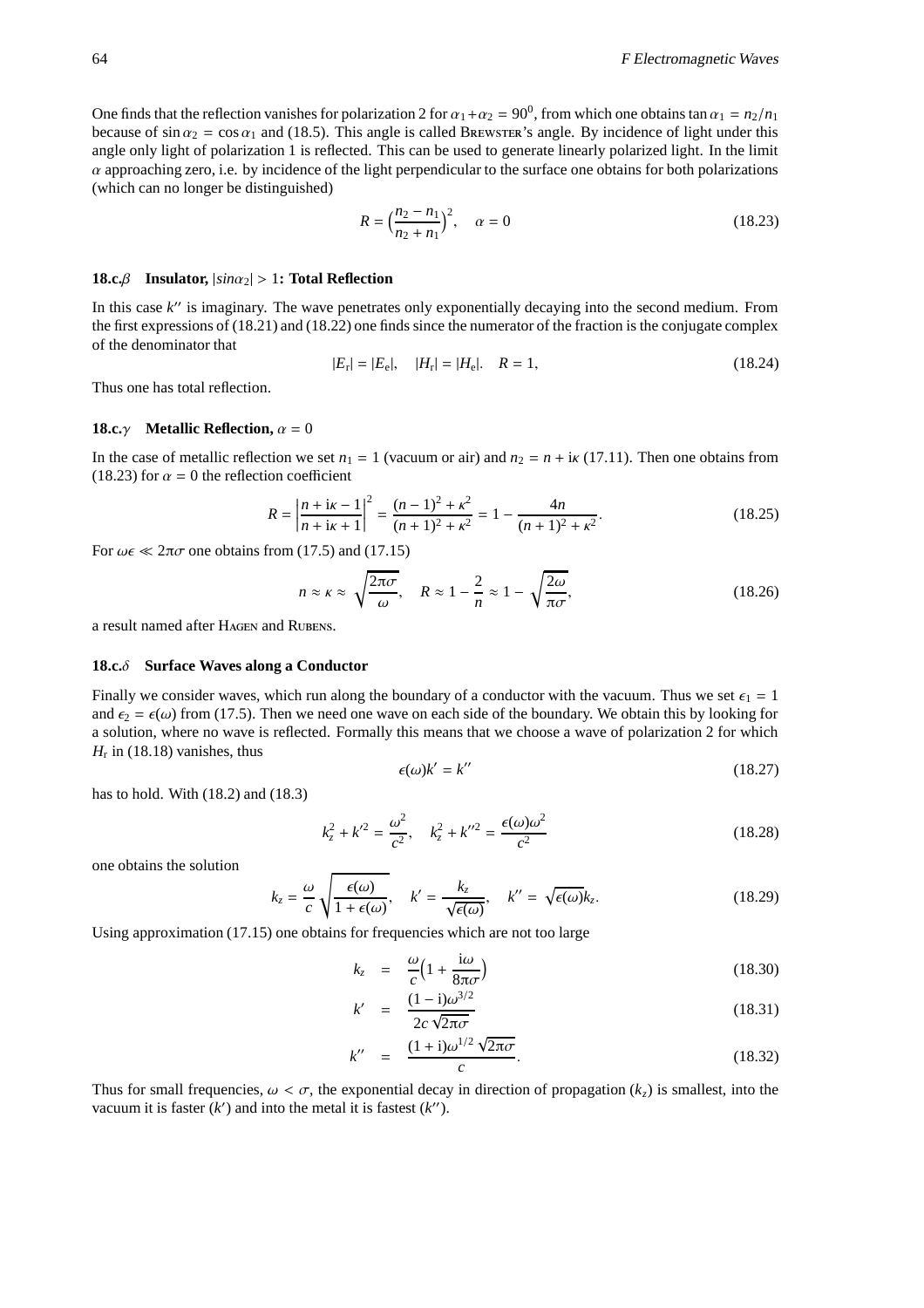## **19 Wave Guides**

There are various kinds of wave guides. They may consist for example of two conductors, which run in parallel (two wires) or which are coaxial conductors. But one may also guide an electro-magnetic wave in a dielectric wave guide (for light e.g.) or in a hollow metallic cylinder.

In all cases we assume translational invariance in *z*-direction, so that material properties  $\epsilon$ ,  $\mu$ , and  $\sigma$  are only functions of *x* and *y*. Then the electromagnetic fields can be written

$$
\mathbf{E} = \mathbf{E}_0(x, y) e^{i(k_z z - \omega t)}, \quad \mathbf{B} = \mathbf{B}_0(x, y) e^{i(k_z z - \omega t)}.
$$
 (19.1)

Then the functions  $\mathbf{E}_0$ ,  $\mathbf{B}_0$  and  $\omega(k_z)$  have to be determined.

## **19.a Wave Guides**

We will carry through this program for a wave guide which is a hollow metallic cylinder (not necessarily with circular cross-section). We start out from the boundary conditions, where we assume that the cylinder surface is an ideal metal  $\sigma = \infty$ . Then one has at the surface

$$
\mathbf{E}_{t} = \mathbf{0},\tag{19.2}
$$

since a tangential component would yield an infinite current density at the surface. Further from curl  $\mathbf{E} = -\dot{\mathbf{B}}/c$ it follows that

$$
ikB_n = (\operatorname{curl} \mathbf{E})_n = (\operatorname{curl} \mathbf{E}_t) \cdot \mathbf{e}_n \quad k = \omega/c,
$$
\n(19.3)

from which one obtains

$$
B_{\rm n} = 0.\tag{19.4}
$$

Inside the wave guide one has

$$
(\text{curl }\mathbf{E})_y = -\frac{1}{c}\dot{B}_y \quad \to \quad \mathrm{i}k_z E_{0,x} - \nabla_x E_{0,z} = \mathrm{i}k B_{0,y} \tag{19.5}
$$

$$
(\text{curl }\mathbf{B})_x = \frac{1}{c}\dot{E}_x \quad \to \quad \nabla_y B_{0,z} - i k_z B_{0,y} = -i k E_{0,x}.
$$
 (19.6)

By use of

$$
k_{\perp}^2 = k^2 - k_z^2 \tag{19.7}
$$

one can express the transverse components by the longitudinal components

$$
k_{\perp}^{2} E_{0,x} = i k_{z} \nabla_{x} E_{0,z} + i k \nabla_{y} B_{0,z}
$$
 (19.8)

$$
k_{\perp}^{2} B_{0,y} = i k \nabla_{x} E_{0,z} + i k_{z} \nabla_{y} B_{0,z}.
$$
 (19.9)

Similar equations hold for  $E_{0,y}$  and  $B_{0,x}$ . In order to determine the longitudinal components we use the wave equation

$$
(\Delta - \frac{\partial^2}{c^2 \partial t^2}) (E_{0,z} e^{i(k_z z - \omega t)}) = 0,
$$
\n(19.10)

from which one obtains

$$
(\nabla_x^2 + \nabla_y^2 + k_\perp^2) E_{0,z}(x, y) = 0
$$
\n(19.11)

and similarly

$$
(\nabla_x^2 + \nabla_y^2 + k_\perp^2) B_{0,z}(x, y) = 0.
$$
\n(19.12)

One can show that the other equations of MAXWELL are fulfilled for  $k_{\perp} \neq 0$ , since

$$
k_{\perp}^{2} \operatorname{div} \mathbf{E} = i k_{z} \n\left\{ \n\cdot (\nabla_{x}^{2} + \nabla_{y}^{2} + k_{\perp}^{2}) E_{0,z} e^{i(k_{z}z - \omega t)} \n\right\}
$$
\n(19.13)

$$
k_{\perp}^{2} \text{div } \mathbf{B} = i k_{z} \n\left\{ \n\cdot (\nabla_{x}^{2} + \nabla_{y}^{2} + k_{\perp}^{2}) B_{0,z} e^{i(k_{z}z - \omega t)} \n\right. \n\tag{19.14}
$$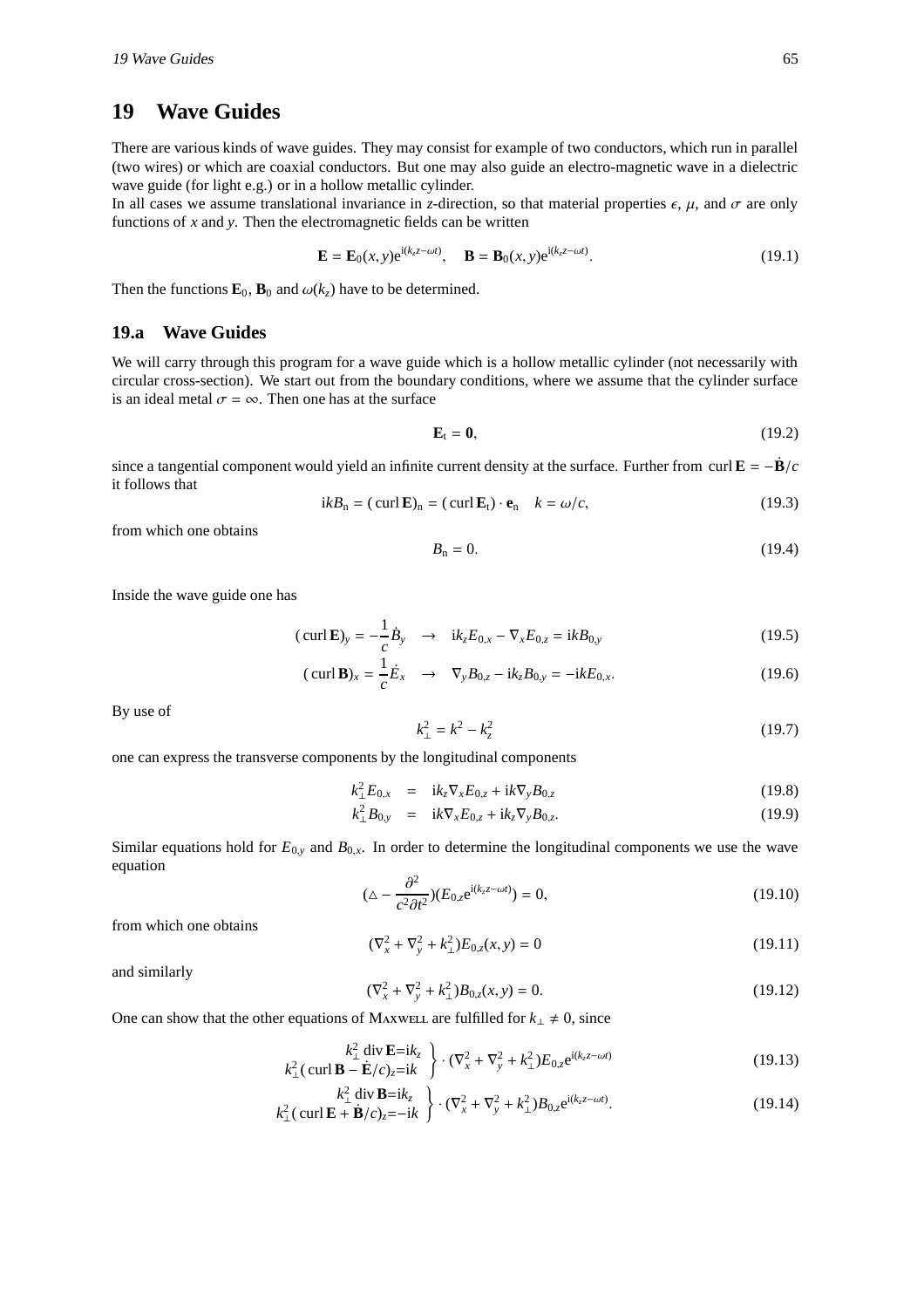Thus it is sufficient to fulfill the wave equations. We further note that  $E_{0,z}$  and  $B_{0,z}$  are independent from each other. Correspondingly one distinguishes TE-modes (transverse electric) with  $E_{0,z} = 0$  and TM-modes (transverse magnetic) with  $B_{0,z} = 0$ .

We return to the boundary conditions. The components perpendicular to the direction of propagation *z* read

$$
k_{\perp}^{2}(\mathbf{e}_{x}E_{0,x}+\mathbf{e}_{y}E_{0,y}) = ik_{z}\,\text{grad}\,E_{0,z} - ik\mathbf{e}_{z}\times\,\text{grad}\,B_{0,z}
$$
 (19.15)

$$
k_{\perp}^{2}(\mathbf{e}_{x}B_{0,x}+\mathbf{e}_{y}B_{0,y}) = ik_{z}\,\text{grad}\,B_{0,z} + ik\mathbf{e}_{z} \times \text{grad}\,E_{0,z}.\tag{19.16}
$$

If we introduce besides the normal vector  $e_n$  and the vector  $e_r$  a third unit vector  $e_c = e_z \times e_n$  at the surface of the waveguide then the tangential plain of the surface is spanned by  $\mathbf{e}_r$  and  $\mathbf{e}_c$ .  $\mathbf{e}_c$  itself lies in the *xy*-plain. Since  $e_n$  lies in the *xy*-plain too, we may transform to *n* and *c* components

$$
\mathbf{e}_x E_{0,x} + \mathbf{e}_y E_{0,y} = \mathbf{e}_c E_{0,c} + \mathbf{e}_n E_{0,n}.
$$
 (19.17)

Then (19.15, 19.16) can be brought into the form

$$
k_{\perp}^{2}(\mathbf{e}_{n}E_{0,n}+\mathbf{e}_{c}E_{0,c}) = i k_{z}(\mathbf{e}_{n}\partial_{n}E_{0,z}+\mathbf{e}_{c}\partial_{c}E_{0,z}) - i k(\mathbf{e}_{c}\partial_{n}B_{0,z}-\mathbf{e}_{n}\partial_{c}B_{0,z}),
$$
(19.18)

$$
k_{\perp}^{2}(\mathbf{e}_{n}B_{0,n}+\mathbf{e}_{c}B_{0,c}) = ik_{z}(\mathbf{e}_{n}\partial_{n}B_{0,z}+\mathbf{e}_{c}\partial_{c}B_{0,z})+ik(\mathbf{e}_{c}\partial_{n}E_{0,z}-\mathbf{e}_{n}\partial_{c}E_{0,z}).
$$
\n(19.19)

At the surface one has

$$
E_{0,z} = E_{0,c} = B_{0,n} = 0 \tag{19.20}
$$

according to (19.2, 19.4). From (19.18, 19.19) one obtains

$$
k_{\perp}^{2} E_{0,c} = i k_{z} \partial_{c} E_{0,z} - i k \partial_{n} B_{0,z}, \qquad (19.21)
$$

$$
k_{\perp}^{2} B_{0,n} = i k_{z} \partial_{n} B_{0,z} + i k \partial_{c} E_{0,z}.
$$
 (19.22)

Since  $E_{0,z} = 0$  holds at the surface one has  $\partial_c E_{0,z} = 0$  at the surface too. Apparently the second condition is  $\partial_n B_{0,z} = 0$ .

Then the following eigenvalue problem has to be solved

TM-Mode: 
$$
(\nabla_x^2 + \nabla_y^2 + k_\perp^2)E_{0,z} = 0
$$
,  $E_{0,z} = 0$  at the surface, (19.23)

TE-Mode: 
$$
(\nabla_x^2 + \nabla_y^2 + k_\perp^2)B_{0,z} = 0
$$
,  $(\text{grad } B_{0,z})_n = 0$  at the surface. (19.24)

Then one obtains the dispersion law

$$
\omega = c \sqrt{k_z^2 + k_\perp^2}.
$$
\n(19.25)

**TEM-modes** By now we did not discuss the case *k*<sup>⊥</sup> = 0. We will not do this in all details. One can show that for these modes both longitudinal components vanish,  $E_{0,z} = B_{0,z} = 0$ . Thus one calls them TEM-modes. Using  $k_z = \pm k$  from (19.5) and similarly after a rotation of **E** and **B** around the *z*-axis by 90<sup>0</sup>  $E_{0,x} \to E_{0,y}$ ,  $B_{0,y} \to -B_{0,x}$ one obtains

$$
B_{0,y} = \pm E_{0,x}, \quad B_{0,x} = \mp E_{0,y}.
$$
 (19.26)

From ( curl  $\mathbf{E}_{2z} = 0$  it follows that  $\mathbf{E}_0$  can be expressed by the gradient of a potential

$$
\mathbf{E}_0 = -\operatorname{grad} \Phi(x, y),\tag{19.27}
$$

which due to div  $\mathbf{E}_0 = 0$  fulfills LAPLACE's equation

$$
(\nabla_x^2 + \nabla_y^2)\Phi(x, y) = 0.
$$
 (19.28)

Thus Laplace's homogeneous equation in two dimensions has to be solved. Because of  $\mathbf{E}_{0,t} = \mathbf{0}$  the potential on the surface has to be constant. Thus one obtains a non-trivial solution only in multiply connected regions, i.e. not inside a circular or rectangular cross-section, but outside such a region or in a coaxial wire or outside two wires.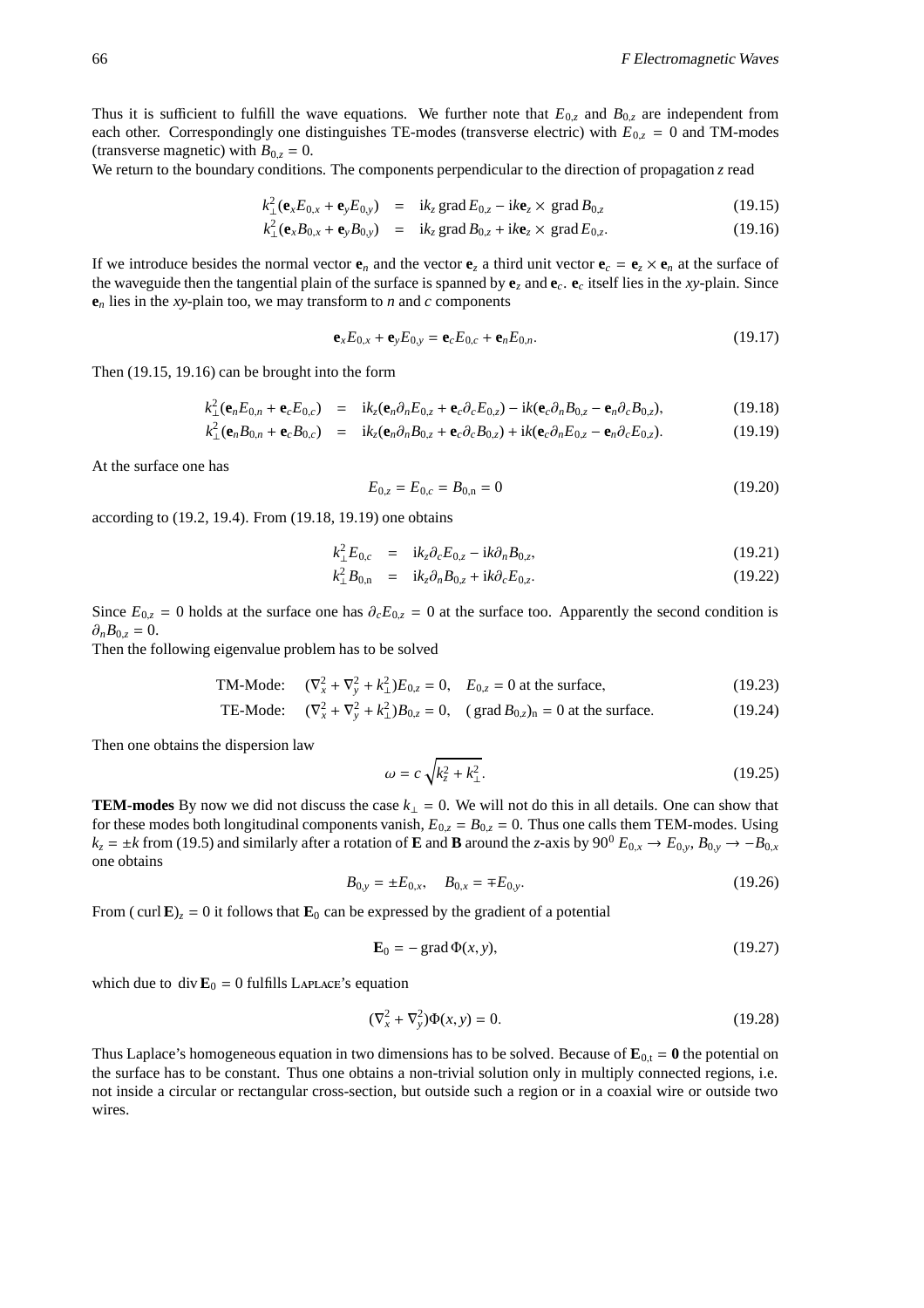### **19.b Solution for a Rectangular Cross Section**

We determine the waves in a wave guide of rectangular cross-section with sides *a* and *b*. For the TM-wave we start with the factorization ansatz

$$
E_{0,z}(x, y) = f(x)g(y)
$$
\n(19.29)

Insertion into (19.11) yields

$$
f''g + fg'' + k_{\perp}^2 fg = 0 \tag{19.30}
$$

and equivalently

$$
\frac{f''}{f} + \frac{g''}{g} = -k_{\perp}^2,\tag{19.31}
$$

from which one concludes that  $f''/f$  and  $g''/g$  have to be constant. Since  $E_{0,z}$  has to vanish at the boundary, one obtains *n*π*x m*π*y*

$$
E_{0,z}(x,y) = E_0 \sin(\frac{n\pi x}{a}) \sin(\frac{m\pi y}{b}), \quad k_{\perp}^2 = \left(\frac{n\pi}{a}\right)^2 + \left(\frac{m\pi}{b}\right)^2, \quad n \ge 1, m \ge 1. \tag{19.32}
$$

For the TE-wave one obtains with the corresponding ansatz

$$
B_{0,z}(x, y) = f(x)g(y)
$$
 (19.33)

and the boundary condition ( $\text{grad } B_{0,z}$ )<sub>n</sub> = 0 the solutions

$$
B_{0,z}(x,y) = B_0 \cos(\frac{n\pi x}{a}) \cos(\frac{m\pi y}{b}), \quad k_\perp^2 = \left(\frac{n\pi}{a}\right)^2 + \left(\frac{m\pi}{b}\right)^2, \quad n \ge 0, \quad m \ge 0, \quad n + m \ge 1. \tag{19.34}
$$

### **19.c Wave Packets**

Often one does not deal with monochromatic waves, but with wave packets, which consist of Fourier components with  $k_z \approx k_{z,0}$ 

$$
\mathbf{E} = \mathbf{E}_0(x, y) \int dk_z f_0(k_z) e^{i(k_z z - \omega(k_z)t)},
$$
\n(19.35)

where  $f_0(k_z)$  has a maximum at  $k_z = k_{z,0}$  and decays rapidly for other values of  $k_z$ . Then one expands  $\omega(k_z)$ around  $k_{z,0}$ 

$$
\omega(k_z) = \omega(k_{z,0}) + v_{\rm gr}(k_z - k_{z,0}) + \dots \tag{19.36}
$$

$$
v_{\rm gr} = \left. \frac{d\omega(k_z)}{dk_z} \right|_{k_z = k_{z,0}}.\tag{19.37}
$$

In linear approximation of this expansion one obtains

$$
\mathbf{E} = \mathbf{E}_0(x, y) e^{i(k_z 0 z - \omega(k_z 0)t)} f(z - v_{\text{gr}} t), \quad f(z - v_{\text{gr}} t) = \int dk_z f_0(k_z) e^{i(k_z - k_{z,0})(z - v_{\text{gr}} t)}.
$$
 (19.38)

The factor in front contains the phase  $\phi = k_{z,0}z - \omega(k_{z,0})t$ . Thus the wave packet oscillates with the phase velocity

$$
v_{\rm ph} = \left. \frac{\partial z}{\partial t} \right|_{\phi} = \frac{\omega(k_{z,0})}{k_{z,0}}.
$$
\n(19.39)

On the other hand the local dependence of the amplitude is contained in the function  $f(z - v_{gt}t)$ . Thus the wave packet moves with the group velocity (signal velocity)  $v_{\text{gr}}$ , (19.37). For the waves in the wave-guide we obtain from  $(19.25)$ 

$$
v_{\rm ph} = c \frac{\sqrt{k_{\perp}^2 + k_{z,0}^2}}{k_{z,0}},
$$
\n(19.40)

$$
v_{\rm gr} = c \frac{k_{z,0}}{\sqrt{k_{\perp}^2 + k_{z,0}^2}}.
$$
 (19.41)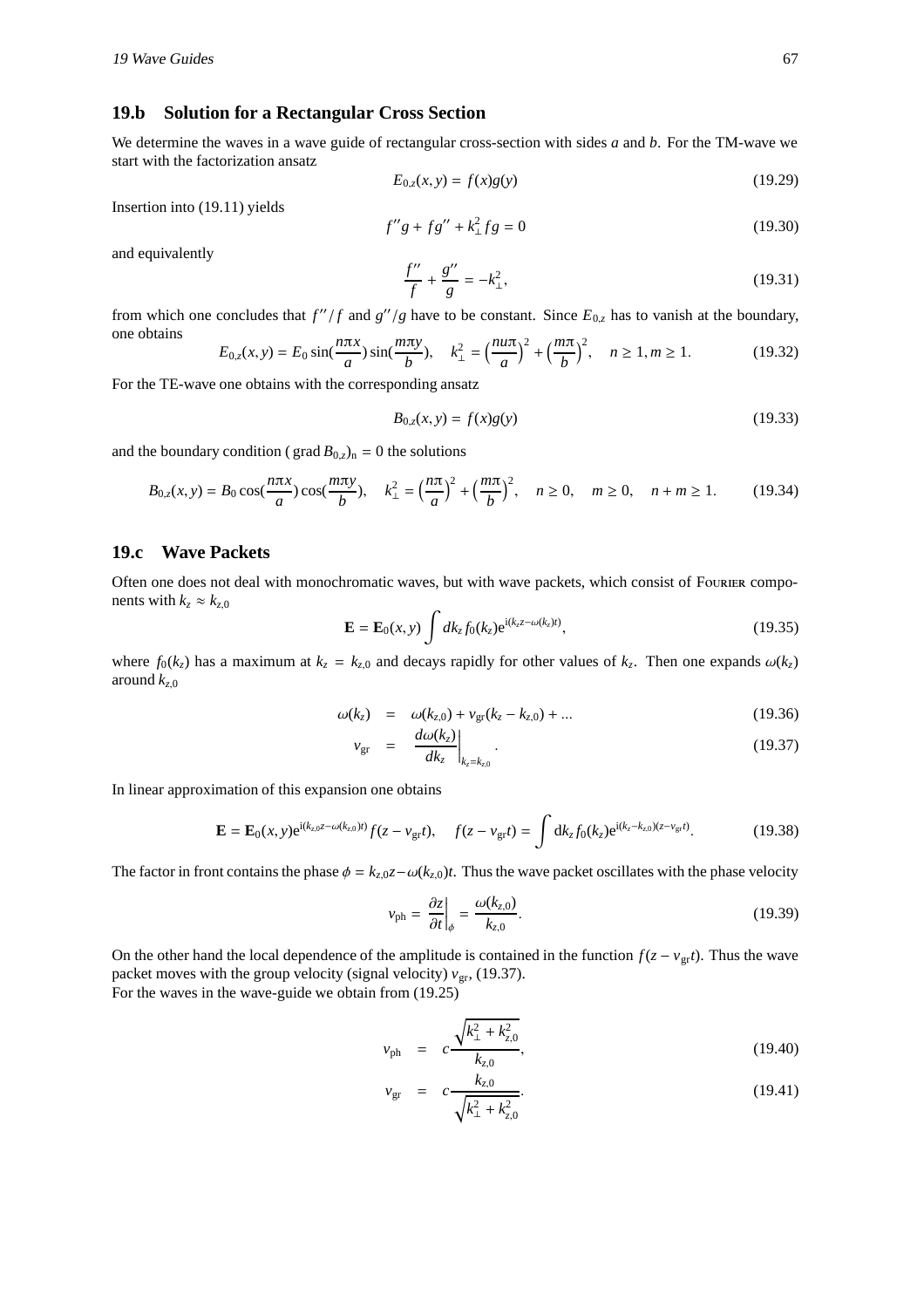The phase velocity is larger than the velocity of light in vacuum  $c$ , the group velocity (velocity of a signal) less than *c*. If one performs the expansion (19.36) beyond the linear term, then one finds that the wave packets spread in time.

**Exercise** Determine  $\omega(k)$  for transverse oscillations in a conductor above the plasma frequency (section 17.b) for  $\epsilon = 1$  and the resulting phase- and group-velocities, resp.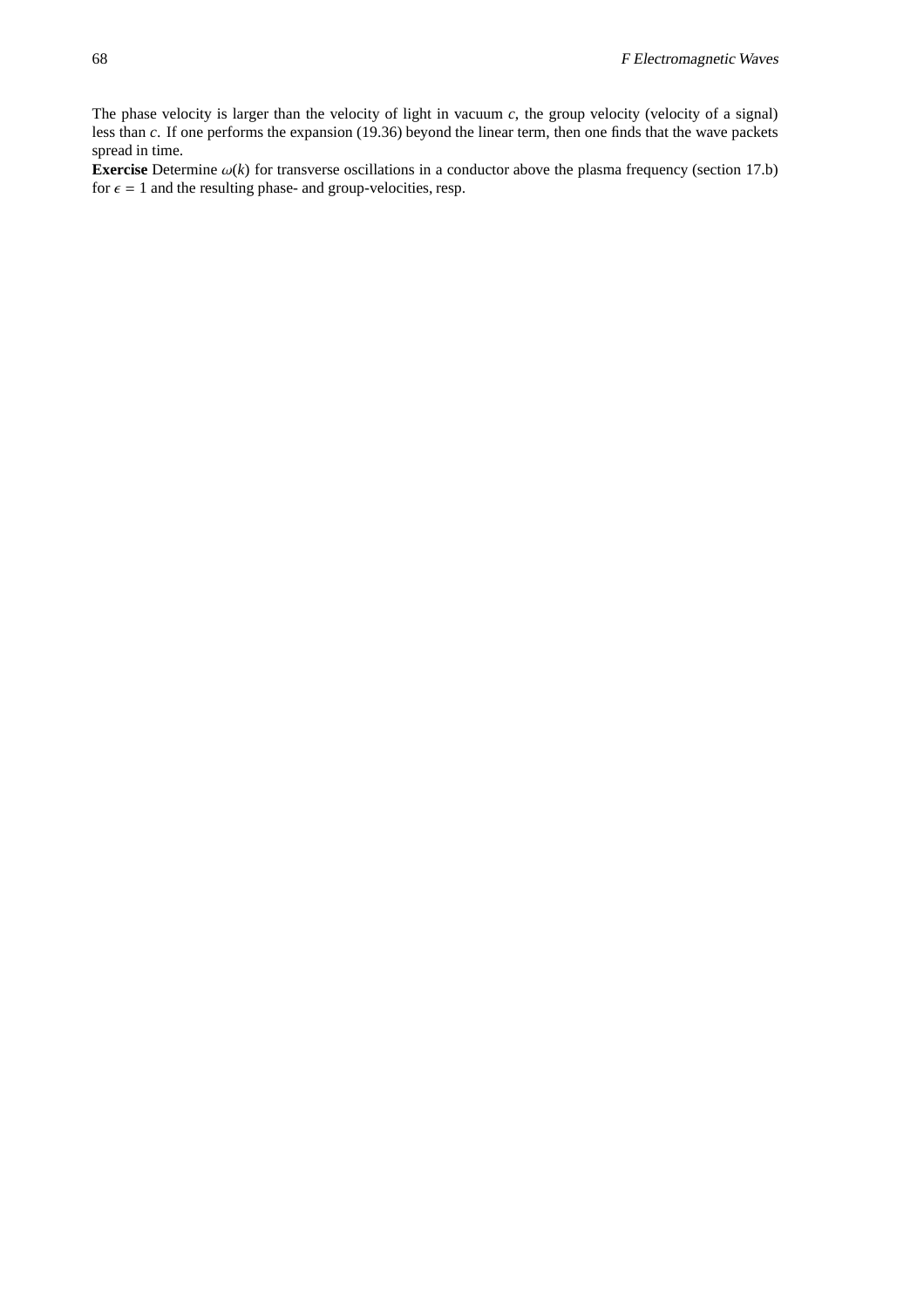# **G Electrodynamic Potentials**

©2003 Franz Wegner Universität Heidelberg

## **20 Electrodynamic Potentials, Gauge Transformations**

We already know the electric potential Φ from electrostatics and the vector potential **A** from magnetostatics. Both can also be used for time-dependent problems and allow the determination of **B** and **E**.

### **20.a Potentials**

MAXWELL's third and fourth equations are homogeneous equations, i.e. they do not contain charges and currents explicitly. They allow to express the fields **B** and **E** by means of potentials. One obtains from div  $\mathbf{B} = 0$ 

$$
\mathbf{B}(\mathbf{r},t) = \text{curl}\,\mathbf{A}(\mathbf{r},t). \tag{20.1}
$$

Proof: Due to div  $\mathbf{B} = 0$  one has  $\Delta \mathbf{B} = - \text{curl curl } \mathbf{B}$  (B.26), from which one concludes similarly as in (9.16) and (9.17)

$$
\mathbf{B}(\mathbf{r}) = \frac{1}{4\pi} \int d^3 r' \left(\text{curl}' \text{ curl}' \mathbf{B}(\mathbf{r}')\right) \frac{1}{|\mathbf{r} - \mathbf{r}'|} = \frac{1}{4\pi} \text{ curl } \int d^3 r' \frac{\text{curl}' \mathbf{B}(\mathbf{r}')}{|\mathbf{r} - \mathbf{r}'|}
$$
(20.2)

when the vector potential was introduced in the magnetostatics. An elementary proof is left as exercise. From curl  $\mathbf{E} + \dot{\mathbf{B}}/c = 0$  one obtains

$$
\operatorname{curl}\left(\mathbf{E} + \frac{1}{c}\dot{\mathbf{A}}\right) = \mathbf{0},\tag{20.3}
$$

so that the argument under the curl can be expressed as a gradient. Conventionally one calls it − grad Φ, so that

$$
\mathbf{E} = -\frac{1}{c}\dot{\mathbf{A}} - \text{grad}\,\Phi \tag{20.4}
$$

follows. The second term is already known from electrostatics. The time derivative of **A** contains the law of induction. One sees contrarily that the representations of the potentials in (20.4) and (20.1) fulfill the homogeneous MAXWELL equations.

### **20.b Gauge Transformations**

The potentials **A** and Φ are not uniquely determined by the fields **B** and **E**. We may replace **A** by

$$
\mathbf{A}'(\mathbf{r},t) = \mathbf{A}(\mathbf{r},t) + \text{grad}\,\Lambda(\mathbf{r},t) \tag{20.5}
$$

without changing **B**

$$
\mathbf{B} = \text{curl}\,\mathbf{A} = \text{curl}\,\mathbf{A}',\tag{20.6}
$$

since curl grad  $\Lambda = 0$ . It follows that

$$
\mathbf{E} = -\frac{1}{c}\dot{\mathbf{A}}' - \text{grad}(\Phi - \frac{1}{c}\dot{\mathbf{\Lambda}}).
$$
 (20.7)

If we replace simultaneously  $\Phi$  by

$$
\Phi'(\mathbf{r},t) = \Phi(\mathbf{r},t) - \frac{1}{c}\dot{\Lambda}(\mathbf{r},t),
$$
\n(20.8)

then **E** and **B** remain unchanged. One calls the transformations (20.5) and (20.8) gauge transformations.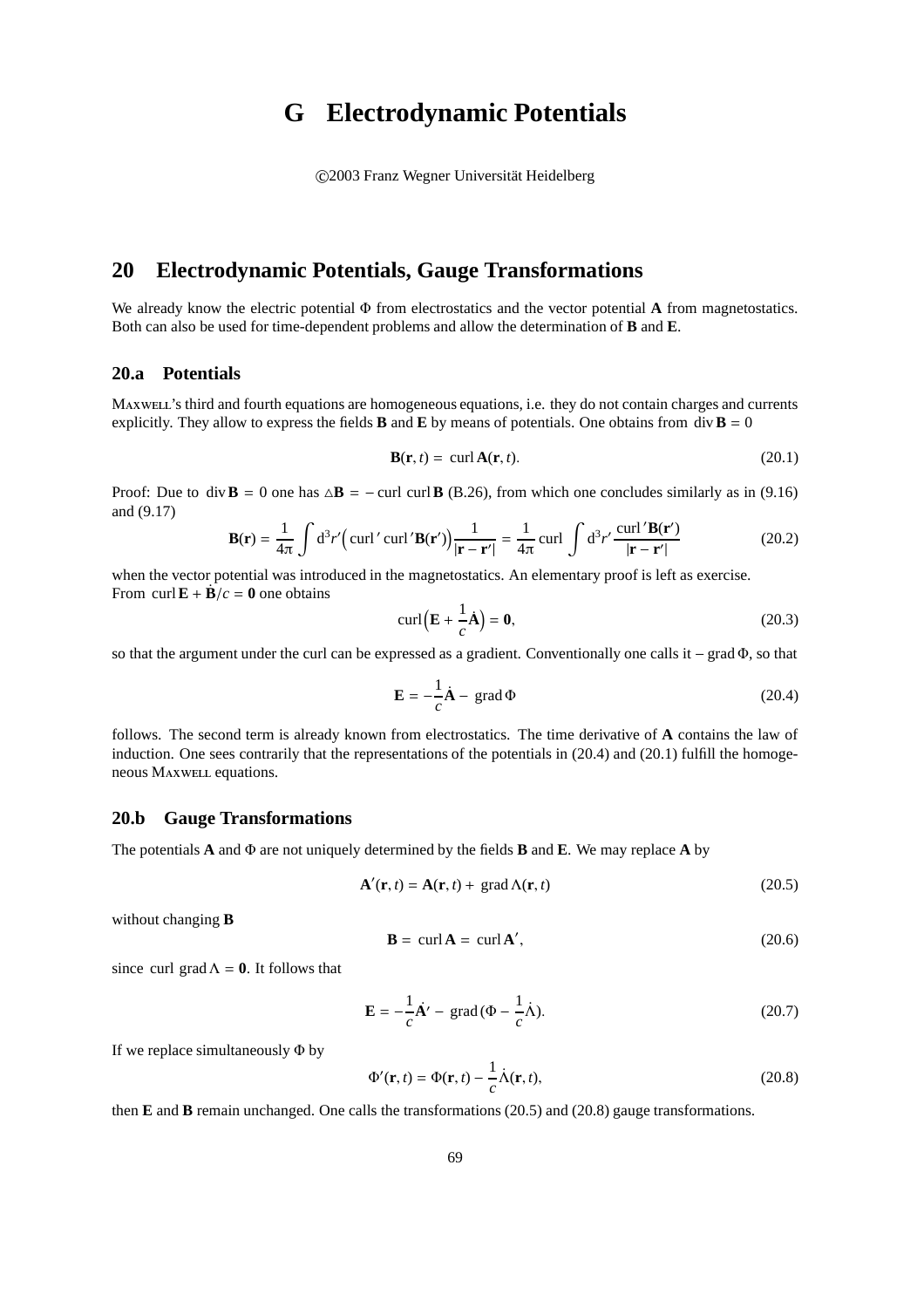The arbitrariness in the gauge allows to impose restrictions on the potentials Φ and **A**

LORENZ gauge 
$$
\text{div } \mathbf{A} + \frac{1}{c} \dot{\Phi} = 0,
$$
 (20.9)

$$
Coulomb gauge \tdiv \mathbf{A} = 0. \t(20.10)
$$

If potentials  $\Phi'$  and  $A'$  do not obey the desired gauge, the potentials  $\Phi$  and  $A$  are obtained by an appropriate choice of Λ

LORENZ gauge 
$$
\operatorname{div} \mathbf{A}' + \frac{1}{c} \dot{\Phi}' = \Box \Lambda,
$$
 (20.11)

Coulomb gauge 
$$
\text{div } \mathbf{A}' = \Delta \Lambda,
$$
 (20.12)

where

$$
\Box := \Delta - \frac{1}{c^2} \frac{\partial^2}{\partial t^2} \tag{20.13}
$$

is D'ALEMBERT's operator. The LORENZ gauge traces back to the Danish physicist LUDVIG V. LORENZ (1867) in contrast to the LORENTZ transformation (section 23) attributed to the Dutch physicist HENDRIK A. LORENTZ. Insertion of the expressions (20.4) and (20.1) for  $E$  and  $B$  into MAXWELL's first equation yields

$$
\operatorname{curl} \operatorname{curl} \mathbf{A} + \frac{1}{c^2} \ddot{\mathbf{A}} + \frac{1}{c} \operatorname{grad} \dot{\Phi} = \frac{4\pi}{c} \mathbf{j},\tag{20.14}
$$

that is

$$
-\Box \mathbf{A} + \text{grad}\left(\mathrm{div}\,\mathbf{A} + \frac{1}{c}\dot{\Phi}\right) = \frac{4\pi}{c}\mathbf{j},\tag{20.15}
$$

whereas MAXWELL's second equation reads

$$
-\Delta \Phi - \frac{1}{c} \operatorname{div} \dot{\mathbf{A}} = 4\pi \rho. \tag{20.16}
$$

From this one obtains for both gauges

Lorenz gauge 
$$
\begin{cases} \Box \mathbf{A} = -\frac{4\pi}{c} \mathbf{j} \\ \Box \Phi = -4\pi \rho \end{cases}
$$
 (20.17)

Coulomb gauge 
$$
\begin{cases} \Box \mathbf{A} = -\frac{4\pi}{c} \mathbf{j} + \frac{1}{c} \operatorname{grad} \Phi \\ \Delta \Phi = -4\pi \rho. \end{cases}
$$
 (20.18)

**Exercise** Show that a vector field  $\mathbf{B}(\mathbf{r})$ , which obeys div  $\mathbf{B} = 0$  can be represented by curl  $\mathbf{A}(\mathbf{r})$ . Therefore put  $A_z(\mathbf{r}) = 0$  and express  $A_y(\mathbf{r})$  by  $A_y(x, y, 0)$  and  $B_x$ , similarly  $A_x(\mathbf{r})$  by  $A_x(x, y, 0)$  and  $B_y$ . Insert this in  $B_z = (\text{curl } \mathbf{A})_z$  and show by use of div  $\mathbf{B} = 0$  that one can find fitting components of **A** at  $\mathbf{r} = (x, y, 0)$ .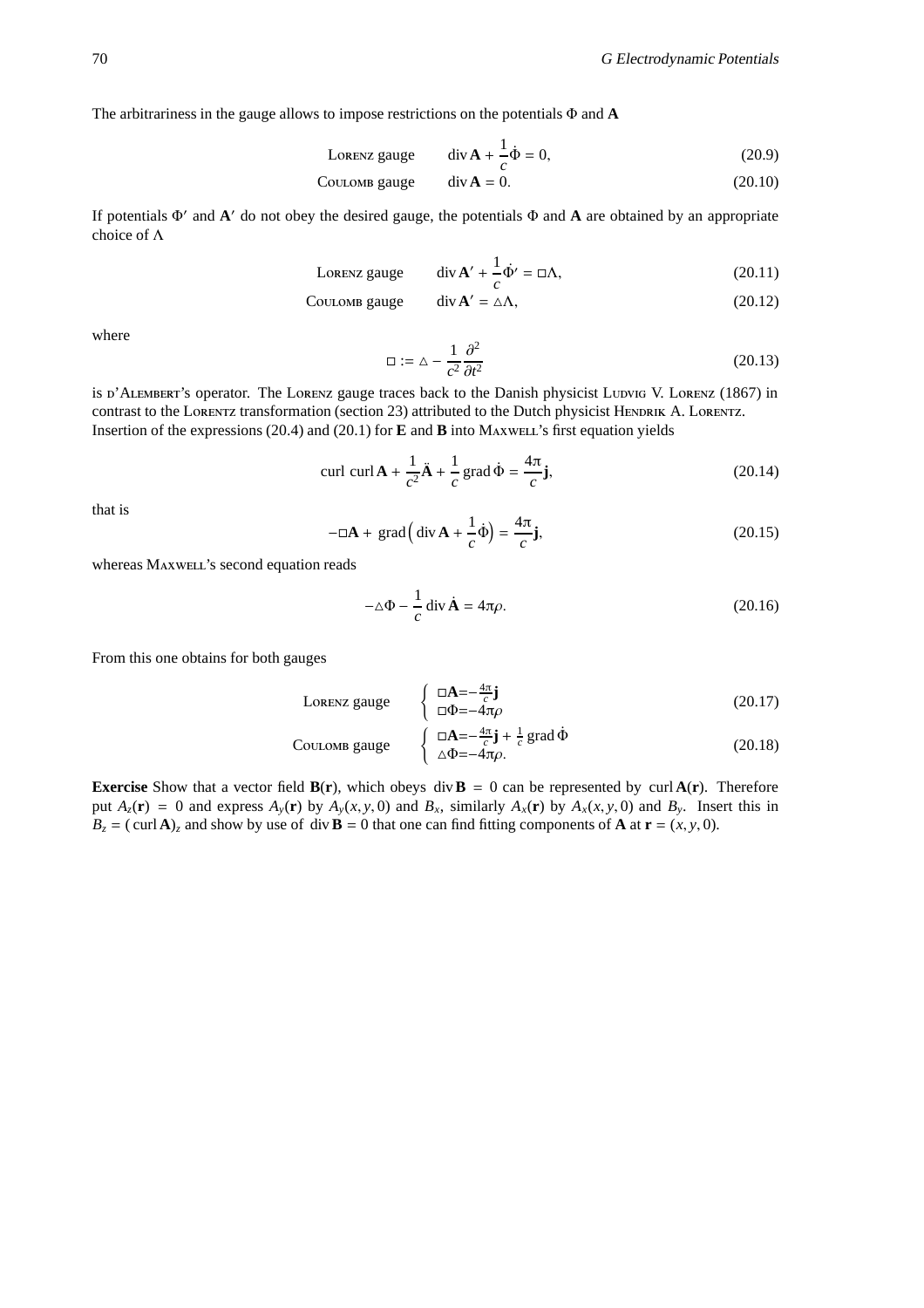## **21 Electromagnetic Potentials of a general Charge and Current Distribution**

### **21.a Calculation of the Potentials**

Using the LORENZ gauge we had

$$
\Box \Phi(\mathbf{r}, t) = -4\pi \rho(\mathbf{r}, t), \qquad (21.1)
$$

$$
\Box \mathbf{A}(\mathbf{r},t) = -\frac{4\pi}{c}\mathbf{j}(\mathbf{r},t) \tag{21.2}
$$

with D'ALEMBERT's operator

$$
\Box = \Delta - \frac{1}{c^2} \frac{\partial^2}{\partial t^2}
$$
 (21.3)

and the gauge condition

$$
\operatorname{div} \mathbf{A} + \frac{1}{c} \dot{\Phi} = 0. \tag{21.4}
$$

We perform the FOURIER transform with respect to time

$$
\Phi(\mathbf{r},t) = \int_{-\infty}^{\infty} d\omega \hat{\Phi}(\mathbf{r},\omega) e^{-i\omega t},
$$
\n(21.5)

analogously for  $\mathbf{A}$ ,  $\rho$ , **j**. Then one obtains

$$
\Box \Phi(\mathbf{r}, t) = \int d\omega (\Delta + \frac{\omega^2}{c^2}) \hat{\Phi}(\mathbf{r}, \omega) e^{-i\omega t} = \int d\omega (-4\pi \hat{\rho}(\mathbf{r}, \omega)) e^{-i\omega t}, \qquad (21.6)
$$

from which by comparison of the integrands

$$
\left(\Delta + \frac{\omega^2}{c^2}\right) \hat{\Phi}(\mathbf{r}, \omega) = -4\pi \hat{\rho}(\mathbf{r}, \omega) \tag{21.7}
$$

is obtained. We now introduce the GREEN's function  $G$ , i.e. we write the solution of the linear differential equation as

$$
\hat{\Phi}(\mathbf{r},\omega) = \int d^3 r' G(\mathbf{r}, \mathbf{r}',\omega) \hat{\rho}(\mathbf{r}',\omega).
$$
 (21.8)

Insertion of this ansatz into the differential equation (21.7) yields

$$
\left(\Delta + \frac{\omega^2}{c^2}\right)G(\mathbf{r}, \mathbf{r}', \omega) = -4\pi\delta^3(\mathbf{r} - \mathbf{r}').\tag{21.9}
$$

Since there is no preferred direction and moreover the equation is invariant against displacement of the vectors **r** and **r'** by the same constant vector, we may assume that the solution depends only on the distance between **r** and  $\mathbf{r}'$  and additionally of course on  $\omega$ 

$$
G = g(a, \omega), \quad a = |\mathbf{r} - \mathbf{r}'|.
$$
\n
$$
(21.10)
$$

Then one obtains

$$
(\Delta + \frac{\omega^2}{c^2})g(a,\omega) = \frac{1}{a}\frac{d^2(ag)}{da^2} + \frac{\omega^2}{c^2}g = 0 \text{ for } a \neq 0.
$$
 (21.11)

Here we use the Laplacian in the form (5.15), where  $\Delta \Omega g = 0$ , since *g* does not depend on the direction of  $\mathbf{a} = \mathbf{r} - \mathbf{r}'$ , but on the modulus *a*. This yields the equation of a harmonic oscillation for *ag* with the solution

$$
G = g(a, \omega) = \frac{1}{a} \Big( c_1 e^{i\omega a/c} + c_2 e^{-i\omega a/c} \Big). \tag{21.12}
$$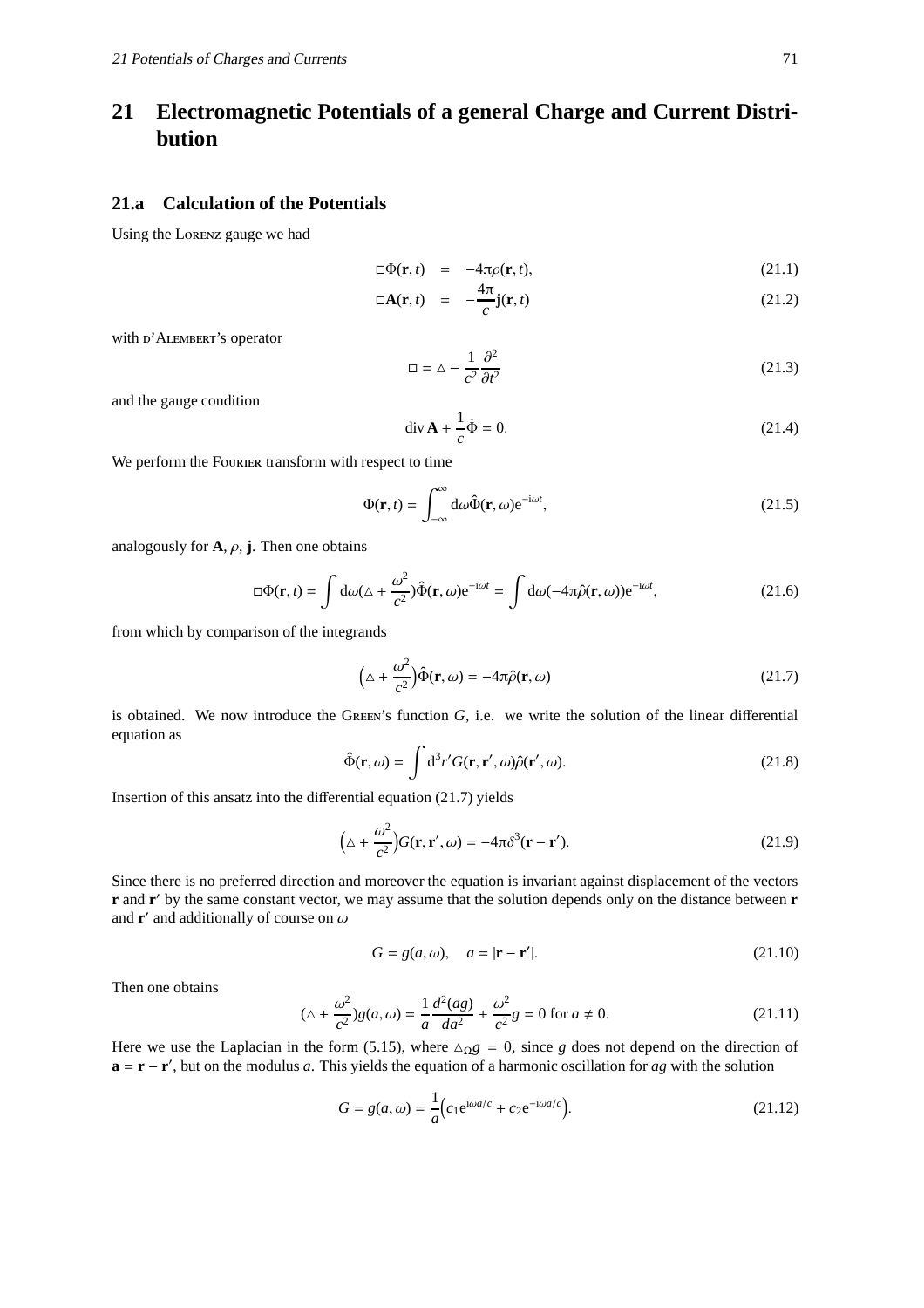At short distances the solution diverges like  $(c_1 + c_2)/a$ . In order to obtain the  $\delta$ -function in (21.9) as an inhomogeneity with the appropriate factor in front, one requires  $c_1 + c_2 = 1$ . We now insert

$$
\Phi(\mathbf{r},t) = \int d\omega \hat{\Phi}(\mathbf{r},\omega) e^{-i\omega t}
$$
\n
$$
= \int d\omega \int d^{3}r' e^{-i\omega t} G(\mathbf{r},\mathbf{r}',\omega) \hat{\rho}(\mathbf{r}',\omega)
$$
\n
$$
= \int d\omega \int d^{3}r' \frac{1}{|\mathbf{r} - \mathbf{r}'|} (c_{1}e^{i\omega|\mathbf{r} - \mathbf{r}'|/c} + c_{2}e^{-i\omega|\mathbf{r} - \mathbf{r}'|/c}) e^{-i\omega t} \hat{\rho}(\mathbf{r}',\omega)
$$
\n
$$
= \int d^{3}r' \frac{1}{|\mathbf{r} - \mathbf{r}'|} (c_{1}\rho(\mathbf{r}',t - \frac{|\mathbf{r} - \mathbf{r}'|}{c}) + c_{2}\rho(\mathbf{r}',t + \frac{|\mathbf{r} - \mathbf{r}'|}{c})). \tag{21.13}
$$

Going from the second to the third line we have inserted  $G$ . Then we perform the  $\omega$ -integration, compare (21.5). However,  $\omega$  in the exponent in (21.13) is not multiplied by *t*, but by  $t \neq \frac{|\mathbf{r}-\mathbf{r}'|}{c}$ . The solution in the last line contains a contribution of  $\Phi$  at time *t* which depends on  $\rho$  at an earlier time (with factor  $c_1$ ), and one which depends on  $\rho$ at a later time (with factor  $c_2$ ). The solution which contains only the first contribution ( $c_1 = 1$ ,  $c_2 = 0$ ) is called the retarded solution, and the one which contains only the second contribution ( $c_1 = 0$ ,  $c_2 = 1$ ) the advanced solution.

$$
\Phi_{\mathbf{r},\mathbf{a}}(\mathbf{r},t) = \int d^3r' \frac{1}{|\mathbf{r} - \mathbf{r}'|} \rho(\mathbf{r}', t \mp \frac{|\mathbf{r} - \mathbf{r}'|}{c}).
$$
\n(21.14)

Normally the retarded solution (upper sign) is the physical solution, since the potential is considered to be created by the charges, but not the charges by the potentials. Analogously, one obtainsthe retarded and advanced solutions for the vector potential

$$
\mathbf{A}_{\mathrm{r},\mathrm{a}}(\mathbf{r},t) = \frac{1}{c} \int \mathrm{d}^3 r' \frac{1}{|\mathbf{r} - \mathbf{r}'|} \mathbf{j}(\mathbf{r}', t \mp \frac{|\mathbf{r} - \mathbf{r}'|}{c}). \tag{21.15}
$$

### **21.b Gauge Condition**

It remains to be shown that the condition for Lorenz gauge  $(20.9)$  is fulfilled

$$
\dot{\Phi} + c \operatorname{div} \mathbf{A} = \int d^3 r' \frac{1}{|\mathbf{r} - \mathbf{r}'|} (\dot{\rho} + \operatorname{div} \mathbf{j}) + \int d^3 r' \nabla \frac{1}{|\mathbf{r} - \mathbf{r}'|} \mathbf{j}.
$$
 (21.16)

The arguments of  $\rho$  and **j** are as above **r**' and  $t' = t \mp |\mathbf{r} - \mathbf{r}'|/c$ . In the second integral one can replace  $\nabla$  by  $-\nabla$ ' and perform a partial integration. This yields

$$
\dot{\Phi} + c \operatorname{div} \mathbf{A} = \int d^3 r' \frac{1}{|\mathbf{r} - \mathbf{r}'|} (\dot{\rho} + (\nabla + \nabla') \mathbf{j}). \tag{21.17}
$$

Since  $(\nabla + \nabla')t'(t, \mathbf{r}, \mathbf{r}') = \mathbf{0}$ , one obtains from the equation of continuity

$$
\dot{\rho}(\mathbf{r}',t'(t,\mathbf{r},\mathbf{r}')) + (\nabla + \nabla')\mathbf{j}(\mathbf{r}',t'(t,\mathbf{r},\mathbf{r}')) = \frac{\partial \rho}{\partial t'} + \nabla'\mathbf{j}(\mathbf{r}',t')|_{t'} = 0,
$$
\n(21.18)

so that the gauge condition (20.9) is fulfilled, since the integrand in (21.17) vanishes because of the equation of continuity.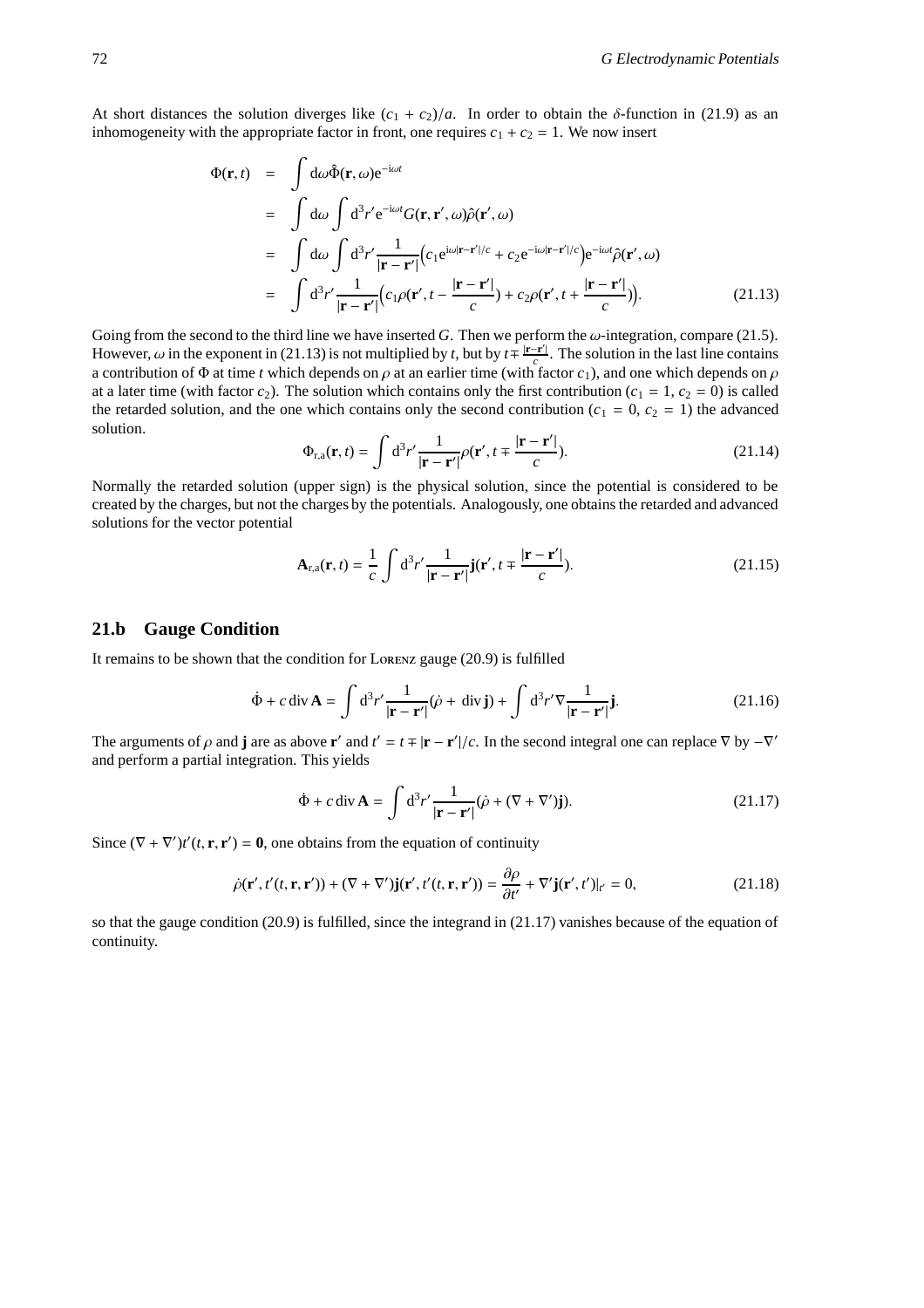# **22 Radiation from Harmonic Oscillations**

In this section we consider the radiation of oscillating charges and currents.

## **22.a Radiation Field**

We consider harmonic oscillations, i.e. the time dependence of  $\rho$  and **j** is proportional to  $e^{-i\omega t}$ 

$$
\rho(\mathbf{r},t) = \mathcal{R}(\rho_0(\mathbf{r})e^{-i\omega t})
$$
\n(22.1)

$$
\mathbf{j}(\mathbf{r},t) = \mathcal{R}(\mathbf{j}_0(\mathbf{r})\mathrm{e}^{-\mathrm{i}\omega t}), \qquad (22.2)
$$

analogously for Φ, **A**, **B**, **E**. One obtains

$$
\Phi(\mathbf{r},t) = \Re \int d^3 r' \frac{1}{|\mathbf{r} - \mathbf{r}'|} \rho_0(\mathbf{r}') e^{-i\omega(t - |\mathbf{r} - \mathbf{r}'|/c)}.
$$
\n(22.3)

With the notation  $k = \omega/c$  it follows that

$$
\Phi_0(\mathbf{r}) = \int d^3 r' \frac{1}{|\mathbf{r} - \mathbf{r}'|} \rho_0(\mathbf{r}') e^{ik|\mathbf{r} - \mathbf{r}'|},\tag{22.4}
$$

analogously

$$
\mathbf{A}_0(\mathbf{r}) = \frac{1}{c} \int d^3 r' \frac{1}{|\mathbf{r} - \mathbf{r}'|} \mathbf{j}_0(\mathbf{r}') e^{ik|\mathbf{r} - \mathbf{r}'|}.
$$
 (22.5)

#### **22.a.**α **Near Zone (Static Zone)**

In the near zone, i.e. for  $k|\mathbf{r} - \mathbf{r}'| \ll 2\pi$  which is equivalent to  $|\mathbf{r} - \mathbf{r}'| \ll \lambda$ , where  $\lambda$  is the wave-length of the electromagnetic wave, the expression e<sup>ik|r−r'</sup>| can be approximated by 1. Then the potentials  $\Phi_0$ , (22.4) and  $\mathbf{A}_0$ , (22.5) reduce to the potentials of electrostatics (3.14) and of magnetostatics (9.17).

#### **22.a.**β **Far Zone (Radiation Zone)**

At large distances one expands the expression in the exponent

$$
|\mathbf{r} - \mathbf{r}'| = r\sqrt{1 - 2\frac{\mathbf{r} \cdot \mathbf{r}'}{r^2} + \frac{r'^2}{r^2}} = r - \mathbf{n} \cdot \mathbf{r}' + O(\frac{r'^2}{r}), \quad \mathbf{n} = \frac{\mathbf{r}}{r}.
$$
 (22.6)

This is justified for  $r \gg kR^2$ , where *R* is an estimate of the extension of the charge and current distribution,  $r' < R$  for  $\rho(\mathbf{r}') \neq 0$  and  $\mathbf{j}(\mathbf{r}') \neq 0$ , resp. We approximate in the denominator  $|\mathbf{r} - \mathbf{r}'| \approx r$  which is reasonable for  $r \gg R$ . Then one obtains

$$
\mathbf{A}_0(\mathbf{r}) = \frac{e^{ikr}}{cr} \mathbf{g}(k\mathbf{n}) + O(\frac{1}{r^2})
$$
\n(22.7)

with the FOURIER transform of the current distribution

$$
\mathbf{g}(k\mathbf{n}) = \int d^3 r' \mathbf{j}_0(\mathbf{r}') e^{-ik\mathbf{n}\cdot\mathbf{r}'}.
$$
 (22.8)

From this one deduces the magnetic field

$$
\mathbf{B}_0(\mathbf{r}) = \operatorname{curl} \mathbf{A}_0(\mathbf{r}) = \frac{\operatorname{grad} \mathbf{e}^{\mathrm{i}kr}}{cr} \times \mathbf{g}(k\mathbf{n}) + O(\frac{1}{r^2}) = \mathrm{i}k \frac{\mathbf{e}^{\mathrm{i}kr}}{cr} \mathbf{n} \times \mathbf{g} + O(\frac{1}{r^2}).\tag{22.9}
$$

The electric field is obtained from

$$
\operatorname{curl} \mathbf{B} = \frac{1}{c} \dot{\mathbf{E}} \to \operatorname{curl} \mathbf{B}_0 = -\frac{\mathrm{i}\omega}{c} \mathbf{E}_0 \tag{22.10}
$$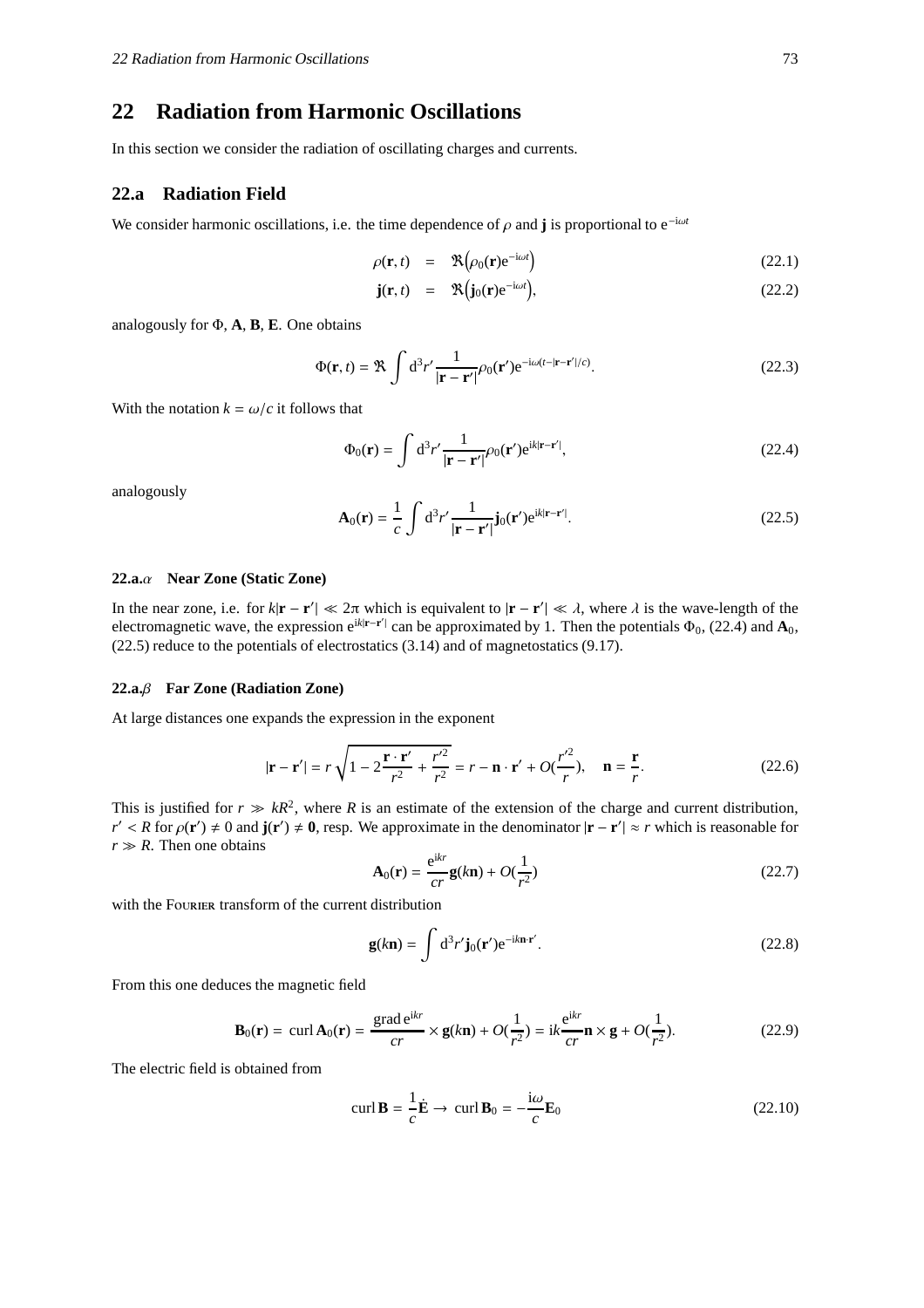as

$$
\mathbf{E}_0 = \frac{\mathbf{i}}{k} \operatorname{curl} \mathbf{B}_0 = -\mathbf{n} \times \mathbf{B}_0 + O(\frac{1}{r^2}).
$$
 (22.11)

 $\mathbf{E}_0$ ,  $\mathbf{B}_0$  and **n** are orthogonal to each other. The moduli of  $\mathbf{E}_0$  and  $\mathbf{B}_0$  are equal and both decay like  $1/r$ . The POYNTING vector yields in the time average

$$
\bar{\mathbf{S}} = \frac{1}{T} \int_0^T \mathbf{S}(t) \mathrm{d}t, \quad T = \frac{2\pi}{\omega} \tag{22.12}
$$

$$
\bar{\mathbf{S}} = \frac{c}{4\pi} \overline{\mathbf{X} \mathbf{E} \times \mathbf{X} \mathbf{B}} = \frac{c}{8\pi} \mathbf{X} (\mathbf{E}_0^* \times \mathbf{B}_0)
$$
  
= 
$$
-\frac{c}{8\pi} \mathbf{X} ((\mathbf{n} \times \mathbf{B}_0^*) \times \mathbf{B}_0) = -\frac{c}{8\pi} \mathbf{X} (\mathbf{n} \cdot \mathbf{B}_0) \mathbf{B}_0^* + \frac{c}{8\pi} \mathbf{n} (\mathbf{B}_0^* \cdot \mathbf{B}_0).
$$
(22.13)

The first term after the last equals sign vanishes, since  $\mathbf{B}_0 \perp \mathbf{n}$ . Thus there remains

$$
\bar{\mathbf{S}}(\mathbf{r}) = \frac{c}{8\pi} \mathbf{n} (\mathbf{B}_0^* \cdot \mathbf{B}_0) = \frac{k^2 \mathbf{n}}{8\pi c r^2} |\mathbf{n} \times \mathbf{g}(k\mathbf{n})|^2 + O(\frac{1}{r^3}).
$$
 (22.14)

The average power radiated is

$$
\dot{U}_{\rm s} = \frac{k^2}{8\pi c} \int |\mathbf{n} \times \mathbf{g}(k\mathbf{n})|^2 d\Omega_n,\tag{22.15}
$$

where the integral is performed over the solid angle  $\Omega_n$  of **n**.

# 22.b **Electric Dipole Radiation** (HERTZ Dipole)

If the charge and current distribution is within a range *R* small in comparison to the wave length  $\lambda$ , then it is reasonable to expand e −i*k***n**·**r** 0

$$
\mathbf{g}(k\mathbf{n}) = \mathbf{g}^{(0)} - ik\mathbf{g}^{(1)} + \dots, \quad \mathbf{g}^{(0)} = \int d^3r' \mathbf{j}_0(\mathbf{r}'), \quad \mathbf{g}^{(1)} = \int d^3r' (\mathbf{n} \cdot \mathbf{r}') \mathbf{j}_0(\mathbf{r}') \tag{22.16}
$$

This expansion is sufficient to investigate the radiation field in the far zone. If one is interested to consider it also in the near zone and the intermediate zone, one has to expand

$$
\frac{e^{ik|\mathbf{r}-\mathbf{r}'|}}{|\mathbf{r}-\mathbf{r}'|} = \frac{e^{ikr}}{r} + \frac{e^{ikr}}{r}(-ik + \frac{1}{r})(\mathbf{n}\cdot\mathbf{r}') + O(r'^2)
$$
\n(22.17)

in the expression for **A**0, which yields

$$
\mathbf{A}_0(\mathbf{r}) = \frac{e^{ikr}}{cr} \mathbf{g}^{(0)} + (-ik + \frac{1}{r}) \frac{e^{ikr}}{cr} \mathbf{g}^{(1)} + \dots
$$
 (22.18)

We first consider the contribution from  $\mathbf{g}^{(0)}$ . We use that

Z

$$
\operatorname{div}'\mathbf{j}(\mathbf{r}') = -\dot{\rho}(\mathbf{r}') = \mathrm{i}\omega\rho(\mathbf{r}') \to \operatorname{div}'\mathbf{j}_0(\mathbf{r}') = \mathrm{i}\omega\rho_0(\mathbf{r}').\tag{22.19}
$$

Then we obtain from

$$
\int d^3 r' \operatorname{div}' \left( f(\mathbf{r}') \mathbf{j}_0(\mathbf{r}') \right) = 0 \tag{22.20}
$$

the relation

$$
\int d^3r' \operatorname{grad}' f(\mathbf{r}') \cdot \mathbf{j}_0(\mathbf{r}') = -i\omega \int d^3r' f(\mathbf{r}') \rho_0(\mathbf{r}'). \tag{22.21}
$$

One obtains with  $f(\mathbf{r}') = x'_\alpha$ 

$$
g_{\alpha}^{(0)} = \int d^3 r' j_{0,\alpha}(\mathbf{r}') = -i\omega \int d^3 r' x'_{\alpha} \rho_0(\mathbf{r}') = -i\omega p_{0,\alpha},
$$
 (22.22)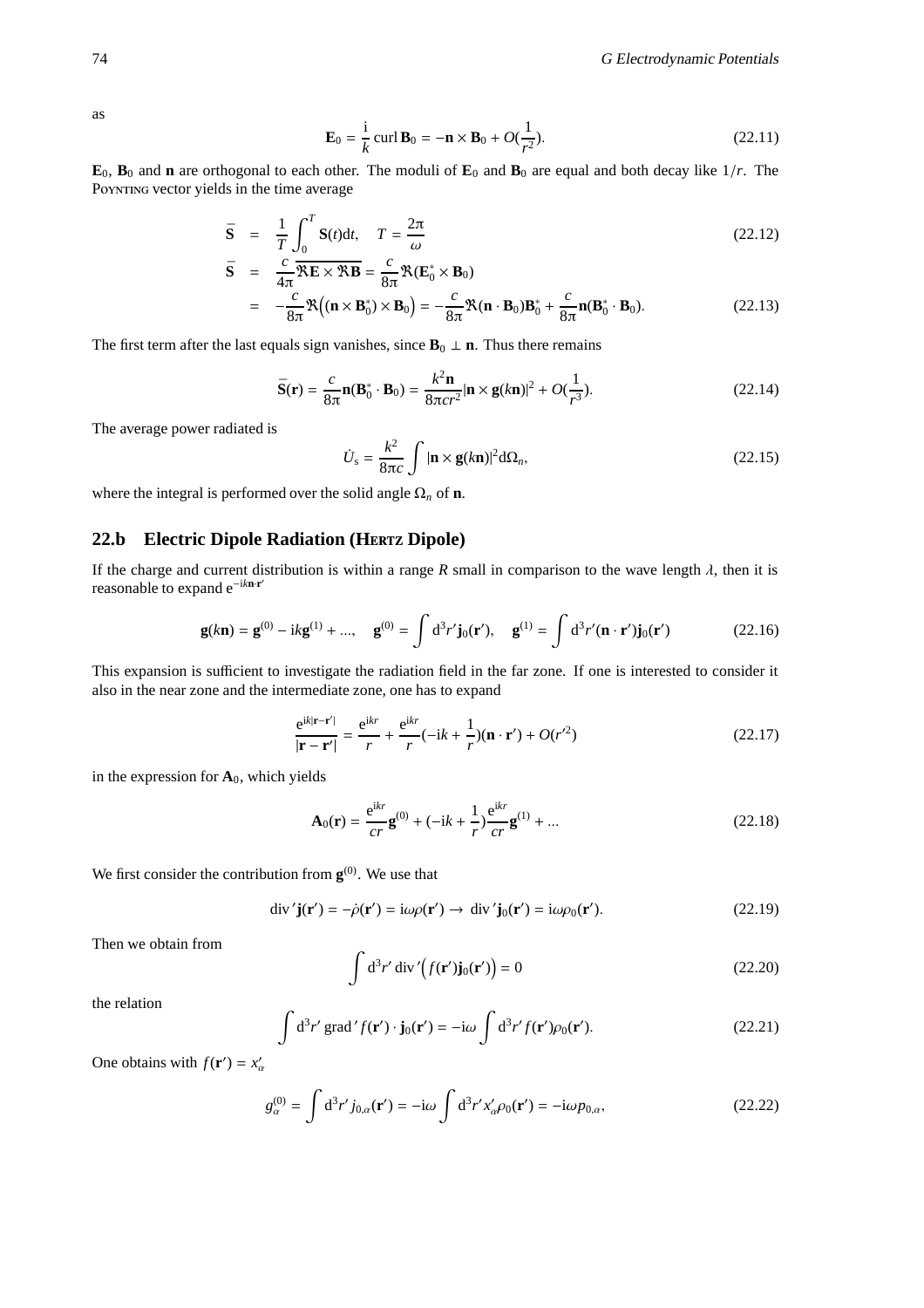that is  $\mathbf{g}^{(0)}$  can be expressed by the amplitude of the electric dipole moment

$$
\mathbf{g}^{(0)} = -\mathrm{i}\omega \mathbf{p}_0. \tag{22.23}
$$

Thus one calls this contribution electric dipole radiation. One finds

$$
\mathbf{A}_0(\mathbf{r}) = -\mathrm{i}k \frac{\mathrm{e}^{\mathrm{i}kr}}{r} \mathbf{p}_0,\tag{22.24}
$$

thus

$$
\mathbf{B}_0(\mathbf{r}) = \left(\frac{k^2}{r} + \frac{\mathrm{i}k}{r^2}\right) e^{\mathrm{i}kr} \mathbf{n} \times \mathbf{p}_0 \tag{22.25}
$$

$$
\mathbf{E}_0(\mathbf{r}) = -\frac{k^2}{r} e^{ikr} \mathbf{n} \times (\mathbf{n} \times \mathbf{p}_0) + (3\mathbf{n}(\mathbf{n} \cdot \mathbf{p}_0) - \mathbf{p}_0) \Big( \frac{1}{r^3} - \frac{ik}{r^2} \Big) e^{ikr}.
$$
 (22.26)

The first term is leading in the far zone  $(1/r \ll k)$ , the second one in the near zone  $(1/r \gg k)$ . One obtains the time-averaged PoyntInG vector from the expression for the far zone

$$
\bar{\mathbf{S}} = \frac{ck^4 \mathbf{n}}{8\pi r^2} |\mathbf{n} \times \mathbf{p}_0|^2 = \frac{ck^4 |\mathbf{p}_0|^2 \mathbf{n}}{8\pi r^2} \sin^2 \theta,
$$
 (22.27)

In the second expression it is assumed that real and imaginary part of  $\mathbf{p}_0$  point into the same direction. Then  $\theta$  is the angle between  $\mathbf{p}_0$  and **n**. The radiated power is then

$$
\dot{U}_{\rm s} = \frac{ck^4 |\mathbf{p}_0|^2}{3}.
$$
\n(22.28)

The radiation increases with the fourth power of the frequency ( $\omega = ck$ ) (RAYLEIGH radiation). As an example one may consider two capacitor spheres at distance *l* with  $I(t) = \mathcal{R}(I_0 e^{-i\omega t})$ . Then one has

$$
|\mathbf{g}^{(0)}| = |\int d^3 r' \mathbf{j}_0(\mathbf{r}')| = |\int dI_0| = |I_0|, \quad p_0 = \frac{iI_0 l}{\omega}, \quad \dot{U}_s = \frac{(kI_0)^2}{3c} \tag{22.29}
$$

This power release yields a radiation resistance *R*<sup>s</sup>

$$
\dot{U}_{\rm s} = \frac{1}{2} R_{\rm s} I_0^2, \quad R_{\rm s} = \frac{2}{3c} (kl)^2 \hat{=} 20 \Omega \cdot (kl)^2 \tag{22.30}
$$

in addition to an Ohmic resistance. Note that  $\frac{1}{c} \hat{=} 30\Omega$ , compare (A.4).

# **22.c Magnetic Dipole radiation and Electric Quadrupole Radiation**

Now we consider the second term in (22.16)

$$
g_{\alpha}^{(1)} = n_{\beta} \int d^{3}r' x'_{\beta} j_{0,\alpha}(\mathbf{r}')
$$
  
= 
$$
\frac{n_{\beta}}{2} \int d^{3}r' (x'_{\beta} j_{0,\alpha} - x'_{\alpha} j_{0,\beta}) + \frac{n_{\beta}}{2} \int d^{3}r' (x'_{\beta} j_{0,\alpha} + x'_{\alpha} j_{0,\beta}).
$$
 (22.31)

The first term yields the magnetic dipole moment (10.7)

$$
n_{\beta}c\epsilon_{\beta,\alpha,\gamma}m_{0,\gamma} = -c(\mathbf{n}\times\mathbf{m}_0)_{\alpha}.\tag{22.32}
$$

The second term can be expressed by the electric quadrupole moment (4.10). With  $f = \frac{1}{2}x'_\alpha x'_\beta$  one obtains from (22.21)

$$
-i\omega \frac{n_\beta}{2} \int d^3 r' x'_\alpha x'_\beta \rho_0(\mathbf{r}') = -i\omega \frac{n_\beta}{2} \Big( Q_{0,\alpha,\beta} + \frac{1}{3} \delta_{\alpha,\beta} \int d^3 r' r'^2 \rho_0(\mathbf{r}') \Big). \tag{22.33}
$$

Thus we have

$$
\mathbf{g}^{(1)} = -c\mathbf{n} \times \mathbf{m}_0 - \frac{\mathrm{i}\omega}{2} Q_{0,\alpha,\beta} n_\beta \mathbf{e}_\alpha + \text{ const. } \mathbf{n}.
$$
 (22.34)

We observe that the third term proportional **n** does neither contribute to  $\mathbf{B}_0$  (22.9) nor to  $\mathbf{E}_0$  (22.11).

 $\bigotimes$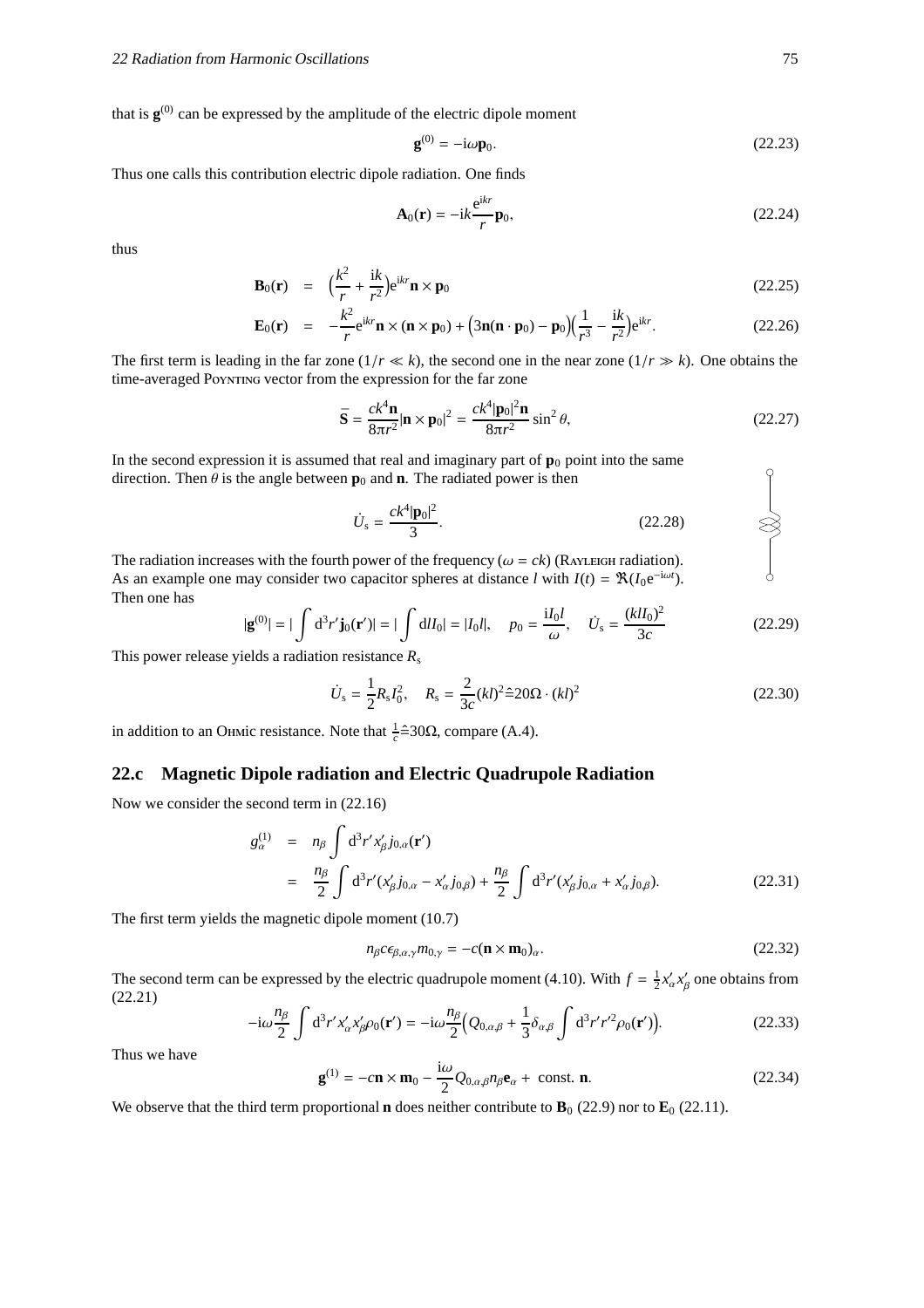## **22.c.**α **Magnetic Dipole Radiation**

The first contribution in (22.34) yields the magnetic dipole radiation. We obtain

$$
\mathbf{A}_0(\mathbf{r}) = \left(ik - \frac{1}{r}\right) \frac{e^{ikr}}{r} \mathbf{n} \times \mathbf{m}_0 \tag{22.35}
$$

$$
\mathbf{B}_0(\mathbf{r}) = -k^2 \frac{e^{ikr}}{r} \mathbf{n} \times (\mathbf{n} \times \mathbf{m}_0) + (3\mathbf{n}(\mathbf{n} \cdot \mathbf{m}_0) - \mathbf{m}_0) \Big(\frac{1}{r^3} - \frac{ik}{r^2}\Big)e^{ikr}
$$
(22.36)

$$
\mathbf{E}_0(\mathbf{r}) = (-\frac{k^2}{r} - \frac{ik}{r^2})(\mathbf{n} \times \mathbf{m}_0)e^{ikr}.
$$
 (22.37)

As an example we consider a current along a loop which includes the area *f* ,

$$
m_0 = I_0 f/c, \quad \dot{U}_s = \frac{ck^4 m_0^2}{3} = \frac{k^4 I_0^2 f^2}{3c}, \tag{22.38}
$$

which corresponds to a radiation resistance

$$
R_{\rm s} = \frac{2}{3c} k^4 f^2 \hat{=} 20 \Omega (k^2 f)^2. \tag{22.39}
$$

# **22.c.**β **Electric Quadrupole Radiation**

We finally consider the second term in (22.34) in the far zone. It yields

$$
\mathbf{g} = -i k \mathbf{g}^{(1)} = -\frac{k^2 c}{2} Q_{0,\alpha,\beta} n_{\beta} \mathbf{e}_{\alpha}.
$$
 (22.40)

As special case we investigate the symmetric quadrupole (4.27),  $Q_{0,x,x} = Q_{0,y,y} = -\frac{1}{3}Q_0$ ,  $Q_{0,z,z} = \frac{2}{3}Q_0$ , whereas the off-diagonal elements vanish. Then one has

$$
Q_{0,\alpha,\beta} = -\frac{1}{3}Q_0\delta_{\alpha,\beta} + Q_0\delta_{\alpha,3}\delta_{\beta,3},\tag{22.41}
$$

from which

$$
\mathbf{g} = -\frac{k^2 c}{2} Q_0 n_3 \mathbf{e}_3 + \frac{k^2 c}{6} Q_0 \mathbf{n}, \quad n_3 = \cos \theta
$$
 (22.42)  
\n
$$
\mathbf{B}_0 = -i k^3 \frac{e^{ikr}}{2r} Q_0 \mathbf{n} \times \mathbf{e}_3 \cos \theta
$$
 (22.43)  
\n
$$
\mathbf{E}_0 = i k^3 \frac{e^{ikr}}{2r} Q_0 \mathbf{n} \times (\mathbf{n} \times \mathbf{e}_3) \cos \theta
$$
 (22.44)  
\n
$$
\bar{\mathbf{S}} = \frac{ck^6 \mathbf{n}}{32\pi r^2} |Q_0|^2 \sin^2 \theta \cos^2 \theta
$$
 (22.45)  
\n
$$
\dot{U}_s = \frac{ck^6}{60} |Q_0|^2
$$
 (22.46)

follows. The intensity of the quadrupole-radiation is radially sketched as function of the angle  $\theta$ .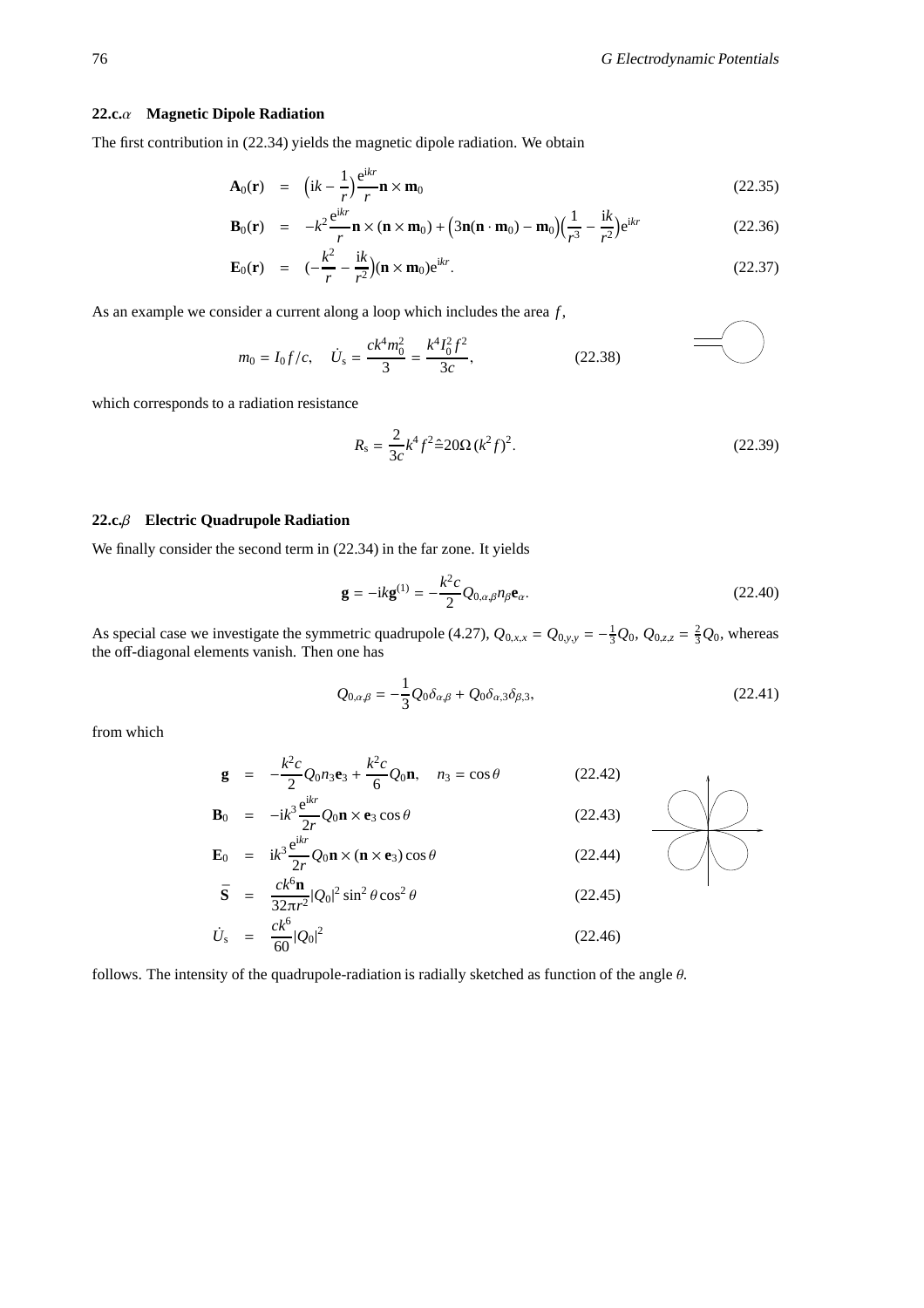# **H L Invariance of Electrodynamics**

©2003 Franz Wegner Universität Heidelberg

# **23 L Transformation**

#### 23.a **GALILEI** and **LORENTZ** Transformation

The equations of Newron's mechanics are invariant under the GALILEI transformation (GALILEI invariance)

$$
x' = x, \quad y' = y, \quad z' = z - vt, \quad t' = t.
$$
 (23.1)

We will see in the following that MAXWELL's equations are invariant under appropriate transformations of fields, currents and charges against linear transformations of the coordinates *x*, *y*, *z*, and *t*, which leave the velocity of light invariant (LORENTZ invariance). Such a transformation reads

$$
x' = x
$$
,  $y' = y$ ,  $z' = \frac{z - vt}{\sqrt{1 - \frac{v^2}{c^2}}}$ ,  $t' = \frac{t - \frac{vz}{c^2}}{\sqrt{1 - \frac{v^2}{c^2}}}$ . (23.2)

Consider two charges *q* und  $-q$ , which are for  $t \le 0$  at the same point and which are also for  $t \ge \Delta t$  at the same point, which move however in the time interval  $0 < t < \Delta t$  against each other. They separate at time 0 at  $\mathbf{r}_0$  and they meet again at time ∆*t* at **r**1. They generate according to (21.14) and (21.15) a field, which propagates with light-velocity. It is different from zero at point **r** at time *t* only, if  $t > |\mathbf{r} - \mathbf{r}_0|/c$  and  $t < \Delta t + |\mathbf{r} - \mathbf{r}_1|/c$  holds. This should hold independently of the system of inertia in which we consider the wave. (We need only assume that the charges do not move faster than with light-velocity.) If we choose an infinitesimal ∆*t* then the light flash arrives at time  $t = |\mathbf{r} - \mathbf{r}_0|/c$ , since it propagates with light-velocity. Since the LORENTZ transformation is not in agreement with the laws of NEWTON's mechanics and the GALILEI transformation not with MAXWELL's equations (in a moving inertial frame light would have a velocity dependent on the direction of light-propagation) the question arises which of the three following possibilities is realized in nature:

(i) there is a preferred system of inertia for electrodynamics, in which MAXWELL's equations hold (etherhypothesis),

(ii) Newron's mechanics has to be modified

(iii) MAXWELL's equations have to be modified.

The decision can only be made experimentally: An essential experiment to refute (i) is the MICHELSON-MORLEY experiment: A light beam hits a half-transparent mirror Sp<sub>h</sub>, is split into two beams, which are reflected at mirror  $Sp_1$  and  $Sp_2$ , resp. at distance *l* and combined again at the half-transparent mirror. One observes the interference fringes of both beams at B. If the apparatus moves with velocity  $\nu$  in the direction of the mirror  $Sp_1$ , then the time  $t_1$  the light needs to propagate from the half-transparent mirror to  $Sp<sub>1</sub>$  and back is

$$
t_1 = \frac{l}{c - \nu} + \frac{l}{c + \nu} = \frac{2lc}{c^2 - \nu^2} = \frac{2l}{c}(1 + \frac{\nu^2}{c^2} + \ldots). \tag{23.3}
$$

The time  $t_2$  the light needs to the mirror  $Sp_2$  is

$$
\begin{array}{c|c}\n & & \multicolumn{3}{c|}{\textbf{\textit{Sp}}}_1 \\
 & \multicolumn{3}{c|}{\textbf{\textit{Sp}}}_1 \\
 & \multicolumn{3}{c|}{\textbf{\textit{Sp}}}_1 \\
 & \multicolumn{3}{c|}{\textbf{\textit{Sp}}}_1 \\
 & \multicolumn{3}{c|}{\textbf{\textit{Sp}}}_1 \\
 & \multicolumn{3}{c|}{\textbf{\textit{Sp}}}_1 \\
 & \multicolumn{3}{c|}{\textbf{\textit{Sp}}}_1 \\
 & \multicolumn{3}{c|}{\textbf{\textit{Sp}}}_1 \\
 & \multicolumn{3}{c|}{\textbf{\textit{Sp}}}_1 \\
 & \multicolumn{3}{c|}{\textbf{\textit{Sp}}}_1 \\
 & \multicolumn{3}{c|}{\textbf{\textit{Sp}}}_1 \\
 & \multicolumn{3}{c|}{\textbf{\textit{Sp}}}_1 \\
 & \multicolumn{3}{c|}{\textbf{\textit{Sp}}}_1 \\
 & \multicolumn{3}{c|}{\textbf{\textit{Sp}}}_1 \\
 & \multicolumn{3}{c|}{\textbf{\textit{Sp}}}_1 \\
 & \multicolumn{3}{c|}{\textbf{\textit{Sp}}}_1 \\
 & \multicolumn{3}{c|}{\textbf{\textit{Sp}}}_1 \\
 & \multicolumn{3}{c|}{\textbf{\textit{Sp}}}_2 \\
 & \multicolumn{3}{c|}{\textbf{\textit{Sp}}}_1 \\
 & \multicolumn{3}{c|}{\textbf{\textit{Sp}}}_2 \\
 & \multicolumn{3}{c|}{\textbf{\textit{Sp}}}_1 \\
 & \multicolumn{3}{c|}{\textbf{\textit{Sp}}}_2 \\
 & \multicolumn{3}{c|}{\textbf{\textit{Sp}}}_1 \\
 & \multicolumn{3}{c|}{\textbf{\textit{Sp}}}_2 \\
 & \multicolumn{3}{c|}{\textbf{\textit{Sp}}}_1 \\
 & \multicolumn{3}{c|}{\textbf{\textit{Sp}}}_2 \\
 & \multicolumn{3}{c|}{\textbf{\textit{Sp}}}_1 \\
 & \multicolumn{3}{c|}{\textbf{\textit{Sp}}}_2 \\
 & \multicolumn{3}{c|}{\textbf{\textit{Sp}}}_2 \\
 & \multicolumn{3}{c|}{\textbf{\textit{Sp}}}_1 \\
 & \multicolumn{3}{c|}{\textbf{\textit{Sp}}}_2 \\
 & \multicolumn{3}{c|}{\textbf{\textit{Sp}}}_2 \\
 & \multicolumn{3}{c|}{\text
$$

$$
t_2 = \frac{2l}{\sqrt{c^2 - \nu^2}} = \frac{2l}{c} (1 + \frac{\nu^2}{2c^2} + \ldots),\tag{23.4}
$$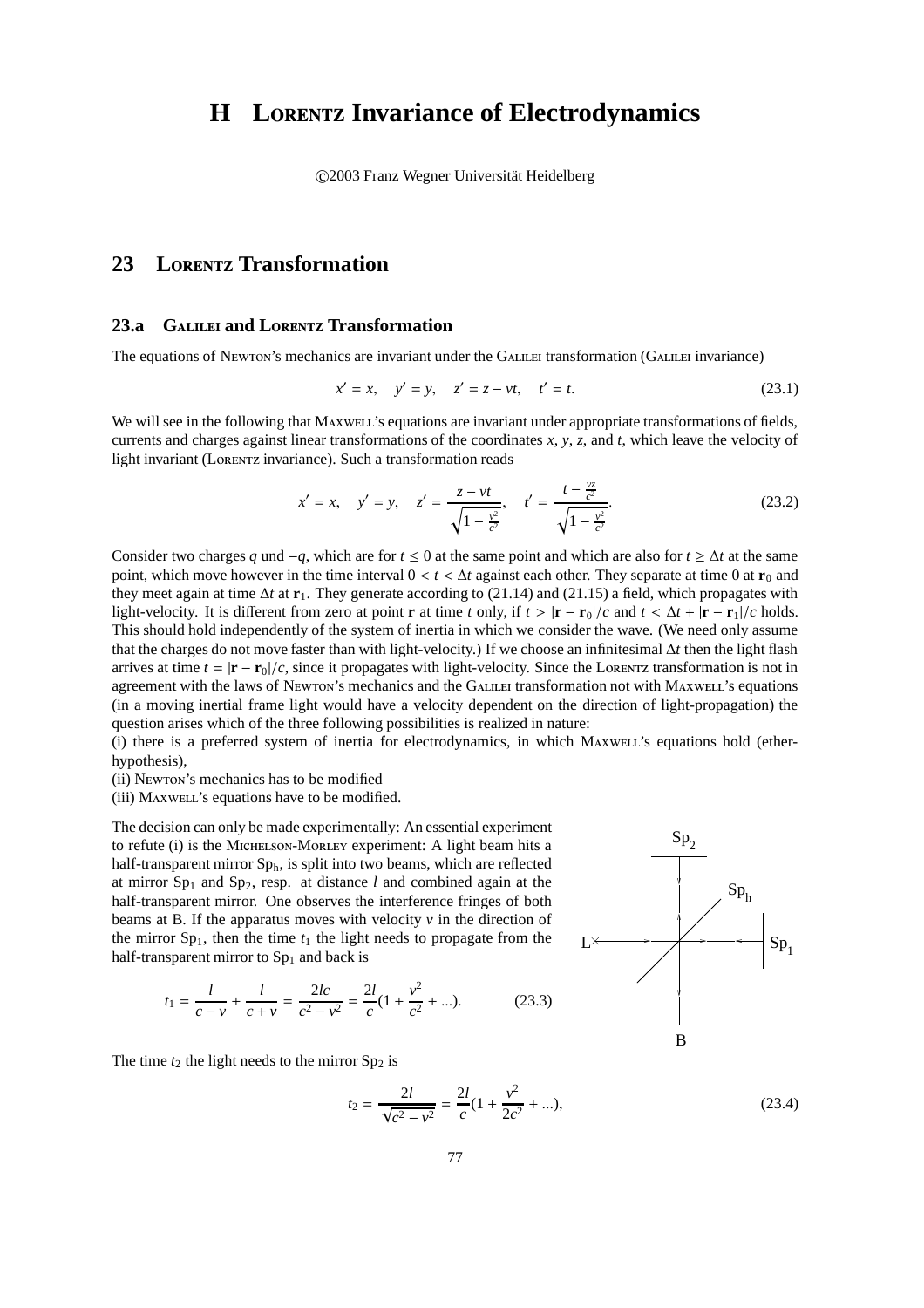since the light velocity *c* has to be separated into the two components *v* and  $\sqrt{c^2 - v^2}$ . Thus there remains the time difference

$$
t_1 - t_2 = \frac{lv^2}{c^3},\tag{23.5}
$$

which would be measurable by a displacement of the interference fringes, if for example the velocity  $\nu$  is the velocity of the earth against the sun. This displacement has not been observed. One may object that this is due to a drag of the ether by the earth. There are however many other experiments, which are all in agreement with LORENTZ invariance, i.e. the constancy of the velocity of light in vacuum independent of the system of inertia. The consequences in mechanics for particles with velocities comparable to the velocity of light in particular for elementary particles have confirmed LORENTZ invariance very well.

#### **Development of the Theory of Relativity**

In order to determine the velocity of the earth against the postulated ether MICHELSON and MORLEY performed their experiment initially in 1887 with the negative result: No motion against the ether was detected. In order to explain this FITZGERALD (1889) and LORENTZ (1892) postulated that all material objects are contracted in their direction of motion against the ether (compare Lorentz contraction, subsection 23.b.β).

In the following we will develop the idea of a four-dimensional space-time, in which one may perform transformations similar to orthogonal transformations in three-dimensional space, to which we are used. However this space is not a Euclipean space, i.e. a space with definite metric. Instead space and time have a metric with different sign (see the metric tensor  $g$ , eq. 23.10). This space is also called M<sub>INKOWSKI</sub> space. We use the modern four-dimensional notation introduced by MINKOWSKI in 1908.

Starting from the basic ideas of special relativity

The laws of nature and the results of experiments in a system of inertia are independent of the motion of such a *system as whole.*

The velocity of light is the same in each system of inertia and independent of the velocity of the source we will introduce the LORENTZ-invariant formulation of MAXWELL's equations and of relativistic mechanics.

# 23.b **LORENTZ** Transformation

We introduce the notation

$$
x^0 = ct, \quad x^1 = x, \quad x^2 = y, \quad x^3 = z \tag{23.6}
$$

or shortly

$$
(x^{\mu}) = (ct, \mathbf{r}) \tag{23.7}
$$

and denotes them as the contravariant components of the vector. Further one introduces

$$
(x_{\mu}) = (ct, -\mathbf{r}).\tag{23.8}
$$

which are called covariant components of the vector. Then we may write

$$
x^{\mu} = g^{\mu\nu} x_{\nu}, \quad x_{\mu} = g_{\mu\nu} x^{\nu}
$$
 (23.9)

(summation convention)

$$
(g^{\cdot\cdot}) = (g_{\cdot\cdot}) = \begin{pmatrix} 1 & 0 & 0 & 0 \\ 0 & -1 & 0 & 0 \\ 0 & 0 & -1 & 0 \\ 0 & 0 & 0 & -1 \end{pmatrix}.
$$
 (23.10)

One calls *g* the metric tensor. Generally one has the rules for lifting and lowering of indices

$$
C \cdot {}^{\mu} \cdot \cdot = g^{\mu \nu} C \cdot \cdot {}_{\nu} \cdot \cdot, \quad C \cdot \cdot {}_{\mu} \cdot \cdot = g_{\mu \nu} C \cdot {}^{\nu} \cdot \cdot \tag{23.11}
$$

We introduce the convention: Indices  $\kappa$ ,  $\lambda$ ,  $\mu$ ,  $\nu$  run from 0 to 3, indices  $\alpha$ ,  $\beta$ ,  $\gamma$ , ... from 1 to 3. One observes that according to (23.11)  $g_\mu^{\ \nu} = g_{\mu\kappa}g^{\kappa\nu} = \delta_\mu^{\ \nu}, g^\mu_{\ \nu} = g^{\mu\kappa}g_{\kappa\nu} = \delta^\mu_{\ \nu}$  with the KRONECKER delta. If a light-flash is generated at time  $t = 0$  at  $\mathbf{r} = \mathbf{0}$ , then its wave front is described by

$$
s^2 = c^2 t^2 - \mathbf{r}^2 = x^\mu x_\mu = 0.
$$
 (23.12)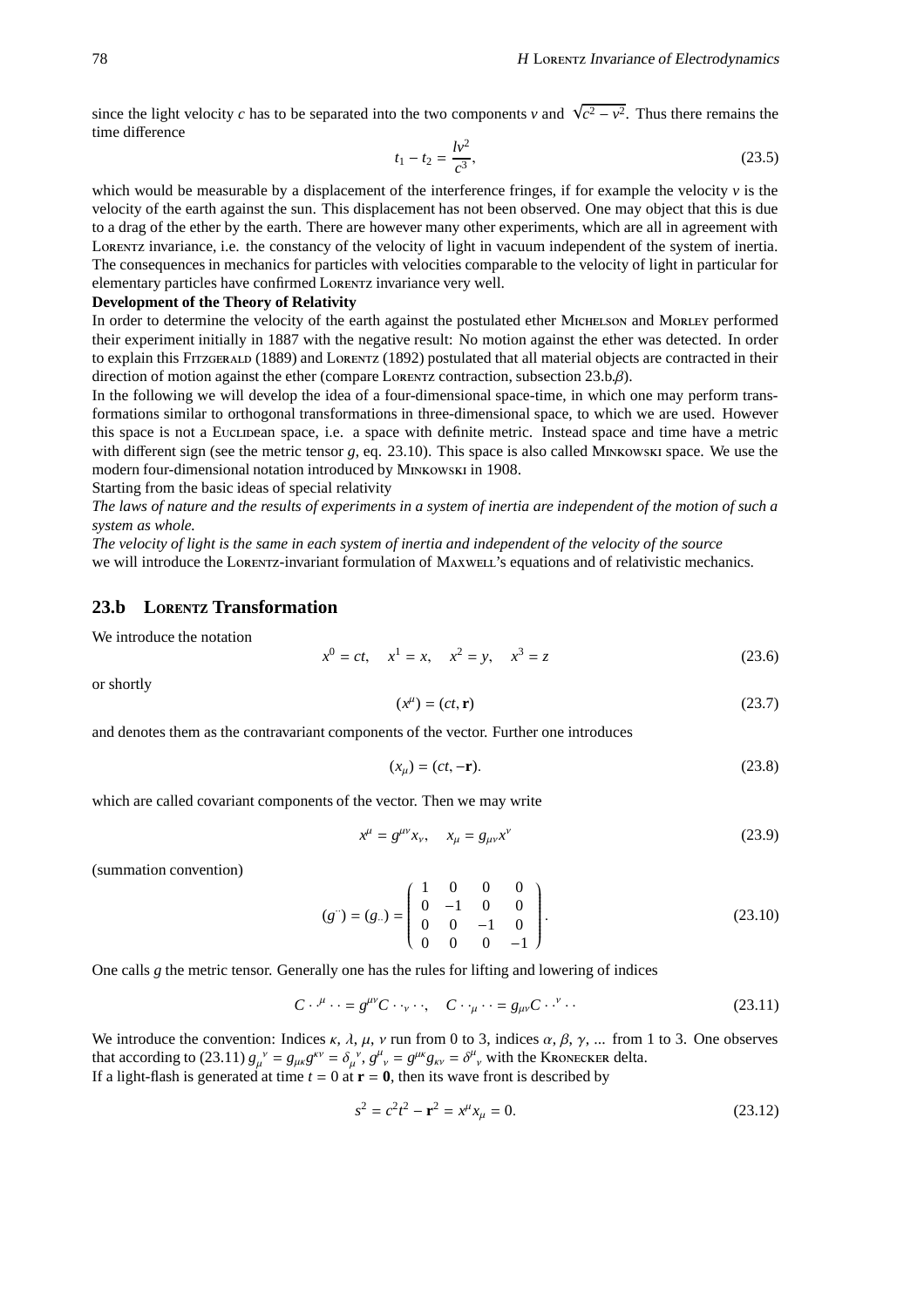We denote the system described by the coordinates  $x^{\mu}$  by *S*. Now we postulate with EINSTEIN: Light in vacuum propagates in each inertial system with the same velocity *c*. (principle of the constance of light velocity) Then the propagation of the light flash in the uniformly moving system *S'* whose origin agrees at  $t = t' = 0$  with that of *S* is given by

$$
s^2 = x^{\prime \mu} x^{\prime}_{\mu} = 0. \tag{23.13}
$$

Requiring a homogeneous space-time continuum the transformation between  $x'$  and  $x$  has to be linear

$$
x^{\prime \mu} = \Lambda^{\mu}{}_{\nu} x^{\nu},\tag{23.14}
$$

and  $s^2 = fs^2$  with some constant f has to hold. If we require that space is isotropic and no system of inertia is preferred, then  $f = 1$  has to hold. The condition  $s^2 = s^2$  implies

$$
s^2 = x^{\prime \mu} x_{\mu} = \Lambda^{\mu}{}_{\nu} x^{\nu} \Lambda_{\mu}{}^{\kappa} x_{\kappa} = s^2 = x^{\nu} \delta_{\nu}{}^{\kappa} x_{\kappa}, \tag{23.15}
$$

which is fulfilled for arbitrary *x*, if

$$
\Lambda^{\mu}{}_{\nu}\Lambda_{\mu}{}^{\kappa} = \delta_{\nu}{}^{\kappa} \tag{23.16}
$$

holds. The inverse transformation of (23.14) follows from

$$
x^k = \delta_{\nu}^{\ \ k} x^{\nu} = \Lambda_{\mu}^{\ \ k} \Lambda^{\mu}_{\ \nu} x^{\nu} = \Lambda_{\mu}^{\ \ k} x^{\prime \mu}.
$$
 (23.17)

From (23.16) one obtains in particular for  $v = \kappa = 0$  the relation  $(\Lambda^{00})^2 - \sum_{\alpha} (\Lambda^{\alpha 0})^2 = 1$ . Note that  $\Lambda^{\alpha}{}_{0} = +\Lambda^{\alpha 0}$ ,  $\Lambda_{\alpha}^{0} = -\Lambda^{\alpha 0}$ . Thus one has  $|\Lambda^{00}| > 1$ . One distinguishes between transformations with positive and negative  $\Lambda^{00}$ , since there is no continuous transition between these two classes. The condition  $\Lambda^{00} > 0$  means that  $\Lambda^{00} = \frac{dt}{dt'}|_{r'} > 0$ , that is a clock which is at rest in *S'* changes its time seen from *S* with the same direction as the clock at rest in *S* (and not backwards).

Finally we can make a statement on  $\det(\Lambda^{\mu}_{\nu})$ . From (23.16) it follows that

$$
\Lambda^{\mu}{}_{\nu}g_{\mu\lambda}\Lambda^{\lambda}{}_{\rho}g^{\rho\kappa} = \delta_{\nu}{}^{\kappa}.
$$
 (23.18)

Using the theorem on the multiplication of determinants we obtain

$$
\det(\Lambda^{\mu}_{\nu})^2 \det(g_{\mu\lambda}) \det(g^{\rho\kappa}) = 1. \tag{23.19}
$$

Since  $\det(g_{\mu\lambda}) = \det(g^{\rho\kappa}) = -1$  one obtains

$$
\det(\Lambda^{\mu}_{\nu}) = \pm 1. \tag{23.20}
$$

If we consider only a right-basis-system then we have  $\det(\Lambda^{\mu}_{\nu}) = +1$ . Transformations which fulfill

$$
\Lambda^{00} > 0, \quad \det(\Lambda^{\mu}_{\nu}) = 1 \tag{23.21}
$$

are called proper LORENTZ transformations.

Eq. (23.21) has the consequence that the fourdimensional space time volume is invariant

$$
dt'd^{3}r' = \frac{1}{c}d^{4}x' = \frac{1}{c}\frac{\partial(x'^{0}, x'^{1}, x'^{2}, x'^{3})}{\partial(x^{0}, x^{1}, x^{2}, x^{3})}d^{4}x = \frac{1}{c}\det(\Lambda^{\mu}_{\nu})d^{4}x = \frac{1}{c}d^{4}x = dt d^{3}r.
$$
 (23.22)

If the direction of the z- and the z'-axes point into the direction of the relative velocity between both inertial systems and  $x' = x$ ,  $y' = y$ , then the special transformation (23.2) follows. The corresponding matrix  $\Lambda$  reads

$$
(\Lambda^{\mu}_{\nu}) = \begin{pmatrix} \gamma & 0 & 0 & -\beta\gamma \\ 0 & 1 & 0 & 0 \\ 0 & 0 & 1 & 0 \\ -\beta\gamma & 0 & 0 & \gamma \end{pmatrix}
$$
 (23.23)

with

$$
\gamma = \frac{1}{\sqrt{1 - \frac{v^2}{c^2}}}, \quad \beta = \frac{v}{c}.
$$
\n(23.24)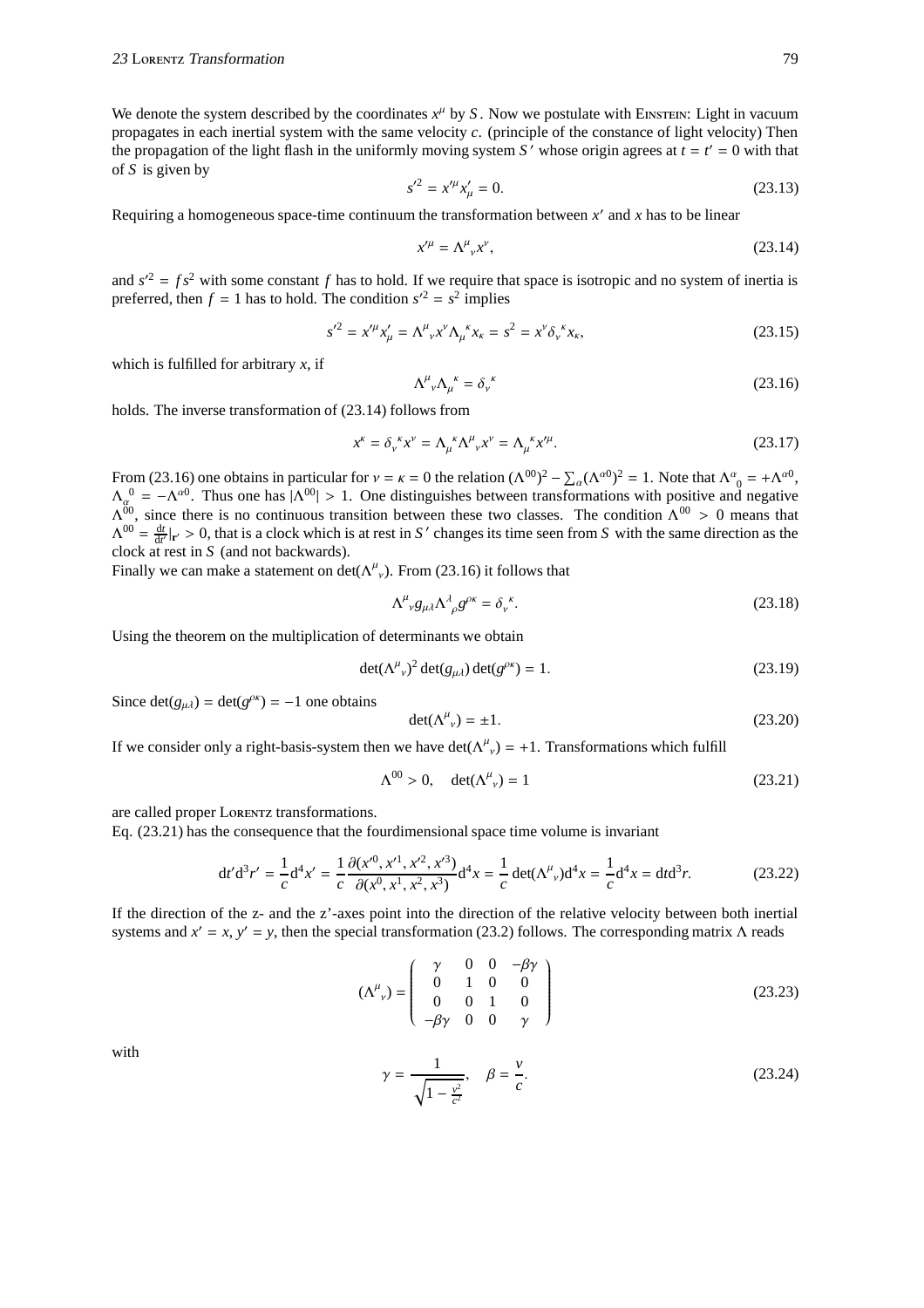#### **23.b.**α **Time Dilatation**

We consider now a clock in the system  $S$  which is at rest in  $S'$ . From

$$
t = \gamma(t' + \frac{v z'}{c^2})
$$
 (23.25)

we find that

$$
\Lambda_0^0 = \left. \frac{\partial t}{\partial t'} \right|_{\mathbf{r}'} = \gamma. \tag{23.26}
$$

Thus the clock at rest in *S*' runs slower when seen from *S* 

$$
\Delta t' = \frac{\partial t'}{\partial t}\bigg|_{\mathbf{r}'} \Delta t = \frac{1}{\gamma} \Delta t = \sqrt{1 - \frac{v^2}{c^2}} \Delta t. \tag{23.27}
$$

This phenomenon is called time dilatation.

#### **23.b.**β **LORENTZ Contraction**

From

$$
z' = \gamma(z - vt) \tag{23.28}
$$

one obtains

$$
\Lambda^3_{3} = \left. \frac{\partial z'}{\partial z} \right|_t = \gamma \tag{23.29}
$$

and therefore

$$
\Delta z = \frac{\partial z}{\partial z'}\Big|_t \Delta z' = \frac{1}{\gamma} \Delta z' = \sqrt{1 - \frac{v^2}{c^2}} \Delta z'.
$$
 (23.30)

A length-meter which is at rest in  $S'$  and is extended in the direction of the relative movement, appears consequently contracted in *S*. This is called LORENTZ contraction or FITZGERALD-LORENTZ contraction. However, the distances perpendicular to the velocity are unaltered:  $\Delta x' = \Delta x$ ,  $\Delta y' = \Delta y$ .

This contraction has the effect that in (23.3) the length *l* has to be replaced by  $l\sqrt{1-\frac{v^2}{c^2}}$  $\frac{v^2}{c^2}$ . Then the two times the light has to travel agree independent of the velocity  $v$ ,  $t_1 = t_2$ .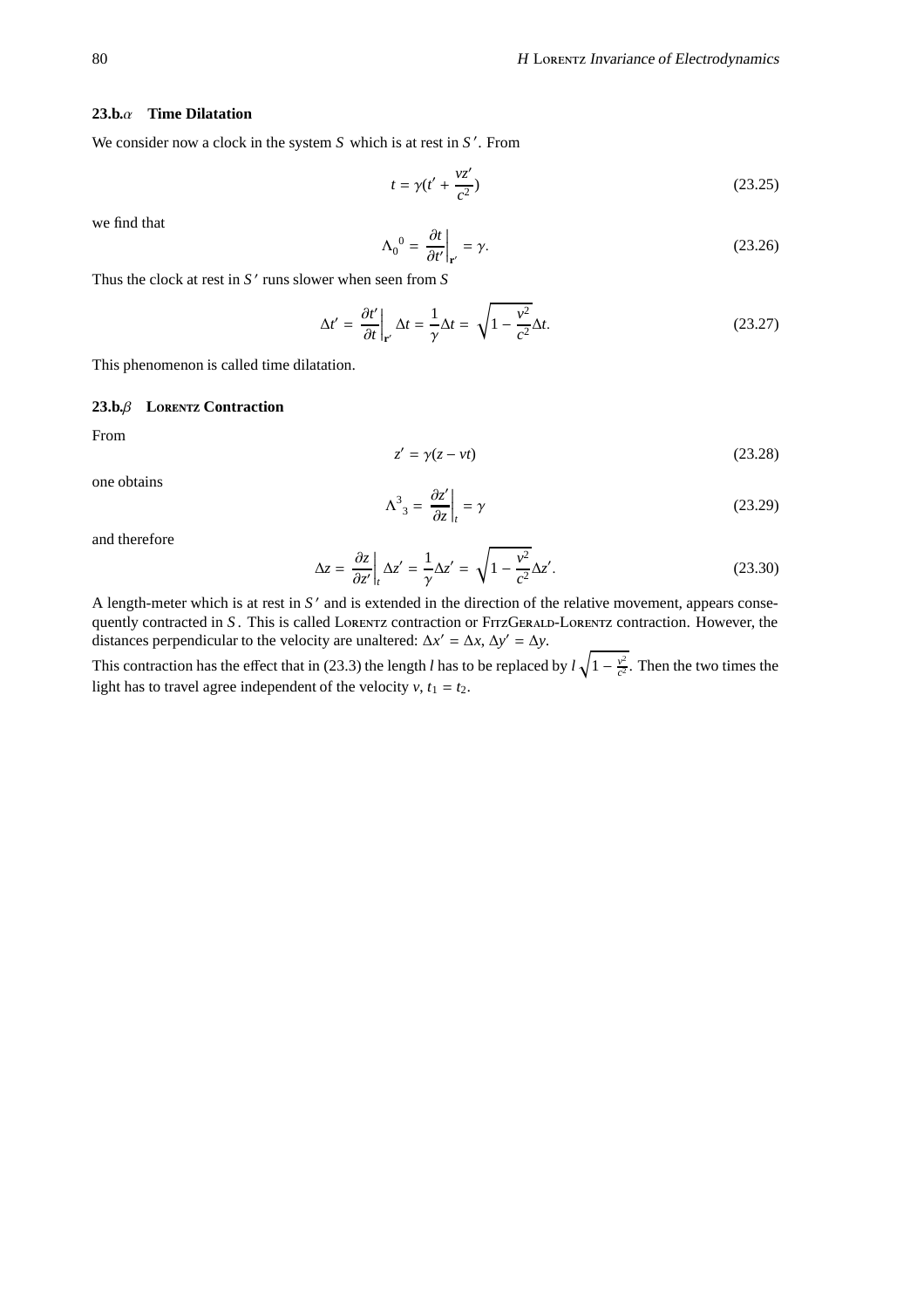# **24 Four-Scalars and Four-Vectors**

# **24.a Distance and Proper Time as Four-Scalars**

A quantity which is invariant under LORENTZ transformations is called four-scalar.

Example: Given two points in space-time (events)  $(x^{\mu})$ ,  $(\bar{x})$ . The quantity

$$
s^{2} = (x^{\mu} - \sqrt[\mu]{x_{\mu} - \sqrt[\mu]{y}})
$$
 (24.1)

is a four-scalar. It assumes the same number in all systems of inertia. Especially for  $\mathcal{H} = 0$  (origin) it is  $s^2 = x^\mu x_\mu$ .

## **24.a.** $\alpha$  **Space-like distance**  $s^2 < 0$

If  $s^2$  < 0, then there are systems of inertia, in which both events occur at the same time  $x'^0 = 0$ . If for example  $(x^{\mu}) = (ct, 0, 0, z)$ . Then one obtains from 23.2)

$$
t' = \frac{t - \frac{vz}{c^2}}{\sqrt{1 - \frac{v^2}{c^2}}}, \quad z' = \frac{z - vt}{\sqrt{1 - \frac{v^2}{c^2}}}
$$
(24.2)

with  $v = t c^2/z$ 

$$
t' = 0, \quad z' = \frac{z(1 - \frac{v^2}{c^2})}{\sqrt{1 - \frac{v^2}{c^2}}} = z\sqrt{1 - \frac{v^2}{c^2}} = \pm\sqrt{z^2 - c^2t^2} = \pm\sqrt{-s^2}.
$$
 (24.3)

Thus one calls such two events space-like separated.

## **24.a.** $\beta$  **Time-like distance**  $s^2 > 0$

In this case there exists a system of inertia in which both events take place at the same point in space  $(\mathbf{x}' = \mathbf{0})$ . We choose  $v = z/t$  in the transformation (23.2) and obtain

$$
t' = \frac{t(1 - \frac{v^2}{c^2})}{\sqrt{1 - \frac{v^2}{c^2}}} = t\sqrt{1 - \frac{v^2}{c^2}} = \text{sign}(t)\sqrt{t^2 - \frac{z^2}{c^2}} = \text{sign}(t)\frac{s}{c}, \quad z' = 0.
$$
 (24.4)

One event takes place before the other that is the sign of  $t'$  agrees with that of  $t$ .

## **Proper Time** τ

The proper time  $\tau$  is the time which passes in the rest system under consideration. If a point moves with velocity **v**(*t*) its proper time varies as

$$
\mathrm{d}\tau = \frac{\mathrm{d}s}{c} = \sqrt{1 - \frac{\mathbf{v}^2}{c^2}} \mathrm{d}t,\tag{24.5}
$$

that is

$$
\tau = \int_{t_1}^{t_2} \sqrt{1 - \frac{\mathbf{v}^2(t)}{c^2}} dt.
$$
 (24.6)

The proper time is independent of the system of inertia, thus it is a four-scalar.

## **24.a.**γ **Light-like distance**  $s^2 = 0$

If a light flash propagates directly from one event to another, then the distance of these two events  $s = 0$ . The time measured in a system of inertia depends on the system of inertia and may be arbitrarily long or short, however, the sequence of the events (under proper LORENTZ transformation) cannot be reversed. Another four-scalar is the charge.

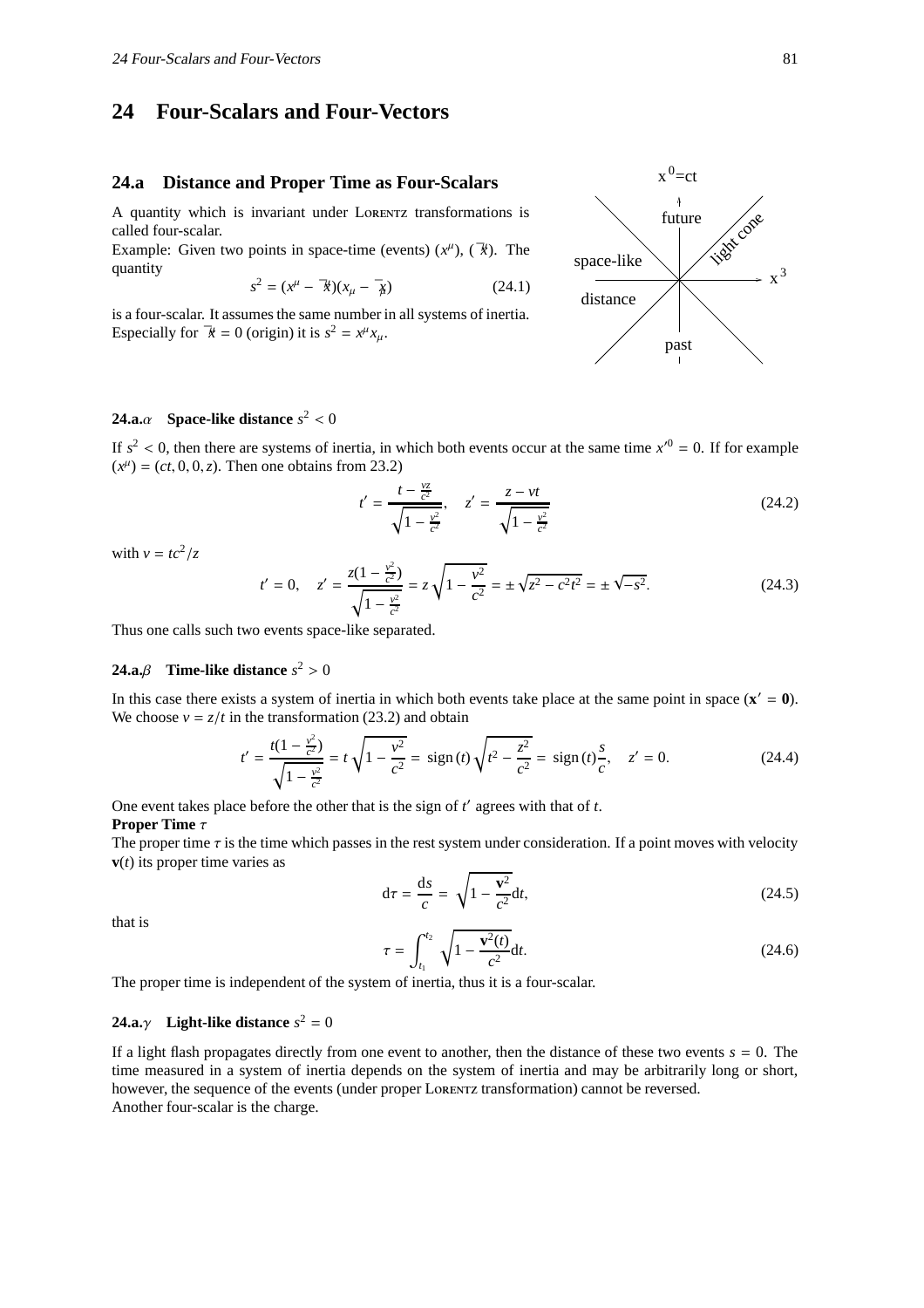### **24.b World Velocity as Four-Vector**

If a four-component quantity  $(A^{\mu})$  transforms by the transition from one system of inertia to another as the space-time coordinates  $(x^{\mu})$ , then it is a four-vector

$$
A^{\prime \mu} = \Lambda^{\mu}{}_{\nu} A^{\nu}.
$$
 (24.7)

An example is the world velocity

$$
u^{\mu} = \frac{dx^{\mu}}{d\tau} = \frac{dx^{\mu}}{dt} \frac{dt}{d\tau} = \gamma v^{\mu} \text{ with } v^{0} = \frac{dx^{0}}{dt} = c \frac{dt}{dt} = c. \qquad (24.8)
$$

The world velocity  $(u^{\mu}) = (c\gamma, \mathbf{v}\gamma)$  is a four-vector. Since  $\tau$  is invariant under Lorentz transformations, its components transform like  $(x^{\mu})$ . However,  $(c, \mathbf{v})$  is not a four-vector. One has

$$
u^{\mu}u_{\mu} = (c^2 - \mathbf{v}^2)\gamma^2 = c^2. \tag{24.9}
$$

Quite generally the scalar product of two four-vectors  $(A^{\mu})$  and  $(B^{\mu})$  is a four-scalar

$$
A^{\prime \mu} B_{\mu}^{\prime} = \Lambda^{\mu}{}_{\nu} \Lambda_{\mu}{}^{\kappa} A^{\nu} B_{\kappa} = \delta^{\kappa}_{\nu} A^{\nu} B_{\kappa} = A^{\nu} B_{\nu}.
$$
 (24.10)

We show the following lemma: If  $(a^{\mu})$  is an arbitrary four-vector (or one has a complete set of four-vectors) and  $a^{\mu}b_{\mu}$  is a four-scalar then ( $b^{\mu}$ ) is a four-vector too. Proof:

$$
a^{\mu}b_{\mu} = a^{\prime\prime}b_{\kappa}^{\prime} = \Lambda^{\kappa}_{\mu}a^{\mu}b_{\kappa}^{\prime}.
$$
 (24.11)

Since this holds for all  $(a^{\mu})$  or for a complete set, one has  $b_{\mu} = \Lambda^{\kappa}_{\mu} b'_{\kappa}$ . This, however, is the transformation formula (23.17) for four-vectors.

# **Addition theorem for velocities**

The system of inertia  $S'$  moves with velocity  $v$  in *z*-direction with respect to  $S$ . A point in  $S'$  moves with velocity w' also in *z*-direction. With which velocity does the point move in *S* ? We have

$$
z = \frac{z' + vt'}{\sqrt{1 - \frac{v^2}{c^2}}}, \quad t = \frac{t' + \frac{vz'}{c^2}}{\sqrt{1 - \frac{v^2}{c^2}}}.
$$
\n(24.12)

With  $z' = w't'$  one obtains

$$
z = \frac{(v + w')t'}{\sqrt{1 - \frac{v^2}{c^2}}}, \quad t = \frac{(1 + \frac{vw'}{c^2})t'}{\sqrt{1 - \frac{v^2}{c^2}}}.
$$
\n(24.13)

From this one obtains the velocity of the point in *S*

$$
w = \frac{z}{t} = \frac{w' + v}{1 + \frac{w'v}{c^2}}.
$$
\n(24.14)

We observe

$$
1 - \frac{w^2}{c^2} = 1 - \left(\frac{\frac{w'}{c} + \frac{v}{c}}{1 + \frac{w'v}{c^2}}\right)^2 = \frac{(1 - \frac{w'^2}{c^2})(1 - \frac{v^2}{c^2})}{(1 + \frac{w'v}{c^2})^2}.
$$
 (24.15)

If  $|w'| < c$  and  $|v| < c$ , then this expression is positive. Then one obtains also  $|w| < c$ . Example:  $w' = v = 0.5c$ , then one obtains  $w = 0.8c$ .

## **24.c Current Density Four-Vector**

We combine charge- and current-density in the charge-current density

$$
(j^{\mu}) = (c\rho, \mathbf{j}) \tag{24.16}
$$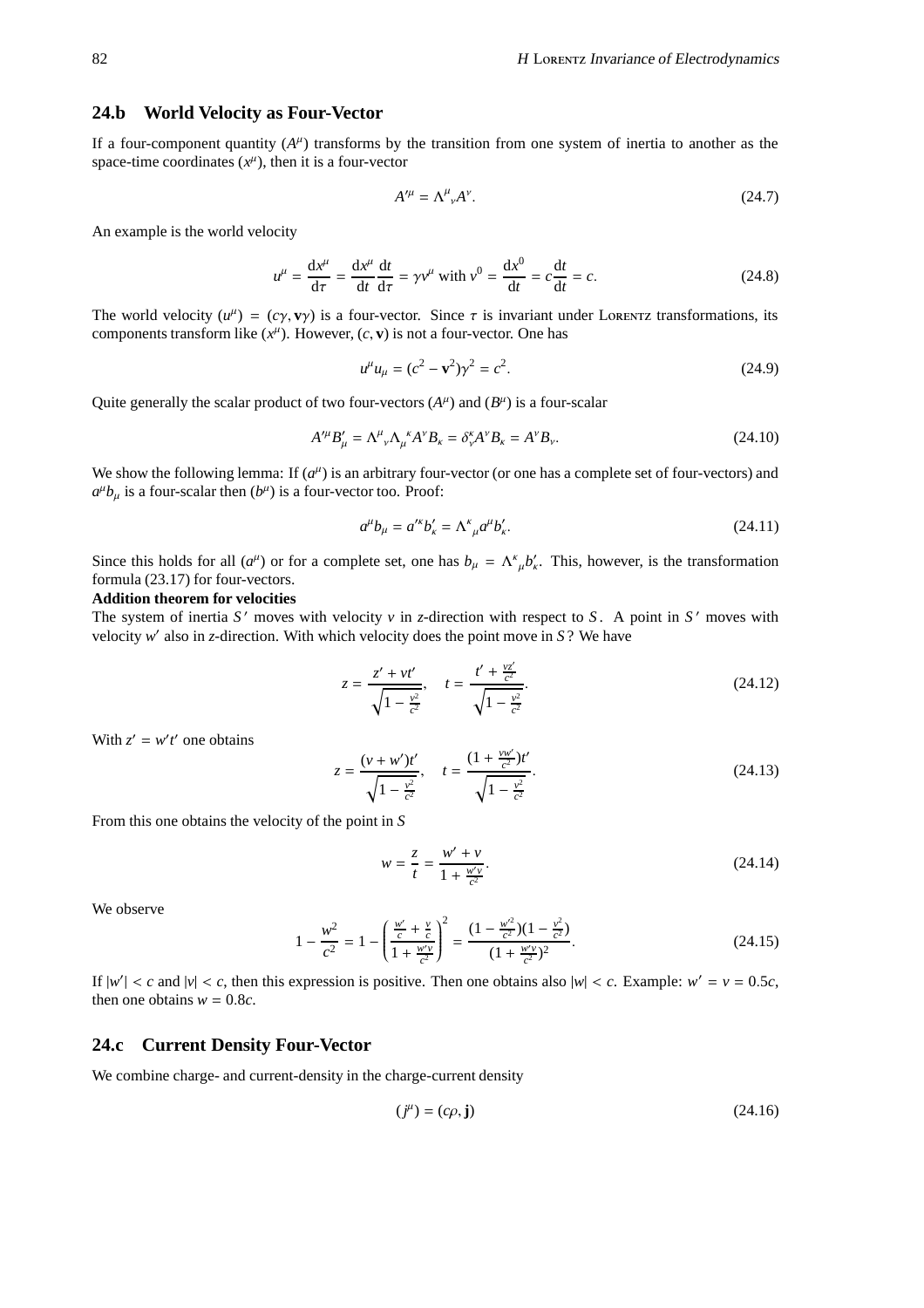and convince us that  $j^{\mu}$  is a four-vector. For charges of velocity **v** one has (the contributions of charges of different velocities can be superimposed)

$$
j^{\mu} = \rho v^{\mu}, \quad (v^0 = c), \quad j^{\mu} = \rho \sqrt{1 - \beta^2} u^{\mu}
$$
 (24.17)

If  $\rho \sqrt{1 - \beta^2}$  is a four-scalar then indeed  $j^{\mu}$  is a four-vector. Now one has

$$
\rho = \frac{q}{V} = \frac{q}{V_0 \sqrt{1 - \beta^2}}
$$
\n(24.18)

with the volume  $V_0$  in the rest system and the LORENTZ contraction  $V = V_0 \sqrt{1 - \beta^2}$ . Since the charge *q* and  $V_0$ are four-scalars this holds also  $\rho \sqrt{1 - \beta^2}$ .

We bring the equation of continuity in Lorentz-invariant form. From  $\dot{\rho}$  + div **j** = 0 one obtains

$$
\frac{\partial j^{\mu}}{\partial x^{\mu}} = 0, \tag{24.19}
$$

since  $\partial j^0/\partial x^0 = \partial \rho/\partial t$ . We consider now the transformation properties of the derivatives  $\partial/\partial x^\mu$ 

$$
\frac{\partial f}{\partial x'^{\mu}} = \frac{\partial x^{\nu}}{\partial x'^{\mu}} \frac{\partial f}{\partial x^{\nu}} = \Lambda_{\mu}^{\ \nu} \frac{\partial f}{\partial x^{\nu}},\tag{24.20}
$$

that is the derivatives transform according to

$$
\frac{\partial}{\partial x'^{\mu}} = \Lambda_{\mu}^{\ \nu} \frac{\partial}{\partial x^{\nu}}
$$
 (24.21)

as  $x'_{\mu} = \Lambda_{\mu}^{\ \nu} x_{\nu}$ . Thus one writes

$$
\frac{\partial}{\partial x^{\mu}} = \partial_{\mu}, \quad (\partial_{\mu}) = (\frac{1}{c} \frac{\partial}{\partial t}, \nabla). \tag{24.22}
$$

Watch the positions of the indices. Similarly one has

$$
\frac{\partial}{\partial x_{\mu}} = \partial^{\mu}, \quad (\partial^{\mu}) = (\frac{1}{c}\frac{\partial}{\partial t}, -\nabla). \tag{24.23}
$$

Then the equation of continuity can be written

$$
\partial_{\mu}j^{\mu} = 0. \tag{24.24}
$$

Generally the four-divergency  $\partial_{\mu}P^{\mu} = \partial^{\mu}P_{\mu}$  of a four-vector *P* is a four-scalar.

# **24.d Four-Potential**

We combine the potentials **A** and Φ in the four-potential

$$
(A^{\mu}) = (\Phi, \mathbf{A}),\tag{24.25}
$$

then one has

$$
\Box A^{\mu} = -\frac{4\pi}{c} j^{\mu} \tag{24.26}
$$

in the LORENZ gauge with the gauge condition

$$
\operatorname{div} \mathbf{A} + \frac{1}{c} \dot{\Phi} = 0 \to \partial_{\mu} A^{\mu} = 0. \tag{24.27}
$$

There the D'ALEMBERT operator

$$
\Box = \Delta - \frac{1}{c^2} \partial_t^2 = -\partial_\mu \partial^\mu \tag{24.28}
$$

is a four-scalar  $\square' = \square$ .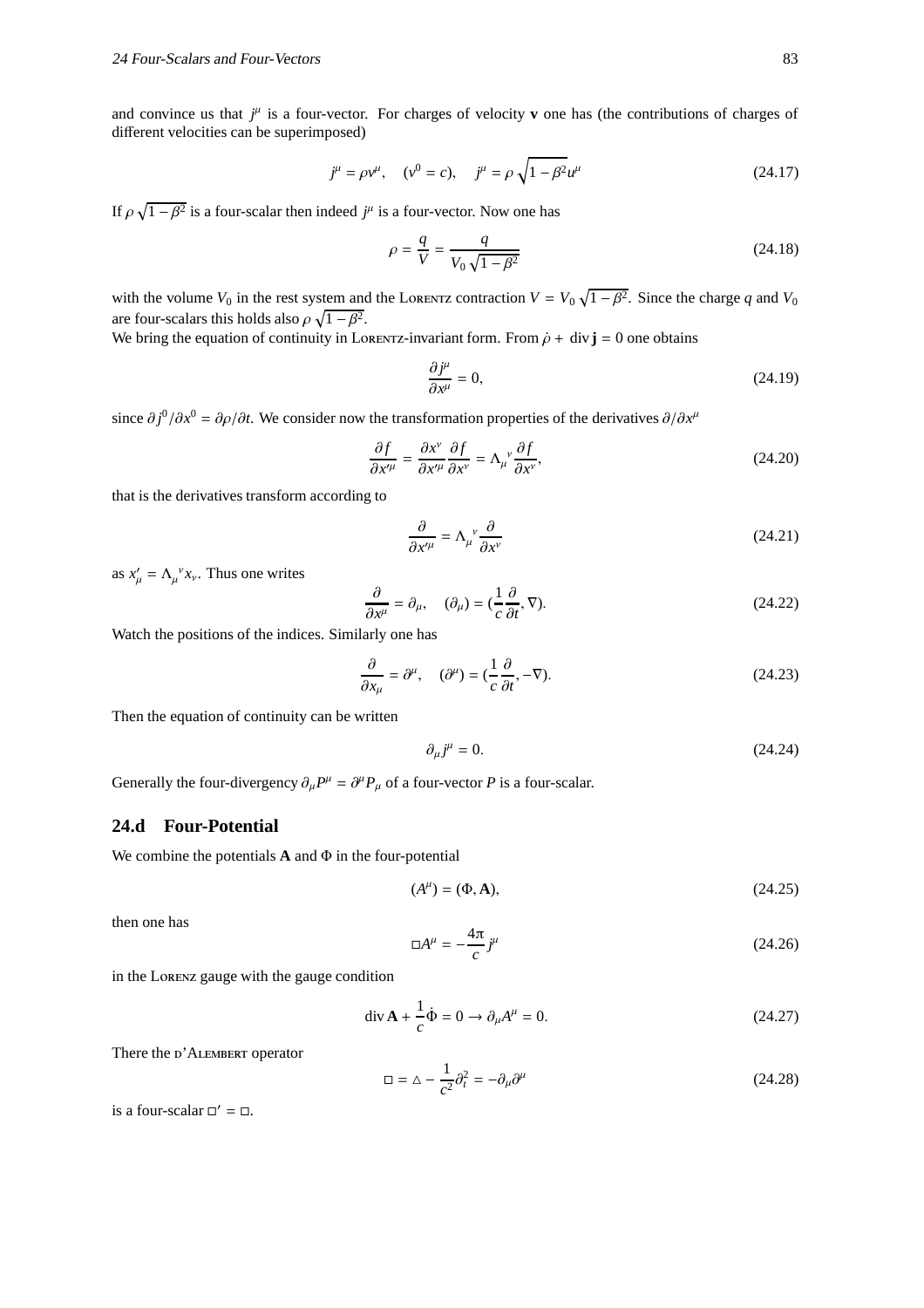We now show that the retarded solution  $A_{r}^{\mu}$  is manifestly Lorentz-invariant. We claim

$$
A_{\rm r}^{\mu}(x) = \frac{1}{c} \int d^4 y j^{\mu}(y) \delta(\frac{1}{2}s^2) \theta(x^0 - y^0)
$$
 (24.29)

$$
s^{2} = (x^{\mu} - y^{\mu})(x_{\mu} - y_{\mu}) = c^{2}(t_{y} - t_{x})^{2} - (\mathbf{x} - \mathbf{y})^{2}
$$
 (24.30)

$$
\theta(x^0) = \begin{cases} 1 & x^0 > 0 \\ 0 & x^0 < 0 \end{cases}
$$
 (24.31)

We consider now generally the integration over a  $\delta$ -function, which depends on a function *f*. Apparently only the zeroes  $t_i$  of  $f$  contribute,

$$
\int g(t)\delta(f(t))dt = \sum_{i} \int_{t_i-\epsilon}^{t_i+\epsilon} g(t)\delta(f(t))dt \quad \text{with} \quad f(t_i) = 0. \tag{24.32}
$$

With  $z = f(t)$ ,  $dz = f'(t)dt$  one obtains

$$
\int g(t)\delta(f(t))dt = \sum_{i} \int_{-\epsilon f'(t_i)}^{\epsilon f'(t_i)} g(t_i)\delta(z) \frac{dz}{f'(t_i)} = \sum_{i} \frac{g(t_i)}{|f'(t_i)|}.
$$
 (24.33)

Thus the zeroes in the  $\delta$ -function of (24.29) are  $t_y = t_x \pm |\mathbf{x} - \mathbf{y}|/c$  and their derivatives are given by  $f'(t_y) =$  $c^2(t_y - t_x) = \pm c|\mathbf{x} - \mathbf{y}|$ , which yields

$$
A_r^{\mu}(x) = \frac{1}{c} \int d^4 y j^{\mu} \delta(\frac{1}{2}s^2) \Theta(t_x - t_y) = \int d^3 y \frac{1}{c|\mathbf{x} - \mathbf{y}|} j^{\mu}(\mathbf{y}, t_x - \frac{|\mathbf{x} - \mathbf{y}|}{c}).
$$
 (24.34)

The factor  $\theta(t_x - t_y)$  yields the retarded solution. The solution is in agreement with (21.14) and (21.15). If we replace the θ-function by  $θ(t<sub>y</sub> - t<sub>x</sub>)$ , then we obtain the advanced solution. Remember that the sign of the time difference does not change under proper LORENTZ transformations.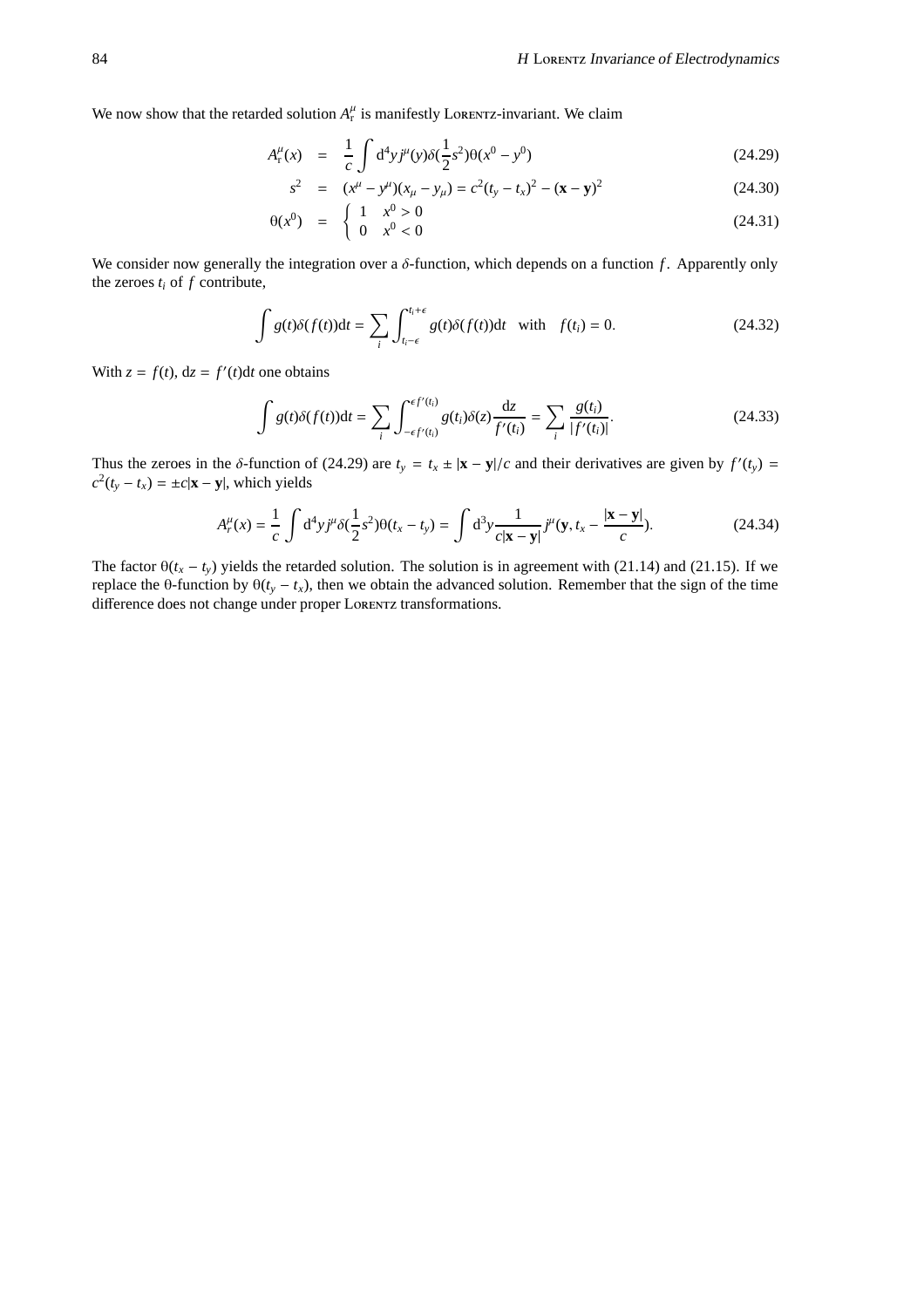# **25 Electromagnetic Field Tensor**

# **25.a Field Tensor**

We obtain the fields **E** and **B** from the four-potential

$$
\mathbf{B} = \text{curl}\,\mathbf{A}, \quad \mathbf{E} = -\text{grad}\,\Phi - \frac{1}{c}\dot{\mathbf{A}}, \tag{25.1}
$$

for example

$$
B_1 = \frac{\partial A^3}{\partial x^2} - \frac{\partial A^2}{\partial x^3} = \partial^3 A^2 - \partial^2 A^3, \quad E_1 = -\frac{\partial A^0}{\partial x^1} - \frac{\partial A^1}{\partial x^0} = \partial^1 A^0 - \partial^0 A^1.
$$
 (25.2)

Thus we introduce the electromagnetic field tensor

$$
F^{\mu\nu} = \partial^{\mu}A^{\nu} - \partial^{\nu}A^{\mu}, \quad F^{\mu\nu} = -F^{\nu\mu}.
$$
 (25.3)

It is an antisymmetric four-tensor. It reads explicitely

$$
(F^{\mu\nu}) = \begin{pmatrix} 0 & -E_1 & -E_2 & -E_3 \\ E_1 & 0 & -B_3 & B_2 \\ E_2 & B_3 & 0 & -B_1 \\ E_3 & -B_2 & B_1 & 0 \end{pmatrix}.
$$
 (25.4)

# **25.b M's Equations**

#### **25.b.**α **The Inhomogeneous Equations**

The equation div  $\mathbf{E} = 4\pi \rho$  reads

$$
\partial_1 F^{10} + \partial_2 F^{20} + \partial_3 F^{30} = \frac{4\pi}{c} j^0.
$$
 (25.5)

From the 1-component of curl **B** –  $\frac{1}{c}\mathbf{\dot{E}} = \frac{4\pi}{c}\mathbf{j}$  one obtains

$$
\frac{\partial B_3}{\partial x^2} - \frac{\partial B_2}{\partial x^3} - \frac{\partial E_1}{\partial x^0} = \frac{4\pi}{c} j^1 \to \partial_2 F^{21} + \partial_3 F^{31} + \partial_0 F^{01} = \frac{4\pi}{c} j^1,\tag{25.6}
$$

similarly for the other components. These four component-equations can be combined to

$$
\partial_{\mu}F^{\mu\nu} = \frac{4\pi}{c}j^{\nu}.\tag{25.7}
$$

If we insert the representation of the fields by the potentials, (25.3), we obtain

$$
\partial_{\mu}(\partial^{\mu}A^{\nu} - \partial^{\nu}A^{\mu}) = \frac{4\pi}{c}j^{\nu}.
$$
 (25.8)

Together with the condition for the Lorenz gauge  $\partial_{\mu}A^{\mu} = 0$ , (24.27) one obtains

$$
\partial_{\mu}\partial^{\mu}A^{\nu} = \frac{4\pi}{c}j^{\nu} \tag{25.9}
$$

in agreement with (24.26) and (24.28).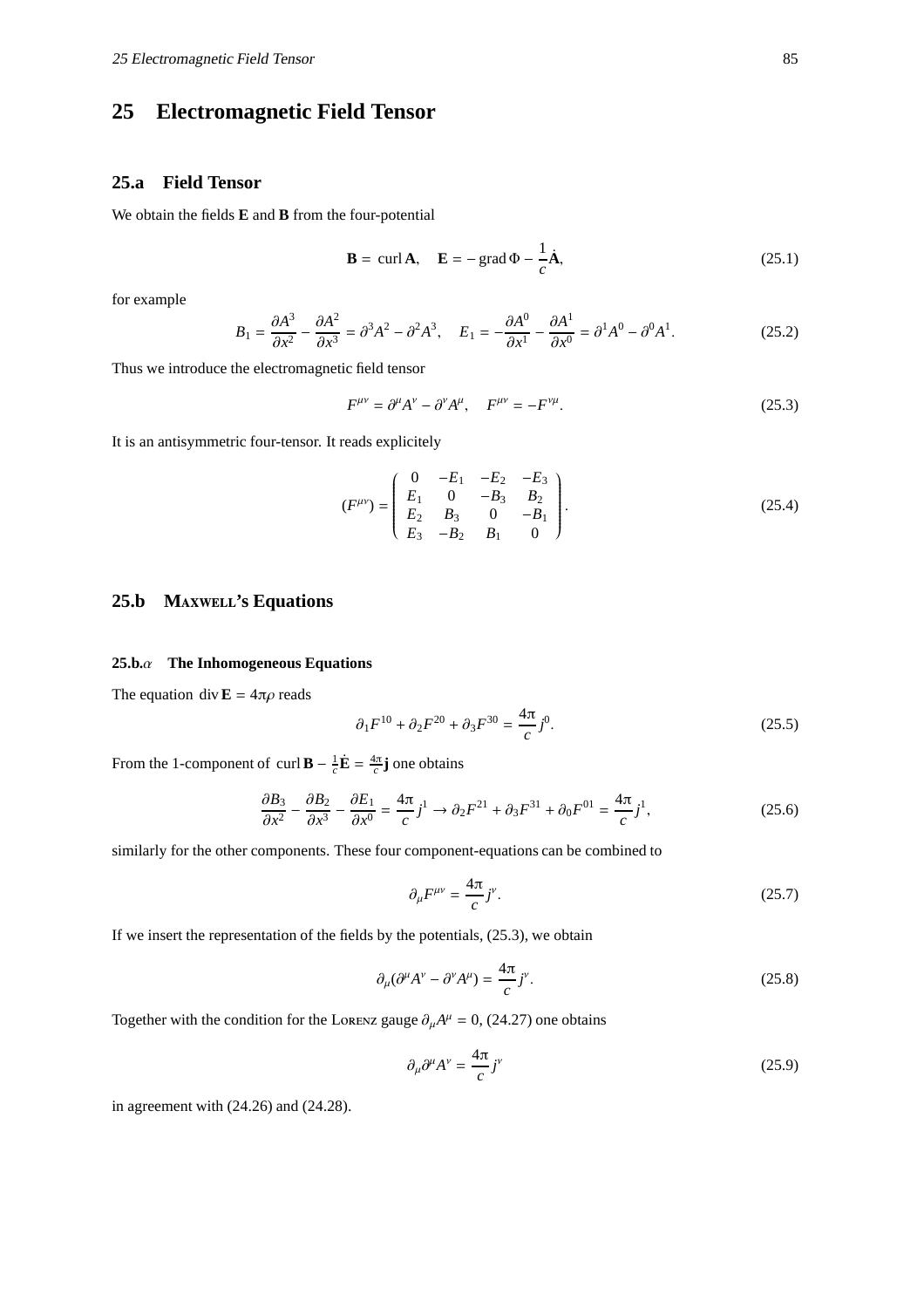#### **25.b.**β **The Homogeneous Equations**

Similarly the homogeneous MAXWELL's equations can be written. From div  $\mathbf{B} = 0$  one obtains

$$
\partial^1 F^{23} + \partial^2 F^{31} + \partial^3 F^{12} = 0 \tag{25.10}
$$

and  $(\text{curl }\mathbf{E} + \frac{1}{c}\dot{\mathbf{B}})_x = 0$  reads

$$
-\partial^2 F^{30} - \partial^3 F^{02} - \partial^0 F^{23} = 0.
$$
 (25.11)

These equations can be combined to

$$
\partial^{\lambda} F^{\mu\nu} + \partial^{\mu} F^{\nu\lambda} + \partial^{\nu} F^{\lambda\mu} = 0. \tag{25.12}
$$

One observes that these equations are only non-trivial for  $\lambda \neq \mu \neq \nu \neq \lambda$ . If two indices are equal, then the left-hand side vanishes identically. One may represent the equations equally well by the dual field tensor

$$
\tilde{F}^{\mu\nu} = \frac{1}{2} \epsilon^{\mu\nu\kappa\lambda} F_{\kappa\lambda}.
$$
\n(25.13)

Here  $\epsilon^{k\lambda\mu\nu}$  is completely antisymmetric against interchange of the four indices. Thus it changes sign, if two of the indices are exchanged. This implies that it vanishes, if two indices are equal. It is only different from zero, if all four indices are different. It is normalized to  $\epsilon^{0123} = 1$ . Then one obtains explicitely

$$
(\tilde{F}^{\mu\nu}) = \begin{pmatrix} 0 & -B_1 & -B_2 & -B_3 \\ B_1 & 0 & E_3 & -E_2 \\ B_2 & -E_3 & 0 & E_1 \\ B_3 & E_2 & -E_1 & 0 \end{pmatrix}.
$$
 (25.14)

and (25.12) can be written

$$
\partial_{\mu}\tilde{F}^{\mu\nu} = 0. \tag{25.15}
$$

One should convince oneself that  $\epsilon$  is an invariant pseudo-tensor of fourth order, i.e.

$$
\epsilon^{\prime\mu\nu\kappa\lambda} = \det(\Lambda)\epsilon^{\mu\nu\kappa\lambda},\tag{25.16}
$$

where det( $\Lambda$ ) takes only the values  $\pm 1$  according to the discussion after (23.19). For proper LORENTZ transformations it equals +1 (23.21).

### **25.c Transformation of the Electric and Magnetic Fields**

Since  $(\partial^{\mu})$  and  $(A^{\nu})$  transform like four-vectors, one has

$$
F^{\prime\mu\nu} = \Lambda^{\mu}_{\ \kappa} \Lambda^{\nu}_{\ \lambda} F^{\kappa\lambda} \tag{25.17}
$$

for the transformation of the electromagnetic field. If we choose in particular

 $E_2'$ 

$$
(\Lambda^{\mu}_{\nu}) = \begin{pmatrix} \gamma & 0 & 0 & -\beta\gamma \\ 0 & 1 & 0 & 0 \\ 0 & 0 & 1 & 0 \\ -\beta\gamma & 0 & 0 & \gamma \end{pmatrix},
$$
 (25.18)

then one obtains

$$
E'_{1} = F'^{10} = \Lambda^{1}_{\ \kappa} \Lambda^{0}_{\ \lambda} F^{\kappa \lambda} = \gamma F^{10} - \beta \gamma F^{13} = \gamma (E_{1} - \beta B_{2}), \tag{25.19}
$$

thus

$$
E_1' = \gamma (E_1 - \frac{v}{c} B_2), \tag{25.20}
$$

similarly

$$
B_1' = \gamma (B_1 + \frac{v}{c} E_2) \tag{25.21}
$$

$$
\gamma(E_2 + \frac{v}{c}B_1), \qquad B'_2 = \gamma(B_2 - \frac{v}{c}E_1) \tag{25.22}
$$

$$
E'_3 = E_3, \qquad B'_3 = B_3,\tag{25.23}
$$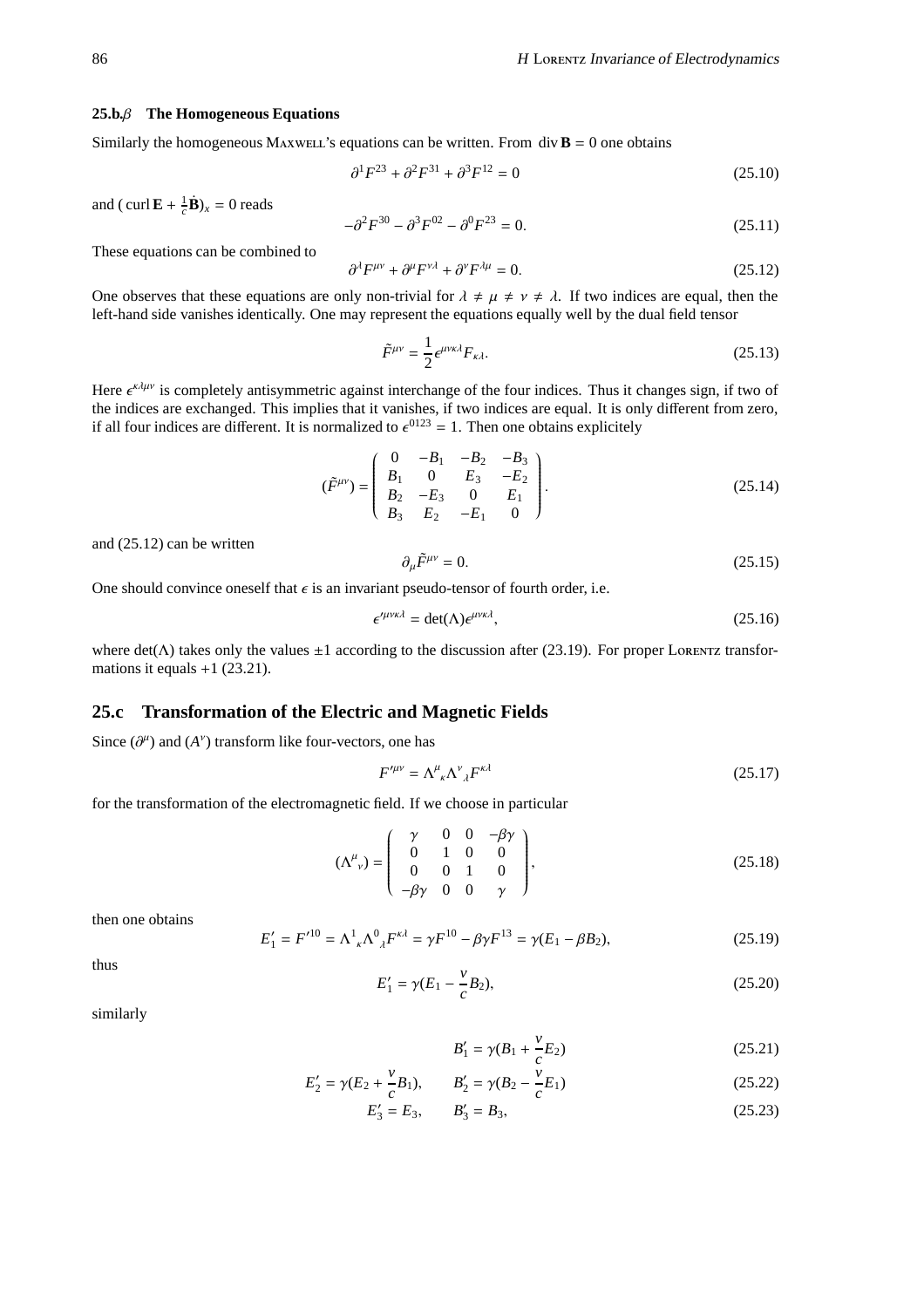which can be combined to

$$
E'_{\parallel} = E_{\parallel}, \qquad B'_{\parallel} = B_{\parallel}, \qquad \text{component } \parallel \mathbf{v} \tag{25.24}
$$

$$
\mathbf{E}'_{\perp} = \gamma (\mathbf{E}_{\perp} + \frac{\mathbf{v}}{c} \times \mathbf{B}), \qquad \mathbf{B}'_{\perp} = \gamma (\mathbf{B}_{\perp} - \frac{\mathbf{v}}{c} \times \mathbf{E}), \qquad \text{components } \perp \mathbf{v}. \tag{25.25}
$$

# **25.d Fields of a Point Charge in Uniform Motion**

From this we can determine the fields of a charge which moves with constant velocity  $\mathbf{v} = v \mathbf{e}_z$ . In the rest system *S*<sup> $\prime$ </sup> of the charge, which is supposed to be in the origin of *S*<sup> $\prime$ </sup>, one has

$$
\mathbf{E}' = q \frac{\mathbf{r}'}{r'^3}, \quad \mathbf{B}' = \mathbf{0}.
$$
 (25.26)

In the system *S* the coordinates of the charge are  $x_q = y_q = 0$ ,  $z_q = vt$ . Now we express **r**' by **r** and *t* and obtain

$$
\mathbf{E}' = \left(\frac{qx}{N}, \frac{qy}{N}, \frac{qy(z - vt)}{N}\right),\tag{25.27}
$$

$$
\mathbf{B'} = \mathbf{0},
$$
  
\n
$$
N = r'^3 = (x^2 + y^2 + \gamma^2 (z - vt)^2)^{3/2}.
$$
\n(25.28)  
\n(25.29)

It follows that

$$
E_1 = \gamma (E_1' + \frac{v}{c} B_2') = \frac{q\gamma x}{N}
$$
  
\n
$$
E_2 = \gamma (E_2' - \frac{v}{c} B_1') = \frac{q\gamma y}{N}
$$
  
\n
$$
E_3 = E_3' = \frac{q\gamma (r - vt)}{N}
$$
  
\n
$$
\left.\begin{array}{c}\n\text{E} = \frac{q\gamma (r - vt)}{N} \\
\text{E} = \frac{q\gamma (r - vt)}{N}\n\end{array}\right\}
$$
\n(25.30)

$$
\begin{aligned} B_1 &= \gamma (B_1' - \frac{v}{c} E_2') = -\frac{q\gamma \beta y}{N} \\ B_2 &= \gamma (B_2' + \frac{v}{c} E_1') = \frac{q\gamma \beta x}{N} \\ B_3 &= B_3' = 0 \end{aligned} \quad \bigg\} \mathbf{B} = \frac{q\gamma (\mathbf{v} \times \mathbf{r})}{cN} . \tag{25.31}
$$

Areas of constant *N* are oblate rotational ellipsoids. The ratio short half-axis / long half-axis is given by  $1/\gamma$  =  $\sqrt{1-\frac{v^2}{c^2}}$  $\frac{v^2}{c^2}$ , thus the same contraction as for the LORENTZ contraction.

# 25.e DOPPLER Effect

We consider a monochromatic plane wave

$$
\mathbf{E} = \mathbf{E}_0 e^{i\phi}, \quad \mathbf{B} = \mathbf{B}_0 e^{i\phi} \quad \text{with } \phi = \mathbf{k} \cdot \mathbf{r} - \omega t. \tag{25.32}
$$

We know, how **E** and **B** and thus  $\mathbf{E}_0$  and  $\mathbf{B}_0$  transform. Thus we are left with considering the phase  $\phi$  which is a four-scalar. If we write

$$
(\mathbf{k}^{\mu}) = (\frac{\omega}{c}, \mathbf{k}),\tag{25.33}
$$

then

$$
\phi = -k_{\mu}x^{\mu} \tag{25.34}
$$

follows. Since  $(x^{\mu})$  is an arbitrary four-vector and  $\phi$  is a four-scalar, it follows that  $(k^{\mu})$  has to be a four-vector. Thus one obtains for the special LORENTZ transformation  $(25.18)$ 

$$
\omega' = ck'^0 = c\gamma(k^0 - \beta k^3) = \gamma(\omega - \beta ck^3), \quad k'^1 = k^1, \quad k'^2 = k^2, \quad k'^3 = \gamma(k^3 - \beta\frac{\omega}{c}).
$$
 (25.35)

If the angle between *z*-axis and direction of propagation is  $\theta$ , then  $k^3 = \frac{\omega}{c} \cos \theta$  holds, and one obtains

$$
\omega' = \omega \gamma (1 - \beta \cos \theta). \tag{25.36}
$$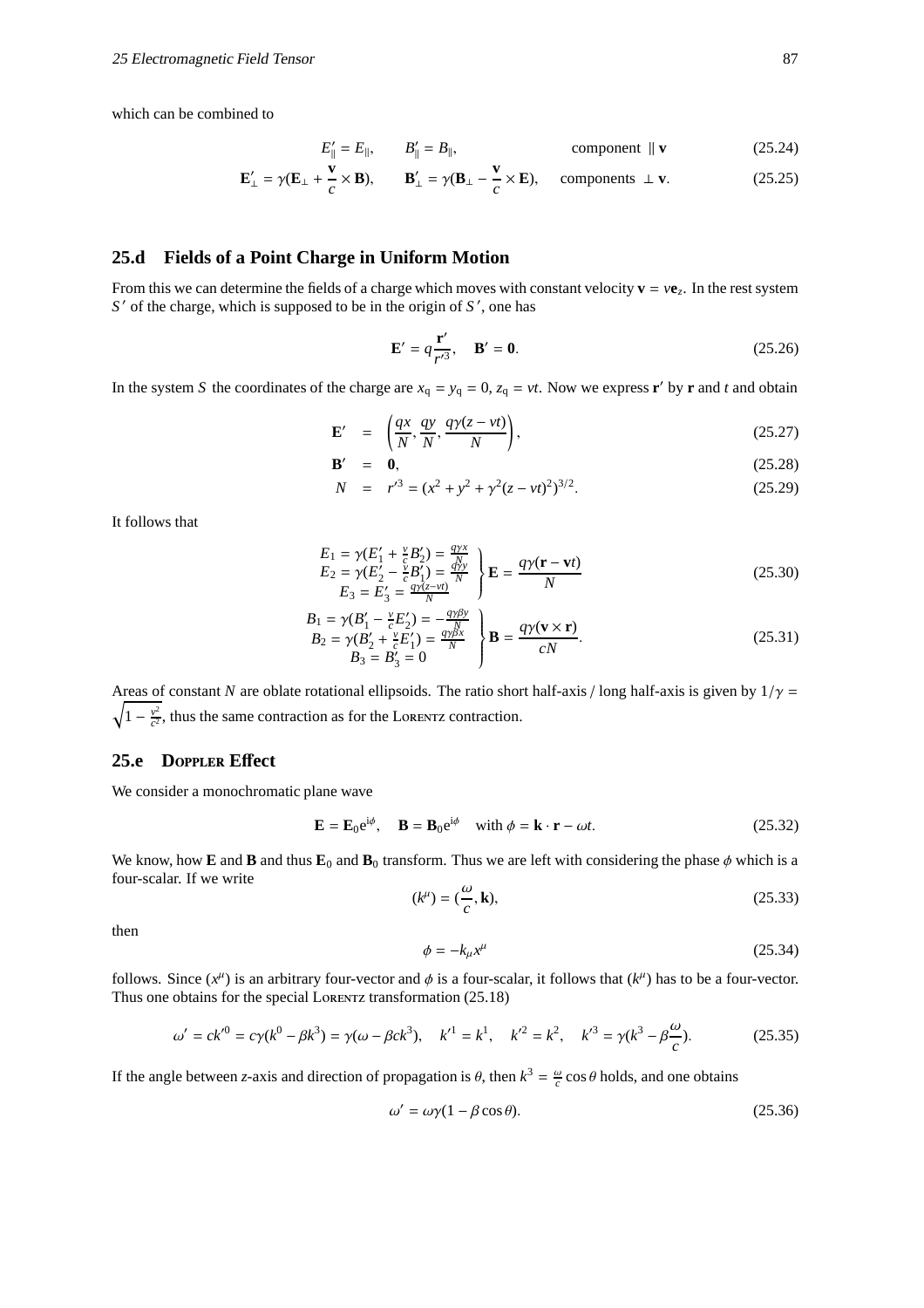Thus if **v** is parallel and antiparallel to the direction of propagation, resp., then one deals with the longitudinal DOPPLER shift

$$
\theta = 0: \quad \omega' = \omega \sqrt{\frac{1-\beta}{1+\beta}} \tag{25.37}
$$

$$
\theta = \pi : \quad \omega' = \omega \sqrt{\frac{1+\beta}{1-\beta}}.
$$
\n(25.38)

If however  $\theta = \pi/2$  and  $\theta' = \pi/2$ , resp., then one deals with the transverse Doppler shift.

$$
\theta = \frac{\pi}{2} : \qquad \omega' = \frac{\omega}{\sqrt{1 - \beta^2}} \tag{25.39}
$$

$$
\theta' = \frac{\pi}{2} : \quad \omega' = \omega \sqrt{1 - \beta^2}.
$$
\n(25.40)

Here  $\theta'$  is the angle between the *z*'-axis and the direction of propagation in *S'*.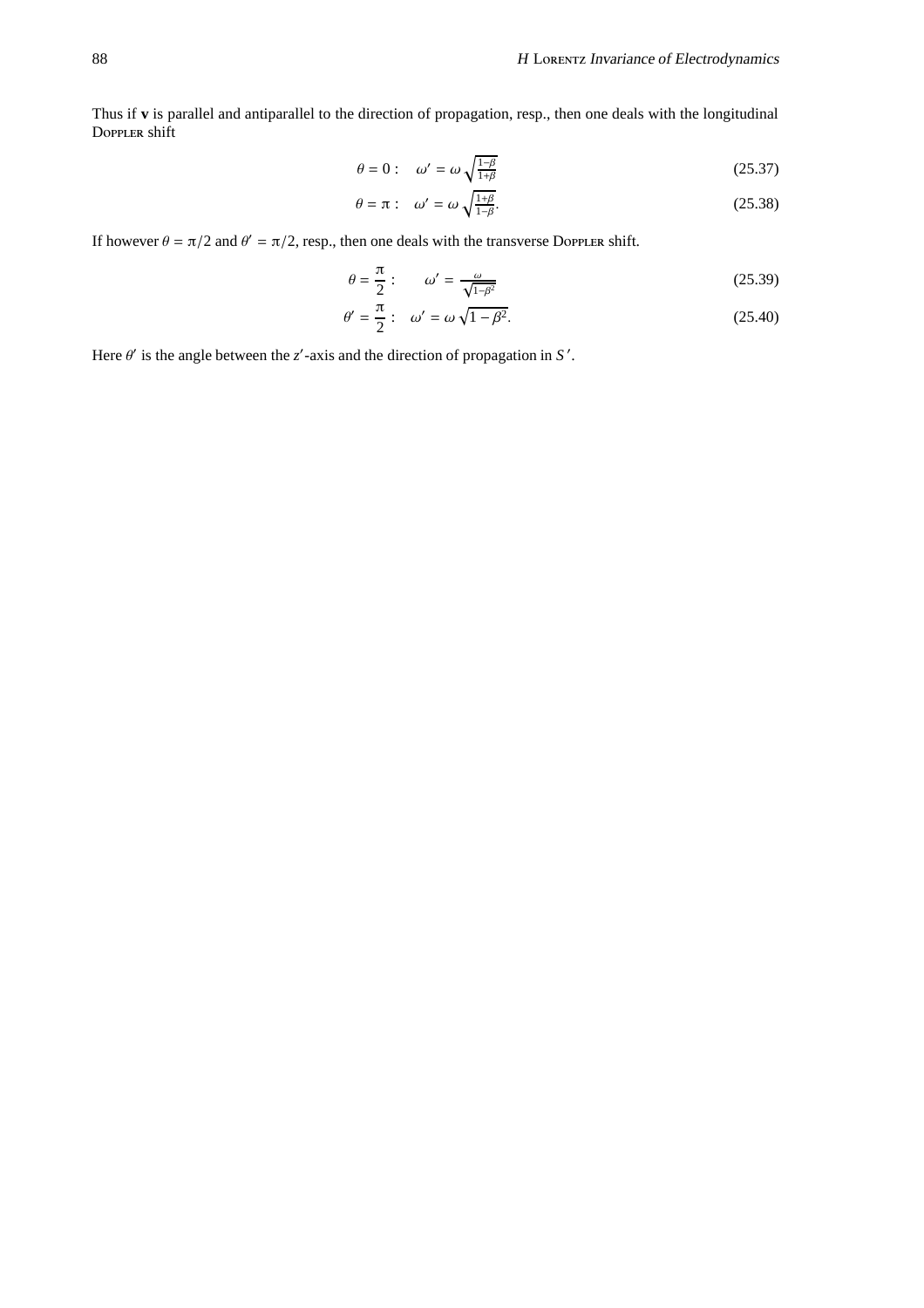# **26 Relativistic Mechanics**

EINSTEIN realized that the constance of light velocity in vacuum and the resulting LORENTZ transformation is not restricted to electrodynamics, but is generally valid in physics. Here we consider its application to mechanics starting from the force on charges.

### **26.a** LORENTZ Force Density

The force density on moving charges reads

$$
\mathbf{k} = \rho \mathbf{E} + \frac{1}{c} \mathbf{j} \times \mathbf{B},\tag{26.1}
$$

that is e.g. for the first component

$$
k^1 = \rho E_1 + \frac{1}{c} (j^2 B_3 - j^3 B_2) = \frac{1}{c} (j^0 F^{10} - j^2 F^{12} - j^3 F^{13}) = \frac{1}{c} j_\nu F^{1\nu}.
$$
 (26.2)

Thus one introduces the four-vector of the LORENTZ force density

$$
k^{\mu} = \frac{1}{c} j_{\nu} F^{\mu \nu}.
$$
 (26.3)

We consider the time-like component

$$
k^0 = \frac{1}{c} j_\nu F^{0\nu} = \frac{1}{c} \mathbf{j} \cdot \mathbf{E}.
$$
 (26.4)

The time-like component gives the mechanical energy acquired per time and volume, whereas the space-like components give the rate of change of mechanic momentum per time and volume

$$
(k^{\mu}) = \left(\frac{1}{c}\mathbf{j} \cdot \mathbf{E}, \mathbf{k}\right). \tag{26.5}
$$

### **26.b L Force Acting on a Point Charge**

The four-current-density at **x** of a point charge *q* at  $\mathbf{x}_0$  reads

$$
j^{\nu}(\mathbf{x},t) = q\delta^3(\mathbf{x} - \mathbf{x}_q(t))v^{\nu}.
$$
 (26.6)

Thus the force acting on the point charge is given by

$$
K^{\mu} = \frac{q}{c} v_{\nu} F^{\mu \nu}.
$$
 (26.7)

This is not a four-vector, since  $(v^\mu)$  is not a four-vector. If we multiply it by  $\gamma$  then we obtain a four-vector, the MINKOWSKI force

$$
\gamma K^{\mu} = \frac{q}{c} u_{\nu} F^{\mu \nu}.
$$
\n(26.8)

**K** is the momentum which is fed into the point charge per time unit,  $cK^0$  is the power fed into it. The MINKOWSKI force is the momentum and the energy divided by *c*, resp., fed into it per proper time.

## **26.c Energy and Momentum of a Mass Point**

We assume that also mechanical momentum and energy/*c* combine to a four-vector, since the change of momentum and energy divided by *c* are components of a four-vector

$$
(G^{\mu}) = (\frac{1}{c}E, \mathbf{G}).
$$
\n(26.9)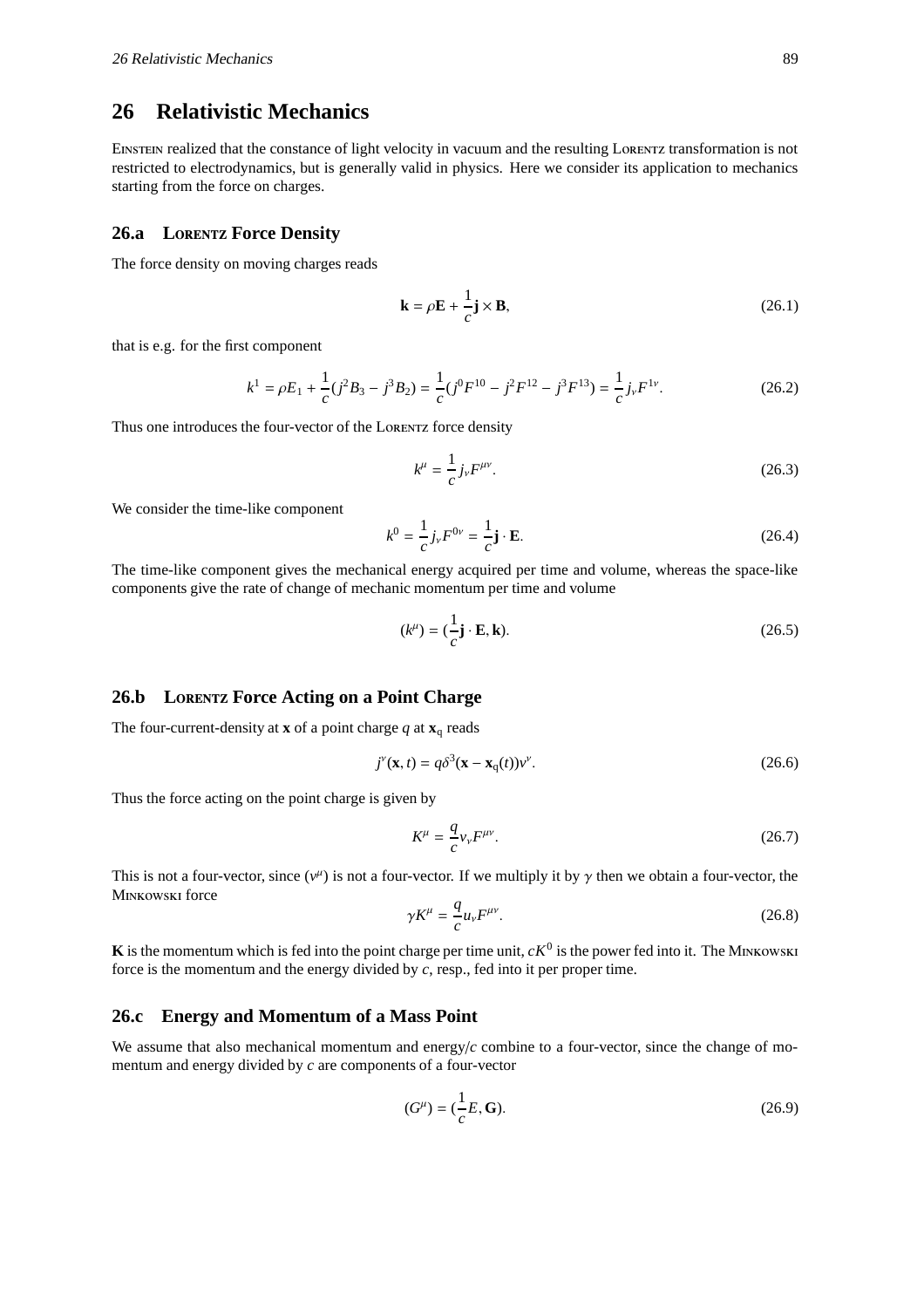In the rest system S' we expect  $G' = 0$  to hold, i.e.

$$
(G^{\prime \mu}) = (\frac{1}{c}E_0, \mathbf{0}).
$$
\n(26.10)

In the system *S* the special transformation (23.23) yields for  $\mathbf{v} = v \mathbf{e}_z$ 

$$
\mathbf{G} = \gamma \frac{\nu}{c^2} E_0 \mathbf{e}_z = \gamma \mathbf{v} \frac{E_0}{c^2}, \tag{26.11}
$$

$$
E = cG^0 = c\gamma G'^0 = \gamma E_0. \tag{26.12}
$$

For velocities small in comparison to light-velocity one obtains

$$
\mathbf{G} = \frac{E_0}{c^2} \mathbf{v} \Big( 1 + \frac{v^2}{2c^2} + \ldots \Big). \tag{26.13}
$$

In NEWTON's mechanics we have

$$
G_{Newton} = m\mathbf{v} \tag{26.14}
$$

for a mass point of mass *m*. For velocities  $v \ll c$  the momentum of Newron's and of the relativistic mechanics should agree. From this one obtains

$$
m = \frac{E_0}{c^2} \to E_0 = mc^2, \quad \mathbf{G} = m\gamma \mathbf{v}.
$$
 (26.15)

Then one obtains for the energy *E*

$$
E = mc^2 \gamma = mc^2 + \frac{m}{2} v^2 + O(v^4/c^2).
$$
 (26.16)

One associates a rest energy  $E_0 = mc^2$  with the masses. At small velocities the contribution  $\frac{m}{2}v^2$  known from Newronian mechanics has to be added

$$
G^{\mu} = m u^{\mu}.\tag{26.17}
$$

This *G* is called four-momentum. We finally observe

$$
G^{\mu}G_{\mu} = m^2 u^{\mu} u_{\mu} = m^2 c^2, \qquad (26.18)
$$

from which one obtains

$$
-G^{2} + \frac{1}{c^{2}}E^{2} = m^{2}c^{2}, \quad E^{2} = m^{2}c^{4} + G^{2}c^{2}.
$$
 (26.19)

One does not observe the rest energy  $E_0 = mc^2$  as long as the particles are conserved. However they are observed when the particles are converted, for example, when a particle decays into two other ones

$$
\Lambda^0 \to \pi^- + p^+.\tag{26.20}
$$

With the masses

$$
m_{\Lambda} = 2182m_e, \quad m_{\pi} = 273m_e, \quad m_p = 1836m_e \tag{26.21}
$$

one obtains the momentum and energy bilance for the Λ which is at rest before the decay

$$
m_{\Lambda}c^2 = \sqrt{m_{\pi}^2c^4 + \mathbf{G}_{\pi}^2c^2} + \sqrt{m_p^2c^4 + \mathbf{G}_p^2c^2}
$$
 (26.22)

$$
\mathbf{0} = \mathbf{G}_{\pi} + \mathbf{G}_{p}. \tag{26.23}
$$

The solution of the system of equations yields

$$
|\mathbf{G}| = 4c\sqrt{M(m_{\Lambda} - M)(M - m_{\pi})(M - m_{p})}/m_{\Lambda}, \quad 2M = m_{\Lambda} + m_{\pi} + m_{p}.
$$
 (26.24)

By means of the four-vectors one may solve

$$
G_{\Lambda}^{\ \mu} = G_{\pi}^{\ \mu} + G_{p}^{\ \mu} \tag{26.25}
$$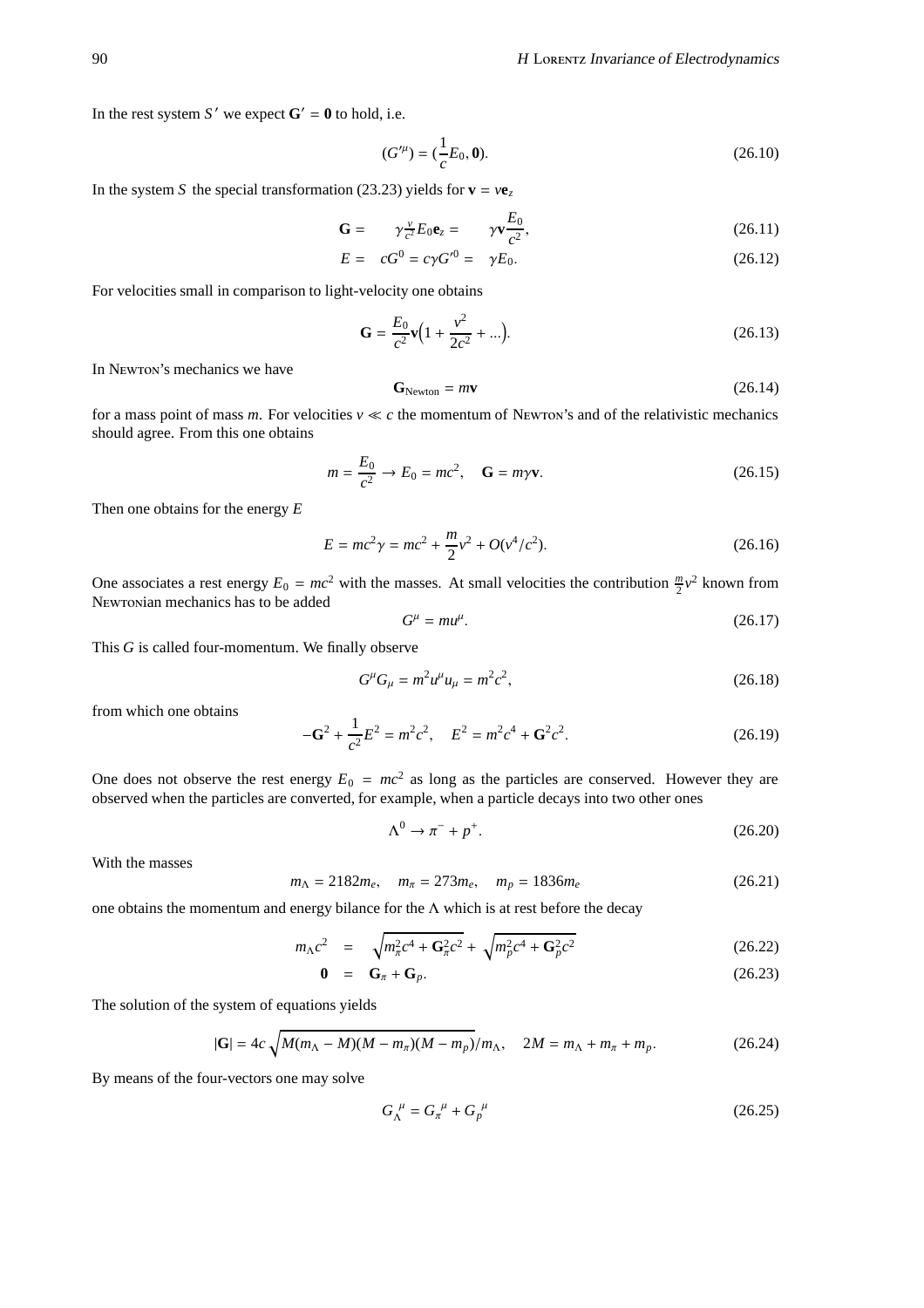with respect to  $G_p$  and take the square

$$
G_{p}{}^{\mu}G_{p\mu} = (G_{\Lambda}^{\mu} - G_{\pi}^{\mu})(G_{\Lambda\mu} - G_{\pi\mu}) = G_{\Lambda}^{\mu}G_{\Lambda\mu} + G_{\pi}^{\mu}G_{\pi\mu} - 2G_{\Lambda}^{\mu}G_{\pi\mu}.
$$
 (26.26)

This yields

$$
m_p^2 c^2 = m_\Lambda^2 c^2 + m_\pi^2 c^2 - 2m_\Lambda E_\pi
$$
 (26.27)

and therefore

$$
E_{\pi} = \frac{c^2}{2m_{\Lambda}} \left( m_{\Lambda}^2 + m_{\pi}^2 - m_p^2 \right)
$$
 (26.28)

and analogously

$$
E_p = \frac{c^2}{2m_{\Lambda}} \left( m_{\Lambda}^2 - m_{\pi}^2 + m_p^2 \right).
$$
 (26.29)

# **26.d Equation of Motion**

Finally we write down explicitely the equations of motion for point masses

$$
\frac{\mathrm{d}G^{\mu}}{\mathrm{d}t} = K^{\mu}.\tag{26.30}
$$

As mentioned before these equations are not manifestly Lorentz-invariant. We have, however,

$$
\frac{\mathrm{d}G^{\mu}}{\mathrm{d}\tau} = \frac{\mathrm{d}G^{\mu}}{\mathrm{d}t}\frac{\mathrm{d}t}{\mathrm{d}\tau} = \gamma \frac{\mathrm{d}G^{\mu}}{\mathrm{d}t} = \gamma K^{\mu},\tag{26.31}
$$

where the right-hand side is the MINKOWSKI force. In this form the equations of motion are manifestly LORENTZ invariant.

If the force does not change the rest energy of a particle, one obtains from

$$
G^{\mu}G_{\mu} = m^{2}c^{2} \to \frac{d}{d\tau}(G^{\mu}G_{\mu}) = 0 \to G^{\mu}\gamma K_{\mu} = 0 \to u^{\mu}K_{\mu} = 0.
$$
 (26.32)

The force is orthogonal on the world velocity. An example is the LORENTZ force

$$
u_{\mu}K^{\mu} = \frac{q}{c}\gamma v_{\mu}v_{\nu}F^{\mu\nu} = 0,
$$
 (26.33)

since  $F^{\mu\nu}$  is antisymmetric. We observe

$$
v^{\mu}K_{\mu} = -\mathbf{v} \cdot \mathbf{K} + \frac{c}{c} \frac{dE}{dt} = 0.
$$
 (26.34)

Thus equation (26.32) is equivalent to

$$
\frac{dE}{dt} = \mathbf{v} \cdot \mathbf{K},\tag{26.35}
$$

which yields the power fed into the kinetic energy of the mass.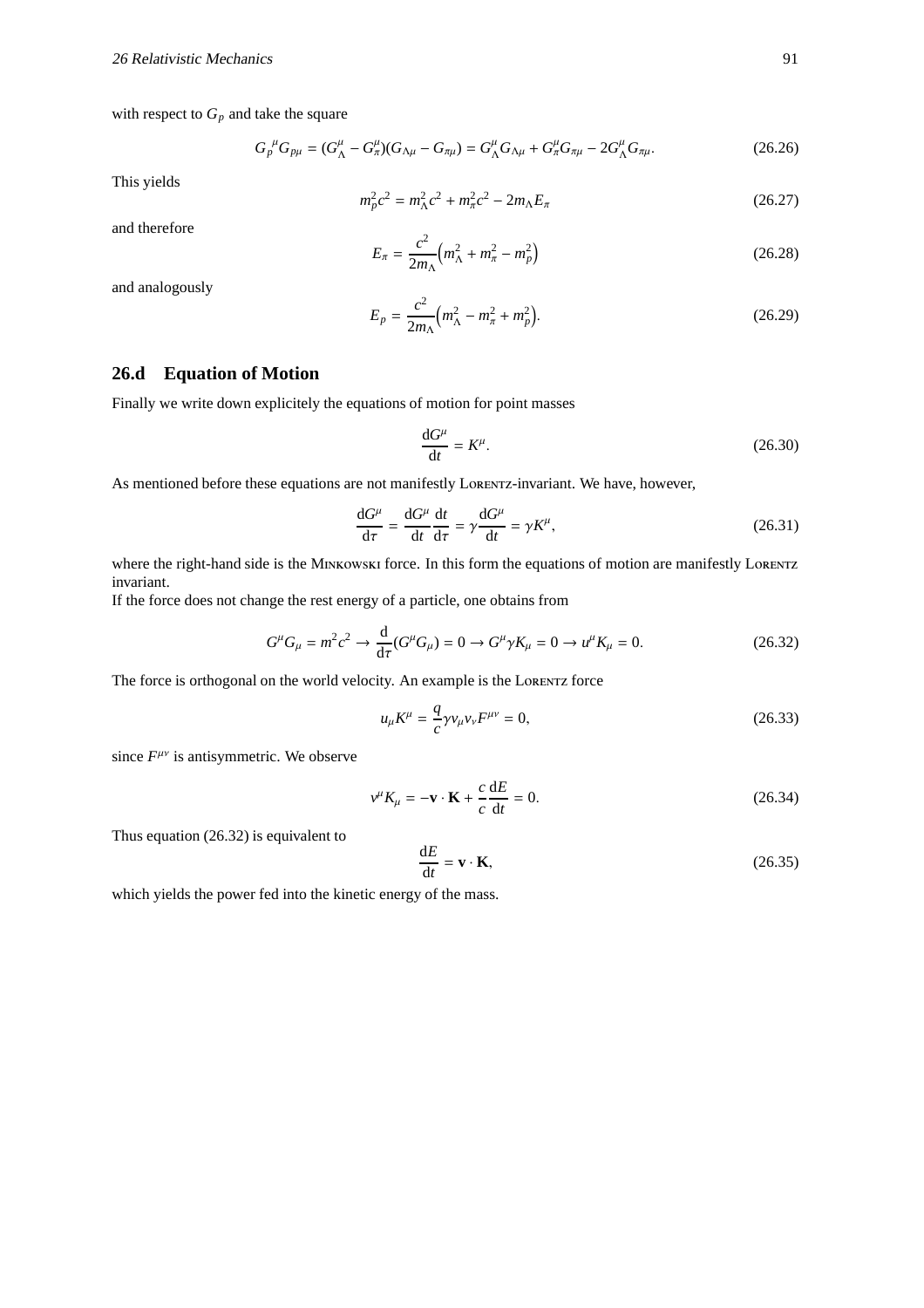# **27 Lagrangian Formulation**

## **27.a Lagrangian of a Massive Charge in the Electromagnetic Field**

We claim that the Lagrangian  $\mathcal L$  of a point charge  $q$  of mass  $m$  in an electromagnetic field can be written

$$
\mathcal{L} = -mc^2 \sqrt{1 - \frac{\dot{\mathbf{r}}^2}{c^2}} - q\Phi(\mathbf{r}, t) + \frac{q}{c}\mathbf{A}(\mathbf{r}, t) \cdot \dot{\mathbf{r}}
$$
  

$$
= -mc^2 \sqrt{1 + \frac{\dot{x}^\alpha \dot{x}_\alpha}{c^2}} - \frac{q}{c}A^\mu(x)\dot{x}_\mu.
$$
 (27.1)

Then the action *I* can be written

$$
I = \int dt \mathcal{L} = -mc^2 \int d\tau - \frac{q}{c} \int dt A^{\mu} \frac{dx_{\mu}}{dt} = \int d\tau (-mc^2 - \frac{q}{c}A^{\mu}u_{\mu}), \qquad (27.2)
$$

that is as a four-scalar.

Now we show that this Lagrangian yields the correct equations of motion

$$
\frac{\mathrm{d}}{\mathrm{d}t}\frac{\partial \mathcal{L}}{\partial \dot{x}_{\alpha}} - \frac{\partial \mathcal{L}}{\partial x_{\alpha}} = 0, \tag{27.3}
$$

from which by use of

$$
-\frac{\partial \mathcal{L}}{\partial \dot{x}_{\alpha}} = \frac{m\dot{x}^{\alpha}}{\sqrt{1 - \frac{\dot{r}^2}{c^2}}} + \frac{q}{c}A^{\alpha}(\mathbf{r}(t), t) = G^{\alpha} + \frac{q}{c}A^{\alpha}
$$
(27.4)

one finally obtains

$$
\frac{d}{dt}\mathbf{G} + \frac{q}{c}\dot{\mathbf{A}} + \frac{q}{c}(\mathbf{v} \cdot \nabla)\mathbf{A} + q\nabla\Phi - \frac{q}{c}\nabla(\mathbf{v} \cdot \mathbf{A}) = 0.
$$
\n(27.5)

Note that **A** contains only the partial time-derivative of **A**, thus we have  $d\mathbf{A}/dt = \dot{\mathbf{A}} + (\mathbf{v} \cdot \nabla)\mathbf{A}$ . By suitable combination of the contributions one obtains

$$
\frac{d}{dt}\mathbf{G} + q(\nabla\Phi + \frac{1}{c}\mathbf{A}) - \frac{q}{c}\mathbf{v} \times (\nabla \times \mathbf{A}) = 0
$$
\n(27.6)

$$
\frac{\mathrm{d}}{\mathrm{d}t}\mathbf{G} - q\mathbf{E} - \frac{q}{c}\mathbf{v} \times \mathbf{B} = 0. \tag{27.7}
$$

Thus the Lagrangian given above yields the correct equation of motion.

# **27.b Lagrangian Density of the Electromagnetic Field**

The Lagrangian density *L* of the electromagnetic field of a system of charges consists of three contributions

$$
L = -\frac{1}{16\pi}F^{\mu\nu}F_{\mu\nu} - \frac{1}{c}A^{\mu}j_{\mu} + L_{\text{mech}}.
$$
 (27.8)

The mechanical part for point charges of mass  $m_i$  reads

$$
L_{\text{mech}} = -\sum_{i} m_i c^3 \int d\tau \delta^4(x - x_i(\tau)), \qquad (27.9)
$$

which yields after integration over  $d^4x$  the corresponding contribution to the action *I* given in (27.1). The second contribution in (27.8) describes the interaction between field and charge. Integration of this contribution for point charges using

$$
j_{\mu}(\mathbf{r},t) = \sum_{i} q_i \frac{dx_{i\mu}}{dt} \delta^3(\mathbf{r} - \mathbf{r}_i)
$$
 (27.10)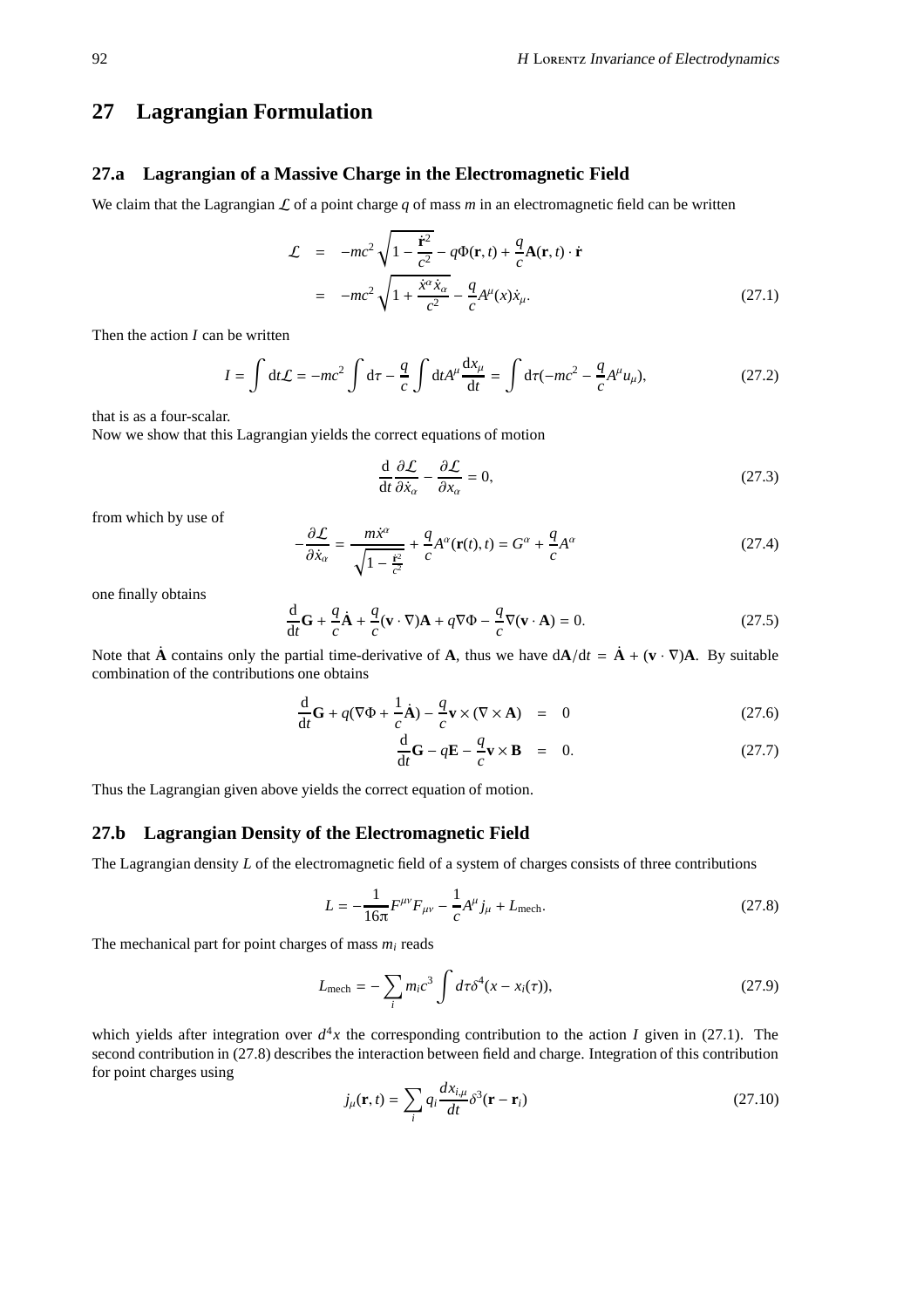yields the corresponding contribution in (27.1). The first contribution is that of the free field. Below we will see that it yields MAXWELL's equations correctly. The action itself reads

$$
I = \frac{1}{c} \int d^4x L(x) = \int dt \int d^3x L(\mathbf{x}, t) = \int dt \mathcal{L}(t), \quad \mathcal{L}(t) = \int d^3x L(\mathbf{x}, t). \tag{27.11}
$$

The action has to be extremal if the fields *A* are varied. There we have to consider *F* as function of *A* (25.3),  $F_{\mu\nu} = \partial_{\mu}A_{\nu} - \partial_{\nu}A_{\mu}$ . Then the variation with respect to *A* yields

$$
\delta L = -\frac{1}{8\pi} F_{\mu\nu} \delta F^{\mu\nu} - \frac{1}{c} j_{\nu} \delta A^{\nu} \tag{27.12}
$$

$$
\delta F^{\mu\nu} = \delta(\partial^{\mu}A^{\nu} - \partial^{\nu}A^{\mu}) = \partial^{\mu}\delta A^{\nu} - \partial^{\nu}\delta A^{\mu} \tag{27.13}
$$

$$
F_{\mu\nu}\delta F^{\mu\nu} = F_{\mu\nu}\partial^{\mu}\delta A^{\nu} - F_{\mu\nu}\partial^{\nu}\delta A^{\mu} = 2F_{\mu\nu}\partial^{\mu}\delta A^{\nu}
$$
\n(27.14)

$$
\delta L = -\frac{1}{4\pi} F_{\mu\nu} \partial^{\mu} \delta A^{\nu} - \frac{1}{c} j_{\nu} \delta A^{\nu}.
$$
 (27.15)

Thus the variation of the action with respect to *A* is

$$
\delta I = \int d^4x \left( -\frac{1}{4\pi c} F_{\mu\nu} \partial^\mu \delta A^\nu - \frac{1}{c^2} j_\nu \delta A^\nu \right)
$$
  
= 
$$
- \int d^4x \frac{1}{4\pi c} \partial^\mu (F_{\mu\nu} \delta A^\nu) + \int d^4x \left( \frac{1}{4\pi c} \partial^\mu F_{\mu\nu} - \frac{1}{c^2} j_\nu \right) \delta A^\nu.
$$
 (27.16)

The first term of the second line is a surface-term (in four dimensions). From the second term one concludes  $MaxWELL's inhomogeneous equations (25.7)$ 

$$
\partial_{\mu}F^{\mu\nu} = \frac{4\pi}{c}j^{\nu}.\tag{27.17}
$$

MAXWELL's homogeneous equations are already fulfilled due to the representation  $F_{\mu\nu} = \partial_{\mu}A_{\nu} - \partial_{\nu}A_{\nu}$ . Generally one obtains for a Lagrangian density, which depends on a field  $(A^\mu)$  and its derivatives by variation

$$
c\delta I = \int d^4x \delta L(x)
$$
  
= 
$$
\int d^4x \left( \frac{\delta L}{\delta A^{\nu}(x)} \delta A^{\nu}(x) + \frac{\delta L}{\delta \partial^{\mu} A^{\nu}(x)} \partial^{\mu} \delta A^{\nu}(x) \right)
$$
  
= 
$$
\int d^4x \partial^{\mu} \left( \frac{\delta L}{\delta \partial^{\mu} A^{\nu}(x)} \delta A^{\nu}(x) \right) + \int d^4x \left( \frac{\delta L}{\delta A^{\nu}(x)} - \partial^{\mu} \left( \frac{\delta L}{\delta \partial^{\mu} A^{\nu}(x)} \right) \right) \delta A^{\nu}(x).
$$
 (27.18)

Usually one denotes the partial derivatives of *L* with respect to *A* and ∂*A* by  $\delta L/\delta$ .... Since the variation has to vanish, one obtains in general the equations of motion

$$
\partial^{\mu} \left( \frac{\delta L}{\delta \partial^{\mu} A^{\nu}(x)} \right) - \frac{\delta L}{\delta A^{\nu}(x)} = 0.
$$
 (27.19)

This is the generalization of LAGRANGE's equations of motion  $(27.3)$  for fields. There appear derivatives of  $\delta L/\delta \nabla A^{\nu}$  with respect to the space variables besides the time-derivatives of  $\delta L/\delta \dot{A}^{\nu}$ .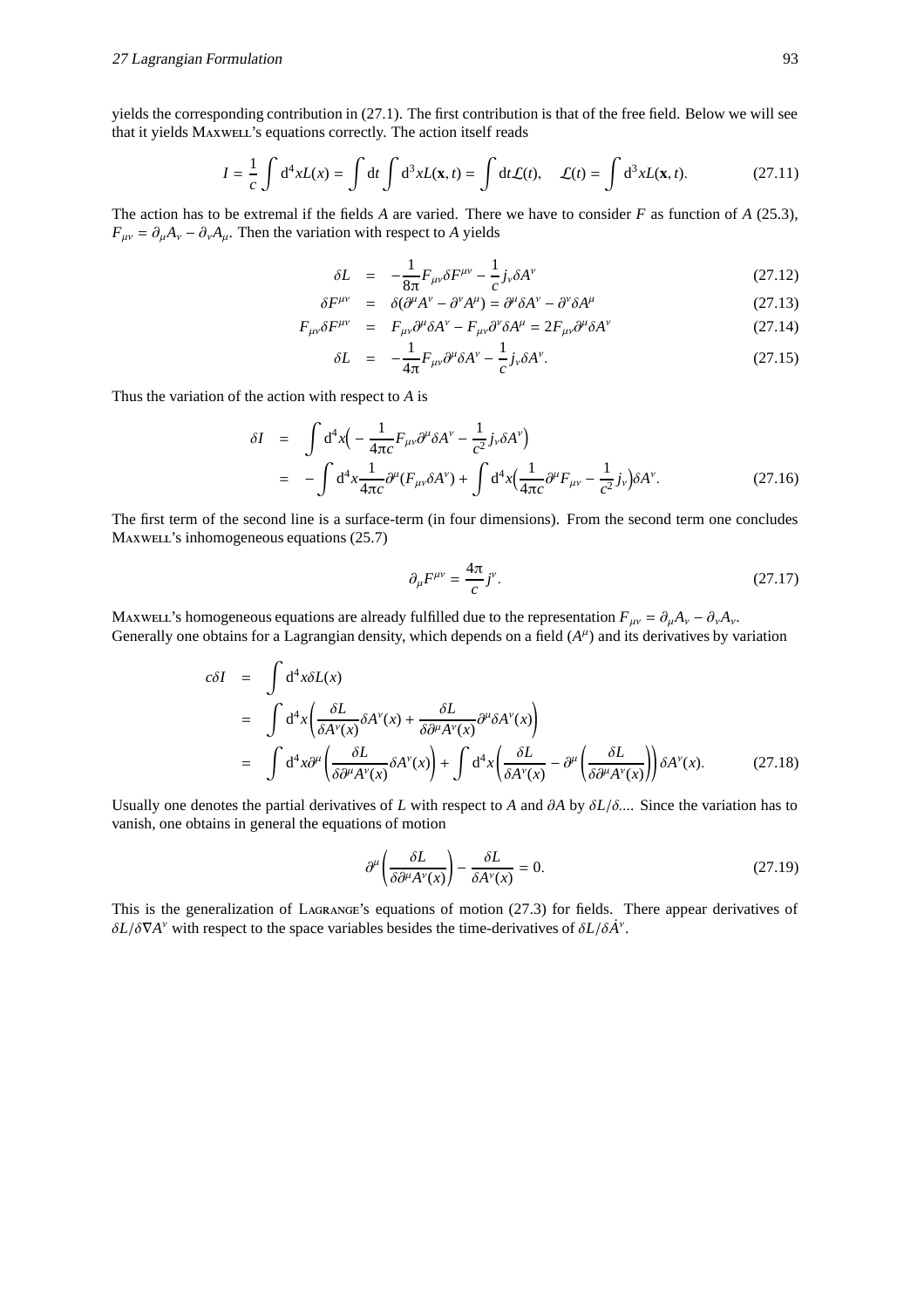# **28 Energy Momentum Tensor and Conserved Quantities**

# **28.a The Tensor**

In section 15.b we have calculated the conservation law for momentum from the density of the LORENTZ force in vacuo that is without considering additional contributions due to matter

$$
-\mathbf{k} = \frac{\partial}{\partial t} \mathbf{g}_s - \frac{\partial}{\partial x^\beta} T^{\alpha \beta} \mathbf{e}^\alpha, \qquad (28.1)
$$

$$
\mathbf{g}_s = \frac{1}{4\pi c} \mathbf{E} \times \mathbf{B},\tag{28.2}
$$

$$
T^{\alpha\beta} = \frac{1}{4\pi} \left( E_{\alpha} E_{\beta} + B_{\alpha} B_{\beta} \right) - \frac{\delta_{\alpha\beta}}{8\pi} \left( E^2 + B^2 \right). \tag{28.3}
$$

The zeroth component is the energy-density. For this density we have obtainded in section 15.a

$$
-k^0 = -\frac{1}{c}\mathbf{j} \cdot \mathbf{E} = -\frac{1}{c} \operatorname{div} \mathbf{S} + \frac{1}{c} \dot{u}
$$
 (28.4)

$$
\mathbf{S} = \frac{c}{4\pi} \mathbf{E} \times \mathbf{B} \tag{28.5}
$$

$$
u = \frac{1}{8\pi} (E^2 + B^2). \tag{28.6}
$$

We summarize

$$
-k^{\mu} = -\partial_{\nu} T^{\mu\nu} \tag{28.7}
$$

with the electromagnetic energy-momentum tensor

$$
(T^{\mu\nu}) = \begin{pmatrix} -u & -\frac{1}{c}S_1 & -\frac{1}{c}S_2 & -\frac{1}{c}S_3 \\ -cg_{s1} & T_{11} & T_{12} & T_{13} \\ -cg_{s2} & T_{21} & T_{22} & T_{23} \\ -cg_{s3} & T_{31} & T_{32} & T_{33} \end{pmatrix}.
$$
 (28.8)

This energy-momentum tensor is built up from the energy density  $u$ , the Poyn that vector (density of energy current) **S**, the momentum density **g**, and the stress tensor *T*. One observes that  $T^{\mu\nu}$  is symmetric,  $T^{\mu\nu} = T^{\nu\mu}$ , since  $T_{\alpha\beta}$  is symmetric and  $c\mathbf{g}_s = \frac{1}{c}\mathbf{S} = \frac{1}{4\pi}\mathbf{E} \times \mathbf{B}$  holds. One easily checks that

$$
T^{\mu\nu} = \frac{1}{4\pi} \Big( -F^{\mu}_{\ \lambda} F^{\lambda\nu} + \frac{1}{4} g^{\mu\nu} F^{\kappa}_{\ \lambda} F^{\lambda}_{\ \kappa} \Big) \tag{28.9}
$$

holds either by explicit calculation and comparison or from

$$
k^{\mu} = \frac{1}{c} j_{\lambda} F^{\mu \lambda} = \frac{1}{4\pi} (\partial^{\nu} F_{\nu \lambda}) F^{\mu \lambda} = \frac{1}{4\pi} \partial^{\nu} (F_{\nu \lambda} F^{\mu \lambda}) - \frac{1}{4\pi} F_{\nu \lambda} \partial^{\nu} F^{\mu \lambda}.
$$
 (28.10)

From

$$
F_{\nu\lambda} \left( \partial^{\nu} F^{\mu\lambda} + \partial^{\mu} F^{\lambda\nu} + \partial^{\lambda} F^{\nu\mu} \right) = 0 \tag{28.11}
$$

one obtains the relation

$$
\frac{1}{2}\partial^{\mu}\left(F_{\nu\lambda}F^{\lambda\nu}\right) + 2F_{\nu\lambda}\partial^{\nu}F^{\mu\lambda} = 0, \qquad (28.12)
$$

so that finally we obtain

$$
k^{\mu} = \frac{1}{4\pi} \partial^{\nu} \left( F_{\nu\lambda} F^{\mu\lambda} \right) + \frac{1}{16\pi} \partial^{\mu} \left( F_{\nu\lambda} F^{\lambda\nu} \right)
$$
  

$$
= \frac{1}{4\pi} \partial_{\nu} \left( -F^{\mu}{}_{\lambda} F^{\lambda\nu} + \frac{1}{4} g^{\mu\nu} F^{\kappa}{}_{\lambda} F^{\lambda}{}_{\kappa} \right).
$$
 (28.13)

 $T^{\mu\nu}$  is a symmetric four-tensor, i.e. it transforms according to

$$
T^{\prime\mu\nu} = \Lambda^{\mu}{}_{\kappa} \Lambda^{\nu}{}_{\lambda} T^{\kappa\lambda}.
$$
 (28.14)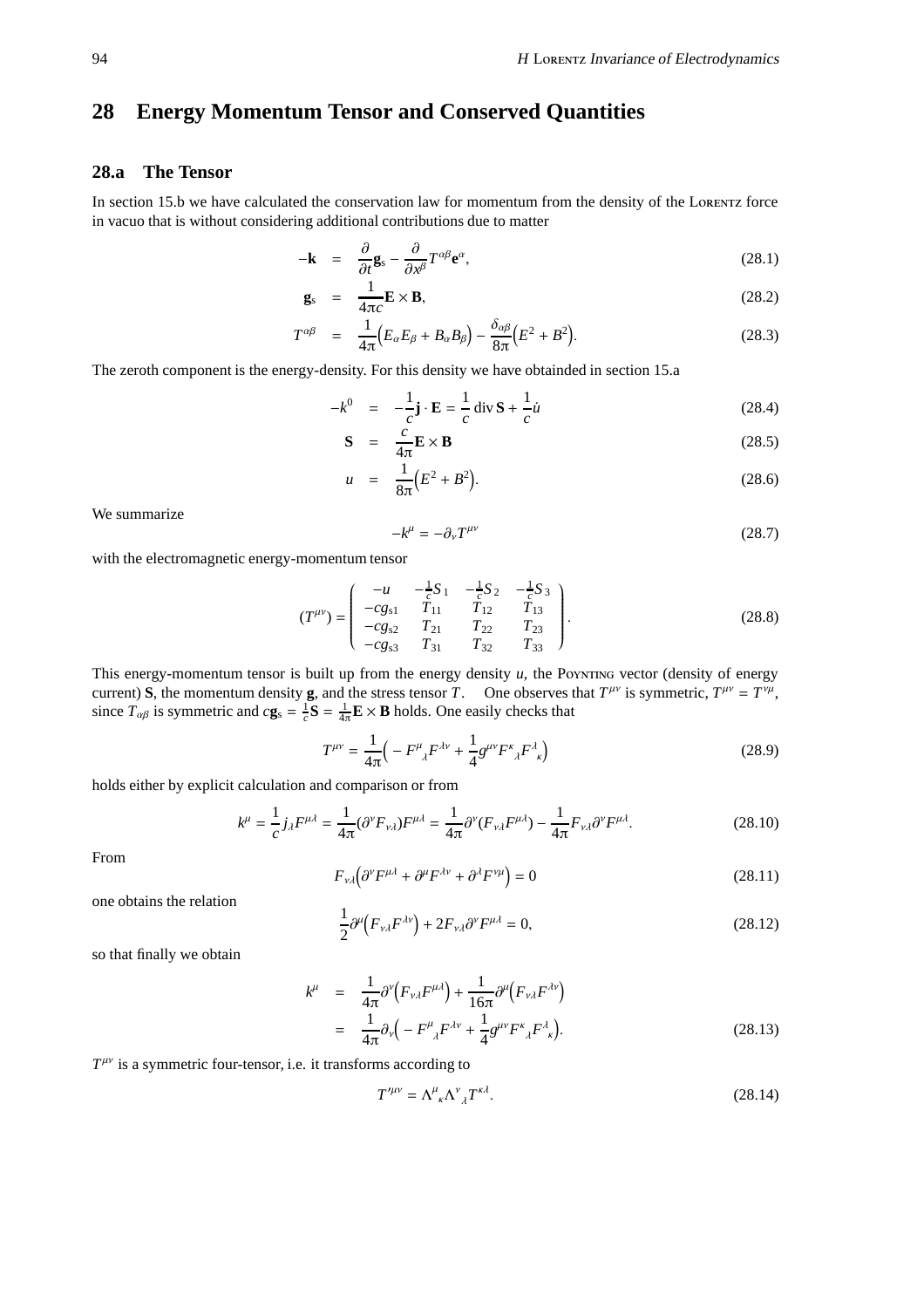#### **28.b Conservation Laws**

We start out from a four-vector field  $(j^{\mu}(x))$ . In any three-dimensional space-like subspace *R* of the fourdimensional space be  $(j^{\mu})$  different from zero only in a finite region. We call a space space-like if any two points in this space have a space-like distance. A world-line, i.e. a line which everywhere has a velocity below light-speed hits a space-like subspace in exactly one point. If one plots the subspace as a function  $x^0(\mathbf{r})$  then its slope is everywhere less then 1. The slope of the world-line is everywhere larger than 1. For example, the points of constant time in an inertial frame constitute such a space-like space. We now integrate the divergence  $\partial_\mu j^\mu$  over the four-dimensional volume  $\Omega$ , which is bounded by two space-like spaces *R* and *R'* and obtain

$$
\int_{\Omega} d^4 x \frac{\partial j^{\mu}}{\partial x^{\mu}} = \int_{R} d^3 x \Big( j^0 - \frac{\partial X}{\partial x^{\alpha}} j^{\alpha} \Big) - \int_{R'} d^3 x \Big( j^0 - \frac{\partial X'}{\partial x^{\alpha}} j^{\alpha} \Big). \tag{28.15}
$$

The contribution  $\partial_\mu j^\mu$  is integrated in  $x^\mu$ -direction until the boundary *R* or *R'* or until  $j^{\mu}$  vanishes. This yields immediately the contribution given for the 0-component. For the 1 component one obtains initially the integral  $\pm \int dx^0 dx^2 dx^3 j^1$ at the boundary. The  $dx^0$ -integration may be transformed into an  $dx^1 \frac{\partial X}{\partial x^1}$ -integration. If  $X = x^0$  increases (decreases) at the boundary with  $x<sup>1</sup>$ , then this is the lower (upper) limit of the integration. Thus we have a minus-sign in front of  $\frac{\partial X}{\partial x^1}$ , similarly for the other space-components. We may convince ourselves that



$$
\int_{R} d^{3}x \left( j^{0} - \frac{\partial X}{\partial x^{\alpha}} j^{\alpha} \right) = \int_{R} dV_{\mu} j^{\mu}
$$
\n(28.16)

with  $(dV_{\mu}) = (1, -\nabla X)d^3x$  is a four-scalar. If we introduce a four-vector  $(\bar{j}^{\mu})$ , so that

$$
\bar{j}^{\mu} = \begin{cases} j^{\mu} & \text{in } R \\ 0 & \text{in } R' \end{cases} , \tag{28.17}
$$

then it follows that

$$
\int_{R} dV_{\mu} j^{\mu} = \int_{R} dV_{\mu} \bar{j}^{\mu} = \int_{\Omega} d^{4}x \frac{\partial \bar{j}^{\mu}}{\partial x^{\mu}},
$$
\n(28.18)

where the last integral is obviously a four-scalar, since both  $d^4x$  and the four-divergence of  $\bar{j}$  is a four-scalar. Since the field  $(j^{\mu})$  is arbitrary, we find that  $dV_{\mu}j^{\mu}$  has to be a four-scalar for each infinitesimal  $(dV_{\mu})$  in *R*. Since  $(j^{\mu})$  is a four-vector,  $(dV^{\mu})$  must be a four-vector, too. Then (28.16) reads

$$
\int_{\Omega} d^4x \partial_{\mu} j^{\mu} = \int_{R} dV_{\mu} j^{\mu} - \int_{R'} dV_{\mu} j^{\mu}.
$$
\n(28.19)

This is the divergence theorem in four dimensions. From this we conclude:

#### **28.b.**α **Charge**

 $(j^{\mu})$  be the four-vector of the current density. One obtains from the equation of continuity  $\partial_{\mu} j^{\mu} = 0$  for each space-like *R* the same result

$$
q = \frac{1}{c} \int_{R} \mathrm{d}V_{\mu} j^{\mu} \tag{28.20}
$$

for the charge, since the integral of the divergence in  $\Omega$  in (28.19) vanishes, (since the integrand vanishes) and since one may always choose the same R'. Thus the charge is a conserved quantity, more precisely we have found a consistent behaviour, since we already have assumed in subsection 24.c that charge is conserved. New is that it can be determined in an arbitrary space-like three-dimensional space.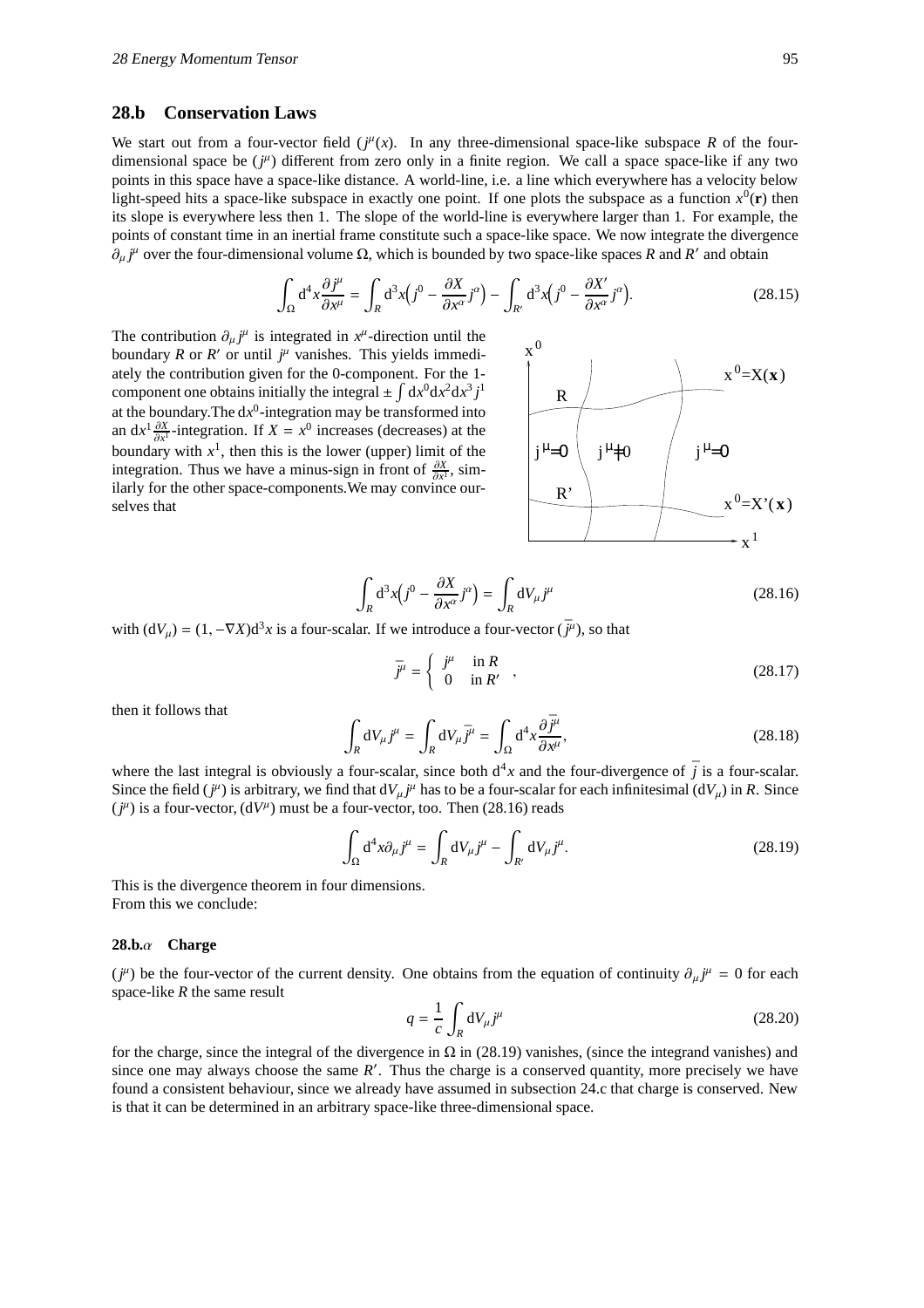#### **28.b.**β **Energy and Momentum**

From

$$
k^{\mu} = \partial_{\nu} T^{\mu\nu} \tag{28.21}
$$

one obtains

$$
\int_{\Omega} d^4 x k^{\mu} = \int_{R} dV_{\nu} T^{\mu\nu} - \int_{R'} dV_{\nu} T^{\mu\nu}.
$$
 (28.22)

In a charge-free space  $(k^{\mu} = 0)$ , i.e. for free electromagnetic waves one finds that the components of the momentum of radiation

$$
G_s^{\mu} = -\frac{1}{c} \int_R \mathrm{d}V_{\nu} T^{\mu \nu} \tag{28.23}
$$

are independent of *R*. Thus they are conserved. Now be  $(b_\mu)$  an arbitrary but constant four-vector. Then  $b_\mu T^{\mu\nu}$ is a four-vector and  $\partial_y (b_\mu T^{\mu\nu}) = 0$ . Then  $b_\mu G_s^\mu$  is a four-scalar and  $G_s^\mu$  is a four-vector.

If there are charges in the four-volume  $\Omega$ , then one obtains.

$$
G_s^{\mu}(R) = -\frac{1}{c} \int_{\Omega} \mathrm{d}^4 x k^{\mu} + G_s^{\mu}(R'). \tag{28.24}
$$

For point-charges  $q_i$  one has (26.7, 26.30)

$$
\frac{1}{c} \int d^4x k^{\mu} = \sum_i \int dt K_i^{\mu} = \sum_i \int dt \dot{G}_i^{\mu} = \sum_i (G_i^{\mu}(R) - G_i^{\mu}(R')). \tag{28.25}
$$

Here  $G_i^{\mu}$  $\frac{\mu}{i}(R) = m_i u_i^{\mu}$  $\frac{d}{dt}(R)$  is the four-momentum of the charge #*i* at the point where its worldline hits the threedimensional space *R*. Then

$$
G^{\mu} = G_s^{\mu}(R) + \sum_i G_i^{\mu}(R)
$$
\n(28.26)

is the conserved four-momentum.

#### **28.b.**γ **Angular Momentum and Movement of Center of Mass**

Eq. (28.7) yields

$$
\partial_{\nu}\left(x^{\lambda}T^{\mu\nu} - x^{\mu}T^{\lambda\nu}\right) = x^{\lambda}k^{\mu} - x^{\mu}k^{\lambda} + T^{\mu\lambda} - T^{\lambda\mu}.
$$
 (28.27)

Since the tensor *T* is symmetric, the last two terms cancel. We introduce the tensor

$$
M_s^{\lambda\mu}(R) = -\frac{1}{c} \int_R \mathrm{d}V_\nu(x^\lambda T^{\mu\nu} - x^\mu T^{\lambda\nu}).\tag{28.28}
$$

It is antisymmetric  $M_s^{\lambda \mu} = -M_s^{\mu \lambda}$ . Due to (28.19) one has

$$
M_s^{\lambda \mu}(R) = -\frac{1}{c} \int_{\Omega} d^4x \Big( x^{\lambda} k^{\mu} - x^{\mu} k^{\lambda} \Big) + M_s^{\lambda \mu}(R'). \tag{28.29}
$$

For point-charges one obtains

$$
\frac{1}{c}\int_{\Omega}d^4x\left(x^{\lambda}k^{\mu}-x^{\mu}k^{\lambda}\right)=\sum_{i}\int dt\left(x_i^{\lambda}K_i^{\mu}-x_i^{\mu}K_i^{\lambda}\right)=\sum_{i}\int dt\frac{d}{dt}\left(x_i^{\lambda}G_i^{\mu}-x_i^{\mu}G_i^{\lambda}\right),\tag{28.30}
$$

since  $\dot{x}^{\lambda}G^{\mu} = \dot{x}^{\mu}G^{\lambda}$ . Therefore

$$
M^{\lambda\mu}(R) = M_s^{\lambda\mu}(R) + M_m^{\lambda\mu}(R)
$$
\n(28.31)

including the mechanical contribution

$$
M_{\rm m}^{\lambda\mu}(R) = \sum_{i} \left( x_i^{\lambda} G_i^{\mu} - x_i^{\mu} G_i^{\lambda} \right) \Big|_{R}
$$
 (28.32)

is a conserved quantity, i.e.  $M^{\lambda\mu}(R)$  is independent of the choice of *R*. Simultaneously  $(M^{\lambda\mu})$  is a four-tensor.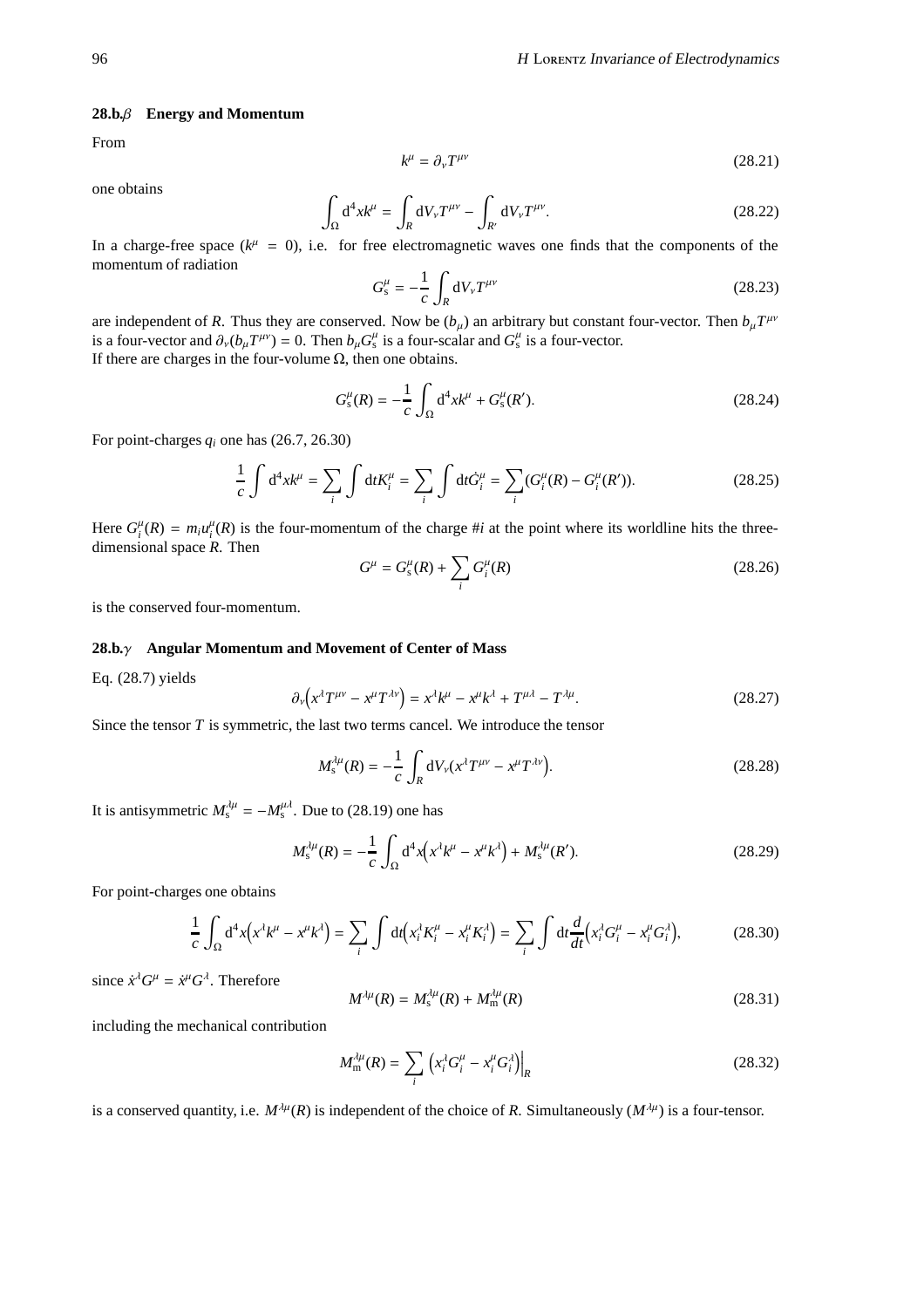Finally we have to determine the meaning of *M*. For this purpose we consider *M* in the three-dimensional space *R* given by constant time *t* for a system of inertia *S* . Then we have

$$
M^{\lambda\mu} = -\frac{1}{c} \int d^3x \Big( x^{\lambda} T^{\mu 0} - x^{\mu} T^{\lambda 0} \Big) + \sum_i \Big( x_i^{\lambda} G_i^{\mu} - x_i^{\mu} G_i^{\lambda} \Big) \tag{28.33}
$$

First we consider the space-like components

$$
M^{\alpha\beta} = \int d^3x \left(x^\alpha g_s^\beta - x^\beta g_s^\alpha\right) + \sum_i \left(x_i^\alpha G_i^\beta - x_i^\beta G_i^\alpha\right). \tag{28.34}
$$

This is for  $\alpha \neq \beta$  a component of the angular momentum **L**, namely  $\epsilon_{\alpha\beta\gamma}L_{\gamma}$ . Thus we have found the conservation of angular momentum.

If one component is time-like then one finds

$$
M^{0\alpha} = ct\left(\int d^3x g_s^{\alpha} + \sum_i G_i^{\alpha}\right) - \frac{1}{c}\left(\int d^3x x^{\alpha} u + \sum_i x_i^{\alpha} E_i\right).
$$
 (28.35)

The first contribution is *ct* multiplied by the total momentum. The second contribution is the sum of all energies times their space-coordinates *x* <sup>α</sup> divided by *c*. This second contribution can be considered as the center of energy (actually its α-component) multiplied by the total energy divided by *c*. Since total momentum and total energy are constant, one concludes that the center of energy moves with the constant velocity  $c^2 \frac{\text{total momentum}}{\text{total energy}}$ . For non-relativistic velocities the mechanical part of the energy reduces to

$$
M_{\rm m}^{0\alpha} = c \left( t \sum_{i} G_i^{\alpha} - \sum_{i} m_i x_i^{\alpha} \right). \tag{28.36}
$$

Then the conservation of this quantity comprises the uniform movement of the center of mass with the velocity total momentum divided by total mass. In the theory of relativity this transforms into a uniform moving center of energy. LORENTZ invariance combines this conservation with the conservation of angular momentum to the antisymmetric tensor *M*.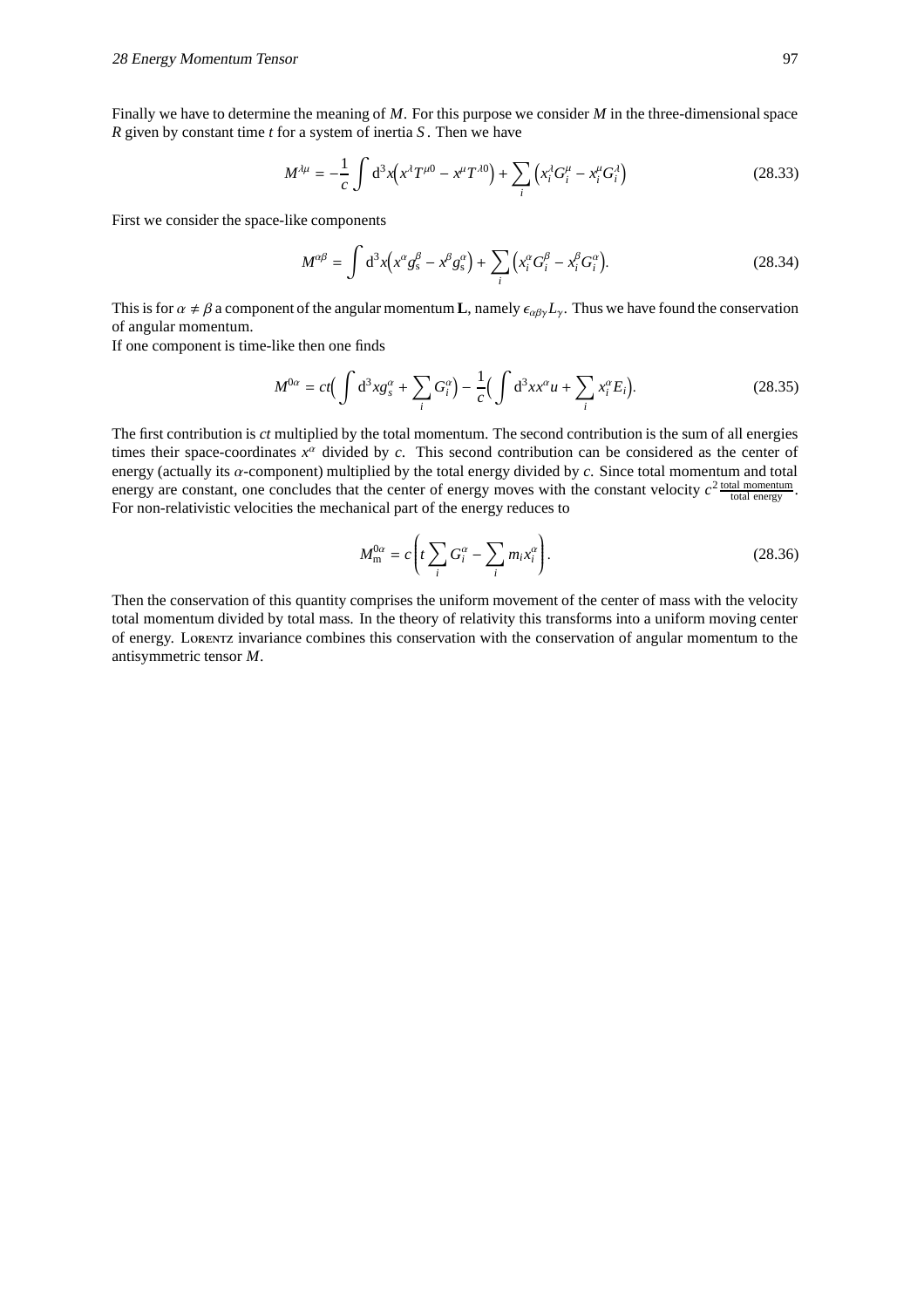# **29 Field of an arbitrarily Moving Point-Charge**

## 29.a LIÉNARD-WIECHERT Potential

First we determine the potential at a point  $(x^{\mu})$  of a point-charge q which moves along a world-line  $\mathbf{r}_q(t)$ . Its four-current density reads

$$
\ddot{r}^{\mu}(x') = qv^{\mu}\delta^{3}(\mathbf{x'} - \mathbf{r}_{q}(t)), \quad v^{\mu} = (c, \dot{\mathbf{r}}_{q}(t)).
$$
\n(29.1)

According to (24.29) the four-potential reads

$$
A^{\mu}(x) = \frac{1}{c} \int d^4 x' j^{\mu}(x') \delta(\frac{1}{2}s^2) \theta(t - t') = q \int d t' v^{\mu}(t') \delta(\frac{1}{2}s^2) \theta(t - t')
$$
 (29.2)

with

$$
s^{2} = a^{v} a_{v}, \quad a^{v} = x^{v} - x_{q}^{v}(t'). \tag{29.3}
$$

(*a*<sup>v</sup>) is a function of (*x*<sup>v</sup>) and *t'*. The differential of  $\frac{1}{2}s^2$  is given by

$$
d(\frac{1}{2}s^2) = a_{\nu}da^{\nu} = a_{\nu}dx^{\nu} - a_{\nu}\nu^{\nu}dt^{\prime}.
$$
 (29.4)

Thus one obtains the LIÉNARD-WIECHERT potential

$$
A^{\mu}(x) = qv^{\mu}(t') \frac{1}{\left|\frac{\partial \frac{1}{2} s^2}{\partial t'}\right|_{\mathbf{r}}} = \left. \frac{qv^{\mu}}{a_{\nu} v^{\nu}} \right|_{\mathbf{r}} = \left. \frac{qu^{\mu}}{a_{\nu} u^{\nu}} \right|_{\mathbf{r}}.
$$
 (29.5)

Here the two expressions with the index  $r$  are to be evaluated at the time *t'* at which  $s^2 = 0$  and  $t > t'$ . We note that  $a_v v^v = ac - \mathbf{a} \cdot \mathbf{v} > 0$ , since  $a = c(t - t') = |\mathbf{a}| \cdot a_v u^v/c$  is the distance between point of observation and charge in the momentary rest system of the charge.

# **29.b The Fields**

Starting from the potentials we calculate the fields

$$
F^{\mu\nu} = \partial^{\mu} A^{\nu} - \partial^{\nu} A^{\mu}.
$$
 (29.6)

In order to do this we have to determine the derivatives of  $v$ ,  $a$  and  $t'$ 

$$
\partial^{\mu} \nu^{\nu} = \frac{\partial \nu^{\nu}}{\partial t'} \frac{\partial t'}{\partial x_{\mu}} \tag{29.7}
$$

$$
\partial^{\mu} a^{\nu} = \partial^{\mu} (x^{\nu} - x_q^{\nu} (t')) = g^{\mu \nu} - v^{\nu} \frac{\partial t'}{\partial x_{\mu}}
$$
 (29.8)

$$
\frac{\partial t'}{\partial x_{\mu}} = \frac{a^{\mu}}{(a \cdot v)},
$$
\n(29.9)

where the last expression has been obtained from  $s^2 = 0$  by means of (29.4). Here and in the following we use

$$
(a \cdot v) = a^v v_v = ac - \mathbf{a} \cdot \mathbf{v} = c(a - \mathbf{a} \cdot \mathbf{\beta})
$$
 (29.10)

$$
(\nu \cdot \nu) = \nu^{\nu} \nu_{\nu} = c^2 - \nu^2 = c^2 (1 - \beta^2)
$$
 (29.11)

$$
(a \cdot \dot{v}) = a^{\nu} \dot{v}_{\nu} = -\mathbf{a} \cdot \dot{\mathbf{v}}.
$$
 (29.12)

One evaluates

$$
\partial^{\mu} \nu^{\nu} = \frac{\dot{\nu}^{\nu} a^{\mu}}{(a \cdot \nu)} \tag{29.13}
$$



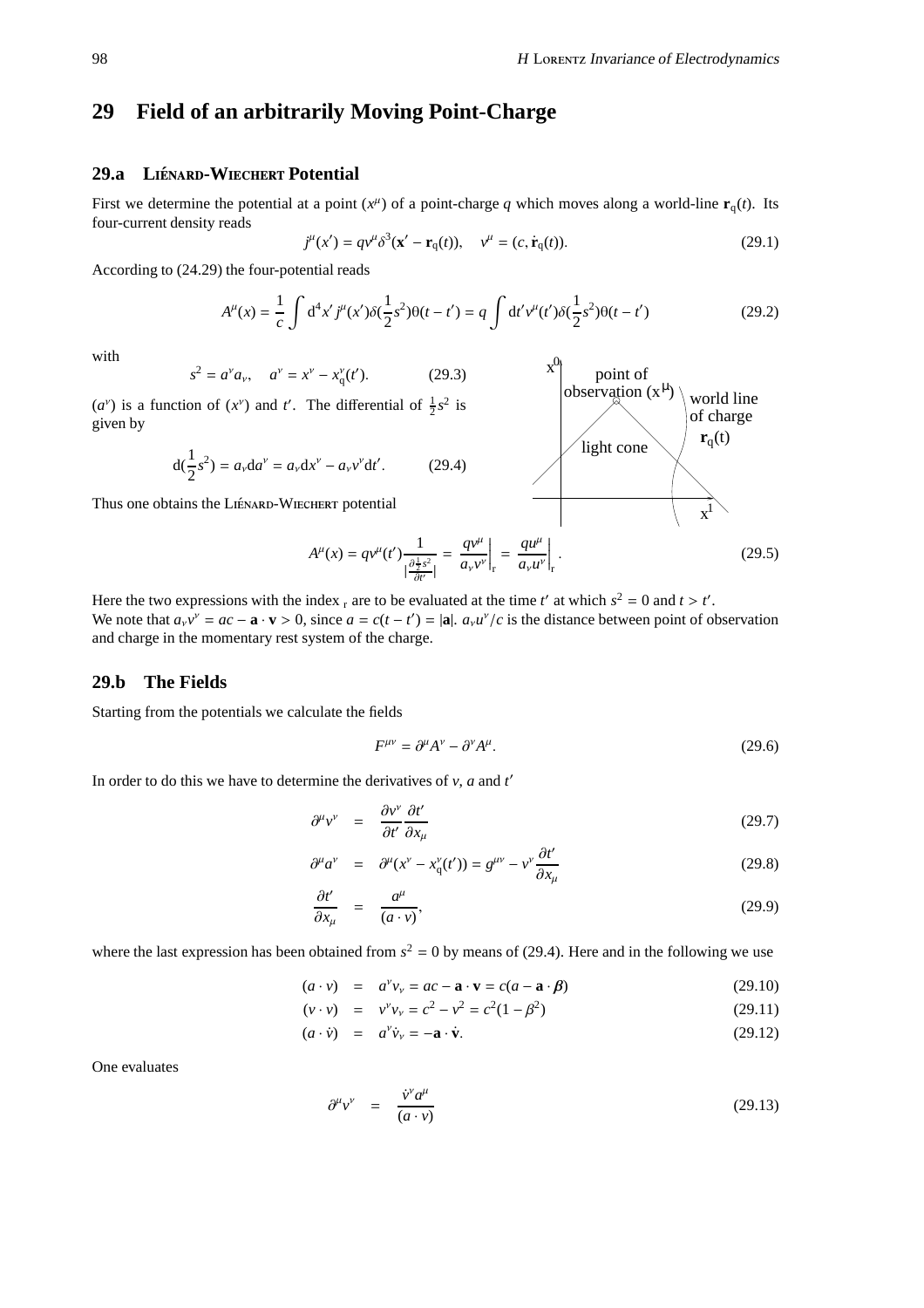$$
\partial^{\mu} a^{\nu} = g^{\mu \nu} - \frac{v^{\nu} a^{\mu}}{(a \cdot v)}
$$
 (29.14)

$$
\partial^{\mu}(a \cdot v) = (\partial^{\mu}a^{\kappa})v_{\kappa} + a_{\kappa}(\partial^{\mu}v^{\kappa})
$$
  
\n
$$
= g^{\mu\kappa}v_{\kappa} - \frac{v^{\kappa}a^{\mu}}{(a \cdot v)}v_{\kappa} + a_{\kappa}\frac{v^{\kappa}a^{\mu}}{(a \cdot v)}
$$
  
\n
$$
= v^{\mu} - a^{\mu}\frac{(v \cdot v)}{(a \cdot v)} + a^{\mu}\frac{(a \cdot v)}{(a \cdot v)}.
$$
 (29.15)

Then one obtains

$$
\partial^{\mu} A^{\nu} = \partial^{\mu} \left( q \frac{v^{\nu}}{(a \cdot v)} \right) = q \frac{\partial^{\mu} v^{\nu}}{(a \cdot v)} - q \frac{v^{\nu} \partial^{\mu} (a \cdot v)}{(a \cdot v)^2}
$$

$$
= q^{\mu} b^{\nu} - q \frac{v^{\mu} v^{\nu}}{(a \cdot v)^2}
$$
(29.16)

$$
= aμbν - q \frac{ν·ν}{(a·ν)^2},
$$
\n
$$
= a\frac{νν(ν·ν) - νν(a·ν) + νν(a·ν)}{29.17}
$$
\n(29.17)

$$
b^{\nu} = q \frac{v^{\nu}(v \cdot v) - v^{\nu}(a \cdot v) + v^{\nu}(a \cdot v)}{(a \cdot v)^{3}}.
$$
 (29.17)

Therefore

$$
(b^{\nu}) = \frac{q}{(a - \mathbf{a} \cdot \boldsymbol{\beta})^3} \left( 1 - \beta^2 + \frac{\mathbf{a} \cdot \dot{\boldsymbol{\beta}}}{c}, \beta(1 - \beta^2) + \frac{1}{c} \beta(\mathbf{a} \cdot \dot{\boldsymbol{\beta}}) + \frac{1}{c} (a - \mathbf{a} \cdot \boldsymbol{\beta}) \dot{\boldsymbol{\beta}} \right)
$$
(29.18)

and the fields read

$$
F^{\mu\nu} = a^{\mu}b^{\nu} - a^{\nu}b^{\mu} \tag{29.19}
$$

$$
\mathbf{E} = \mathbf{a}b^0 - a\mathbf{b} = \frac{q(1-\beta^2)(\mathbf{a}-\beta a)}{(a-\mathbf{a}\cdot\beta)^3} + \frac{q\mathbf{a}\times((\mathbf{a}-\beta a)\times\beta)}{c(a-\mathbf{a}\cdot\beta)^3}
$$
(29.20)

$$
\mathbf{B} = -\mathbf{a} \times \mathbf{b} = \frac{\mathbf{a} \times \mathbf{E}}{a}
$$
 (29.21)

The contribution proportional to the acceleration  $\dot{\beta}$  decreases like  $1/a$ ; **a**, **E**, and **B** constiute an orthogonal system for this contribution. The contribution independent of  $\dot{\beta}$  falls off like  $1/a^2$ .

# **29.c Uniform Motion**

(compare section 25.d). The scalar  $\gamma a^{\lambda}v_{\lambda}/c$  is the distance between the point of observation and the point of the charge in the rest-system of the charge. Thus one has

$$
a - \mathbf{a} \cdot \boldsymbol{\beta} = \frac{1}{\gamma} |\mathbf{r}'|, \quad (a - \mathbf{a} \cdot \boldsymbol{\beta})^3 = N/\gamma^3.
$$
 (29.22)

Considering that  $\mathbf{a} = \mathbf{r} - \mathbf{v}t'$ ,  $a = c(t - t')$ , one obtains

$$
\mathbf{a} - \beta a = \mathbf{r} - \mathbf{v}t' - \mathbf{v}t + \mathbf{v}t' = \mathbf{r} - \mathbf{v}t
$$
 (29.23)

and thus

$$
\mathbf{E} = \frac{q\gamma(\mathbf{r} - \mathbf{v}t)}{N}, \quad \mathbf{B} = \frac{(\mathbf{r} - \mathbf{v}t') \times (\mathbf{r} - \mathbf{v}t)q\gamma}{c(t - t')N} = \frac{q\gamma\mathbf{v} \times \mathbf{r}}{cN}
$$
(29.24)

in accordance with (25.30) and (25.31).

# **29.d Accelerated Charge Momentarily at Rest**

The equations (29.20) and (29.21) simplify for  $\beta = 0$  to

$$
\mathbf{E} = \frac{q\mathbf{a}}{a^3} + \frac{q}{ca^3} \mathbf{a} \times (\mathbf{a} \times \dot{\mathbf{\beta}})
$$
 (29.25)

$$
\mathbf{B} = -\frac{q}{ca^2}(\mathbf{a} \times \dot{\boldsymbol{\beta}}),\tag{29.26}
$$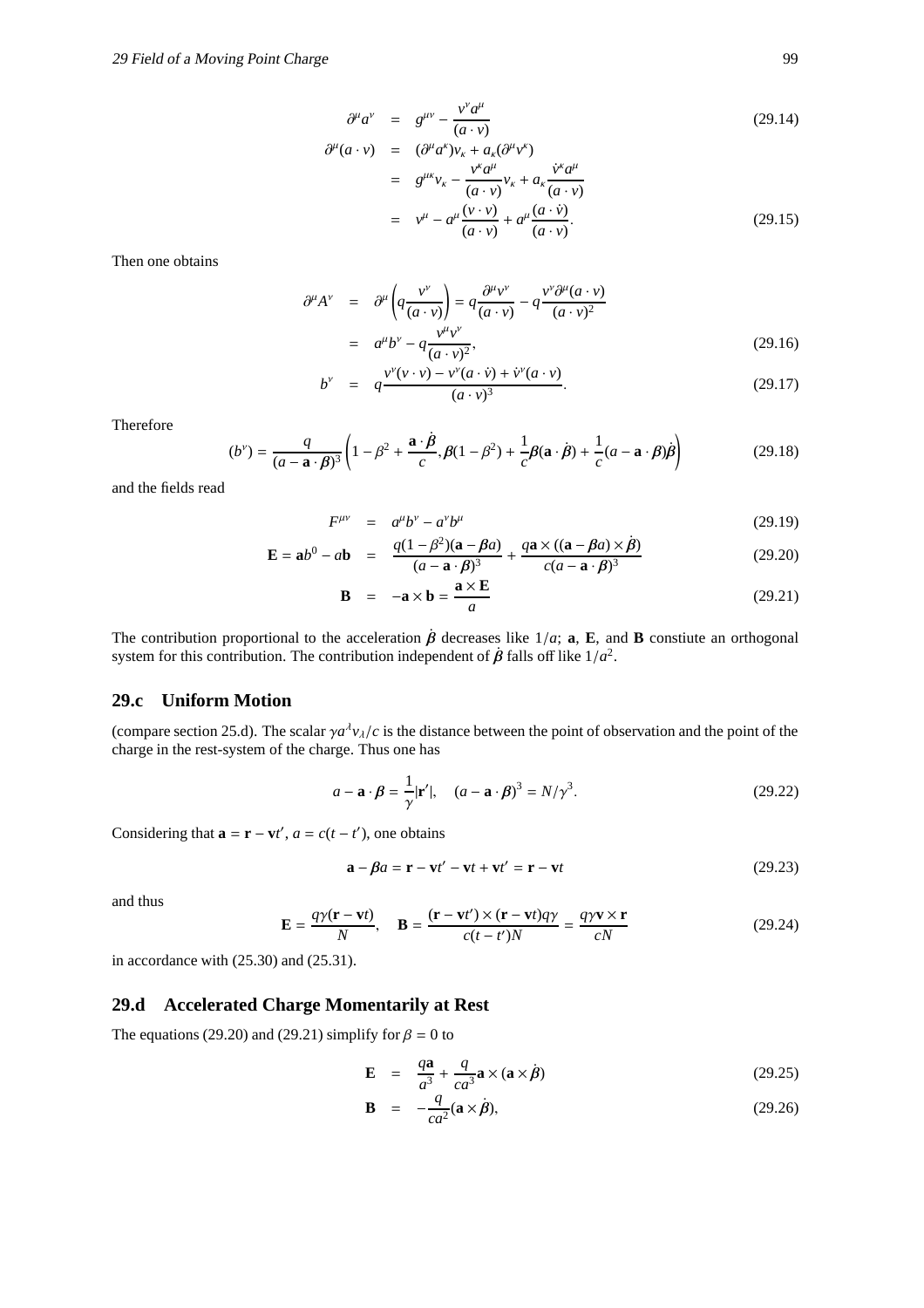from which the power radiated into the solid angle *d*Ω can be determined with the energy-current density  $S = \frac{c}{4\pi} E \times B$ 

$$
\frac{\mathrm{d}\dot{U}_s}{\mathrm{d}\Omega} = a^2 \mathbf{S} \cdot \mathbf{n} = \frac{ca}{4\pi} [\mathbf{a}, \mathbf{E}, \mathbf{B}] = \frac{q^2}{4\pi c a^2} (\mathbf{a} \times \dot{\mathbf{B}})^2 = \frac{q^2}{4\pi c^3} (\mathbf{n} \times \dot{\mathbf{v}})^2 \tag{29.27}
$$

and the total radiated power

d*U*˙

$$
\dot{U}_{\rm s} = \frac{2}{3} \frac{q^2}{c^3} \dot{\mathbf{v}}^2 \tag{29.28}
$$

(LARMOR-formula) follows.

For a harmonic motion  $\mathbf{r}_q = \mathbf{r}_{0q} \cos(\omega t)$  and  $\dot{\mathbf{v}} = -\mathbf{r}_{0q} \omega^2 \cos(\omega t)$  one obtains

$$
\dot{U}_{s} = \frac{2}{3} \frac{q^{2} \mathbf{r}_{0q}^{2}}{c^{3}} \omega^{4} (\cos(\omega t))^{2}, \quad \overline{\dot{U}_{s}} = \frac{1}{3} \frac{p_{0}^{2}}{c^{3}} \omega^{4}
$$
\n(29.29)

in agreement with section 22.b. This applies for  $\beta \ll 1$ . Otherwise one has to take into account quadrupole and higher multipole contributions in 22.b, and here that  $\beta$  cannot be neglected anymore, which yields additional contributions in order  $\omega^6$  and higher orders.

# **29.e Emitted Radiation**  $\beta \neq 0$

We had seen that in the system momentarily at rest the charge emits the power  $\dot{U}_s = \frac{2}{3}$ *q* 2  $\frac{q^2}{c^3}$  **v**<sup>2</sup>. The emitted momentum vanishes because of the symmetry of the radiation (without consideration of the static contribution of **E**, which, however, decays that fast that it does not contribute for sufficiently large *a*)

$$
\mathbf{E}(-\mathbf{a}) = \mathbf{E}(\mathbf{a}), \quad \mathbf{B}(-\mathbf{a}) = -\mathbf{B}(\mathbf{a}), \quad T_{\alpha\beta}(-\mathbf{a}) = T_{\alpha\beta}(\mathbf{a}). \tag{29.30}
$$

Thus we may write the energy-momentum-vector emitted per proper time

$$
\frac{\mathrm{d}}{\mathrm{d}\tau} \Big( \frac{1}{c} U_s, \mathbf{G}_s \Big) = \frac{u^{\mu}}{c} \frac{2q^2}{3c^3} \left( -\frac{\mathrm{d}u^{\lambda}}{\mathrm{d}\tau} \frac{\mathrm{d}u_{\lambda}}{\mathrm{d}\tau} \right),\tag{29.31}
$$

since  $\dot{u}^0 = c\dot{\gamma} \propto \mathbf{v} \cdot \dot{\mathbf{v}} = 0$ . Since the formula is written in a lorentz-invariant way, it holds in each inertial frame, i.e.

$$
\frac{dU_s}{dt} = \frac{d\tau}{dt} \frac{u^0}{c} \frac{2q^2}{3c^3} \left(\frac{dt}{d\tau}\right)^2 \left(-\frac{d(\gamma v^{\lambda})}{dt} \frac{d(\gamma v_{\lambda})}{dt}\right)
$$
\n
$$
= \frac{2q^2}{3c^3} \gamma^2 \left((\gamma \mathbf{v})(\gamma \mathbf{v}) - c^2 \dot{\gamma}^2\right)
$$
\n
$$
= \frac{2q^2}{3c^3} \gamma^2 \left(\gamma^2 \mathbf{v}^2 + 2\gamma \dot{\gamma} (\mathbf{v} \cdot \mathbf{v}) + \dot{\gamma}^2 (\mathbf{v}^2 - c^2)\right).
$$
\n(29.32)

With  $d\tau/dt \cdot u^0/c = 1$  and

$$
\dot{\gamma} = \frac{\mathrm{d}}{\mathrm{d}t} \left( \frac{1}{\sqrt{1 - \frac{v^2}{c^2}}} \right) = \gamma^3 \frac{\mathbf{v} \cdot \dot{\mathbf{v}}}{c^2}
$$
\n(29.33)

one obtains finally

$$
\dot{U}_{\rm s} = \frac{2}{3} \frac{q^2}{c^3} \left( \gamma^4 \dot{\mathbf{v}}^2 + \gamma^6 \frac{(\mathbf{v} \cdot \dot{\mathbf{v}})^2}{c^2} \right). \tag{29.34}
$$

Orbiting in a synchrotron of radius *r* a charge undergoes the acceleration  $\dot{v} = v^2/r$  perpendicular to its velocity. Thus one has

$$
\dot{U}_{\rm s} = \frac{2}{3} q^2 c \beta^4 \gamma^4 / r^2 = \frac{2}{3} q^2 c (\gamma^2 - 1)^2 / r^2.
$$
 (29.35)

The radiated energy per circulation is

$$
\Delta U_{\rm s} = \frac{2\pi r}{v} \dot{U}_{\rm s} = \frac{4\pi}{3} q^2 \beta^3 \gamma^4 / r. \tag{29.36}
$$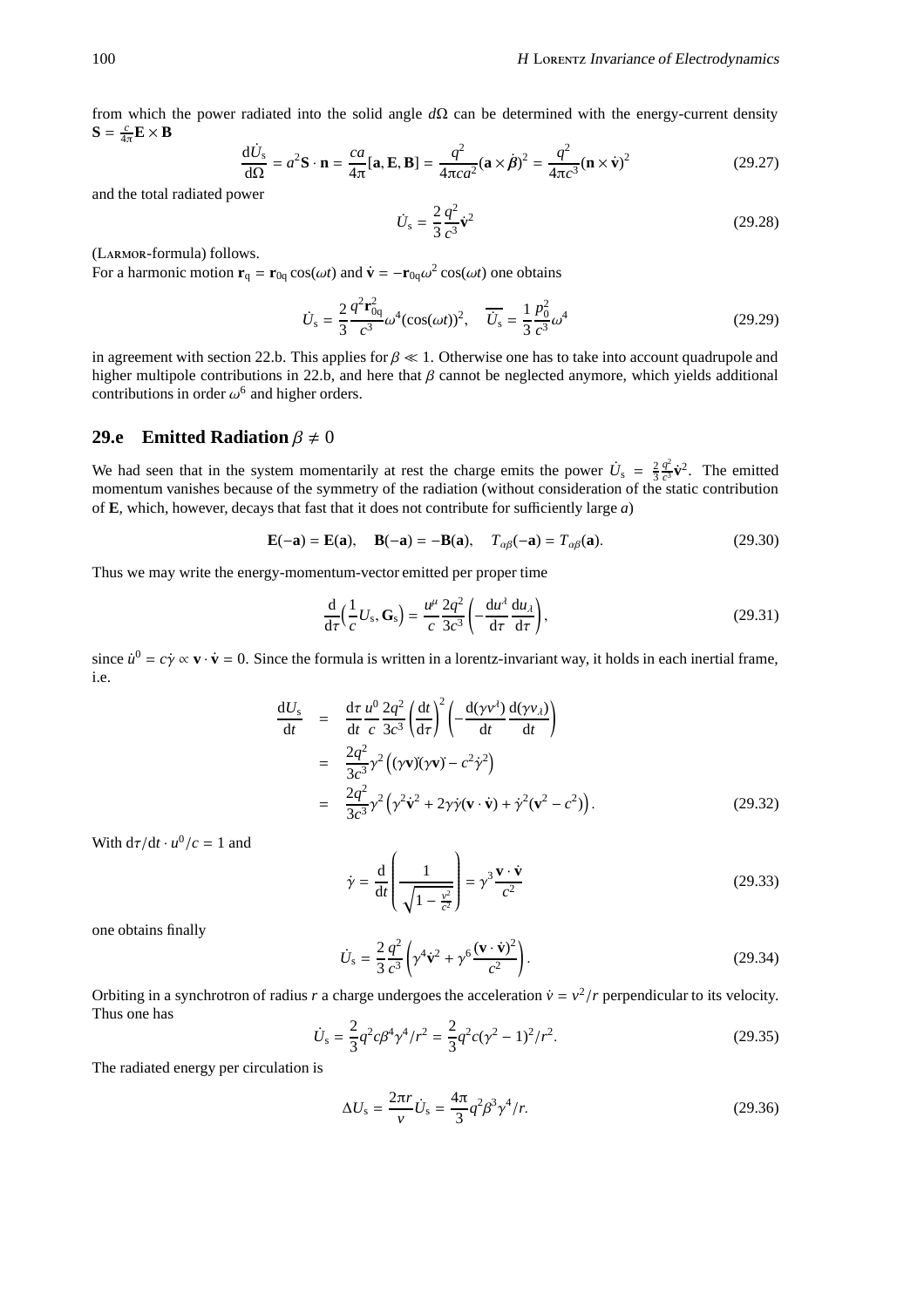At Desy one obtains for an orbiting electron of energy  $E = 7.5$  GeV and mass  $m_0c^2 = 0.5$  MeV a value  $\gamma =$  $E/(m_0c^2) = 15000$ . For  $r = 32$ m one obtains  $\Delta U = 9.5$ MeV. Petra yields with  $E = 19$ GeV a  $\gamma = 38000$  and with  $r = 367$ m a radiation  $\Delta U = 34$ MeV per circulation.

**Exercise** Hera at Desy has *r* = 1008m and uses electrons of *E*<sup>e</sup> = 30GeV and protons of *E*p = 820GeV. Calculate the energy radiated per circulation.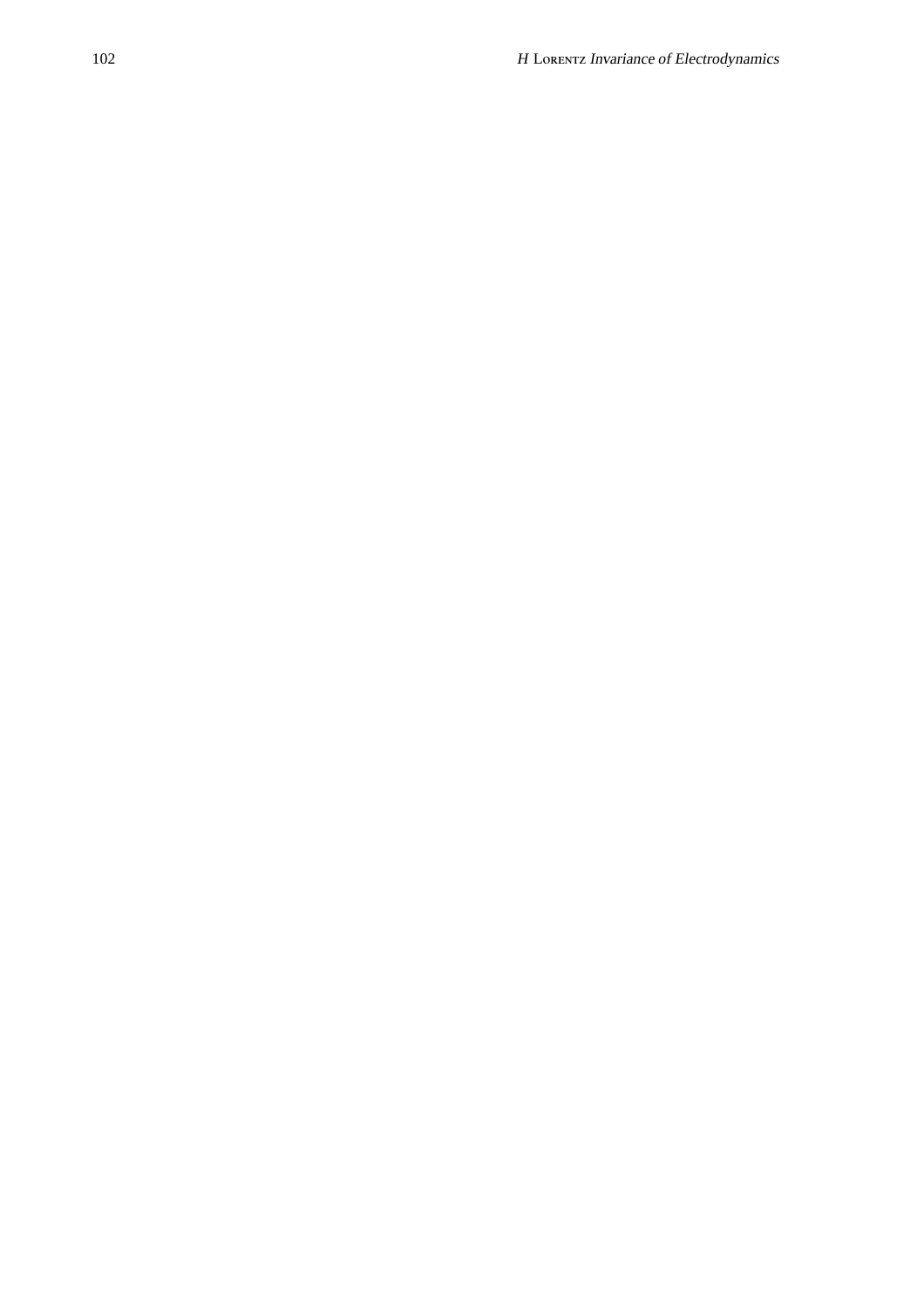# **I Review and Outlook**

© 2003 Franz Wegner Universität Heidelberg

In this last chapter a review in the form of a short account of the historic development of electrodynamics is given. Additionally we will catch a glimpse of the general theory of relativity by showing that clocks run differently in the presence of gravitation.

# **30 Short History of Electrodynamics**

I conclude with a short history of electrodynamics. For this purpose I have mainly used the following literature: SIR EDMUND WHITTAKER, A History of the Theories of Aether and Electricity EMILIO SEGRÈ, Die großen Physiker und ihre Entdeckungen, Teil 1, Piper Band 1174 WILHELM H. WESTPHAL, Physik, Springer-Verlag WILHELM H. WESTPHAL, Anhang I, Physikalisches Wörterbuch

MAX BORN, EMIL WOLF, Principles of Optics, Historical Introduction

EDMUND HOPPE, Geschichte der Physik

Encyclopedia Brittanica: Article 'Electromagnetic Waves' and 'Magnetism'

WOLDEMAR VOIGT, Theoretische Physik

J.D. JACKSON and L.B. OKUN, Historical roots of gauge invariance, Rev. Mod. Phys. 73 (2001) 663.

It is not easy to redraw a historical development. First of all, there is the question whether one has sufficiently complete sources. Secondly, it often happens that several persons are named for some discovery or explanation, sometimes even at separate times. One reason might be that one person did not know of the other's discovery. But it may also be that they observed or explained the phenomenon differently well. Sometimes they published the result particularly well so that their paper has become rather popular and they were considered alleged authors.

Who for example has explained how the rainbow comes about? DIETRICH VON FREIBERG, MAHMUD AL SCHIRAZI and KAMAL AL-DIN who in the beginning of the 14th century found that sunlight is refracted twice and reflected once or twice inside the raindrop, or DESCARTES who found around 1625 that the total angle of reflection has an extremum so that a high intensity of light is reflected under a certain angle, or FRESNEL and AIRY who took around 1820 and 1836 the wave character of light into account? All of them contributed a piece to our knowledge.

Initially there were three different phenomena of electrodynamics observed by man without forseeing their connection. The most obvious one was light which offered him excellent orientation and which sometimes appeared to him both frightening and agreeable as in a flash of lightning and a rainbow.

Two other phenomena already known in antiquity were much rarer observed, the curious properties possessed by two minerals, amber (ηλκτρ*o*ν) and magnetic iron ore (η λιθ*o*ζ Mαγνητιζ). The former, when rubbed, attracts light bodies; the latter has the power of attracting iron and has its name from Magnesia in Thessalia, where this stone is found. THALES OF MILET (600 BC) is said to have known the properties of these minerals.

Accordingly, the investigation of these phenomena developed in parallel into a theory of light, of electrostatics, and of magnetostatics, before one realized that they are connected.

# **30.a Theory of Light to F**

HERO OF ALEXANDRIA argued that reflected light uses the shortest path and thus for light reflected at a mirror the angle of incidence equals the angle of reflexion. In antiquity and the middle ages one assumed that nature has final causes and thus asked *why*, not *how* does nature proceed?

HERO and PTOLEMY held the opinion that men saw by means of rays of light issuing from the eye and reflecting from the objects seen. A *HAZEN* held the correct view that light was issued from the sun or from some other luminous source and was reflected from the object seen into the eye. ALHAZEN made important discoveries in optics (1030): pinhole camera and parabolic mirror. KEPLER learnt a lot from his work. ALHAZEN already knew that in refraction the incident, the reflected and the refracted beam lie in one plane.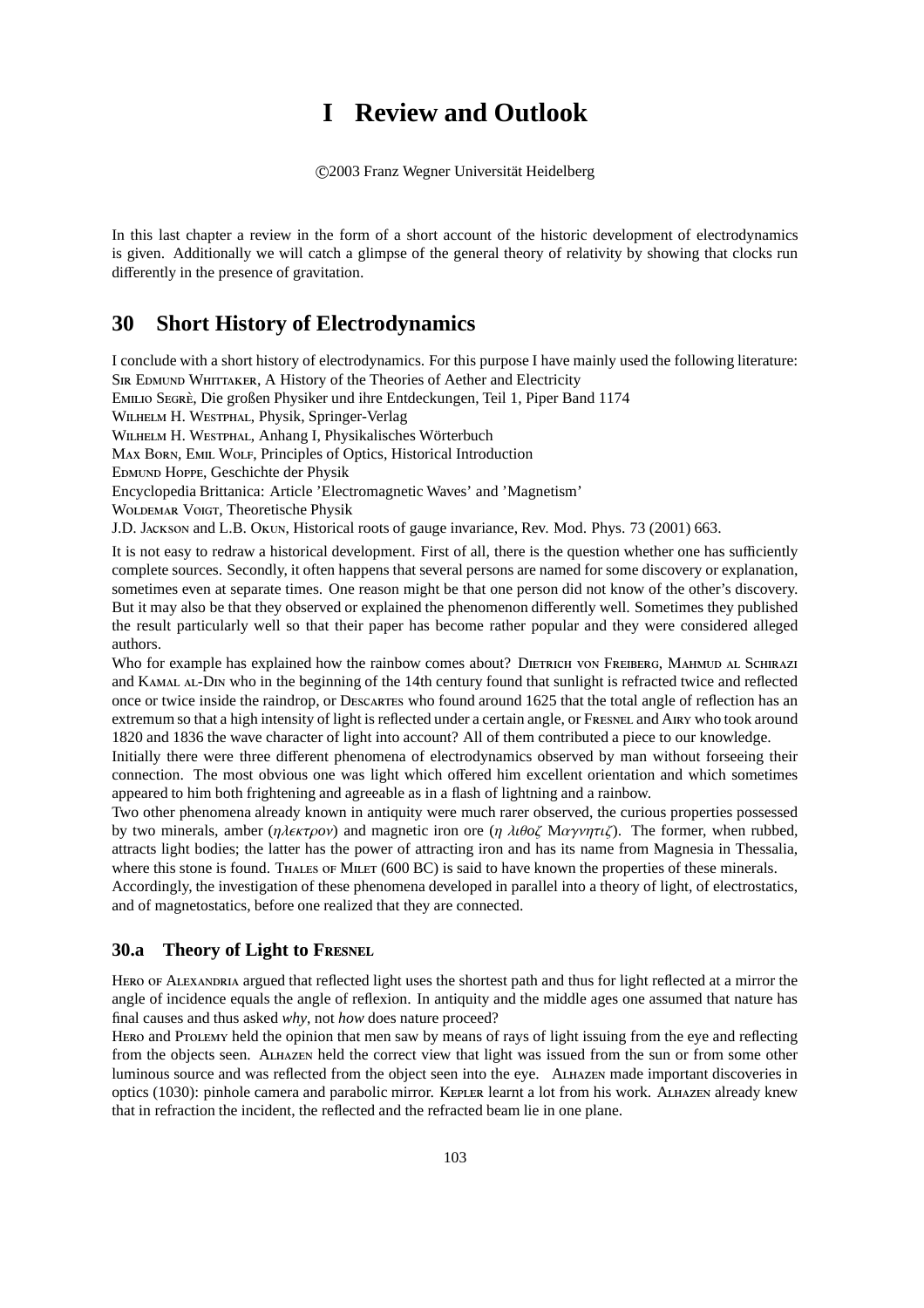Eye glasses were invented in the 13th century.

The explanation for the occurence of the rainbow by two refractions and one or two reflections of sunlight in the rain drop was given by DIETRICH VON FREIBERG, AL-SHIRAZI, and KAMAL AL-DIN at the beginning of the 14th century.

In 1621 SNELL OF ROYEN found experimentally the law of refraction. DESCARTES gave a theoretical derivation assuming that the velocity of the beams have given values in both media and that the component of the velocity vector parallel to the boundary is conserved. This derivation becomes correct if the vector of velocity is replaced by the wave-vector. However, FERMAT introduced the principle of least time (1657) and derived from this the law of refraction (1661).

Hooke was probably the first who described in his *Micrographia* light as a wave, since he had observed diffraction. Considering theoretically the progression of the wave-front he derived the law of refraction. However, Huygens, developed in his *Traité de la lumière* (1678-1690) a wave theory of light. Important for the theory of diffraction but also refraction became his principle, which says: Each point of a wave-front may be regarded as the source of a secondary wave.' Newron is considered having put forward the theory of emanation, i.e. the idea that light is of corpuscular nature. This is not completely correct. New row disliked to introduce imaginative hypotheses, which could not be proven experimentally. 'To avoid dispute, and make this hypothesis general, let every man here take his fancy; only whatever light be, I suppose it consists of rays differing from one another in contingent circumstances, as bigness, form or vigour.' Later however, he was in favour of the corpuscular nature of light.

Newron devoted considerable attention to the colours of thin plates. He supposed (*Opticks*) that 'every ray of light, in its passage through any refracting surface, is put into a certain transient state, which, in the progress of the ray, returns at equal intervals, and disposes the ray, at every return, to be easily transmitted through the next refracting surface, and, between the returns, to be easily reflected by it.'He found that the intervals between easy transmission vary with colour, being greatest for red and least for violet. If he had accepted the wave picture, he could have determined the wavelengths of visible light.

In 1717 the meanwhile known phenomenon of double-refraction was explained by Newron by light corpuscles of different shape which comes close the idea of a transversal polarization. HuyGENS' wave theory of light assigned elastic properties to the aether; However, he considered only longitudinal waves, and was forced to introduce two different kinds of these waves for double-refraction, one of which propagated isotropically, the other spheroidally. At that time Newron's explanation was generally accepted.

In this course we did not consider double-refraction and diffraction. They played an important role in the development of the theory of light. It should be remarked that double-refraction appears in anisotropic crystals where the dielectric constant is a tensor.

In 1675 Römen was able to determine the time light needs to transverse the distance from sun to earth by observing the eclipses of the moons of Jupiter. Until that time it was not clear whether light propagates instantly or at a finite velocity.

In 1728 JAMES BRADLEY found the aberration of light, i.e. a change in the direction of the light from a star due to the perpendicular motion of the observer to the direction of the star. This was considered a proof of the corpuscular nature of light. In 1677 Römen already had conjectured such a phenomenon in a letter to Huygens.

In 1744 M AUPERTUIS took up the old controversy between DESCARTES and FERMAT. Convinced of the corpuscular nature of light but wishing to retain FERMAT's method, he supposed that 'the path described is that by which the quantity of action is the least' and required that instead FERMAT's  $\int dt = \int ds/v$  the action  $\int v ds$  should be extremal. In this way he introduced for the first time the principle of least action which was soon taken up by EULER and LAGRANGE, and which today is considered the principle governing all dynamics of nature.

In 1801 THOMAS YOUNG introduced the concept of the interference of two waves and brought HUYGENS' concept anew in play. He is able to explain Newron's rings with this concept. In 1808 M ALUS found that reflected light is normally partially polarized and found the angle of total polarization, now known as BREWSTER's angle (after eq. 18.22). The problem to explain the extraordinary beam in double-refracting crystals continued with explanations from both sides, in 1808 LAPLACE argued for corpuscles, in 1809 Young argued for waves, both agreeing that the medium has to be anisotropic. In 1815 when B new ster discovered crystals with two extraordinary beams (the case of three different eigenvalues of the dielectric tensor) the situation became even more complex.

In 1818 the French Academy announced a prize for the explanation of diffraction. The followers of the theory of emission (LAPLACE, Poisson, Bior) were confident of victory but FRESNEL submitted a paper at the basis of the papers by Huygens and Young, in which he explained this phenomenon for several arrangements by means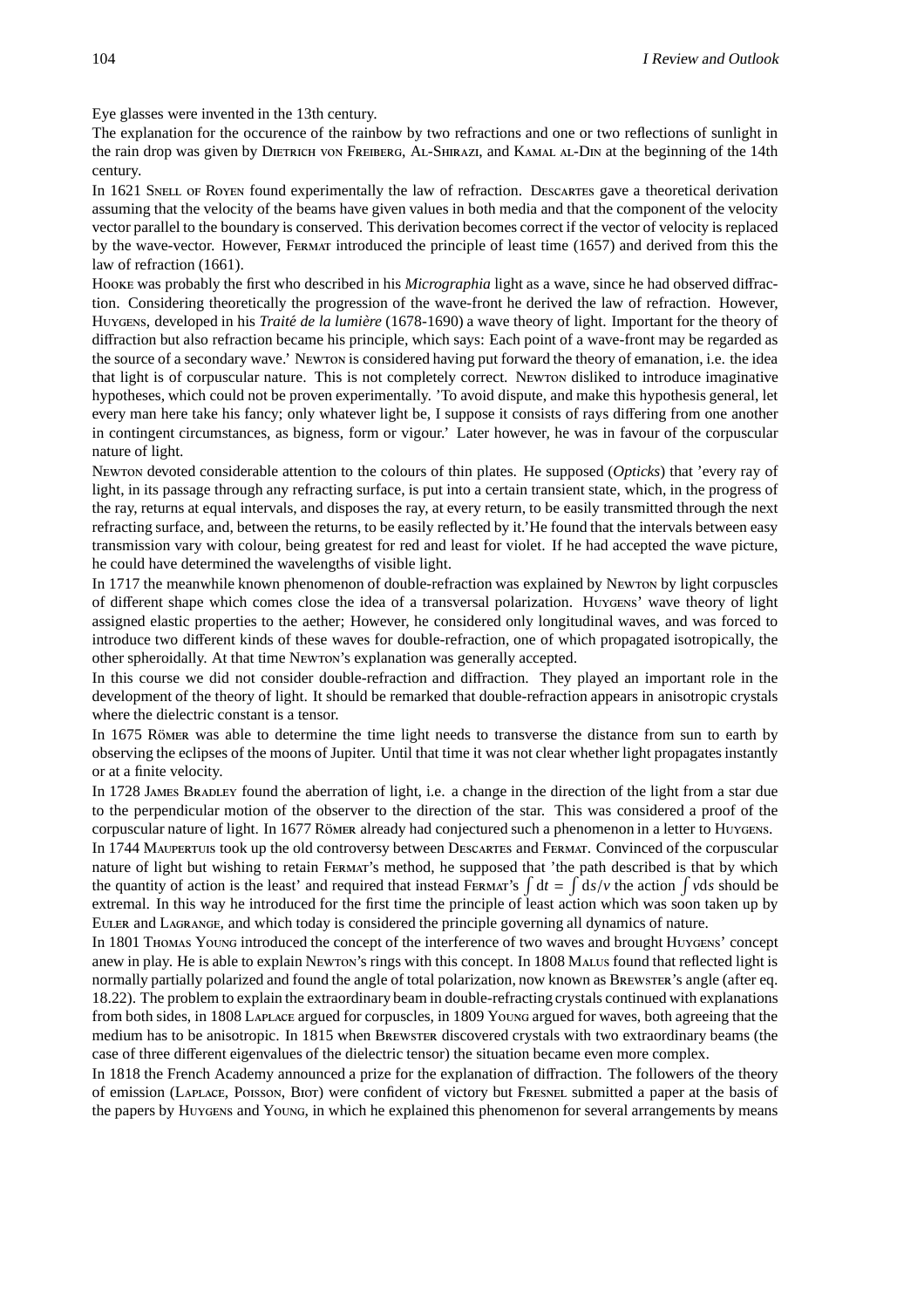of the wave theory. Poisson who studied the paper carefully found that in the centre of the shadow behind a circular disc there had to be a bright spot and asked for an experimental test. ARAGO found the bright spot and FRESNEL received the prize. Since in 1818 Young was also able to explain aberration by means of the wave theory it became the leading theory.

In 1817 Young proposed for the first time, light might consist of transversal waves. This was supported by the observation that two light beams polarized perpendicular to each other do not show interferences. F picked up this idea and developed a successful theory of double-refraction, although MAXWELL's equations were not yet available. Clever experiments by AIRY (1831) showing that light irradiated under BREWSTER's angle suppresses Newron's rings, and that light propagated slower in water than air, proved the wave nature of light. (Wave-theory predicts in a medium with larger index of refraction a smaller velocity of light, in the corpuscular theory a larger one.)

FRESNEL derived an expression for the change of velocity of light in moving matter which was confirmed experimentally by FizeAU (1851). However, there were several different theories on this subject among others by STOKES (1846). Different ideas competed on the question, to which extend matter would drag the aether.

It may be remarked that the aether as an elastic solid occupied many excellent scientists in the following time and made the theory of elasticity flourishing in the following years. Applied to the theory of light there remained the problem to suppress longitudinal waves..

There remained the puzzle whether the space above the earth is a plenum, which provides the necessary properties of elasticity for the propagation of light, or a vacuum, which allows the planets to move freely. This discussion existed already centuries before. Space was, in DESCARTES' view, a plenum (in contrast to a vacuum), being occupied by a medium which, though imperceptible to the senses, is capable of transmitting force, and exerting effects on material bodies immersed in it - the aether, as it was called. GASSENDI, a follower of COPERNIcus and GALILEO, re-introduced the doctrine of the ancient atomists that the universe is formed of material atoms, eternal and unchangeable, moving about in a space which except for them is empty, thus he re-introduced the vacuum. His doctrine was accepted not long afterwards by Newron and in fact became the departure point for all subsequent natural philosophy.

# **30.b Electrostatics**

THALES OF MILET (600 BC) is said to have known that rubbed amber (Greek 'elektron') attracts light bodies. Around 1600 GILBERT discovered that many other materials assume the same property by rubbing. He coined the word 'electric' for this property. The word 'electricity' was introduced by BROWNE in 1646. GILBERT remarked essential differences between magnetic and electric forces. (Magnets are permanent in contrast to electrified bodies. Magnetic forces are not shielded by other substances. Magnets attract only magnetizable substances, electrified ones all substances.)

OTTO OF GUERICKE known for the preparation of the vacuum in the Magdebourgous spheres made pretty early a number of important electric discoveries - his *Experimanta nova magdeburgica* appeared in 1672 - For the first time he introduced the distinction between conductors and non-conductors, he observed electric attraction and repulsion, the phenomenon of influence. He designed the first reasonably working electrostatic generator. It seems that his discoveries did not receive general attention.

In 1708 WALL compared the spark which flashes over rubbed amber with thunder and flash, an indication that a flash is an electrostatic discharge.

In 1729 GRAY found that electricity is transferred by certain substances which DESAGULIERS called non-electrics or conductors. GRAY found that electricity is assembled at the surface of bodies. In 1734 DuFAY observed that there are two kinds of electricity, vitreous and resinous electricity; similar ones repel each other, whereas dissimilar ones attract each other.

Improved electrostatic generators were designed between 1744 and 1746 by JOHANN HEINRICH WINKLER, GEORGE MATTHIAS BOSE and BENJAMIN WILSON.

The capacitor in form of a Leyden jar was invented in 1745 by PIETER VAN MUSSCHENBROEK, and independently probably a bit earlier by EWALD VON KLEIST, described by J. G. KRÜGER in 1746.

In 1746 WILLIAM WATSON concluded that 'in charging or discharging of a Leyden jar electricity is transferred, but it is not created or destroyed.' 'Under certain circumstances, it was possible to render the electricity in some bodies more rare than it naturally is, and, by communicating this to other bodies, to give them an additional quantity, and make their electricity more dense.' This was a first indication of the conservation of charge.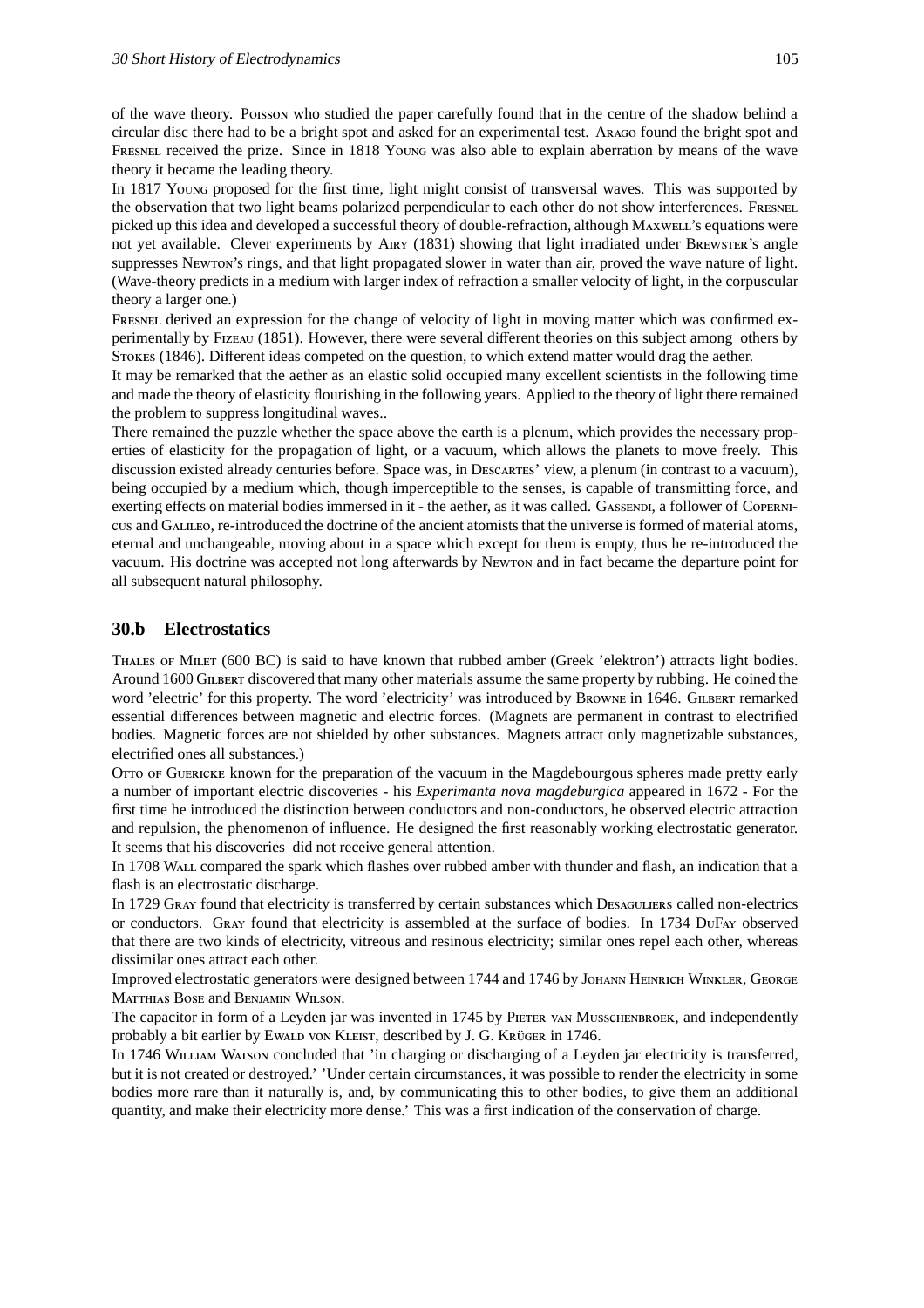Similar experiments conducted by BENJAMIN FRANKLIN after a talk by DR. SPENCE who had come from Scotland to America, brought him in 1747 to the conclusion that 'the total amount of electricity in an insulated system is invariable.' FRANKLIN became popular by the introduction of the lightning rod. He realized that lightning was an electric discharge.

The introduction of the signs for charges is ascribed to both FRANKLIN and LICHTENBERG  $(1777)$ : 'I call that electricity positive, which, stimulated by blank glass, is transferred to conductiong bodies; the opposite one I call negative.'

AEPINUS and WILCKE found that 'ordinary matter' (this is approximately what we nowadays call matter without outer electrons) repels itself, particles of the 'electric fluid' (nowadays called outer electrons) are repelling themselves, too, and ordinary matter and the electric fluid attract each other. Further, they realized that glass and even air is impermeable for the electric fluid despite the fact that the electric interaction acts over larger distances.

A explained in 1757 the phenomenon of influence (or electric induction), which had already been observed by GUERICKE, CANTON, and WILCKE, by the electrostatic forces and the free mobility of the electric fluid. WILCKE described in 1762 many experiments in connection with influence and argues that dielectric media are polarized in an electric field.

JOSEPH PRIESTLEY communicates in his work *The History and present State of Electricity ...* which did not receive much attention an experiment conducted by FRANKLIN and repeated by him that inside a metallic box there is no electric force and the interior sides do not carry any charges. He concludes that charges of equal sign repel each other with a force inversely proportional to the square of the distance. 'May we not infer from this experiment that the attraction of electricity is subject to the same laws with that of gravitation, ... since it is easily demonstrated that were the earth in the form of a shell, a body in the inside of it would not be attracted to one side more than another?'

In 1760 DANIEL BERNOULLI conjectured that there might be a  $1/r^2$ -law for the electrostatic interaction. In 1769 JOHN ROBISON was presumably the first to measure a  $1/r^n$ -dependence with  $n = 2 \pm 0.06$ . In 1771 CAVENDISH declared that the interaction falls off with an inverse power less than 3. It took many years until Robison's and CAVENDISH's results were published. In 1775 CAVENDISH gave comparative results for the conductances of various materials. (iron, sea water, etc.)

In 1785 Coulomb verified by means of the torsion balance invented by Michell and independently by himself the  $1/r^2$ -law with high precision. This torsion balance served also for the determination of the gravitional constant (CAVENDISH).

In 1813 Poisson showed that the electrostatic potential obeys the equation, now called after him. In 1777 LAPLACE had shown that the operator, now called Laplacian, applied to the gravitational potential in matter free space yields zero. Poisson had included the regions filled with matter, and explicitely stated that one has an analog equation in electrostatics. Thus he has introduced the electrostatic potential and has stated that it is constant over the surface of a conductor. In 1828 GEORGE GREEN continued the calculations of Poisson. We know GREEN's theorem  $(B.67)$ . GREEN's functions are named after him.

WILLIAM THOMSON (LORD KELVIN) (1845) and MOSSOTTI (1847) formulated on the basis of FARADAY's considerations the relation between electric field and polarisation,  $\mathbf{D} = \mathbf{E} + 4\pi \mathbf{P} = \epsilon \mathbf{E}$ ,  $\rho_{\rm P} = -4\pi \operatorname{div} \mathbf{P}$ , which we showed in sect. 6.

## **30.c Magnetostatics**

Magnets were already known in antiquity. Their name is derived from the city of Magnesia in Thessalia, where load stone (magnetite  $Fe<sub>3</sub>O<sub>4</sub>$ ) occurs naturally, which has the property to attract other load stone and iron. Already about the year 1000 in China magnetic needles were known to have directive properties. The English encyclopedist ALEXANDER NECKAM reports on the compass.

In 1269 The crusader PETRUS PEREGRINUS DE MARICOURT gave a precise description of magnetic stones in his *Epistola de magnete*. He laid an iron needle on a round magnetic stone and marked the directions which was assumed by the needle. He found that these lines formed circles like the meridians of the earth which passed through two points, which he called poles. He observed that a magnet broken into two pieces constitute again magnets with North and South poles; thus no magnetic monopoles exist.

In 1588 the idea of two magnetic poles of the earth was first noted by Livio SANUTO. In 1600 WILLIAM GILBERT gave a comprehensive review in his work *De magnete*. He emphasizes that the earth is a large magnet.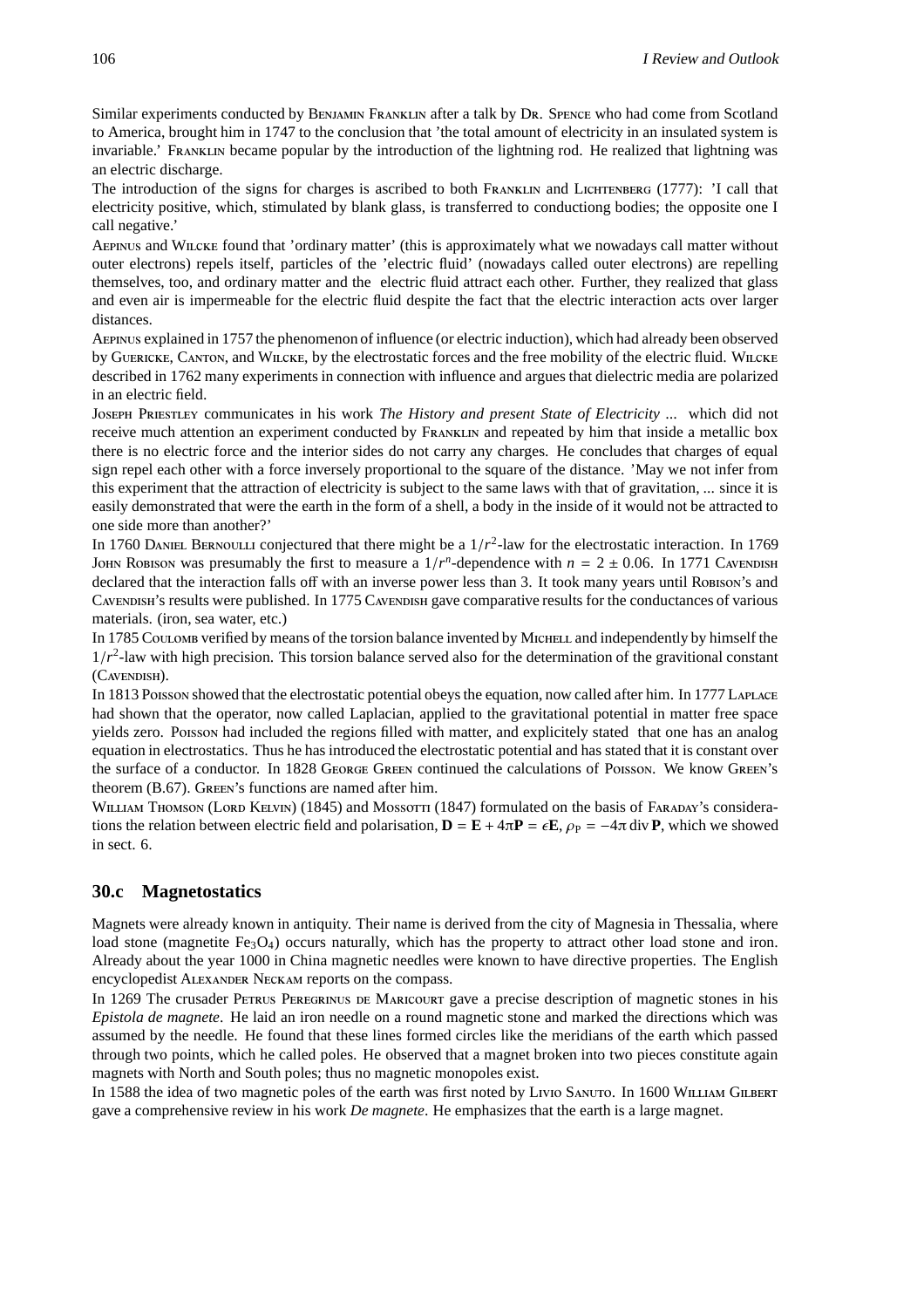Similarly to the force law between charges the force between poles of a magnet was investigated. NEWTON found a law close to  $1/r^3$ . In 1750 M rche L found the  $1/r^2$ -law based on own measurements and on those of B Rook TAYLOR and MUSSCHENBROEK, similarly in 1760 TOBIAS MAYER and in 1766 LAMBERT. This led soon to the idea of a 'magnetic fluid' in the sense of magnetic charges similarly to electric ones. Coulomb put forward the thesis that magnetism is captured in molecules and only inside molecules both magnetic fluids can be separated and yield magnetization. (TAYLOR series are named after BROOK TAYLOR, although they were known before.)

In 1824 Poisson introduced a magnetic potential besides the electric one similarly to the one in subsection 11.b and introduced magnetization quantitatively. In 1828 this theory was extended by GREEN.

WILLIAM THOMSON (LORD KELVIN) introduced the equations div  $\mathbf{B} = 0$  and curl  $\mathbf{H} = \mathbf{0}$  for current-free space, introduced the relation  $\mathbf{B} = \mathbf{H} + 4\pi\mathbf{M}$ , obtained the expression for the magnetic energy density and concluded that in the relation from the expression  $\mathbf{B} = \mu \mathbf{H}$ , which had already been given in 1824 by Poisson with a tensor  $\mu$ for anisotropic crystals the tensor  $\mu$  has to be symmetric. He coined the notions susceptibility and permeability.

#### **30.d Set out for Electrodynamics**

For a long time electricity and magnetism were two separate phenomena. A first hint on a connection was the observation that lightnings made compass needles deflected. Occasionally it happened that during lightning the magnetization of magnets was reversed or that iron became magnetic: It is reported that in 1731 a flash hit a box filled with knives and forks, which melted. When they were taken up some nails which laid around were attracted. In 1681 a ship bound for Boston was hit by a flash. After this stroke the compasses showed into the opposite direction.

About 1800 the experimental situation improved when VOLTA invented what is called the VOLTA pile, a prototype of battery. Now it was possible to generate continuous electric currents with a power improved by a factor 1000 over the electrostatic one.

In 1820 Ø estrep observed that a magnetic needle was deflected by a parallel flowing current. This discovery spread like wildfire in Europe. B or and SAVART determined in the same year quantitatively the force of a straight current on a magnet. On the basis of a calculation of LAPLACE for the straight wire and another experiment with a V-shaped wire, Bior abstracted in 1824 the force between a magnetic pole and a current element, which is basically what we now call the law of B or and SAVART.

In 1820 AMPÈRE assumed a law of force of the form

$$
\mathbf{K} = I_1 I_2 \oint \oint \hat{\mathbf{r}}_{12} \left( f_1(r_{12}) (\mathbf{dr}_1 \cdot \mathbf{dr}_2) + f_2(r_{12}) (\hat{\mathbf{r}}_{12} \cdot \mathbf{dr}_1) (\hat{\mathbf{r}}_{12} \cdot \mathbf{dr}_2) \right),
$$

$$
\mathbf{r}_{12} = \mathbf{r}_1 - \mathbf{r}_2, \quad \hat{\mathbf{r}}_{12} = \frac{\mathbf{r}_{12}}{r_{12}}.
$$
(30.1)

between two circuits with currents  $I_1$  and  $I_2$ . In comparison with his measurements he obtained  $f_1 = A/r_{12}^2$ ,  $f_2 = B/r_{12}^2$ . Each one of these contributions yields separately by an appropriate choice of *A* and *B*, resp., the force between two closed circuits, compare  $(9.21)$ . A where had already observed that the force on a line element of the conductor is perpendicular to it, which is fulfilled by  $B = -3A/2$ . Thus his force law includes already the LORENTZ force, although he did not use the notion of a magnetic field.

After some preliminary work by AMPERE and ARAGO, WILLIAM STURGEON constructed in 1825 an electro-magnet which could hold twenty times its own weight.

In 1821 HUMPHREY DAVY found that the conductance ('conducting power') of a metal is proportional to its cross-section and inverse proportional to its length. GEORG WILHELM OHM found in his *Die Galvanische Kette* (1826-1827) the linearity between the current through a conductor and the voltage applied to the conductor. In 1845 KIRCHHOFF formulated the current and the voltage laws (13.10, 13.11) named after him.

In 1812 M IGHAEL FARADAY, a bookbinder journeyman interested in science applied for a position at the Royal Institution in London. Its director, HUMPHREY DAVY accepted the application, hardly anticipating that he had accepted one of the greatest future experimentalists to his institute. (After DANY's death FARADAY became director of the institute.) Shortly after ØRSTED's discovery FARADAY investigated the known experiments in electricity and magnetism, which he reviewed in his *Historical Sketch of Electro-Magnetism* (1821). Inspired by the influence i.e. the effect of a charge on charges on a conductor, he investigated, whether a current may excite a current on another circuit. He found that this happened when the current in the first circuit changed. This was the starting point for the law of induction. (1831)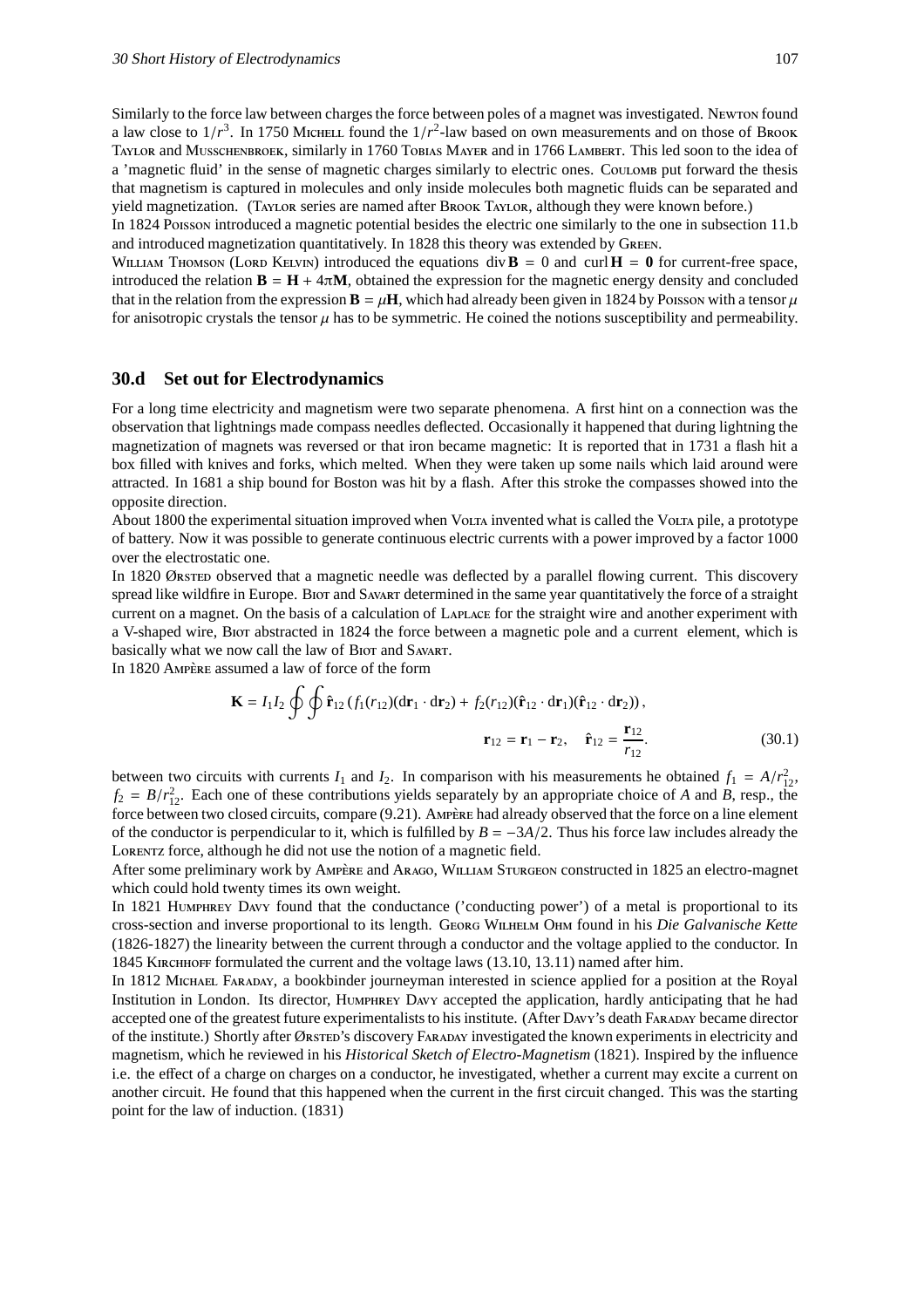When a politician asked FARADAY, what his discoveries are worth, he answered 'Presently I do not know, but may be they can be taxed one day.' Well-known are also FARADAY's investigations on electrolysis. Since he himself did not enjoy a classical education he asked WILLIAM WHEELER, a philosopher and mathematician from Cambridge to help him choose appropriate termini. They introduced the names electrode, anode, cathode, ion, electrolysis which are still in use. FARADAY discovered diamagnetism, too.

FARADAY often used the concept of electric and magnetic field lines. He made them visible by plaster shavings and iron filings. These procedures were not new, but they were not popular with mathematical physicists in the succession of Newton who preferred the concept of long-distance action. Already WILCKE made electric field lines visible. Many experiments of FARADAY on electrostatics were already performed by WILCKE. A survey of experiments of both physicists on the same topic is given in the *History of Physics* by Hoppe. The lines of magnetic force were already made visible by NICCOLO CABEO  $(1629)$  and by PETRUS PEREGRINUS (1269). The reader should consider why electric and magnetic lines of forces can be made visible by prolate bodies of large dielectric constant and susceptibility, resp.

FARADAY had a rather precise imagination of the magnetic field. He considered it as tubes of lines with the property that the product of magnitude and cross-section is constant, which corresponds to a divergency free field. He stated that the induced current is proportional to the number of field lines crossed by the circuit; we say today proportional to the change of the magnetic flux.

In 1890 the name electron was coined by JOHNSTONE STONEY. Before also (today's) electrons were called ions.

## **30.e Electrodynamics and Waves**

In 1845 FARADAY observed that polarized light transversing glass changes its plain of polarization if a magnetic field is applied parallel to the ray. From this he conjectured that light is an electromagnetic phenomenon. In order to obtain a unified theory of electromagnetism there were mainly two directions of effort. One started out from the law of induction and introduced the vector-potential **A**, the other stayed mainly with the theory of action on distance following AMPERE's investigations and introduced velocity dependent forces.

The vector-potential was introduced on the basis of various considerations. In 1845/48 FRANZ NEUMANN found in that the voltage of induction could be expressed as the time-derivative of the integral  $\oint d\mathbf{r} \cdot \mathbf{A}(\mathbf{r})$ . In 1846 the vector potential was also introduced by WILHELM WEBER and WILLIAM THOMSON (LORD KELVIN) on the basis of other considerations which today are no longer that convincing. In 1857 KIRCHHOFF used it.

In 1848 KIRCHHOFF and in 1858 RIEMANN realized that the equations of forces for charges and currents differed by a factor which is the square of a velocity *c*. Two charges  $q_1$  and  $q_2$  at distance *r* exert the Coulomb force  $q_1q_2/r^2$ on each other, two wires of length *l* at distance  $r (r \ll l)$  carrying currents  $I_1$  and  $I_2$  exert the force  $kI_1I_2l/(c^2r)$ on each other with a number *k*, which may be determined by the reader. The determination of *c* showed that this velocity agreed well with that of light. In 1834 first measurements of the propagation of electricity were performed by WHEATSTONE, in 1849 by FIZEAU and GOUNELLE, and in 1850 by FOUCAULT. They yielded velocities which were larger or smaller by factors of two or three-half from the velocity of light. (That some velocities were larger then light velocity was only possible because some arrangements were not linear).

In 1851 the construction of cables under water for the transmission of electric signals began (Dover-Calais). In 1854 WILLIAM THOMSON (KELVIN) found that at sufficiently high frequencies a damped wave propagates with approximately constant velocity. KIRCHHOFF showed by calculation that the velocity for a circular cross-section agrees with the velocity *c*, which appears in the ratio of the forces between charges and currents. This value had been measured shortly before by WEBER and KOHLRAUSCH to  $3.1 \times 10^{10}$ cm/sec.

Finally it was MAXWELL who succeeded due to his imagination and analytic facilities to present the equations of electrodynamics in closed form. Studying FARADAY's *Experimental Researches* he had learned a lot and still maintained the necessary abstraction. In 1857 he wrote to Fore that he was 'by no means as yet a convert to the views which FARADAY maintained', but in 1858 he wrote about FARADAY as 'the nucleus of everything electric since 1830.'

MAXWELL still worked a lot using mechanical analogies when he considered the fields **B** and **D** as velocities of an incompressible fluid. In 1861 he realized that in the equation curl  $\mathbf{H} = \frac{4\pi}{c}\mathbf{j}$  the displacement current  $\dot{D}/(4\pi)$  had to be added to **j**, so that conservation of charge was guaranteed. From these equations he found that the velocity of light in vacuum was given by the factor *c* appearing in the ratio between forces between charges and currents, which agreed very well with the measured ones. He concluded: 'We can scarcely avoid the interference that light consists in the transverse undulations of the same medium which is the cause of electric and magnetic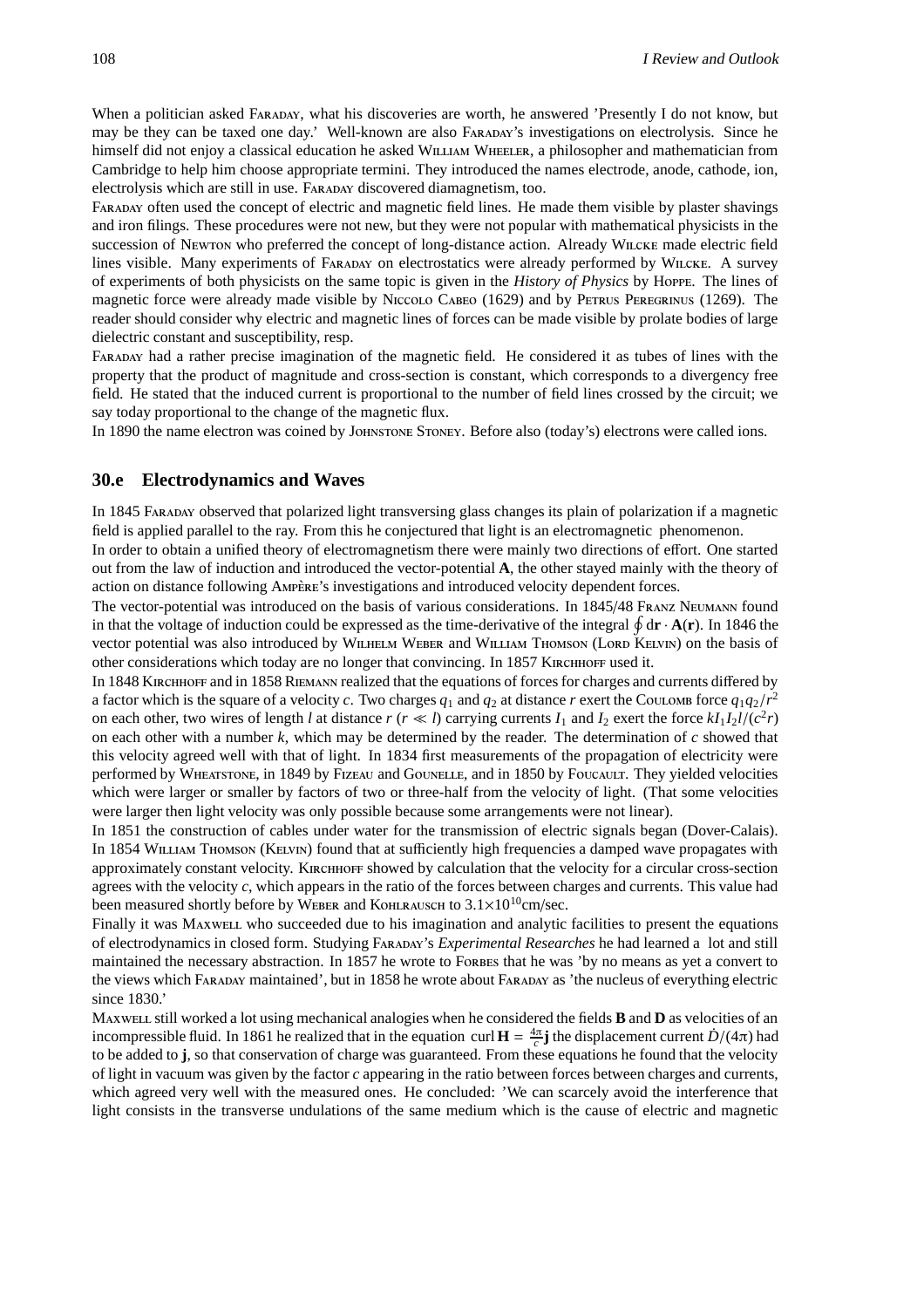phenomena.' MAXWELL's equations contained the potentials  $\Phi$  and  $\mathbf{A}$ , where he used the gauge we call Coulomb gauge. In 1864 he presented the complete set of electrodynamic equations in his paper *On a Dynamical Theory of the Electromagnetic Field*. In 1871 his monograph *Treatise on Electricity and Magnetism* was published.

In 1867 Lupvig VALENTIN LORENZ published his theory of electromagnetism, which contained the displacement current and the expressions(21.14) and (21.15) for the retarded potentials in which he had used the gauge named after him. The paper was based on the potential theory of FRANZ NEUMANN. In 1858 RIEMANN had found the retarded potentials, too. However, his paper was published only in 1867 together with that of LORENZ. Much of what LUDVIG LORENZ found, was later attributed to the Dutch HENDRICK LORENTZ who wrote comprehensive papers on electrodynamics. This might be also due to their nearly equal names as well as MAXWELL's inadequate criticism (1868) 'From the assumptions of both these papers we may draw the conclusions, first, that action and reaction are not always equal and opposite, and second, that apparatus may be constructed to generate any amount of work from its resources.' Ironically MAXWELL did not realize that the fields contained energy and momentum. The LORENTZ-LORENZ relation  $(1880)$  which is equivalent to the CLAUSIUS-MOSSOTTI relation  $(6.34)$ when one replaces  $\epsilon$  by the square  $n^2$  of the index of refraction goes back to both of them.

In his *Treatise on Electricity and Magnetism* MAXWELL derived the stress tensor of an electromagnetic field. The POYNTING vector as the current density of electromagnetic energy was found by POYNTING (1884) and by HEAVISIDE (1885). In 1893 J.J. THOMSON finally found that electromagnetic momentum can be expressed by the POYNTING vector.

In 1889 H expression  $(1.17)$  for the force on a charge moving in a magnetic field. J.J. Thomson who investigated cathode rays, had given it as half this amount in 1881. In 1895 LORENTZ gives the correct result in his treatise. Today it is called LORENTZ force. Already in 1864 MAXWELL gave the contribution  $\mathbf{v} \times \mathbf{B}$  to the electromotive force in a moving body.

Already WILCKE (1758) and FARADAY (1837) introduced the notion of polarization of an insulator. The idea that magnetization is related to atomic currents was already found in the work of Coulomb, AMPERE and THOMSON (KELVIN). This connection is not clearly stated in MAXWELL's formulation. It is the merit of LORENTZ that in 1895 he introduced in his *Elektronentheorie* the fields **E** and **B** as fundamental fields and clarified that **D** and **H** are due to polarization and magnetization. 'Seat of the electromagnetic field is the empty space. In this space there is only one electric and one magnetic field-vector. This field is generated by atomistic electronic charges, onto which the fields in turn act ponderomotorically. A connection of the electromagnetic field with the ponderable matter exists only since the electric elementary charges are rigidly tied to the atomistic building blocks of matter.' Lorentz was able to provide a clear cut between electrodynamics and the properties of condensed matter.

ALFRED LIÉNARD (1898) and EMIL WIECHERT (1900) determined the potentials of an arbitrarily moving point charge.

In 1873 M axwell already realized that the magnetic field is invariant under a gauge transformation  $\mathbf{A} \to \mathbf{A} + \nabla \chi$ . However, he did not consider the consequences for the scalar potential. In 1904 LORENTZ gave the general gauge transformation.

Besides to LORENTZ we are indebted to HENRI POINCARÉ, OLIVER HEAVISIDE and HEINRICH HERTZ for working out MAXWELL's theory more clearly so that it found a broad distribution.

In 1900 and 1903, resp., LARMOR and SCHWARZSCHILD introduced the principle of least action for the combined system of the electromagnetic field and charged particles.

Since 1878 MICHELSON and collaborators determined the velocity of light with high precision. Finally HEINRICH HERTZ succeeded in 1886 to produce electromagnetic waves (HERTZscher Dipol) and to detect them, initially in the range of meters, later also shorter ones. In 1890 WIENER proved the wave-nature of light by reflecting it on a mirror and obtaining a periodic blackening of the photographic emulsion by the standing waves.

# **30.f Theory of Relativity**

In order to determine the velocity of the earth against the postulated ether MICHELSON and MORLEY performed their experiment initially in 1887 with the negative result: No motion against the ether was detected. In 1889 FITZGERALD postulated that all material objects are contracted in their direction of motion against the ether. LORENTZ gave an expression for this contraction in 1892 up to order  $v^2/c^2$  (LORENTZ contraction, subsection 23.b. $\beta$ ). Essential was LORENTZ's observation that the assumption of an aether carried along with matter was wrong.

In 1887 V order realized that the homogeneous equation  $\Box \Phi = 0$  with the D'ALEMBERT operator  $\Box$  (20.13) is form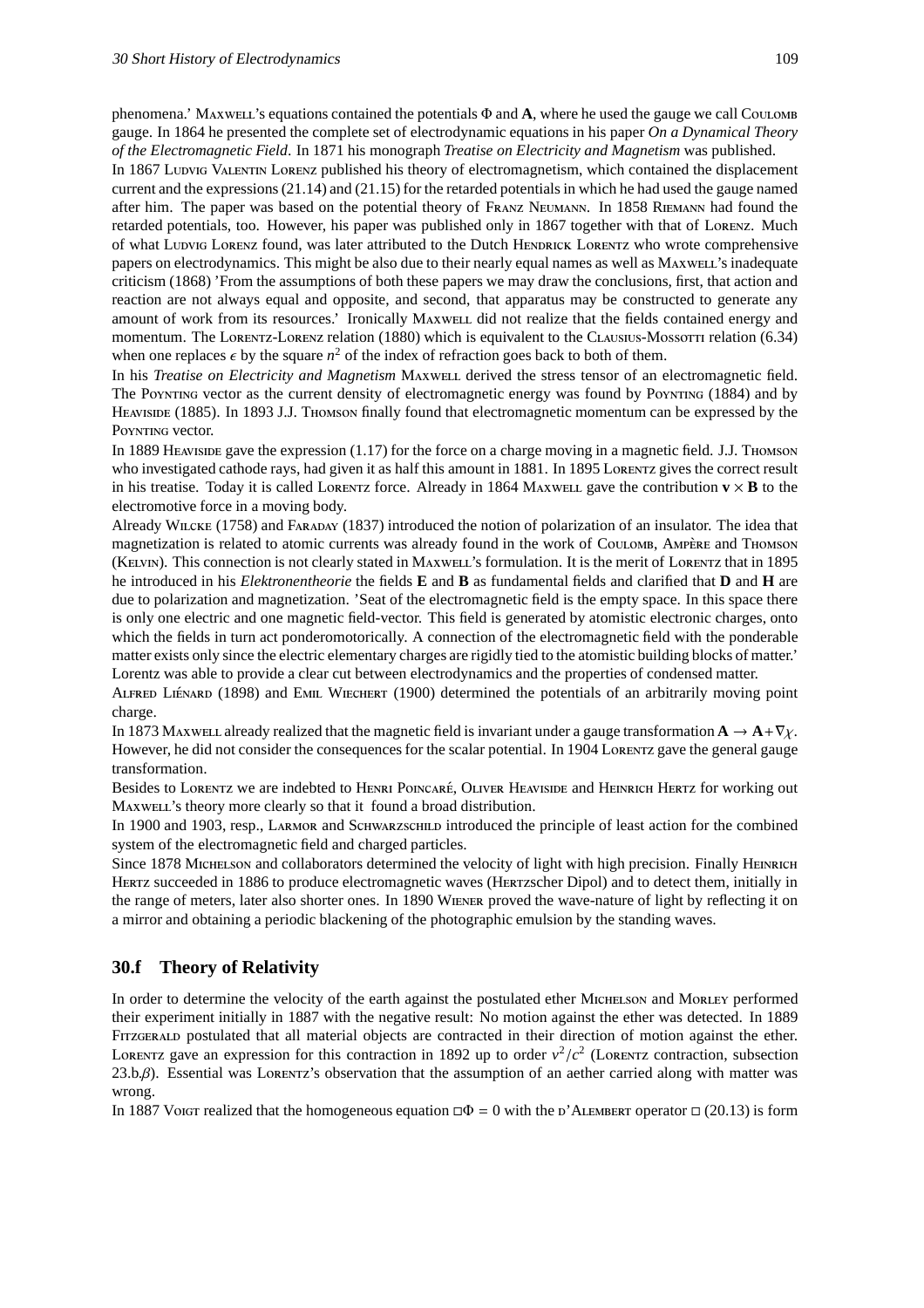invariant under a class of linear transformations of **x** and t. LARMOR gives in his paper *Ether and Matter* written in 1898 and published in 1900 already the transformation (23.2). It is unknown whether this had an influence on LORENTZ. Already in 1898 POINCARÉ expressed doubts on the concept of simultaneity. In 1899 LORENTZ stated the transformation called after him, but with an undetermined scale factor, which corresponds to the factor *f* after eq. (23.14).

In 1904 LORENTZ found that MAXWELL's equations without charges and currents are invariant under the transformations (23.2) provided that the fields are transformed in an appropriate way (see section 25). In 1905 Polncare realized that the charge and current densities could be transformed so that the full set of MAXWELL's equations are invariant in form under LORENTZ transformations (compare sections 24 and 25).

In 1905 EINSTEIN without the knowledge of LORENTZ's paper and simultaneously with POINCARÉ's work mentioned above formulated the theory of special relativity in a general and complete way. He realized that the idea of a constant velocity of light in all systems of inertia constitutes a reality which governs all physics including mechanics and not only electrodynamics and which has to replace GALILEIAN invariance. The reason that it took so long to develop the theory of (special) relativity and to convince scientists that it describes the reality, is the role of time in this theory.

It was (and still is for some persons) difficult to accept that the idea of absolute (that is independent of the system of inertia) simultaneity has to be abandoned. More on the history can be found in *A. Pais, "Subtle is the Lord ..." Albert Einstein, Oxford University Press*. Another problem is that now the ether as a system of reference disappeared.

An elegant formulation of the four-dimensional space was introduced by MINKOWSKI in 1908, which was considered by EINSTEIN initially as superfluous, but later as very useful. Starting from the special theory of relativity, which acts in a planar space, EINSTEIN developped the general theory of relativity assuming that gravitation yields a curved space.

## **30.g From Classical to Quantum Electrodynamics**

In 1900 Max Planck derived an interpolation formula between the two limit cases of the energy distribution of a black body radiator as a function of the frequency radiated, namely the Rayleigh-Jeans law (1900-1905) for low frequencies and the Wien law (1896) for high frequencies, the Planck radiation law. It agreed excellently with the observations. A few months later he postulated that this can be explained by the fact that electromagnetic radiation of frequency  $v = \omega/(2\pi)$  cannot have arbitary energies but only integer multiples of *hv*, where *h* is a new fundamental constant now called Planck constant. This quantization of energy was soon confirmed by the photoelectric effect: The kinetic energy of electrons emitted from the surface of a metal by means of light is independent of the intensity of light but depends on its frequency (Lenard 1902).

It took a quarter of a century from this observation to the quantum theory of electrodynamics. First the quantum theory for the particles which hitherto had been considered point masses had to be developed until it was possible to quantize the electromagnetic field (P.A.M. Dirac 1927, P. Jordan and W. Pauli, 1928; W. Heisenberg and W. Pauli, 1929; see e.g. W. Heitler, The Quantum Theory of Radiation).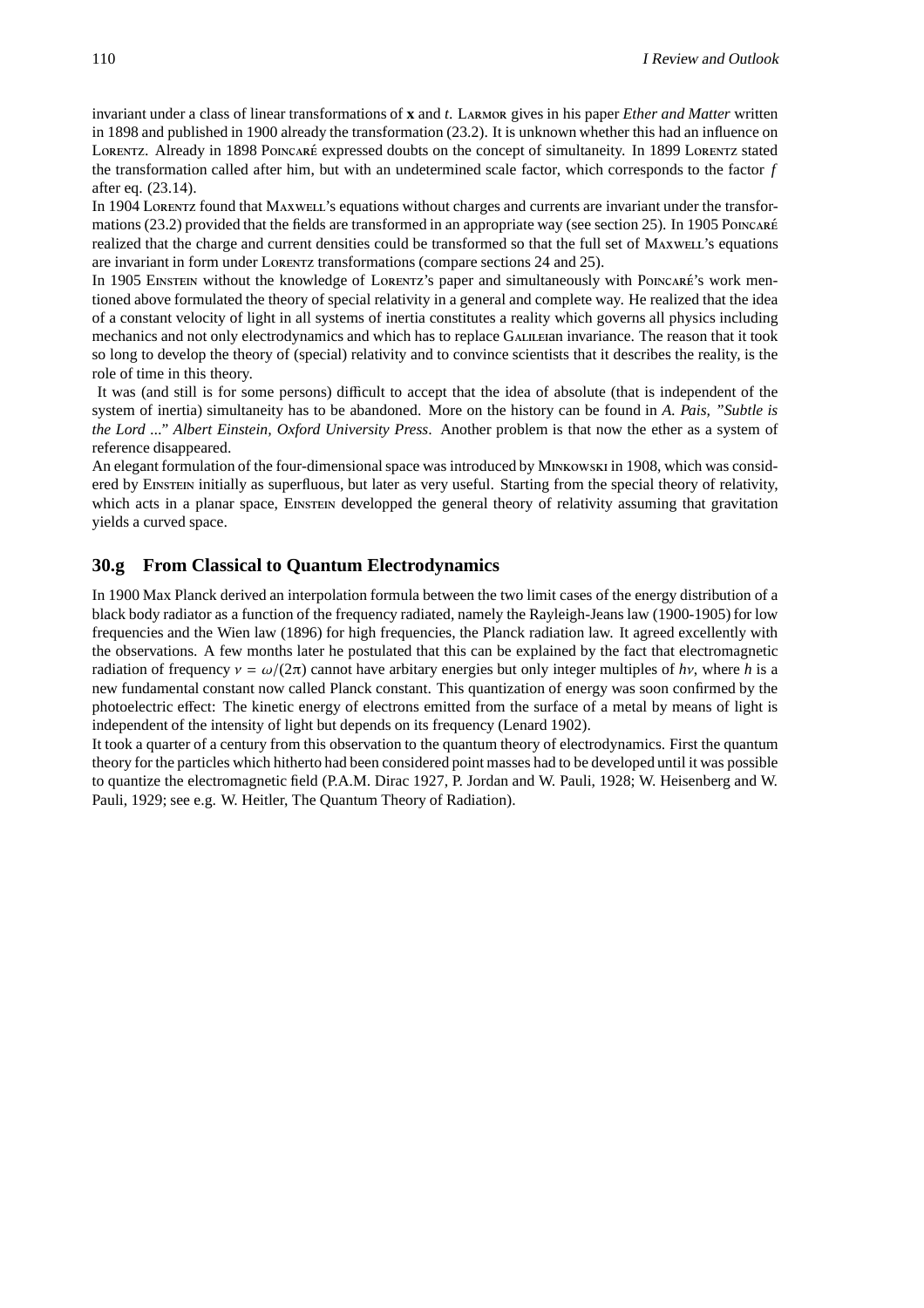# **31 Gravitational Time Dilatation**

#### **31.a Light Quantum in the Gravitational Field**

Finally we will consider an effect of the general theory of relativity, which can be derived in an elementary way, namely, the different behaviour of clocks in a gravitational potential. The statement is that clocks at different distances from a massive body run differently fast, those at further distance faster, the closer ones slower. This is an effect which had been observed in the HAFELE-KEATING experiment. In this experiment cesium atomic beam clocks were carried in an airplane around the earth (J.C. HAFELE and R. E. KEATING, Science 177, 166 (1972)). In this experiment one can observe time dilatation due to different velocities of the airplanes with respect to the center of the earth; but the effect that clocks run differently in different gravitational potentials is of the same order of magnitude. We will now explain this second effect.

We give two explanations: The first one uses the conservation of energy. (Actually, the theorem of conservation of energy does not hold in generally in the general theory of relativity. If however, the space becomes sufficiently plane at large distances then it is still valid. Therefore we need not consider this objection.) If a body of mass *m* falls the height *h* in a field of gravitation of acceleration *g*, then it gains  $\delta E = mgh$  of kinetic energy. This holds at least for masses of velocity  $v \ll c$ .

As a consequence, light quanta will gain energy in falling in the field of gravitation and they loose energy while climbing against the field. If this were not true, then one could construct a perpetuum mobile by letting particles and anti-particles falling in the gravitational field, and having them irradiated into light quanta. These could now move up and recombine to a particle anti-particle pair, where one could extract the gained potential energy from the system. Since the energies of all masses are changed by  $\delta E = mgh = \frac{gh}{c^2}$  $\frac{gn}{c^2}E$ , the same has to hold for light quanta, that is we find for light quanta of energy  $E = \hbar \omega$ 

$$
\delta\omega = \frac{\delta E}{\hbar} = \frac{gh}{c^2} \frac{E}{\hbar} = \frac{gh}{c^2} \omega.
$$
\n(31.1)

This loss of frequency while leaving a gravitational field is known as the red shift in a gravitational field. It can be measured by means of the MÖSSBAUER effect. A loss of frequency at a height of about 20 m is already sufficient. Thus if we compare the course of two atomic clocks down and up at a difference of height *h*, then one observes that the frequency of the lower clock is smaller by  $\delta\omega$ . The upper clock is thus faster by a factor of

$$
1 + \frac{\delta \omega}{\omega} = 1 + \frac{gh}{c^2}.\tag{31.2}
$$

### **31.b Principle of Equivalence**

The general theory of relativity does not make use of quantum theory, i.e. it does not use the relation  $E = \hbar \omega$ . Instead it uses the principle of equivalence. This principle says that a system of reference which moves freely in the gravitational field behaves like a system of inertia. Let us assume we consider a system which moves like a freely falling elevator. Let us assume the lower clock is at a certain time relative to the elevator at rest and radiates upwards with frequency  $\omega$ . It takes the time  $t = h/c$  until the light has arrived the upper clock. During that time the earth and the upper clock have gained the velocity  $v = gt$  upwards as seen from the elevator. Thus an observer at the upper clock will observe a Doppler shift by the frequency  $\delta \omega = \omega v/c$  (for the weak gravitational field we consider here it is sufficient to consider in subsection 25.e only the contribution linear in  $\beta$ ). Thus we obtain the Doppler shift

$$
\delta\omega = \frac{gh}{c^2}\omega,\tag{31.3}
$$

which agrees with the result obtained above.

Now you may ask, how can one apply the principle of equivalence, if the gravitational field does not point everywhere in the same direction and is of the same strength. Then, indeed, the description becomes more complicated. Then the description can no longer be founded on a flat space, and one has to dig seriously into the general theory of relativity.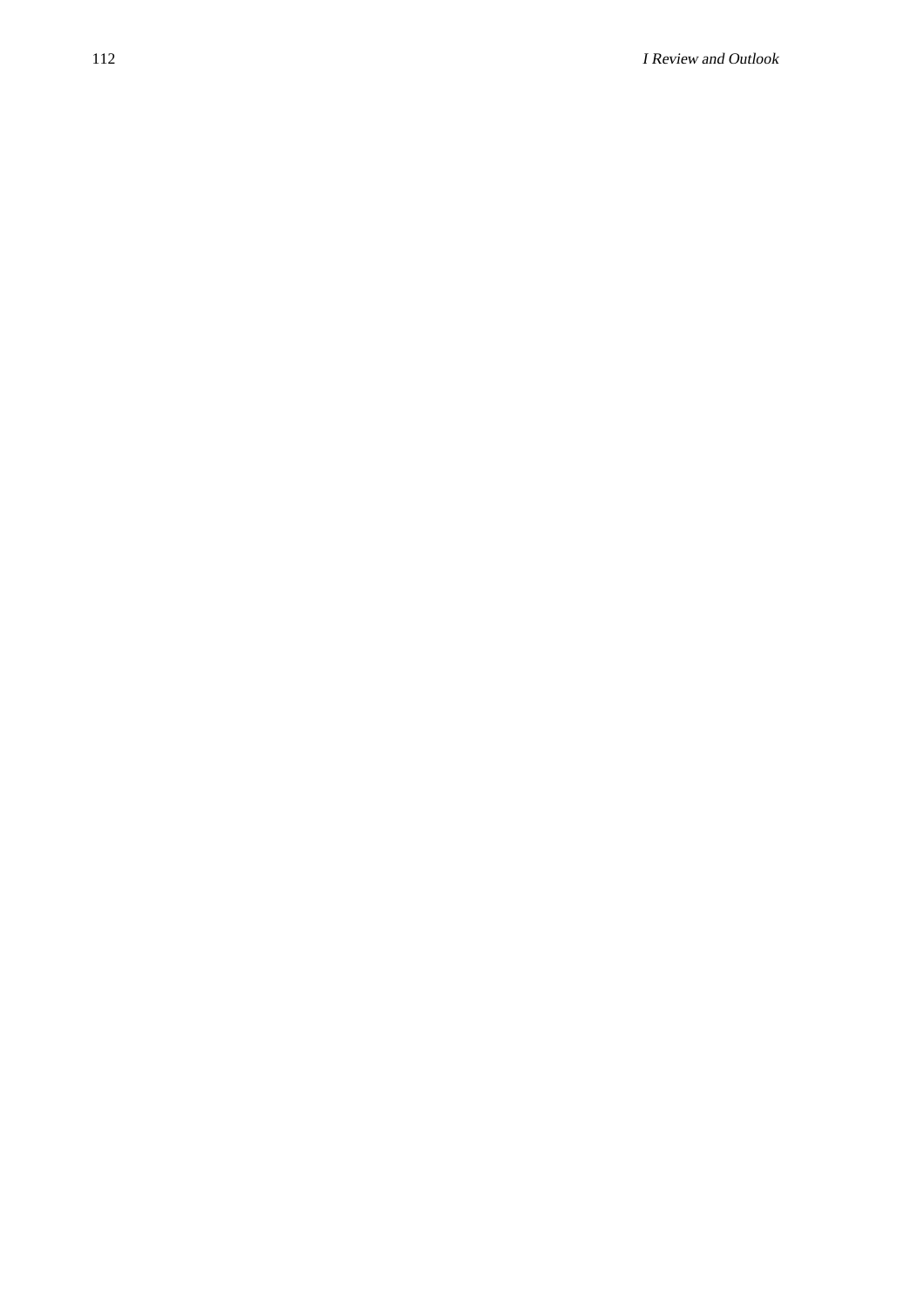# **Appendices**

©2003 Franz Wegner Universität Heidelberg

# **A Connection between di**ff**erent Systems of Units**

Besides the Gaussian system of units a number of other cgs-systems is used as well as the SI-system (international system of units, GIORGI-system).

Whereas all electromagnetic quantities in the GAUSSIAN system are expressed in cm, g und s, the GIORGI-system uses besides the mechanical units m, kg und s two other units, A (ampere) und V (volt). They are not independent, but related by the unit of energy

$$
1 \text{ kg m}^2 \text{ s}^{-2} = 1 \text{ J} = 1 \text{ W s} = 1 \text{ A V s.}
$$
 (A.1)

The conversion of some conventional systems of units can be described by three conversion factors  $\epsilon_0$ ,  $\mu_0$  and  $\psi$ . The factors  $\epsilon_0$  and  $\mu_0$  (known as the dielectric constant and permeability constant of the vacuum in the SI-system) and the interlinking factor

$$
\gamma = c \sqrt{\epsilon_0 \mu_0} \tag{A.2}
$$

can carry dimensions whereas  $\psi$  is a dimensionless number. One distinguishes between rational systems  $\psi = 4\pi$ ) and non-rational systems ( $\psi = 1$ ). The conversion factors of some conventional systems of units are

| System of Units       | E∩  | $\mu_0$ |    |
|-----------------------|-----|---------|----|
| <b>GAUSSIAN</b>       |     |         |    |
| Electrostatic (esu)   |     |         |    |
| Electromagnetic (emu) | .–2 |         |    |
| HEAVISIDE-LORENTZ     |     |         | 4π |
| GIORGI (SI)           |     |         |    |

The field intensities are expressed in Gaussian units by those of other systems (indicated by an asterisk) in the following way

$$
\mathbf{E} = \sqrt{\psi \epsilon_0} \mathbf{E}^*
$$
 analogously electric potential  
\n
$$
\mathbf{D} = \sqrt{\psi/\epsilon_0} \mathbf{D}^*
$$
 analogously charge, current and their densities,  
\nelectric moments  
\n
$$
\mathbf{B} = \sqrt{\psi/\mu_0} \mathbf{B}^*
$$
 analogously vector potential, magnetic flux  
\n
$$
\mathbf{H} = \sqrt{\psi \mu_0} \mathbf{H}^*
$$
  
\n
$$
\mathbf{M} = \sqrt{\mu_0/\psi} \mathbf{M}^*
$$
 analogously magnetic moments

One has for the quantities connected with conductivity and resistance

 $\sigma = 1/(\psi \epsilon_0) \sigma^*$  analogously capacity  $R = \psi \epsilon_0 R^*$  analogously inductance (A.4)

For the electric and magnetic susceptibilities one obtains

$$
\chi = \chi^* / \psi. \tag{A.5}
$$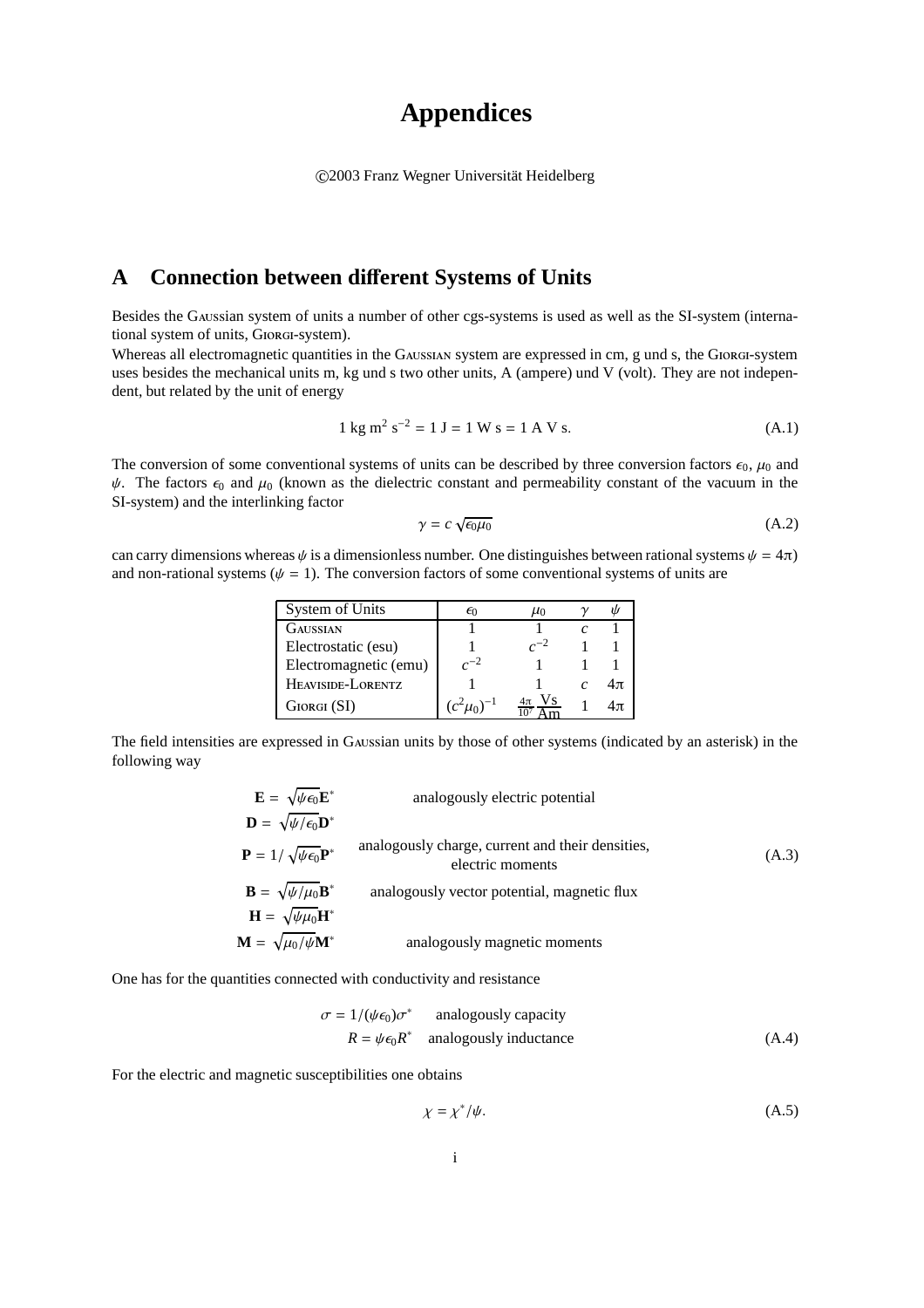We obtain the following equations for arbitrary systems of units (the \* has now been removed): MAXWELL's equations in matter read now

$$
\operatorname{curl} \mathbf{H} = \frac{1}{\gamma} (\dot{\mathbf{D}} + \frac{4\pi}{\psi} \mathbf{j}_f), \tag{A.6}
$$

$$
\operatorname{div} \mathbf{D} = \frac{4\pi}{\psi} \rho_f, \tag{A.7}
$$

$$
\operatorname{curl} \mathbf{E} = -\frac{1}{\gamma} \dot{\mathbf{B}}, \tag{A.8}
$$

$$
\operatorname{div} \mathbf{B} = 0. \tag{A.9}
$$

The material equations read

$$
\mathbf{D} = \epsilon_0 \mathbf{E} + \frac{4\pi}{\psi} \mathbf{P}, \tag{A.10}
$$

$$
\mathbf{H} = \frac{1}{\mu_0} \mathbf{B} - \frac{4\pi}{\psi} \mathbf{M}.
$$
 (A.11)

For the LORENTZ force one obtains

$$
\mathbf{K} = q(\mathbf{E} + \frac{\mathbf{v} \times \mathbf{B}}{\gamma})
$$
 (A.12)

For the energy density  $u$  and the POYNTING vector  $S$  on obtains

$$
u = \frac{\psi}{4\pi} \int (\mathbf{E} \cdot d\mathbf{D} + \mathbf{H} \cdot d\mathbf{B}), \tag{A.13}
$$

$$
\mathbf{S} = \frac{\psi \gamma}{4\pi} \mathbf{E} \times \mathbf{H}.
$$
 (A.14)

Whereas in Gaussian units all the fields  $E$ ,  $D$ ,  $P$ ,  $B$ ,  $H$  und  $M$  are measured in units

$$
\sqrt{\text{dyn}}/\text{cm} = \sqrt{\text{erg}/\text{cm}^3}
$$
 (A.15)

the Grong system measures **E** in V/m, **D** and **P** in As/m<sup>2</sup>, **B** in Vs/m<sup>2</sup>, **H** and **M** in A/m. Depending on the quantity 1 dyn<sup>1/2</sup> cm<sup>-1</sup> in units of the GAUSSIAN system corresponds to (analogously for the quantities listed in (A.3) and (A.4))

$$
\mathbf{E} = 3 \cdot 10^4 \text{ V/m} \tag{A.16}
$$

$$
\mathbf{D} = 10^{-5} / (12\pi) \text{ As/m}^2 \tag{A.17}
$$

$$
\mathbf{P} = 10^{-5} / 3 \text{ As/m}^2 \tag{A.18}
$$

$$
B = 10^{-4} \text{ Vs/m}^2 \tag{A.19}
$$

$$
H = 103/(4\pi) A/m
$$
 (A.20)

$$
M = 10^3 A/m. \t(A.21)
$$

For resistors one has  $c^{-1}$   $\cong$  30Ω. For precise calculations the factors 3 (including the 3 in 12 = 4 · 3) are to be replaced by the factor 2.99792458. This number multiplied by  $10^8$  m/s is the speed of light.

There are special names for the following often used units in the GAUSSian and electromagnetic system

| magnetic induction       | 1 dyn <sup>1/2</sup> cm <sup>-1</sup> =1 G (Gauß)      |
|--------------------------|--------------------------------------------------------|
| magnetic field intensity | 1 dyn <sup>1/2</sup> cm <sup>-1</sup> =1 Oe (Oerstedt) |
| magnetic flux            | 1 dyn <sup>1/2</sup> cm = 1 Mx (Maxwell)               |

The following quantities besides Ampere and Volt have their own names in the SI-system:

| charge             | $1 As = 1 C (Coulomb)$                    |
|--------------------|-------------------------------------------|
| resistance         | $1 \text{ V/A} = 1 \Omega \text{ (Ohm)}$  |
| conductance        | $1 \text{ A/V} = 1 \text{ S}$ (Siemens)   |
| capacitance        | $1$ As/V = 1 F (Farad)                    |
| inductivity        | $1 \text{ Vs/A} = 1 \text{ H (Henry)}$    |
| magnetic flux      | $1 \text{ Vs} = 1 \text{ Wb}$ (Weber)     |
| magnetic induction | $1 \text{ Vs/m}^2 = 1 \text{ T}$ (Tesla). |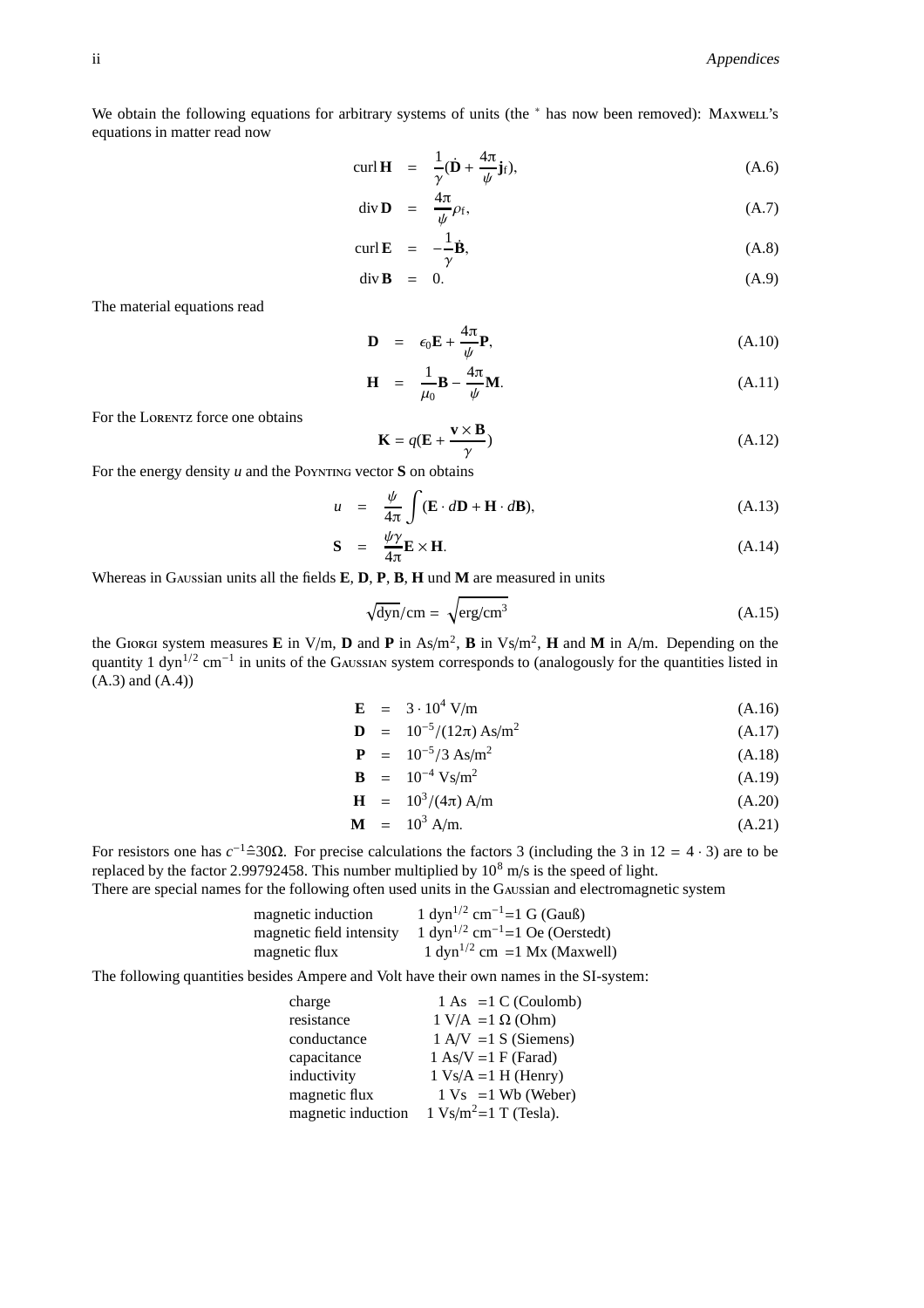Historically the international or SI system was derived from the electromagnetic system. Since the units of this system where inconveniently large or small one introduced as unit for the current  $1 A = 10^{-1}$  dyn<sup>1/2</sup> and for the voltage 1 V =  $10^8$  dyn<sup>1/2</sup> cm s<sup>-1</sup>. Giongi realized that changing to mks-units one obtains the relation (A.1). However, one changed also from non-rational to rational units.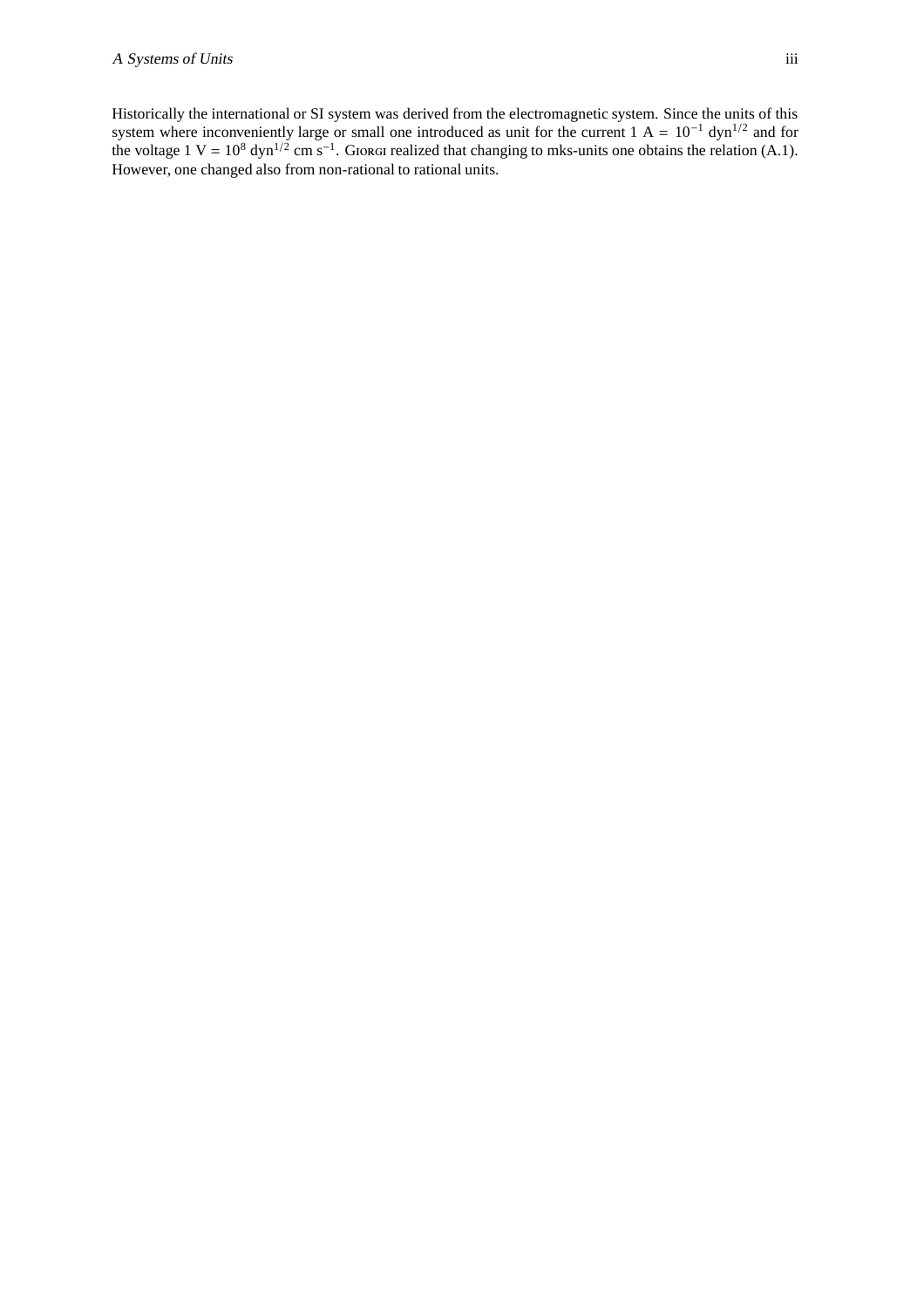# **B Formulae for Vector Calculus**

The reader is asked to solve the exercises B.11, B.15, B.34-B.50 and the exercise after B.71 by her- or himself or to take the results from the script where they are used.

### **B.a Vector Algebra**

### **B.a.**α **Summation Convention and Orthonormal Basis**

We use the summation convention which says that summation is performed over all indices, which appear twice in a product. Therefore

$$
\mathbf{a} = a_{\alpha} \mathbf{e}_{\alpha} \tag{B.1}
$$

stands for

$$
\mathbf{a} = \sum_{\alpha=1}^{3} a_{\alpha} \mathbf{e}_{\alpha} = a_1 \mathbf{e}_1 + a_2 \mathbf{e}_2 + a_3 \mathbf{e}_3.
$$

In the following we assume that the vectors  $e_1$ ,  $e_2$ ,  $e_3$  in (B.1) represent an orthonormal and space independent right-handed basis. Then  $a_1$ ,  $a_2$ ,  $a_3$  are the components of the vector **a** with respect to the basis  $e_1$ ,  $e_2$ ,  $e_3$ .

#### **B.a.**β **Scalar Product**

The scalar product is defined by

$$
\mathbf{a} \cdot \mathbf{b} = \mathbf{b} \cdot \mathbf{a} = a_{\alpha} b_{\alpha},\tag{B.2}
$$

in particular we have

$$
\mathbf{e}_{\alpha} \cdot \mathbf{e}_{\beta} = \delta_{\alpha,\beta} = \begin{cases} 1 \text{ for } \alpha = \beta \\ 0 \text{ for } \alpha \neq \beta \end{cases}
$$
 (B.3)

with the KRONECKER symbol  $\delta_{\alpha,\beta}$  which is symmetric in its indices, and

$$
\mathbf{a} \cdot \mathbf{e}_{\alpha} = a_{\alpha}.\tag{B.4}
$$

#### **B.a.**γ **Vector Product**

The vector product is given by

$$
\mathbf{a} \times \mathbf{b} = -\mathbf{b} \times \mathbf{a} = \epsilon_{\alpha,\beta,\gamma} a_{\alpha} b_{\beta} \mathbf{e}_{\gamma} = (a_2 b_3 - a_3 b_2) \mathbf{e}_1 + (a_3 b_1 - a_1 b_3) \mathbf{e}_2 + (a_1 b_2 - a_2 b_1) \mathbf{e}_3
$$
(B.5)

with the total antisymmetric LEVI-CIVITA symbol

$$
\epsilon_{\alpha\beta\gamma} = \begin{cases}\n+1 & \text{for } (\alpha, \beta, \gamma) = (1, 2, 3), (2, 3, 1), (3, 1, 2) \\
-1 & \text{for } (\alpha, \beta, \gamma) = (1, 3, 2), (2, 1, 3), (3, 2, 1) \\
0 & \text{otherwise}\n\end{cases}
$$
\n(B.6)

Using determinants it can be written

$$
\epsilon_{\alpha,\beta,\gamma} = \begin{vmatrix} \delta_{\alpha,1} & \delta_{\beta,1} & \delta_{\gamma,1} \\ \delta_{\alpha,2} & \delta_{\beta,2} & \delta_{\gamma,2} \\ \delta_{\alpha,3} & \delta_{\beta,3} & \delta_{\gamma,3} \end{vmatrix} . \tag{B.7}
$$

From (B.5) one obtains by multiplication with  $a_{\alpha}$ ,  $b_{\beta}$  and  $\mathbf{e}_{\gamma}$  and summation

$$
\mathbf{a} \times \mathbf{b} = \begin{vmatrix} a_1 & b_1 & \mathbf{e}_1 \\ a_2 & b_2 & \mathbf{e}_2 \\ a_3 & b_3 & \mathbf{e}_3 \end{vmatrix} . \tag{B.8}
$$

In particular one obtains

$$
\mathbf{a} \times \mathbf{a} = \mathbf{0} \tag{B.9}
$$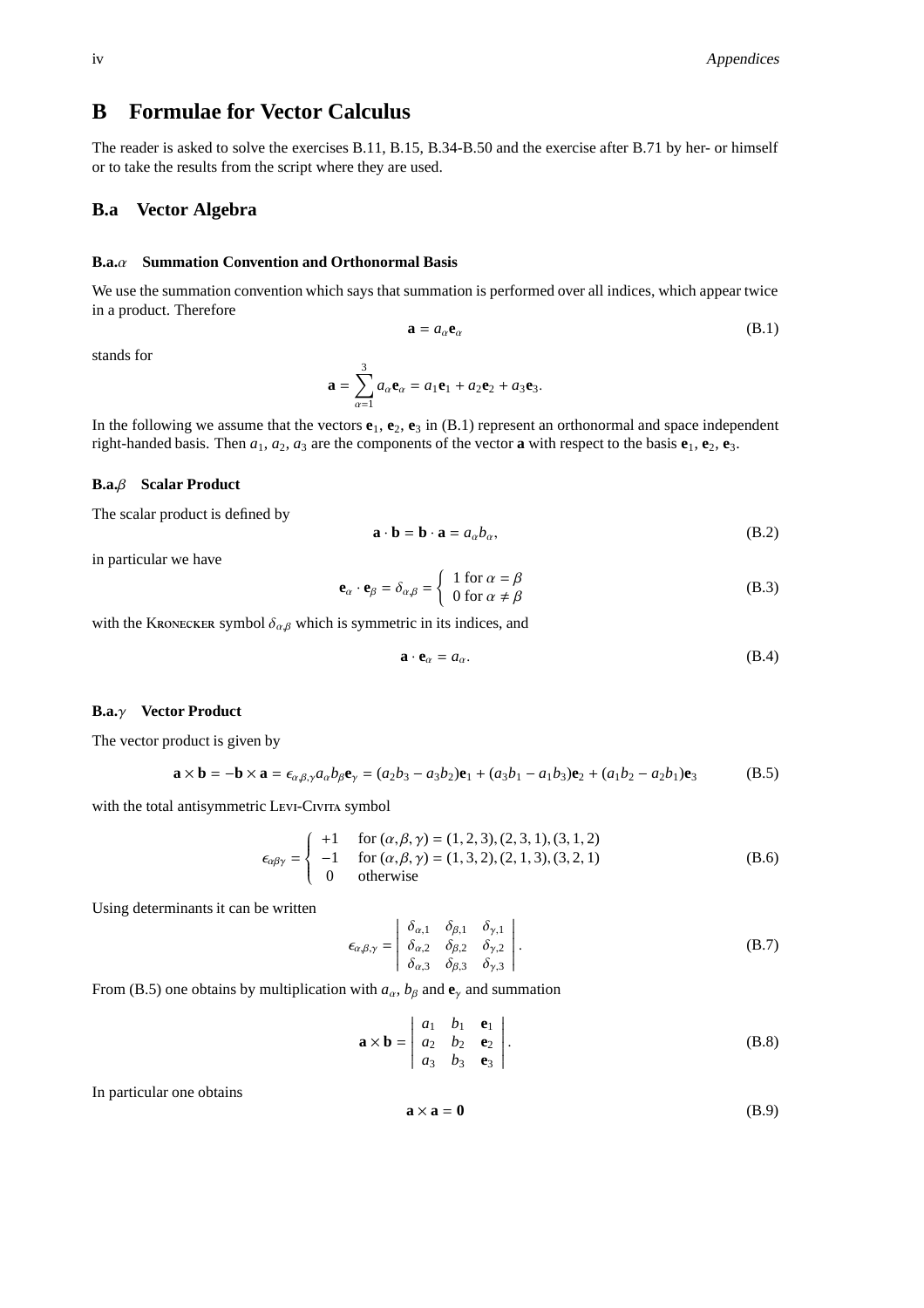and

$$
\mathbf{e}_{\alpha} \times \mathbf{e}_{\beta} = \epsilon_{\alpha,\beta,\gamma} \mathbf{e}_{\gamma}.
$$
 (B.10)

Express the sum

$$
\epsilon_{\alpha,\beta,\gamma}\epsilon_{\zeta,\eta,\gamma} = (B.11)
$$

by means of KRONECKER deltas.

# **B.a.**δ **Multiple Products**

For the scalar triple product one has

$$
[\mathbf{a}, \mathbf{b}, \mathbf{c}] = (\mathbf{a} \times \mathbf{b}) \cdot \mathbf{c} = \mathbf{a} \cdot (\mathbf{b} \times \mathbf{c}) = \epsilon_{\alpha, \beta, \gamma} a_{\alpha} b_{\beta} c_{\gamma} = \begin{vmatrix} a_1 & b_1 & c_1 \\ a_2 & b_2 & c_2 \\ a_3 & b_3 & c_3 \end{vmatrix}.
$$
 (B.12)

One has

$$
[a, b, c] = [b, c, a] = [c, a, b] = -[a, c, b] = -[b, a, c] = -[c, b, a].
$$
 (B.13)

For the vector triple product one has

$$
\mathbf{a} \times (\mathbf{b} \times \mathbf{c}) = (\mathbf{ac})\mathbf{b} - (\mathbf{ab})\mathbf{c}.
$$
 (B.14)

Express the quadruple product

$$
(\mathbf{a} \times \mathbf{b}) \cdot (\mathbf{c} \times \mathbf{d}) =
$$
 (B.15)

by means of (B.11) or (B.14) in terms of scalar products.

# **B.b Vector Analysis**

# **B.b.**α **Di**ff**erentiation in Space, Del Operator**

Differentiation in space is performed by means of the del-Operator ∇. It is a differential operator with vector properties. In cartesian coordinates it is written

$$
\nabla = \mathbf{e}_{\alpha} \partial_{\alpha}, \tag{B.16}
$$

where  $\partial_{\alpha}$  stands for  $\partial/\partial x_{\alpha}$ . One calls

$$
\nabla \Phi(\mathbf{r}) = \mathbf{e}_{\alpha} \partial_{\alpha} \Phi(\mathbf{r}) = \text{grad}\,\Phi(\mathbf{r})
$$
 (B.17)

the gradient,

$$
(\mathbf{b}(\mathbf{r})\nabla)\mathbf{a}(\mathbf{r}) = b_{\alpha}(\mathbf{r})\partial_{\alpha}\mathbf{a}(\mathbf{r}) = (\mathbf{b}(\mathbf{r})\operatorname{grad})\mathbf{a}(\mathbf{r})
$$
(B.18)

the vector gradient

$$
\nabla \mathbf{a}(\mathbf{r}) = \partial_{\alpha} a_{\alpha}(\mathbf{r}) = \text{div}\,\mathbf{a}(\mathbf{r})
$$
 (B.19)

the divergence and

$$
\nabla \times \mathbf{a}(\mathbf{r}) = (\mathbf{e}_{\alpha} \times \mathbf{e}_{\beta}) \partial_{\alpha} a_{\beta}(\mathbf{r}) = \epsilon_{\alpha, \beta, \gamma} \partial_{\alpha} a_{\beta}(\mathbf{r}) \mathbf{e}_{\gamma} = \text{curl } \mathbf{a}(\mathbf{r})
$$
(B.20)

the curl.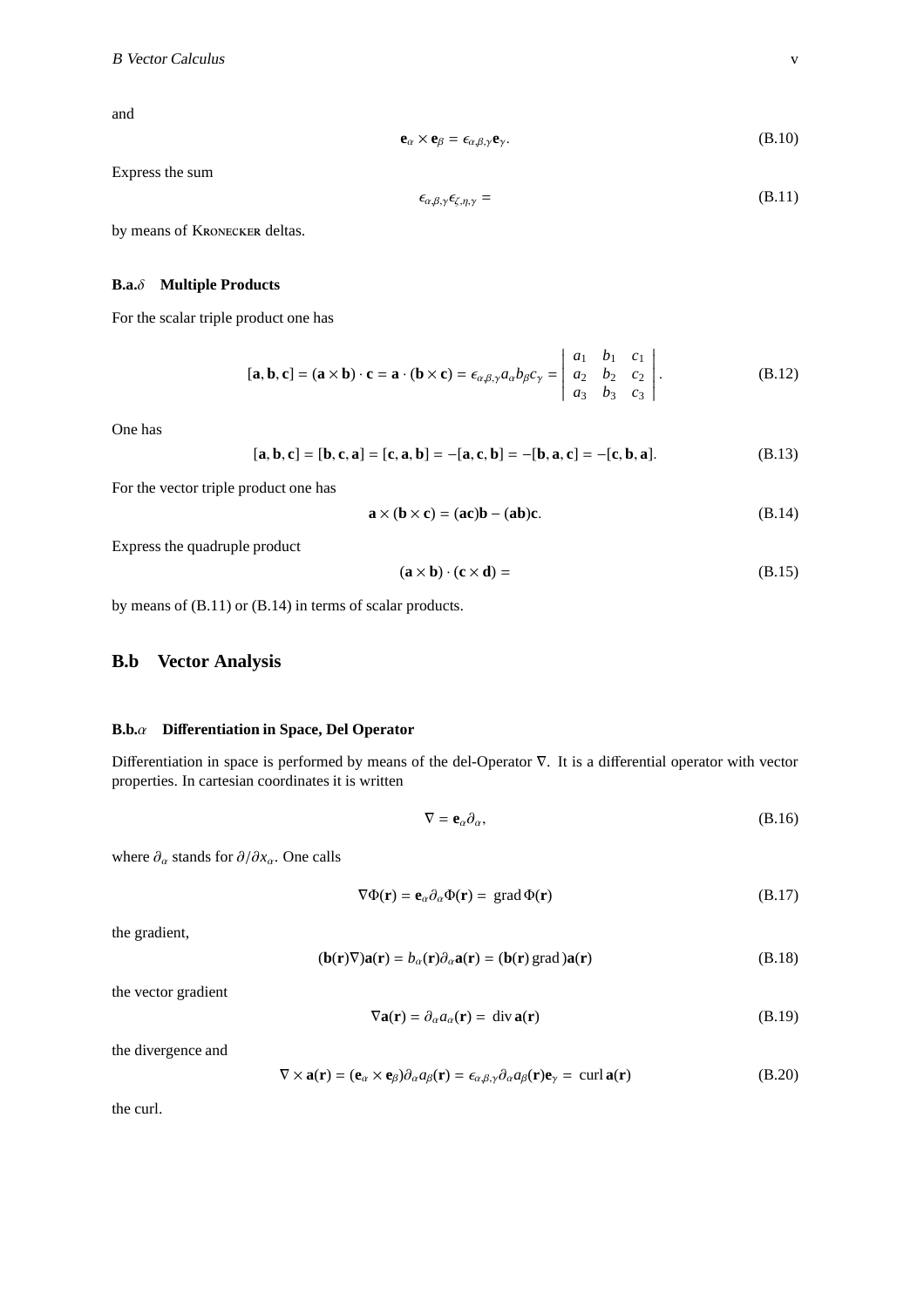#### **B.b.**β **Second Derivatives, Laplacian**

As far as differentiations do commute one has

$$
\nabla \times \nabla = \mathbf{0},\tag{B.21}
$$

from which

$$
\text{curl grad } \Phi(\mathbf{r}) = \mathbf{0}, \tag{B.22}
$$

$$
\text{div curl } \mathbf{a}(\mathbf{r}) = 0 \tag{B.23}
$$

follows. The scalar product

$$
\nabla \cdot \nabla = \partial_{\alpha} \partial_{\alpha} = \Delta \tag{B.24}
$$

is called the Laplacian. Therefore one has

$$
\text{div } \text{grad } \Phi(\mathbf{r}) = \Delta \Phi(\mathbf{r}).\tag{B.25}
$$

One obtains

$$
\Delta \mathbf{a}(\mathbf{r}) = \text{grad div } \mathbf{a}(\mathbf{r}) - \text{curl curl } \mathbf{a}(\mathbf{r}),
$$
 (B.26)

by replacing **a** and **b** by ∇ in (B.14) and bringing the vector **c** always to the right.

#### **B.b.**γ **Derivatives of Products**

Application of the del operator onto a product of two factors yields according to the product rule two contributions. In one contribution one differentiates the first factor and keeps the second one constant, in the other contribution one differentiates the second factor and keeps the first constant. Then the expressions have to be rearranged, so that the constant factors are to the left, those to be differentiated to the right of the del operator. In doing this one has to keep the vector character of the del in mind. Then one obtains

$$
grad (\Phi \Psi) = \Phi grad \Psi + \Psi grad \Phi
$$
 (B.27)  
\n
$$
div (\Phi \mathbf{a}) = \Phi div \mathbf{a} + \mathbf{a} \cdot grad \Phi
$$
 (B.28)  
\n
$$
curl (\Phi \mathbf{a}) = \Phi curl \mathbf{a} + (grad \Phi) \times \mathbf{a}
$$
 (B.29)  
\n
$$
div (\mathbf{a} \times \mathbf{b}) = \mathbf{b} \cdot curl \mathbf{a} - \mathbf{a} \cdot curl \mathbf{b}
$$
 (B.30)  
\n
$$
curl (\mathbf{a} \times \mathbf{b}) = \mathbf{a} div \mathbf{b} - \mathbf{b} div \mathbf{a} + (\mathbf{b} grad) \mathbf{a} - (\mathbf{a grad}) \mathbf{b}
$$
 (B.31)  
\n
$$
grad (\mathbf{a} \cdot \mathbf{b}) = \mathbf{a} \times curl \mathbf{b} + \mathbf{b} \times curl \mathbf{a} + (\mathbf{b grad}) \mathbf{a} + (\mathbf{a grad}) \mathbf{b}
$$
 (B.32)

$$
\Delta(\Phi\Psi) = \Phi \Delta\Psi + \Psi \Delta\Phi + 2(\text{grad}\,\Phi) \cdot (\text{grad}\,\Psi). \tag{B.33}
$$

# **B.c Special Expressions**

Calculate for  $r = |\mathbf{r}|$  and constant vector **c** 

| $\int \text{grad } r^2 =$                    | (B.34) |
|----------------------------------------------|--------|
| $div \mathbf{r}$ =                           | (B.35) |
| curl $\mathbf{r}$ =                          | (B.36) |
| $\text{grad}(\mathbf{c} \cdot \mathbf{r})$ = | (B.37) |
| $(c \text{ grad})\mathbf{r}$ =               | (B.38) |
| $\operatorname{grad} f(r) =$                 | (B.39) |
| $div(c \times r) =$                          | (B.40) |
| $curl(c \times r) =$                         | (B.41) |
| $\text{grad} \dot{=}$ =                      | (B.42) |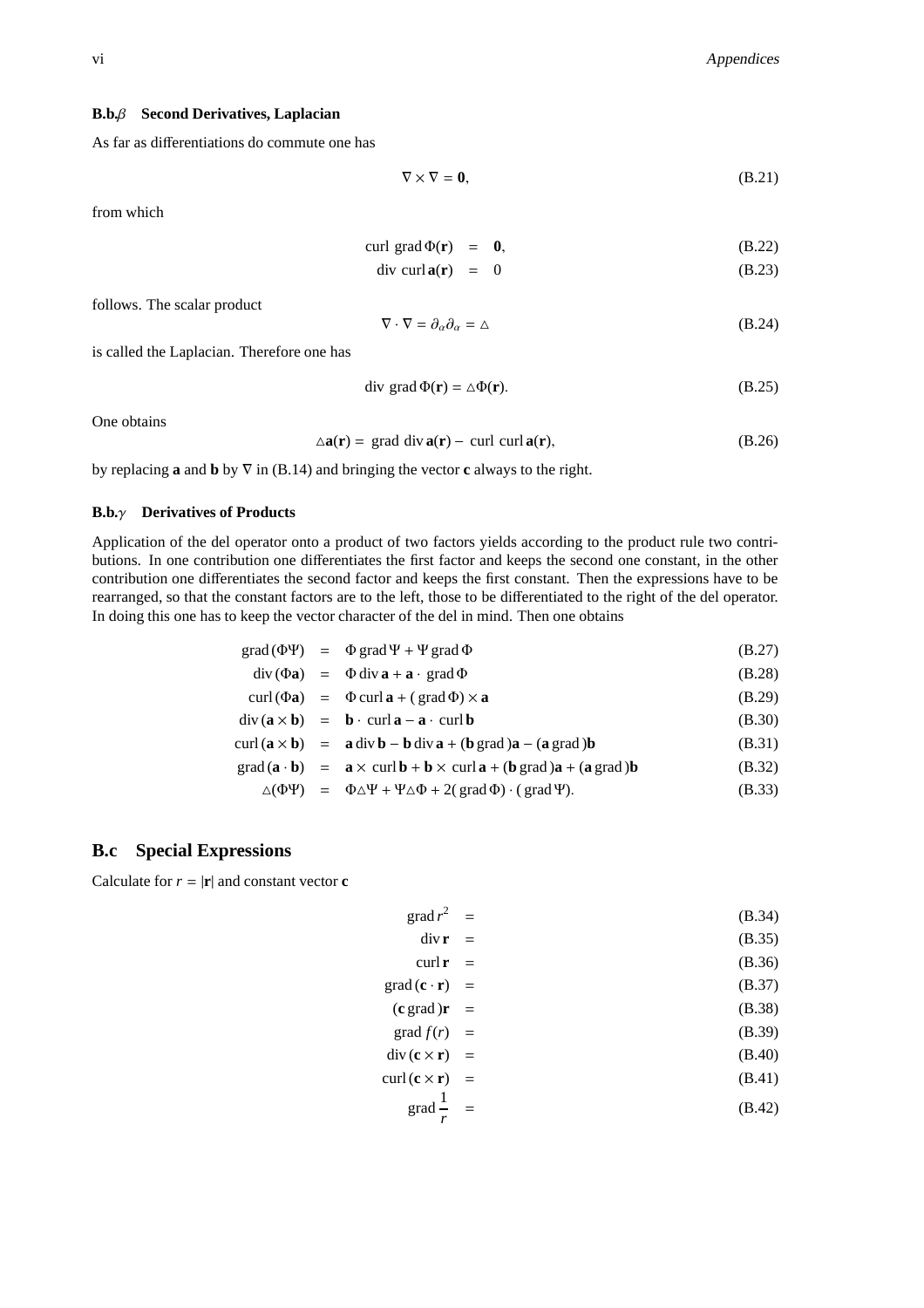$$
\operatorname{div} \frac{\mathbf{c}}{r} = (B.43)
$$

$$
\text{curl} \frac{\mathbf{c}}{r} =
$$
\n
$$
\text{div} \frac{\mathbf{r}}{r} =
$$
\n(B.44)\n  
\n(B.45)

$$
\text{curl} \frac{\mathbf{r}}{r^3} =
$$
\n
$$
\text{curl} \frac{\mathbf{r}}{r^3} =
$$
\n(B.46)\n  
\n
$$
\text{curl} \frac{\mathbf{r}}{r^3} =
$$
\n(B.47)

$$
\text{grad } \frac{c}{r^3} = \text{(B.47)}
$$
\n
$$
\text{div } \frac{c \times r}{r^3} = \text{(B.48)}
$$

$$
\operatorname{curl} \frac{\mathbf{c} \times \mathbf{r}}{r^3} = \tag{B.49}
$$

$$
\text{grad}\,\frac{1}{|\mathbf{r} - \mathbf{c}|} = ,\tag{B.50}
$$

with the exception of singular points.

# **B.d Integral Theorems**

#### **B.d.**α **Line Integrals**

For a scalar or a vector field *A*(**r**) one has

$$
\int_{\mathbf{r}_1}^{\mathbf{r}_2} (\mathrm{d}\mathbf{r} \nabla) A(\mathbf{r}) = A(\mathbf{r}_2) - A(\mathbf{r}_1),\tag{B.51}
$$

that is

$$
\int_{\mathbf{r}_1}^{\mathbf{r}_2} d\mathbf{r} \operatorname{grad} \Phi(\mathbf{r}) = \Phi(\mathbf{r}_2) - \Phi(\mathbf{r}_1), \tag{B.52}
$$

$$
\int_{\mathbf{r}_1}^{\mathbf{r}_2} (\mathbf{dr} \, \text{grad}) \mathbf{a}(\mathbf{r}) = \mathbf{a}(\mathbf{r}_2) - \mathbf{a}(\mathbf{r}_1). \tag{B.53}
$$

#### **B.d.**β **Surface Integrals**

According to STOKES a surface integral over  $F$  of the form

$$
\int_{F} (\mathrm{d}\mathbf{f} \times \nabla) A(\mathbf{r}) = \oint_{\partial F} \mathrm{d}\mathbf{r} A(\mathbf{r})
$$
\n(B.54)

can be rewritten as a line integral over the curve ∂*F* bounding the surface. The direction is given by the righthand rule; that is, if the thumb of your right hand points in the direction of d**f**, your fingers curve in the direction d**r** of the line integral,

$$
\int_{F} \mathrm{d} \mathbf{f} \times \mathrm{grad} \, \Phi(\mathbf{r}) = \oint_{\partial F} \mathrm{d} \mathbf{r} \Phi(\mathbf{r}), \tag{B.55}
$$

$$
\int_{F} \mathbf{d} \mathbf{f} \cdot \mathbf{curl} \, \mathbf{a}(\mathbf{r}) = \oint_{\partial F} \mathbf{d} \mathbf{r} \cdot \mathbf{a}(\mathbf{r}). \tag{B.56}
$$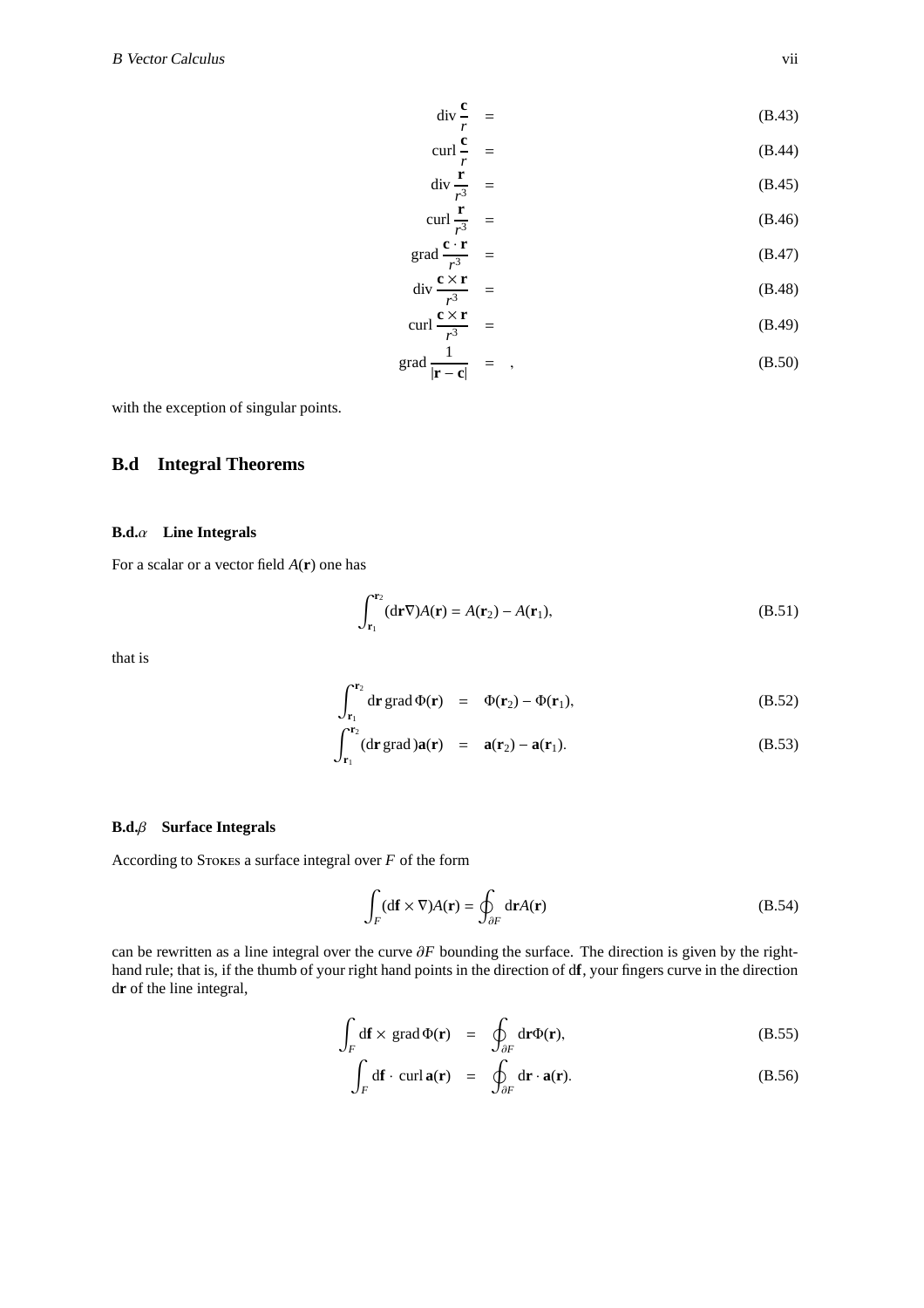#### **B.d.**γ **Volume Integrals**

According to Gauss a volume integral of the form

$$
\int_{V} d^{3}r \nabla A(\mathbf{r}) = \int_{\partial V} d\mathbf{f} A(\mathbf{r})
$$
\n(B.57)

can be converted into an integral over the surface ∂*V* of the volume. The vector d**f** points out of the volume. In particular one has

$$
\int_{V} d^{3}r \operatorname{grad} \Phi(\mathbf{r}) = \int_{\partial V} d\mathbf{f} \Phi(\mathbf{r}), \tag{B.58}
$$

$$
\int_{V} d^{3}r \operatorname{div} \mathbf{a}(\mathbf{r}) = \int_{\partial V} d\mathbf{f} \cdot \mathbf{a}(\mathbf{r}),
$$
\n(B.59)

$$
\int_{V} d^{3}r \operatorname{curl} \mathbf{a}(\mathbf{r}) = \int_{\partial V} d\mathbf{f} \times \mathbf{a}(\mathbf{r}).
$$
\n(B.60)

#### **B.d.**δ **Volume Integrals of Products**

If one substitutes products for  $\Phi(\mathbf{r})$  or  $\mathbf{a}(\mathbf{r})$  in equations (B.58-B.60) and applies equations (B.27-B.30), then one obtains

$$
\int_{V} d^{3}r \Phi(\mathbf{r}) \operatorname{grad} \Psi(\mathbf{r}) + \int_{V} d^{3}r \Psi(\mathbf{r}) \operatorname{grad} \Phi(\mathbf{r}) = \int_{\partial V} d\mathbf{f} \Phi(\mathbf{r}) \Psi(\mathbf{r}),
$$
\n(B.61)

$$
\int_{V} d^{3}r \Phi(\mathbf{r}) \operatorname{div} \mathbf{a}(\mathbf{r}) + \int_{V} d^{3}r \mathbf{a}(\mathbf{r}) \cdot \operatorname{grad} \Phi(\mathbf{r}) = \int_{\partial V} d\mathbf{f} \cdot \mathbf{a}(\mathbf{r}) \Phi(\mathbf{r}),
$$
\n(B.62)

$$
\int_{V} d^{3}r \Phi(\mathbf{r}) \operatorname{curl} \mathbf{a}(\mathbf{r}) + \int_{V} d^{3}r (\operatorname{grad} \Phi(\mathbf{r})) \times \mathbf{a}(\mathbf{r}) = \int_{\partial V} d\mathbf{f} \times \mathbf{a}(\mathbf{r}) \Phi(\mathbf{r}),
$$
\n(B.63)

$$
\int_{V} d^{3}r \mathbf{b}(\mathbf{r}) \cdot \operatorname{curl} \mathbf{a}(\mathbf{r}) - \int_{V} d^{3}r \mathbf{a}(\mathbf{r}) \cdot \operatorname{curl} \mathbf{b}(\mathbf{r}) = \int_{\partial V} d\mathbf{f} \cdot (\mathbf{a}(\mathbf{r}) \times \mathbf{b}(\mathbf{r})).
$$
\n(B.64)

These equations allow the transformation of a volume integral into another one and a surface integral. This is the generalization of integration by parts from one dimension to three. In many cases the surface integral vanishes in the limit of infinite volume, so that the equations (B.61-B.64) allow the conversion from one volume integral into another one.

If one replaces  $\mathbf{a}(\mathbf{r})$  in (B.62) by curl  $\mathbf{a}(\mathbf{r})$  or  $\mathbf{b}(\mathbf{r})$  in (B.64) by grad  $\Phi(\mathbf{r})$ , then one obtains with (B.22) and (B.23)

$$
\int_{V} d^{3}r \operatorname{grad} \Phi(\mathbf{r}) \cdot \operatorname{curl} \mathbf{a}(\mathbf{r}) = \int_{\partial V} d\mathbf{f} \cdot (\mathbf{a}(\mathbf{r}) \times \operatorname{grad} \Phi(\mathbf{r})) = \int_{\partial V} d\mathbf{f} \cdot (\Phi(\mathbf{r}) \operatorname{curl} \mathbf{a}(\mathbf{r})). \tag{B.65}
$$

Similarly one obtains from (B.63)

$$
\int_{V} d^{3}r \operatorname{grad} \Phi(\mathbf{r}) \times \operatorname{grad} \Psi(\mathbf{r}) = \int_{\partial V} d\mathbf{f} \times (\operatorname{grad} \Psi(\mathbf{r})) \Phi(\mathbf{r}) = -\int_{\partial V} d\mathbf{f} \times (\operatorname{grad} \Phi(\mathbf{r})) \Psi(\mathbf{r}).
$$
 (B.66)

If one replaces  $a(r)$  in (B.59) by  $\Phi$  grad  $\Psi - \Psi$  grad  $\Phi$ , then one obtains GREEN's theorem

$$
\int_{V} d^{3}r(\Phi(\mathbf{r}) \triangle \Psi(\mathbf{r}) - \Psi(\mathbf{r}) \triangle \Phi(\mathbf{r})) = \int_{\partial V} d\mathbf{f} \cdot (\Phi(\mathbf{r}) \operatorname{grad} \Psi(\mathbf{r}) - \Psi(\mathbf{r}) \operatorname{grad} \Phi(\mathbf{r})).
$$
\n(B.67)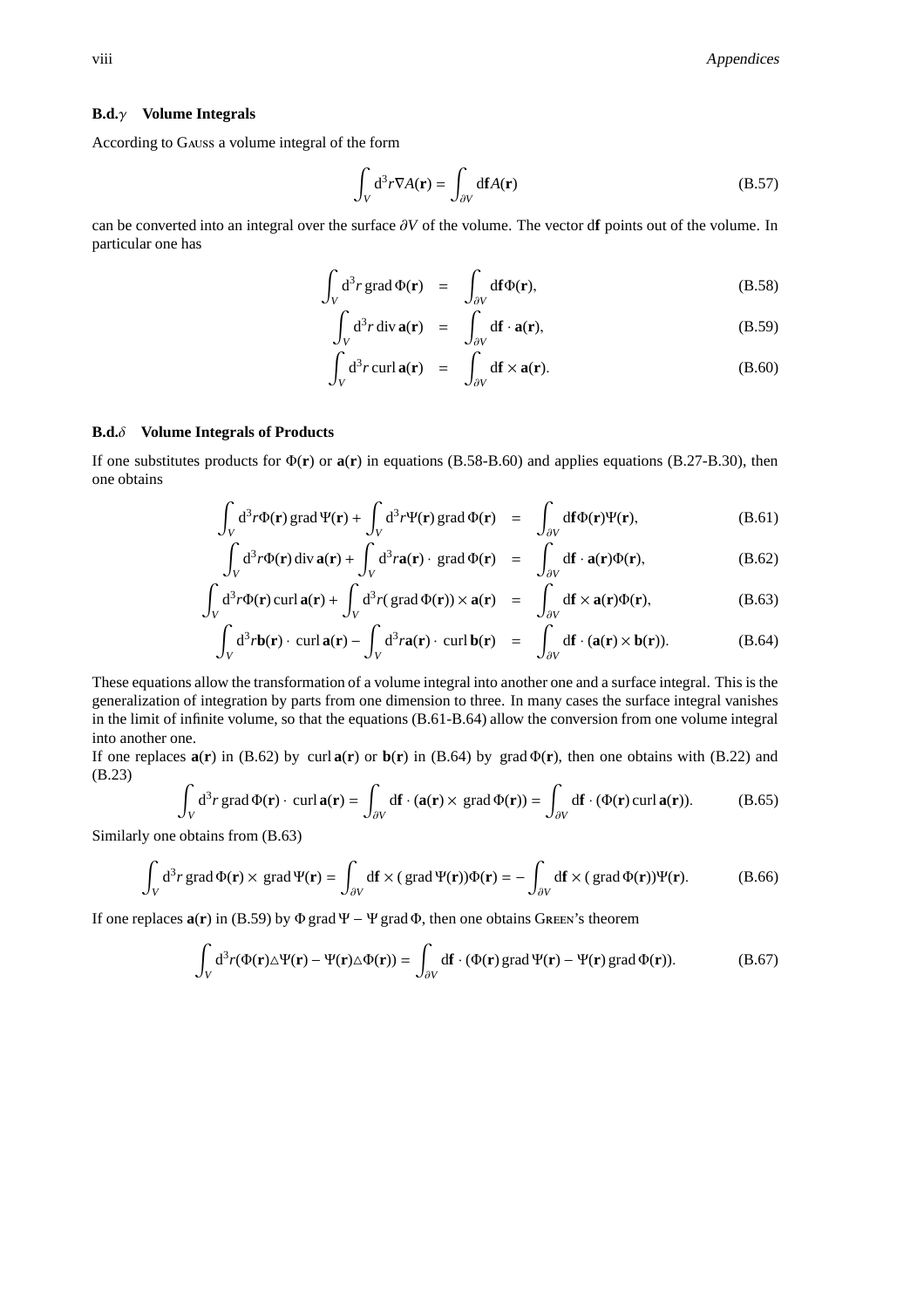# **B.e The Laplacian of** 1/*r* **and Related Expressions**

#### **B.e.** $\alpha$  **The Laplacian of**  $1/r$

For  $r \neq 0$  one finds  $\Delta(1/r) = 0$ . If one evaluates the integral over a sphere of radius *R* by use of (B.59),

$$
\int \Delta(\frac{1}{r})d^3r = \int df \cdot \text{grad}(\frac{1}{r}) = -\int \text{rrd}\Omega \cdot \frac{\mathbf{r}}{r^3} = -4\pi
$$
 (B.68)

with the solid-angle element d $\Omega$ , then one obtains  $-4\pi$ . Therefore one writes

$$
\Delta(\frac{1}{r}) = -4\pi\delta^3(\mathbf{r}),\tag{B.69}
$$

where D<sub>IRAC</sub>'s delta "function"  $\delta^3(\mathbf{r})$  (actually a distribution) has the property

$$
\int_{V} d^{3}rf(\mathbf{r})\delta^{3}(\mathbf{r}-\mathbf{r}_{0}) = \begin{cases} f(\mathbf{r}_{0}) & \text{if } \mathbf{r}_{0} \in V \\ 0 & \text{otherwise.} \end{cases}
$$
(B.70)

From

$$
\Delta \frac{\mathbf{c}}{|\mathbf{r} - \mathbf{r}'|} = \mathbf{c} \Delta \frac{1}{|\mathbf{r} - \mathbf{r}'|} = -4\pi \mathbf{c} \delta^3 (\mathbf{r} - \mathbf{r}')
$$

one obtains with (B.26,B.43,B.44)

$$
4\pi \mathbf{c}\delta^3(\mathbf{r}-\mathbf{r}') = -\operatorname{grad} \operatorname{div} \frac{\mathbf{c}}{|\mathbf{r}-\mathbf{r}'|} + \operatorname{curl} \operatorname{curl} \frac{\mathbf{c}}{|\mathbf{r}-\mathbf{r}'|} = \operatorname{grad} \frac{\mathbf{c} \cdot (\mathbf{r}-\mathbf{r}')}{|\mathbf{r}-\mathbf{r}'|^3} + \operatorname{curl} \frac{\mathbf{c} \times (\mathbf{r}-\mathbf{r}')}{|\mathbf{r}-\mathbf{r}'|^3}.
$$
 (B.71)

Determine the  $\delta$ -function contributions in (B.45) to (B.49). What is the dimension of  $\delta^3(\mathbf{r})$ ?

#### **B.e.**β **Representation of a Vector Field as a Sum of an Irrotational and a Divergence-free Field**

We rewrite the vector field **a**(**r**) in the form

$$
\mathbf{a}(\mathbf{r}) = \int d^3 r' \mathbf{a}(\mathbf{r}') \delta^3(\mathbf{r} - \mathbf{r}') \tag{B.72}
$$

and obtain from (B.71), since  $a(r')$  does not depend on **r** 

$$
\mathbf{a}(\mathbf{r}) = \frac{1}{4\pi} \int d^3 r' \operatorname{grad} \frac{\mathbf{a}(\mathbf{r}') \cdot (\mathbf{r} - \mathbf{r}')}{|\mathbf{r} - \mathbf{r}'|^3} + \frac{1}{4\pi} \int d^3 r' \operatorname{curl} \frac{\mathbf{a}(\mathbf{r}') \times (\mathbf{r} - \mathbf{r}')}{|\mathbf{r} - \mathbf{r}'|^3},
$$
(B.73)

which may be written as

$$
\mathbf{a}(\mathbf{r}) = -\operatorname{grad} \Phi(\mathbf{r}) + \operatorname{curl} \mathbf{A}(\mathbf{r})
$$
 (B.74)

with

$$
\Phi(\mathbf{r}) = -\frac{1}{4\pi} \int d^3 r' \frac{\mathbf{a}(\mathbf{r}') \cdot (\mathbf{r} - \mathbf{r}')}{|\mathbf{r} - \mathbf{r}'|^3}
$$
(B.75)

$$
\mathbf{A}(\mathbf{r}) = \frac{1}{4\pi} \int d^3 r' \frac{\mathbf{a}(\mathbf{r}') \times (\mathbf{r} - \mathbf{r}')}{|\mathbf{r} - \mathbf{r}'|^3}.
$$
 (B.76)

If the integrals (B.75) and (B.76) exist, then one obtains in this way a representation of **a**(**r**) as sum of the irrotational field – grad  $\Phi(\mathbf{r})$  and the divergence free field curl  $\mathbf{A}(\mathbf{r})$ . With (B.48) one finds

$$
\operatorname{div} \mathbf{A}(\mathbf{r}) = 0. \tag{B.77}
$$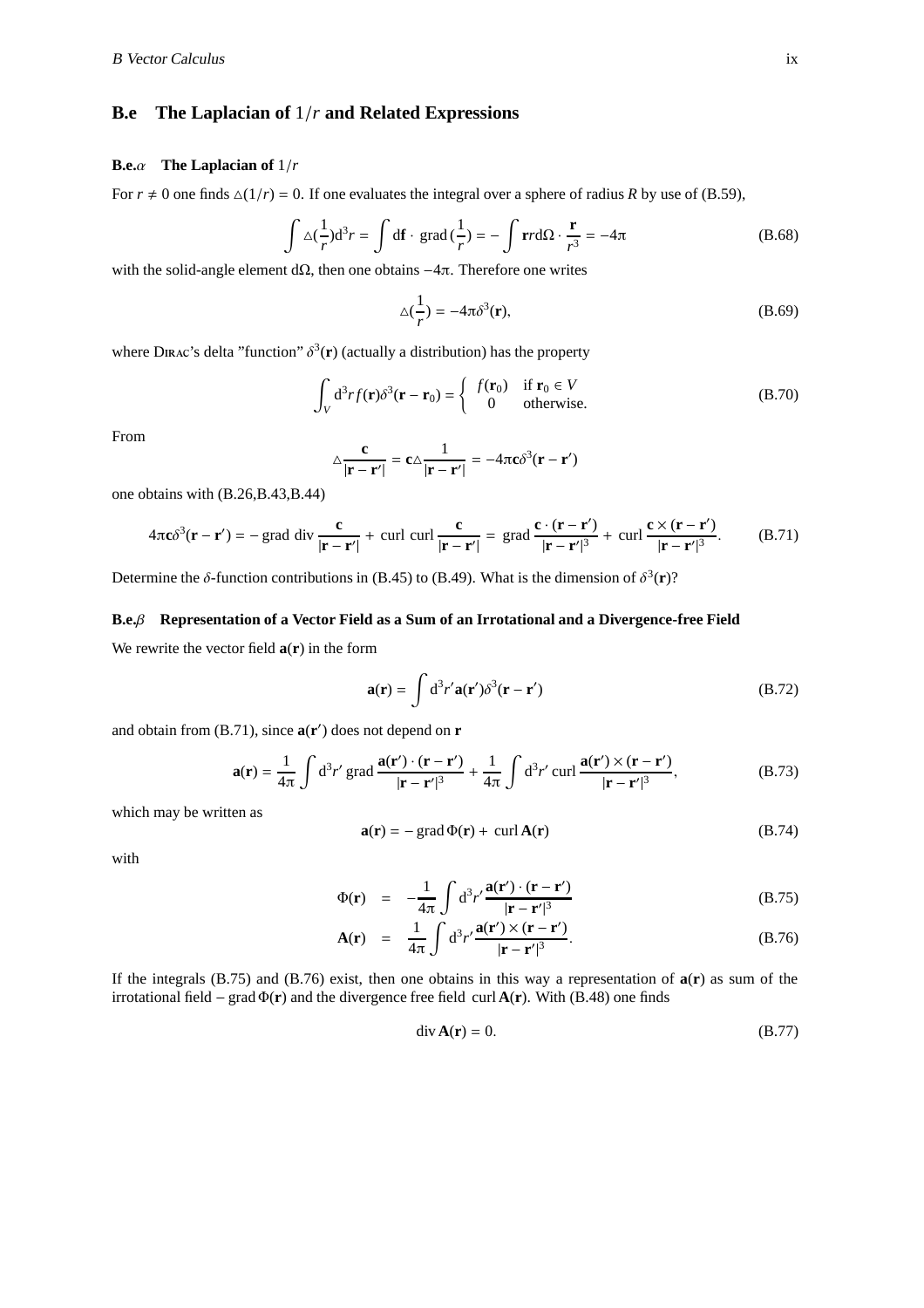# **C Spherical Harmonics**

# **C.a Eigenvalue Problem and Separation of Variables**

We are looking for the eigen functions *Y* of

$$
\Delta_{\Omega} Y(\theta, \phi) = \lambda Y(\theta, \phi) \tag{C.1}
$$

with

$$
\Delta_{\Omega} = \frac{1}{\sin \theta} \frac{\partial}{\partial \theta} \sin \theta \frac{\partial}{\partial \theta} + \frac{1}{\sin^2 \theta} \frac{\partial^2}{\partial \phi^2},
$$
 (C.2)

where the operators (multiplication by functions and differentiation) apply from right to left (compare 5.16). One introduces the ansatz

$$
Y = g(\cos \theta)h(\phi). \tag{C.3}
$$

With

$$
\xi = \cos \theta, \quad \frac{dg}{d\theta} = -\sin \theta \frac{dg}{d\cos \theta} = -\sqrt{1 - \xi^2} \frac{dg}{d\xi}
$$
(C.4)

one obtains by insertion into the eigenvalue equation and division by  $h(\phi)$ 

$$
\frac{d}{d\xi}((1-\xi^2)\frac{dg}{d\xi}) + \frac{g(\xi)}{1-\xi^2}(\frac{d^2h(\phi)}{d\phi^2}/h(\phi)) = \lambda g(\xi). \tag{C.5}
$$

This equation can only be fulfilled, if  $d^2h(\phi)/d\phi^2/h(\phi)$  is constant. Since moreover one requires  $h(\phi+2\pi) = h(\phi)$ , it follows that

$$
h(\phi) = e^{im\phi} \text{ with integer } m. \tag{C.6}
$$

This reduces the differential equation for *g* to

$$
\frac{d}{d\xi}((1-\xi^2)\frac{dg}{d\xi}) - \frac{m^2g(\xi)}{1-\xi^2} = \lambda g(\xi). \tag{C.7}
$$

### **C.b** Associated LEGENDRE Functions

Considering that (at least for positive *m*) the factor  $e^{im\phi}$  comes from the analytic function  $(x + iy)^m$  =  $r^m(\sin\theta)^m e^{im\phi}$ , it seems appropriate to extract a factor  $(\sin\theta)^m$  out of *g* 

$$
g(\xi) = (\sin \theta)^m G(\xi) = (1 - \xi^2)^{m/2} G(\xi),
$$
 (C.8)

so that one obtains the equation

$$
-m(m+1)G(\xi) - 2(m+1)\xi G'(\xi) + (1 - \xi^2)G'' = \lambda G(\xi)
$$
 (C.9)

for *G*.

For *G* we may assume a TAYLOR expansion

$$
G(\xi) = \sum_{k} a_{k} \xi^{k}, \quad G'(\xi) = \sum_{k} k a_{k} \xi^{k-1}, \quad G''(\xi) = \sum_{k} k(k-1) a_{k} \xi^{k-2}
$$
 (C.10)

and find by comparison of the coefficients

$$
[m(m+1) + 2(m+1)k + k(k-1) + \lambda]a_k = (k+2)(k+1)a_{k+2}.
$$
 (C.11)

If we put

$$
\lambda = -l(l+1),\tag{C.12}
$$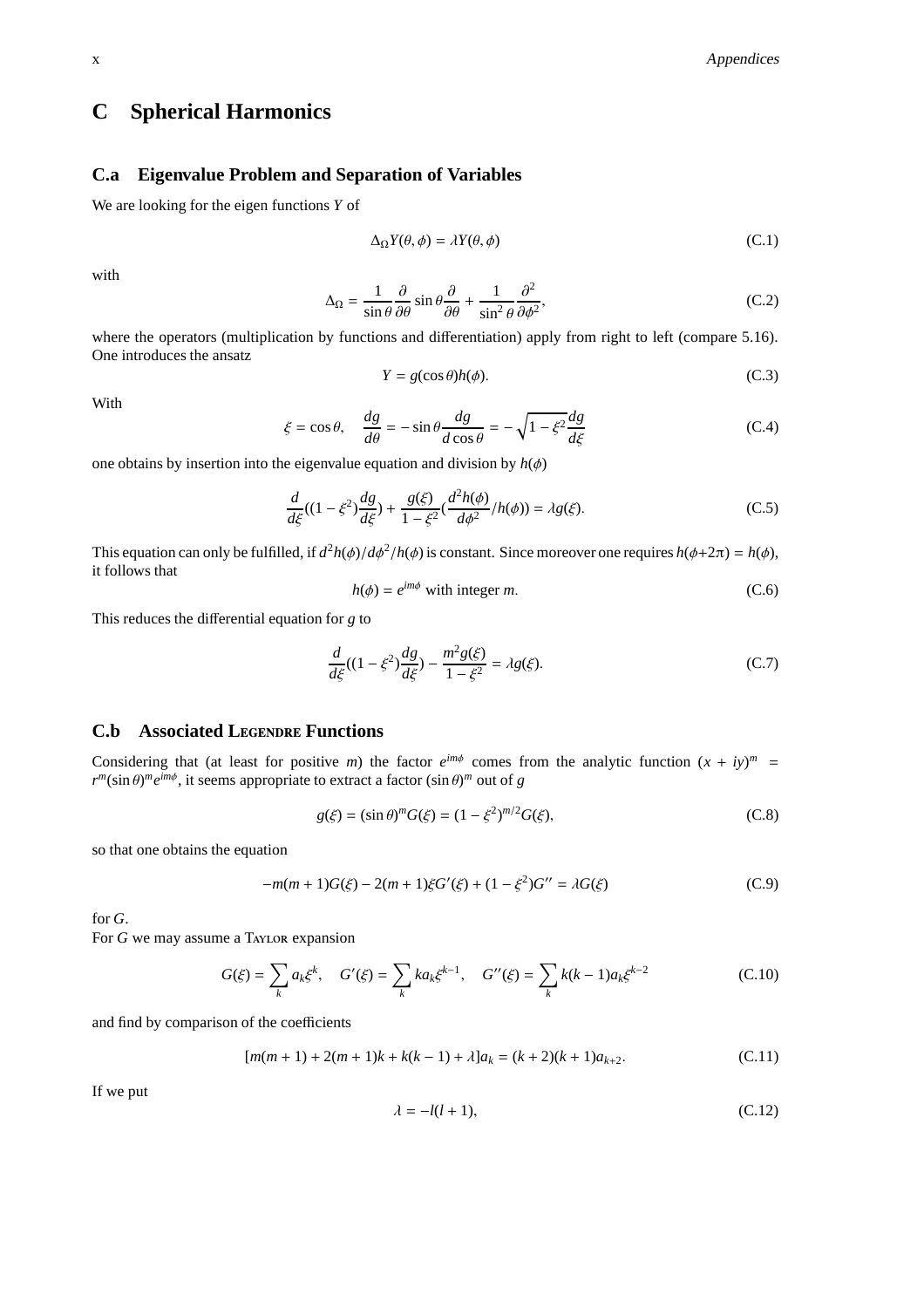then the recurrence formula reads

$$
\frac{a_{k+2}}{a_k} = \frac{(m+k+l+1)(m+k-l)}{(k+1)(k+2)}.
$$
\n(C.13)

The series expansion comes to an end at finite *k*, if the numerator vanishes, in particular for integer not negative *k* = *l* − *m*. We continue to investigate this case. Without closer consideration we mention that in the other cases the function *Y* develops a nonanalyticity at  $\cos \theta = \pm 1$ .

The leading term has then the coefficient *al*−*m*. Application of the recurrence formula yields

$$
a_{l-m-2} = -\frac{(l-m)(l-m-1)}{(2l-1)2} a_{l-m}
$$
  
= 
$$
-\frac{(l-m)(l-m-1)l}{(2l-1)2l} a_{l-m},
$$
 (C.14)

$$
a_{l-m-4} = \frac{(l-m)(l-m-1)(l-m-2)(l-m-3)}{(2l-1)(2l-3)2 \cdot 4} a_{l-m}
$$
  
= 
$$
\frac{(l-m)(l-m-1)(l-m-2)(l-m-3)l(l-1)}{(2l-1)(2l-3)2l(2l-2)2} a_{l-m},
$$
 (C.15)

$$
(2l-1)(2l-3)2l(2l-2)2
$$
\n
$$
a_{l-m-2k} = (-)^{k} \frac{(l-m)!l!(2l-2k)!}{(l-m-2k)!(l-k)!(2l)!k!} a_{l-m}.
$$
\n(C.16)

Conventionally one chooses

$$
a_{l-m} = \frac{(-)^m (2l)!}{(l-m)! 2^l l!}.
$$
\n(C.17)

Then it follows that

$$
G(\xi) = \frac{(-)^m}{2^l l!} \sum_{k} \frac{(2l - 2k)!}{(l - m - 2k)!} \frac{l!}{k!(l - k)!} (-)^k \xi^{l - m - 2k}
$$
 (C.18)

$$
= \frac{(-)^m}{2^l l!} \sum_{k} {l \choose k} (-)^k \frac{d^{l+m} \xi^{2l-2k}}{d \xi^{l+m}} = \frac{(-)^m}{2^l l!} \frac{d^{l+m} (\xi^2 - 1)^l}{d \xi^{l+m}}.
$$
 (C.19)

The solutions  $g(\xi)$  in the form

$$
P_l^m(\xi) = (1 - \xi^2)^{m/2} \frac{(-)^m}{2^l l!} \frac{d^{l+m}}{d\xi^{l+m}} (\xi^2 - 1)^l
$$
 (C.20)

are called associated LEGENDRE functions.  $Y_{lm}(\theta, \phi)$  is given by  $P_l^m(\cos \theta)e^{im\phi}$  apart from the normalization. The differential equation for *g* depends only on  $m^2$ , but not on the sign of *m*. Therefore we compare  $P_l^m$  and  $P_l^{-m}$ . Be  $m \ge 0$ , then it follows that

$$
\frac{d^{l-m}}{d\xi^{l-m}}(\xi^2 - 1)^l = \sum_{k=0}^{l-m} {l-m \choose k} \frac{d^k(\xi - 1)^l}{d\xi^k} \frac{d^{l-m-k}(\xi + 1)^l}{d\xi^{l-m-k}}
$$

$$
= \sum_{k=0}^{l-m} \frac{(l-m)!l!l!}{k!(l-m-k)!(l-k)!(m+k)!} (\xi - 1)^{l-k} (\xi + 1)^{m+k}, \qquad (C.21)
$$

$$
\frac{d^{l+m}}{d\xi^{l+m}}(\xi^2 - 1)^l = \sum_{k=0}^{l-m} {l+m \choose k+m} \frac{d^{m+k}(\xi - 1)^l}{d\xi^{m+k}} \frac{d^{l-k}(\xi + 1)^l}{d\xi^{l-k}}
$$

$$
= \sum_{k=0}^{l-m} \frac{(l+m)!l!l!}{(m+k)!(l-k)!(l-m-k)!k!} (\xi - 1)^{l-k-m}(\xi + 1)^k. \tag{C.22}
$$

Comparison shows

$$
P_l^{-m}(\xi) = \frac{(l-m)!}{(l+m)!}(-)^m P_l^m(\xi),\tag{C.23}
$$

that is, apart from the normalization both solutions agree.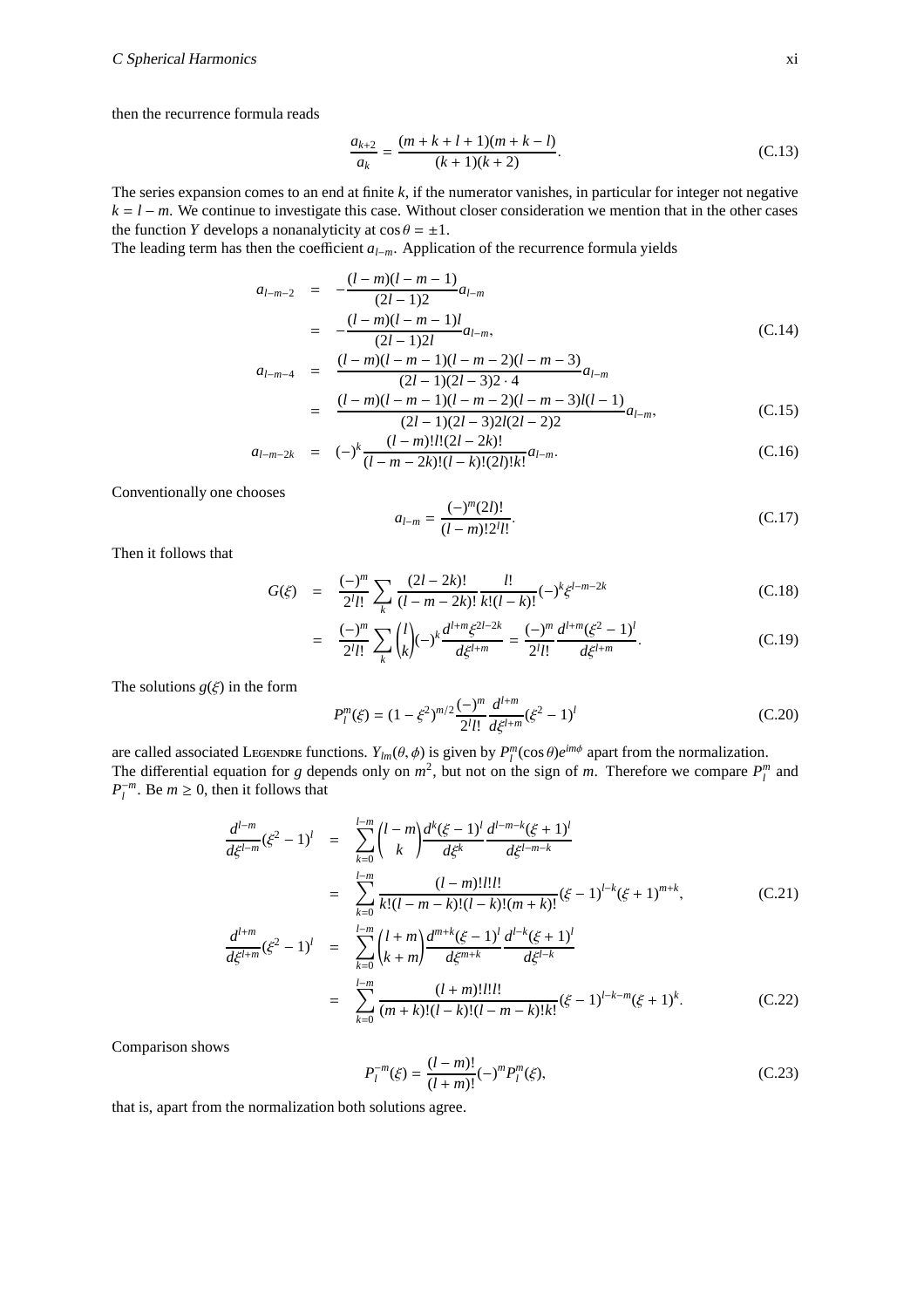#### **C.c Orthogonality and Normalization**

We consider the normalization integral

$$
N_{lml'm'} = \int_0^{2\pi} d\phi \int_{-1}^{+1} d\cos\theta P_l^m(\cos\theta) e^{-im\phi} P_l^{m'}(\cos\theta) e^{im'\phi}.
$$
 (C.24)

The integration over  $\phi$  yields

$$
N_{lml'm'} = 2\pi \delta_{mm'} \int_{-1}^{+1} P_l^m(\xi) P_{l'}^m(\xi) d\xi
$$
  
\n
$$
= 2\pi \delta_{mm'}(-)^m \frac{(l' + m)!}{(l' - m)!} \int_{-1}^{+1} P_l^m(\xi) P_{l'}^{-m}(\xi) d\xi
$$
  
\n
$$
= \frac{2\pi (l' + m)!}{(l' - m)!} \frac{\delta_{mm'}}{2^{2l}l!^2} I_m^{ll'} \qquad (C.25)
$$

with

$$
I_m^{ll'} = (-)^m \int_{-1}^{+1} \frac{d^{l+m}(\xi^2 - 1)^l}{d\xi^{l+m}} \frac{d^{l'-m}(\xi^2 - 1)^l}{d\xi^{l'-m}} d\xi.
$$
 (C.26)

Partial integration yields

$$
I_m^{ll'} = (-)^m \left[ \frac{d^{l+m}(\xi^2 - 1)^l}{d\xi^{l+m}} \frac{d^{l'-m-1}(\xi^2 - 1)^{l'}}{d\xi^{l'-m-1}} \right]_{-1}^{+1} + I_{m+1}^{ll'}.
$$
 (C.27)

The first factor in square brackets contains at least  $-m$ , the second  $m + 1$  zeroes at  $\xi = \pm 1$ . The contents in square brackets vanishes therefore. Thus  $I_m^{ll'}$  is independent of *m* for  $-l \le m \le l'$ . For  $l' > l$  it follows that  $I_m^{ll'} = I_{l'}^{ll'} = 0$ , since the first factor of the integrand of  $I_{l'}^{ll'}$  vanishes. For  $l' < l$  one obtains  $I_m^{ll'} = I_{-l}^{ll'} = 0$ , since the second factor of the integrand of  $I_{-l}^{ll'}$  vanishes. For  $l = l'$  we evaluate

$$
I_m^{\parallel} = I_l^{\parallel} = (-)^l \int_{-1}^{+1} \frac{d^{2l}(\xi^2 - 1)^l}{d\xi^{2l}} (\xi^2 - 1)^l d\xi.
$$
 (C.28)

The first factor in the integrand is the constant (2*l*)!

$$
I_m^l = (2l)! \int_{-1}^{+1} (1 - \xi^2)^l d\xi.
$$
 (C.29)

The last integral yields  $2^{2l+1}l!^2/(2l+1)!$  (one obtains this by writing the integrand  $(1+\xi)^l(1-\xi)^l$  and performing partial integration *l* times, by always differentiating the power of  $1 - \xi$  and integrating that of  $1 + \xi$ . This yields the norm

$$
N_{lml'm'} = 2\pi \frac{(l+m)!}{(l-m)!} \frac{2}{2l+1} \delta_{ll'} \delta_{m,m'}.
$$
 (C.30)

Thus the normalized spherical harmonics read

$$
Y_{lm}(\theta,\phi) = \sqrt{\frac{2l+1}{4\pi} \frac{(l-m)!}{(l+m)!}} P_l^m(\cos\theta) e^{im\phi}.
$$
 (C.31)

#### **C.d Remark on Completeness**

If we expand a function  $f$  which is analytic in the Cartesian coordinates  $x, y, z$  in the vicinity of the origin in a TAYLOR expansion

$$
f(\mathbf{r}) = \sum_{ijk} a_{ijk} x^i y^j z^k = \sum_n r^n f_n(\theta, \phi), \qquad (C.32)
$$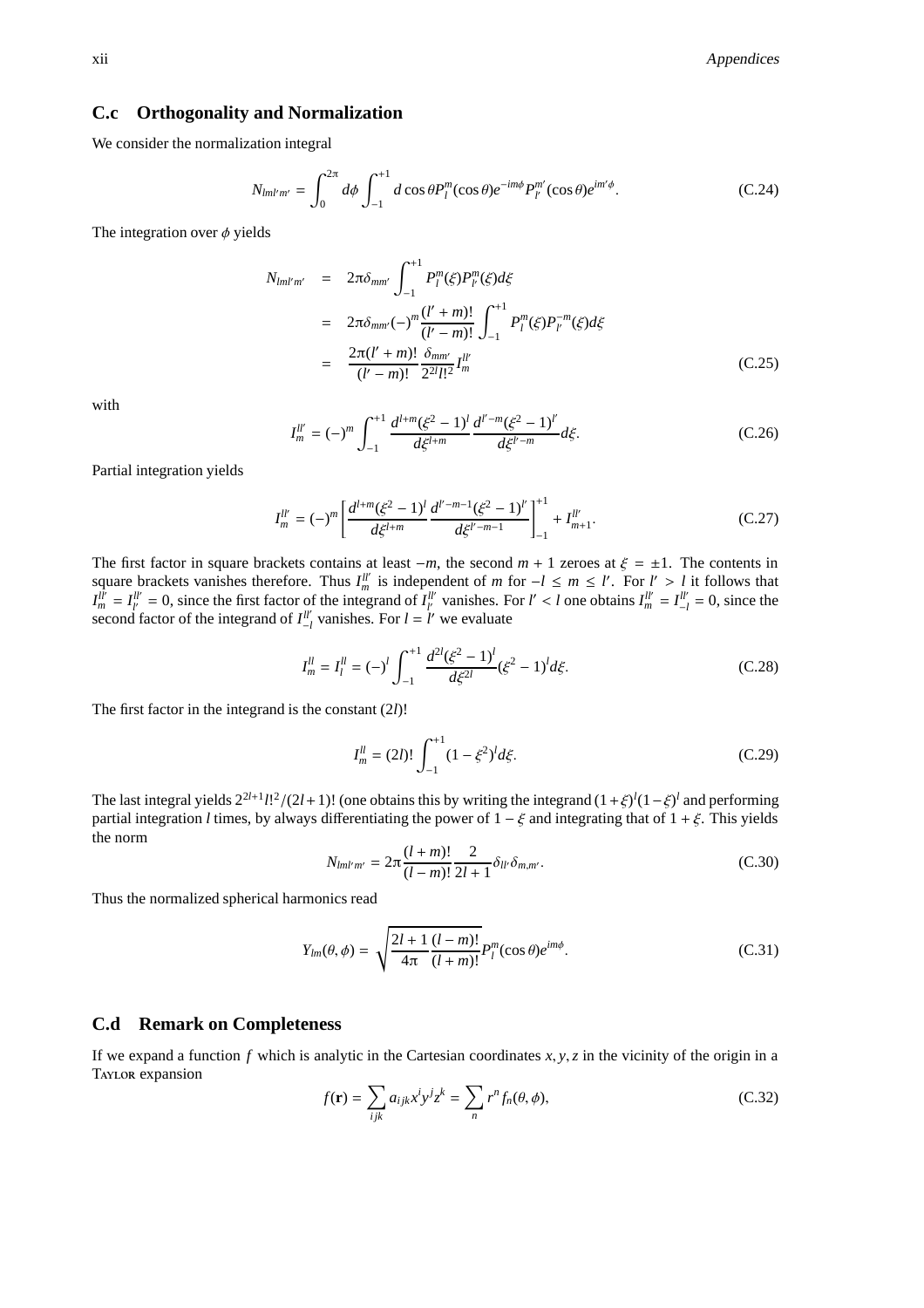then the contributions proportional to  $r^n$  are contained in those with  $i + j + k = n$ . These are in total  $(n + 1) +$  $n + (n - 1) + ... = (n + 2)(n + 1)/2$  terms

$$
f_n(\theta,\phi) = \sum_{k=0}^n \sum_{j=0}^{n-k} a_{n-j-k,j,k} (\frac{x}{r})^{n-j-k} (\frac{y}{r})^j (\frac{z}{r})^k.
$$
 (C.33)

On the other hand we may represent the function  $f_n$  equally well by the functions  $Y_{lm}(\theta, \phi) = \sqrt{\ldots} P_l^{|m|}(\cos \theta) e^{im\phi}$ , since they can be written  $(\sin \theta)^{|m|} e^{im\phi} = ((x \pm iy)/r)^{|m|}$  multiplied by a polynomial in  $\cos \theta$  of order  $l - |m|$ . The appearing powers of the cos  $\theta$  can be written  $(\cos \theta)^{l-|m|-2k} = (z/r)^{l-|m|-2k}((x^2 + y^2 + z^2)/r^2)^k$ . In addition we introduce a factor  $((x^2 + y^2 + z^2)/r^2)^{(n-l)/2}$ . Then we obtain contributions for  $l = n, n - 2, n - 4, ...$  Since *m* runs from  $-l$  to *l*, one obtains in total  $(2n + 1) + (2n - 3) + (2n - 7) + ... = (n + 2)(n + 1)/2$  linearly independent (since orthogonal) contributions. Therefore the space of these functions has the same dimension as that of the *fn*'s. Thus we may express each *f<sup>n</sup>* as a linear combination of the spherical harmonics.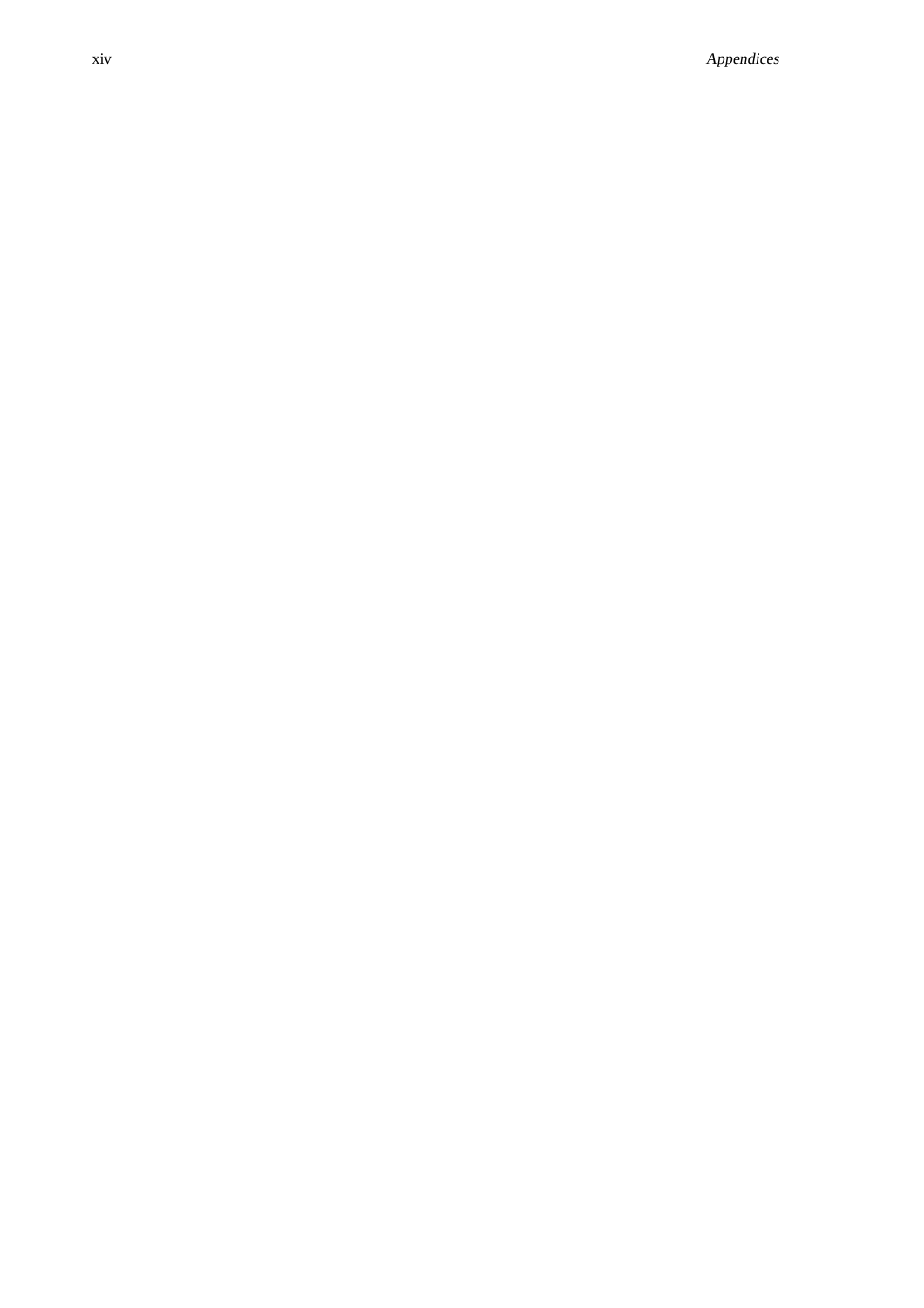# **Name Index**

Abraham, Max (1875-1922), 53 Aepinus, Franz Ulrich Theodor (1724-1802), 106 Airy, George B. (1801-1892), 103, 105 Alhazen (ibn al Haitham) (965-1038), 103 Ampère, André Marie (1775-1836), 107, 108 Arago, Dominique François Jean (1786-1853), 105, 107 Bernoulli, Daniel (1700-1782), 106 Biot, Jean Baptiste (1774-1862), 36, 105, 107 Bose, George Matthias, 105 Bradley, James (1692-1762), 104 Brewster, David (1781-1868), 64, 104 Browne, Thomas, 105 Cabeo, Niccolo (1585-1650), 108 Canton, John (1718-1772), 106 Cavendish, Henry (1731-1810), 106 Clausius, Rudolf Julius Emmanuel (1822-1888), 24, 109 Coulomb, Charles Augustin de (1736-1806), 5, 106, 107, 109 d'Alembert, Jean Baptiste le Rond (1717-1783), 70 Davy, Humphrey (1778-1829), 107 Desaguliers, Jean Théophile (1683-1744), 105 Descartes, René (1596-1650), 103-105 Dirac, Paul Adrien Maurice (1902-1984), ix, 110 Doppler, Christian (1803-1853), 87 Dufay, Charles (1698-1739), 105 Einstein, Albert (1879-1955), 79, 89, 110 Euler, Leonhard (1707-1783), 104 Faraday, Michael (1791-1867), 43, 107–109 Fermat, Pierre (1601-1665), 104 Fitzgerald, George Francis (1851-1901), 78, 109 Fizeau, Armand Hippolyte (1819-1896), 105, 108 Foucault, Léon (1819-1868), 108 Fourier, Jean Baptiste Joseph (1768-1830), 56, 57 Franklin, Benjamin (1706-1790), 106 Freiberg, Dietrich von (1250-1310), 103, 104 Fresnel, Augustin Jean (1788-1827), 105 Galilei, Galileo (1564-1642), 105 Gassendi, Pierre (1592-1655), 105 Gauss, Carl Friedrich (1777-1855), viii, 6 Gilbert, William (1540-1603), 105, 106 Giorgi, Giovanni (1871-1950), i, 6 Gounelle, E., 108 Gray, Stephen (1666-1736), 105 Green, George (1793-1841), 28, 106, 107 Guericke, Otto von (1602-1686), 105, 106

Hagen, Gotthilf (1797-1884), 64 Heaviside, Oliver (1850-1925), 109 Heisenberg, Werner (1901-1976), 110 Heitler, Walter (1904-1981), 110 Hero of Alexandria (2nd century BC or AD), 103 Hertz, Heinrich Rudolf (1857-1894), 109 Hooke, Robert (1635-1703), 104 Huygens, Christian (1629-1695), 104, 105 Jeans, James Hopwood (1877-1946), 110 Jordan, Pascual (1902-1980), 110 Kamal, al-Din al Farisi (-1320), 103, 104 Kelvin, William Thomson (1824-1907), 106–108 Kepler, Johannes (1571-1630), 103 Kirchhoff, Gustav Robert (1824-1887), 46, 107, 108 Kleist, Ewald Jürgen von (ca. 1700-1748), 105 Kohlrausch, Rudolf (1801-1858), 37, 108 Kopernikus, Nikolaus (1473-1543), 105 Kronecker, Leopold (1823-1891), iv Lagrange, Joseph (1736-1813), 104 Lambert, Johann Heinrich (1728-1777), 107 Landau, Lev Davidovich (1908-1968), 53 Laplace, Pierre-Simon Marquise de (1749-1827), 104–107 Larmor, Sir Joseph (1857-1942), 100, 109, 110 Lenard, Philipp (1862-1947), 110 Lichtenberg, Georg Christoph (1744-1799), 106 Liénard, Alfred-Marie (1869-1958), 98, 109 Lifshitz, Eugenii Mikhailovich (1915-1985), 53 Lorentz, Hendrik Antoon (1853-1928), 5, 7, 70, 78, 109, 110 Lorenz, Ludvig Valentin (1829-1891), 70, 109 Malus, Étienne Luis (1775-1812), 104 Maupertuis, Pierre-Louis-Moreau (1698-1759), 104 Maxwell, James Clerk (1831-1879), 4, 34, 49, 108, 109 Mayer, Tobias (1723-1762), 107 Michell, John (1724-1793), 107 Michelson, Albert Abraham (1852-1931), 77, 78, 109 Minkowski, Hermann (1864-1909), 53, 78, 110 Mössbauer, Rudolf (1929-), 111 Morley, Edward Williams (1838-1923), 77, 78, 109 Mossotti, Ottaviano Fabrizio (1791-1863), 24, 106, 109 Musschenbroek, Pieter van (1692-1761), 105, 107 Neckam, Alexander (1157-1217), 106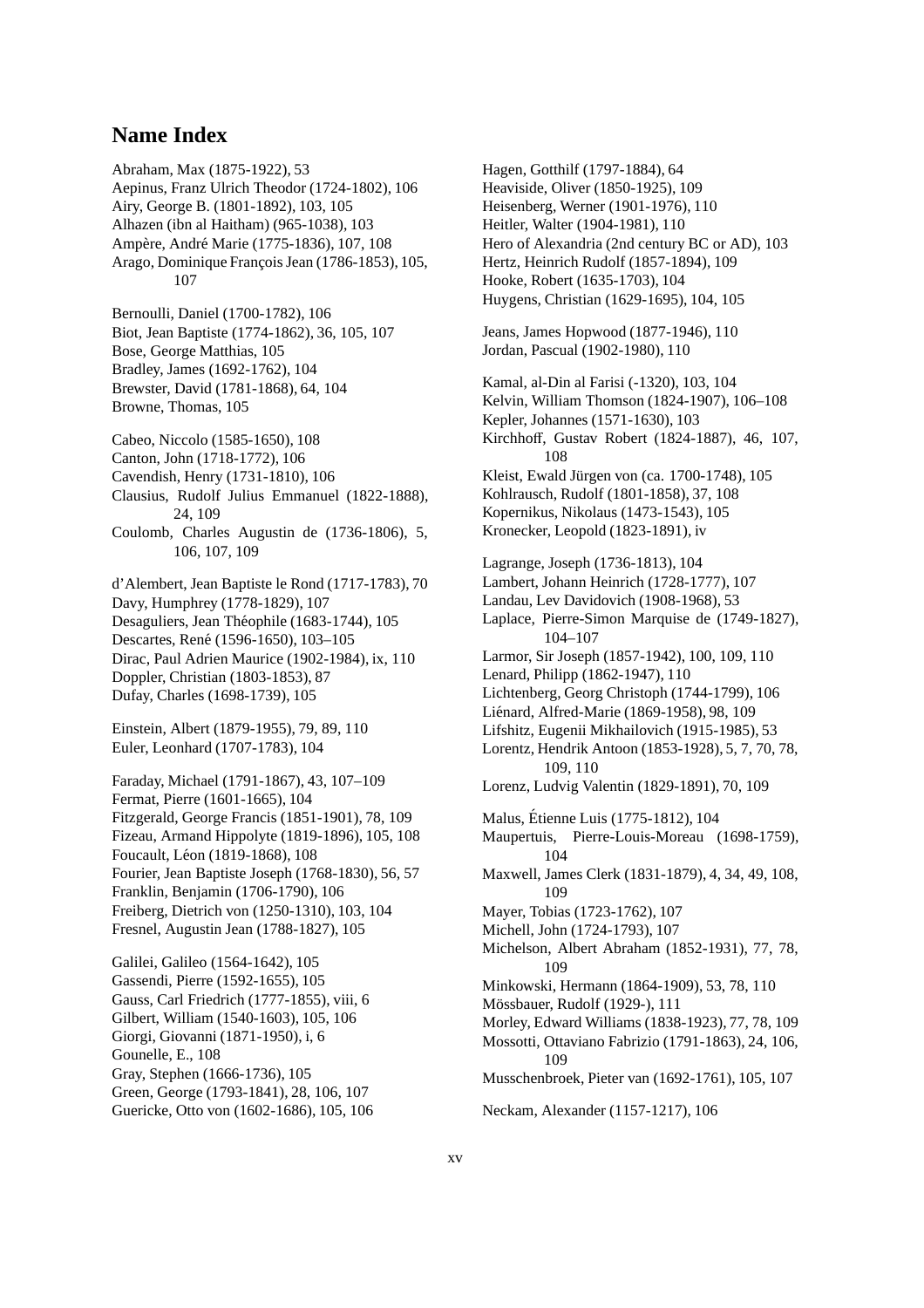Neumann, Franz Ernst (1798-1895), 108, 109 Newton, Isaac (1643-1727), 104, 105, 107 Ørsted, Hans Christian (1777-1851), 107 Ohm, Geor g Simon (1787-1854), 45, 107 Pais, Abraham (1918-2000), 110 Pauli, Wolfgang (1900-1958), 110 Peregrinus, Petrus (Pierre de Maricourt) (13. Jhdt.), 106, 108 Planck, Max (1858-1947), 110 Poincaré, Henri (1854-1912), 109, 110 Poisson, Siméon-Denis (1787-1840), 10, 105-107 Poynting, John Henry (1852-1914), 51, 109 Priestle y , Joseph (1733-1804), 106 Ptolemaios, Klaudius (2. Jhdt. n. Chr.), 103 Rayleigh, John William Strutt (1842-1919), 110 Riemann, Bernhard (1826-1866), 108, 109 Robison, John (1739-1805), 106 Römer, Olaf (1644-1710), 104 Rubens, Heinrich (1865-1922), 64 Sanuto, Livio (etw a 1530-1580), 106 Savart, Félix (1791-1841), 36, 107 al-Schirazi, Mahmud ibn (1236-1311), 103, 104 Schwarzschild, Karl (1873-1916), 109 Snell, Willibrord van Royen (1581-1626), 62, 104 Sommerfeld, Arnold Johannes Wilhelm (1868- 1951), 53 Stokes, George Gabriel (1819-1903), vii, 105 Stoney, Johnstone (1826-1911), 108 Sturgeon, William (1783-1850), 107 Taylor , Brook (1685-1731), 107 Thales v . Milet (640-546), 103, 105 Thomson, Joseph John (1856-1940), 109 Thomson, William (Lord Kelvin) (1824-1907), 106–109 Voigt, Woldemar (1850-1919), 110 Volta, Alessandro Graf (1745-1827), 107 Wall, 105 Watson, William (1715-1787), 105 Weber, Wilhelm (1804-1894), 37, 108 Wheatstone (1802-1875), 108 Wheeler , William, 108 Wideröe, Rolf (1902-), 44 Wiechert, Emil (1861-1928), 98, 109 Wien, Wilhelm (1864-1928), 110 Wiener, Otto Heinrich (1867-1927), 109 Wilcke, Johann Carl (1732-1796), 106, 108, 109 Wilson, Benjamin (1721-1788), 105 Winkler, Johann Heinrich, 105 Young, Thomas (1773-1829), 103–105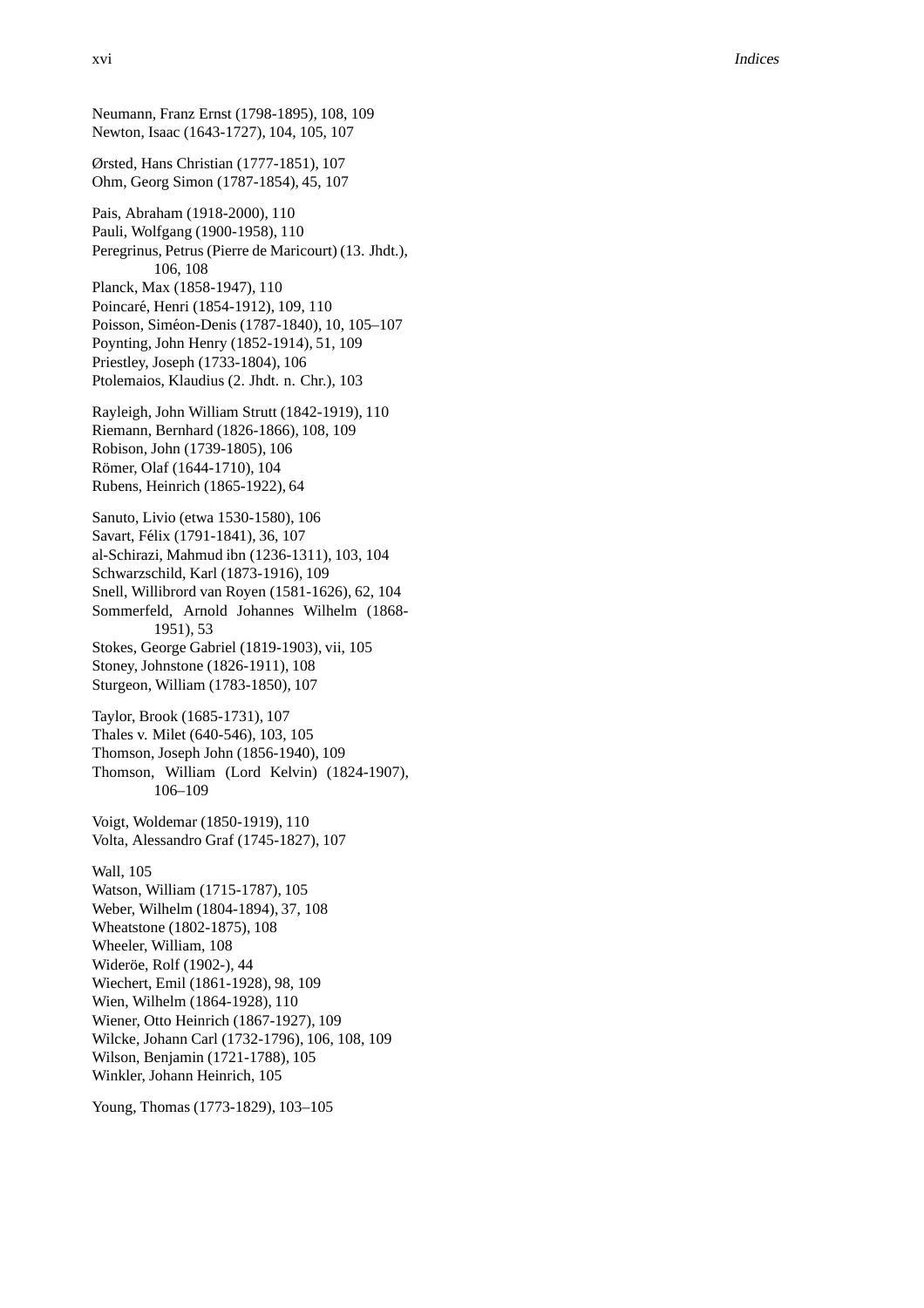# **Subject Index**

aberration, 104, 105 action, 92, 104 addition theorem velocities, 82 amber, 103, 105 AMPERE's law, 35 angular momentum conservation, 96 battery, 107 betatron, 43 BIOT-SAVART law, 36 BOHR's magneton, 39 boundary condition electric field, 23 magnetic field, 41 BREWSTER's angle, 64, 104 capacities, 27 capacitor, 27 plate, 28 spherical, 27 charge influence, 28 charge conservation, 4, 49, 95, 105 charge density, 3 freely moving, 22, 49 polarization, 22, 50 charge density per area, 3 circuit electric, 45–46 CLAUSIUS-MOSSOTTI relation, 25 coil long, 45 magnetic, 36, 42 components contravariant, 78 covariant, 78 conducting plane, 29 conducting sphere, 30 conductor, 105 electric, 26 force on, 26 conservation laws, 95–97 corkscrew rule, 35 COULOMB force, 5, 11 COULOMB law, 106 curl, v current electric, 4 current density electric, 4

free charges, 41 freely moving, 49 magnetization, 41, 50 polarization, 50 current law, 46 D'ALEMBERT operator, 70, 83 del operator, v density of energy current, 94 density of force, 5 dielectric constant, 23 CLAUSIUS, MOSSOTTI, 24 dielectric displacement, 22 diffraction, 105 dipolar moment electric, 12–13, 20 magnetic, 38 current loop, 39 Spin, 39 dipole electric angular momentum, 14 energy, 14 field, 12 force, 14 potential, 12 magnetic field, 38 force, 39 torque, 40 dipole radiation electric, 74 magnetic, 75 DIRAC delta, ix, 3 displacement current, 109 distance, 81 light-like, 81 space-like, 81 time-like, 81 divergence, v DOPPLER effect, 87 DOPPLER shift, 88 double-refraction, 104 elasticity, theory of, 105 electro-magnet, 107 electromotive force, 45 electron, 108 electron radius classical, 11 electrostatics, 9–34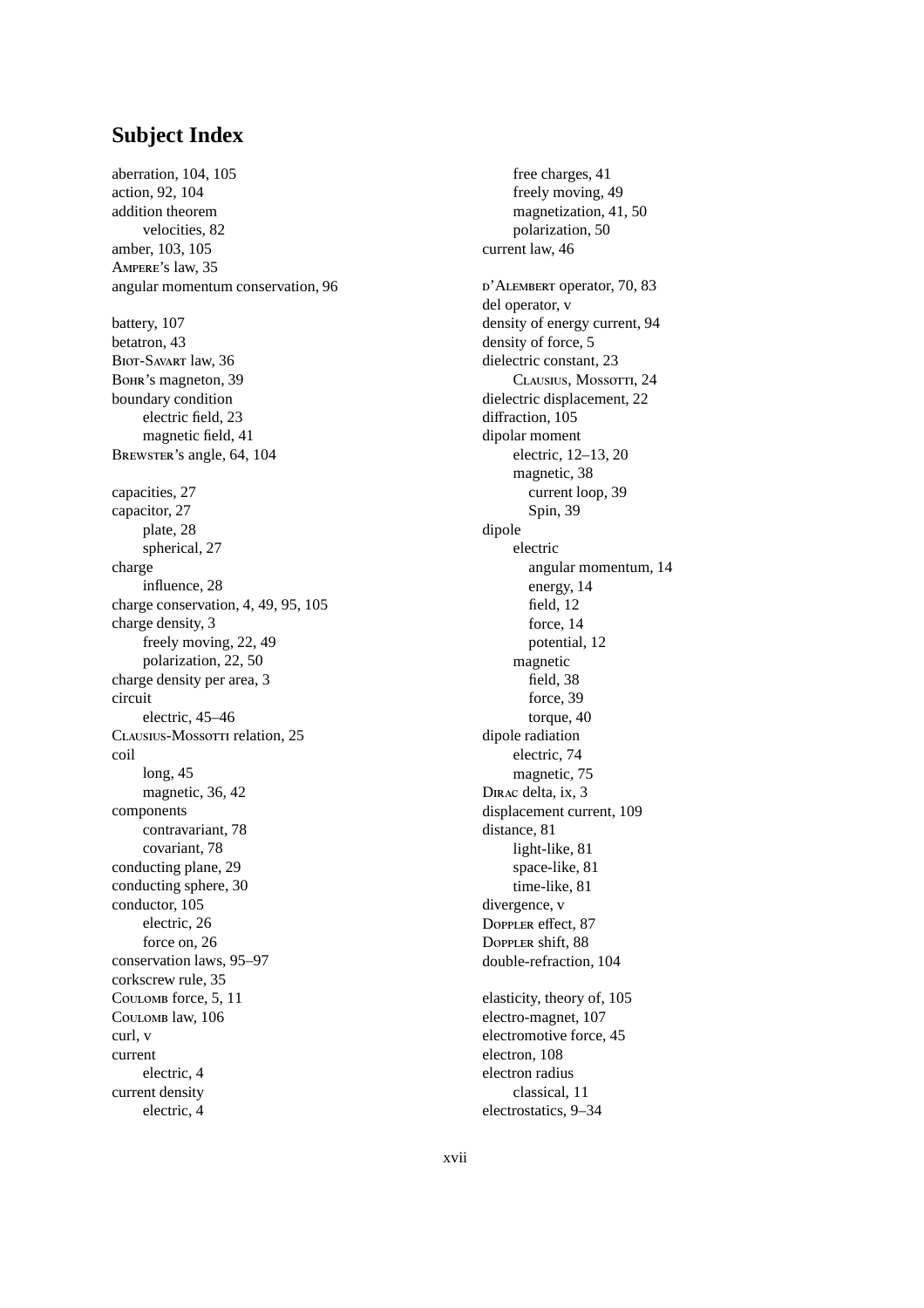history , 105–106 energy dipole electric, 15 magnetic, 48 electrostatic, 11, 31 inductance, 46 quadrupole electric, 15 energy balance, 51–52 energy current plane w ave, 56 energy current density , 51 energy density , 94 electromagnetic, 51 electrostatic, 11 plane w ave, 56 energy momentum tensor , 94–97 energy , momentum conservation, 96 equation of continuity , 4, 83 equation of motion, 91 eye glasses, 104

field

charge distribution, 9 dipole magnetic, 38 magnetic, di vergenc y free, 108 of current distribution, 36 field lines made visible, 108 field strength electric, 9 magnetic, 41 field tensor , 85–86 dual, 86 fields point charge, 87 flux dielectric displacement, 22 electric, 10 magnetic, 35, 43 force between circuits, 37, 47 between currents, 107 COULOMB, 5 LORENTZ, 5 on electric dipole, 15 on magnetic dipole, 39 force density dielectric matter , 31 electromagnetic, 51–54, 94 four-momentum, 90 four-potential, 83

four-scalar , 81 four-tensor antisymmetric, 85 symmetric, 94 four-vector , 82–84 current density , 82 FOURIER integrals, 56–57 FOURIER series, 56–57 GALILEI invariance, 77 gauge<br>Coulomb, 70, 109 Lorenz, 70, 109 gauge transformation, 69

Gauss' theorem, viii gradient, v GREEN's theorem, viii group velocity , 67

HAFELE-KEATING experiment, 111 HAGEN-RUBENS law, 64 HERTZ dipole, 74

inde x of refraction, 62 inductance, 45–48 induction magnetic, 35–37 influence, 105, 106 influence charge, 28 integral theorems, vii

KIRCHHOFF's rules, 46 KRONECKER delta, iv

Lienard-WIECHERT potential, 98 LAGRANGE function, 92-93 Laplacian, vi, ix la w of induction, 43, 107 **LEGENDRE** functions associated, x Levi-Civita symbol, iv light velocity , 108 constance, 79 lightning, 103 line integrals, vii loop of current, 38 LORENTZ contraction, 80 LORENTZ force, 5, 107, 109 LORENTZ force density, 89 LORENTZ invariance, 77 LORENTZ transformation, 77-80 proper , 79

magnetite, 103 magnetization, 41 magnetostatics, 9, 35–42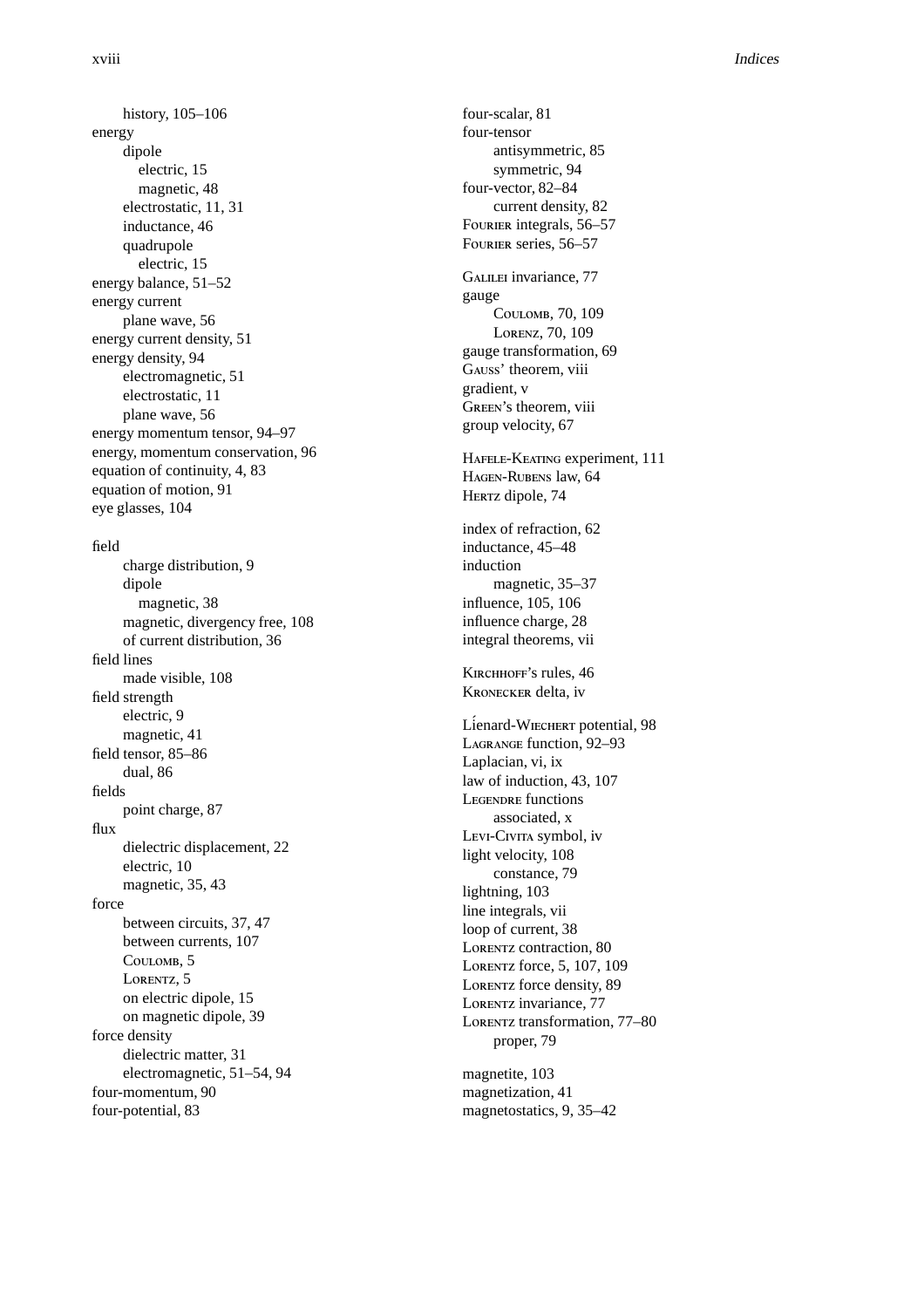history , 106–107 MAXWELL's equations, 4, 49–50, 85 in matter , 50 mechanics relativistic, 89–91 metallic reflection, 64 metric tensor , 78 MICHELSON-MORLEY experiment, 77 MINKOWSKI force, 89 MINKOWSKI space, 78 momentum electromagnetic, 109 momentum balance, 52–54 momentum density , 94 electromagnetic, 52 monopole electric, 20 magnetic, 38, 42, 106 mo vement of center of mass, 96 multipole electric, 18–21 potential, 19 optics, history , 105 parabolic mirror , 103 permeability , 41 phase velocity , 67 pinhole camera, 103 plasma frequenc y , 61 plasma oscillations, 61 point charge, 3, 10 field, 98 radiation, 100 Poisson's equation, 10 polarization, 22 potential advanced, 72 charge distribution, 9 charge, current distribution, 71–72 electric, 9 magnetic, 42, 107 retarded, 109 retarted, 72, 84 scalar , 69 potentials, 69–70 POYNTING vector, 51, 56, 94, 109 proper time, 81 quadrupolar moment electric, 12–14, 20 quadrupole electric energy , 14 potential, 12

quadrupole radiation electric, 75 radiation field, 73 radiation resistance, 75 rainbo w , 103, 104 reflection, 62–64 refraction, 62–64 relativity general theory , 110 special theory , 77–97 relativity , theory of history , 109–110 resistor , 107 онміс, 45 rest energy , 90 scalar product, i v scalar triple product, v Snell's law, 62, 104 solid angle element of, 16 sphere dielectric, 24 spherical coordinates, 16 di vergence, 17 gradient, 16 Laplacian, 17 volume element, 16 spherical harmonics, x, 17 addition theorem, 20 STOKES' theorem, vii strength of pole, 42 stress tensor , 94, 109 electromagnetic, 52 electrostatic, 34 surface integrals, vii susceptibility electric, 23 magnetic, 41 systems of units, i–iii, 6–7 TE-mode, 66 TEM-mode, 66 time averages, 58–59 time dilatation, 80 gravitational, 111 TM-mode, 66 torque on electric dipole, 15 on magnetic dipole, 40 total reflection, 64 transformation of fields, 86

units,  $i$ -iii,  $6-7$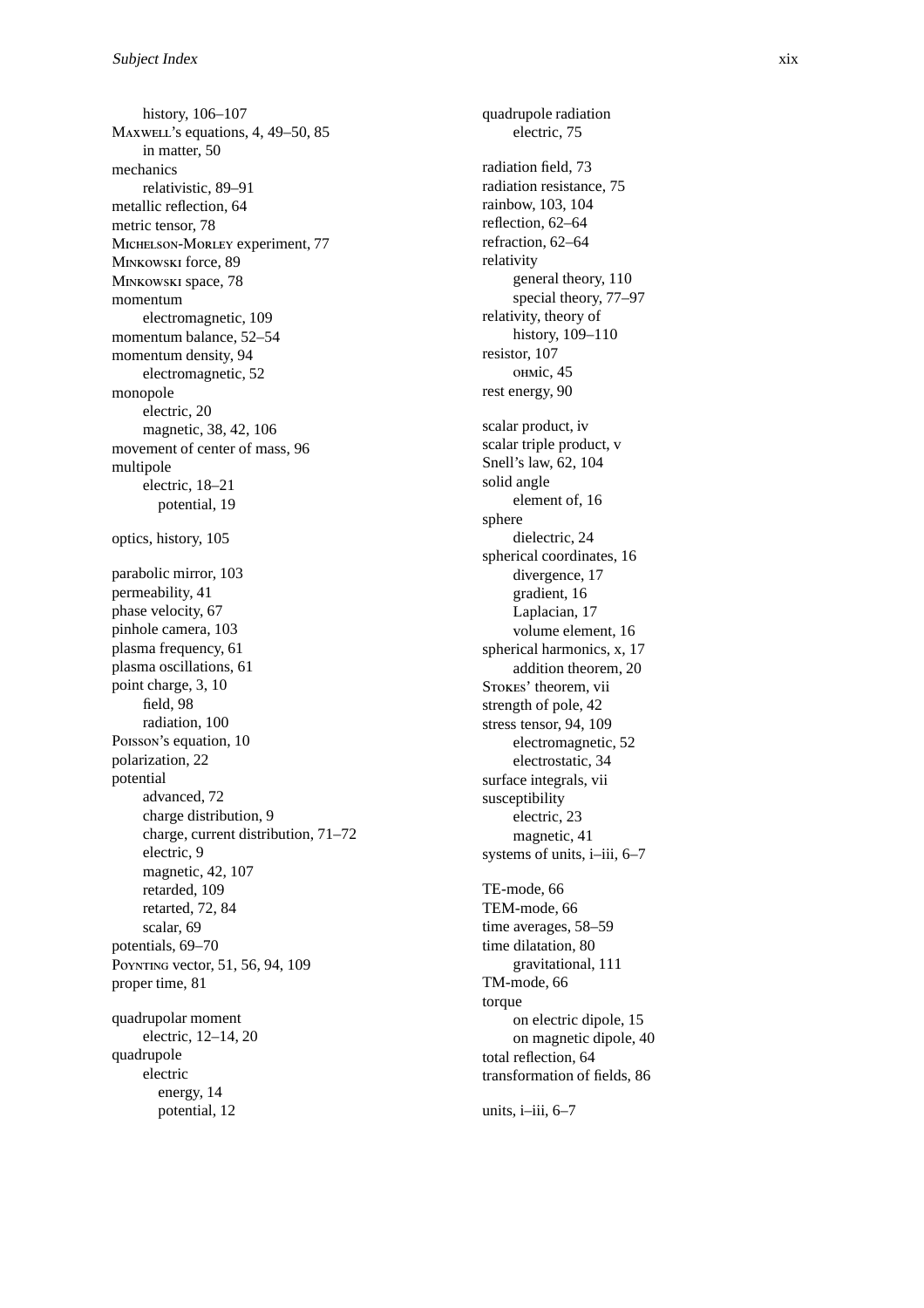vector algebra, iv vector analysis, v vector gradient, v vector potential, 36–37, 69, 108 vector product, iv velocity of light, 5, 104 vacuum, 56 voltage law, 46 voltage source, 45 volume integrals, viii

#### wave

at surface, 64 circularly polarized, 58 electromagnetic, 55–59 in conductor , 60–61 linearly polarized, 58 longitudinal, 61 plane, 55–56 transversal, 105 w av e equation, 55 w av e guide, 65–68 w av e packet, 67 world velocity , 82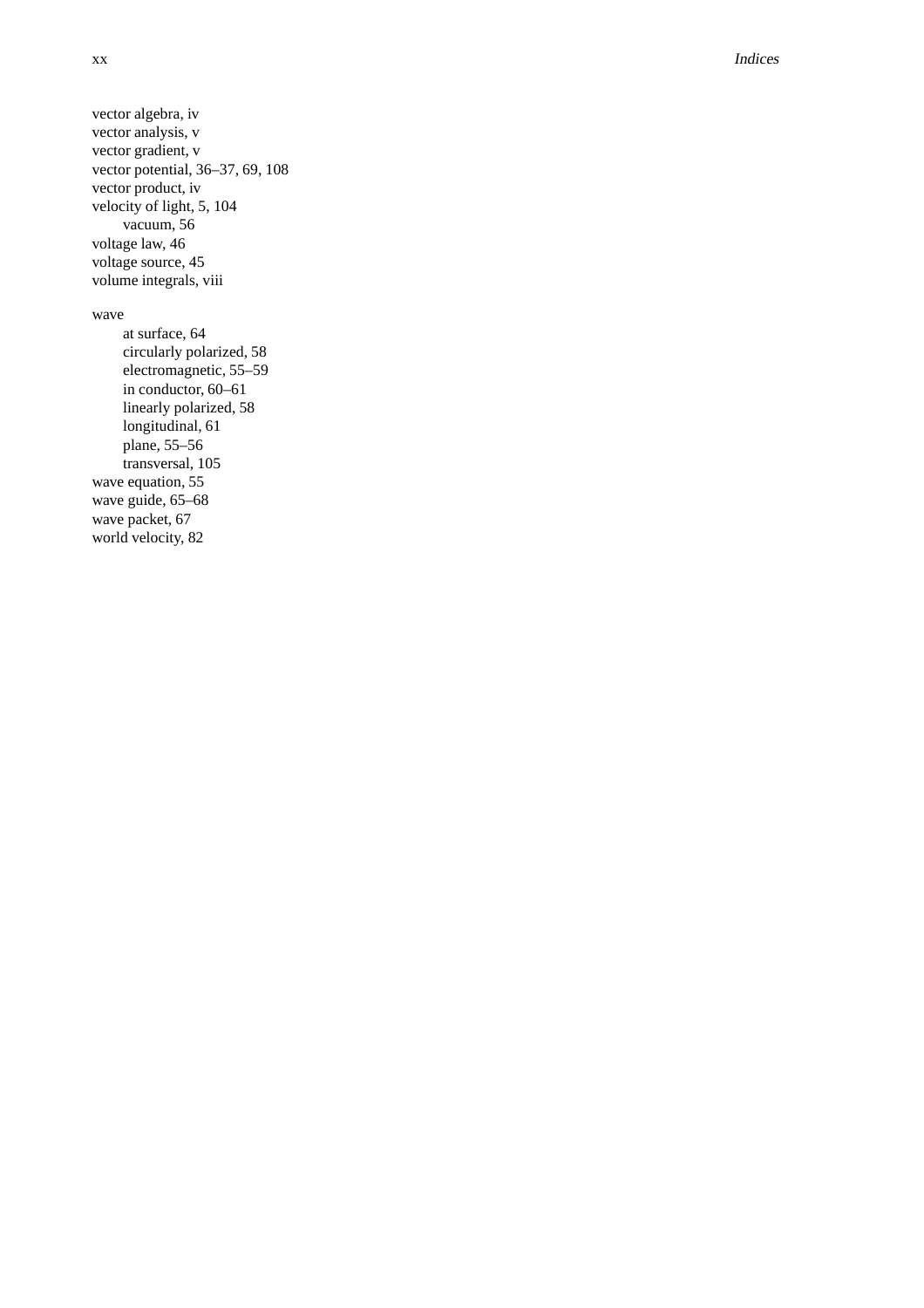# **Contents Electrodynamics**

|                         |     | <b>A</b> Basic Equations                                        | 3              |
|-------------------------|-----|-----------------------------------------------------------------|----------------|
| 1                       |     | <b>Basic Equations of Electrodynamics</b>                       | 3              |
|                         | 1.a |                                                                 | 3              |
|                         |     | $1.a.\alpha$                                                    | 3              |
|                         |     | 1.a.B                                                           | $\overline{4}$ |
|                         |     | $1.a. \gamma$                                                   | $\overline{4}$ |
|                         | 1.b |                                                                 | $\overline{4}$ |
|                         | 1.c |                                                                 | 5              |
| 2                       |     | <b>Dimensions and Units</b>                                     | 6              |
|                         | 2.a | <b>GAUSSIAN Units</b>                                           | 6              |
|                         | 2.b |                                                                 | 6              |
|                         | 2.c |                                                                 | 7              |
| B                       |     | <b>Electrostatics</b>                                           | 9              |
| 3                       |     | Electric Field, Potential, Energy of the Field                  | 9              |
|                         | 3.a |                                                                 | 9              |
|                         | 3.b |                                                                 | 9              |
|                         |     | $3.h.\alpha$                                                    | 9              |
|                         |     | $3.b.\beta$                                                     | -10            |
|                         |     | -10<br>$3.b. \gamma$                                            |                |
|                         | 3.c |                                                                 |                |
| $\overline{\mathbf{4}}$ |     | <b>Electric Dipole and Quadrupole</b>                           | 12             |
|                         | 4.a | -12                                                             |                |
|                         | 4.b |                                                                 |                |
|                         | 4.c |                                                                 |                |
|                         | 4.d |                                                                 |                |
|                         |     | 4.d. $\alpha$                                                   |                |
|                         |     | $4.d.\beta$                                                     |                |
|                         | 4.e | Energy, Force and Torque on a Multipole in an external Field 14 |                |
| 5                       |     | <b>Multipole Expansion in Spherical Coordinates</b>             | 16             |
|                         | 5.a |                                                                 | 16             |
|                         |     | $5.a.\alpha$                                                    | 16             |
|                         |     | 5.a. $\beta$                                                    | -17            |
|                         |     | 5.a. $\gamma$                                                   | 17             |
|                         | 5.b |                                                                 | 17             |
|                         | 5.c |                                                                 | -18            |
|                         | 5.d |                                                                 | <b>20</b>      |
|                         |     |                                                                 |                |
| 6                       |     | <b>Electric Field in Matter</b>                                 | 22             |
|                         | 6.a |                                                                 | 22             |
|                         | 6.b |                                                                 | 23             |
|                         | 6.c |                                                                 | 24             |
|                         | 6.d |                                                                 |                |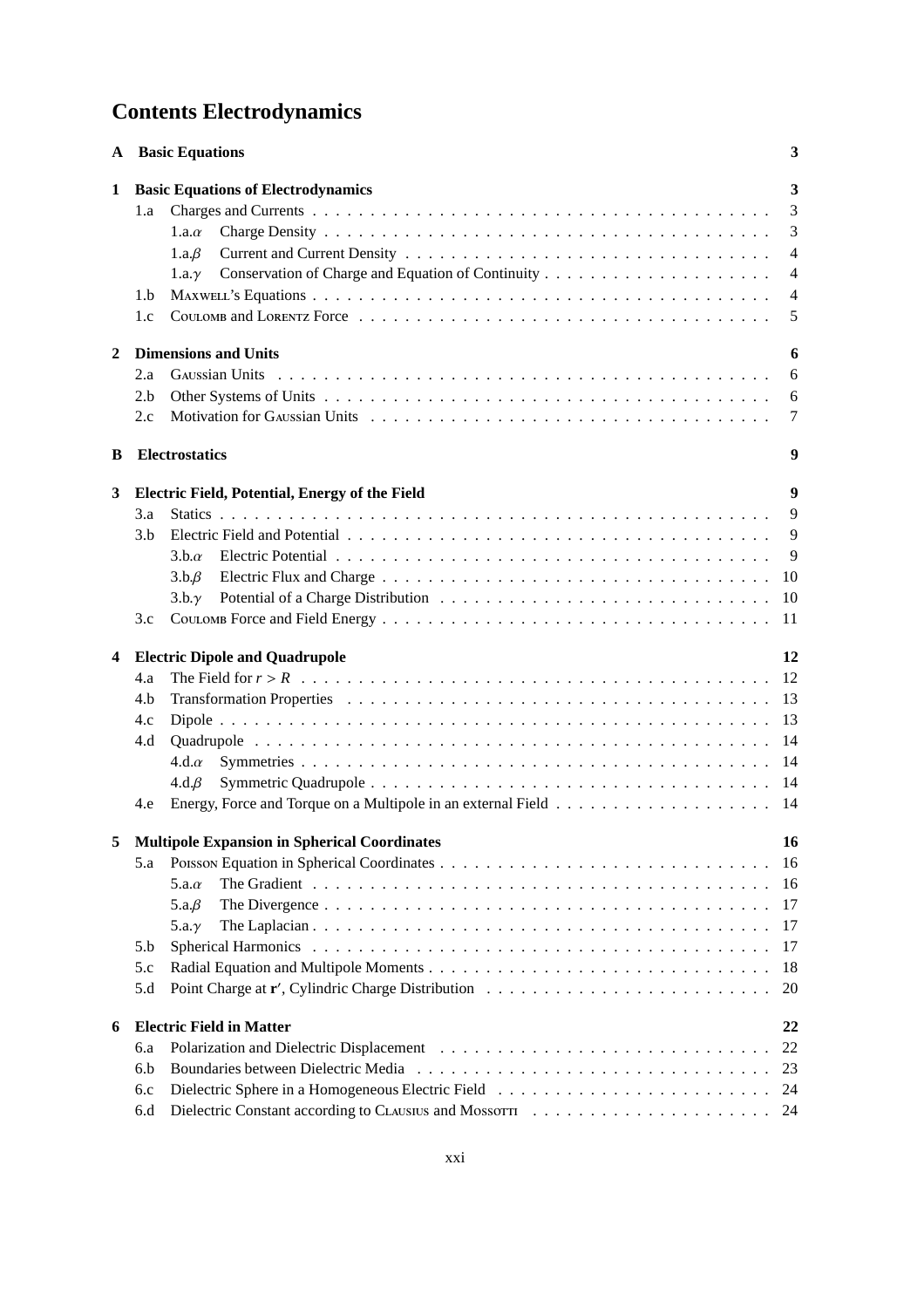|             | <b>Electricity on Conductors</b>                                    | 26       |
|-------------|---------------------------------------------------------------------|----------|
|             | 7.a                                                                 | 26       |
|             | 7.a. $\alpha$                                                       | 26       |
|             | 7.a.B<br>7.b                                                        | 26<br>27 |
|             | 7.c                                                                 | 28       |
|             | 7.c. $\alpha$                                                       | 29       |
|             | 7.c. $\beta$                                                        | 29       |
|             | 7.c. $\gamma$                                                       | 30       |
| 8           | <b>Energy, Forces and Stress in Dielectric Media</b>                | 31       |
|             | 8.a                                                                 | 31       |
|             | 8.b                                                                 | 31       |
|             | 8.c                                                                 | 34       |
| $\mathbf C$ | <b>Magnetostatics</b>                                               | 35       |
|             |                                                                     |          |
| 9           | <b>Magnetic Induction and Vector Potential</b>                      | 35       |
|             | 9.a                                                                 | 35       |
|             | 9.b                                                                 | 35       |
|             | 9.c<br>9.d                                                          | 36       |
|             | 9.e                                                                 | 36<br>37 |
|             |                                                                     |          |
|             | 10 Loops of Current as Magnetic Dipoles                             | 38       |
|             | 10.a Localized Current Distribution and Magnetic Dipole             | 38       |
|             |                                                                     | 39       |
|             |                                                                     | 39       |
|             |                                                                     | 39       |
|             |                                                                     | 40       |
|             | 11 Magnetism in Matter. Field of a Coil                             | 41       |
|             |                                                                     | 41       |
|             |                                                                     | 42       |
| D           | <b>Law of Induction</b>                                             | 43       |
|             | 12 FARADAY's Law of Induction                                       | 43       |
|             |                                                                     |          |
|             | 13 Inductances and Electric Circuits                                | 45       |
|             |                                                                     | 45       |
|             |                                                                     | 45       |
|             |                                                                     | 46<br>46 |
|             |                                                                     | 47       |
|             |                                                                     | 47       |
|             |                                                                     | 47       |
|             |                                                                     | 47       |
|             | 13.d. Energy of a Magnetic Dipole in an External Magnetic Induction | 48       |
|             |                                                                     | 48       |
| E           | <b>MAXWELL'S Equations</b>                                          | 49       |
|             |                                                                     |          |
|             |                                                                     |          |
|             | <b>14 Complete Set of MAXWELL's Equations</b>                       | 49<br>49 |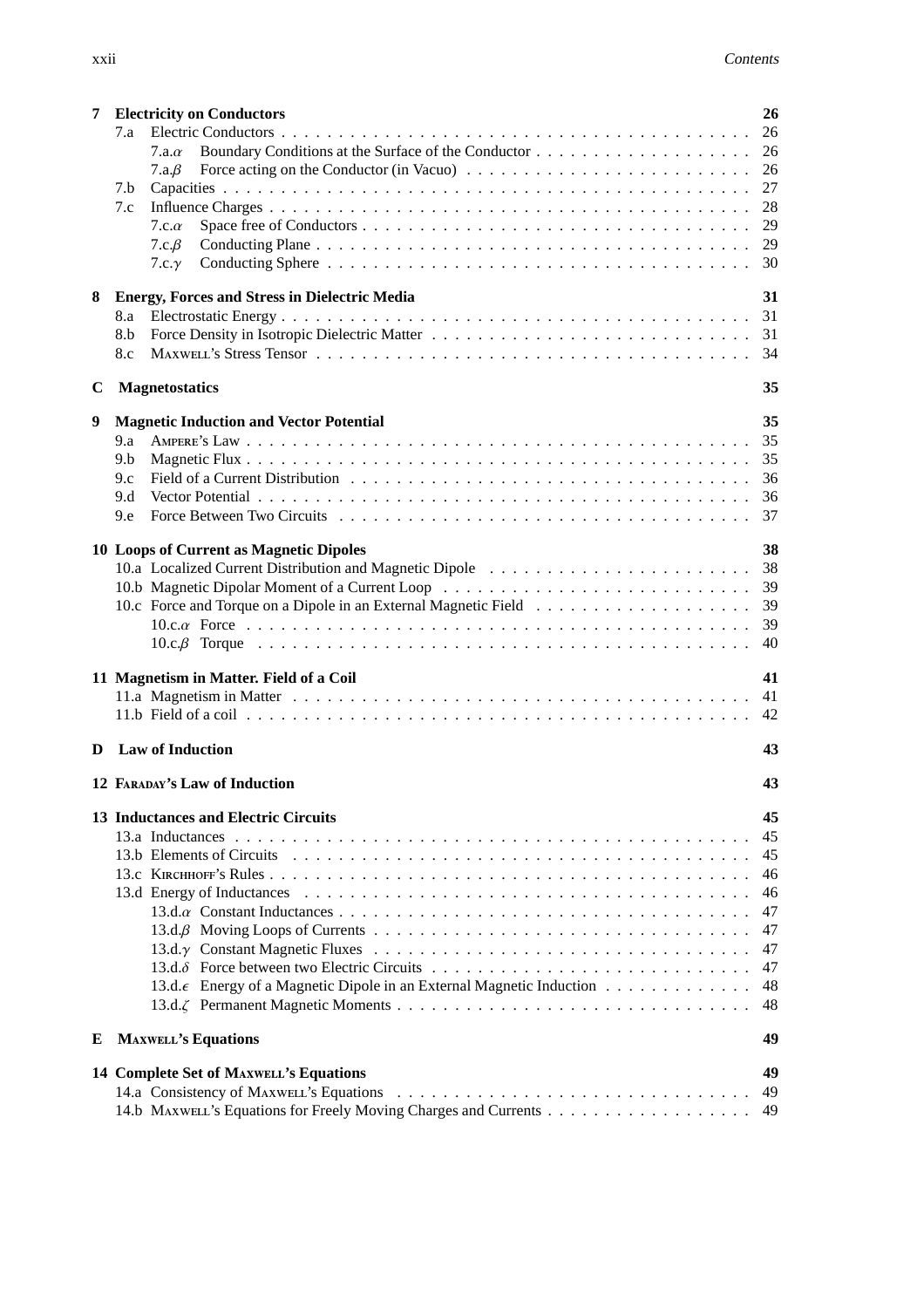|          | <b>15 Energy and Momentum Balance</b>                                                              | 51                                           |
|----------|----------------------------------------------------------------------------------------------------|----------------------------------------------|
|          |                                                                                                    | 51<br>52                                     |
| F        | <b>Electromagnetic Waves</b>                                                                       | 55                                           |
|          | 16 Electromagnetic Waves in Vacuum and in Homogeneous Isotropic Insulators                         | 55                                           |
|          |                                                                                                    | 55<br>55<br>-56<br>56                        |
|          |                                                                                                    | 58                                           |
|          | 17 Electromagnetic Waves in Homogeneous Conductors                                                 | 60                                           |
|          |                                                                                                    | 60<br>61<br>61                               |
|          |                                                                                                    |                                              |
|          | 18 Reflection and Refraction at a Planar Surface<br>18.c. $\delta$ Surface Waves along a Conductor | 62<br>62<br>62<br>63<br>63<br>64<br>64<br>64 |
|          | <b>19 Wave Guides</b>                                                                              | 65<br>65<br>67<br>67                         |
| G        | <b>Electrodynamic Potentials</b>                                                                   | 69                                           |
|          | 20 Electrodynamic Potentials, Gauge Transformations<br>20.a Potentials                             | 69<br>69                                     |
|          |                                                                                                    | 69                                           |
|          | 21 Electromagnetic Potentials of a general Charge and Current Distribution                         | 71<br>71<br>72                               |
|          | 22 Radiation from Harmonic Oscillations                                                            | 73                                           |
|          |                                                                                                    | 73<br>73<br>73<br>74<br>75<br>76<br>76       |
| $\bf{H}$ | <b>LORENTZ Invariance of Electrodynamics</b>                                                       | 77                                           |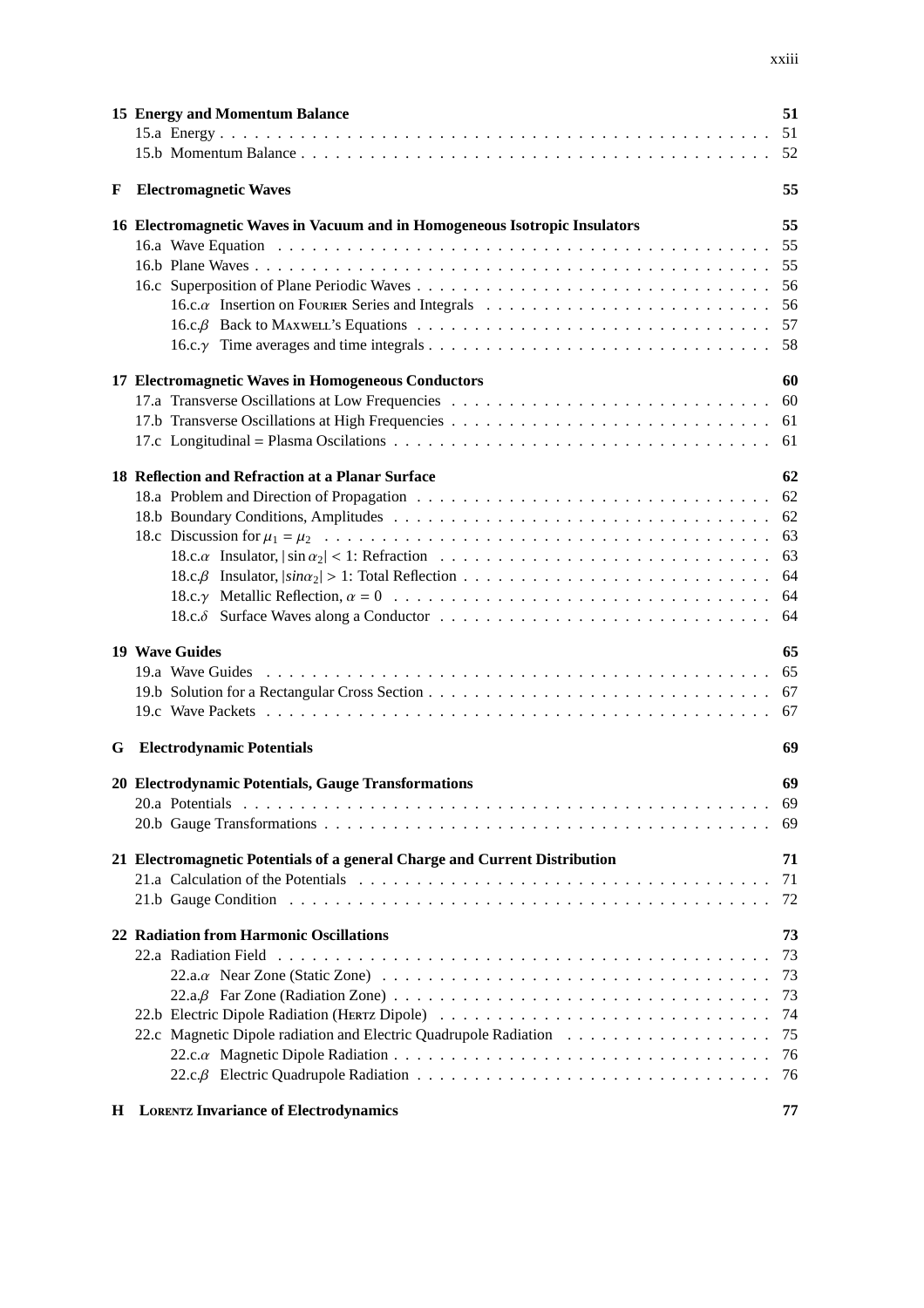|   | 23 LORENTZ Transformation                                                                           | 77  |
|---|-----------------------------------------------------------------------------------------------------|-----|
|   |                                                                                                     | 77  |
|   |                                                                                                     | 78  |
|   |                                                                                                     |     |
|   |                                                                                                     |     |
|   | <b>24 Four-Scalars and Four-Vectors</b>                                                             | 81  |
|   |                                                                                                     |     |
|   |                                                                                                     | 81  |
|   |                                                                                                     |     |
|   |                                                                                                     | 81  |
|   |                                                                                                     | 82  |
|   |                                                                                                     |     |
|   |                                                                                                     | 83  |
|   |                                                                                                     |     |
|   | 25 Electromagnetic Field Tensor                                                                     | 85  |
|   |                                                                                                     | 85  |
|   |                                                                                                     |     |
|   |                                                                                                     |     |
|   |                                                                                                     | 86  |
|   |                                                                                                     |     |
|   |                                                                                                     |     |
|   |                                                                                                     |     |
|   | <b>26 Relativistic Mechanics</b>                                                                    | 89  |
|   |                                                                                                     |     |
|   |                                                                                                     |     |
|   |                                                                                                     |     |
|   |                                                                                                     | 91  |
|   |                                                                                                     |     |
|   | 27 Lagrangian Formulation                                                                           | 92  |
|   |                                                                                                     | 92  |
|   |                                                                                                     | 92  |
|   | 28 Energy Momentum Tensor and Conserved Quantities                                                  | 94  |
|   |                                                                                                     |     |
|   |                                                                                                     |     |
|   |                                                                                                     |     |
|   |                                                                                                     |     |
|   | $28.b.\gamma$ Angular Momentum and Movement of Center of Mass $\dots \dots \dots \dots \dots \dots$ | 96  |
|   |                                                                                                     |     |
|   | 29 Field of an arbitrarily Moving Point-Charge                                                      | 98  |
|   |                                                                                                     | 98  |
|   |                                                                                                     | 98  |
|   |                                                                                                     | 99  |
|   |                                                                                                     | 99  |
|   |                                                                                                     |     |
| 1 | <b>Review and Outlook</b>                                                                           | 103 |
|   |                                                                                                     |     |
|   | 30 Short History of Electrodynamics                                                                 | 103 |
|   |                                                                                                     |     |
|   |                                                                                                     |     |
|   |                                                                                                     |     |
|   |                                                                                                     |     |
|   |                                                                                                     |     |